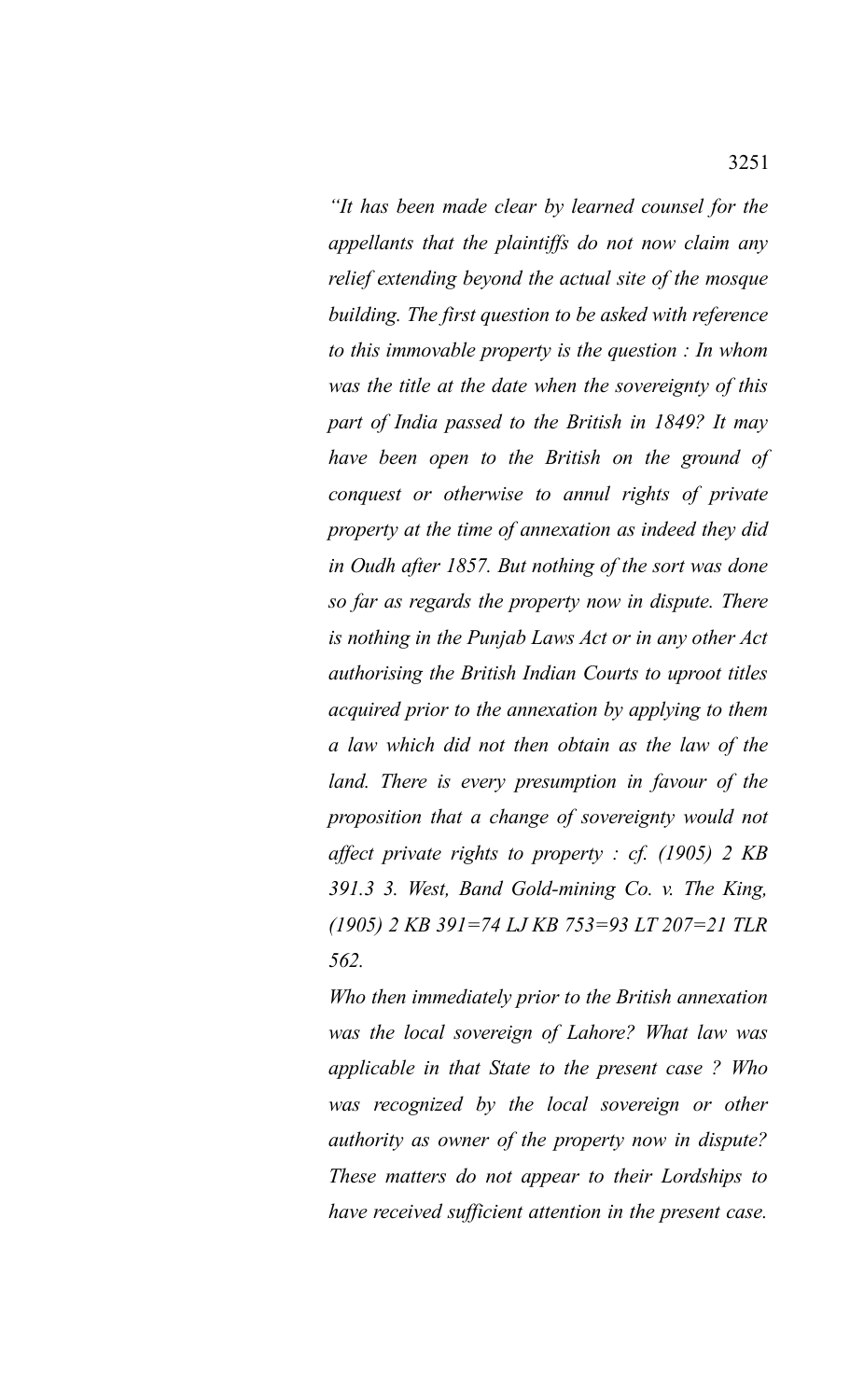*The plaintiffs would seem to have ignored them. It is idle to call upon the Courts to apply Mahomedan law to events taking place between 1762 and 1849 without first establishing that this law was at that time the law of the land recognized and enforced as such. If it be assumed, for example, that the property in dispute was by general law or by special decree or by revenue-free (muafi) grant vested in the Sikh gurdwara according to the law prevailing under the Sikh rulers, the case made by the plaintiffs becomes irrelevant. It is not necessary to say whether it has been shown that Ranjit Singh took great interest in the gurdwara and continued endowments made to it by the Bhanji Sardars as was held by Hilton J. (20th January 1930) presiding over the Sikh Gurdwaras Tribunal. Nor is it necessary that it should now be decided whether the Sikh mahants held this property for the Sikh Gurdwara under a muafi grant from the Sikh rulers. It was for the plaintiffs to establish the true position as at the date of annexation. Since the Sikh mahants had held possession for a very long time under the Sikh State there is a heavy burden on the plaintiffs to displace the presumption that the mahants' possession was in accordance with the law of the time and place. There is an obvious lack of reality in any statement of the legal position which would arise assuming that from 1760 down to 1935 the ownership of this property was governed by the Mahomedan law as modified by the Limitation Act,*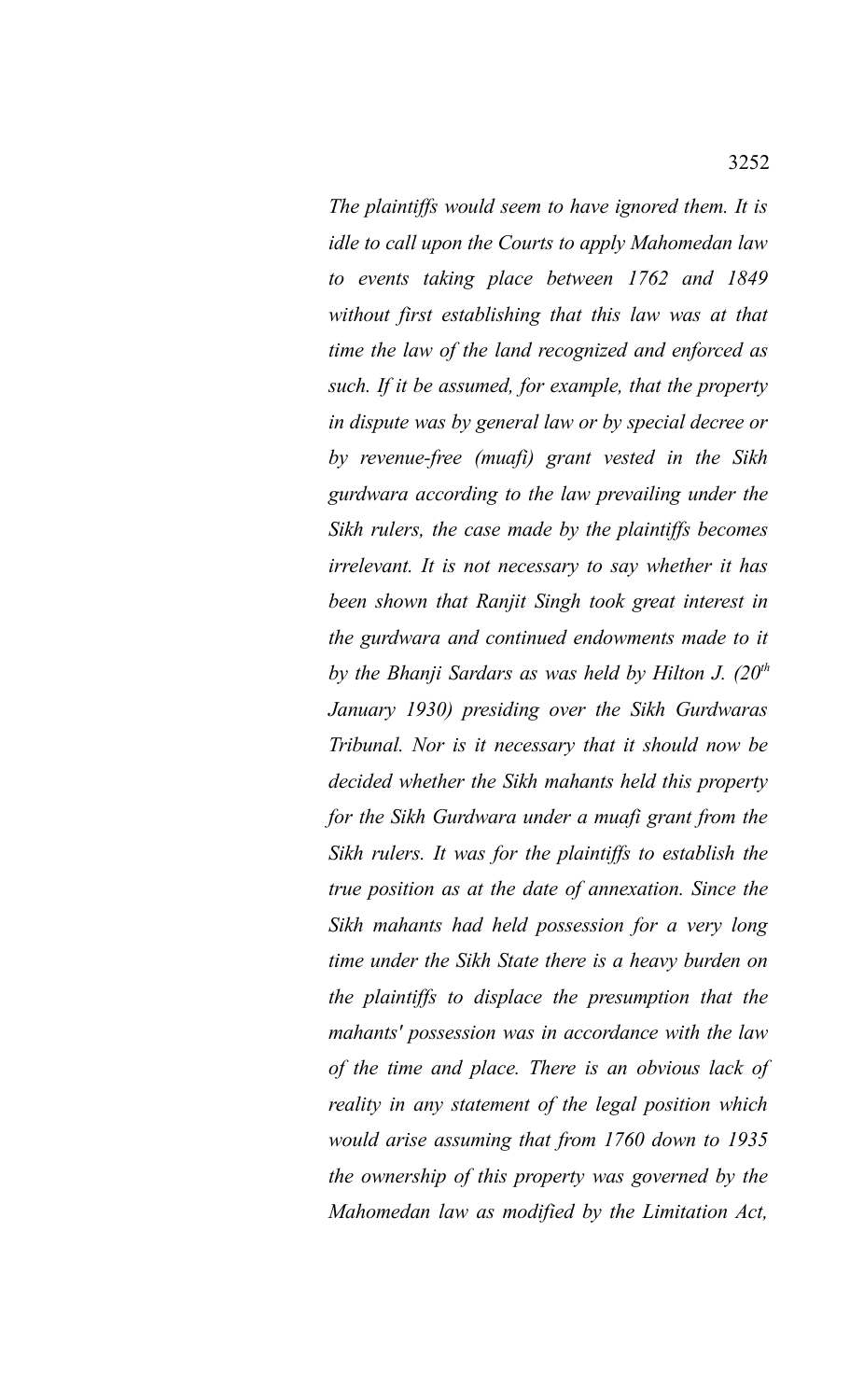*1908.."*

J. In **AIR 1922 Privy Council 123 "Vidya Varuthi v. Baluswami"** the Privy Council held that; from the year 1774, the Legislature, British and Indian, has affirmed, time after time, the absolute enjoyment by the Hindus and Muslims of their laws and customs so far as they are not in conflict with the Statutory laws. It would be a serious inroad into their rights if the rules of the Hindu and Muslim laws were to be construed with the light of legal conceptions borrowed from abroad. Relevant extracts of the said judgment reads as follows:

*"From the year 1774, the Legislature, British and Indian, has affirmed time after time the absolute enjoyment of their laws and customs, so far as they are not in conflict with the statutory laws, by Hindus and Mahommedans. It would, in their Lordships' opinion, be a serious inroad into their rights, if the rules of the Hindu and Mahommedan laws were to be construed with the light of legal conceptions borrowed from abroad, unless perhaps where they are absolutely, so to speak, in pari materia. The vice of this method of construction by analogy is well illustrated in the case of Vidyapurna Tirthaswami v. Vidyanidhi Tirtha Swami (3)where a Mohant's position was attempted to be explained by comparing it with that of a bishop and of a beneficed clergyman in England under the ecclesiastical law. It was criticised, and rightly, in their Lordships' opinion, in the subsequent case, which arose also in the Madras*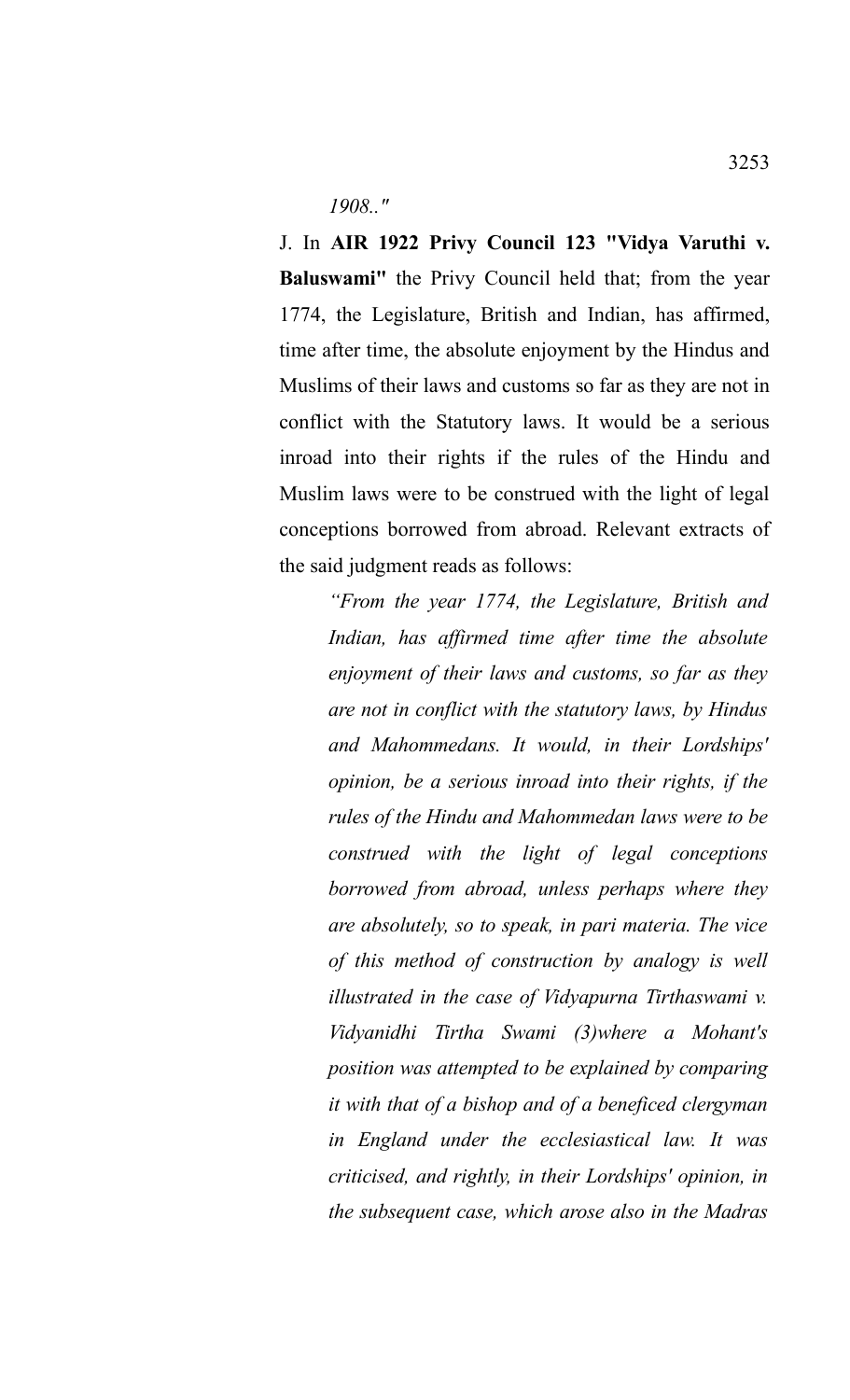*High Court, of Kailasam Pillai v. Nataraja Thambiran (4)To this judgment their Lordships will have to refer further later on."*

K. The Oudh Laws Act, XVIII of 1876 made the Muslim Law and Hindu Law applicable to the persons of respective faiths. Section 3 of the said Act reads as follows:

> *"3. The law to be administered by the Courts of Oudh shall be as follows:-*

*(a) the laws for the time being in force regulating the assessment and collection of land revenue;*

*(b) in questions regarding succession, special property of females, betrothal, marriage, divorce, dower, adoption, guardianship, minority, bastardly, family-relations, wills, legacies, gifts, partitions, or any religious usage or institution, the rule of decision shall be—*

*(1) any custom applicable to the parties concerned which is not contrary to justice, equity or good conscience, and has not been, by this or any other enactment, altered or abolished, and has not been declared to be void by any competent authority;*

*(2) any Muhammadan law in cases where the parties are Muhammadans, and the Hindu Law in cases where the parties are Hindus, except in so far as such law has been, by this or any other enactment, altered or abolished, or has been modified by any such custom as is above referred to;*

*(c) the rules contained in this Act;*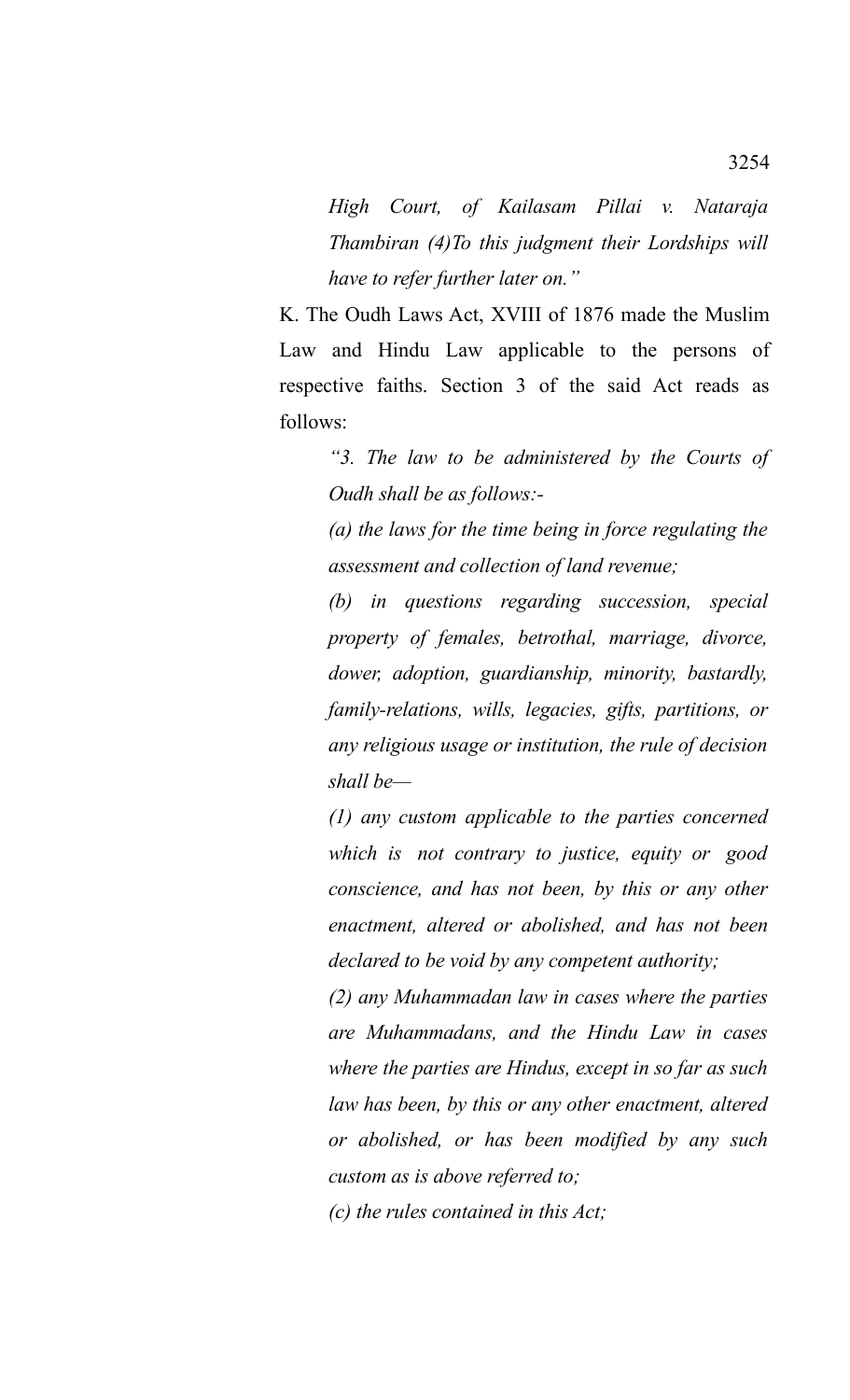*(d) the rules published in the local official Gazette as provided by section 40, or made under any other Act for the time being in force in Oudh;*

*(e) The Regulations and Acts specified in the second schedule hereto annexed, subject to the provisions of Section 4 and to the modifications mentioned in the third column of the same schedule;*

*(f) subject to the modifications hereinafter mentioned, all enactments for the time being in force and expressly, or by necessary implication, applying to British India or Oudh, or some part of Oudh;*

*(g) in cases not provided for by the former part of this section, or by any other law for the time being in force, the Courts shall act according to justice, equity and good conscience.*

L. **In Moore's Indian Appeals (1863-1864) 9 MIA 387, The Advocate- General of Bengal on behalf of Her Majesty Vs. Ranee Surnomoye Dossee**; the Privy Council held that the law applicable to the Hindus prior to acquisition of the rights of sovereignty by the English crown unless altered by express enactment by the Crown those laws remained unchanged and applicable to them. Relevant extract from page 426-427 & 429 of the said judgment reads as follows:

> *"But, if the English laws were not applicable to Hindoos on the first settlement of the country, how could the subsequent acquisition of the rights of sovereignty by the English Crown make any alteration? It might enable the Crown by express*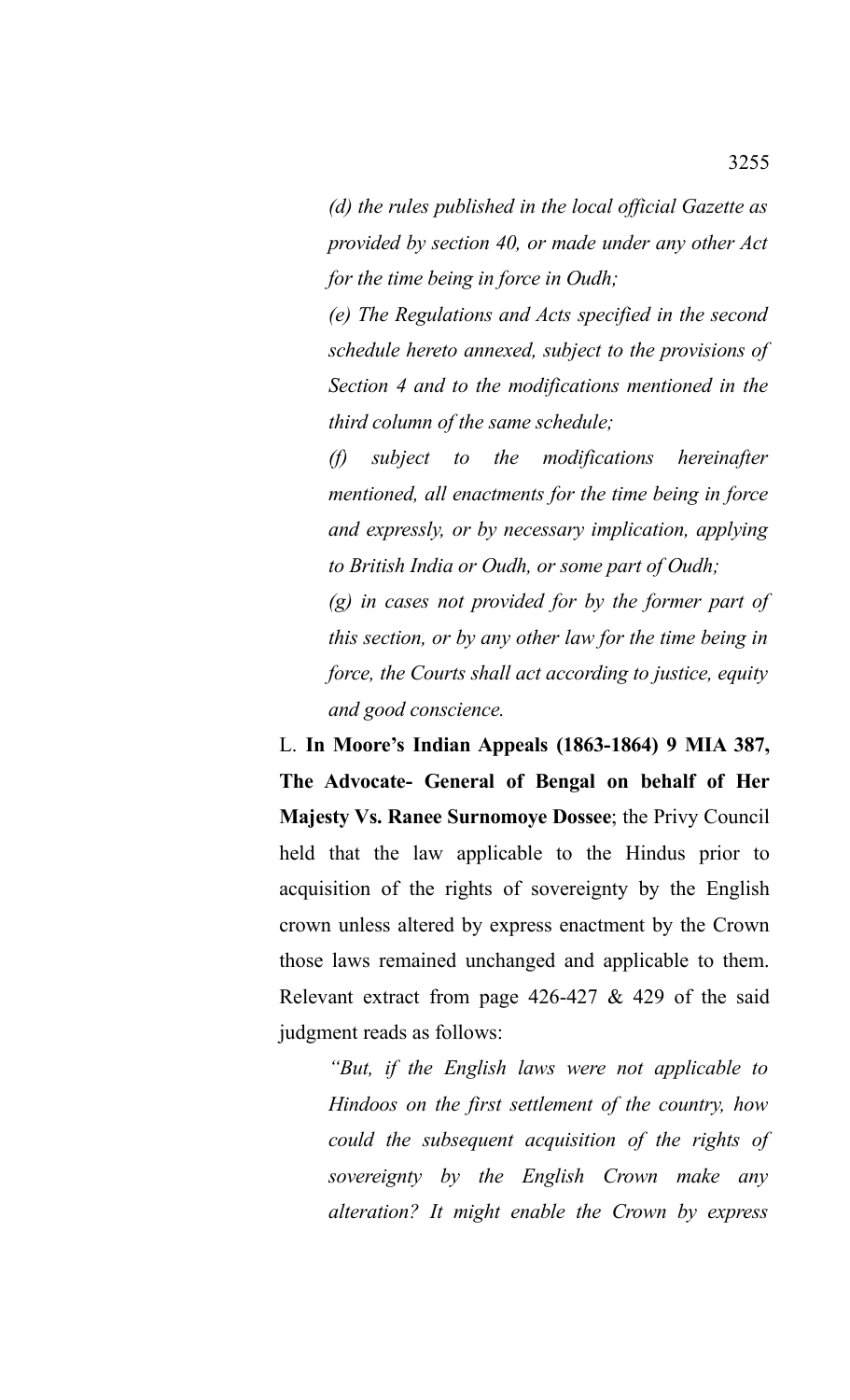*enactment to alter the laws of the country, but until so altered the laws remained unchanged. The question, therefore, and the sole question in this case is, whether by express enactment the English law of felo de se, including the forfeiture attached to it, had been extended in the year 1844 to Hindoos destroying themselves in Calcutta.*

*We were referred by Mr. Melvill in his very able argument, to*

*the Charter of Charles II. In 1661, as the first, and indeed the only one which in express terms introduces English law into the East Indies. It gave authority to the Company to appoint Governors of the several places where they had or should have Factories, and it authorized such Governors and their Council to judge all persons belonging to the said Company, or that should live under them, in all causes, whether Civil or Criminal, according to the laws of the Kingdom of Engl and, and to execute judgment accordingly. The English Crown, however, at this time clearly had no jurisdiction over native subjects of the Mogul, and the Charter was admitted by Mr. Melvill (as we understood him) to apply only to the European servants of the Company; at all events it could have no application to the question now under consideration. The English law, Civil and Criminal, has been usually considered to have been made applicable to Natives, within the limits of Calcutta, in the year 1726, by the Charter, 13th Geo.*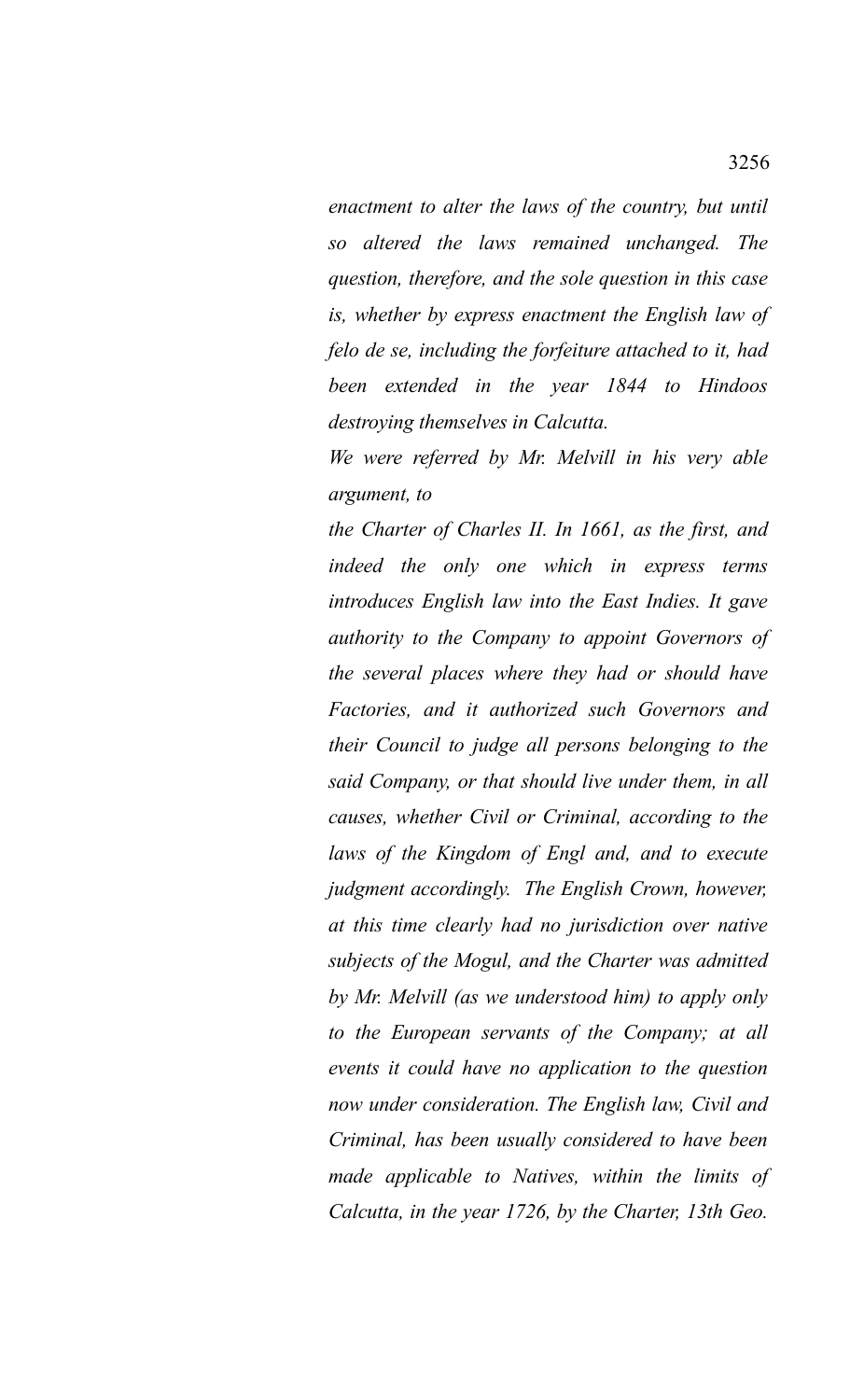*I. Neither that nor the subsequent Charters expressly declare that the English law shall be so applied, but it seems to have been held to be the necessary consequence of the provisions contained in them. But none of these Charters contained any forms applicable to the punishment, by forfeiture or otherwise, of the crime of self-murder, and with respect to other offences to which the Charters did extend, the application of the criminal law of England to Natives not Christians, to Mahomedans and Hindoos, has been treated as subject to qualifications without which the execution of the law would have been attended with intolerable injustice and cruelty.*

*We think, therefore, the law under consideration inapplicable to Hindoos, and if it had been introduced by the Charters in question with respect to Europeans, we should think that Hindoos would have been excepted from its operation. But that it was not so introduced appears to us to be shown by the admirable judgment of Sir Barnes Peacock in this case; and if it were not so introduced, then as regards Natives, it never had any existence."*

M. In **Moore's Indian Appeals (1836-1837) 1 MIA 175 The Mayor of the City of Lyons Vs. the Hon'ble The East India Company** and His Majestry's Attorney General, the Privy Council held that a foreign settlement obtained in an inhabited country, if is allowed, then the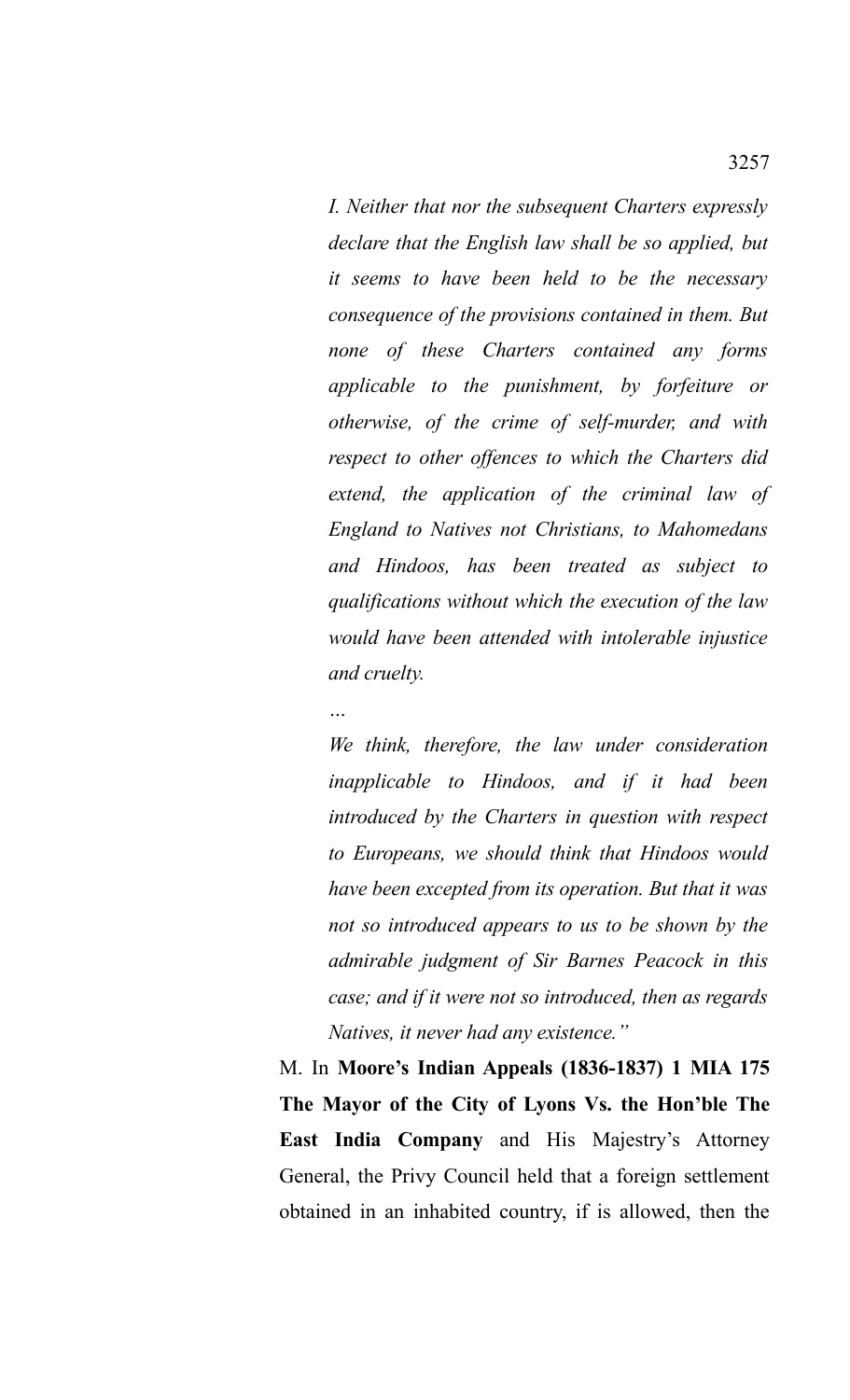law of the country continues until the Crown, or the Legislature change it. Relevant extract from page 270-272 of the said judgment reads as follows:

> *"It is agreed, on all hands, that a Foreign Settlement, obtained in an inhabited Country, by conquest, or by cession from another Power, stands in a different relation to the present question, from a settlement made by colonizing, that is, peopling an uninhabited Country.*

> *In the later case, it is said, that the subjects of the Crown carry with them the laws of England, there being, of course, no lex loci. In the former case, it is allowed, that the law of the Country continues until the Crown, or the Legislature, change it. This distinction, to this extent, is taken in all the Books; it is one of the six propositions, stated in Campbell v. Hall, as quite clear; and no matter of controversy in the case. And it had been laid, in Calvin's case; in Dutton v. Howell; (Shower, Parl. Ca.24) in Bl ankard v. Galdy (Salk 411), by Lord Holt, delivering the judgment of the Court; and nowhere more distinctly, and accurately, than in the decision of this Court (Anon.—2P.Will 75). Two limitations of this proposition are added, to which it may be material that we should attend. One of these refers to conquests, or cessions. In Calvin's case, an exception is made of infidel countries; for which, it is said, in Dutton v. Howell , that, though Lord Coke gives no authority, yet it must be admitted, as being*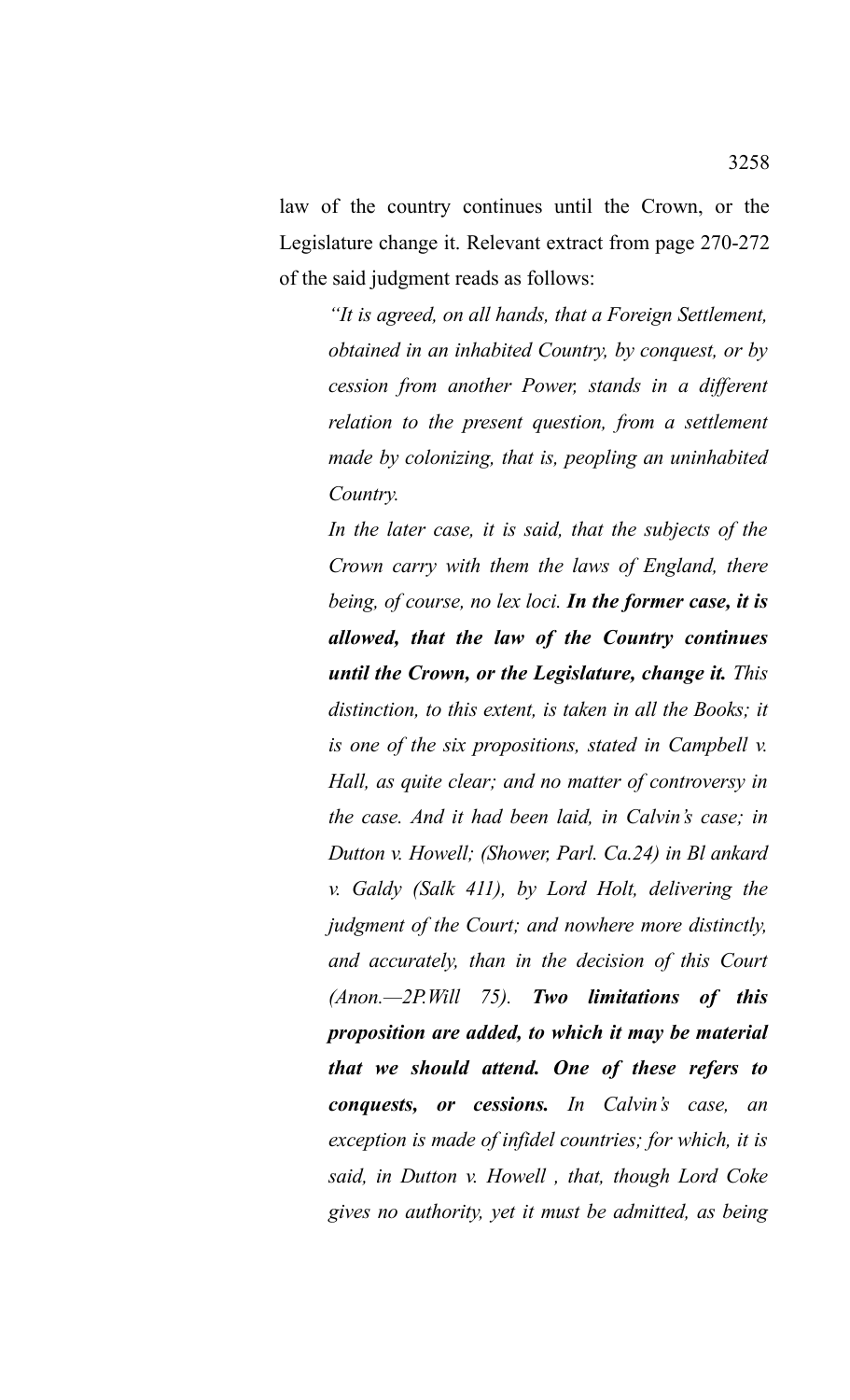*consonant to reason. But this is treated, in terms, as an "absurdity", by the Court, in Campbell v. Hall ; the other limitation refers to new plantations. Mr. Justice Blackstone (1 Bl. Com. 106) says, that only so much of the English law is carried into them, by the settler, as is applicable to their situation, and to the condition of an infant Colony. And Sir William Grant, in The Attorney- General v. Stewart (2 Mer 161) applies the same expression, even to the case of conquered or ceded territories, into which the English law of property has been generally introduced. Upon this ground, he held that the Statute of Mortmain does not extend to the Colonies governed by the English law, unless it has been expressly introduced there; because it had its origin in a policy peculiarly adapted to circumstances of the mother Country."*

N. Yajnavalkya-Smriti (I/343) lays down that in the acquired country the King should deliver justice according to custom, usage and law of the said conquered country. The said verse of the Yajnavalkya Smriti as well as Mitatakashara commentary thereon with its Hindi translation are reproduced as follows:-

''यरिमन्देशे य आचारो व्यवहारः कुलरिथतिः ।

तथैव परिपास्योऽसो यदा वशमुपागतः । । 343।।

किंच, अदा परदेशो वशमुपागतस्तदा न स्वदेशाचारादिनकरः काचः किं त् अस्मिन्देशे च आचारः कुलस्थितिर्व्यवहारो चः तदैव प्राप्मसीत्तवैदासौ परिपालनीयो यदि आद्यविददो न अदति। यदा यक्षसुपागतः इन्द्रदेव यदोपगमनाप्रागनियम इति दर्शितम्। यथोक्तम् (मन्ः 7/195) उपगरिमासीत राष्ट्ं चास्योपपीडयेत। तदयेवास्य सततं अदस्राकोदकेपनम्।।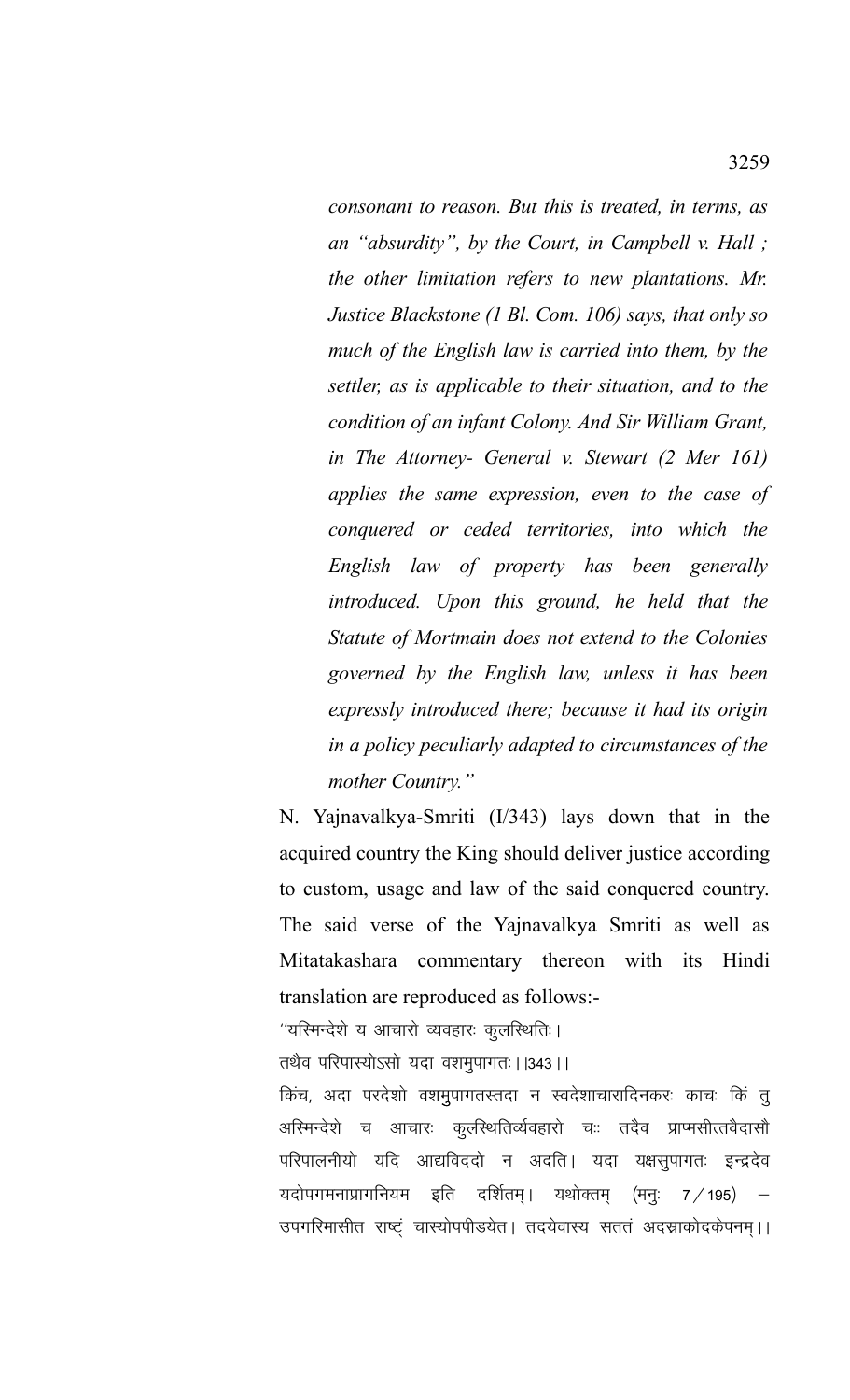इति ।  $|343|$ ।

भाषा- अपने वश में आ जावे तो जिस देश में जो आचार, व्यवहार और कुल की मर्यादा हो उसका उसी रूप में वह पालन करें।।343।।

**3304.** The learned counsel further submits that 1526 AD when Babar became Ruler of Delhi, Agra and Oudh defeating Sultan Ibrahim Lodi in the battle of Panipat, these territories already comprised of 'Dur-ul-Islam' . When in the year 1526 A.D. King Babur acquired sovereignty over Delhi, Agra and Oudh defeating Sultan Ibrahim Lodi in the battle of Panipat those territories did not change their nature of being were constituent of '**Dar-ul-Islam** for the reason that outgoing Sultan was a Muslim and during his reign Law of Shar was Law of the Land. Therefore by defeating Sultan Ibrahim Lodi Emperor Babur acquired only those right of Sovereignty that a Islamic Ruler had under Shar and; as Shar does not extinguish title of land owner on the basis of change of sovereignty or religion of the subjects he didn't become owner of the land owned by his Hindu subjects and their endowments. As a Hindu Endowment Ramajanamsthan Temple was already existing, Emperor Babur did not acquire ownership of that place as such alleged creation of Wakf for erection of Masjid thereon rendered the said alleged Wakf null and void.

**3305.** Illustrated author and great jurist Syed Ameer Ali in his book the 'Spirit of Islam' (at p.215) describes the relationship between the citizens of three types of Nations Darul-Islam i.e. an Islamic State, Dar-ul-Harb i.e. a State Ruled by belligerent non-Islamic Ruler, and Darul-Aman. i.e. a State Ruled by non-Islamic Ruler with which an Islamic State is at peace. Relevant extract of the said book reads as follows:

*"The spirit of aggression never breathed itself into that*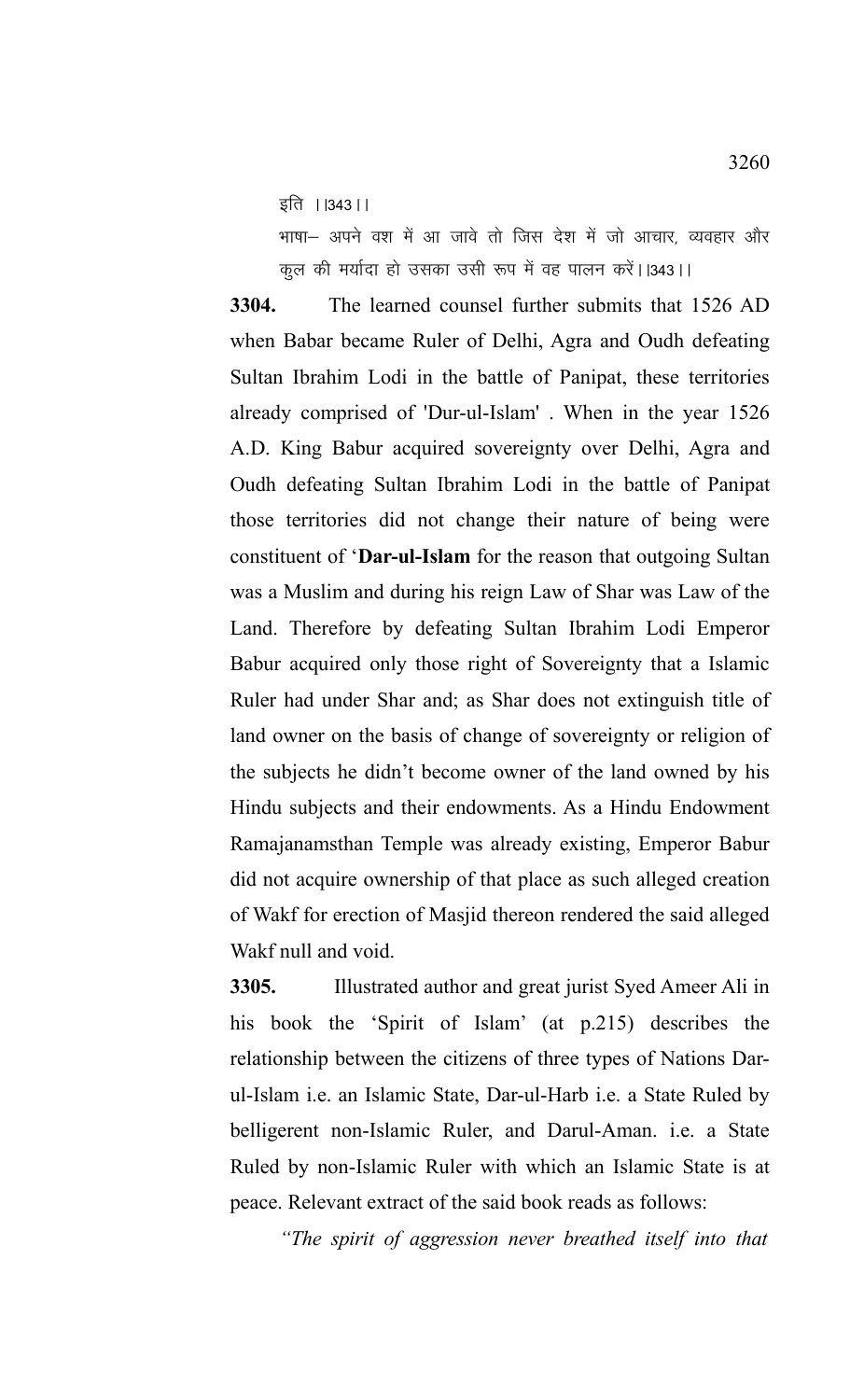*code which formally incorporated the Law of Nations with the religion; and the followers of Mohammed, in the plentitude of their power, were always ready to say to their enemies, 'Cease all hostility to us, and be our allies, and we shall be faithful to you; or pay tribute and we will secure and protect you in all your rights; or adopt our religion, and you shall enjoy every privilege we ourselves posses."*

**3306.** Syed Ameer Ali in his book **'Commentaries on Mahommedan Law'** also describes Dar-ul-Harb. Relevant extract from the foot note 1 of the said book reads as follows:

*"The Moslem jurists, like the jurists of Christendom, until very recent times, divided the world into two portions, one the Dar ul-Harb, and the other the Dar ul-Islam, the country of peace. Juridically, all Mussulman nations were at peace with each other. As a matter of fact, no Mussulman Sovereign could declare war against another without first pronouncing him to be a heretic and beyond the pale of Islam. The non-Moslem subjects of Moslem States are called Zimmis. The non-Moslem subjects of non-Moslem Sovereigns at peace with Islamic States are called Mustamins."*

**3307.** Fighting between two Muslim Rulers is not fighting between Dar-ul-Islam and Dar-ul-Herb but it is fighting between two armies of Islam for Superiority for the benefit of Islam and subject people. This is very much apparent from the extract quoted in the preceding paragraph from Syed Amir Ali's book as also, from the answer given by Sultan Sikandar Lodi to the Kalandar (i.e. a person who had no worldly desires). When said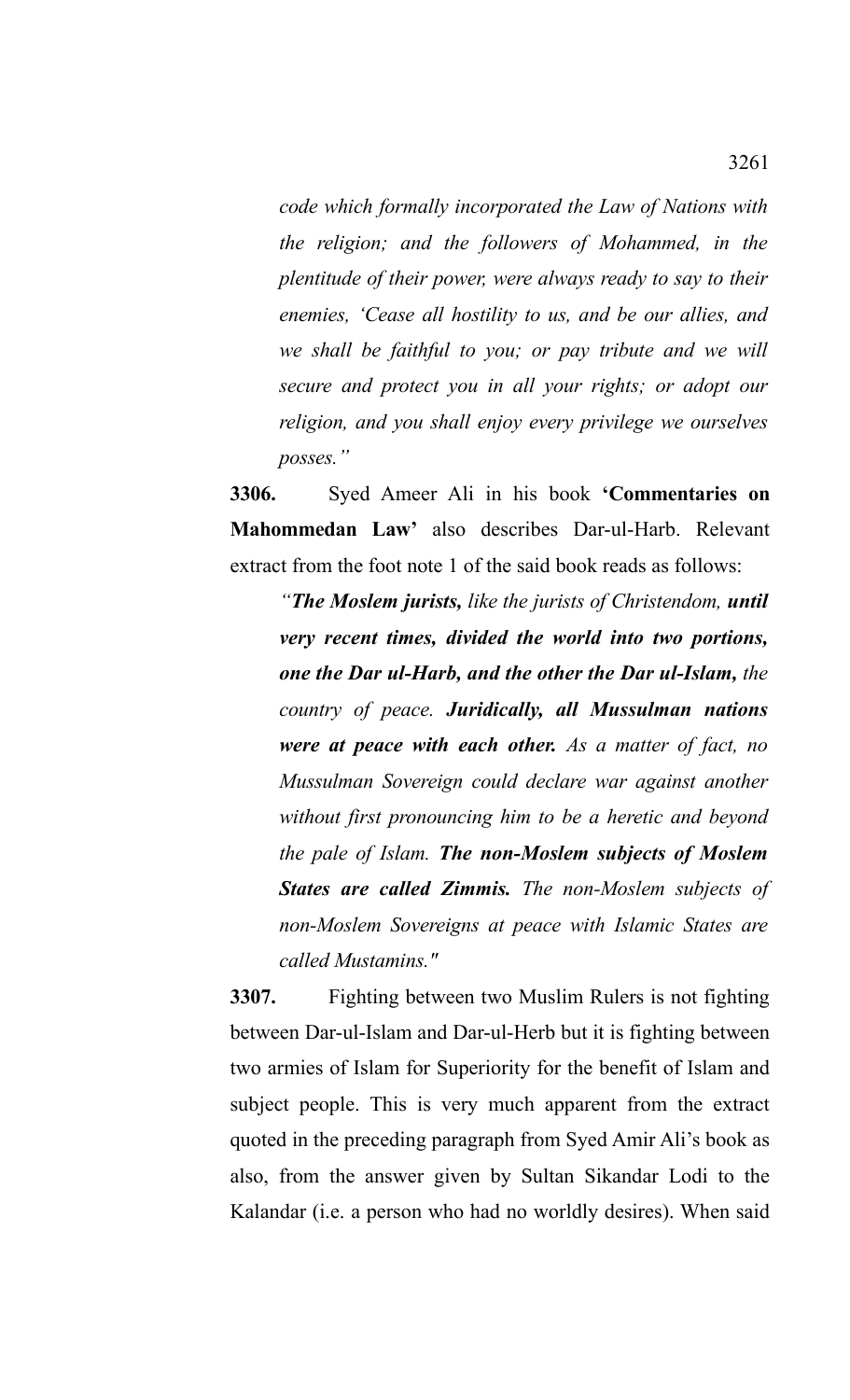Darvesh conveyed the Sultan that he would attain victory in ongoing battle, the Sultan told him that when two Islamic armies are fighting decision should not be given in one's favour but only good wishes should be given stating that who will be beneficial for Islam and subject people will attain victory.

**3308.** The arguments extended contending that Muslims are not free to lead the life of their choice and they are bound by the law of Shar. Muslims should not transgress law as enunciated in Shar otherwise they will lose their status of being Muslim. According to Shar Plunderer & looters are not Muslims. Islamic Ruler and Muslims are subject to Divine Law of Shar according to which duty of an Islamic Ruler is to guard the lives, honour and property of his subjects, maintain peace, check the evildoer, and prevent injuries and; duty of Muslims is to disobey oppressive and sinful order of a Tyrant Ruler and refrain himself from such sinful acts. Muslims should not approve bad deed of the Amirs i.e. the rulers. Making a just statement before tyrannical ruler is a greatest type of Jihad. A person who acts as God against the unlawful, is kind to his neighbour and loves the people as he loves himself is Muslim, otherwise not.

**3309**. The **Sacred Compilation Hadith Sahih Muslim (Vol.-III) 1854 & 1854R1** reveal that the Holy Prophet has commanded that Muslims should not approve bad deed of the Amirs i.e. the rulers. Said Hadith reads as follows:

*"[1854]. It has been narrated on the authority of Umm Salama that the Messenger of Allah (may peace be upon him) said: In the near future there will be Amirs and you will like their good deeds and dislike their bad deeds. One*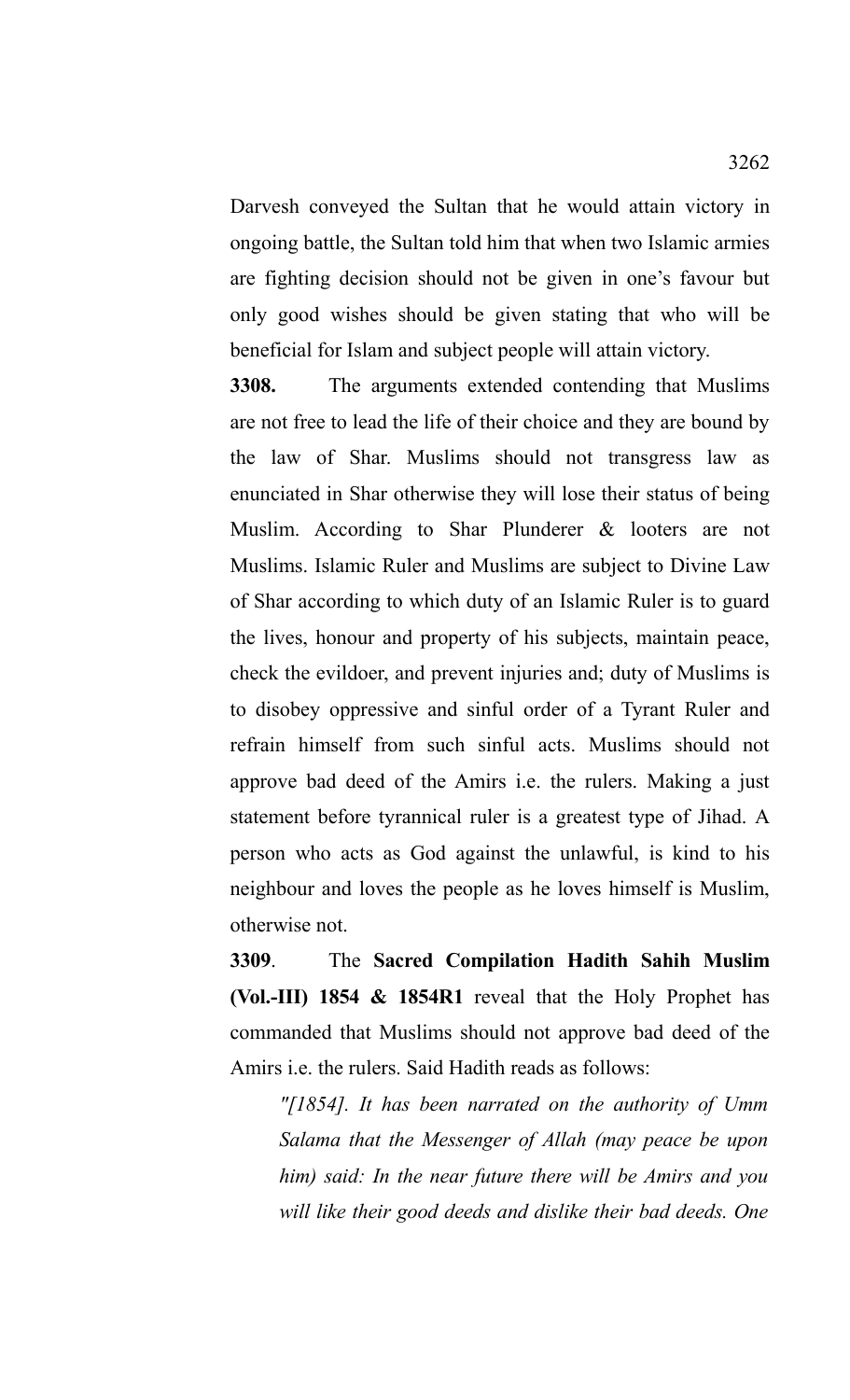*who sees their bad deeds (and tries to prevent their repetition by his hand or through his speech), is absolved from blame, but one who hates their bad deeds (in the heat of his heart, being unable to prevent their recurrence by his hand or his tongue), is (also) safe (as far as God's wrath is concerned). But one who approves their bad deeds and imitates them is spiritually ruined. People asked (the Holy Prophet): Shouldn't we fight against them? He replied: No, as long as they say their prayers.*

*[1854R1] It has been narrated (through a different chain of transmiters) on the authority of Umm Salama (wife of the Holy Prophet) that he said: The Amirs will be appointed over you, and you will find them doing good as well as bad deeds. One who hates their bad deeds is absolved from blame. One who disapproves their bad deeds is (also) safe (as far as Divine wrath is concerned). But one who approves their bad deeds and imitates them (is doomed). People asked: Messenger of Allah, shouldn't we fight against them? He replied: No, as long as they say their prayers. (Hating and disapproving refers to liking and disliking from the heart)."*

**3310.** The Sacred Compilation Hadith Sahih Muslim (Vol.- III) 1855R1 reveals that the Holy Prophet has commanded the Muslims to **condemn such act of their Rulers which is an act of disobedience to God** i.e. the Holy ordinances of the Allah and his Holy Messenger. Said Hadith reads as follows:

*"[1855R1] It has been narrated on the authority of Abf b.Malik Al-Ashja'i who said that he heard the Messenger of Allah (may peace be upon him) saying: The best of your*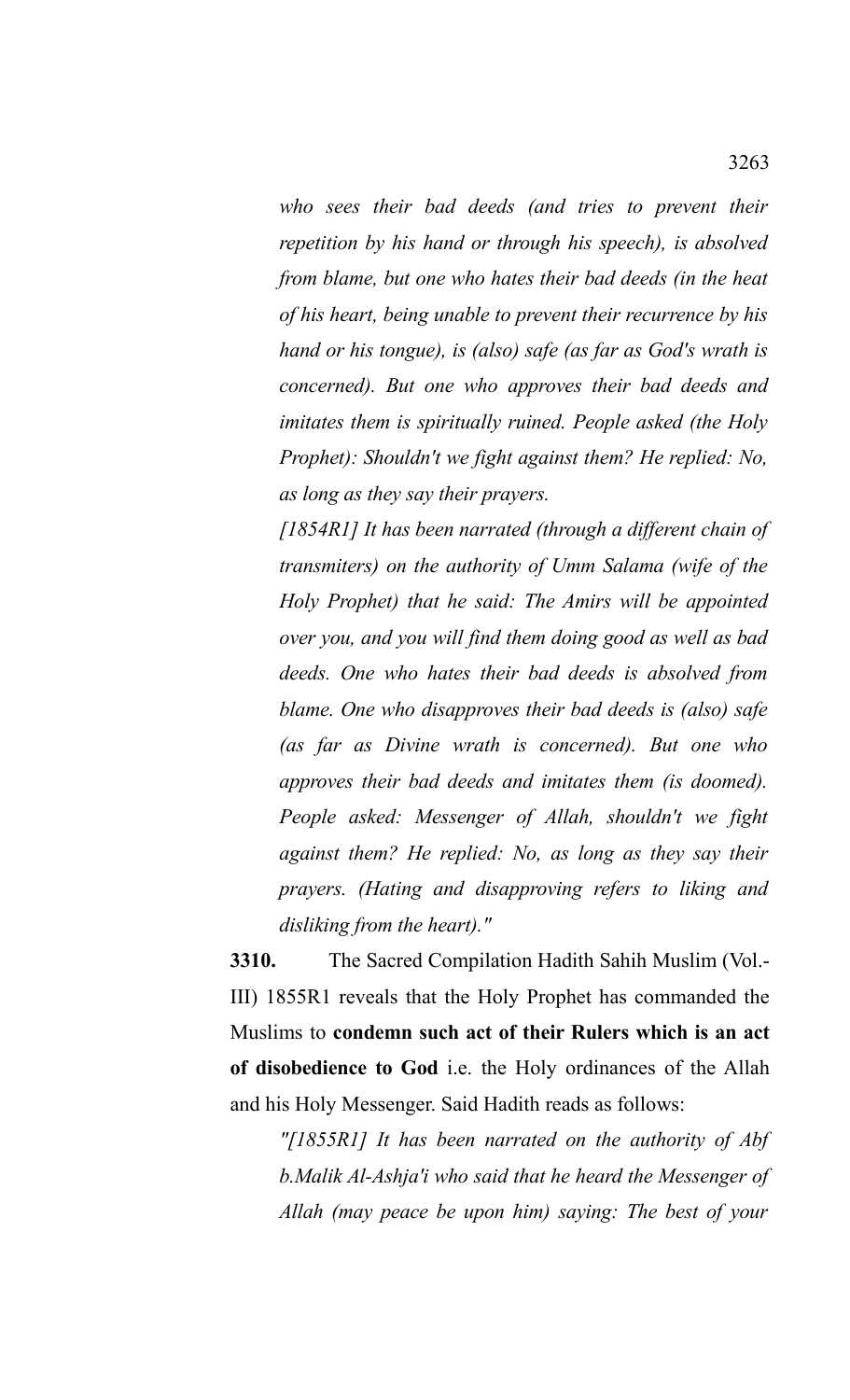*rulers are those whom you love and who love you, upon whom you invoke God's blessings and who invoke His blessings upon you. And the worst of your rulers are those whom you hate and who hate you, who curse you and whom you curse. (Those present) said: Shouldn't we overthrow them at this? He said: No, as long as they establish prayer among you. No, as long as they establish prayer among you. Mind you! One who has a governor appointed over him and he finds that the governor indulges in an act of disobedience to God, he should condemn the governor's act, in disobedience to God but should not withdraw himself from his obedience."*

**3311.** The Sacred Compilation **Hadith Sahih Bukhari 3.628** reveal that the Holy Prophet has strictly commanded to avoid oppression. Said Hadiths read as follows:

*"Narrated Ibn `Abbas: The Prophet sent Mu`adh to Yemen and said, "Be afraid, from the curse of the oppressed as there is no screen between his invocation and Allah."*

**3312.** The Sacred Compilation **Jami' At-Tirmidhi (Vol.-5) Hadith 2683** reveals that the Holy Prophet has directed the Muslims to refrain from any kind of major and minor sins. Said Hadith and comment thereto read as follows:

*"2683. Ibn Ashwa narrated from Yazid bin Salamah Al-Ju 'fi, he said: 'Yazid bin Salamah said: 'O Messenger of Allah! I heard so many narrations from you that I am afraid the last of them will cause me to forget the first of them. So narrate a statement to me that will encompass them.' So he said: "Have Taqwa of Allah with what you learn." (Da'if)*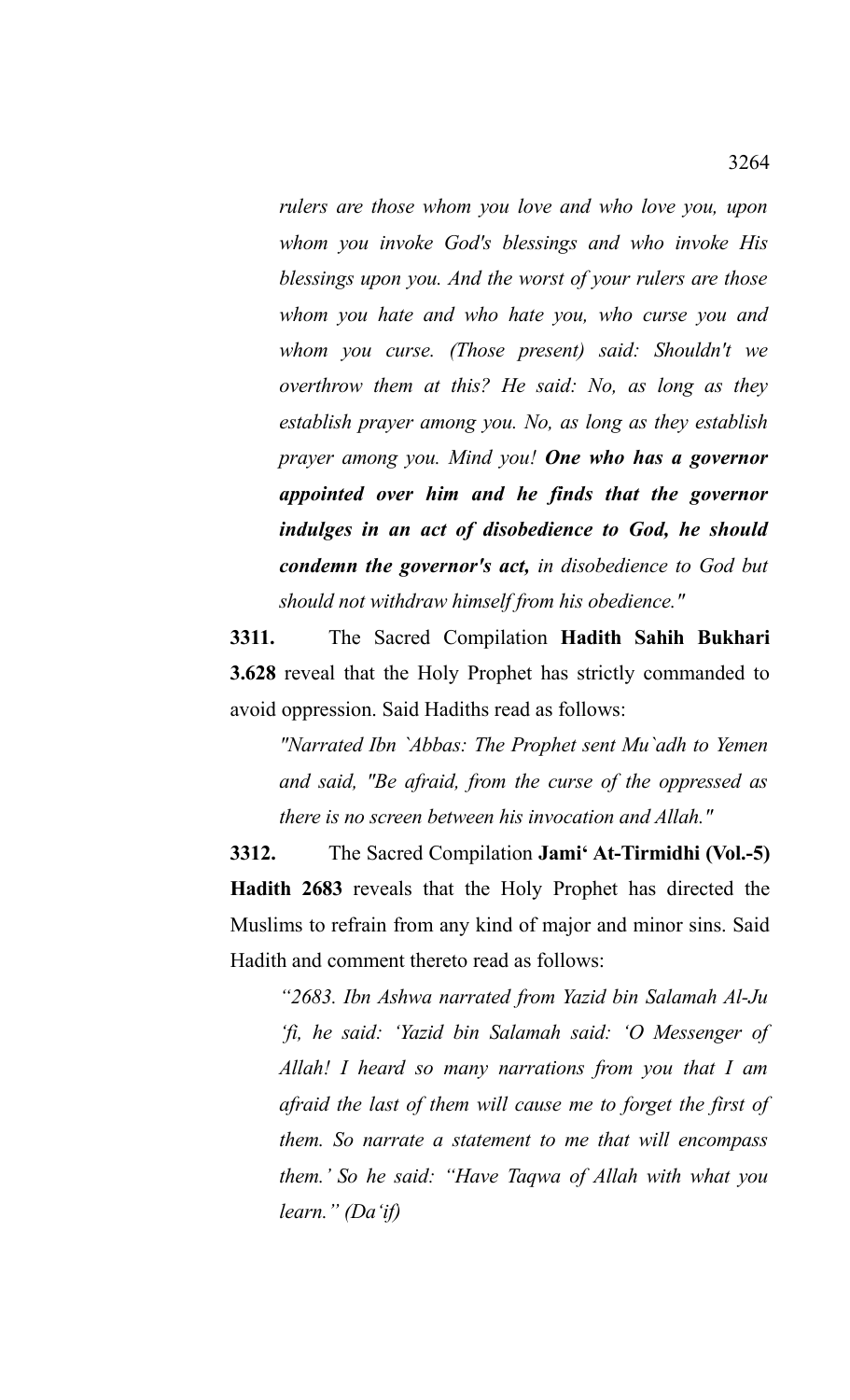*Comments:*

*The extract and a full outcome of the whole religion is Taqwa, for this objective the Prophets, Messengers and the Books were sent; and Taqwa is to refrain from any kind of major and minor sins, it big and small."*

**3313.** The Sacred Compilation **Jami' At-Tirmidhi (Vol.-5) Hadith 2687** reveals that the Holy Prophet has commanded the Muslims to accept everything that is good and perfect setting aside the worldly benefits, objectives and lusts. Said Hadith and comments thereto read as follows:

"2687. Abu Hurairah narrated that the Messenger of Allah said: "The wise statement is the lost property of the believer, so wherever he finds it, then he is more worthy of it. *(Da'if)*

*Comments:*

*In the creation and nature of human, the passion of obedience and submission is planted, which is the origin and source of every good and righteousness, but because of worldly benefits, objectives and lusts it becomes neglectful of good and righteousness, whereas the demand of its nature and habit is to accept everything that is good and perfect."*

**3314.** The Sacred Compilation **Jami' At-Tirmidhi (Vol.-5) Hadith 2826** reveals that if there is anyone to whom the Holy Prophet has made a promise it must be complied by the Rulers. Said Hadith read as follows:

*"2826. Isma'll bin Abi Khalid narrated that Abu Juhaifah said: "I saw the Messenger of Allah (he was) white and turning grey. Al Hasan bin 'Ali resembles him most. He had*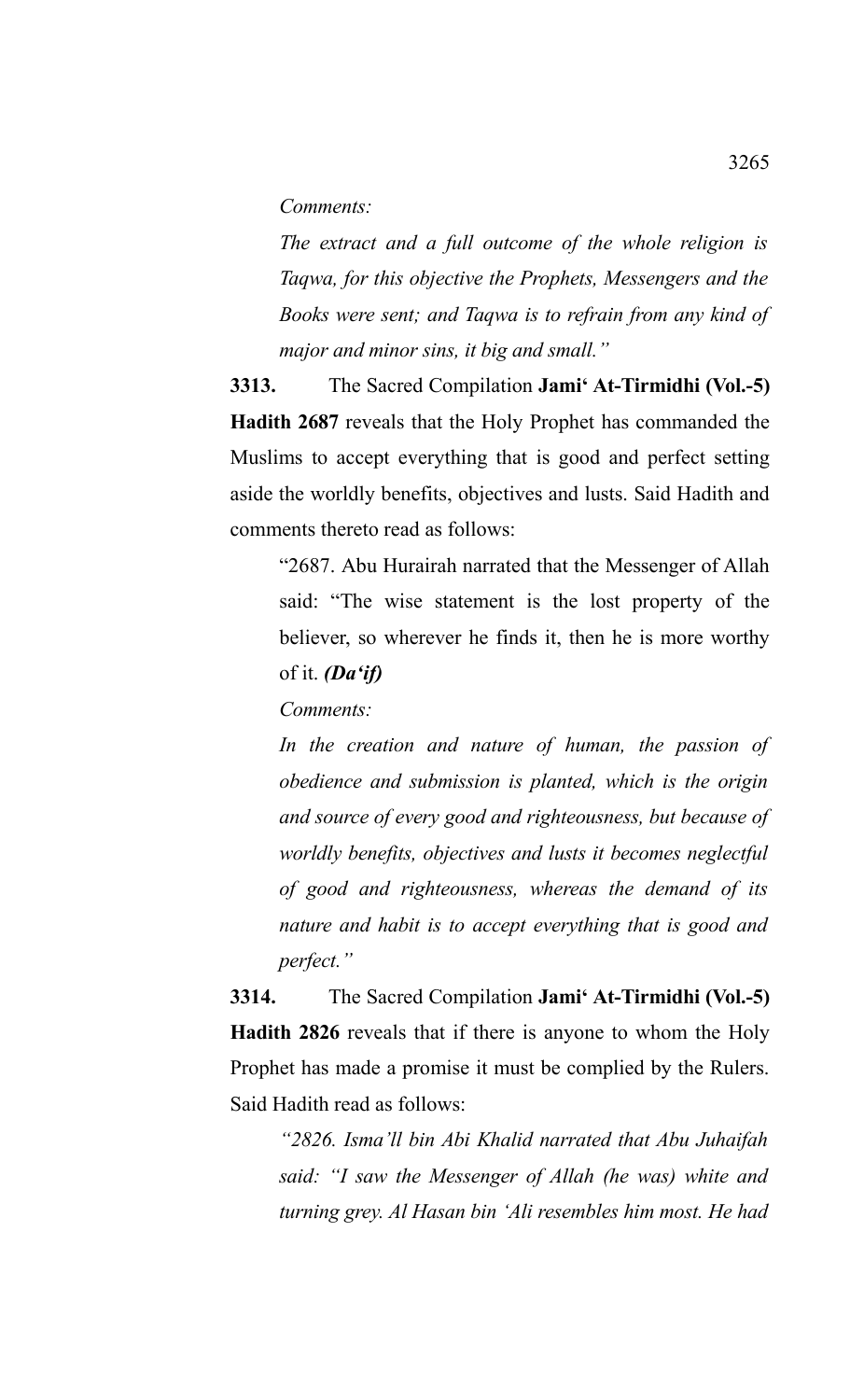*promised thirteen young she-camels for us, so we went to get them. When we arrived he had died without giving us anything. So, when Abu Bakr (became the Khalifah) he said 'If there is anyone to whom the Messenger of Allah made a promise, then let him come forth.' I stood to inform him about it, and he ordered that they be given to us." (Sahih)*

**3315.** The Muwatta' Imam Malik 959 reveals that the Muslims should neither break vows nor kill disbelievers breaking promise of protection given to him. Said Muwatta no. 959 read as follows:

*"[959] It reached Malik that 'Umar b. 'Abd al-Aziz wrote to one of his administrators: We have learnt that whenever the Messenger of Allah (may peace be upon him) sent out force, he used to command them: Fight taking the name of the Lord. You are fighting in the cause of the Lord with people who have disbelieved and rejected the Lord ; do not commit theft, do not break vows ; do not cut ears and noses, do not kill women and children. Communicate this to your armies. If God wills ! Peace be on you."*

**3316.** By defeating Sultan Ibrahim Lodi in the battle of Panipat Emperor Babur acquired only those rights which the said Monarch had. As defeated Monarch was not Owner of the Sri Ramajanamsthan Temple at Ayodhya, according to Shar Emperor Babur did not acquire title of the said Temple. According to the Divine Law of Shar a Muslim can erect Masjid only on such land of which he is lawful owner and he can create Wakf only of his own lawful property. Unless the first prayer was offered with permission of the lawful owner even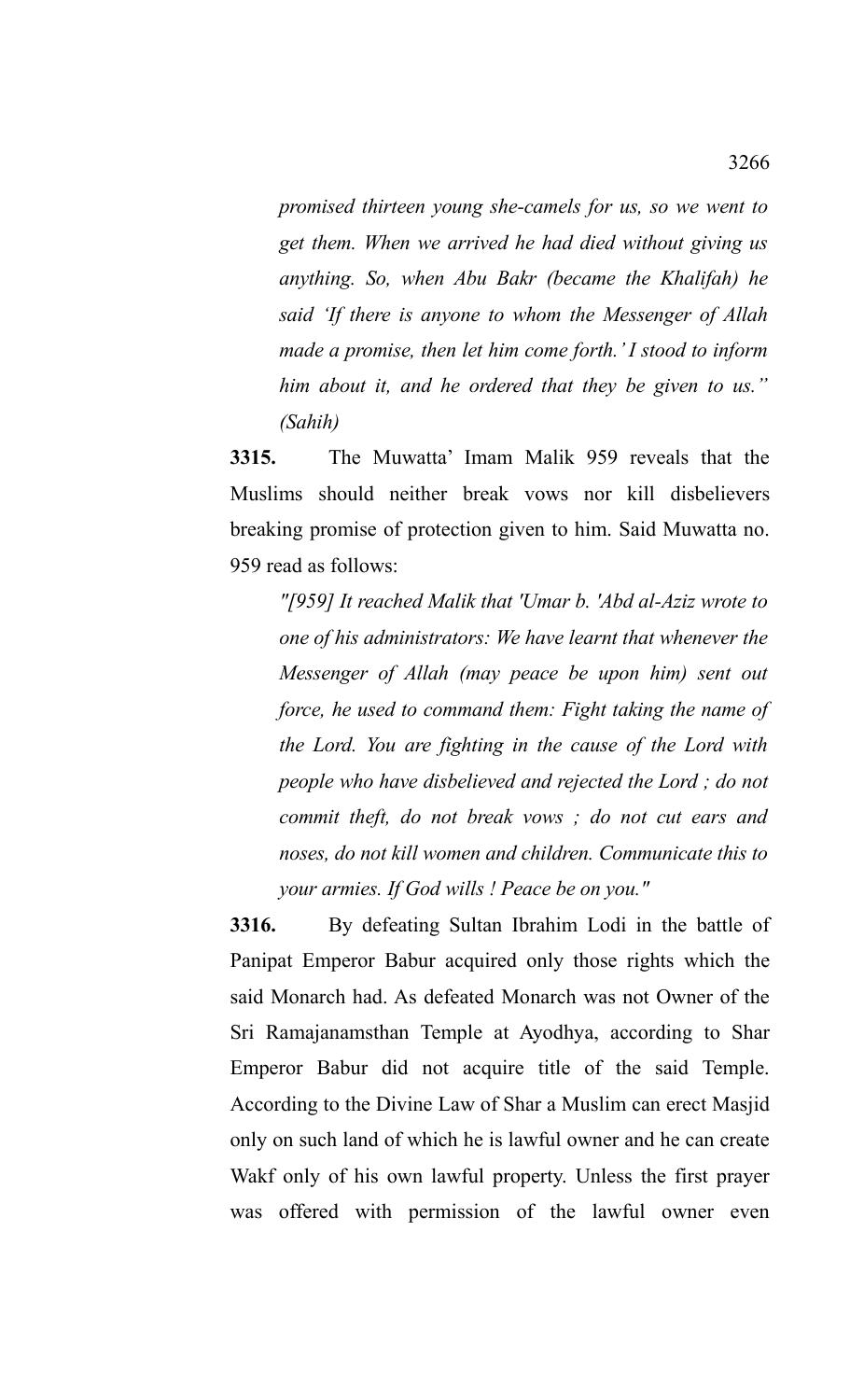dedication of Masjid and Wakf by user can not be claimed. Shar does not permit conversion of a Temple into a Mosque and says that even if a mansion was given by a Jimmi to Muslims for their using it as Masjid, after death of such Jimmi his said mansion goes back to his heirs. Suffice to say that according to Shar the Wakif must be owner of the property at the time of its dedication otherwise Wakf is invalid. As Emperor Babur was not owner of the Suit-land, alleged creation of Wakf for Masjid and Graveyard was ab initio void and the Plaintiffs are not entitled for the reliefs as prayed for in the instant Suit.

**3317.** In the book **'Ibn Battuta Ki Bharat Yatra'** Ibn Battuta writes that he was given fund and permission by Sultan Muhamad bin Tughlaq for purchasing 20 villages for the purpose of increasing income of the endowment of Mausoleum of Sultan Kutubuddin. From said fact it becomes crystal clear that the Sultan was not owner of the land of the subject people and he had to purchase land for accretion of said wakf property. In other words private proprietorship of land was in existence during the Sultanate period. Relevant extract from page 158 of the the book **'Ibn Battuta Ki Bharat Yatra' (translated by Madan Gopal** published by National Book Trust of India **first published in 1933** reprinted in 1997) reads as follows:

## $^{\prime\prime}$ 15. मकबरे का प्रबंध

''इसके पश्चात मैं सम्राट कुतुबउद्दीन के समाधि–स्थान के प्रबंध में दत्तचित्त हो गया। यहां पर सम्राट ने इराक के सम्राट गाजां शाह के गुंबद से भी बीस हाथ अधिक ऊँचा (अर्थात सौ हाथ का) गुंबद निर्माण करने की आज्ञा दी; और इस **देवोत्तर** संपत्ति की आय बढ़ाने के लिए बीस गांव और मोल लेने की आज्ञा दी। उसमें दलाली के दशमांश का लाभ कराने के विचार से इन गांवो के मोल लेने का कार्य भी मेरे ही सुपूर्द कर दिया गया था $I^{\prime\prime}$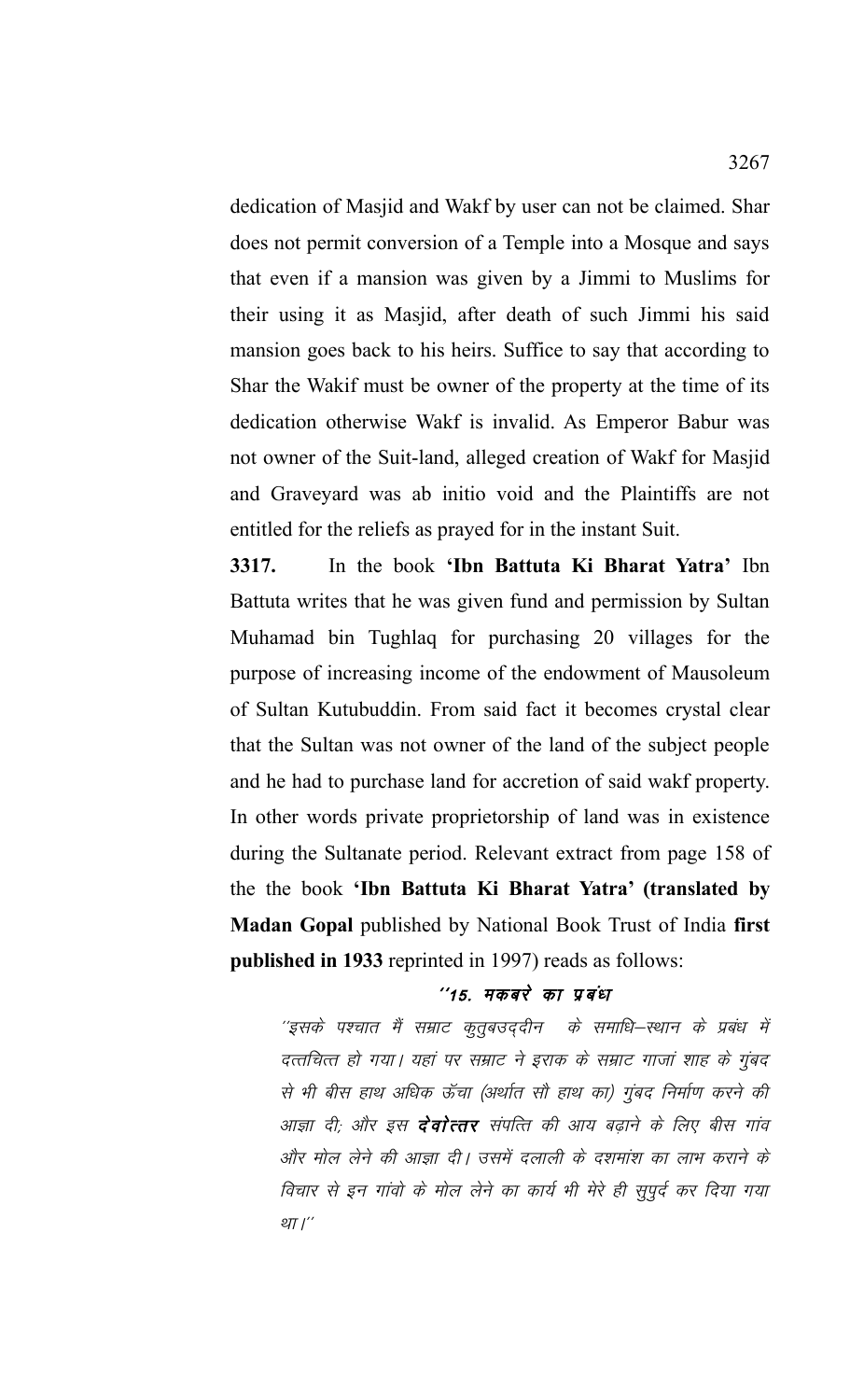**3318.** From the Farman of Emperor Shah Jahan of 1633- 34 AD, it becomes clear that the right of private proprietorship was in existence during the Mughal period and for the purpose of creation of wakf of Taj Mahal the Emperor had to acquire land of Raja Jai Singh by giving him other land in lieu of the acquired land. The extract of the Farman taken from page 53 and 54 the book **"Mughal Documents AD.1628-59"**, Volume-II compiled and **translated by S.A.I. Tirmizi** and published by Manohar Publishers, Delhi, 1995 Edn., reads as follows:

*"56. Farman of Shah Jahan addressed to Raja Jai Singh informs the Raja that in lieu of the plot of land acquired for the construction of the mausoleum of Mumtaz Mahal the following four havelis have been granted to him (Jai Singh):*

*1. Haveli of Raja Bhagwan Das.*

*2. Haveli of Madhav Singh.*

*3. Haveli of Rupsi Bairagi.*

*4. Haveli of Chand Singh, son of Suraj Singh.*

*The zimn on the reverse bears the risala of Afzal Khan and waqia of Makramat Khan. (MIM.IV,p.165; DLFMN,p.55,CHDKD.pp.176-177)."*

**3319.** In the Farman of Emperor Shah Jahan dated 3<sup>rd</sup> August, 1648 contained a Nishan of Prince Dara Shukoh, the then Viceroy of Gujrat, it has been held that conversion of temple of Sati Das into mosque by erstwhile Viceroy of Gujrat prince Aurangzeb was in violation of Islamic Law and as it was constructed over the property of another person it could not be considered a mosque according to the inviolable Islamic Law. On the basis of said finding of Law of Shar the Emperor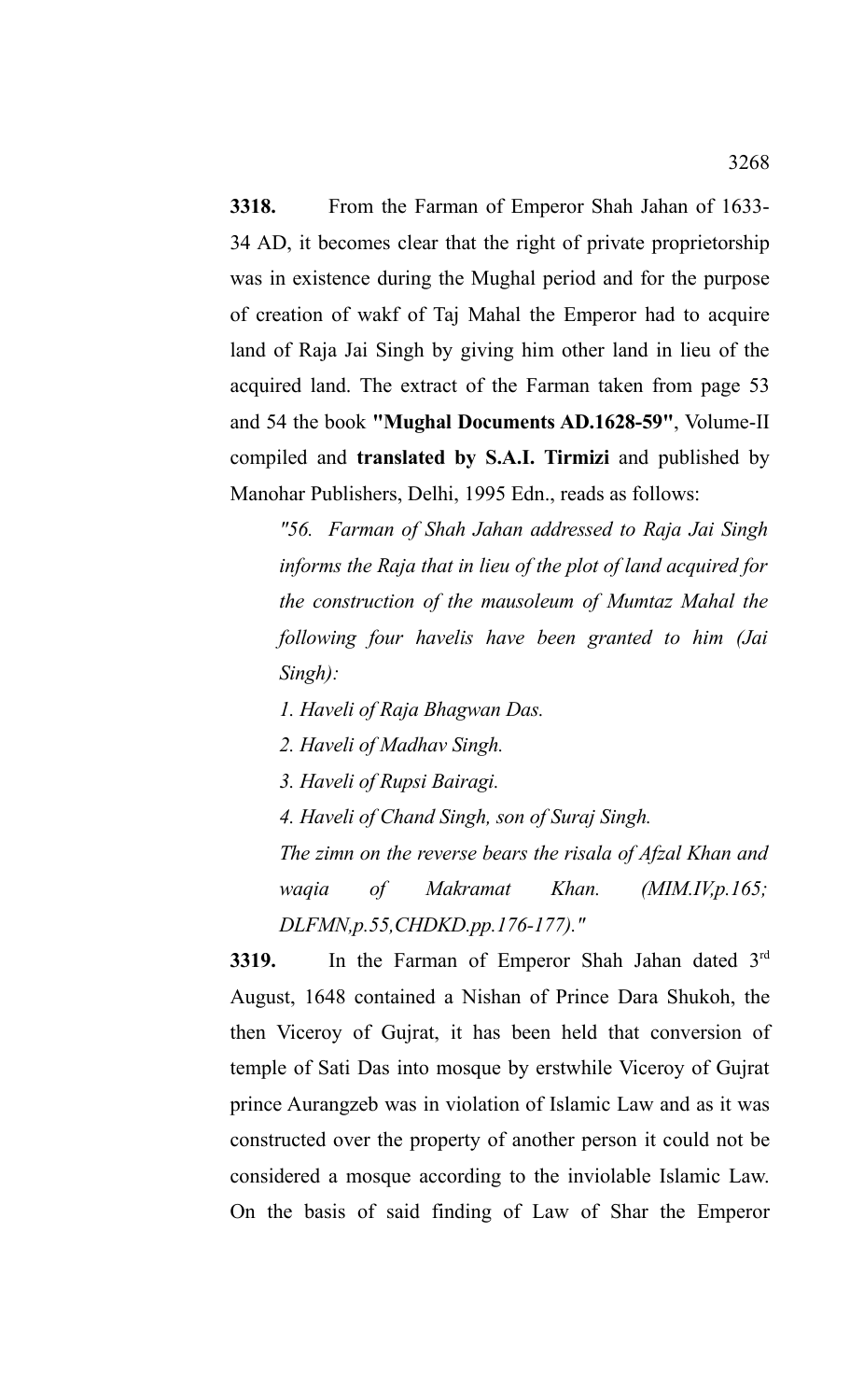directed authorities to hand over the said building to Sati Das for his using the same as his temple. The extract of the Farman taken from page 89 of the book **"Mughal Documents AD.1628- 59" Volume-II (supra)**, reads as follows:

*"199. Nishan of Prince Dara Shukoh addressed to the subadar, hukkam, and mutasaddis of suba gujarat, particularly Ghairat Khan, informs that a farman in connection with the temple of Sati Das Jawahari had been formerly issued to Umdatul Mulk Shaista Khan to the effect taht Prince Aurangzeb having constructed several mihrabs in the said temple had given it the name of a masjid and thereafter Mulla Abdul Hakim had represented to the Emperor that this building, by reason of its being the property of another person, could not be considered a mosque according to the inviolable Islamic law. The imperial orders were, therefore, issued stating that this building belonged to Sati and that because of its being mihrabi, no obstruction should be caused to the above mentioned person (Sati Das) and that the mihrabs should be removed and the said building be restrored to him (Sati Das). Now the royal orders are issued to the effect that the mihrab which the Prince above referred to had constructed there, may be retained and a wall be built close to the mihrab between the temple and miharab to serve as a screen. It is now ordered that since the Emperor had granted the said temple to Sati Das, he should be left in possession of it as usual and he may worship there according to his creed in any way he likes and no one should cause any obstruction or hindrance to him in this*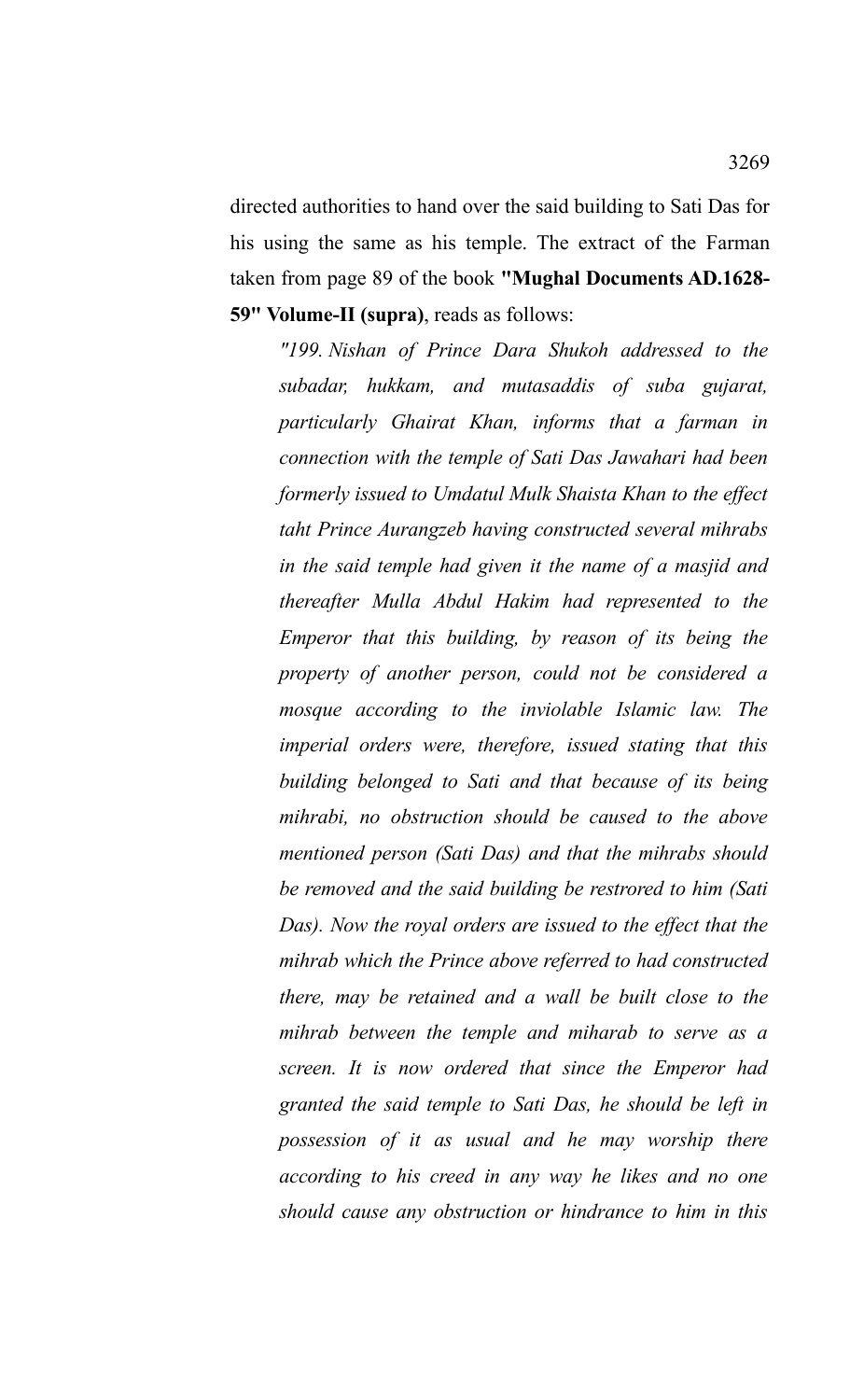*regard. Some faqirs who have settled there be ejected and Sati Das be relieved of their obstruction and molestation. It has been represented to the Emperor that some of the Bohras have removed and carried away the masata (materials) of the said deohara (temple). If this be a fact the said material should be recovered from them and restored to (Sati Das) but if the said material has been used up, their price be recovered from them and paid to Sati Das. It bears the tughra of Shah Jahan in addition to the tughra and seal of Prince Dara Shukoh. there is a note on the top on the right hand side which begins with the word 'Huwa' and directs the hukkam to act in conformity with the nishan i ali. (JUB, IX, pp. 39-41).*

*13 Rajab 22 Julus/1058 A.H./3 August 1648 A.D.*

**3320.** In his book **'Digest of Moohummudan Law'** (first part) Neil B. E. Baillie writes that wakif or appropriator must be owner of the subject of the wakf at the time of making it and if a person usurp a piece of land, create wakf and then purchase it from the owner, it would not be a wakf. And if Zimmee gives his mansion for using it as a masjid for Mussulmans, after his death it would become the inheritance of his heirs. Relevant portions of the said book from page 557, 558, 561 & 562 read as follows:

*"THE legal meaning of wukf , or appropriation, according to Aboo Huneefa, is the detention of a specific thing in the ownership of the wakif or appropriator, and the devoting or appropriating of its profits or usufruct in charity on the poor, or other good objects."*

*"According to the two deciples, wukf is the detention of a*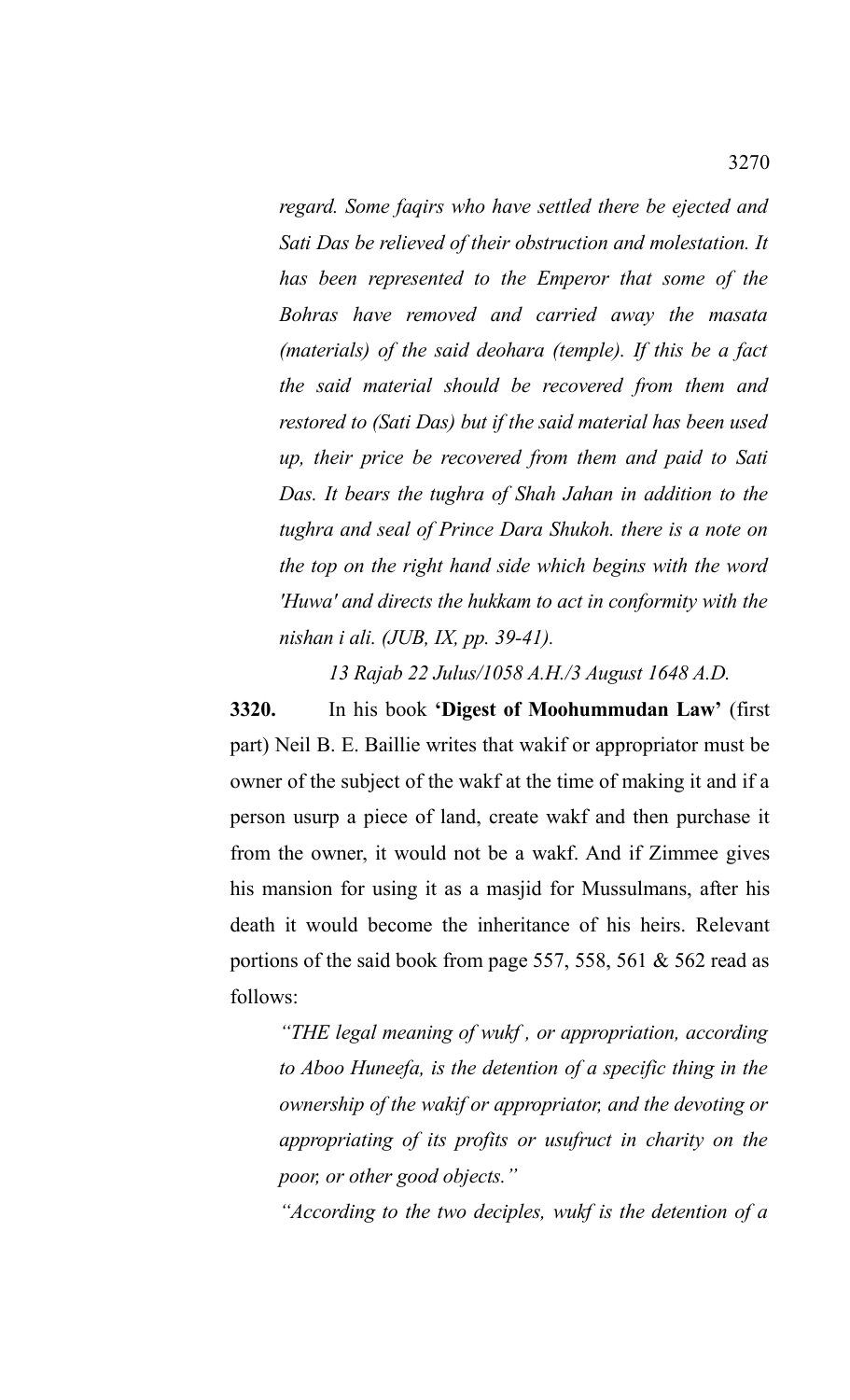*thing in the implied ownership of Almighty God, in such a manner that its profits may revert to or be applied fof the benefit of mankind, and the appropriation is obligatory, so that the thing appropriated can neither be sold, nor given nor inherited."*

*"But if a zimmee should give his mansion as a musjid, or place of worship, for Mussulmans, and construct it as they are accustomed to do, and permit them to pray in it, and they should pray in it, and he should then die, it would become the inheritance of his heirs, according to all opinions."*

*"It is also a condition that the thing appropriated be the appropriator's property at the time of the appropriation; so that, if one were to usurp a piece of land, appropriate, and then purchase it from the owner, and pay the price, or compound with him for other property, which is actually delivered up, it would not be a wukf ."*

*"And if a donee of land should make an appropriation of it before taking possession, and should then take possession, the wukf would not be valid."*

*"If the appropriation were made before taking possession, it would not be lawful."*

**3321.** Great jurist **Syed Ameer Ali** in his book **'Commentaries on Mahommedan Law'** extracting the authority writes that the wakif must be lawful owner of the property at the time of creation of wakf. Otherwise a wakf is invalid. Relevant extract from page 225 of the said book reads as follows:

*"The subject-matter of the dedication must be the lawful*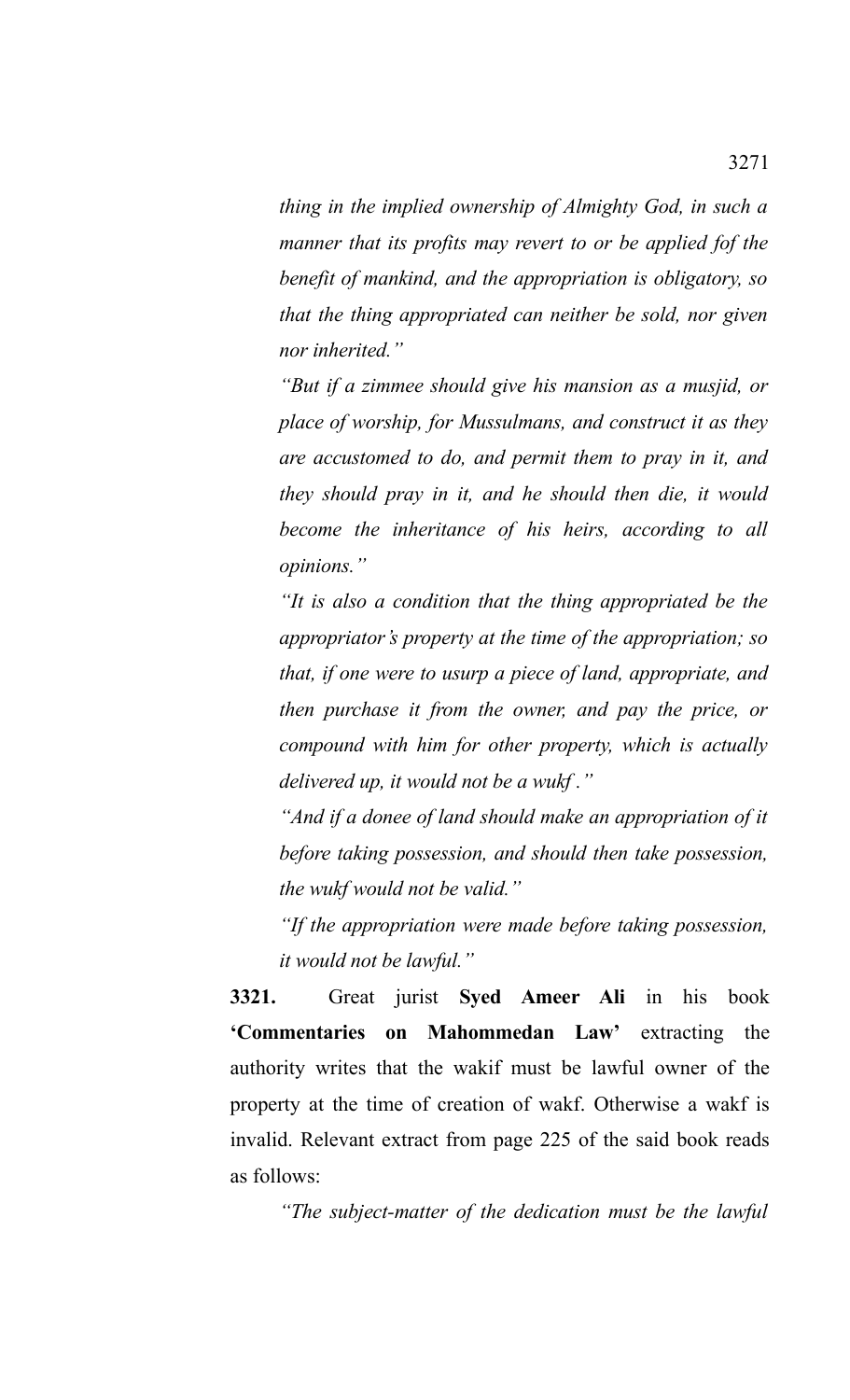*property of the wakif at the time the wakf is made, that is, he must be in a position to exercise dominion over it. Consequently, if a wakf is made by a person of some property which he has un-lawfully acquired, it would be invalid, although he may subsequently purchase it from the lawful owner. So also, when a man makes a wakf, for certain good purposes, of land belonging to another, and then becomes the proprietor of it, the ( sic She) wakf is not lawful."*

**3322.** In his book **'Principles of Mahomeddan Law'** D.F. Mullah writes that wakif must be owner at the time of dedication. Relevant extract from page 149 of the said book reads as follows:

*"146C. Subject of wakf must belong to wakif.— The property dedicated by way of wakf must belong to the wakif (dedicator) at the time of dedication (s)."*

**3323.** In **AIR 1975 SC 2299 ( Indira Nehru Gandhi v. Rajnarain)** the Hon'ble Supreme Court speaking through the Hon'ble Justice M. H. Bag, J. (as His Lordship then was) explaining the law of sovereignty in paragraph 526 to 571, in paragraph 527, 532-534 and 571 held that the Muslim Rulers as well as the Hindu Rulers were subject to their respective divine sacred law and the law was king of the kings. Relying on said judgment it is submitted that conversion of Sri Ramajanamasthan Temple into an alleged mosque either by the Emperor Babar or Aurangzeb in violation of the Law of Shar makes their such act null and ab initio and such building does not comes within the definition of a mosque. Paragraph nos. 527, 532-534 and 571 of the aforesaid judgment read as follows: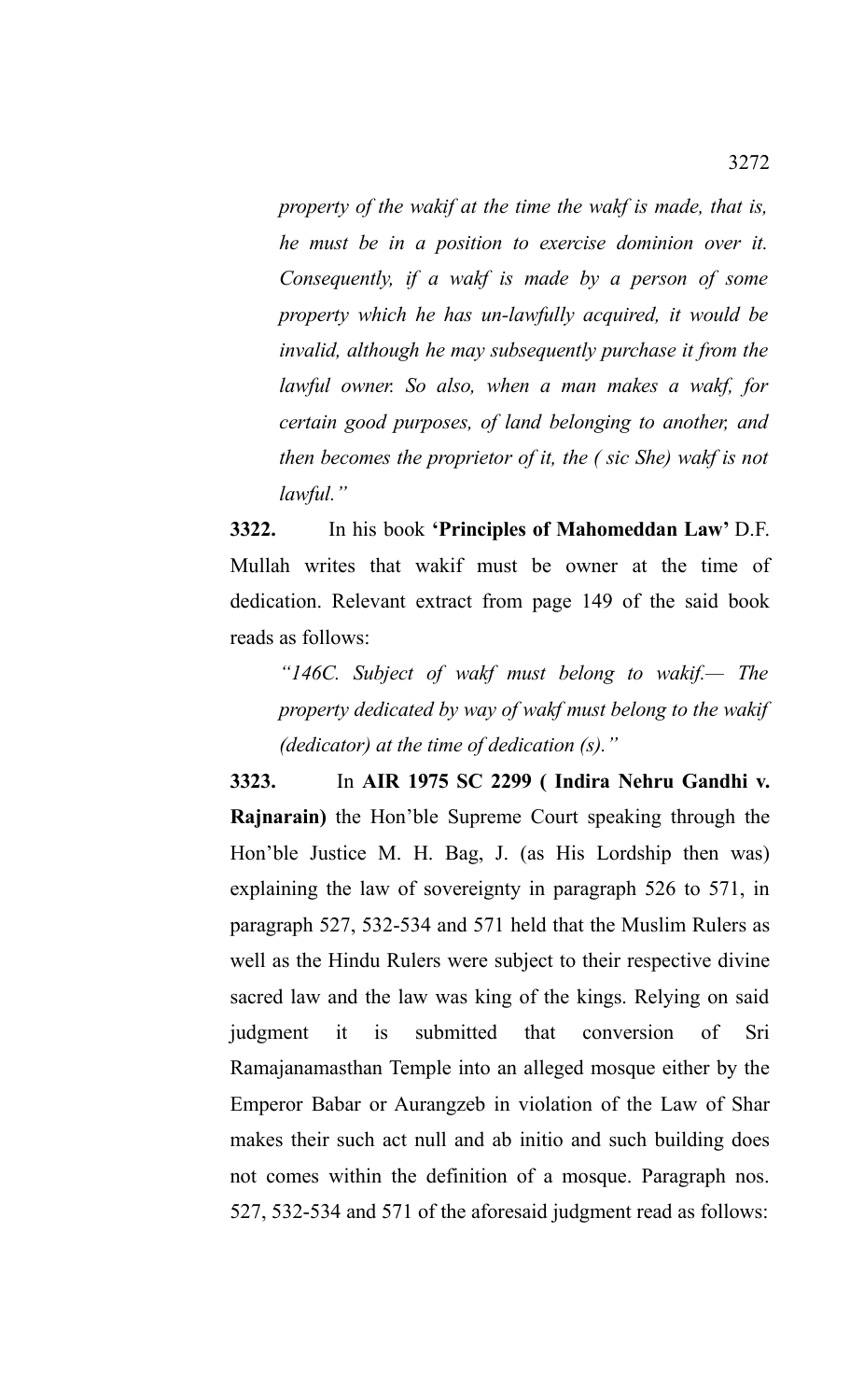"527. I must preface my observations here about the concepts of "sovereignty" and exercise of "sovereign power" between which I make a distinction, with two kinds of explanation. The first kind involves an exposition of a functional or sociological point of view. I believe that every social political, economic, or legal concept or doctrine must answer the needs of the people of a country at a particular time. I see the development of concepts, doctrines, and institutions as responses to the changing needs of society in every country. They have a function to fulfil in relation to national needs. The second type of explanation may be called historical or meant merely to indicate and illustrate notions or concepts put forward by thinkers at various times in various countries so as to appropriately relate them to what we may find today under our Constitution. We have to appreciate the chronology or stages of their development if we are to avoid trying to fit into our Constitution something which has no real relevance to it or bearing upon its contents or which conflicts with these. It must not, if I may so put it, be constitutionally "indigestible" by a constitution such as ours. Of course, it is not a secret that we have taken some of the basic concepts of our Constitution from British and American Constitutions in their most developed stages. That too must put us on our guard against attempts to foist upon our Constitution something simply because it happens to be either a British or American concept of some particular period which could not possibly be found in it today. Therefore, both types of explanation appear to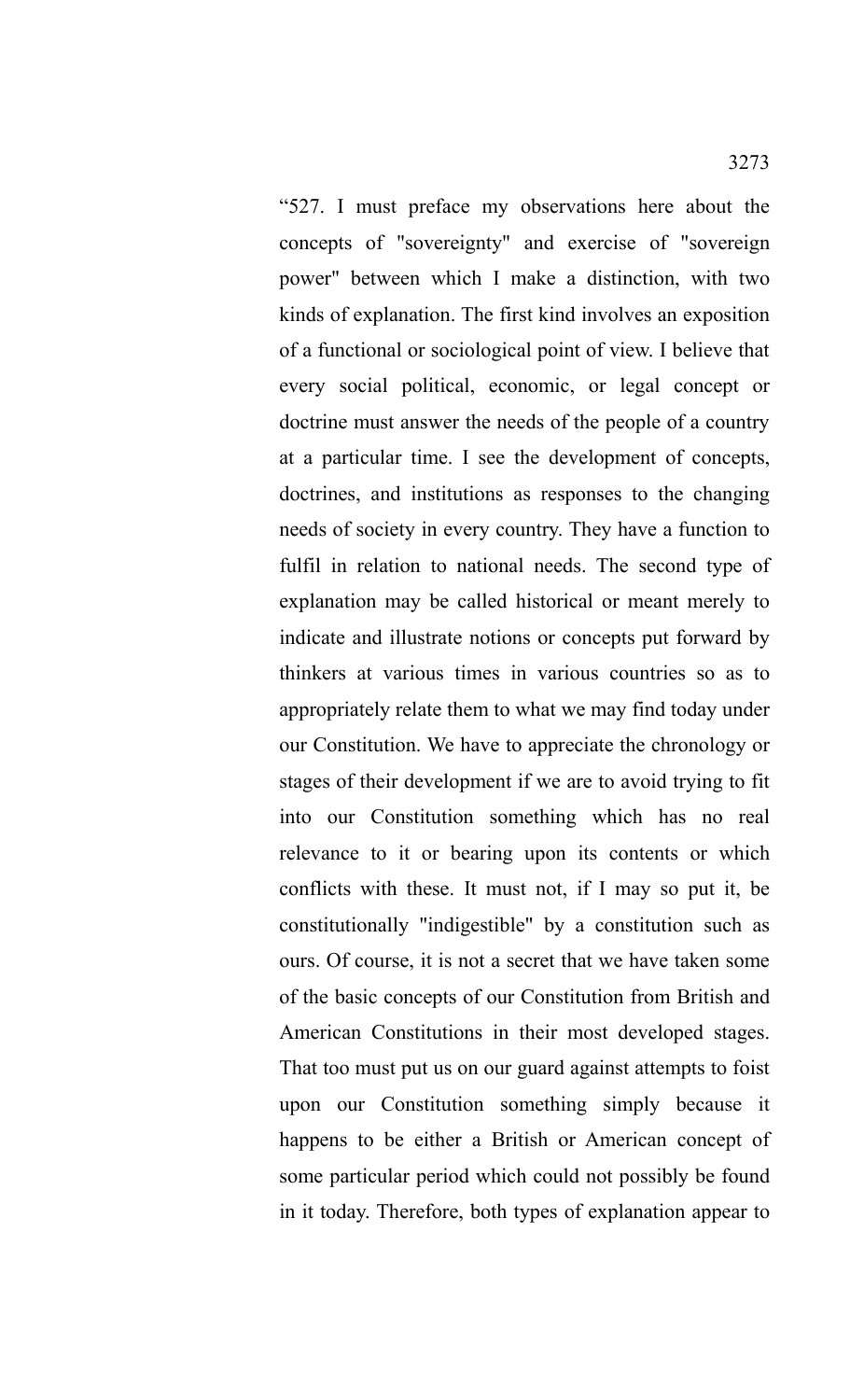be necessary to an exposition of what may or may not be found in our Constitution.

532. After the break-up of the Roman Empire, there were attempts in medieval Europe, both by the Church and the Kings, to develop spiritual and temporal means for checking wrong and oppression. Quests for the superior or a sovereign power and its theoretical justifications by both ecclesiastical and lay thinkers were parts of an attempt to meet this need. The claims of those who, as vicars of God on earth, sought to meddle with mundane and temporal affairs and acquire even political power and influence were, after a struggle for power, which took different forms in different countries, finally defeated by European Kings with the aid of their subjects. Indeed these Kings tried to snatch, and, not without success, to wear spiritual crowns which the roles of "defenders of the faith" carried with them so as to surround themselves with auras of divinity.

533. The theory of a legally sovereign unquestionable authority of the King, based on physical might and victory in battle, appears to have been developed in ancient India as well, by Kautaliya, although the concept of a Dharma, based on the authority of the assemblies of those who were learned in the dharmashastras also competed for control over exercise of royal secular power. High philosophy and religion, however, often seem to have influenced and affected the actual exercise of sovereign power and such slight Lawmaking as the King may have attempted. **The ideal King in ancient India, was**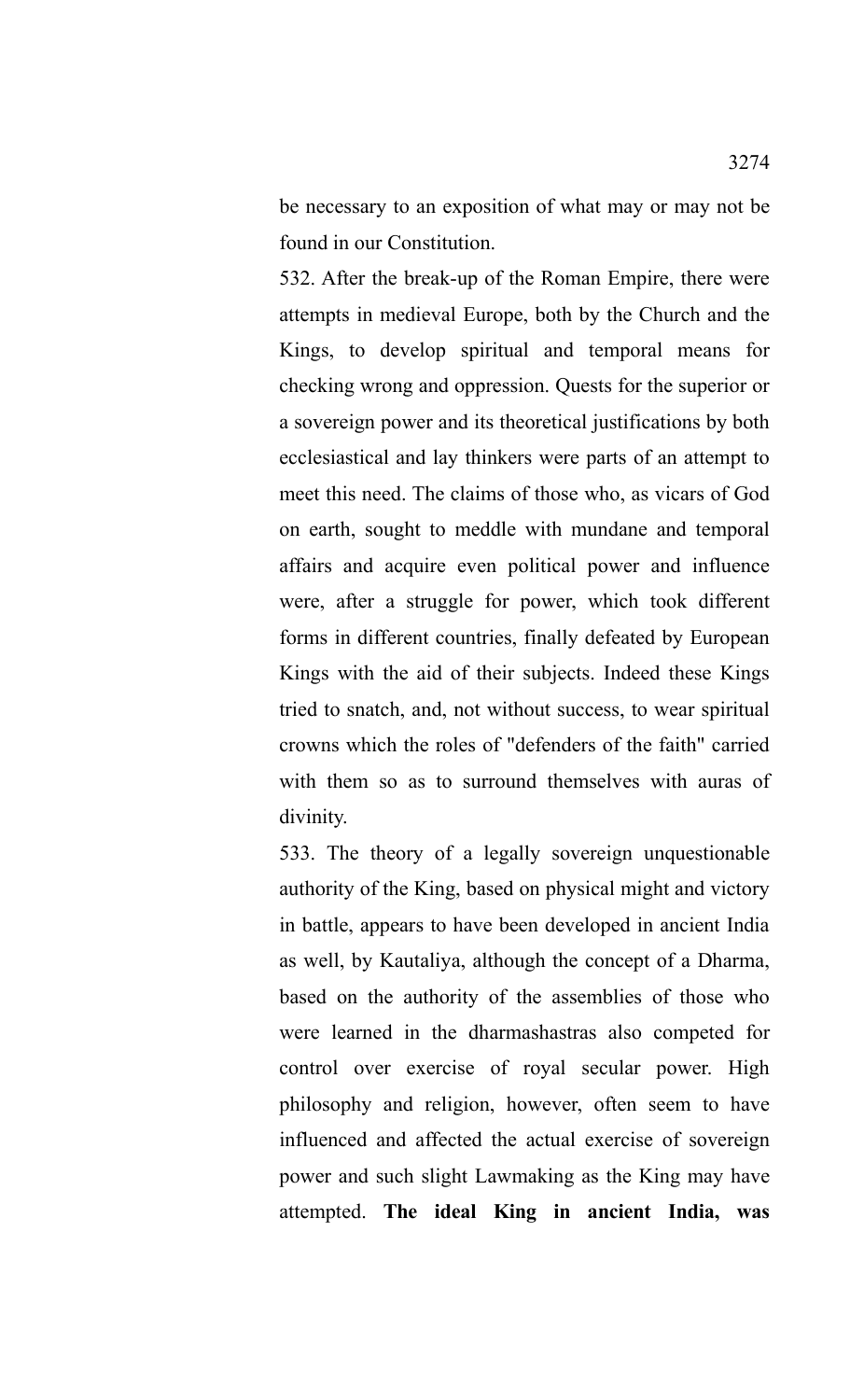**conceived of primarily as a Judge deciding cases or giving orders to meet specific situations in accordance with the Dharma Shastras.** It also appears that the actual exercise of the power to administer justice was often delegated by the King to his judges in ancient India. Indeed, according to some, the theory of separation of powers appears to have been carried so far (See: K. P. Jayaswal in "Manu and Yajnavalkya" - A basic History of Hindu Law - 1930 Edn. p. 82) that the King could only execute the legal sentence passed by the Judge.

534. We know that Semitic prophets, as messengers of God, also became rulers wielding both spiritual and political temporal power and authority although to Jesus Christ, who never sought temporal power, is ascribed the saying: "render unto Caesar the things that are Caesar's and to God things that are God's". According to the theory embodied in this saying, spiritual and temporal powers and authorities had to operate in different orbits of power altogether. Another theory, however, was that the messeng of God had been given the sovereign will of God Almighty which governed all matters and this could not be departed from by any human authority or ruler. In the practical administration of justice, we are informed, Muslim caliphs acknowledged and upheld the jurisdiction of their Kazis to give judgment against them personally. There is an account of how the Caliph Omar, being a defendant in a claim brought by a jew for some money borrowed by him for purposes of State, appeared in person in the Court of his own Kazi to answer the claim. The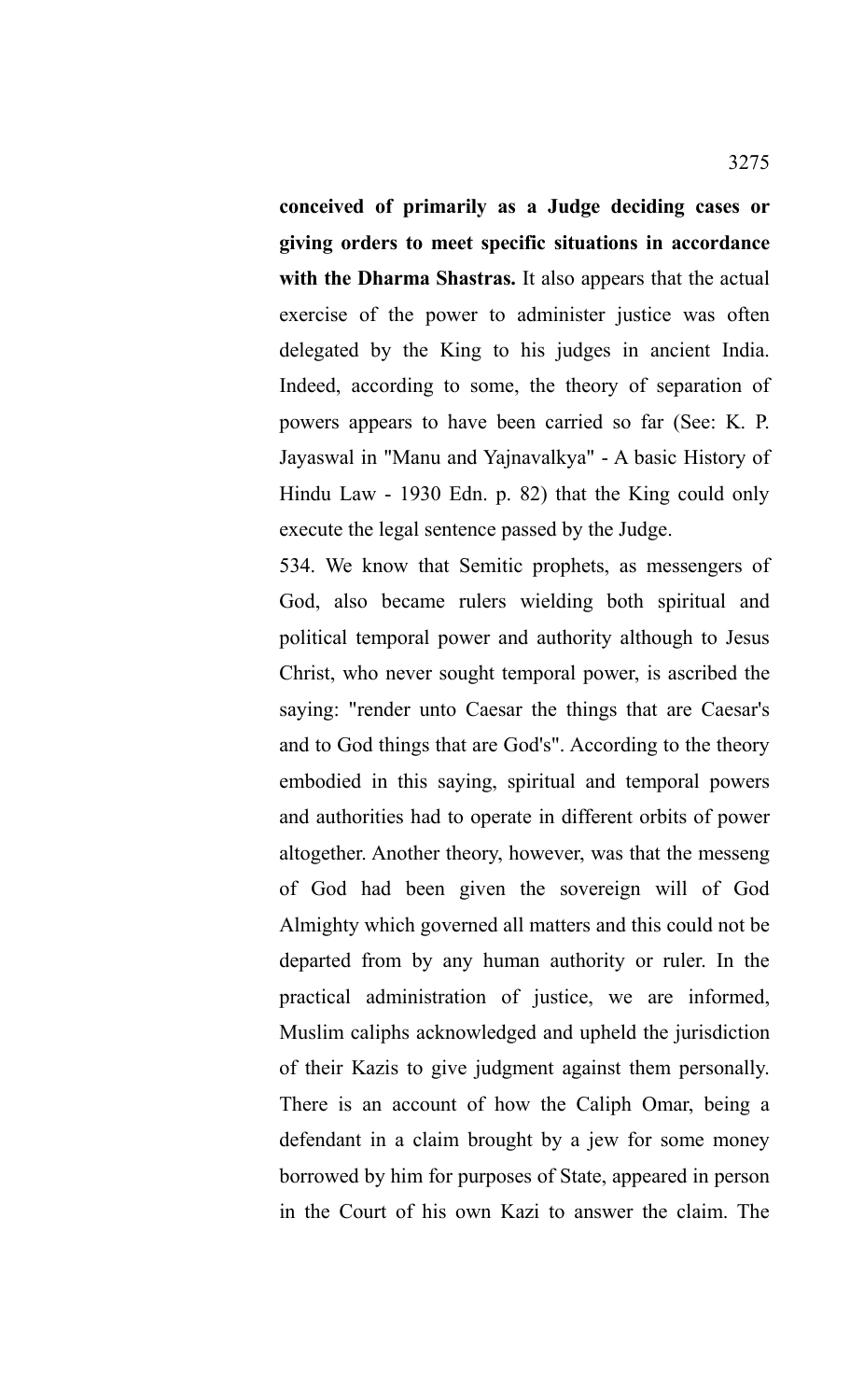Kazi rose from his seat out of respect for the Caliph who was so displeased with this unbecoming conduct that he dismissed him from office. (See: Sir A. Rahim's "Muhammadan Jurisprudence", (1958) p. 21).

571. I find that the doctrine of the supremacy or sovereignty of the Constitution was adopted by a Bench of seven learned Judges of this Court in Special Reference No, 1 of 1964, (1965) 1 SCR 413 = (AIR 1965 SC 745) where Gajendragadkar, C. J., speaking for six learned Judges of this Court said (at  $p \cdot 446$ ) (of SCR) = (at pp. 762-763 of AIR) :

"In a democratic country governed by a written Constitution, it is the Constitution which is supreme and sovereign. It is no doubt true that the Constitution itself can be amended by the Parliament, but that is possible because Art. 368 of the Constitution itself makes a provision in that behalf, and the amendment of the Constitution can be validly made only by following the procedure prescribed by the said article. That shows that even when the Parliament purports to amend the Constitution, it has to comply with the relevant mandate of the Constitution' itself. Legislators, Ministers, and Judges all take oath of allegiance to the Constitution, for it is by the relevant provisions of the Constitution that they derive their authority and jurisdiction and it is to the provisions of the Constitution that they owe allegiance. Therefore, there can be no doubt that the sovereignty which can be claimed by the Parliament in England, cannot be claimed by any Legislature in India in the literal absolute sense."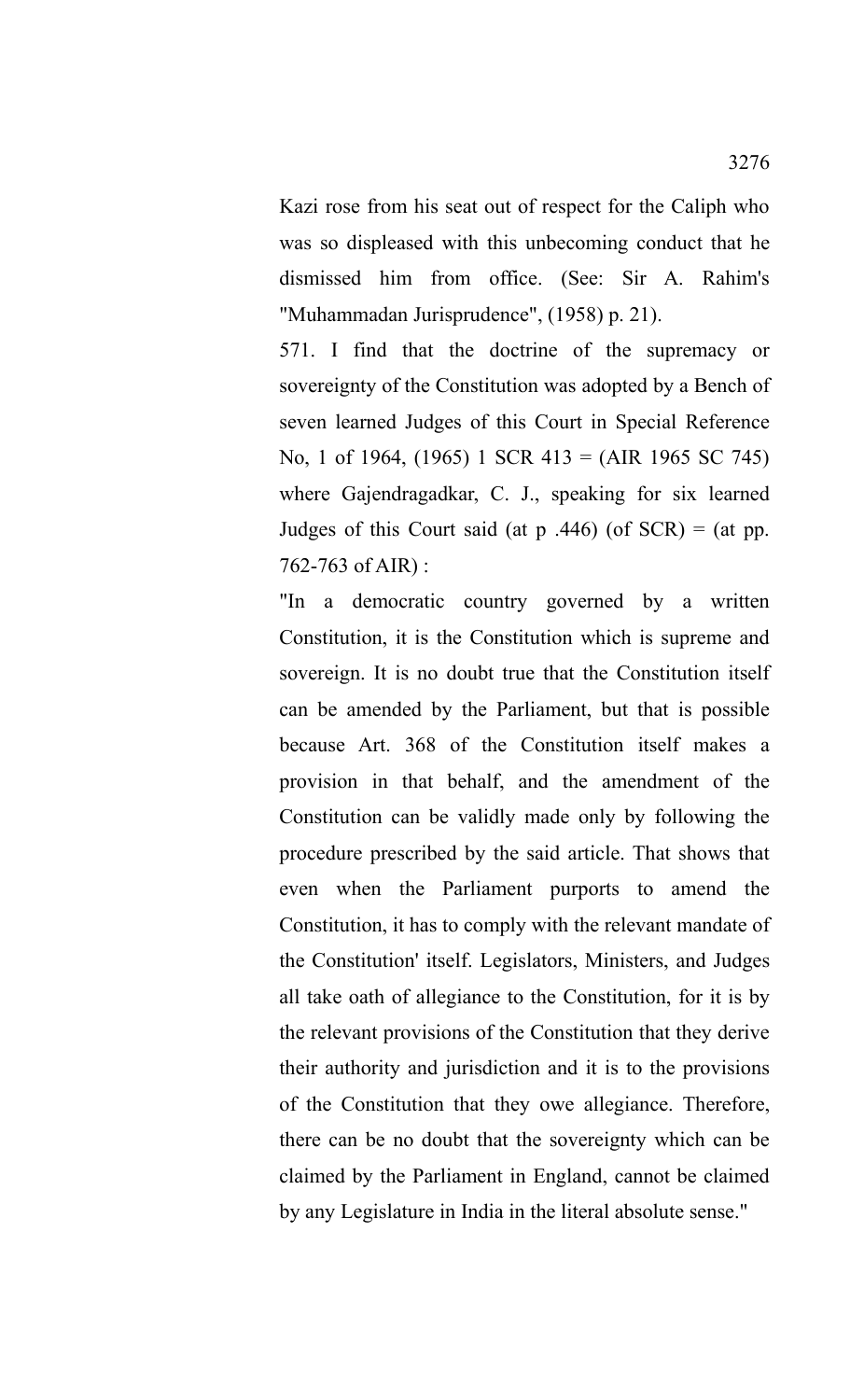**3324.** In **AIR 1994 SC 2663 (N. Nagendra Rao & Co. v. State of Andhra Pradesh)** the Hon'ble Apex Court has held when the law provides for compensation against confiscation, he must be compensated and confiscation cannot affect the right of owner to claim return of the goods. Relying on said judgment it is submitted that when the Law of Shar says that no one can acquire ownership of the property of others by virtue of adverse possession but it can be only by purchase, alleged erection of alleged mosque over a Sacred shrine of the Hindus by virtue of forceful occupation makes such building only ordinary private building and not the Mosque. Relevant paragraph 8 of the said judgment reads as follows:

*"8. This sub-section ensures that a person who has been prosecuted or whose goods have been confiscated does not suffer if the ultimate order either in appeal or in any proceeding is in his favour. It is very wide in its import as it statutorily obliges the Government to return the goods seized or to pay the value of the goods if for any reason it cannot discharge its obligation to return it. The circumstances in which the goods are to be returned are;*

*(a) an order under S. 6A is modified or annulled by the State Government;*

*(b) where the goods were confiscated in consequence of prosecution of the person and he is acquitted;*

*(c) and in all these cases where it is not possible for any reason to return the essential commodity seized. This provision cuts across the argument of the State that where even part is confiscated the person whose goods are seized is not liable to be compensated for the remaining. The*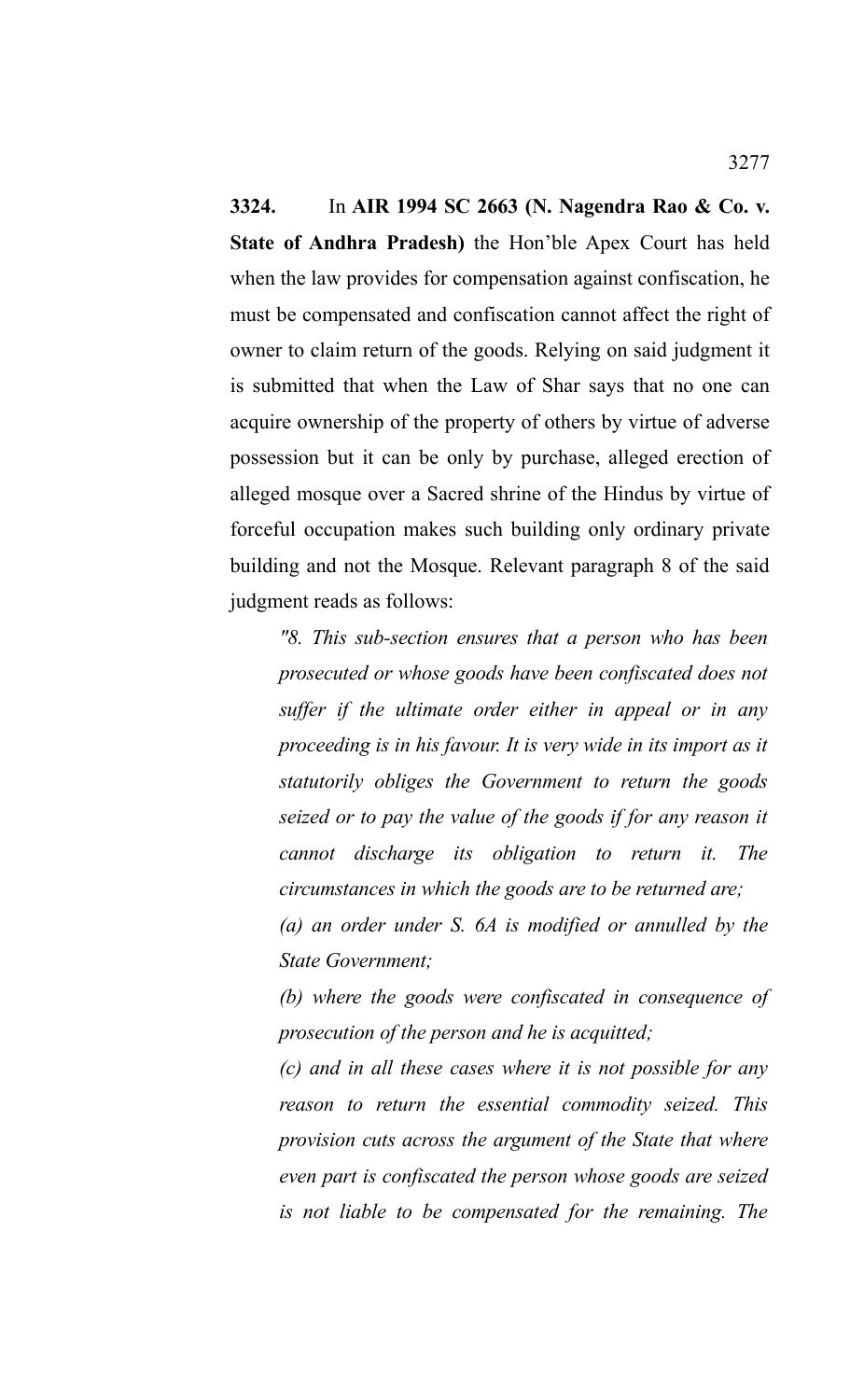*section is clear that if only part of the goods are confiscated then the remaining has to be returned. The very first part of the sub-section indicates that where the order of confiscation, is modified in appeal meaning thereby if confiscation is confined to part only the Government is bound to release or return the remaining or pay the value thereof. But what is more significant of this sub-section which widens its reach is the expression, 'and in either case it is not possible for any reason to return the essential commodity seized' then, the State shall be liable to pay the market price of the value with interest. The expression, 'for any reason' should be understood in broader and larger sense as it appears from the context in which it has been used. The inability to return, giving rise to the statutory obligation of deeming it as sale to the Government may arise for variety of reasons and extends to any failure on the part of the Government. For instance, the goods might have been sold in pursuance of interim arrangement under S. 6A(2). Or it might have been lost or stolen from the place of storage. The goods might have deteriorated or rusted in quality or quantity. The liability to return the goods seized does not stand discharged by offering them in whatever condition it was. Confiscation of part of the goods thus could not affect the right of owner to claim return of the remaining goods. Nor the owner is bound to accept the goods in whatever condition they are. The claim of the respondent, therefore, that the appellant was bound to accept the goods in whatever condition they were is liable to be rejected."*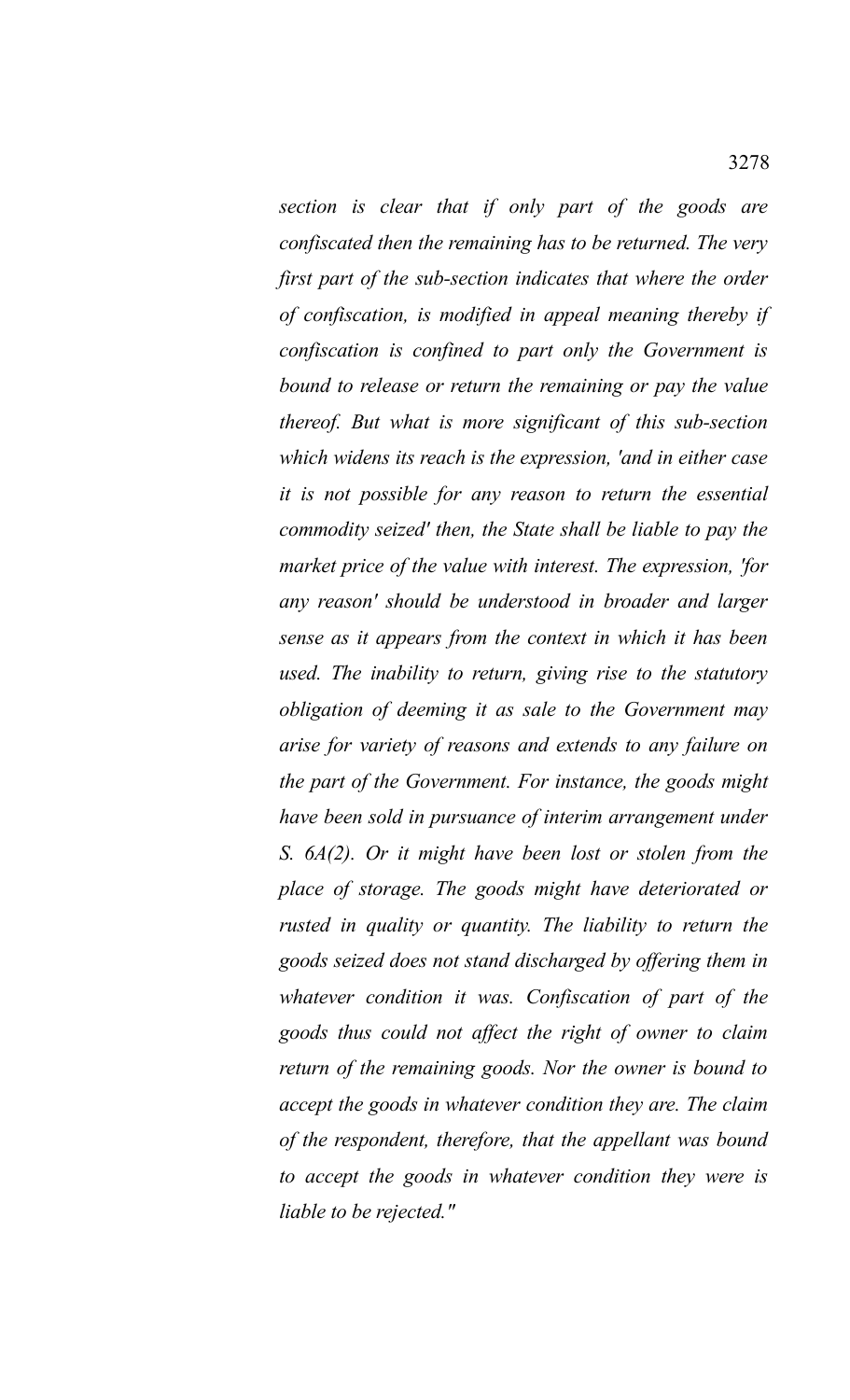**3325.** In **AIR 1971 SC 1594 (Union of India. v. Sudhangshu Mazumdar)** the Hon'ble Apex Court has quoted an extract from the **United States v. Juan Prechman, (1831-34) L.Ed. 604** with approval wherein it has been stated that the modern usage of nations would be outraged if private properties are confiscated or private rights annulled. Relevant paragraph 7 of the said judgment reads as follows:

*"7. Dr. Singhvi says that the first premise on which the High Court has proceeded is that as a result of cession it would be competent for the Government of Pakistan to deal with the disputed territory as an absolute owner in complete disregard of the existing rights of the respondents. In other words it has been assumed that the Government of Pakistan will not recognise ownership or other similar rights of the respondents in the lands and properties which belong to them. This Dr. Singhvi claims, is contrary to the rule enunciated by Chief Justice Marshall in The United States v. Juan Perchman, (1831-34) 8 L. ed 604 in the following words:*

*"The modern usage of nations, which has become law, would be violated: that sense of justice and of right which is acknowledged and felt by the whole civilised world would be outraged, if private property should be generally confiscated and private rights annulled. The people change their allegiance; their relation to their ancient sovereign is dissolved; but their relations to each other and their rights of property, remain undisturbed."*

*The rule set forth in the Perchman case, (1831-34) 8 L. ed 604 has been followed in over forty American cases and*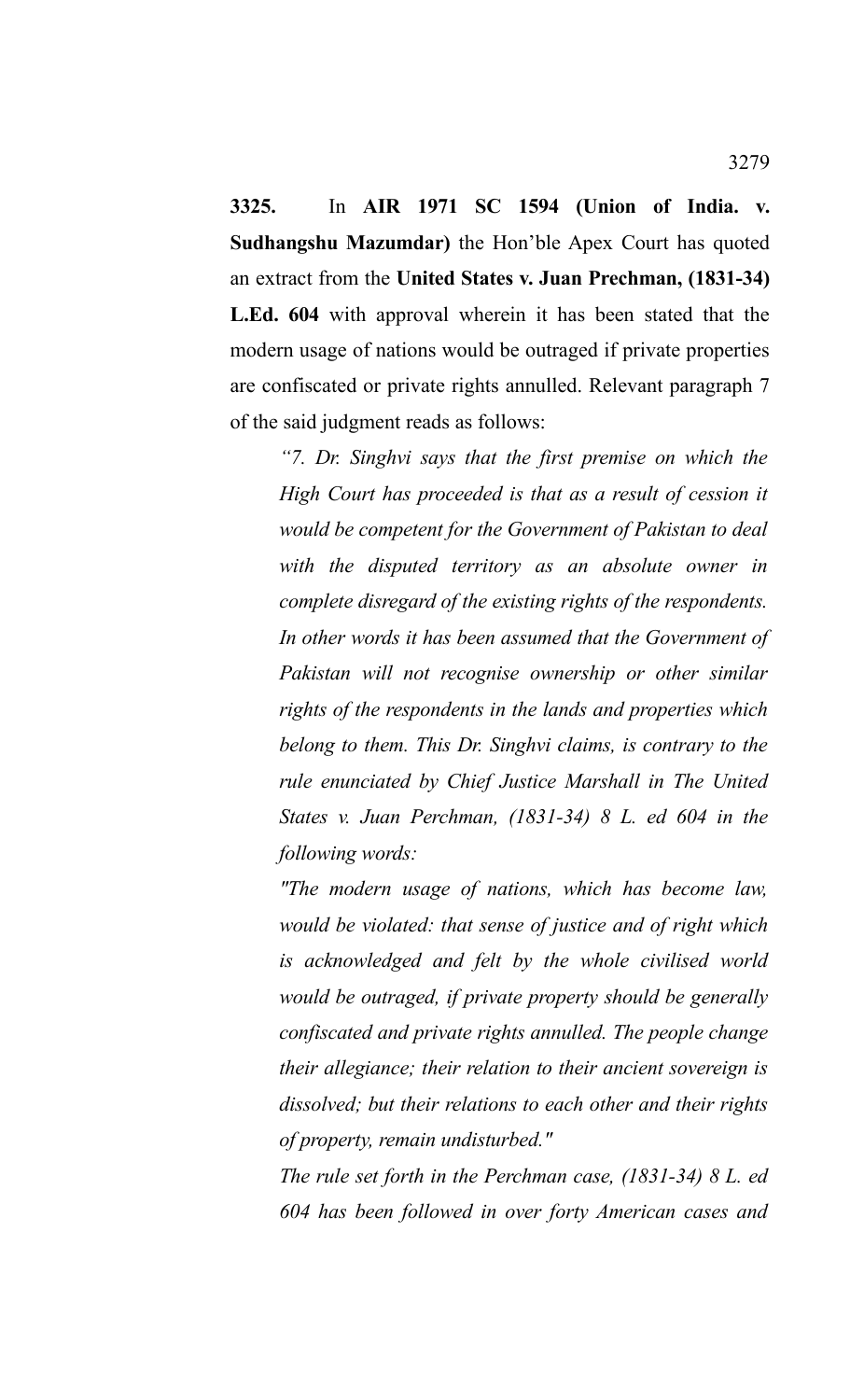*has been accepted as the rule of International law in English,*

*French, German and Italian law\**

*\* Extracts from the Law of Nations (2nd Edn. 1953), p. 237, Cf. F. B. Sayre, "Change of Sovereignty and Private Ownership of Land," 12 XII A. J. L L (1918), 475, 481, 495- 497"*

**3326.** In **1999 (4) SCC 663 (R.E.M.S. Abdul Hameed v. Govindaraju)** the Hon'ble Apex Court has held that under the Ancient Hindu Law there were two beneficial interests in land: (1) that of the sovereign or his representative, and (2) that of the cultivator or Ryot holding the land. The Ryot's right arose from occupation of the land, thus the grant of an Inam do not and could not have touched the cultivator's right in the land, except in rare cases where the grantor also hold the cultivator's interest at the time of the grant. Relying on Said judgment it is submitted that in our country since inception subjects were proprietor of their private properties and the Kings were only entitled for land revenue, Sri Mishra argued that Sri Ramajanamasthan was all along and is being owned by the Deity Sri Ramalala as such the right of private property of the Deity cannot be extinguished. Relevant paragraph 4 of the said judgment reads as follows:

*"4. The central question in issue is the interpretation of clause (b) Explanation I to Section 2(11) of Act 26 of 1963. Learned counsel for the aforesaid respective appellants, Mr Tripurari Ray and Mr A.T.M. Sampath, Senior Counsel submit on the facts of this case that the disputed land cannot be construed to be "part-village inam estate" to fall*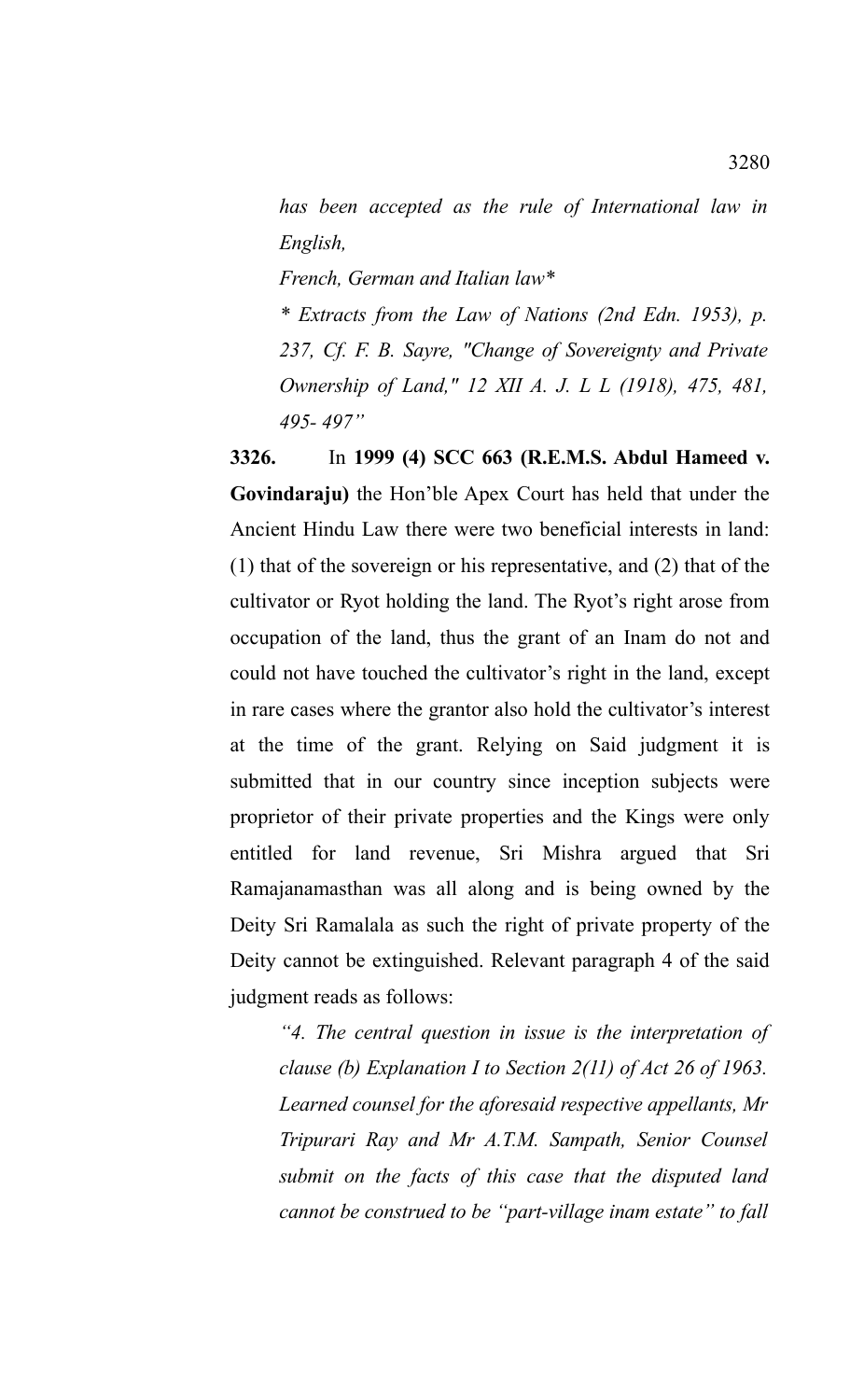*within Act 26 of 1963 but is a minor inam to fall under Act 30 of 1963. Before taking up this issue of "part-village inam estate", it is necessary to look back to the history of inam lands, how it emerged, was recognised, canalised and dealt with through various enactments till it reached the legislative umbrella of both Acts 26 and 30 of 1963. The law relating to the landholdings, agrarian reform, in the Presidency town of Madras, with reference to the landlords and ryots started from the previous century and it is interesting to note a few of the essential features of this agrarian development. The origin of inam tenure is traced back to its grant made by Hindu rulers for the support of temples and charitable institutions, for the maintenance of holy and learned men rendering public service, etc. This practice was followed by the Mohammedan rulers and by British administrators until about a century ago. According to the ancient Hindu law, there were two beneficial interests in land, namely, (1) that of the sovereign or his representative, and (2) that of the cultivator holding the land. The sovereign's right to collect a share of the produce of the cultivated land was known by the name "melvaram", the share of the ryot or cultivator was known by the name "kudivaram". The ryot's right arose from occupation of the land. Thus, the grant of an inam did not touch, and could not have touched, the cultivator's right in the land, namely, the kudivaram, except in rare cases where the grantor was also holding the cultivator's interest at the time of the grant."*

**3327.** In **AIR 1962 SC 342 (Sunka Villi Suranna. v. Goli**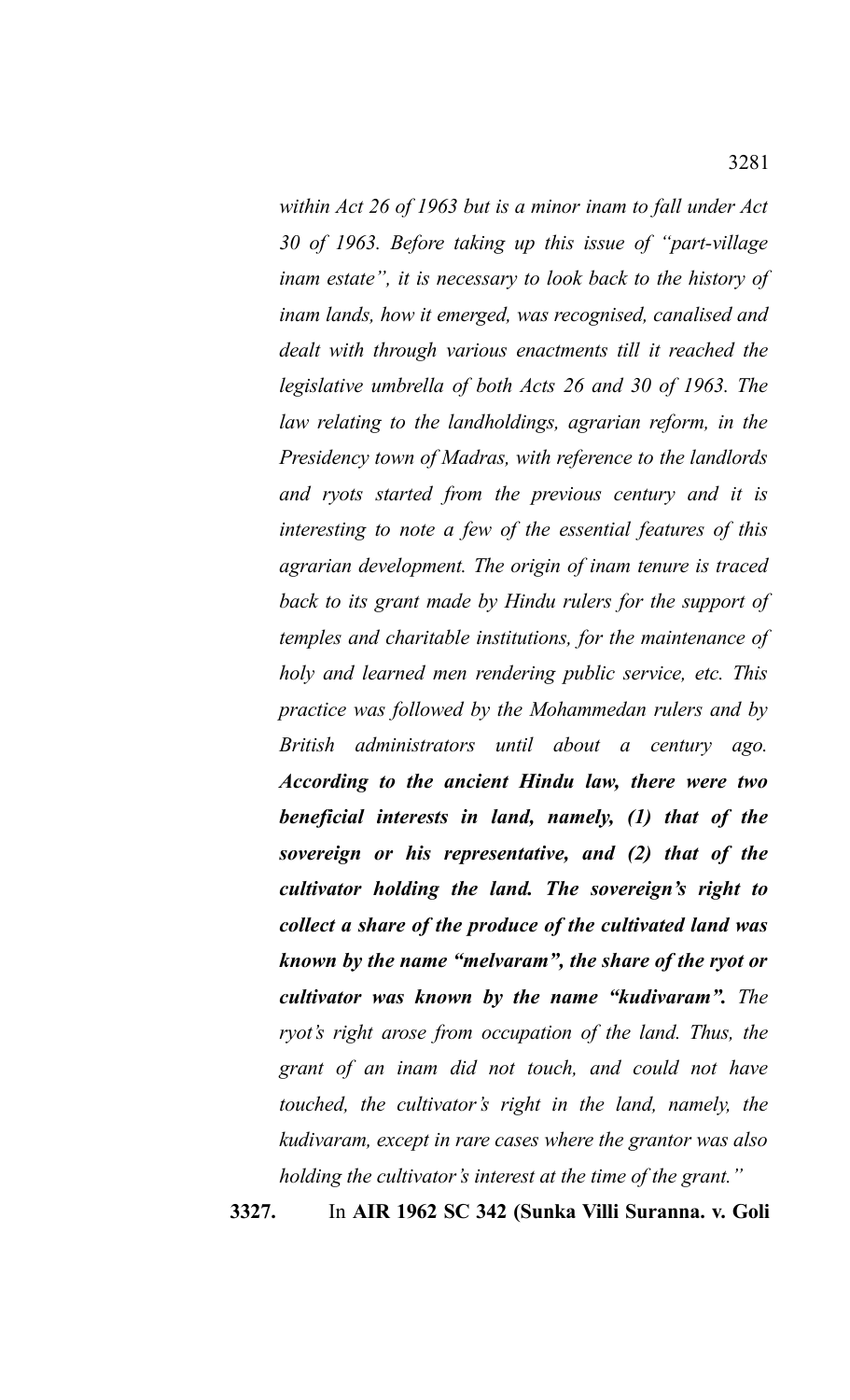**Sathiraju)** the Hon'ble Apex Court held, where there was no evidence to show that the occupation of the lands by the Ryot commenced under the Zamindar and there was no evidence as to the terms at which the Ryots or his predecessors were inducted in land, commencement of the tenancy and the terms thereof were lost in antiquity but the Ryot's rights and his descendants were proved to have continued in possession of the land uninterruptedly till the enactment of the Madras States Land Act, 1908. In the light of the presumption that the Zamindar was, unless the contrary was proved, the owner of the melvaram and Ryot the owner of the kudivaram, the interference was irresistible that the Ryot was the holder of the occupancy rights in the land and thus rights developed upon his successors and the occupancy right in the land were not acquired by virtue of the provisions of Madras States Land Act, 1908. Relying thereon it is argued that prior to declaring the land as nazul land by the Governor- General in 1859, the Hindus were worshipping in the suit property as such the occupancy rights remained in the hands of the Hindus. Relevant paragraph 17 of the said judgment reads as follows:

*"17. To summarise, there is no evidence to show that occupation of the lands by Thammiah commenced under the zamindar and there is no evidence as to the terms on which Thammiah or his predecessors were inducted on the lands: the commencement of the tenancy and the terms thereof are lost in antiquity, but Thammiah and his descendants are proved to have continued in possession of land uninterruptedly till the enactment of the Madras Estates Land Act, 1908. In the light of the presumption that*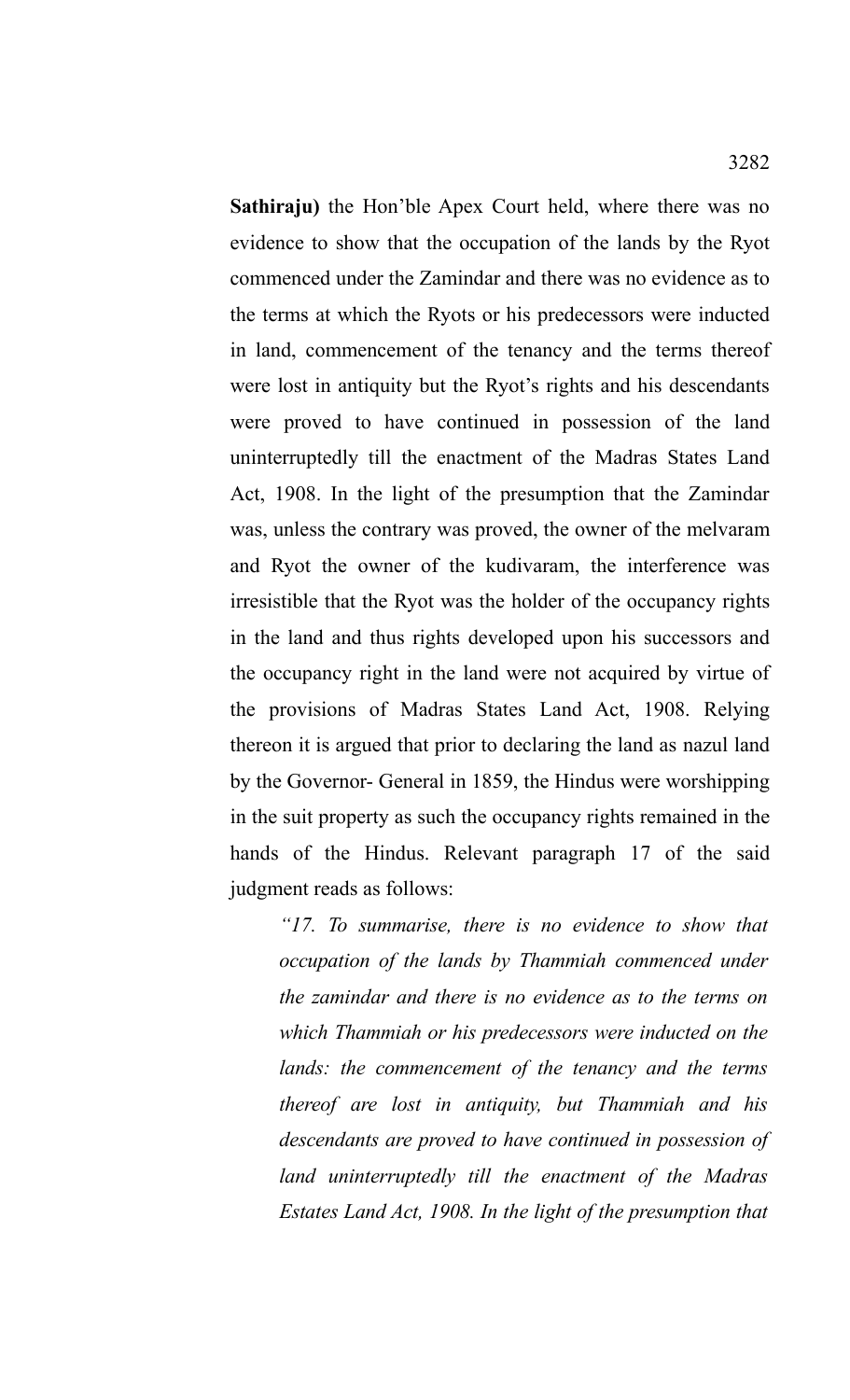*the zamindar is unless the contrary is proved, the owner of the melvaram and the ryot the owner of the kudivaram the inference is irresistible that Thammiah was the holder of the occupancy rights in the lands and that these rights devolved upon his successors and that the occupancy rights in the lands were not acquired by virtue of the provisions of Madras Act VI of 1908."*

**3328.** In **(2001) 4 SCC 713 (Syndicate Bank. v. Prabha D. Naik)** the Hon'ble Apex Court has held that the Muslim jurisprudence neither recognised prescription nor limitation. Relying on the said judgment it is submitted that as Hindu Endowment was existing prior to acquisition of Kingship by the Emperor Babur and said ownership of the Deity existed till the day of confiscation of the rights of the proprietors in land in the year 1859 by the British government which right of the Deity again revived when the State of Uttar Pradesh gave up its said right by filing written statement in the instant Suit, as such the said sacred shrine of the Hindus is not liable to be declared as a mosque. Relevant paragraph 6 of the said judgment reads as follows:

*"6. Incidentally, it may be noted that though the old Hindu law recognised both prescription and limitation but Muslim jurisprudence recognised neither of them. The new Law of Limitation in terms of the Limitation Act of 1963 however, does not make any racial or class distinction since both Hindu and Muslim laws are amenable to the Law of Limitation as is presently existing in the statutebook (see in this context B.B. Mitra's Limitation Act ; 20th Edn.)."*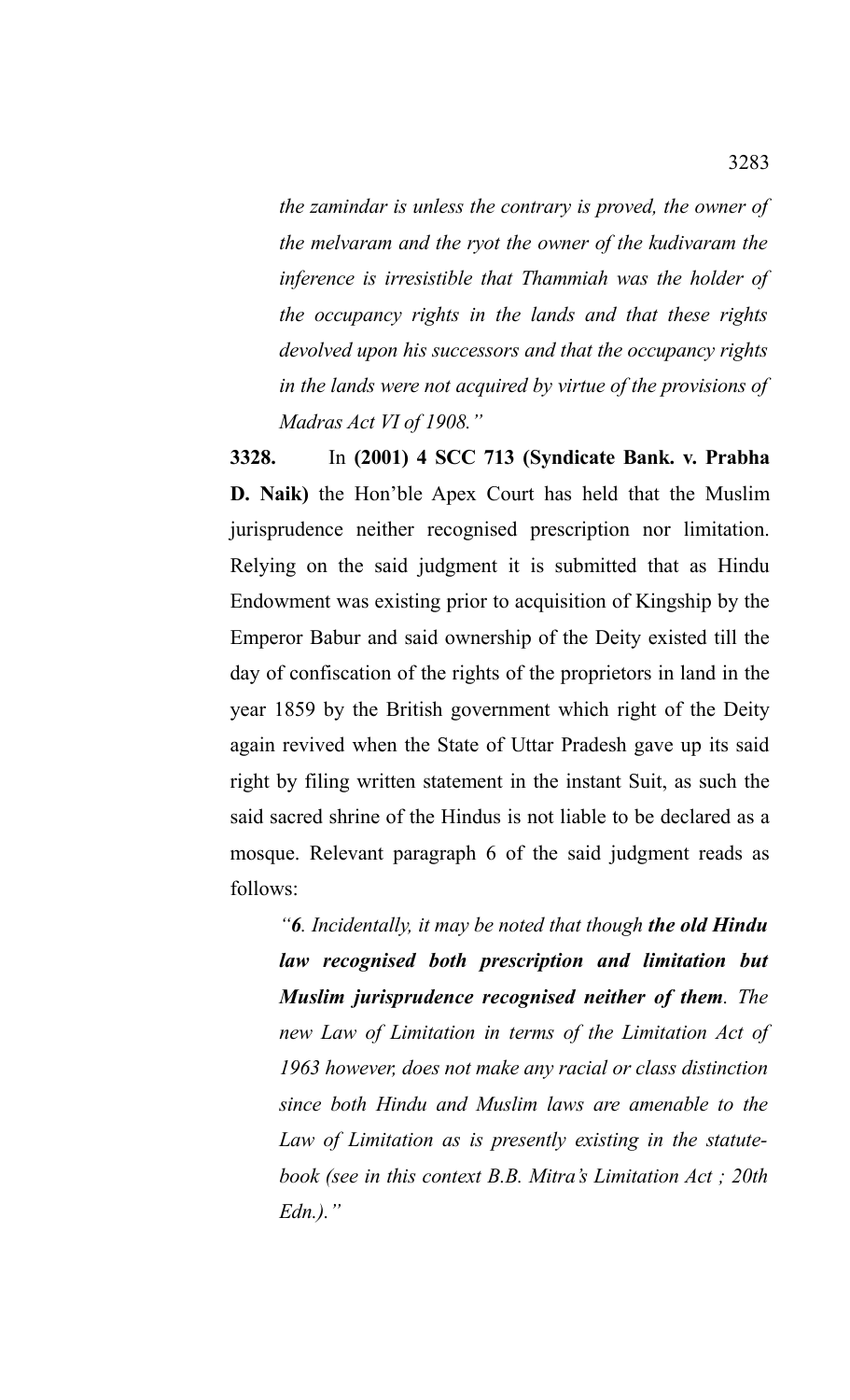**3329.** In **AIR 1968 SC 683 (V. D. Dhanwatey. v. Commissioner of Income Tax, M. P., Nagpur & Bhandara)** the Hon'ble Supreme Court held that while interpreting an ancient text, the Courts must give them a liberal construction to further the interest of the society by wisely interpreting the original texts in such a way as to bring them in harmony with the prevailing conditions. Relying on said judgment it is submitted that the Sthandil i.e. Sri Ramjanmasthan which has been recognized by the scriptures a means of conferring merit upon the devotees and granting salvation to them be recognized as Juridical entity and not mere property in crude sense to do justice in the greater interest of the citizens of India in general and the Hindu and Muslim community in particular to pave the way of permanent peace. Relevant paragraph 31 of the said judgment reads as follows:

*"31. Law is a social mechanism to be used for the advancement of the society. It should not be allowed to be a dead weight on the society. While interpreting ancient texts, the courts must give them a liberal construction to further the interests of the society. Our great commentators in the past bridged the gulf between law as enunciated in the Hindu law texts and the advancing society by wisely interpreting the original texts in such a way as to bring them in harmony with the prevailing conditions. To an extent, that function has now to be discharged by our superior courts. That task is undoubtedly a delicate one. In discharging that function our courts have shown a great deal of circumspection. Under modern conditions legislative modification of laws is bound to be confined to*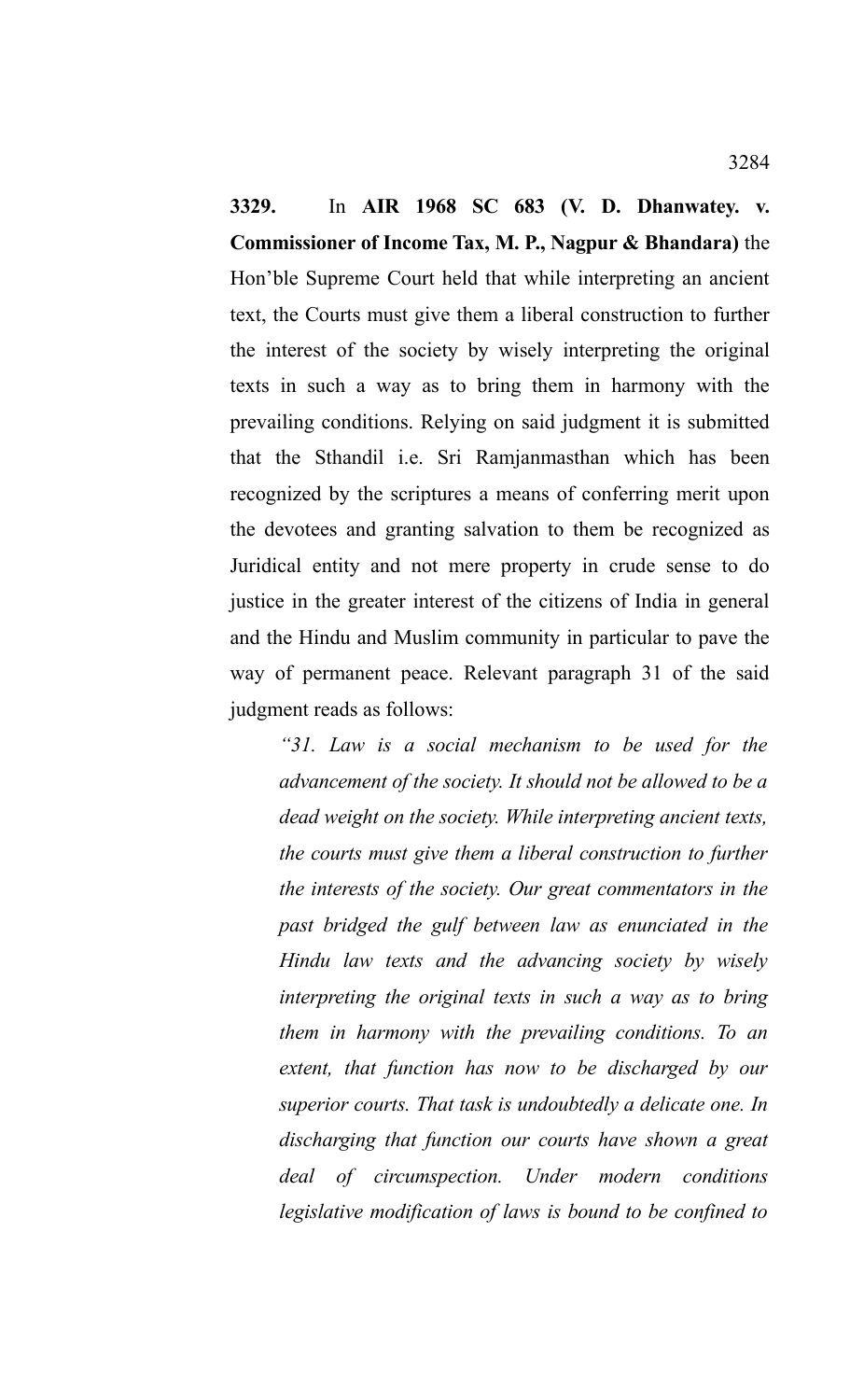*major changes. Gradual and orderly development of law can only be accomplished by judicial interpretation. The Supreme Court's role in that regard is recognised by Article 141 of our Constitution."*

**3330.** In **AIR 2008 SCW 1224=2008(3) SCC 481 (Dist. Basic Education Officer & Anr. v. Dhananjai Kumar Shukla & Anr.)** the Hon'ble Supreme Court has held that the rules of pleadings do not apply to question of law and new plea on question of law can be raised before the Supreme Court even it was not raised before the High Court. Relying on said judgment it is submitted that the questions of law which have been raised during the argument are sustainable in the eye of law and needed to be decided for doing complete justice between the parties who are representing two major community of India. Relevant paragraph 14 (13 in SCC) of the said judgment reads as follows:

"14. Rules of pleading contained in the Code of Civil Procedure do not cover questions of law. If a fact stands admitted the same in terms of Section 56 of the Indian Evidence Act need not be proved. Only because such a question was not allegedly raised before the High Court, this Court could not shut its eyes to the legal position. Yet again only because an illegality has been committed, this Court would not allow its perpetration. Respondent's father was on leave for a temporary period. He thereby did not cease to be the Manager of the school. It is apparent that he went on leave only for defeating the statutory provisions. Such an act amounts to fraud on the administration."

**3331.** The vexed question is the religious status of the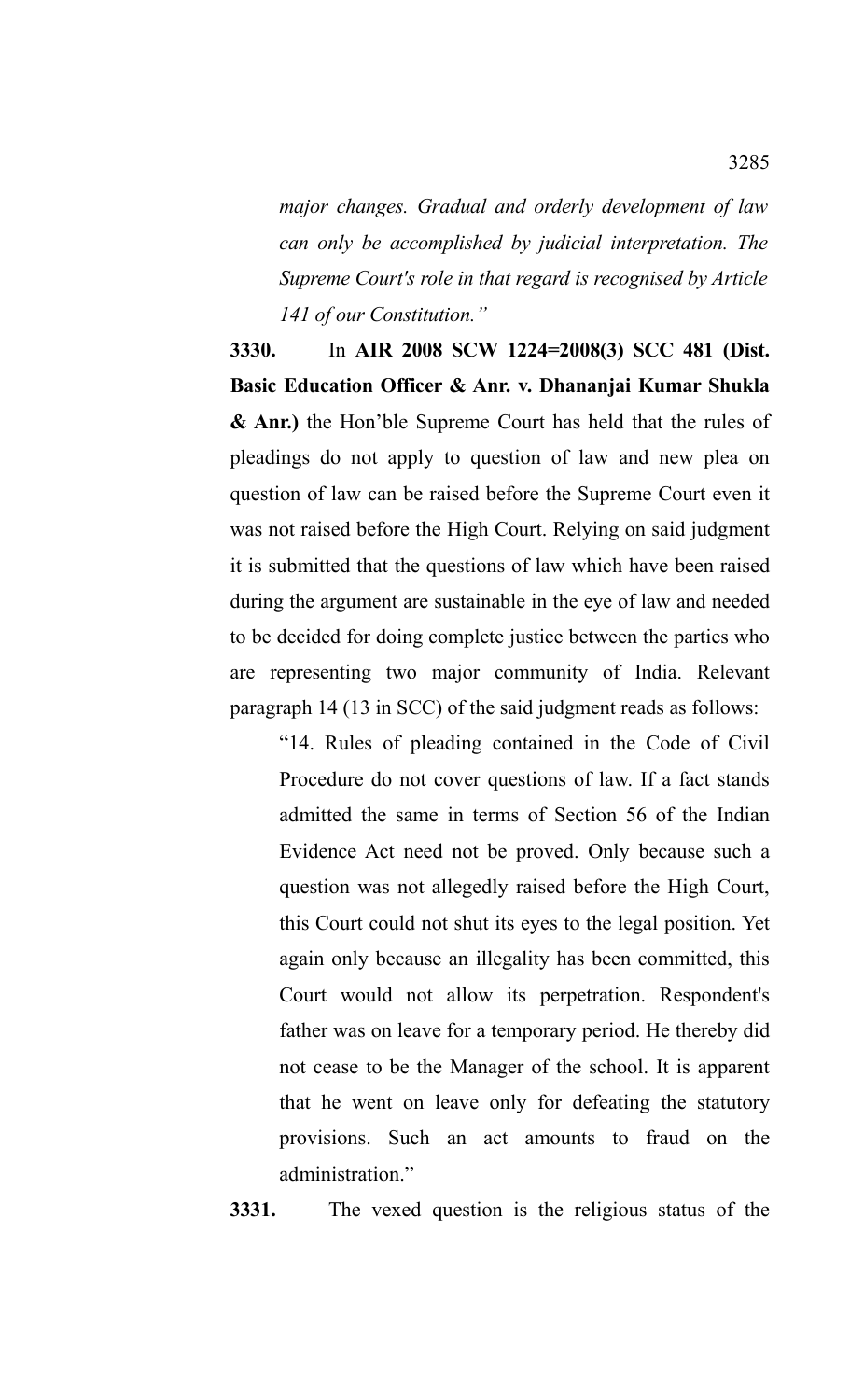building in dispute. It is no doubt true that it has been argued very ably by placing lot of material on the subject. In our view it is not a mere simple controversy, whether the building in dispute is a mosque satisfying the Islamic tenets or not, but much more than that. As already held, the parties could not prove that the building in dispute was constructed in 1528 AD by Babar or any of his agent. Some of these issues would immediately stand covered by those findings. For example issue 6 (Suit-3) would have required a further investigation only if it was built by Babar and not otherwise. However, we would proceed ahead assuming, only for the purpose of these issues, if the building was constructed by Babar in 1528 AD, then how the concerned issues hereat would stand, and/or, to what extent the parties concerned are able to prove in one or the other way, their case.

**3332. Issue 6 (Suit-3)** is confined to the act of Emperor Babar i.e. whether the alleged mosque was dedicated by him for worship of muslims in general and made a public waqf property. This issue has been framed on the basis of the pleadings of muslim parties (defendants) in Suit-3. The result of failure to prove the issue would stand in a loss to the defendants muslim parties and therefore, burden to prove it lie upon the defendants muslim parties.

**3333.** There is no recorded history or/ for the period of 1528 to 1855 A.D., stating in black and white, that this building was constructed by Babar and then dedicated to muslims as a public waqf. In fact the reference of the building in dispute for the first time, we find, in the traveller's account of Tieffenthaler i.e. **DESCRIPTION : HISTORIQUE ET GEOGRAPHIQUE : D E L' I N D E under the title "TOME**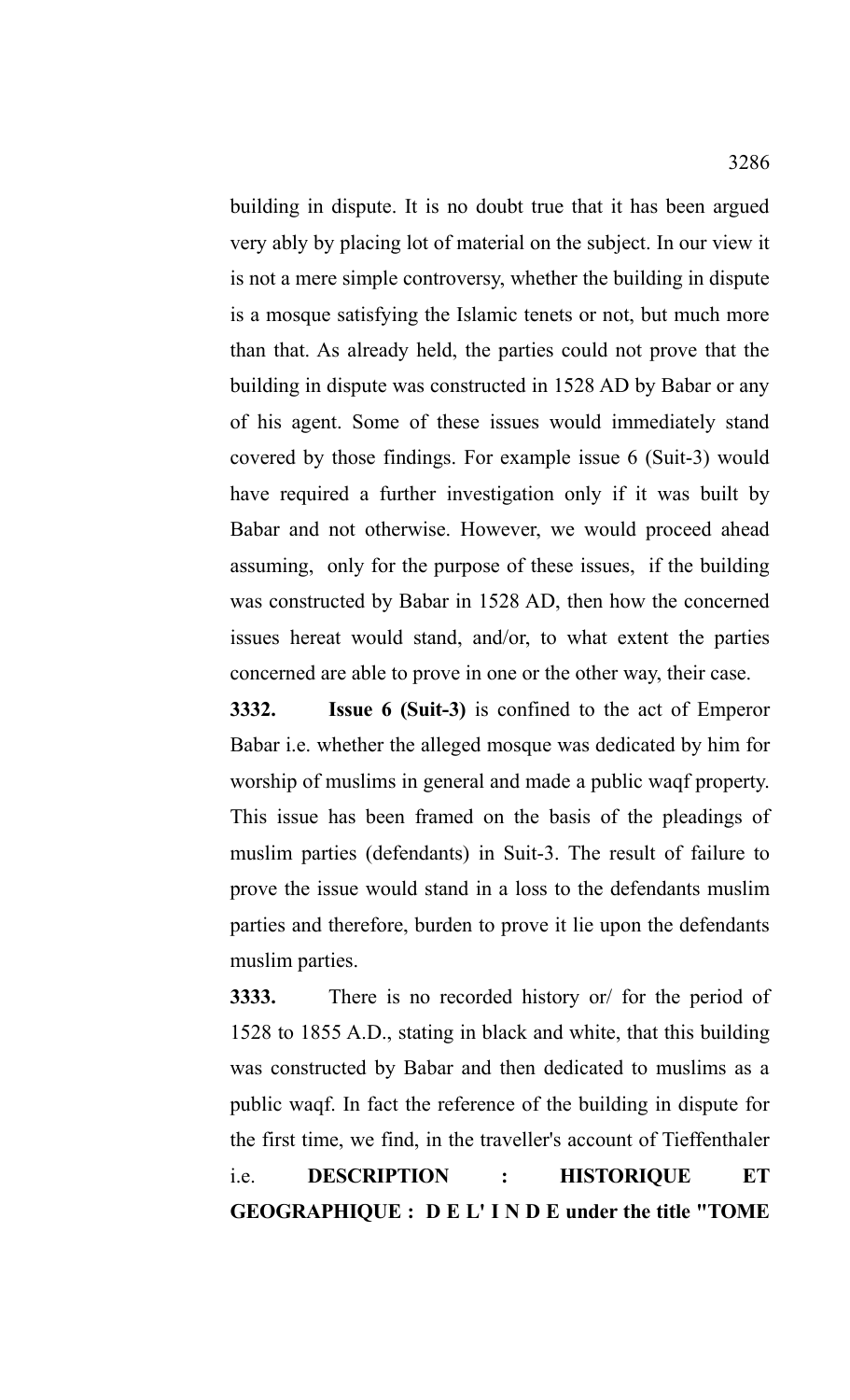**1. NOUVELLE EDITION. Contenant la Geographic de l'Ind-Uftan, avec. 39,. Planches" (Supra).** But what he mentions is that the place where there existed house of Vishnu, worshipped by Hindus, the disputed structure was raised, which as per local belief, constructed by Aurangzebe but some says Babar. This observation maintain a state of suspense. But then he kept on saying that Hindus used to worship by Parikrama and lying prostrate on the land.

**3334.** In 1828, the gazetteer of Walter Hamilton i.e. **"East India Gazetteer" (Supra)** also do not throw any light on it. The Robert Montegomary Martin, got published the Survey Report of Dr. Buchanan in 1838 under the title **'Eastern India' (Supra).** He mentions that though locally it is believed that the building was constructed by Aurangzebe after demolishing a temple at the site in dispute but the stone inscriptions fixed on the disputed structure mention names of Babar and Mir Baqi. It was thus not Aurangzebe but Babar. The contents of the inscriptions referred by Martin are not known and these aspects as also the text of inscriptions, as quoted subsequently, we have discussed in great detail above while considering issues relating to period of construction etc. of the disputed structure hence, not to be repeated. Suffice it to mention that whatever text of these stone inscriptions is treated to be correct even that do not clearly say that the building was constructed by Babar hence the question of his dedication for worship by muslims in general and making it a public waqf property would not arise.

**3335.** Existence of a mosque or construction of a mosque by somebody is another thing but the issue we are supposed to answer is quite specific, whether this dedication is by Emperor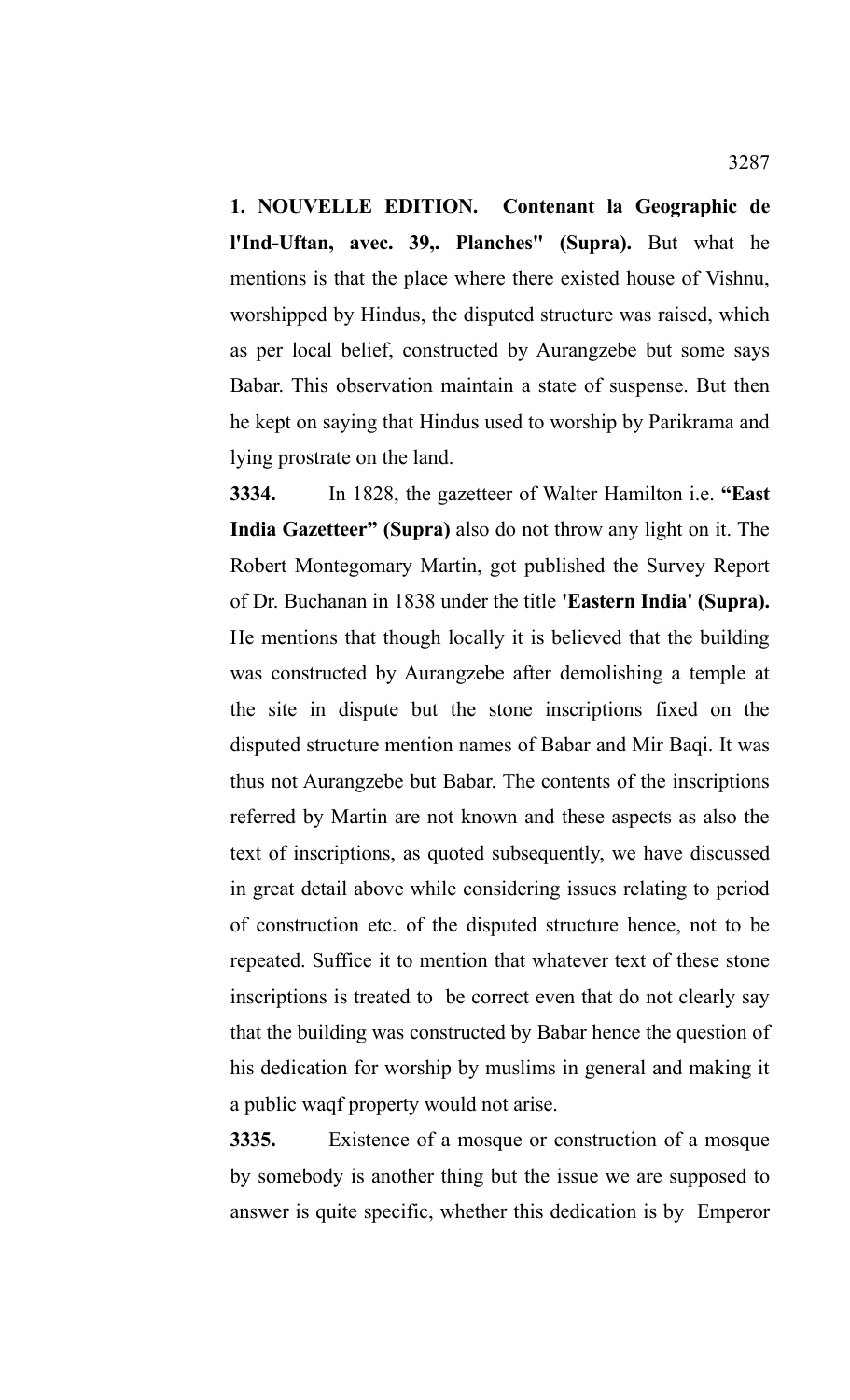Babar or not. No doubt after 4 or 5 centuries one cannot expect an eyewitness to prove such an issue but then other circumstances or secondary evidence could have been produced to prove it. A presumption in respect to dedication in such a matter which involves a period of several centuries could have been raised if identity of the person, who constructed the building is not in dispute and the only question is whether there is a valid or de facto dedication or not. The doctrine of user etc. could have been resorted to in such a case. But where the dispute of identity of alleged waqif itself is involved, such doctrine would be of no help.

**3336.** During the oral arguments, Sri Z. Jilani, learned counsel appearing on behalf of Sunni Board, whose arguments have been adopted by other learned counsels appearing for muslim parties, also tried to highlight that Babar never entered Ayodhya and did not command Mir Baqi for construction of any mosque. In fact we find that in the entire plaint there is not even a whisper that Babar dedicated alleged mosque for worship by muslims in general and made a public waqf property. On the contrary, para 1 says that it was built by Mir Baqi under the command of Emperor Babar for use of muslims in general as a place of worship. It does not say at all that at any stage there was dedication of building in question as a public waqf or a waqf property for the benefit of muslims in general. One of the essential condition of creating a waqf is "dedication". In absence of other evidence, if, public prayer is once said there, with the permission of the owner, it can be treated to have been dedicated. Even if we assume that emperor Babar was owner, no material has been placed which may suggest or give even a faint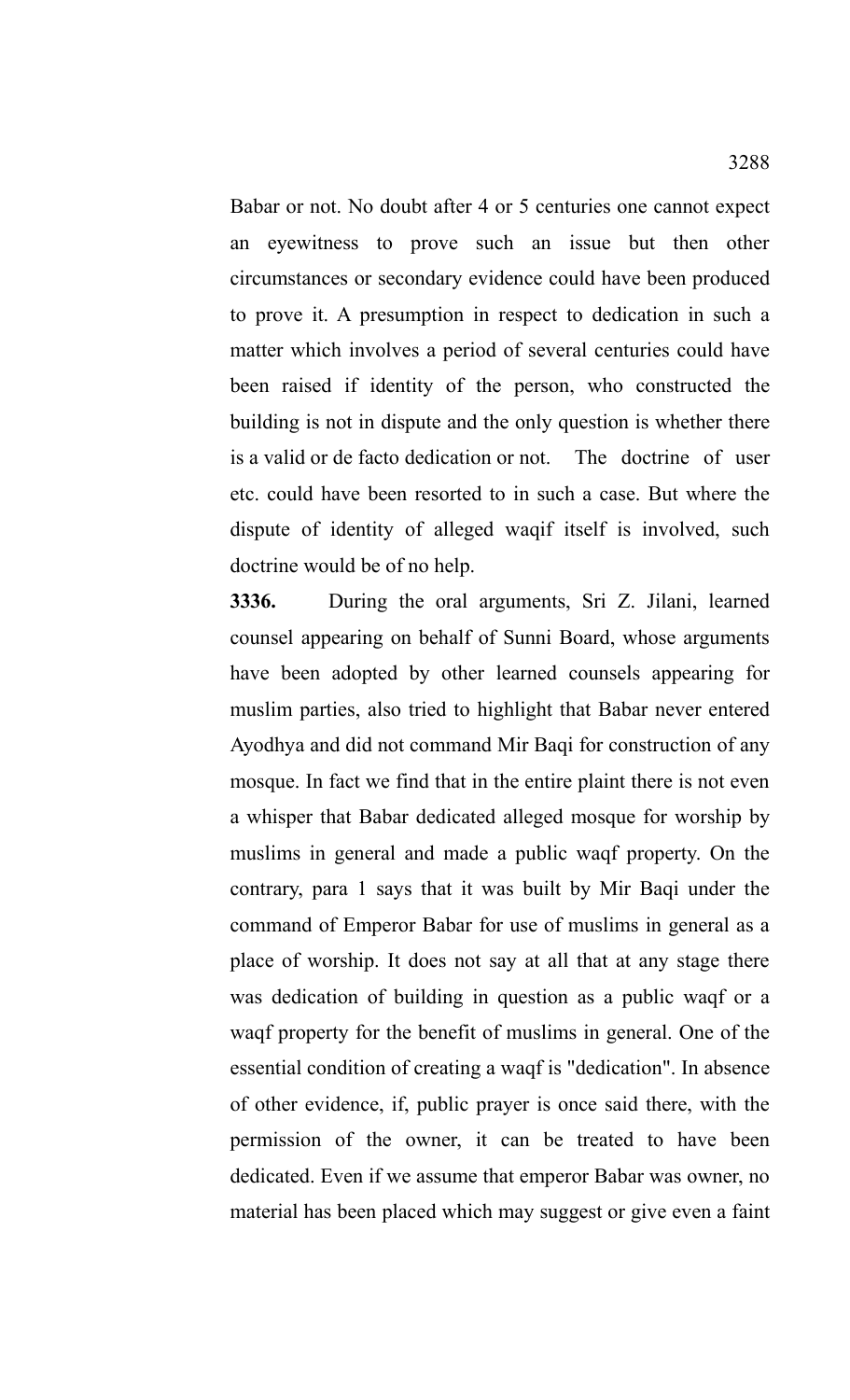indication that with his permission any public prayer was made in the building in dispute. In fact we do find no material to suggest that any public prayer was offered by Muslims, at least till 1860.

**3337.** We can go even to this extent that a dedication may be inferred from user as waqf property but when the issue is whether a particular person made dedication or not, the question of long user to our mind would not be relevant but it is the factum of dedication of the person concerned which has to be seen.

**3338.** In **Commissioner of Waqfs and another Vs. Mohammad Moshin (Supra),** it was held that none other than owner of the property can make a waqf. In that case guardian of a minor sought to create a waqf but that was not approved by the Division Bench of Calcutta High Court holding that idea of agency is foreign to Mohammedan Law and a waqf would not be created unless the creator himself is not owner of the property.

**3339.** It is not the case of the Sunni Board and other muslim parties that the property in dispute owned by Mir Baqi and he made dedication. The issue before us, up for consideration is whether the dedication was made by Emperor Babar or not. There is no suggestion during the course of argument that the issue has not been properly framed or needs any alteration. Two judgements, however, in this regard are sought to be relied by Sunni Board and other muslim parties. One is that of Suit-1885 and another is the judgment dated 30 March, 1946 in Suit No. 29 of 1945 (Exhibit A-42, Suit-1, Register 8, Page 431). It is contended that the question about the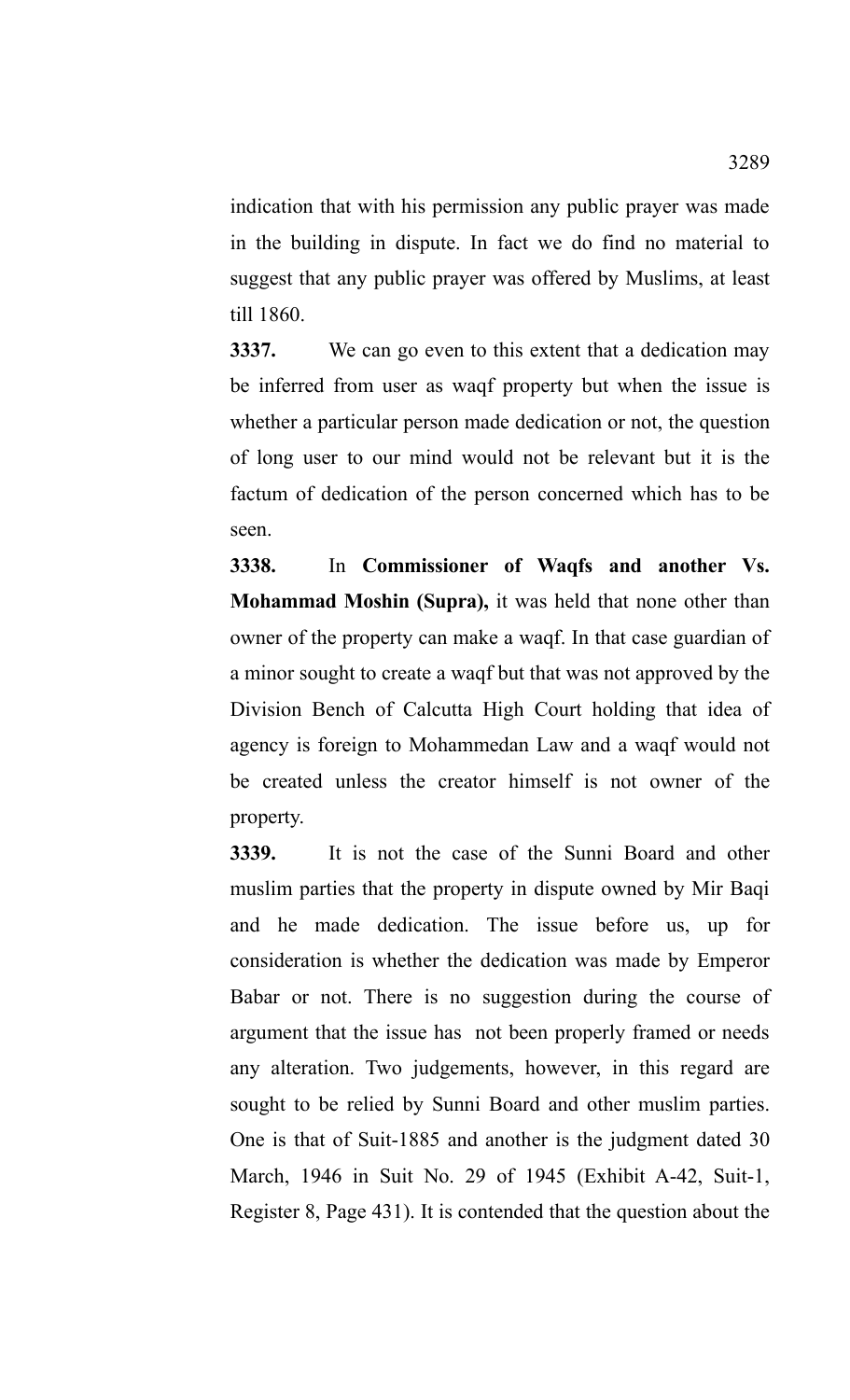building in dispute that it is a mosque and constructed by Babar, hence, a Sunni mosque, stands concluded and these judgments since relates to the declaration of status of building in dispute itself, are judgements in rem, hence, final and binding. Therefore, the issue in question ought to be decided in the light of declaration made thereunder.

**3340.** The three judgements of trial court, and appellate courts in Suit-1885, we have discussed at length at various stages above. In brief, just to recapitulate, a suit was filed by Mahant Raghubar Das seeking permission to make construction of temple at a chabutra measuring 17x21 feet in the easternsouthern part of the disputed building in the outer courtyard which was in his possession as he claimed for a long time. One Mohd. Asghar got impleaded himself as defendant no. 2, as Mutwalli of the building in dispute. He did not deny possession of Raghbar Das on the aforesaid chabutra but suggested that it was unauthorised and illegal since no permission was obtained from waqif or his successors. The trial court decided the suit and observed from the pleadings as also the Gazetteer placed before it by the parties, that on the west side there was a mosque said to be constructed during the reign of Babar and in its vicinity, permission to make a new construction, that too, of a temple, may create a law and order situation. Hence, in public interest, it decline to grant any relief to the plaintiff therein. This ultimate decision of the trial court was confirmed by the District Judge as well as the Judicial Commissioner in appeal. There was no issue as to whether the building was a mosque and if so who constructed it, and whether there was any dedication by such person etc.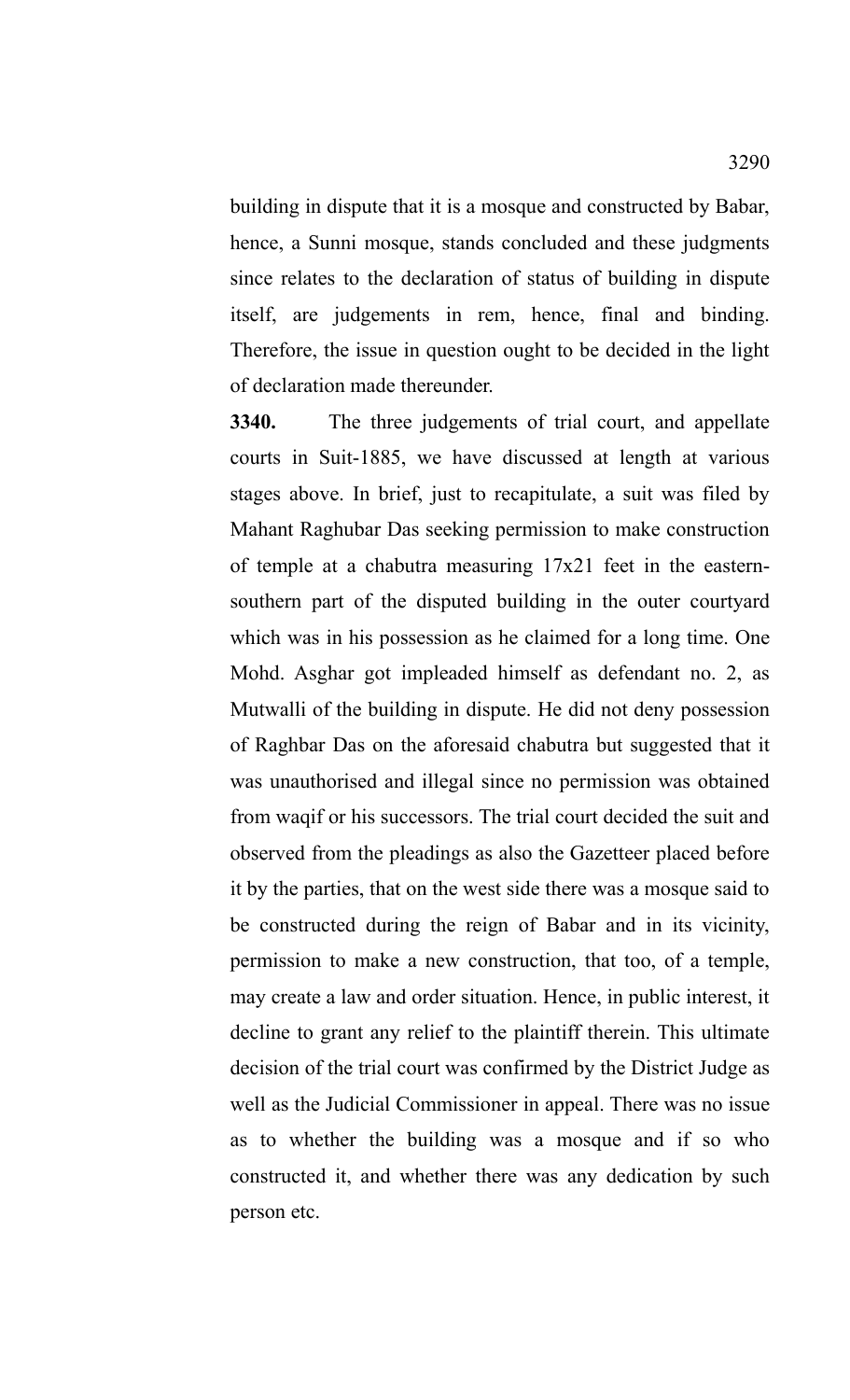**3341.** The second suit of 1945 is an inter se dispute between two muslim bodies, i.e. Shia Waqf Board and Sunni Waqf Board of State of U.P. contesting about the building in dispute whether it was a Sunni waqf or Shia waqf. The nature of the building as waqf, its construction by emperor Babar through its commander Mir Baqi in 1528 A.D. and dedication to muslim in general as public waqf were the facts admitted by both the parties, hence, there was no occasion for the trial court to look into those aspects of the matter. The trial court mentioned the facts pleaded by the parties on this aspect without there being any contest thereon, since the contest was confined only to the category it belonged to i.e. Shia or Sunni. Therefore, the aforesaid judgement cannot be said to be a judgement deciding the issue which is up for consideration before us. The judgements whether in rem or personam would make no difference.

**3342.** Moreover, admissibility of judgements as evidence has to be considered in the light of the provisions of Evidence Act. A document may be classified for this purpose in three heads, (1) documents which are per se inadmissible; (2) recitals in judgements not inter parties; and (3) documents or judgements post litem motam. If a judgement is not admissible, not falling within the ambit of Sections 40-42, it must fulfil the conditions of Sections 43 otherwise it cannot be relevant under Section 13 of the Evidence Act. The words 'other provisions of this Act' used in Section 43 would not extend to Section 13, because the Section 13 does not deal with judgements at all. The judgements in personam do not fulfil the conditions mentioned in Section 41 of the Evidence Act, hence, inadmissible. The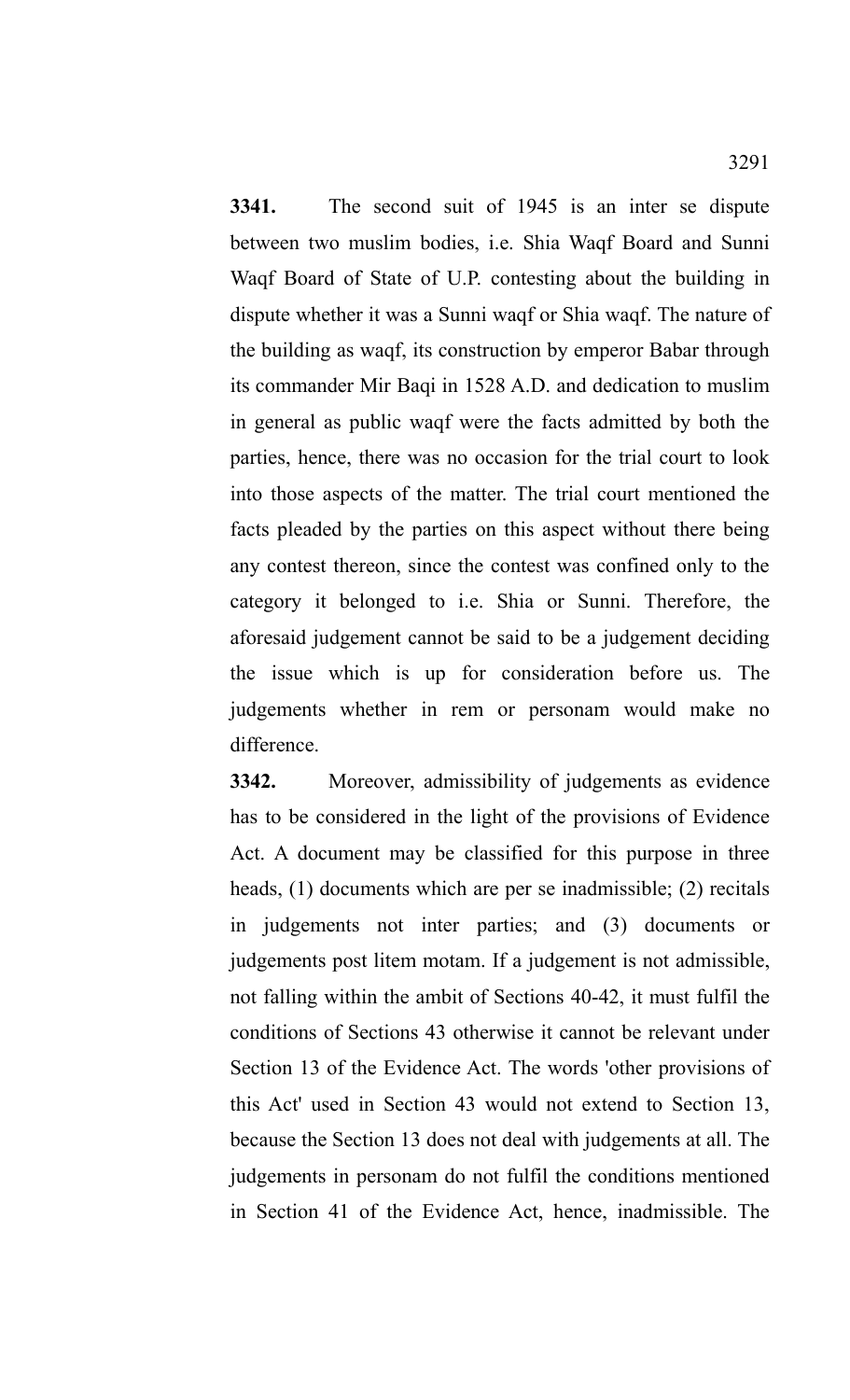judgements not inter parties are inadmissible in evidence barring exceptional cases. It would be useful to refer in this regard the Apex Court's decision in **State of Bihar and others Vs. Sri Radha Krishna Singh (supra)** paras, 123, 126, 127, 128, 129, 131, 133 and 134 as under:

"*123. It is now settled law that judgments not inter parties are inadmissible in evidence barring exceptional cases which we shall point out hereafter. In Johan Cockrane v. Hurrosoondurri Debia and Ors.(1854-57) 6 Moo Ind App 494, Lord Justice Bruce while dealing with the question of admissibility of a judgment observed as follows:*

*"With regard to the judgment of the Supreme Court, it is plain, that considering the parties to the suit in which that judgment was given, it is not evidence in the present case.... We must recollect, however, not only that that suit had a different object from the present, independently of the difference of parties, but that the evidence here is beyond, and is different from, that which was before the Supreme Court upon the occasion of delivering that judgment."*

*"126. In the case of Gujju Lall v. Fatteh Lall, (1881) ILR 6 Cal 171 a Full Bench exhaustively considered the ambit and scope of Ss 40 to 43 of the Evidence Act and observed thus:*

*"On the other hand, when in a law prepared for such a purpose, and under such circumstances, we find a group of several sections prefaced by the title "Judgments of Courts of Justice when relevant," that seems to be a good reason for thinking that, as far as*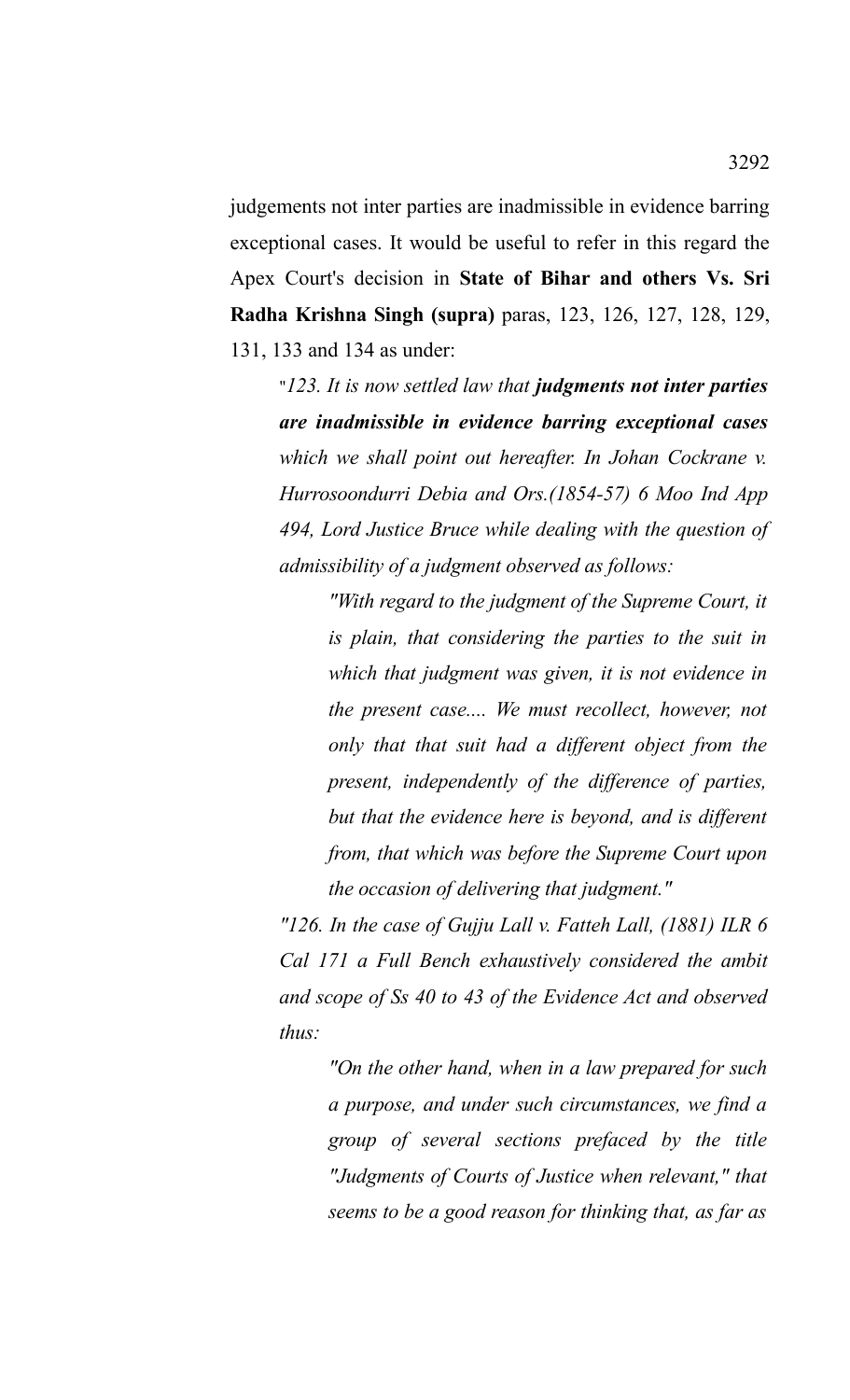*the Act goes, the relevancy of any particular judgment is to be allowed or disallowed with reference to those sections.*

*… … …*

*I have had the opportunity of reading the judgment which the Chief Justice proposes to deliver, as well the observations of my brother Pontifex, in both of which I generally concur, and for the reasons there stated, and those which I have shortly given, I consider the evidence inadmissible."*

*And Garth, C. J. made the following observations:*

*". . . it is difficult to conceive why, under Section 42, judgments though not between the same parties should be declared admissible so long as they related to matters of a public nature, if those very same judgment had already been made admissible under Section 13, whether they related to matters of a public nature or not.*

*I am, therefore, of the opinion that the former judgment was not admissible in the present suit."*

 *… … …*

*(Emphasis ours)"*

*"127. In Gadadhar Chowdhury and Ors. v. Sarat Chandra Chakravarty and Ors.(1940)44 Cal WN 935: (AIR 1941 Cal 193) it was held that findings in judgments not inter parties are not admissible in evidence."*

*"128. This, in our opinion, is the correct legal position regarding the admissibility of judgments not inter parties."*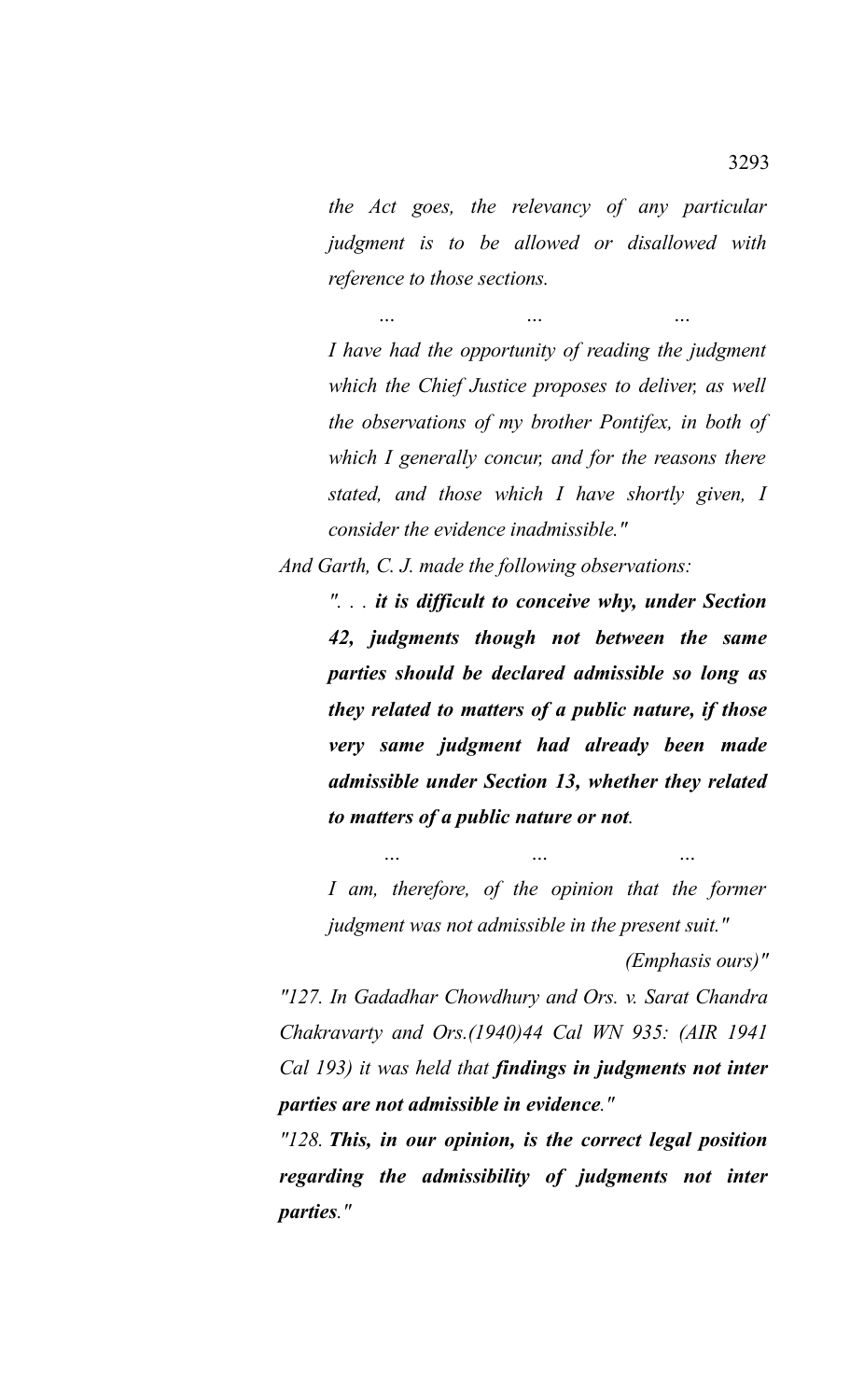*"129. . . . . so far as regards the truth of the matter decided a judgment is not admissible evidence against one who is a stranger to the suit has long been accepted as a general rule in English law.*

*"The judgment is not inter parties, nor is it a judgment in rem, nor does it relate to a matter of a public nature. The existence of the judgment is not a fact in issue; and if the existence of the judgment is relevant under some of the provisions of the Evidence Act it is difficult to see what inference can be drawn from its use under these sections"*

*"Serious consequences might ensue as regards titles to land in India if it were recognised that a judgment against a third party altered the burden of proof as between rival claimants, and much 'indirect laying' might be expected to follow therefrom"(Emphasis supplied)"*

*"131. We entirely agree with the observations made by the Privy Council which flow from a correct interpretation of Sections40 and 43 of the Evidence Act."*

*"133. . . . . judgment which is not inter parties is inadmissible in evidence except for the limited purpose of proving as to who the parties were and what was the decree passed and the properties which were the subject matter of the suit. In these circumstances, therefore, it is not open to the plaintiffs-respondents to derive any support from some of the judgments which they have filed in order to support their title and relationship in which neither the plaintiffs nor the defendants were parties. Indeed, if the judgments are used for the limited purpose mentioned*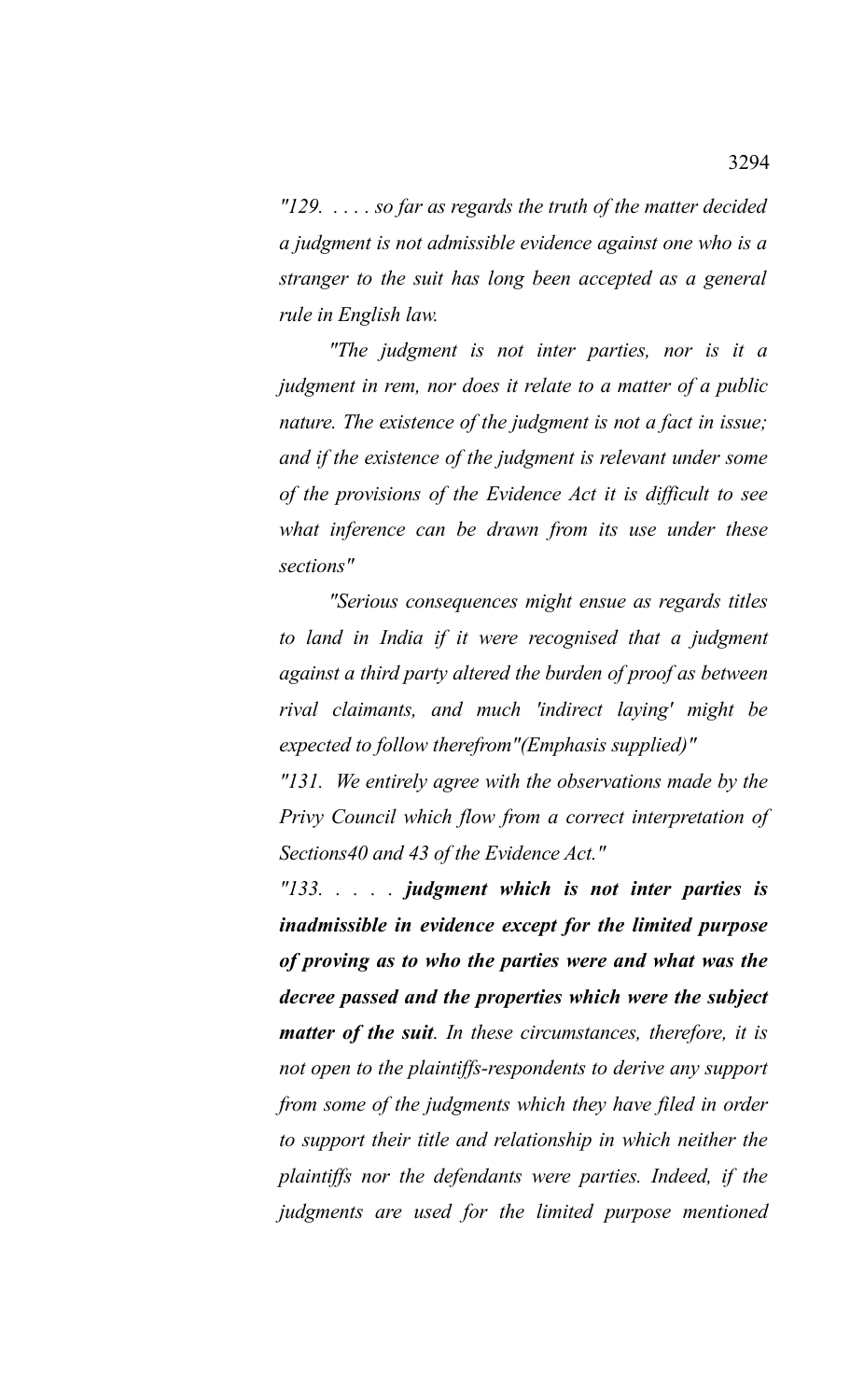*above, they do not take us anywhere so as to prove the plaintiff's case."*

*"134. . . . .Declarations by deceased persons of competent knowledge, made ante litem motam, are receivable to prove ancient rights of a public or general nature. The admission of declarations as to those rights is allowed partly on the ground of necessity, since without such evidence ancient rights could rarely be established; and partly on the ground that the public nature of the rights minimises the risks of mis-statement."*

**3343.** In respect to the delcarations made post litem the Apex Court in the above case made observations in para 135 and 136 as under:

*"135. . . . . It is equally well settled that declarations or statements made post litem motam would not be admissible because in cases or proceedings taken or declarations made ante litem motam, the element of bias and concoction is eliminated. Before, however, the statements of the nature mentioned above can be admissible as being ante litem motam they must be not only before the actual existence of any controversy but they should be made even before the commencement of legal proceedings.......*

*"To obviate bias, the declarations must have been made ante litem motam, which means not merely before the commencement of legal proceedings, but before even the existence of any actual controversy, concerning the subject matter of the declarations. . . . ."*

*"136 . . . . The reason for this rule seems to be that after a dispute has begun or a legal proceeding is about to*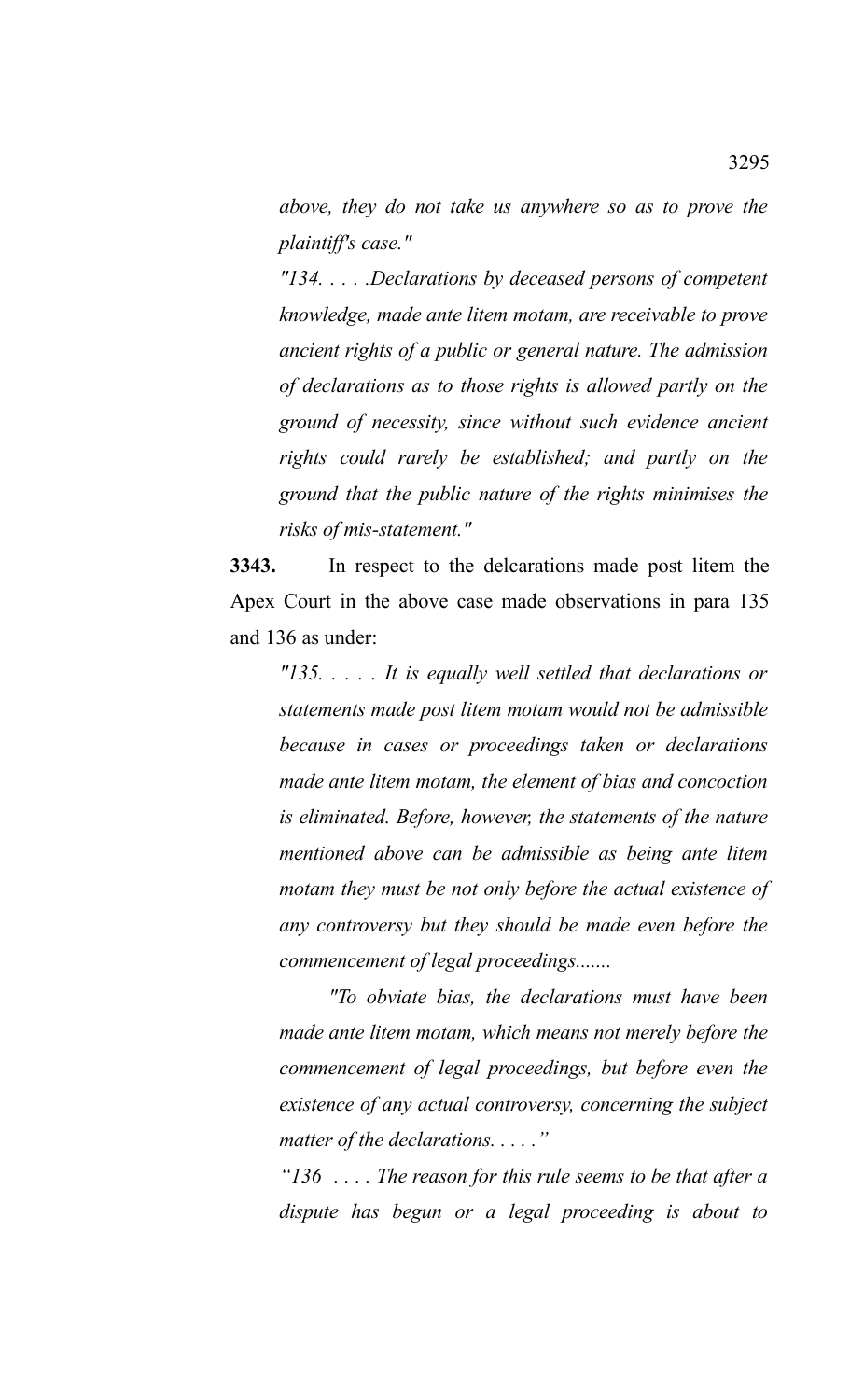*commence, the possibility of bias, concoction or putting up false pleas cannot be ruled out. This rule of English law has now been crystallised as one of the essential principles of the Evidence Act on the question of admissibility of judgments or documents. . . . In fact, Section 32(5) of the Evidence Act itself fully incorporates the doctrine of post litem motam the relevant portion of which may be extracted thus:*

> *"32. Cases in which statement of relevant fact by person who is dead or cannot be found, etc., is relevant*

> *(5) ...the person making the statement had special means of knowledge, and when the statement was made before the question in dispute was raised."*

**3344.** Here we may also refer to para 143 of the above judgments where the Apex Court summerized ratio of the various authorities on the above aspects of the matter and said:

*"143. Thus, summarising the ratio of the authorities mentioned above, the position that emerges and the principles that are deducible from the aforesaid decisions are as follows:*

*(1) A judgment in rem e. g., judgments or orders passed in admiralty, probate proceedings, etc., would always be admissible irrespective of whether they are inter parties or not,*

*(2) judgments in personam not inter parties are not at all admissible in evidence except for the three purposes mentioned above.*

*(3) On a parity of aforesaid reasoning, the recitals in a*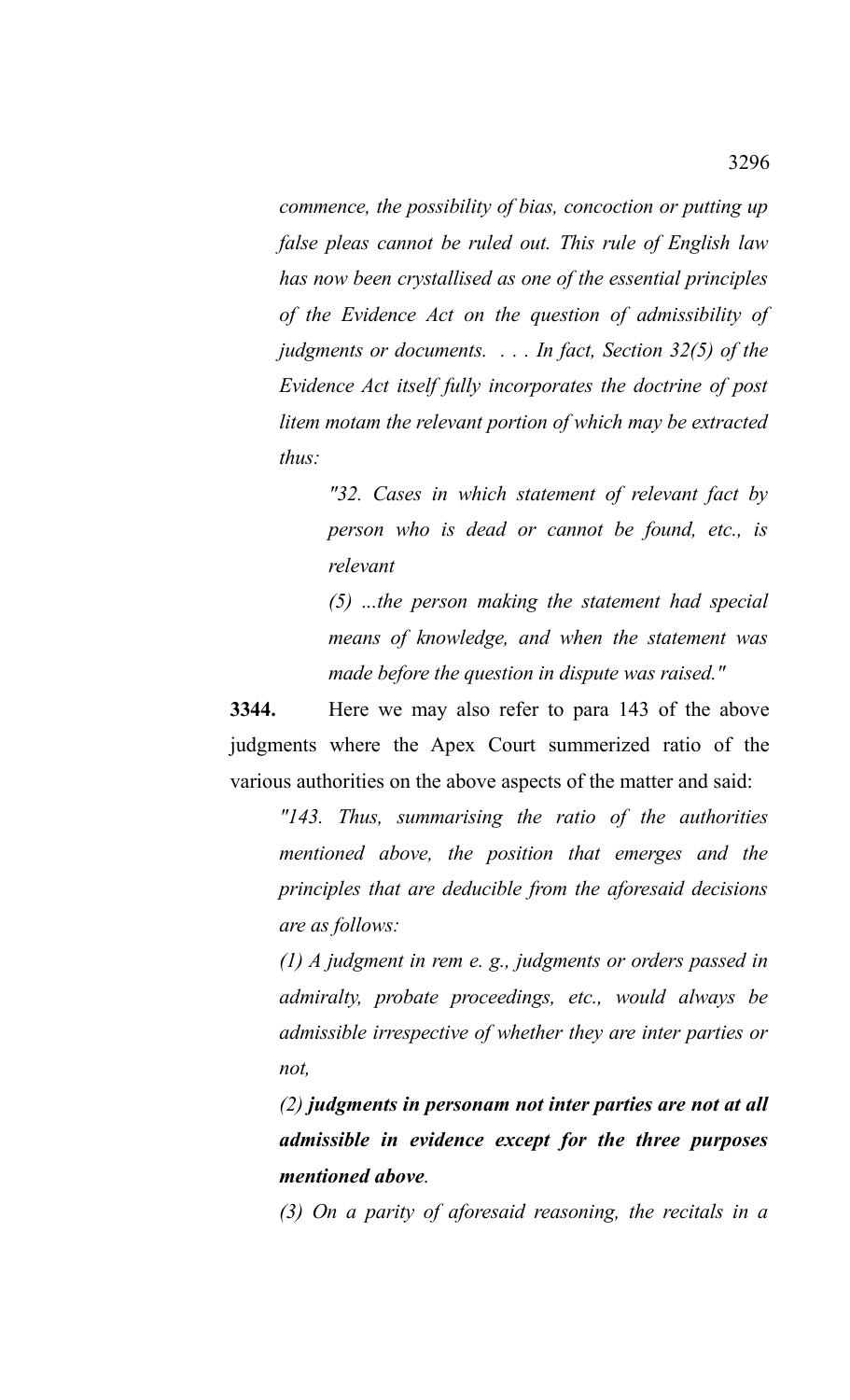*judgment like findings given in appreciation of evidence made or arguments or genealogies referred to in the judgment would be wholly inadmissible in a case where neither the plaintiff nor the defendant were parties.*

*(4) The probative value of documents which, however ancient they may be, do not disclose sources of their information or have not achieved sufficient notoriety is precious little.*

*(5) Statements, declarations or depositions, etc., would not be admissible if they are post litem motam."*

**3345.** In the absence of any evidence direct, circumstantial or otherwise and also due to inapplication of any principle with respect to presumption etc., we are constrained to hold that **issue 6 (Suit-3) is not proved at all hence answered in negative.** 

**3346.** Now we proceed to **Issues No. 1 (Suit-4) and 9 (Suit-5)** together.

**3347.** Both issues require an answer whether the building in question was a mosque or a mosque known as Babari Masjid. The most important thing is that this Court is not supposed to consider whether it is a mosque according to the tenets of law of Shariyat or could be a mosque under the Islamic Law but the only thing which we are asked to reply whether the building in question was a mosque as claimed by the plaintiffs (Suit-4) and obviously by defendants in Suit-5, and whether it is known as Babari mosque. But then we will also have to consider whether beyond Shariat, a mosque has any identity and recognition.

**3348.** The facts in this regard which are on record leave no doubt that the building in dispute was termed and called as "mosque" as long back as in  $18<sup>th</sup>$  century, i.e., in the traveller's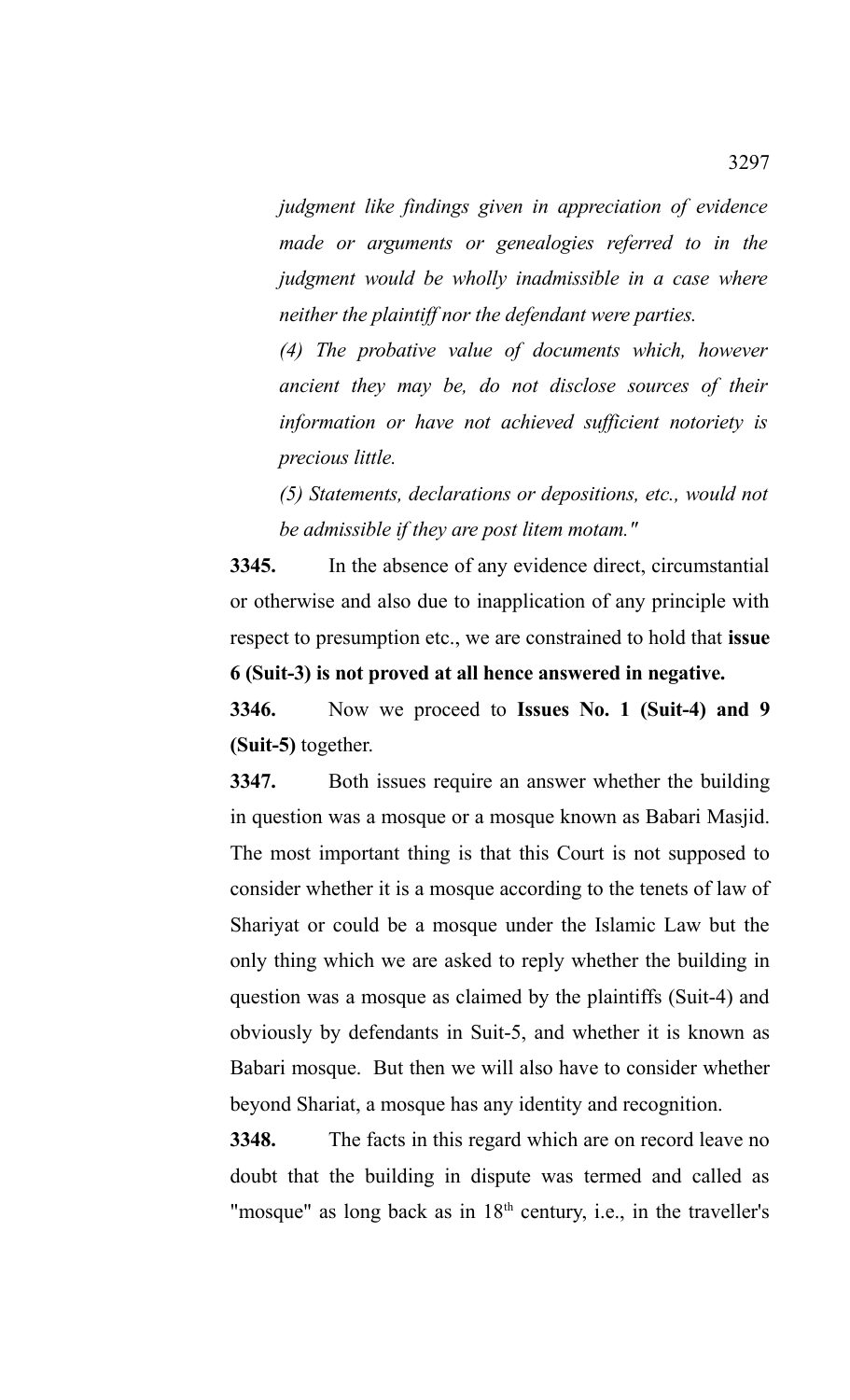account of Tieffenthaler. i.e.. **DESCRIPTION : HISTORIQUE ET GEOGRAPHIQUE : D E L' I N D E under the title "TOME 1. NOUVELLE EDITION. Contenant la Geographic de l'Ind-Uftan, avec. 39,. Planches" (Supra).**

*"Emperor Aurengzebe got the fortress called Ramcot demolished and got a Muslim temple, with triple domes, constructed at the same place. Others says that it was constructed by 'Babar'. Fourteen black stone pillars of 5 span high, which had existed at the site of the fortress, are seen there."*

**3349. Robert Martin's Eastern India (supra) Vol. II** published in 1838 on page 335 mentions:

*"The bigot by whom the temples were destroyed, is said to have erected mosques on the situations of the most remarkable temples; but the mosque at Ayodhya, which is by far the most entire, and which has every appearance of being the most modern, is ascertained by an inscription on its walls (of which a copy is given) to have been built by Babur, five generations before Aurungzebe."*

**3350. Edward Thornton's Gazetteer, 1858 (supra)** says on page 739/740:

*"According to native tradition, they were demolished by Aurungzebe, who built a mosque on part of the site. The falsehood of the tradition is, however, proved by an inscription on the wall of the mosque, attributing the work to the conqueror Baber, from whom Aurungzabe was fifth in descent. The mosque is embellished . . . . ." (emphasis added)*

**3351.** In **P. Carnegy's Historical Sketch (supra)** on page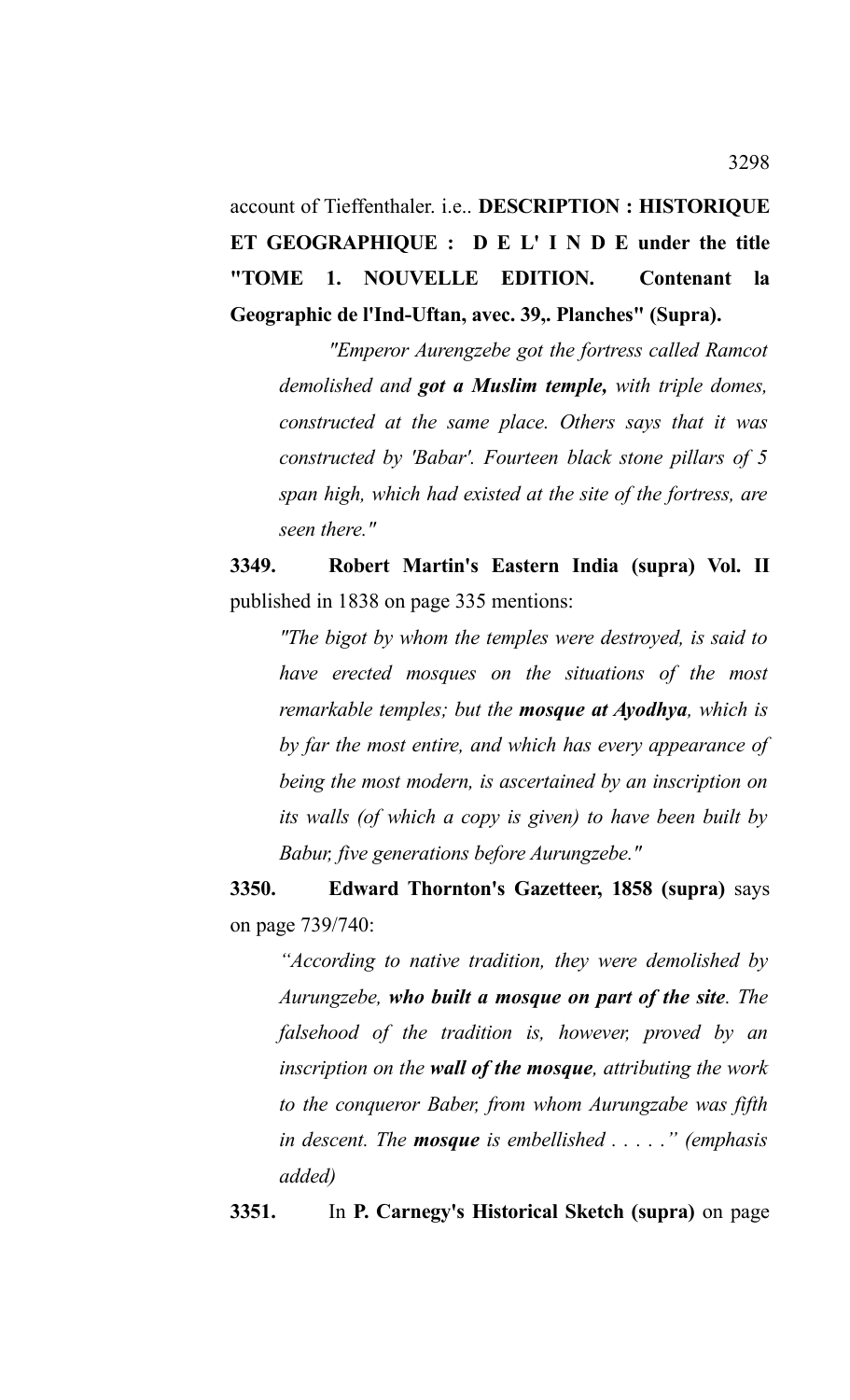20/21 he says:

"*If Ajodhya was then little other than a wilderness, it must at least have possessed a fine temple in the Janamasthan; for many of its columns are still in existence and in good preservation, having been used by the Musalmans in the construction of the Babari Mosque. These are of strong, close-grained, dark-colored or black stone, called by the natives kasauti . . . ." (emphasis added)*

**3352.** In **Gazetteer of the Province of Oudh by W.C. Benett (1877) (supra)** he has said:

"*It is locally affirmed that at the Muhammadan conquest there were three important Hindu shrines . . . . These were the "Janamasthan" . . . . .*

*On the first of these the Emperor Babar built the mosque, which still bears his name, A.D. 1528.. . ."*

**3353. A.F. Millet's Report on Settlement of Land Revenue of the Faizabad (supra)** (1880) in para 669 he says:

*"It is said that up to that time the Hindus and Mahomedans alike used to worship in the mosque-temple. Since British rule a railing has been put up to prevent disputes, within which in the mosque the Mahomedans pray, while outside the fence the Hindus have raised a platform on which they make their offerings."*

**3354. Fyzabad A Gazetteer by H.R. Nevill (1905) (supra)** page 153 says:

*"In 1528 Babar built the mosque at Ayodhya on the traditional spot where Lord Rama was borne."*

**3355. Imperial Gazetteer of India (1908) (supra)** says: *"At one corner of a vast mound known as Ramkot, or*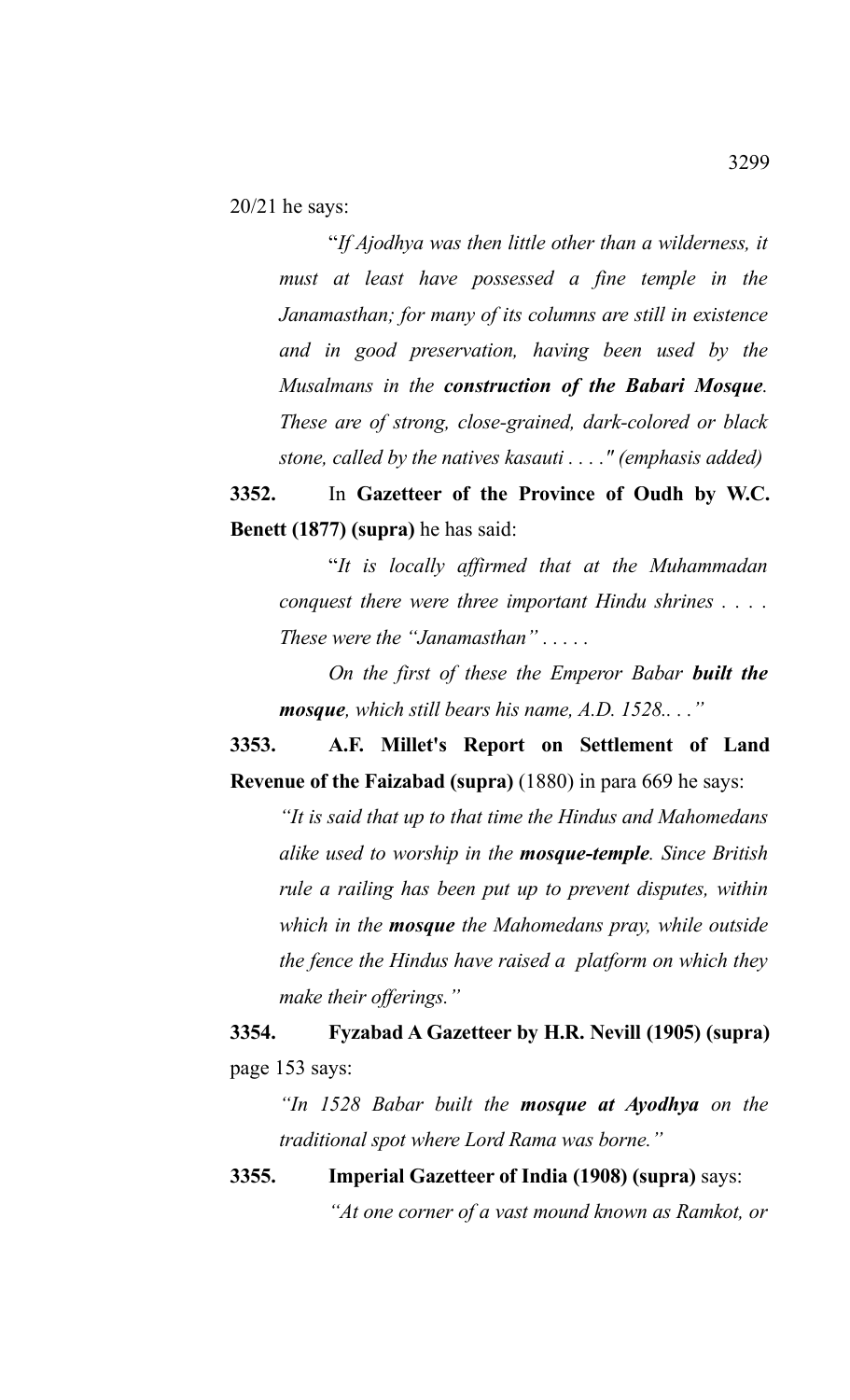*the fort of Rama, is the holy spot where the hero was born. Most of the enclosure is occupied by a mosque built by Babar from the remains of an old temple, and in the outer portion a small platform and shrine mark the birthplace.... Besides the mosque of Babar. . . ." (emphasis added)*

**3356. Nevill's Gazetteer of Fyzabad (1928) (supra)** says: *"He destroyed the ancient temple and on its site built a mosque, still known as Babar's mosque.. . . ."*

**3357.** "**Imperial Gazetteer of India, Provincial Series, United Provinces of Agra and Oudh", Vol. II,** published in **1934** is another document containing similar averments. **Exhibit 10 (Suit-5) (Register 29 Page 87-89)** is photocopy of frontispiece and page 388 and 389 concerning Fyzabad Division. The relevant extract thereof, for our purposes, is as under:

*"At one corner of a vast mound known as Ramkot, or the fort of Rama, is the holy spot where the hero was born. Most of the enclosure is occupied by a mosque built by Babar from the remains of an old temple, and in the outer portion a small platform and shrine mark the birthplace.... Besides the mosque. . . ."*

**3358.** The last Gazetteer placed before us, i.e., **Uttar Pradesh District Gazetter, Fyzabad (1960) (supra)** it says:

*"It seems that in 1528 AD Babar visited Ayodhya and under his order this ancient temple was destroyed and on the site was built what came to be known as Babar's mosque."*

**3359.** Besides, there are certain documents on record, of the period of 1858 to 1885, where also the disputed structure has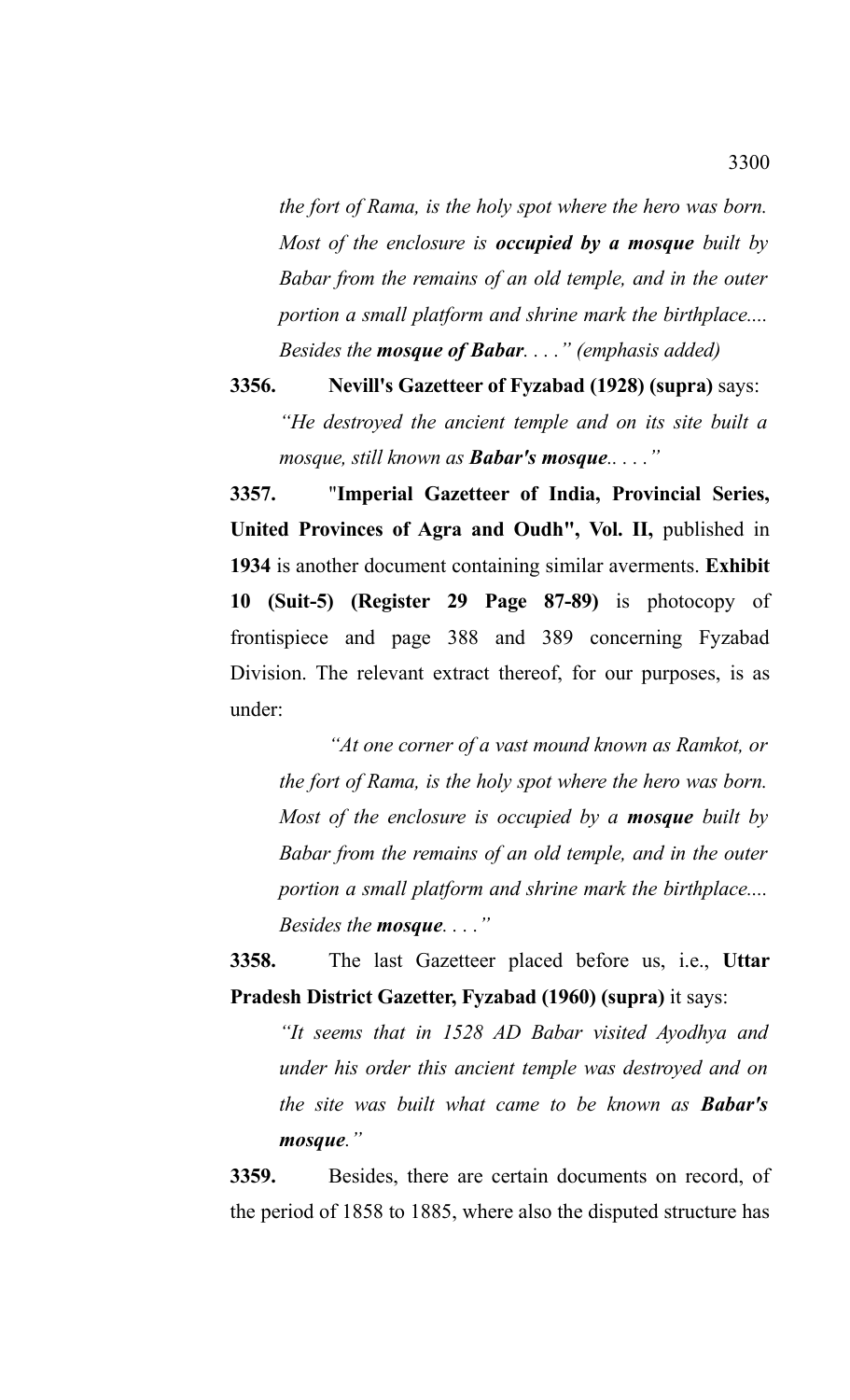been termed as "mosque". In the plaint of Suit-1885 the plaintiff, Mahant Raghubar Das described the disputed structure as mosque on the west side of the Chabutara, of which dispute was raised in 1885. The documents exhibits of 1858 to 1885 we have already referred while discussing issues pertaining to limitation/possession/adverse possession mentioned it a mosque.

**3360.** It seems that so far as the identity of the place is concerned, three things, remained unchallenged upto 1950, or, to be more precise, up to 22nd December, 1949, i.e., (a) the disputed structure was always termed and known as a "mosque", "Babari mosque" or "Masjid Janamsthan"; (b) it was always believed and nobody ever disputed that the said building was constructed after demolishing a temple, and (c) that the disputed site, as per belief of Hindus, is the birthplace of Lord Rama and was a part of a big Fort called Fort of Lord Rama and later on as "Ramkot".

**3361.** Whether the disputed structure was consistent with the tenets of Islam and, therefore, qualify to be a mosque, validly constructed, according to the mandates of Holy Quran, Hedaya and other Islamic religious scriptures, was never sought to be bothered by the muslims who treated it as a mosque. Though it appears that it could be used with certain constraints and restrain and not in a free and independent manner as ought to be. Simultaneously Hindus also treated it a mosque, treated it a blot on the religious self respect but the fact remains that it was always termed and called a "mosque", "Babari mosque" or "Masjid Janamsthan". No documentary evidence has been shown to us which could have contradicted the above inference. **3362.** An attempt was made that in a title suit reference to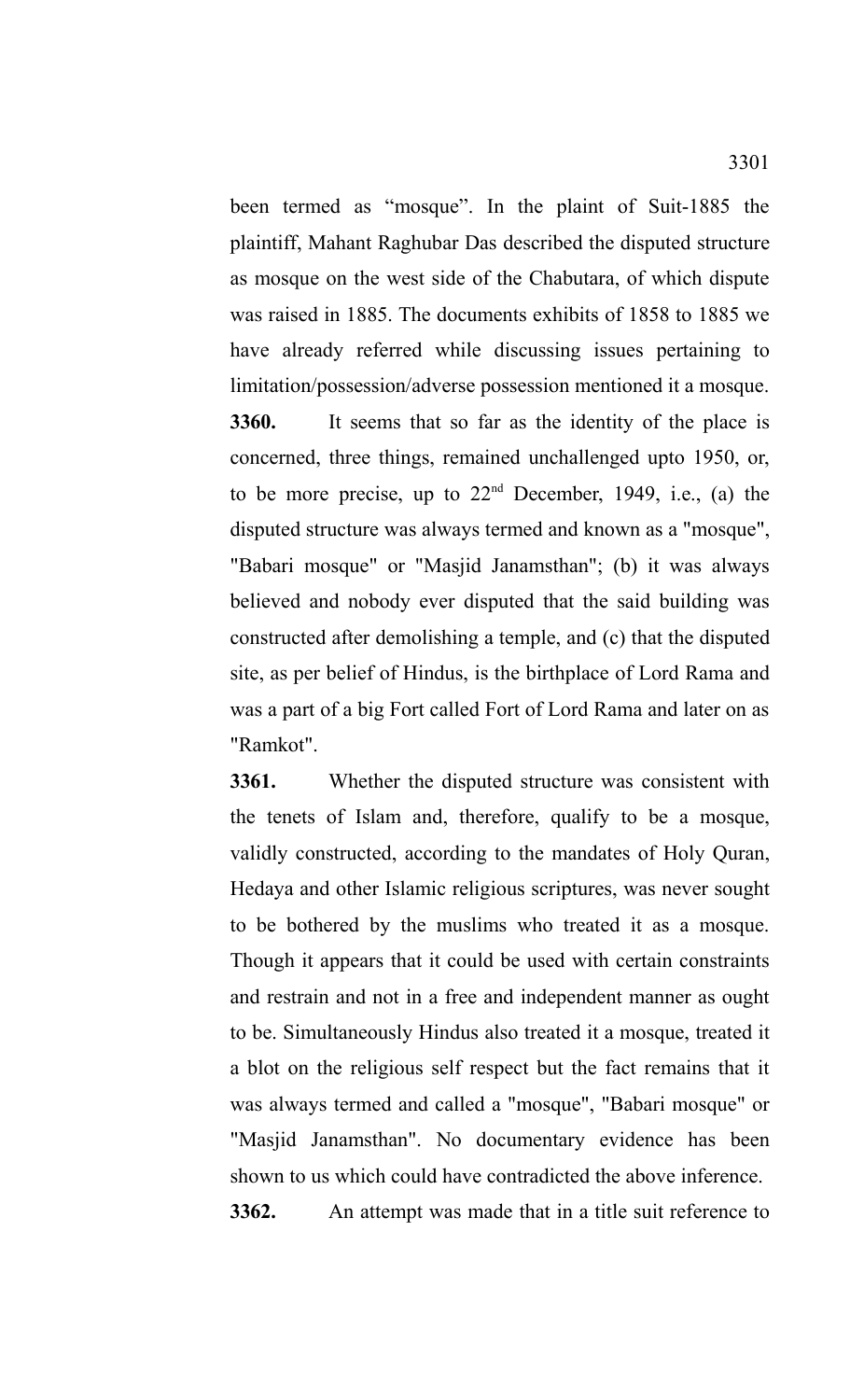Gazetteers and the facts contained therein ought not to be considered. The statements contained in the official Gazettes/gazetteers, and, sometimes the statement of facts mentioned in official gazettes or Gazetteers are entitled to consideration though not to be treated conclusive in respect of the matters requiring judicial adjudication.

**3363.** In **Vimla Bai Vs. Hiralal Gupta & others (1990) 2 SCC 22**, it was held:

*"5. The Statement of fact contained in the official Gazette made in the course of the discharge of the official duties on private affairs or on historical facts in some cases is best evidence of facts stated therein and is entitled to due consideration but should not be treated as conclusive in respect of matters requiring judicial adjudication. In an appropriate case where there is some evidence on record to prove the fact in issue but it is not sufficient to record a finding thereon, the statement of facts concerning management of private temples or historical facts of status of private persons etc. found in the Official Gazette may be relied upon without further proof thereof as corroborative evidence. Therefore, though the statement of facts contained in Indore State Gazette regarding historical facts of Dhangars' social status and habitation of them may be relevant fact and in an appropriate case the Court may presume to be genuine without any further proof of its contents but it is not conclusive."*

**3364.** In view of Section 35 read with Section 81 a gazette is admissible being an official record in respect to the facts pertaining to public affairs and the Court may presume the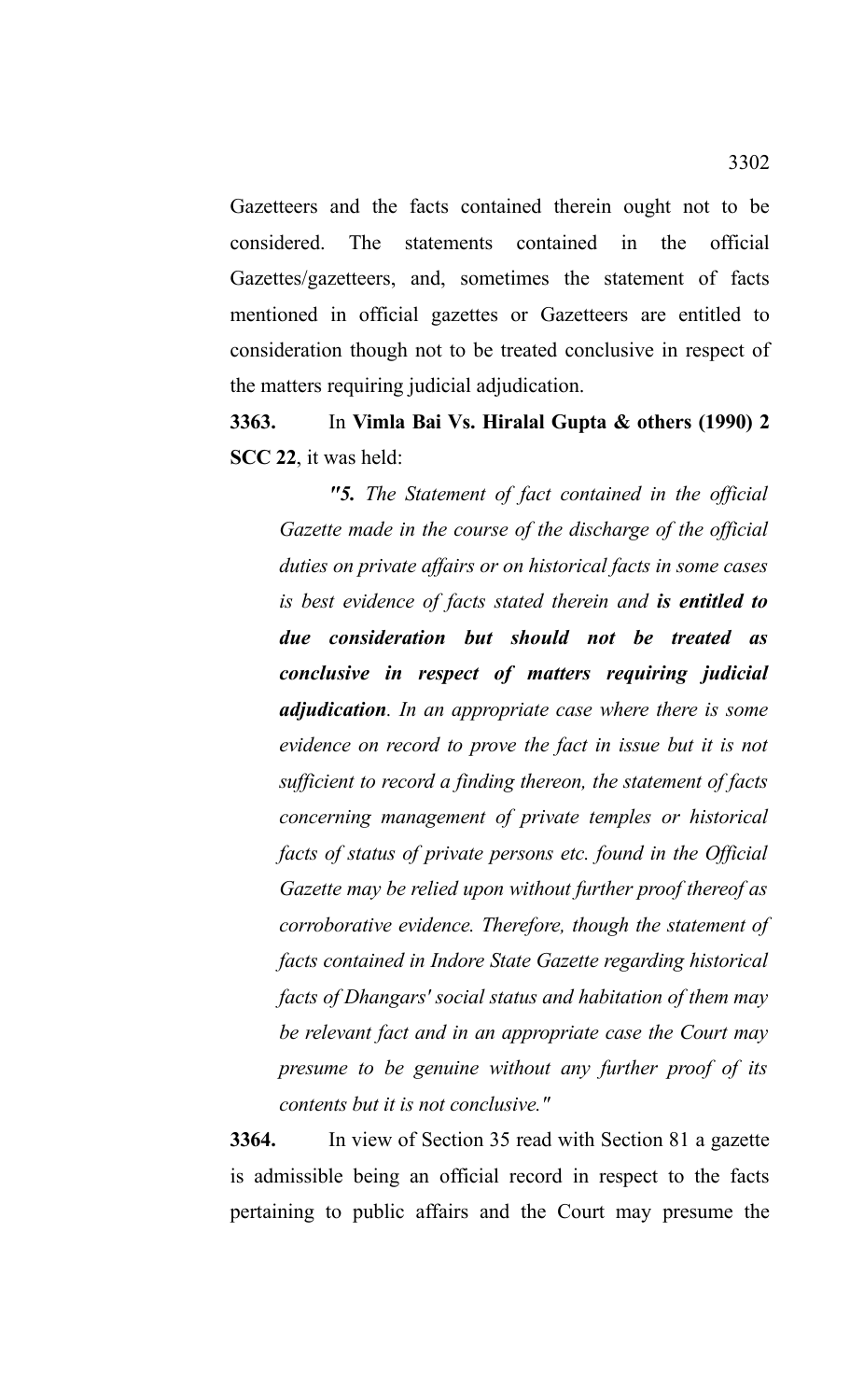contents thereof genuine but when it reflects on historical material the Court may not treat it conclusive evidence but would consider corroborating material.

**3365.** In **Bala Shankar Maha Shankar Bhattjee & others Vs. Charity Commissioner AIR 1995 SC 167**, the Court held that Gazette of Bombay Presidency, Vol. III published in 1879 is admissible under Section 35 read with Section 81 of the Act. It was observed in para 22:

*"The Gazette is admissible being official record evidencing public affairs and the Court may presume their contents as genuine. The statement contained therein can be taken into account to discover the historical material contained therein and the facts stated therein is evidence under S. 45 and the Court may in conjunction with other evidence and circumstances take into consideration in adjudging the dispute in question, though may not be treated as conclusive evidence."*

**3366.** It is said that the Gazettes published by Government, is admissible under Section 35 read with Section 81 of the Act but this may not apply to Gazetteers. Notably there is a distinction between Gazetteer and Gazette. A Gazette is an official document having statutory backing. Prior to its repeal in 20<sup>th</sup> century, the requirement of publication of rules and regulations etc. in Gazette was governed by Section 1, Official Gazette Act, 1863 (Act XXXI of 1863) which reads as under:

*"I. When in any Regulation or Act now in operation, or in any Rule having the force of law, it is directed that any order, notification or other matter shall be published in the Official Gazette of any Presidency or place, such order,*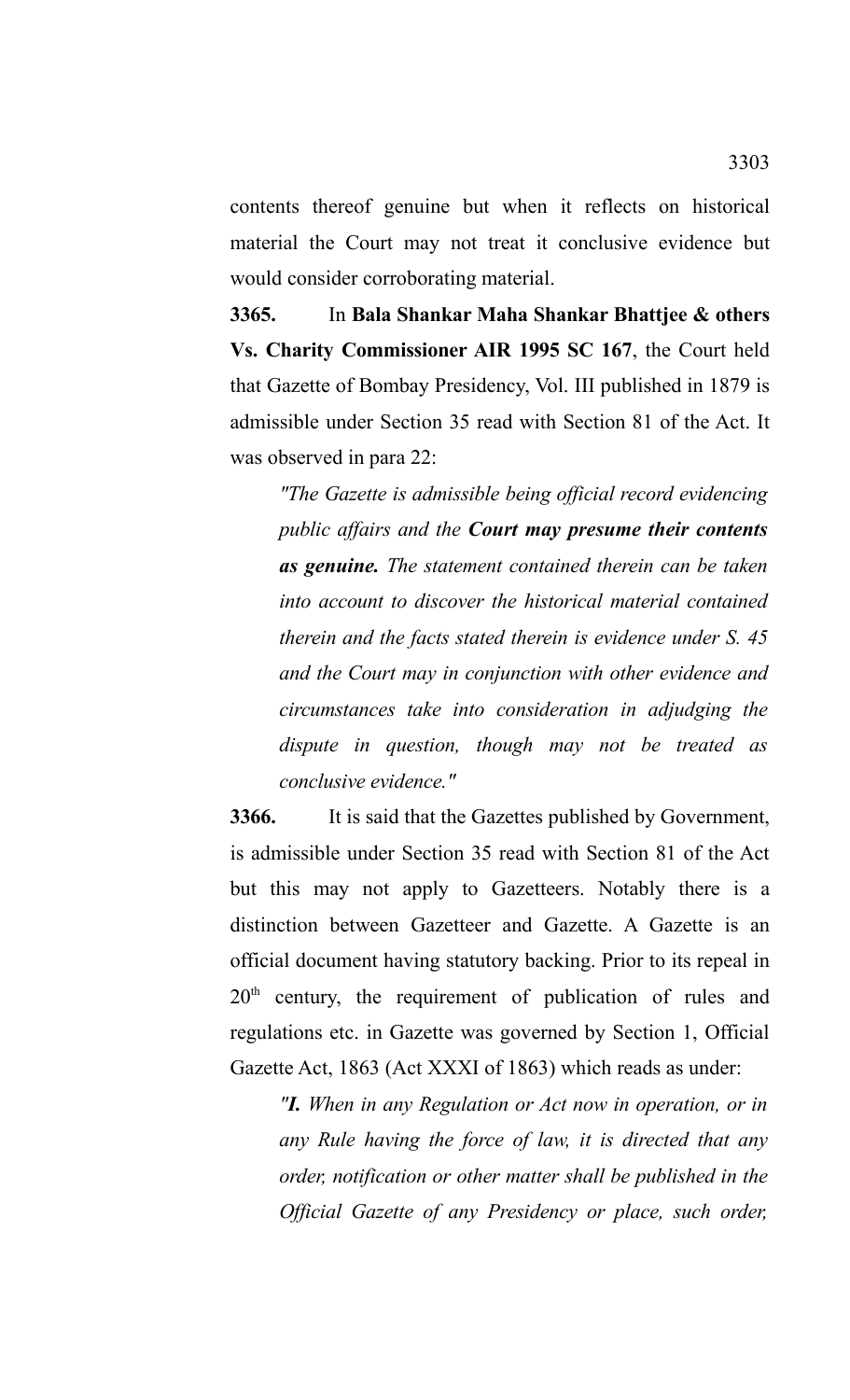*notification or other matter shall be deemed to be duly published in accordance with the requirements of the law, if it be published either in the Gazette in which it would have appeared but for the passing of this Act, or in the Gazette of India under the direction of the Governor-General of India in Council."* 

**3367.** The Evidence Act, Section 81 talks only of a Gazette and not the Gazetteer. It is no doubt true that the Gazettes are published under the authority of the Government and, therefore, may be considered to be a public document admissible in evidence, but no more than that. In any case, the purpose for which reliance is placed on **Bala Shankar Maha Shankar Bhattjee (supra)** for pursuing this Court to take historical facts stated in Gazetteers to be conclusive evidence cannot be accepted. The Gazetters are admissible but have to be seen alongwith other corroborative material.

**3368.** A gazetteer is not a gazette. It cannot be placed at par with a gazette, reference whereof is contained in Section 81 of the Evidence Act. The facts contained in a gazetteer, however, can be taken into account not conclusive one but in the matter of history they are relevant facts. Some of the authorities on this aspect we have already referred to while dealing the issues relating to period of construction. It constitute a corroborative evidence. Therefore what is stated in old Gazetteer is relevant.

**3369.** It is contended that the building in dispute was treated a mosque, the people worshipped therein, offered Namaj for a long time, and, therefore, on account of its user, it is a mosque, i.e., a duly dedicated waqf. Reliance is placed on **Miru & others Vs. Ramgopal AIR 1935 All. 891**, where the Court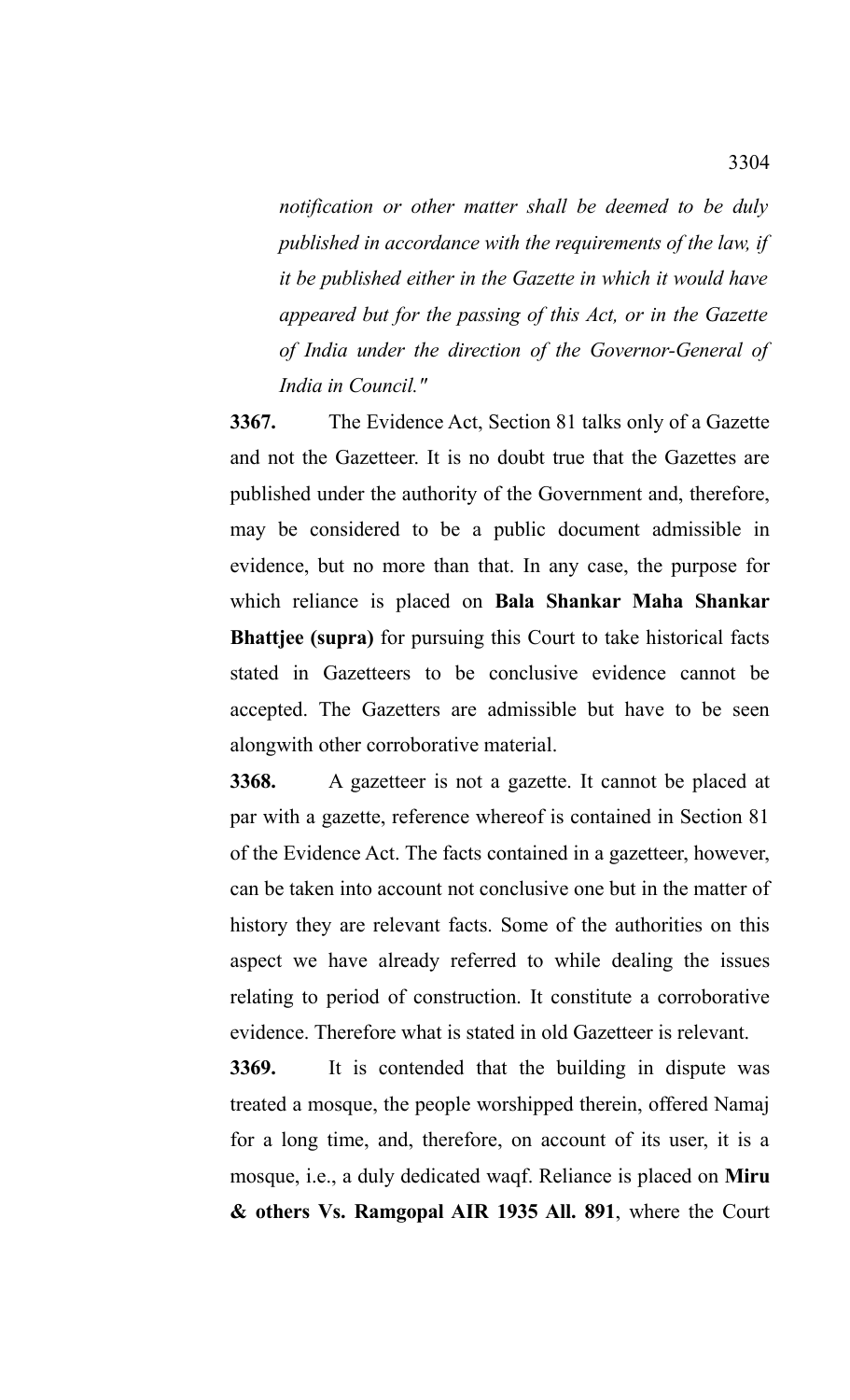held:

*"Where there is a mosque or a temple, which has been in existence for a long time and the terms of the original grant of the land cannot now be ascertained, there would be a fair presumption that the sites on which mosques or temples stand are dedicated property. There can be no legal impediment to such a dedication, as the owner of the land can make a grant of the site even to persons of a different community and creed and allow them then to dedicate that site by building a place of worship on it. Where therefore the Court finds that a mosque or a temple has stood for a long time and worship has been performed in it by the public, it is open to the Court to infer that the building does not stand there merely by the leave and license of the owner of the site, but that the land itself is a dedicated property and the site is a consecrated land, and is no longer the private property of the original owner."*

**3370.** In my view the judgment as such has no application to the case in hand. The issue under consideration is whether it is a mosque as claimed by plaintiffs and whether the disputed structure is a mosque, known as Babari Masjid. The Hindu parties have challenged both. Whether it is a mosque in accordance with the tenets of Islamic law or constructed in accordance thereto or even if a mosque or whether it can be so only if constructed according to the tenets of Islam and not otherwise, both aspects have to be examined. Several authorities we have discussed above were cited to show the ingredient of waqf, how a valid waqf is created and is operated. Similarly when a mosque will become a public waqf. But when a building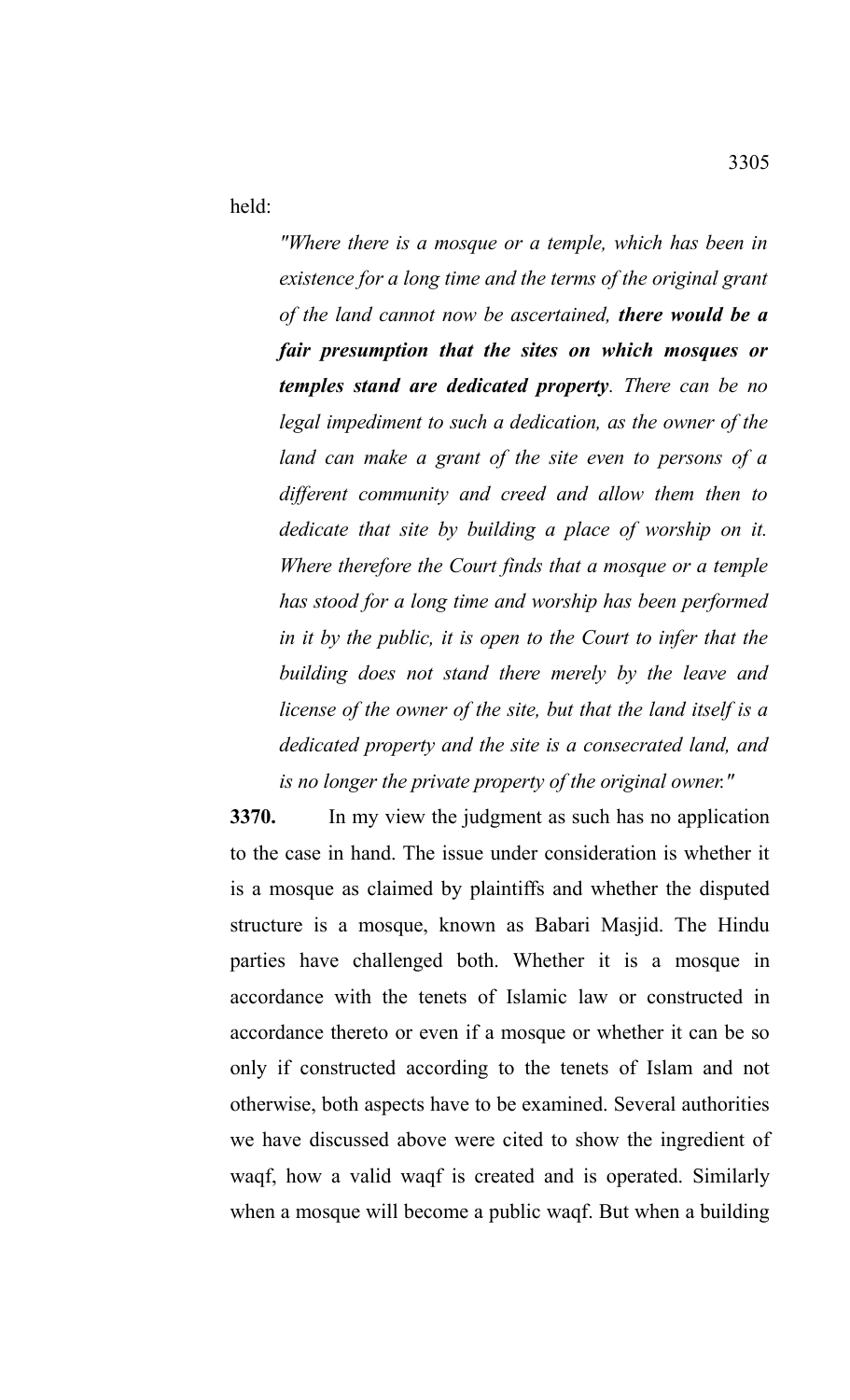can be treated a mosque, if a building is not constructed in accordance with the tenets of Islam, will it not be called a mosque at all, though as such has been considered for a long time, its effect, are some of the questions on which virtually no useful assistance is provided.

**3371.** What a 'mosque' is? What does it mean? Let us first have some idea on it. The meaning of "mosque" in different dictionaries is as under:

**3372.** In "**The New Lexicon Webster's Dictionary of the English Language**" (1987), published by Lexicon Publications, Inc. at page 652:

*"mosque (mosk). A Moslem place of worship"*

**3373.** In **"Oxford Advanced Learner's Encyclopedic Dictionary"** published by Oxford University Press, first published in 1989, at page 582:

*"mosque-building in which Muslims worship"*

**3374.** In "**Chambers Dictionary",** page 934:

*"mosque-A muslim place of worship."*

**3375.** In **P Ramanatha Aiyar's "The Law Lexicon"** The Encyclopaedic Law Dictionary with Legal Mxims, Latin Terms, Words and Phrases, Second Edition 1997, published by Wadhwa and Company Law Publishers, at page 1259:

*"Mosque. A Muhammadan church."*

**3376.** Therefore, it is clear that a mosque is necessarily something integrally connected with Islam and hence outside its tenets the term mosque shall have no significance and it would only be a plain building.

**3377.** Lots of arguments have been raised that unless one was not owner of the land, could not have built any mosque. The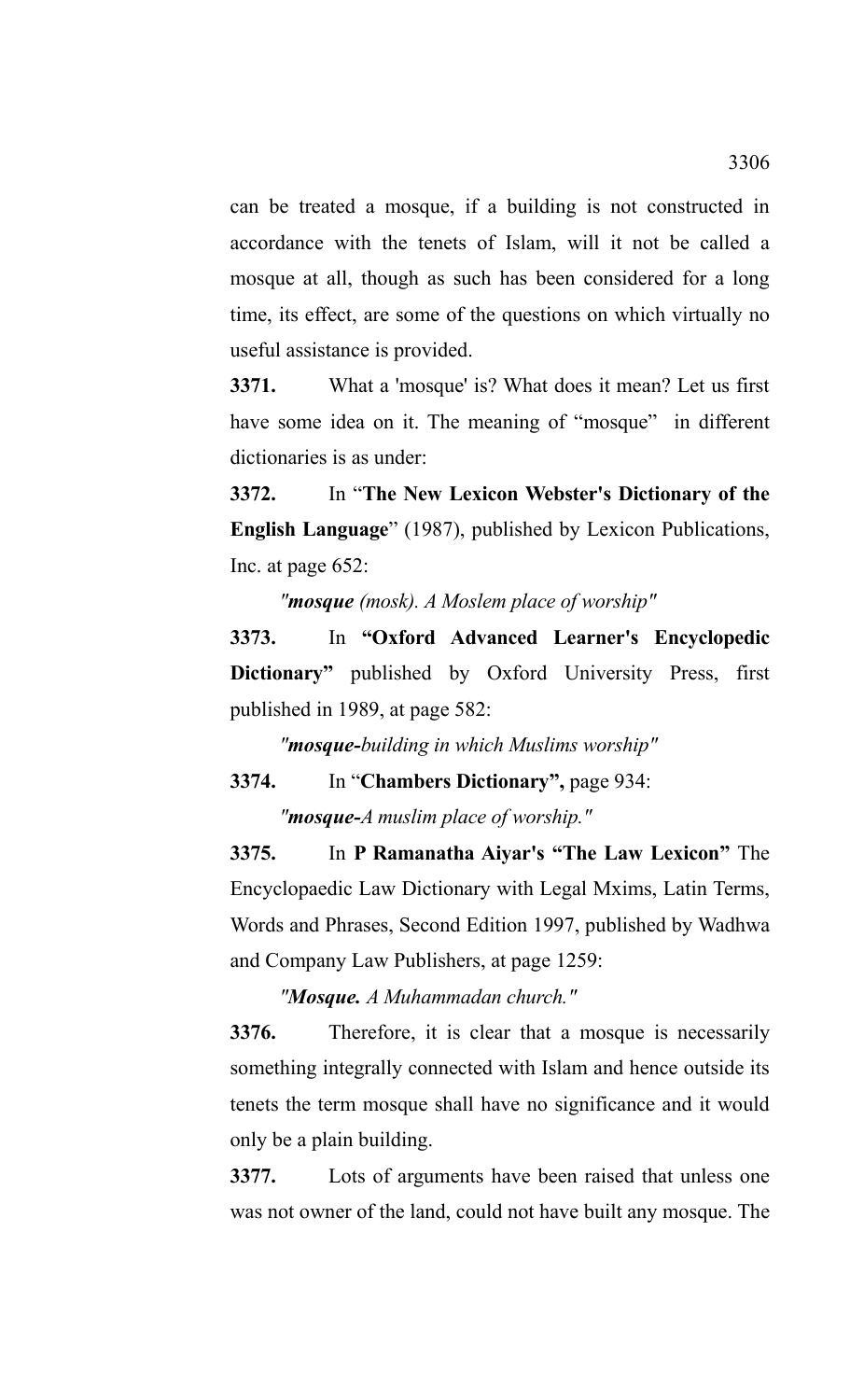arguments of plaintiffs is that Babar being the conquerer of the territory, became owner of the entire land, and therefore, it was open for him to build a mosque at any place counqered by him. The other side contended that mere conquer or annexation of the territory would not make an Emperor or the king or the Sovereign, owner of the land of individual's residence or of the subject. For this purpose, besides various authorities, the historical facts that many a Mughal kings, as and when found necessary, had purchased land for religious purposes, sought to be relied.

**3378.** On the question of "sovereignty", various authorities cited, some of which are as follow:

**3379.** In **Vajesingji Joravarsingji Vs. Secy. of State for India in Council, AIR 1924 PC 216** Lord Dunedin said:

*"When a territory is acquired by a sovereign state for the first time that is an act of State. It matters not how the acquisition has been brought about. It may be by conquest, it may be by cession following on treaty, it may be by occupation of territory hitherto unoccupied by a recognised ruler. In all cases the result is the same. Any inhabitant of the territory can only make good in the municipal courts established by the new sovereign such rights as that sovereign has through his officers, recognised. Such rights as he had under the rule of predecessors avail him nothing. Nay more, even if in a treaty of cession it is stipulated that certain inhabitants should enjoy certain rights, that does not give a title to those inhabitants to enforce these stipulations in the municipal courts. The right to enforce remains only with the high contracting*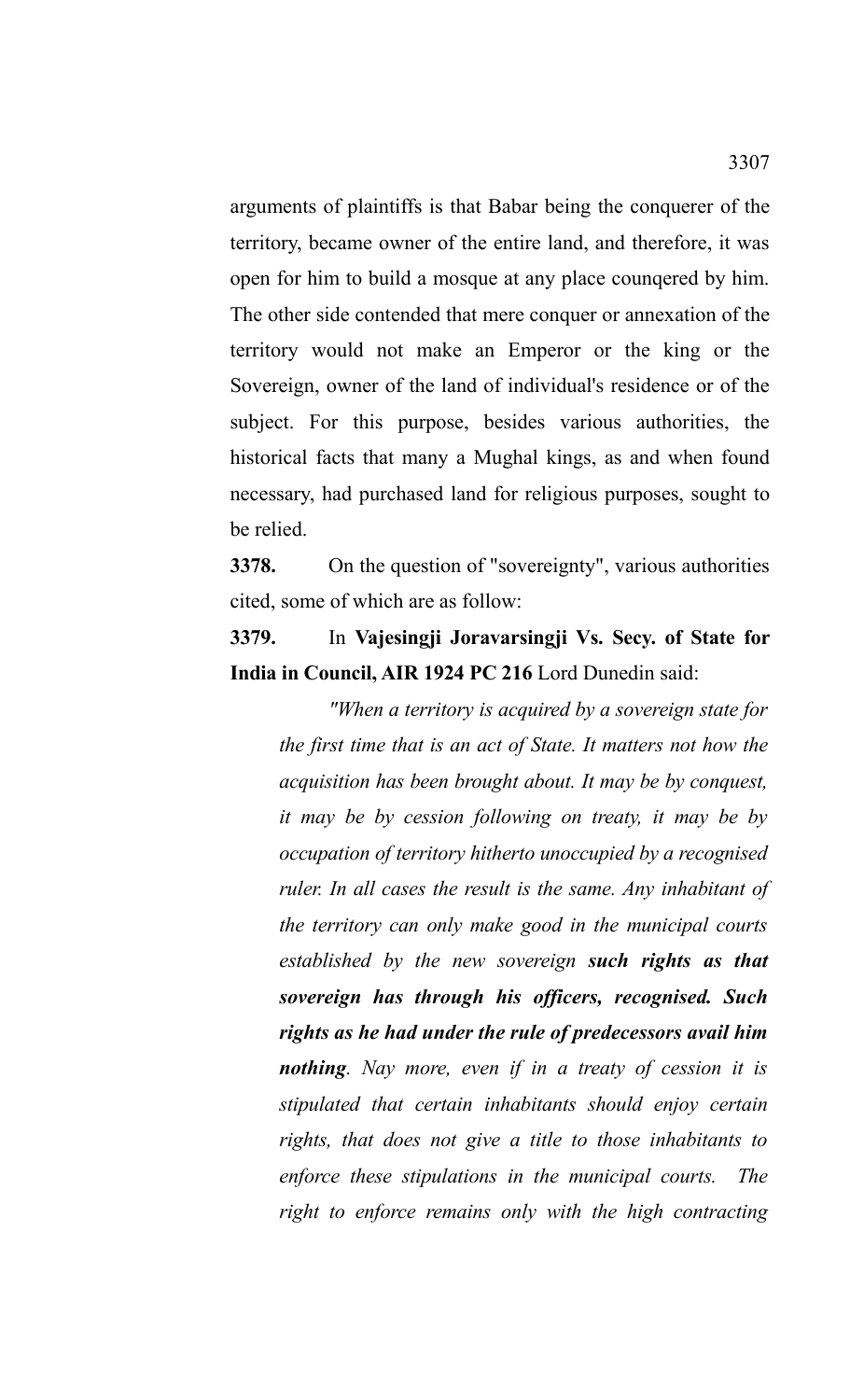## *parties." (page 217)*

**3380.** The aforesaid observations were approved by a Constitution Bench in **State of Gujarat Vs. Vora Fiddali Badruddin Mithibarwala, AIR 1964 SC 1043** and the concept of act of State was summerised as under:

"To begin with, this Court has interpreted the integration *of Indian States with the Dominion of India as an Act of State and has applied the law relating to an Act of State as laid down by the Privy Council in a long series of cases beginning with Secretary of State in Council for India v. Kamachee Boye Saheba, (1859) 12 Moore PC 22 and ending with Secretary of State v. Sardar Rustam Khan and other, (1941) 68 IA 109. The cases on this point need not be cited. Reference may be made to M/s Dalmia Dadri Cement Co. Ltd. v. Commissioner of Income-tax, AIR 1958 SC 816, The State of Saurashtra v. Menon Haji Ismali Haji, AIR 1959 SC 1383, Jaganath Agarwala v. State of Orissa, AIR 1961 SC 1361 and State of Saurashtra v. Jamadar Mohamed Abdulla and others, AIR 1965 SC 445. In these cases of this Court, it has been laid down that the essence of an Act of State is an arbitrary exercise of sovereign power on principles which are paramount to the Municipal Law, against an alien and the exercise of the power is neither intended nor purports to be legally founded. A defence that the injury is by an Act of State does not seek justification for the Act by reference to any law, but questions the jurisdiction of the court to decide upon the legality or justice of the action. The Act of State comes to an end only when the new sovereign recognises either*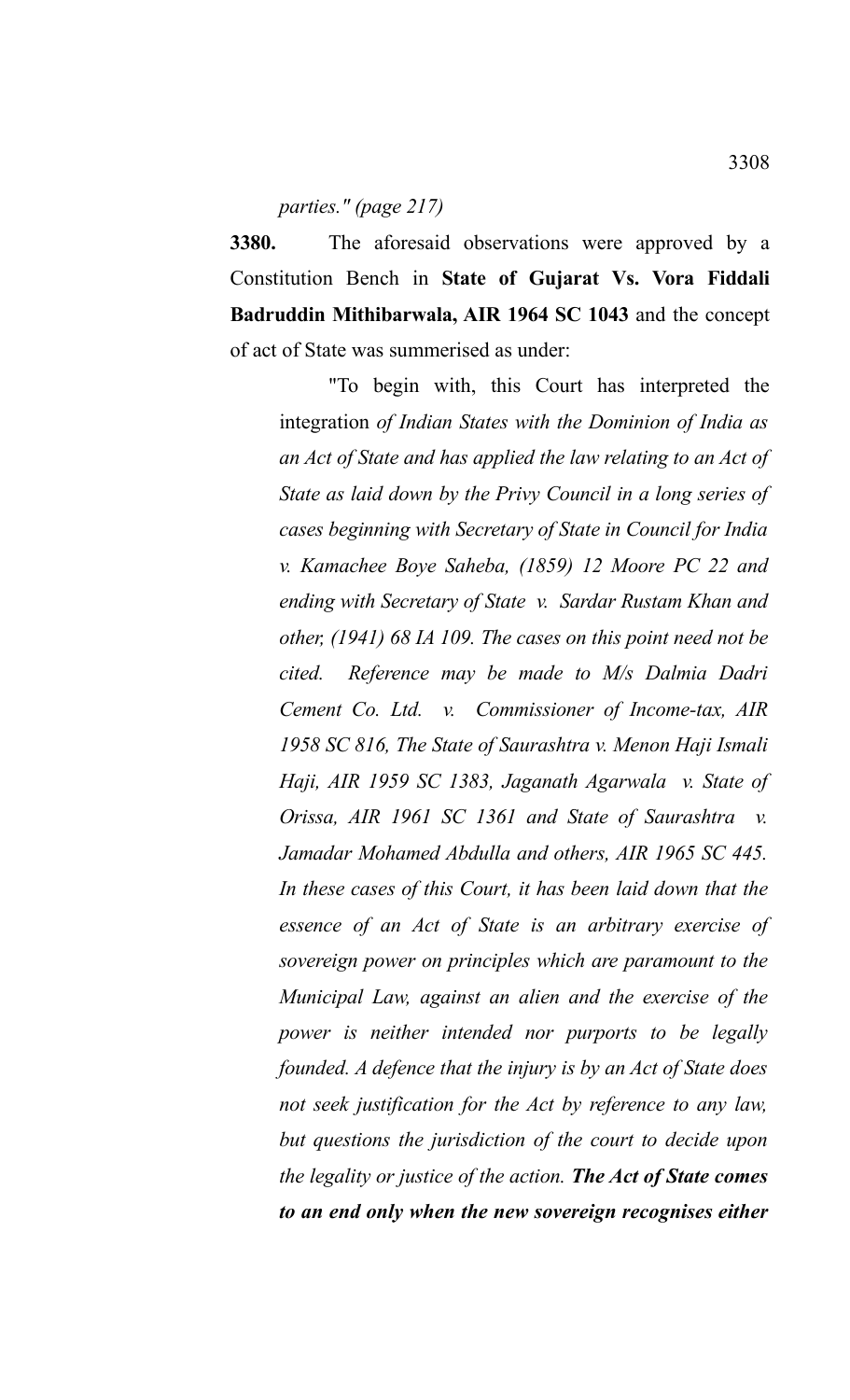*expressly or impliedly the rights of the aliens. It does not come to an end by any action of subordinate officers who have no authority to bind the new sovereign. Till recognition, either express or implied, is granted by the new sovereign, the Act of State continues."*

**3381.** The Court in **Vora Fiddali Badruddin Mithibarwala (supra)** further said:

*"The decision also holds that merely because the issue of recognition of the new rights was pending with the Government, it cannot be postulated that the act of State had come to an end. The act of State could only come to an end if the Government recognises the rights which were granted by the erstwhile Ruler."* 

**3382.** In **Draupadi Devi and others Vs. Union of India and others, 2004(11) SCC 425** the Court said in para 43:

*"43. The rule that cession of territory by one State to another is an act of State and the subjects of the former State may enforce only those rights which the new sovereign recognises has been accepted by this Court. (See in this connection: M/s Dalmia Dadri Cement Co. Ltd. V. The Commissioner of Income-tax, AIR 1958 SC 816; Jagannath Agarwala v. State of Orissa, AIE 1961 SC 1361; Promod Chandra Deb and others v. The State of Orissa and others, AIR 1962 SC 1288 and State of Saurashtra v. Jamadar Mohamad Abdulla and others, AIR 1962 SC 445)."* 

**3383.** The rights available to the erstwhile Ruler and his subjects, on the change of the crown, were considered in **Draupadi Devi (supra)** and the Court said in para 64: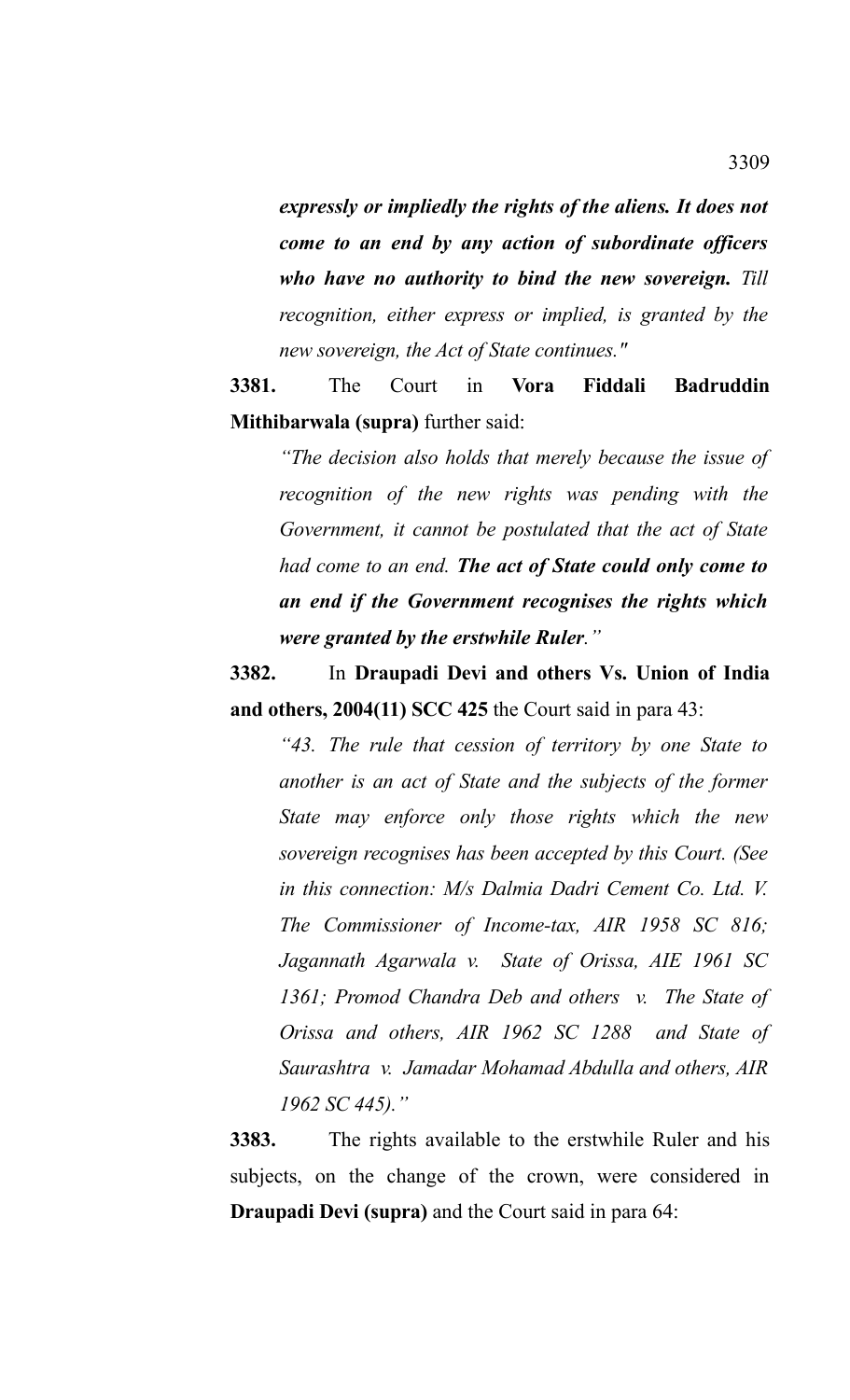*"In our view, all the rights available to the erstwhile Ruler and his subjects are of no avail till there is recognition of such rights."*

**3384.** In para 11 of the judgement in **State of Punjab Vs. Brigadier Sukhjit Singh, 1993(3) SCC 459** the Court said:

*"11. Now it is beyond doubt that the Ruler of an Indian State was in the position of a sovereign and his command was the law. His farman had the strength and potency of a law made by an elected legislature and his acts, administrative or executive, were sovereign in character."* 

**3385.** However in **Draupadi Devi (supra)** the Apex Court held that the above proposition runs contrary to a seven judges Constitution Bench decision in **Vora Fiddali Badruddin Mithibarwala (supra)** and, therefore, does not lay down correct law.

**3386.** In **Govindrao & others Vs. State of Madhya Pradesh & others AIR 1982 SC 1201**, the concept of Ruler and sovereignty was considered and it was held:

"*8. The expression "Ruling Chief" has not been defined in the Act and must therefore be understood as in common parlance. The meaning of the word "Ruler" as given in Shorter Oxford English Dictionary, 3rd edn., vol. 2, p. 1867 is : "one who, or that which, exercises rule, especially of supreme or sovereign kind". Normally the expression "Ruling Chief" connotes "a person who is endowed with the content of sovereignty and also has the attributes of a sovereign". According to Blacks' Legal Dictionary, 5th edn., p. 1252 the legal conception of*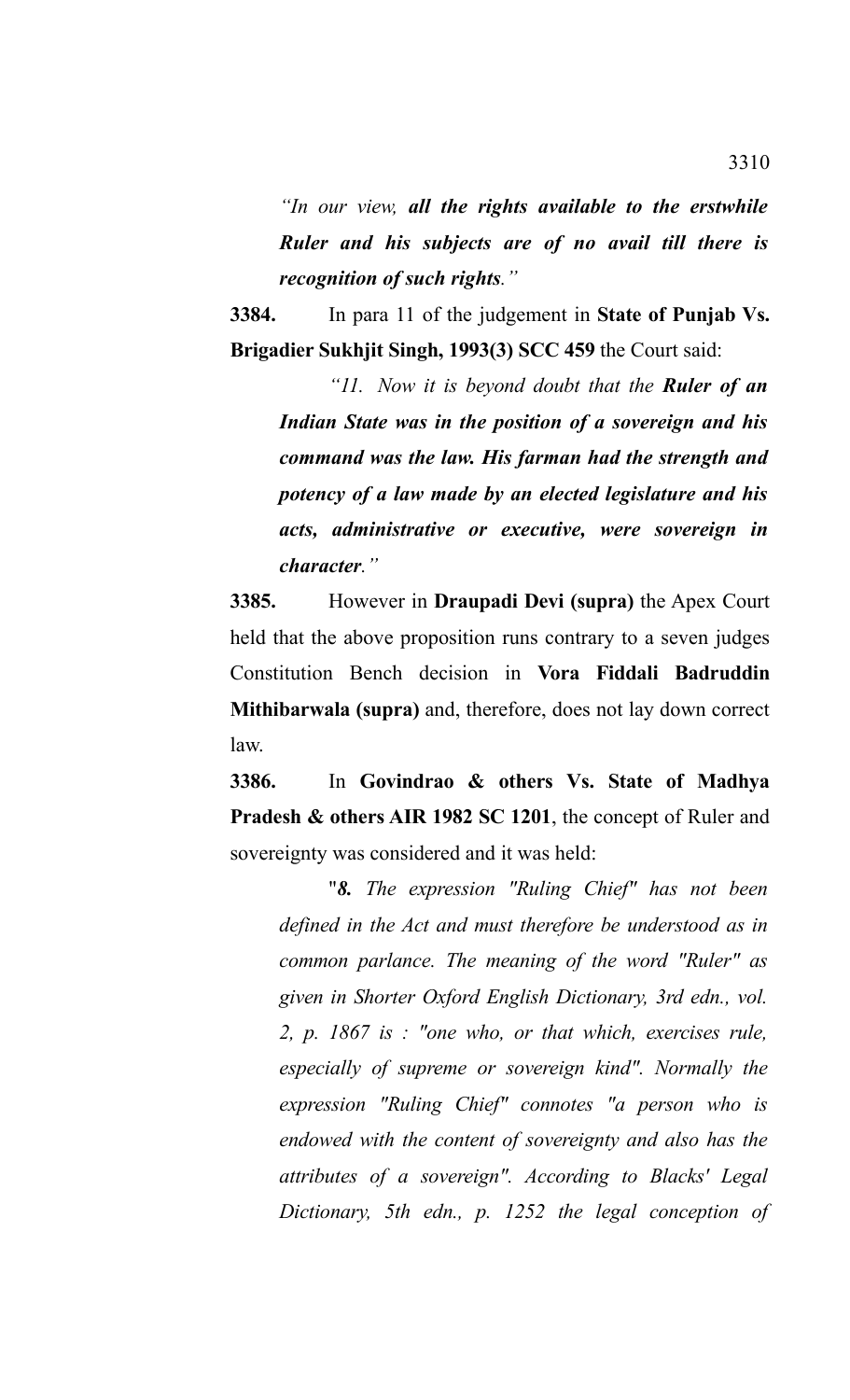*"sovereignty" is stated thus :*

*"The supreme, absolute, and uncontrollable power by which any independent state is governed; supreme political authority, paramount control of the Constitution and frame of government and its administration; the self-sufficient source of political power from which all specific political powers are derived; the international independence of a state, combined with the right and power of regulating its internal affairs without foreign dictation; also a political society, or state, which is sovereign and independent.*

*9. "Sovereignty" means "supremacy in respect of power, dominion or rank; supreme dominion authority or rule". "Sovereignty" is the right to govern. The term "sovereignty" as applied to States implies "supreme, absolute, uncontrollable power by which any State is governed, and which resides within itself, whether residing in a single individual or a number of individuals, or in the whole body of the people." Thus, sovereignty, according to its normal legal connotation, is the supreme power which governs the body politic, or society which constitutes the State, and this power is independent of the particular form of government, whether monarchial, autocratic or democratic.*

*10. According to Laski in "A Grammar of Politics", 1957 Reprint Chap. II, p. 50*

> *"The legal aspect of sovereignty is best examined by a statement of the form given to it by*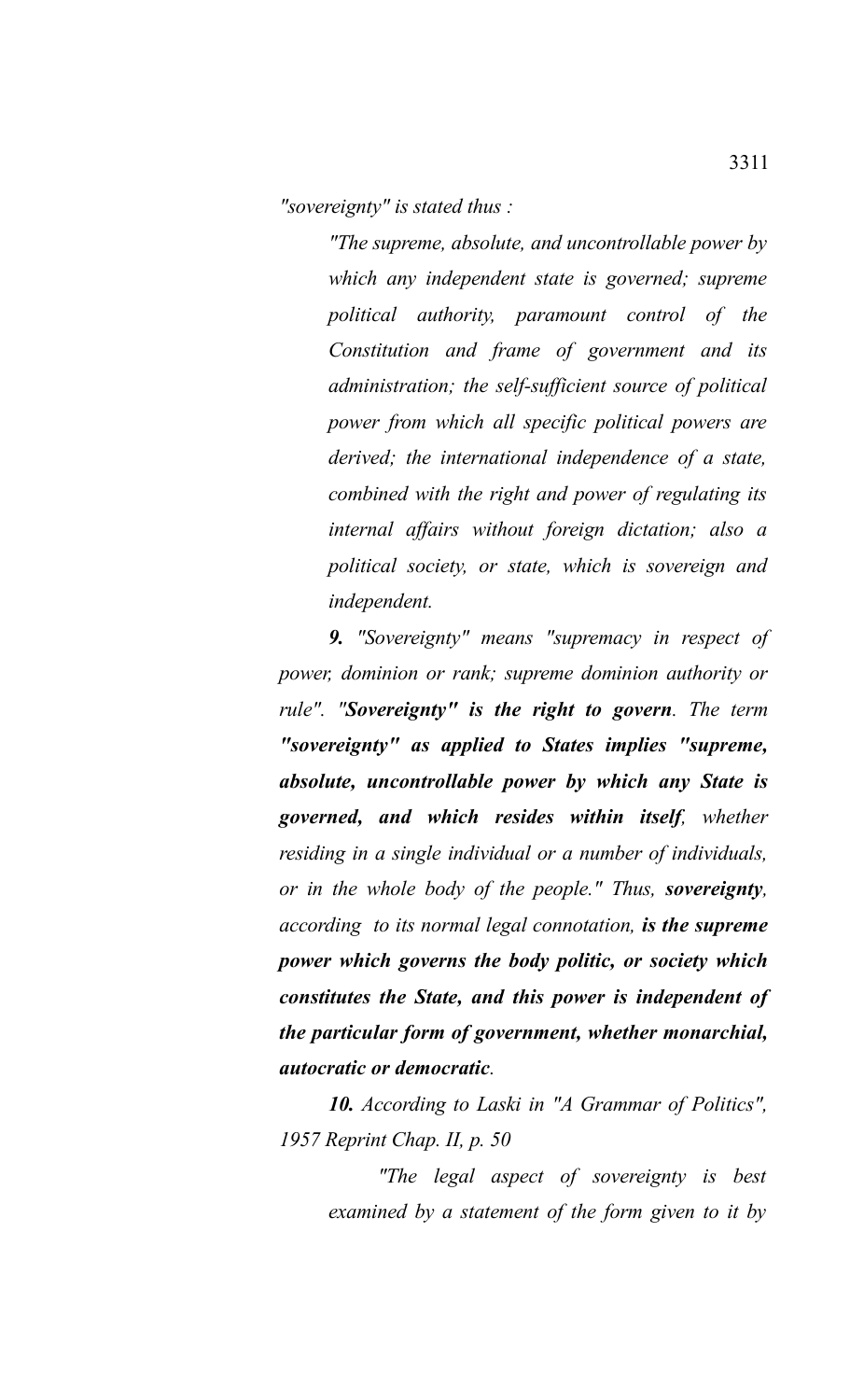*John Austin. In every legal analysis of the State, he argued, it is first of all necessary to discover in the given society that definite superior to which habitual obedience is rendered by the mass of men. That superior must not itself obey any higher authority. When we discover the authority which gives commands habitually obeyed, itself not receiving them, we have the sovereign power in the State. In an independent political community that sovereign is determinate and absolute. Its will is illimitable because, if it could not be constrained to act, it would cease to be supreme, since it would then be subject to the constraining power. Its will is indivisible because, if power over certain functions or persons is absolutely and irrevocably entrusted to a given body, the sovereign then ceases to enjoy universal supremacy and therefore ceases by definition to be sovereign."*

*11. It is not necessary to enter into the concept of sovereignty, one of the most controversial ideas in political science and international law, which is closely related to the difficult concepts of State and Government, of independence and democracy, except to touch upon the juristic character of the Indian State to discern the necessary attributes of sovereignty. The Indian States were neither independent nor sovereign but subject to the paramountcy of the British Crown. Sir William Lee Warner, the acknowledged authority on Indian States, in his work "The Native States of India, 1910" characterizes them as*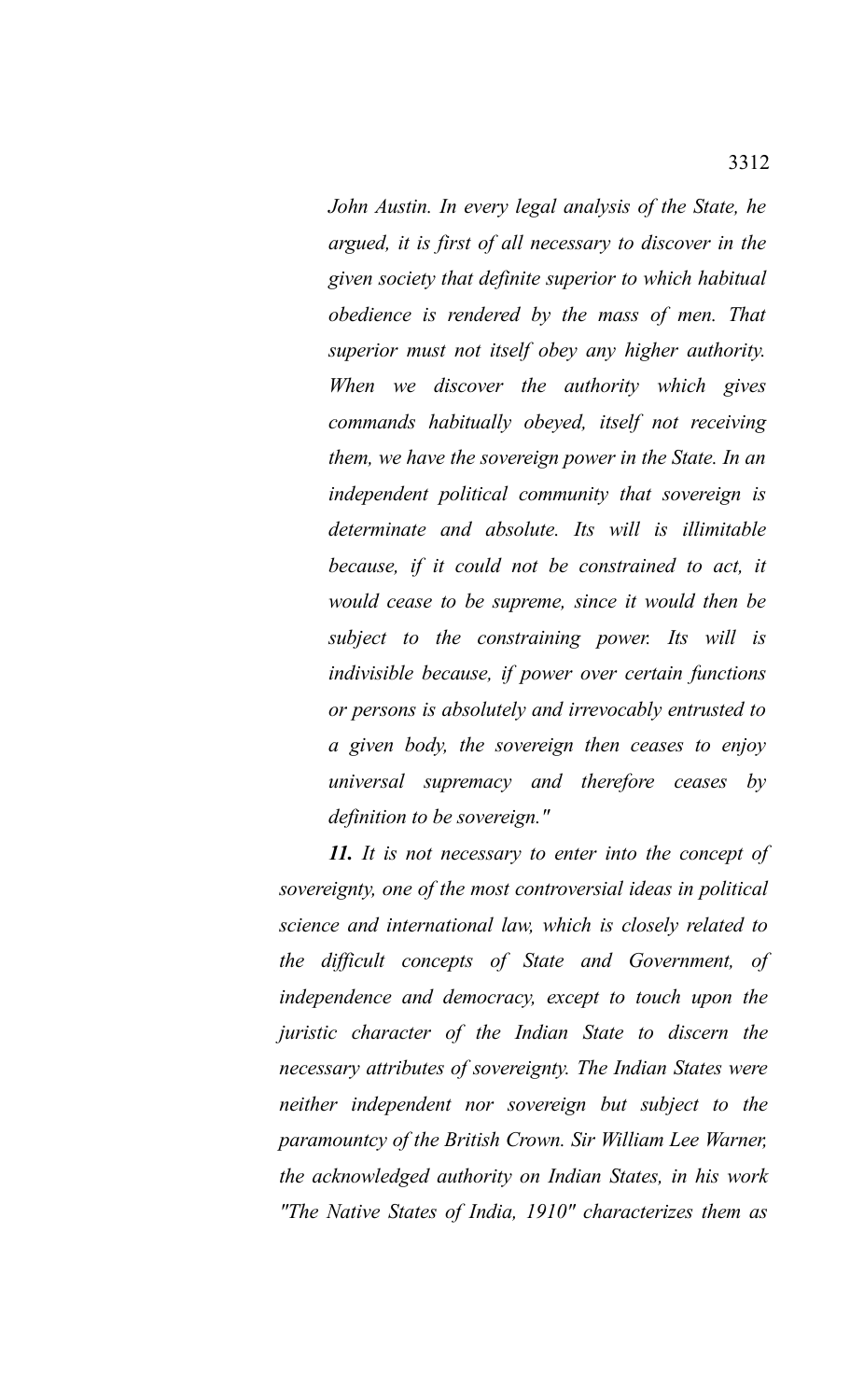*"semi-sovereign". There is no question that there was a paramount power in the British Crown, but perhaps it is better understood and not explained. The indivisibility of the sovereignty on which Austin insists, did not belong to the Indian system of sovereign States.*

*12. The degree of sovereignty exercised by the different rulers varied greatly as the areas under their dominion. The greater princes administered the internal affairs of their States with almost complete independence, having revenues and armies of their own, and the power of life and death over their subjects. At the other end of the scale were petty chiefs with a jurisdiction hardly higher than that of an ordinary magistrate and between these extremes lay much gradation. The authority of each ruler was determined by treaties or engagements with the British Government or by practice that had grown up in the course of their relations with British India. The paramount power was with the British Crown and it had never parted with any of its prerogatives. As Sir Henry Maine said:*

*"There may be found in India every shade and variety of sovereignty, but there is only one independent sovereign, the British Government.... The mode or degree in which sovereignty is distributed between the British Government and any Native State is always a question of fact which has to be separately decided in each case, and to which no general rules apply."*

**3387.** The concept of sovereignty, transfer of power, effect thereof as we know and understand in modern law in the light of the recent authorities whether actually as such was followed 500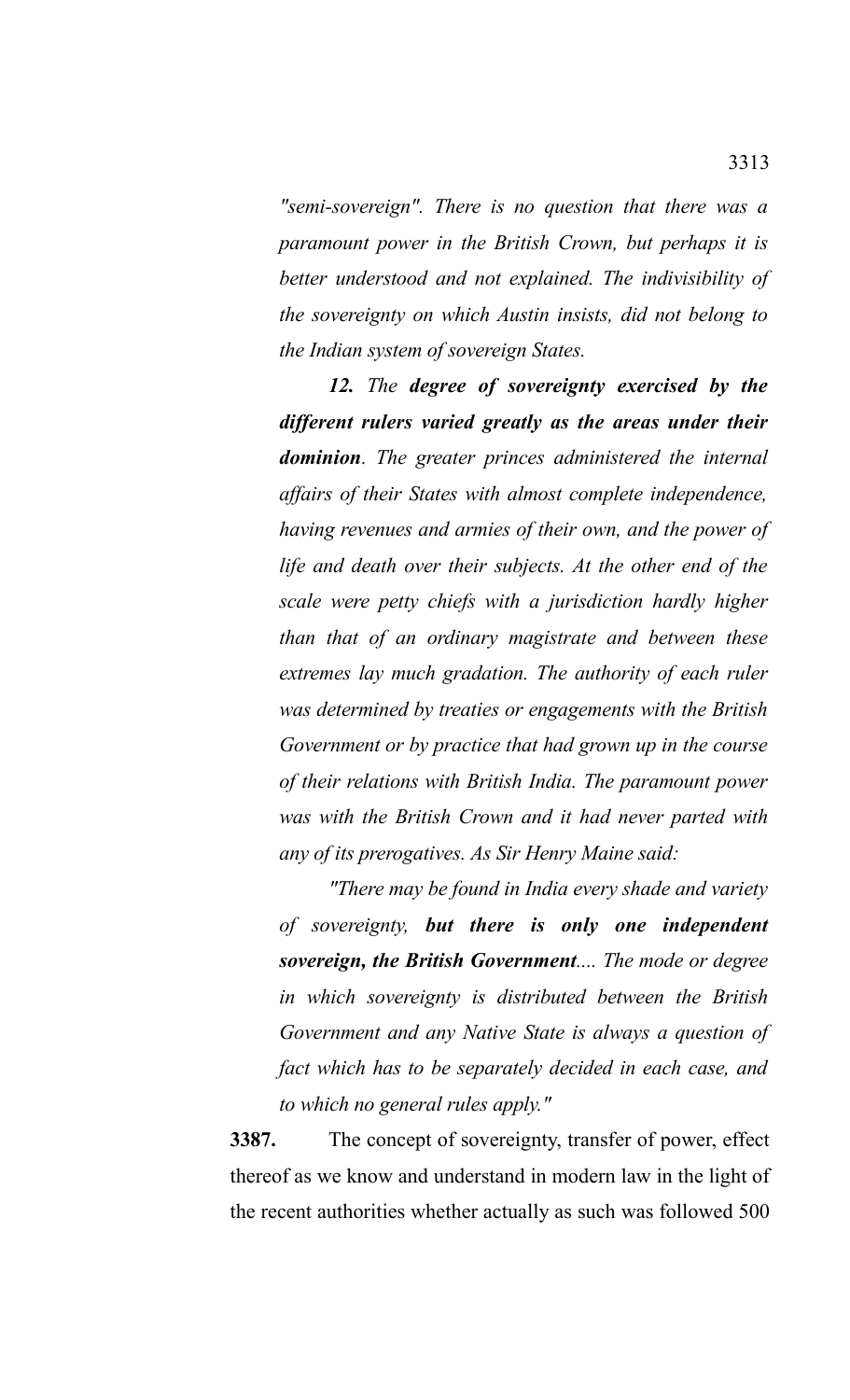years ago is difficult to answer. We have different texts of the past in respect to Hindu as well as Muslim law as to how a king/conqueror should behave and what ought to be the policy vis a vis the subject of conquered area, but these are all ideal situations. When someone from outside the territory attack and conquer and there is a change of authority/sovereignty. If the ideal situation is followed by him or observed, it is really appreciable but the conqueror is not always bound to follow those policies. The conquered territories subject have no authority, option or courage either in fact or in law or otherwise to raise voice against the conqueror. He is the sole paramount authority, can take and execute his decisions in the manner he like. After hundred of years it would not be safe for this Court to assume as to what ought or actually was done or followed by conqueror, in order to make an adjudication of dispute involving two different communities with different religious texts and practices. Whether Babar or Aurangzebe or anybody else was an ideal king observed laws of Shariyat etc. strictly, in an ideal manner, may be a matter of investigation and debate between historians, but neither such acts can be within the purview of judicial scrutiny of this Court nor we can decide the factual dispute on the presumption that he must have acted in a particular manner since the Shariyat laws say so. We have illustrations enough of ancient past as well as recent past showing that in such kind of wars or battles, the real casualty were/are the ideal policies contemplated and expected to be observed by warring groups or countries or sovereignties. If the Babar or Aurangzebe or anybody else decided to do something even if it was not consistent with the principles of law of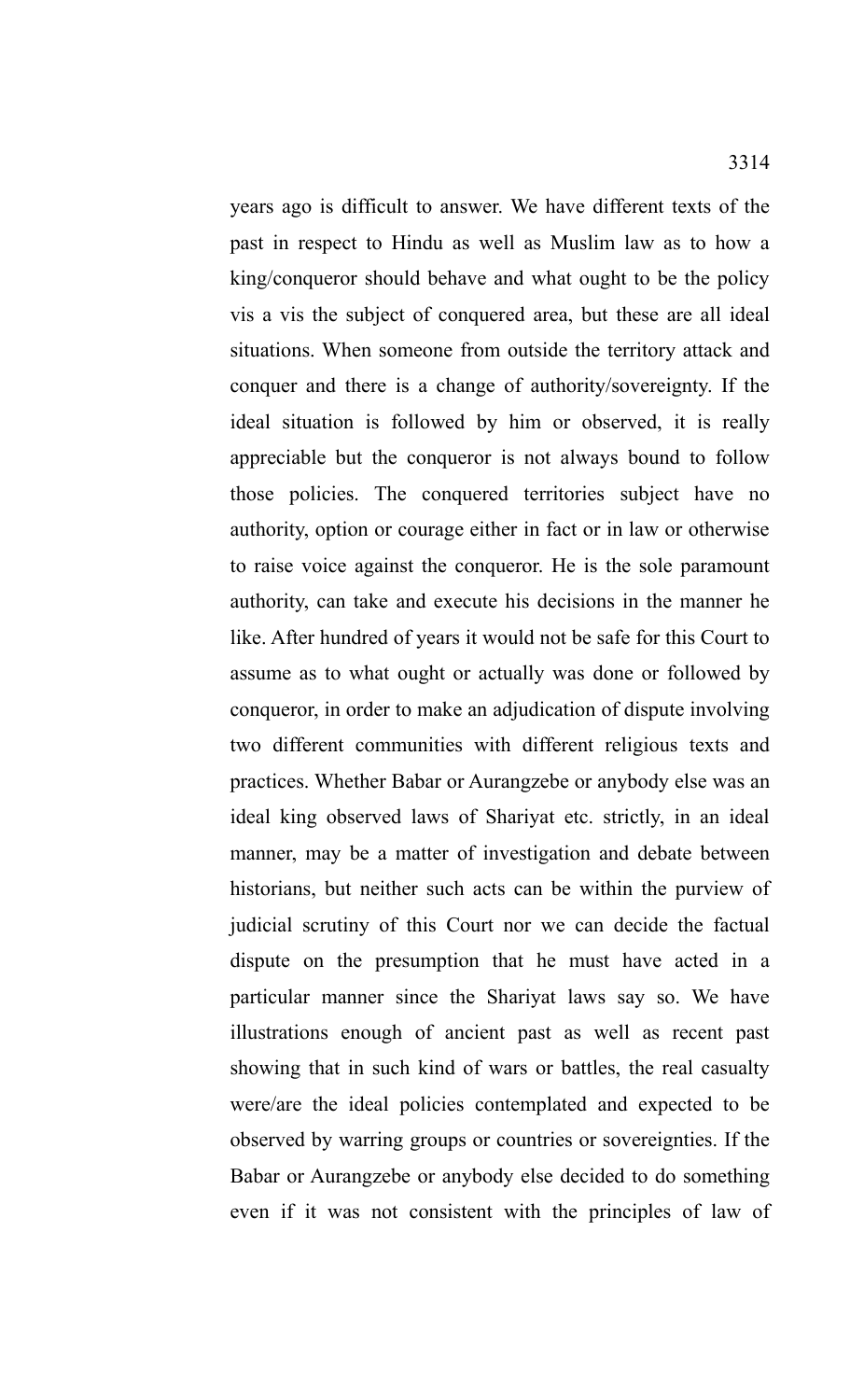Shariyat, the same could not have been challenged at that time by the subject and today we are sure to lack any authority or jurisdiction to declare such an act of the then Ruler illegal or bad since their command was Supreme and beyond the pale of any scrutiny now and by this Court. Therefore, in our view, the question as to whether the building in dispute is a mosque, treated to be a mosque, believed to be a mosque and practiced as a mosque has to be decided not in terms of the tenets of Shariyat whether observed there or not but how the people believed, treated and behaved in the past long time.

**3388.** Sri Jain contended that Babar was an invader and not a king or Emperor. Sunni Board claimed Babar to be the owner of the site in his capacity as 'Emperor'; **but he never became Emperor.** Historians R.C. Majumdar, H.C. Raychaudhuri and Kalikinkar Datta in **"An Advanced History of India"**, Fourth Edition 1978, published by Macmillan India Ltd., set out the facts at Pages 419 to 424. They mention, at Page 420:

*"But the Mughal conquest of Hindustan was not an accomplished fact as a result of Babar's victory over Ibrahim. It did not give him the virtual sovereignty over the country because there were other strong powers like the Afghan military chiefs and Rajputs under Rana Sanga who also then aspired for political supremacy and were thus sure to oppose him...The number of Afghan military chiefs (were a great obstacle) and each one of them exercised almost undisputed power within his dominion or Jagirs." At Page 423 they mention that Babar 'could effect nothing more than conquests which alone do not suffice to*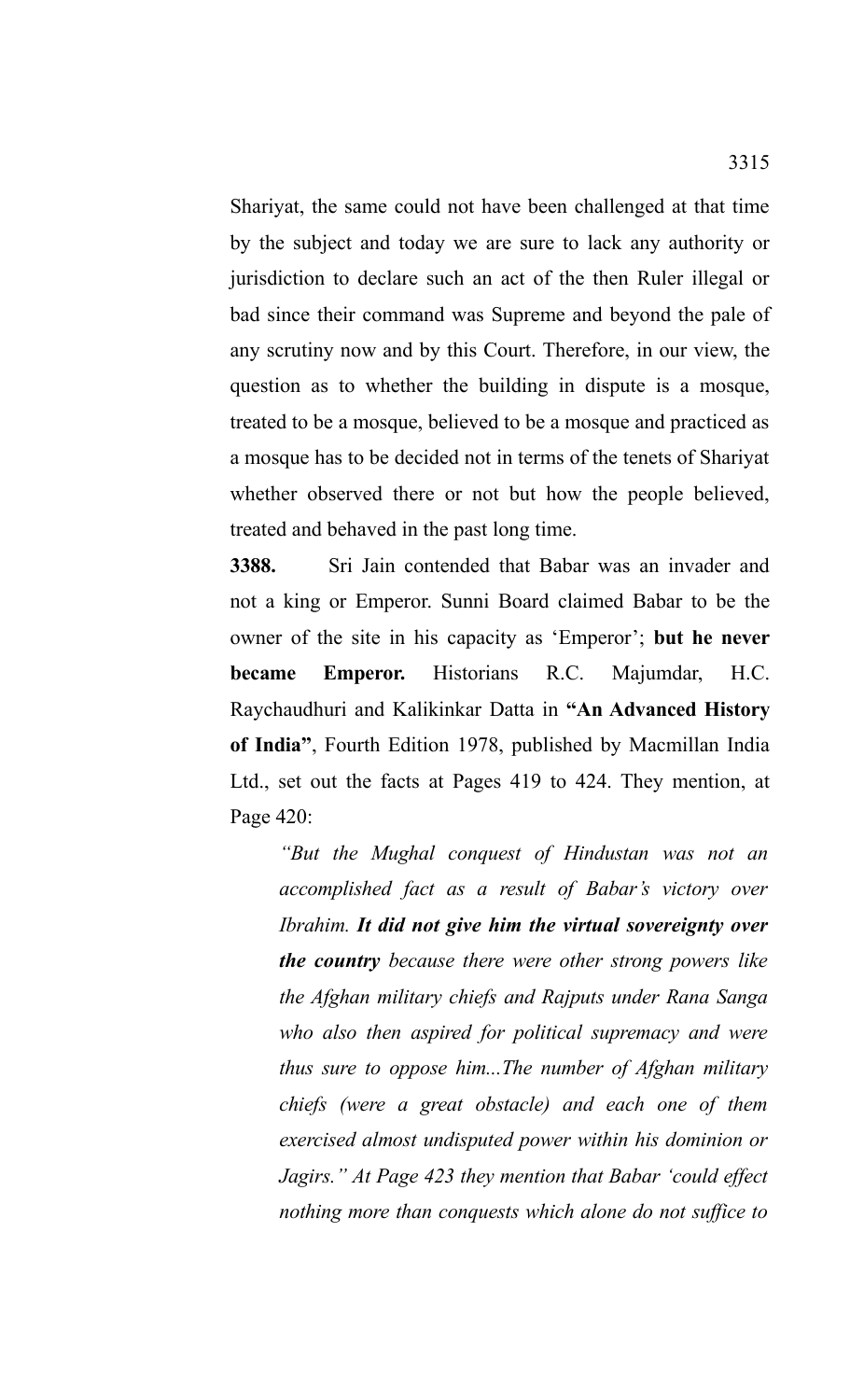*stabilise an empire unless the work of administrative consolidation goes hand in hand with or immediately follows them'. They cite historian Erskine that "there was little uniformity in the political situation of the different parts of this vast empire. Hardly any law could be regarded as universal but that of the unrestrained power of the prince. Each kingdom, each province, each district and (we may almost say) every village, was governed in ordinary matters by its peculiar customs...There were no regular Courts of Law spread over the kingdom for the administration of justice." They mention that "after his conquest Babar had hardly any time to enact new laws or to reorganise the administration, which continued to retain its medieval feudal nature with all its defects.". It is significant that although Babar declared himself to be Ghazi (victor in holy war – Pages 573-4 of Beverige's Babarnama) he did not declare himself to be an Emperor, nor he got coronation as an Emperor. Indeed in the Inscription installed inside the DS by Mir Baqi, Babar is described only as King Babar (Shah Babar) not as Emperor Babar (Shah en Shah Babar). In this state of affairs, Babar could never become an Emperor."*

**3389.** We do not agree. The position of Babar, in our view, was that of independent sovereign, Sole Monarch, having paramount power. It was Supreme, uncontrollable and absolute, not answerable to anyone. Whether invader or anything else, the fact remains that he had been the supreme authority in the territory which he conquered. Nobody could have questioned him.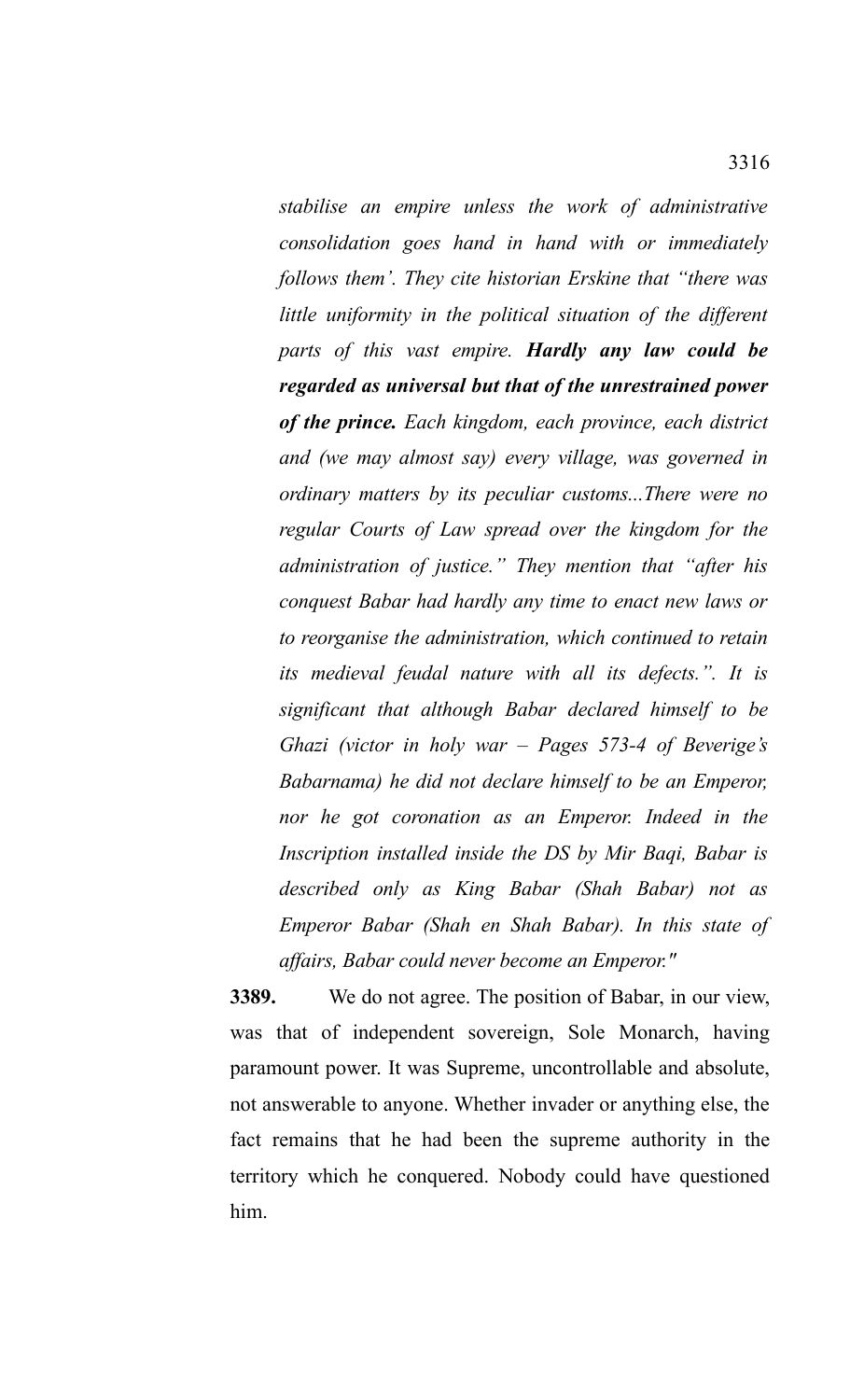**3390.** Sri M.M. Pandey sought to argue that Historian **Romila Thapar** writes in '**A History of India**' Vol.I (Pelican Books 1990, 13th Impression 2001), at Page 279 that the Temple had long been the centre of Hindu social life in the village, place where Hindus congregated; it 'was the Bank, the Landowner, the administrative centre for the village and place of major entertainment in the form of festivals'. Mentioning Katyayana (4th-5th Century AD – vide Mulla at page 14) on judicial process, Romila Thapar writes at page 154 that Judgments were based either on legal texts or social usage or edict of the King which could not contradict the legal text or Usage; at page 160, she writes Social Law based on man-made Tradition had already become the sacred law.That is why Temples were immune from influence of the King. Thus the temple existed at that time remain immune from Babar's authority.

**3391.** Page 28 of B.K. Mukherjea's authority mentions Yajnavalkya: 'Customary Law as well as Usages established by Kings should be carefully upheld, if not inconsistent with the revealed law'. Vijnaneswara commented upon this text as follows: Duties arising under any Custom, such as preservation of pastures for cow and of water and management of Temples (Devgriha) and the like should also be carefully observed without infringing the duties prescribed by Shrutis and Smritis. The same view finds expression in Shukra-Niti where the duty of protecting endowments has been spoken of as one of the primary duties of the King. Thus the duty of Kings to protect endowments rested on the basis of immemorial customs which were as sacred as written texts".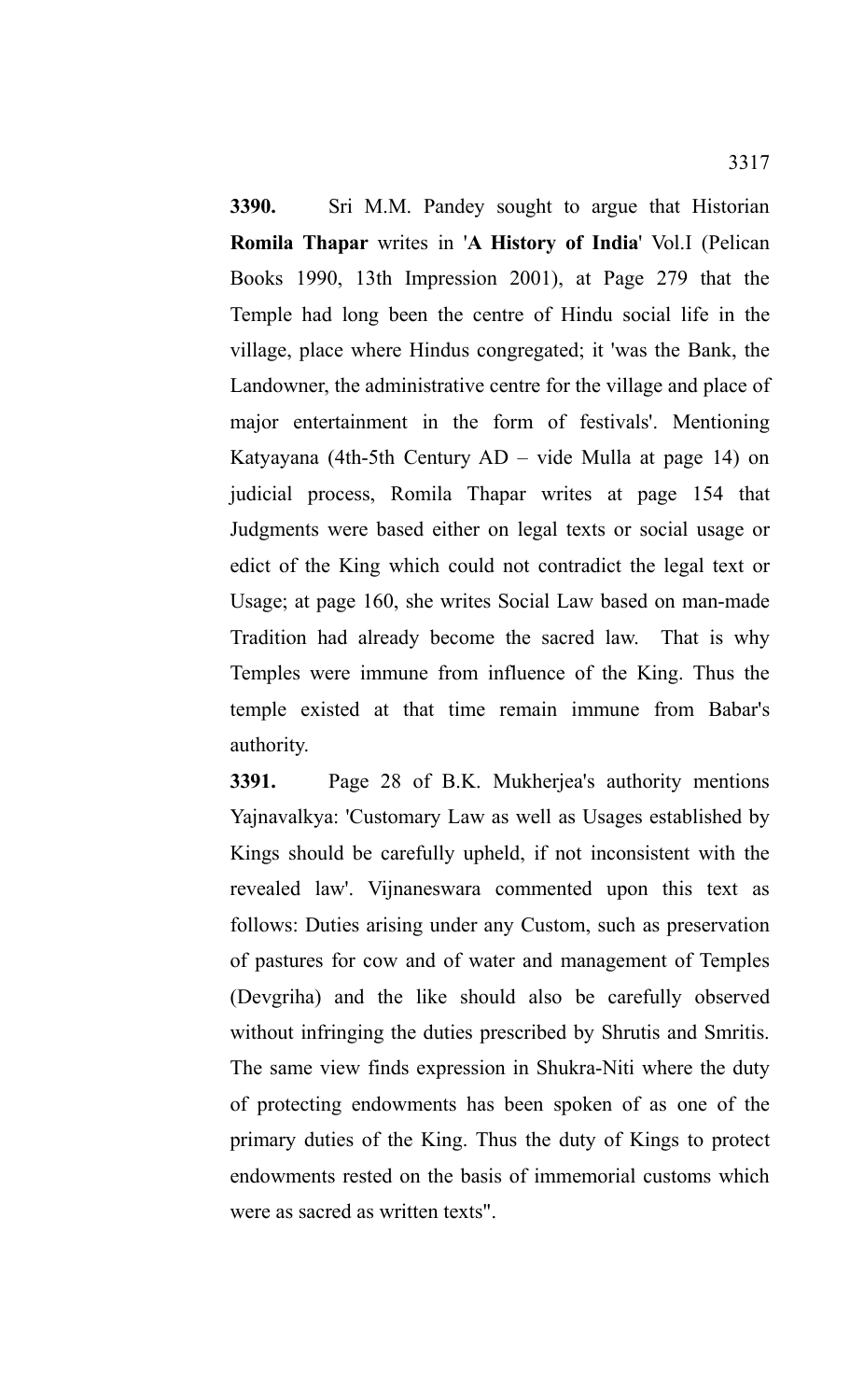**3392.** In Appendix I (Summary of **Pran Nath Saraswati's "Hindu Law of Endowments**") at page 507, mention is made that "On conquest the Temples should be respected".

**3393.** At page 81 of **"Yajnavalkyasmriti**", translated by Manmatha Nath Dutt, published by Parimal Publications Delhi (1st Edn 2005), verse no.343 reads as follows: 'When a foreign kingdom is brought under subjection, he should observe the conduct, law and family practices obtaining in the same kingdom'.

**3394.** In **D.F. Mulla's 'Principles of Hindu Law**', Chapter II on Sources of Hindu Law, Text No. 3 mentions: "Whatever Customs, Practices and Family Usages prevail in a Country shall be preserved intact when it comes under subjection by (conquest)– Yajnavalkya I, 343".

**3395.** These citations relate to Hindu Dharmshastra. All these arguments could have some weight if it is shown that Babar or any of his successor was under an obligation to follow or observe Hindu religious texts. These principles are alright, when a dispute is between those who were obliged to follow those texts. Babar was not bound by those principles. If the subject continued to follow these principles, Babar or any Mughal Ruler was not obliged to act according to those principles, at least no authority to persuade us otherwise is shown.

**3396**. It is also tried to be submitted that in the revenue records of 1937 there is no marking in respect to the land in dispute as Kabristan or mosque and thus the disputed structure was never recognised as mosque.

**3397. Exhibit 32 (Suit-1) (Register 5 page 123-125)** is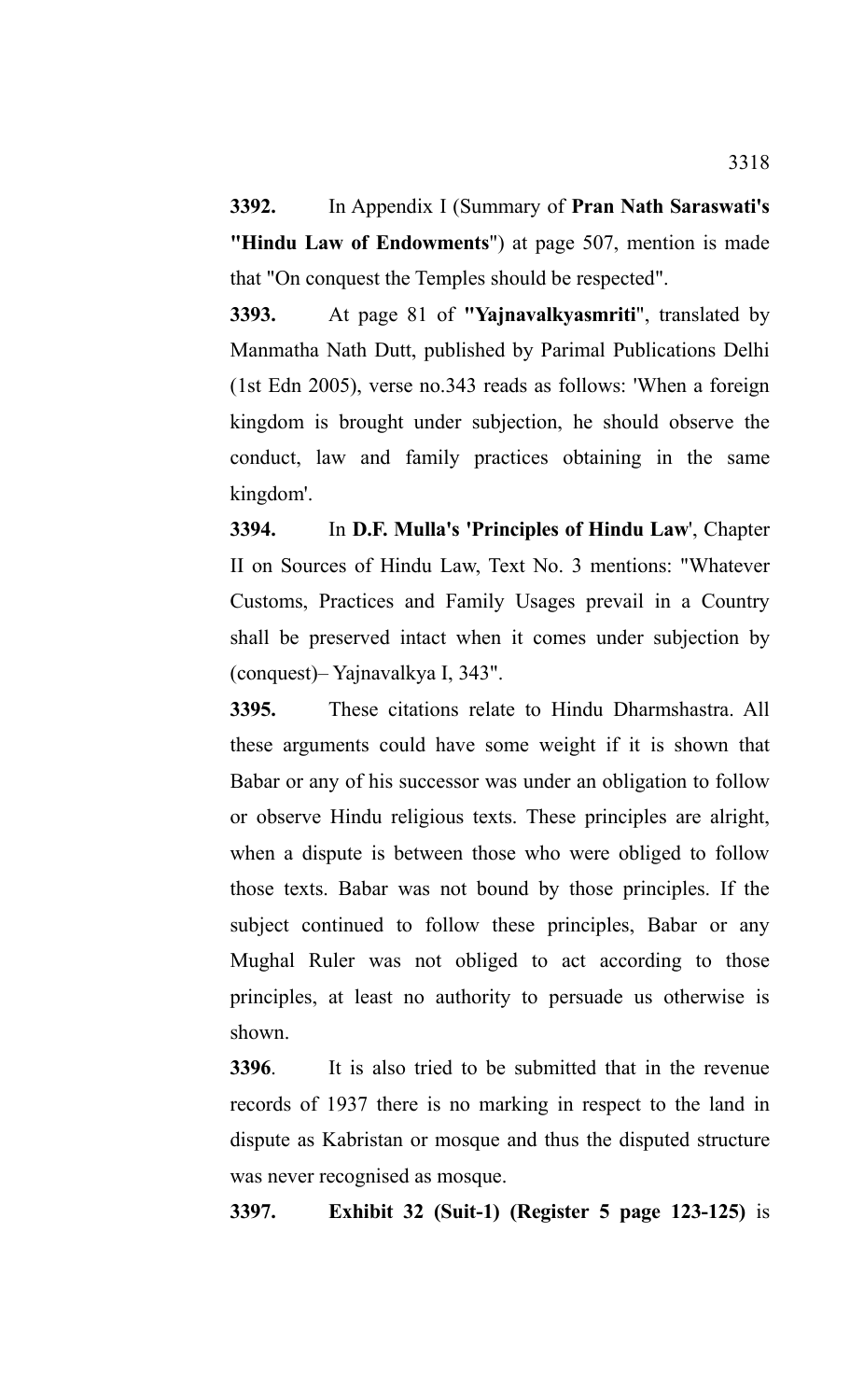said to be a copy of the map (kistwar) of Mauza Rampur for 1344-45 Fasli (1937 AD). Learned counsels for the parties submit that in the plot in dispute in the aforesaid map there is no marking of any Kabristan or mosque, therefore, it cannot be said that there was any mosque known and treated to be as such in the revenue record as late as in 1937 AD.

**3398.** The disputed structure, after its construction, came to be known as a 'mosque' as is evident from the earliest documents available to us i.e. Tieffenthaler Travel Account published in 1786 etc. He, however, does not mention anything about worship on the place in dispute by Muslims and on the contrary did not fail to mention that Hindus in fact used to visit thereat and offer worship by lying prostrate on the ground and having three *Parikramas*. He also noticed presence of *Vedi,* which Hindus used to worship in the premises of the disputed site. It continued to be so recognized as also the worship by Hindus till the riots of 1855 took place. Though Sri Jilani and other learned counsels appearing for various Muslim parties vehemently disputed occurrence of any such riot but from the detailed narration, at different places, we find occurrence of riot and also creation of a partition wall in the premises, existence whereof is not disputed by Sri Jilani. We are satisfied about the occurrence of such riot and its consequence as are mentioned in various Gazetteers and also admitted by number of witnesses including those of plaintiffs (Suit-4). In this regard we have dealt with the matter while discussing the issues relating to 'place of birth'.

**3399.** For the present purpose, we may refer to facts given in a recent book. **Exhibit 25 (Suit-5) (Register 22, Page 513-**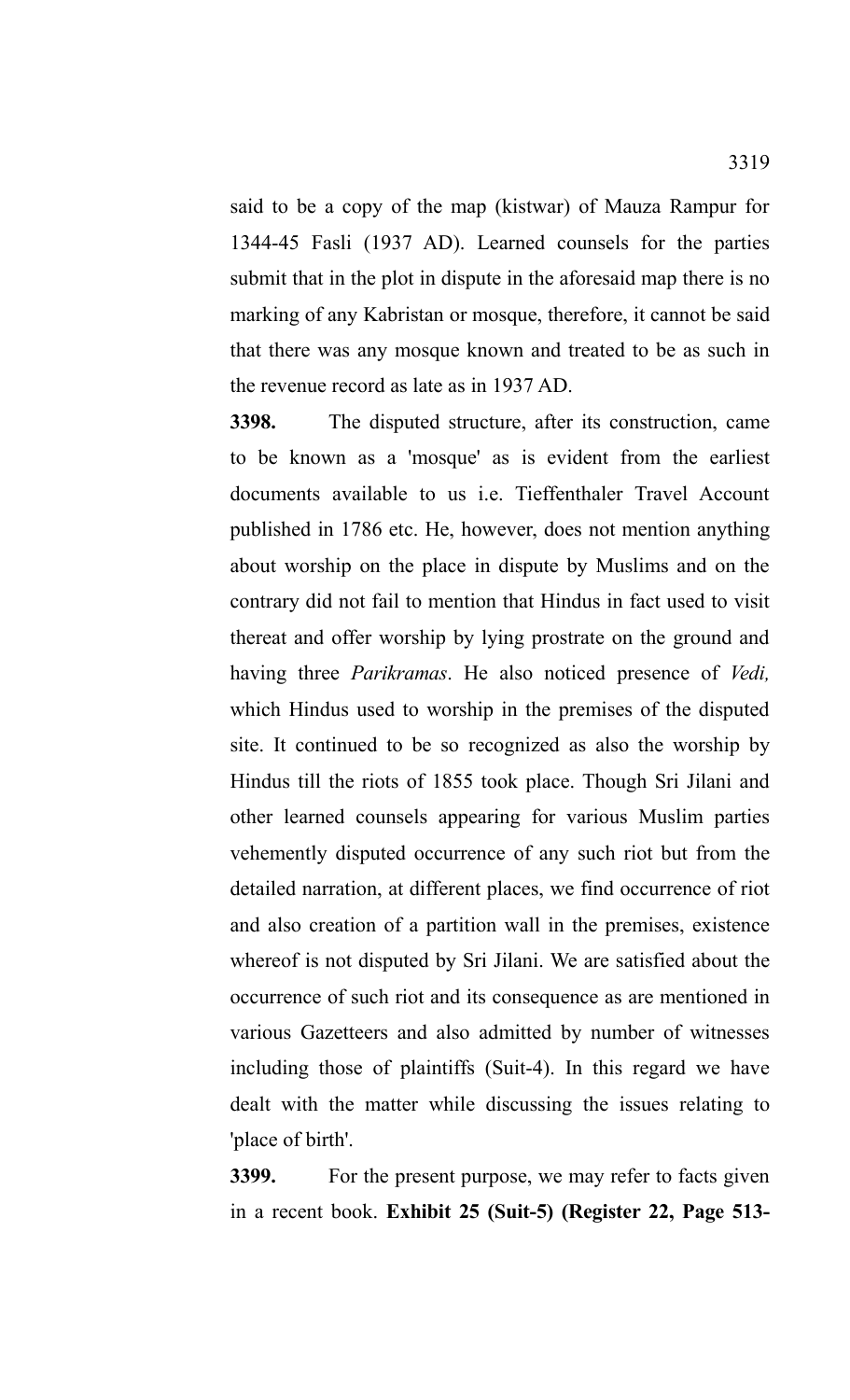**531)** is a photocopy containing frontispiece and pages no.227- 234 of the book **"A Clash of Culture, Audh, The British and the Mughals"** by Michael H.Fisher (published in 1987 by Manohar Publications, New Delhi). It narrates the riots of 1855 and says:

*"The Fyzabad temple/mosque, a powerful but unalterably ambiguous and disputed religious symbol, provided the catalyst for a conflict of cultures. Each group living in Awadh held fast to its own values and world-vies and sought to impose that on the other. Since this particular conflict was insolvable, no group achieved a result satisfactory to itself.*

*The building in question had been subject to dispute even before the arrival of Sa'adat Khan, the founder of the ruling dynasty in Awadh. Even today Hindus throughout Awadh assert that the building marks the site of the birth of Rama, the incarnation of great God Vishnu, whose identity remains so central to culture of the province. As such, its sanctity predates the Muslim presence in India. Muslims interviewed at the site counter that the Mughal Emperor Babur (1526-1530) had constructed a mosque there and thus consecrated the ground for Islam, thereby superceding any previous significance. Ambiguous in appearance, this building remains the object of a heated controversy which continues unresolved today. In fact, it generates intransigent and violent passion on both sides whenever it is raised.*

*The incident which sparked the final crisis for the Awadh dynasty prior to annexation began in February*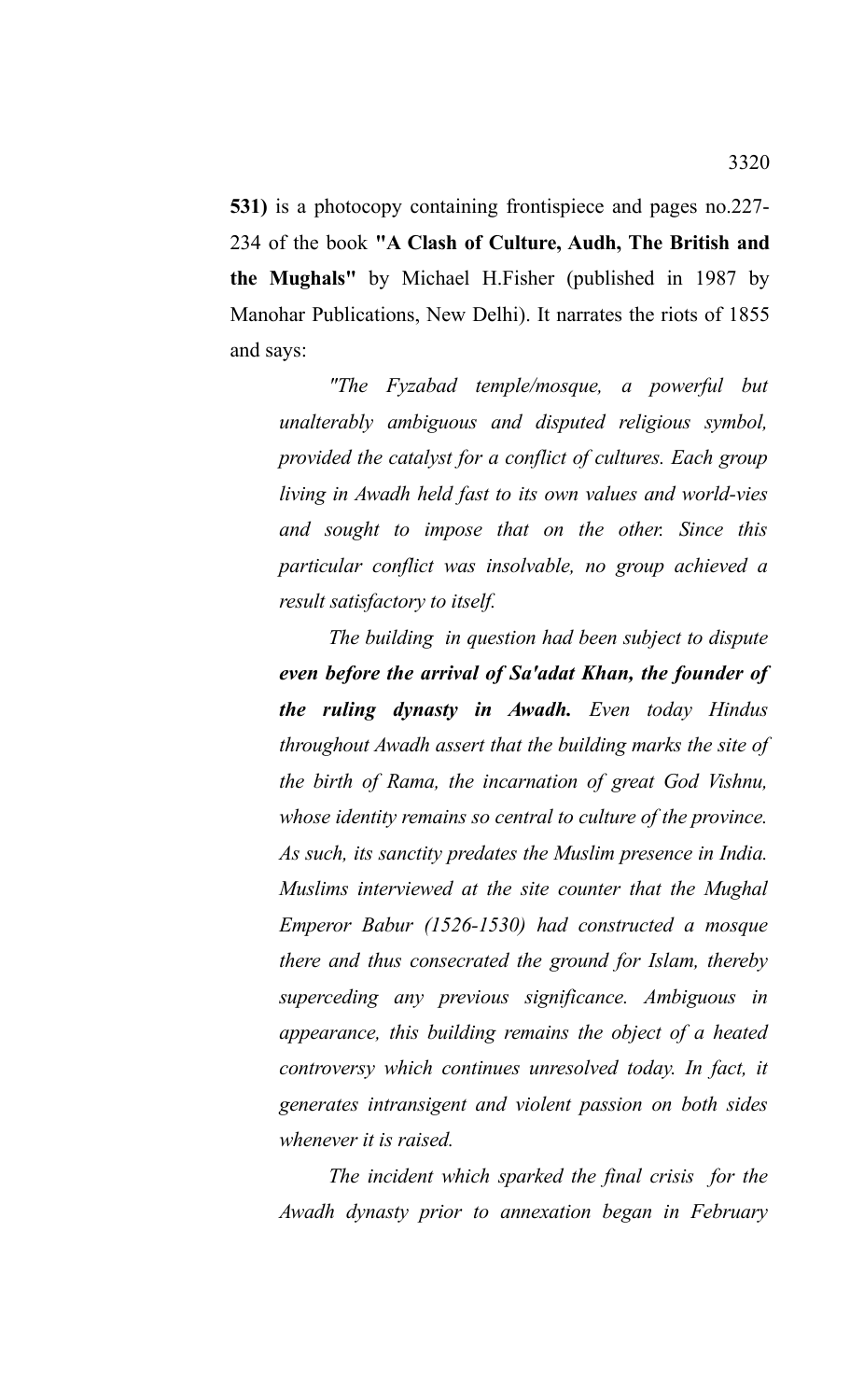*1855, when a party of Sunnis under one Shah Ghulam Husayn tried to oust a group of Hindus who had taken possession of the disputed building. Religious conviction on both sides seems to have been the sole cause to this particular confrontation, only the most recent of a long history of Hindu-Muslim clashes on the spot. Despite the ardor of their attack, the Sunnis were repulsed by the defending Hindus.*

*Following this unsuccessful initial assault, the Sunni party renewed their efforts a few months later. They assembled a force of from four to six hundred Muslims, men described by British observers as Faqirs, at a mosque near the controversial spot. While the Muslims involved to this point were apparently individuals (sufis and faqirs) with little military training, the Hindu party escalated the conflict by gathering, besides a large number of bayragis (Hindu wandering ascetics), the support of several of the Hindu landholders of the area, including the family of Raja Bukhtawar Singh (discussed earlier in this chapter). British eyewitnesses- drawn to the site by rumors of the impending clash-estimated the total number of bayragis, Hindu landholders with their retainers, and miscellaneous supporters at some eight thousand. While the officers of the Awadh army and district administration looked on uninvolved, a battle ensued between the two sides. The Muslims later asserted guaranteed by the British. The Hindu party denied any truce. Heavily outnumbered, the Muslims seem to have left the bulk of the seventy to eighty dead found on the field following the fight.*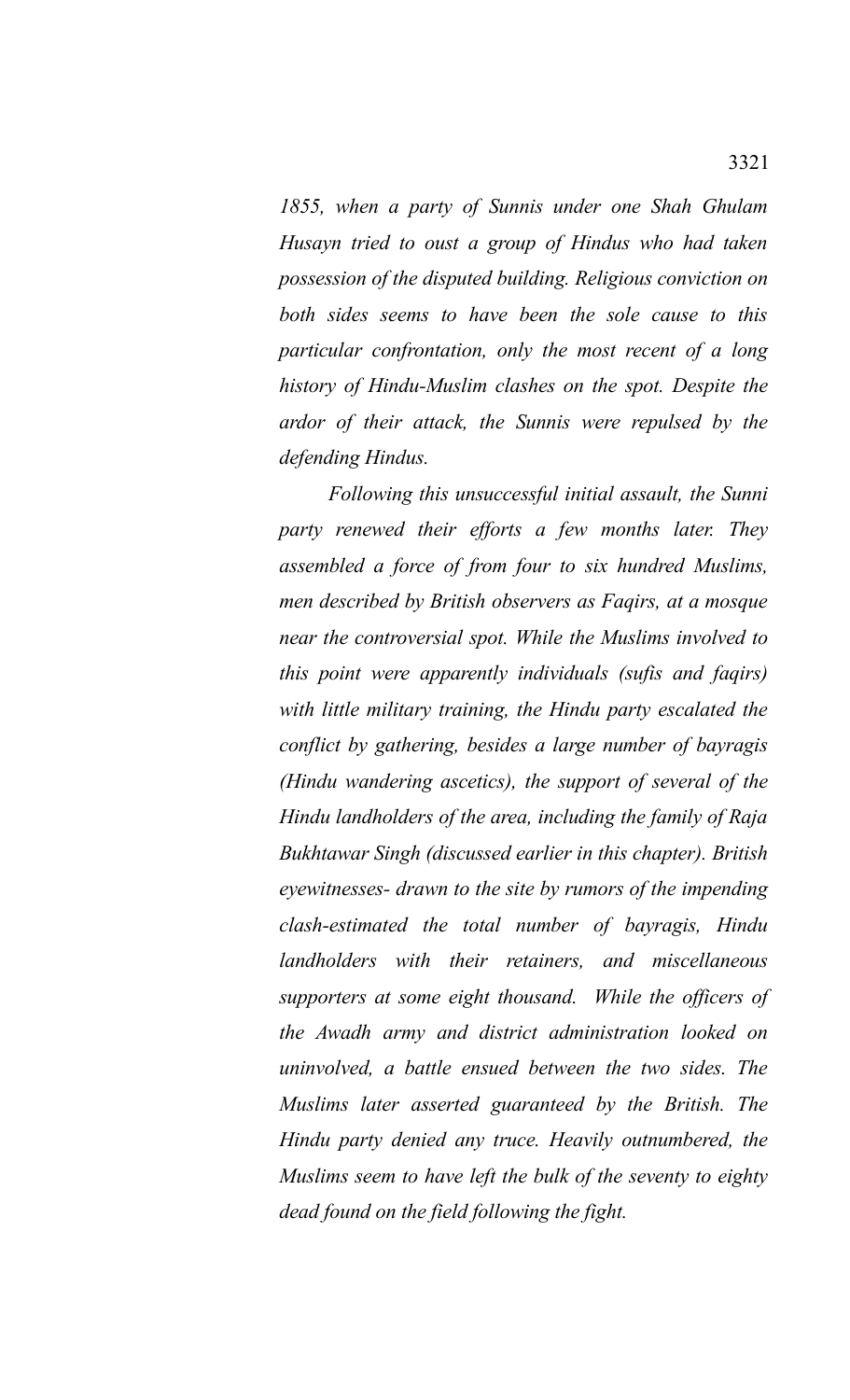*So far, the conflict gives evidence only of the local tensions between the Muslim and Hindu communities, focussed on this powerful but ambiguous, religious symbol. The Hindu landholders sought to assert their authority in what they perceived to be an assault on the community they led. For many of these Hindu landholders who reverenced Ram as the model for their own kingship, the building marking the site of his birth was particularly powerful. For Muslims seriously dedicated to the tenets of their faith, the perceived desecration of a mosque by polytheists would have equal force. Further the magnitude of the casualty list in the encounter inflamed both communities and drew a number of hitherto uninvolved parties into the conflict.*

*Both the Awadh court and the district administration had strong interests in settling the conflict according to their own values. The ruler and his court apparently tended to support the Muslim side but, being Shi'i, felt little solidarity with the largely Sunni party of Shah Ghulam Husayn. The ruler instead worked to defuse the threat to order in the region. Further, the level of passion on both sides, however, demanded some response on his part. This conflict, indeed, became a test of his ability to rule Awadh effectively.*

*The district administration in the area was headed by a Shi'ite, Agha 'Ali Khan; most of the municipal administration of Fyzabad was also Shi'i. Like the Awadh ruler, they felt little identification with either Sunni faqirs or Hindu bayragis. They did, however, see the largely Hindu landholders as their rivals for local authority. They*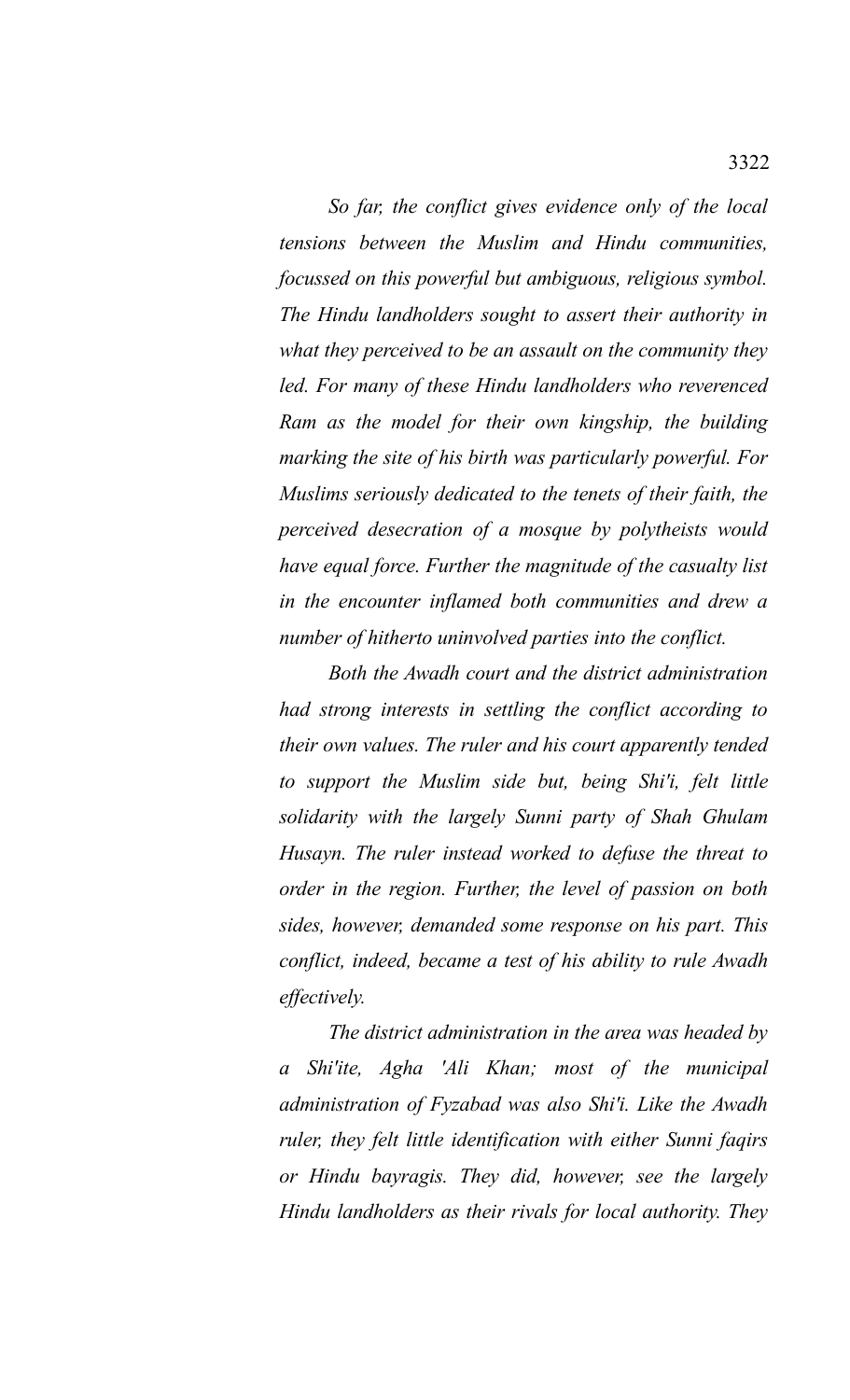*urged the Awadh court that "unless the Government interferes and gives orders for rebuilding the musjid (mosque) the Hindoos will become inflated and elated with their success and will proceed to other and greater extremities. . . ." The prestige of the administration was, in thier perception, threatened by the Hindu coalition's initial successes. In this way, the ongoing struggle for local control between the Shi'i dominated district administration and the Hindu landholders found voice in this conflict.* 

*The Muslim religious establishments in Awadh, both Sunni and Shi'i, also entered the conflict. The leaders of the attacking Muslim party requested these authorities to issue fatwas, decreeing the official Muslim interpretation of the issues. The questions were carefully worded to make it an issue of the defense of Islam against polytheists and each of the fatwas decided against the Hindu party. The Mujtahid, recognized by the Awadh dynasty as the highest Shi'i interpreter of holy law, declared that the "wickedness" and "enormities" of infidels should be punished by the Muslim ruler. This was clearly unacceptable to the Hindus involved.*

*In order to achieve a negotiated solution, the Awadh ruler summoned the most prominent leader of the Muslim camp. Malawi Amir 'Ali, to his court. He further appointed a tripartite investigative commission, consisting of the district official. Agha 'Ali Khan, the leading Hindu landholder, Raja man Singh (nephew and heir of Raja Bukhtawar Singh), and the British officer in charge of Company troops in the area, the Oudh Frontier Force. This*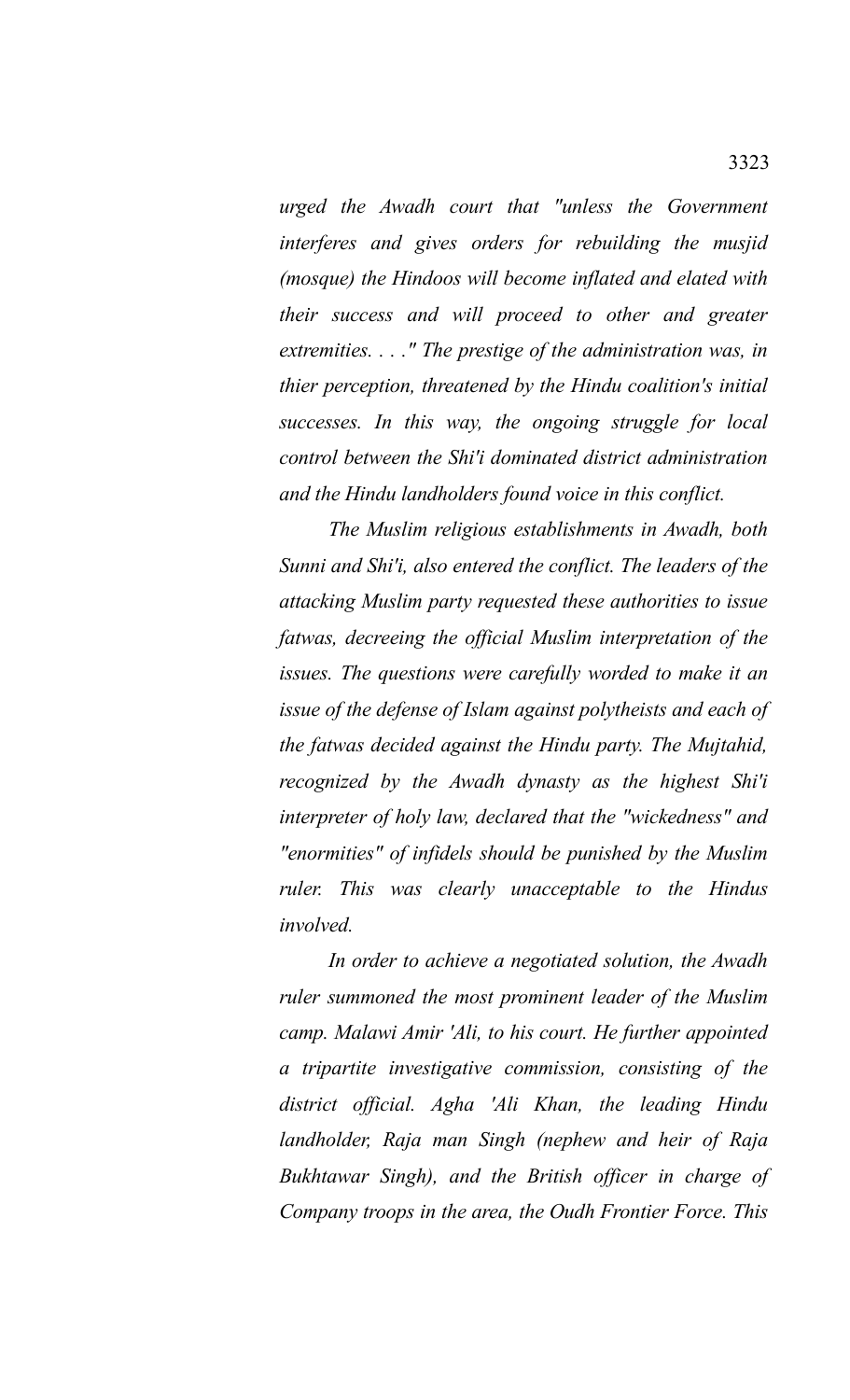*commission determined that no mosque had ever existed on the site, basing their judgement on the argument that no mosque would have been built so close to a Hindu temple. Neither the Sunnis encamped near the site nor the Muslim religious establishment accepted this judgement. The Mujtahid preached against Agha 'Ali Khan and his uncle, the local Tahsildar, asserting that they had taken bribes to decide in favor of the Hindus. Malawi Amir 'Ali gathered support while in Lucknow, notably from the Sunni scholars of Farangi Mahall, and then gathered his supporters for another march against the controversial building.*

*This effort to defuse the controversy having evidently failed, the Awadh ruler tried once again to find an acceptable solution. Wajid 'Ali Shah tried to set aside the commission's decision and refer the matter to the Mujtahid. The Resident vetoed this plan. Th ruler then suggested, as a compromise, that a mosque be built along an outer wall of the disputed building. The Hindu party seized upon the commission's decision and refused their compromise. The Muslim party seized upon the ruler's proposal as a commitment from his to build a mosque on the site. Both sides thus sought direct confrontation as the only solution.*

*So far, then, we can see how fundamentally opposing cultural values, focussed on this temple/mosque, have exposed the cleavages in the society of Awadh. The local Hindus and Muslims and the religious establishments disputed the cultural identity of a particularly symbolic building. The Hindu landholders and Shi'i district officials also perceived it as a test of local control between*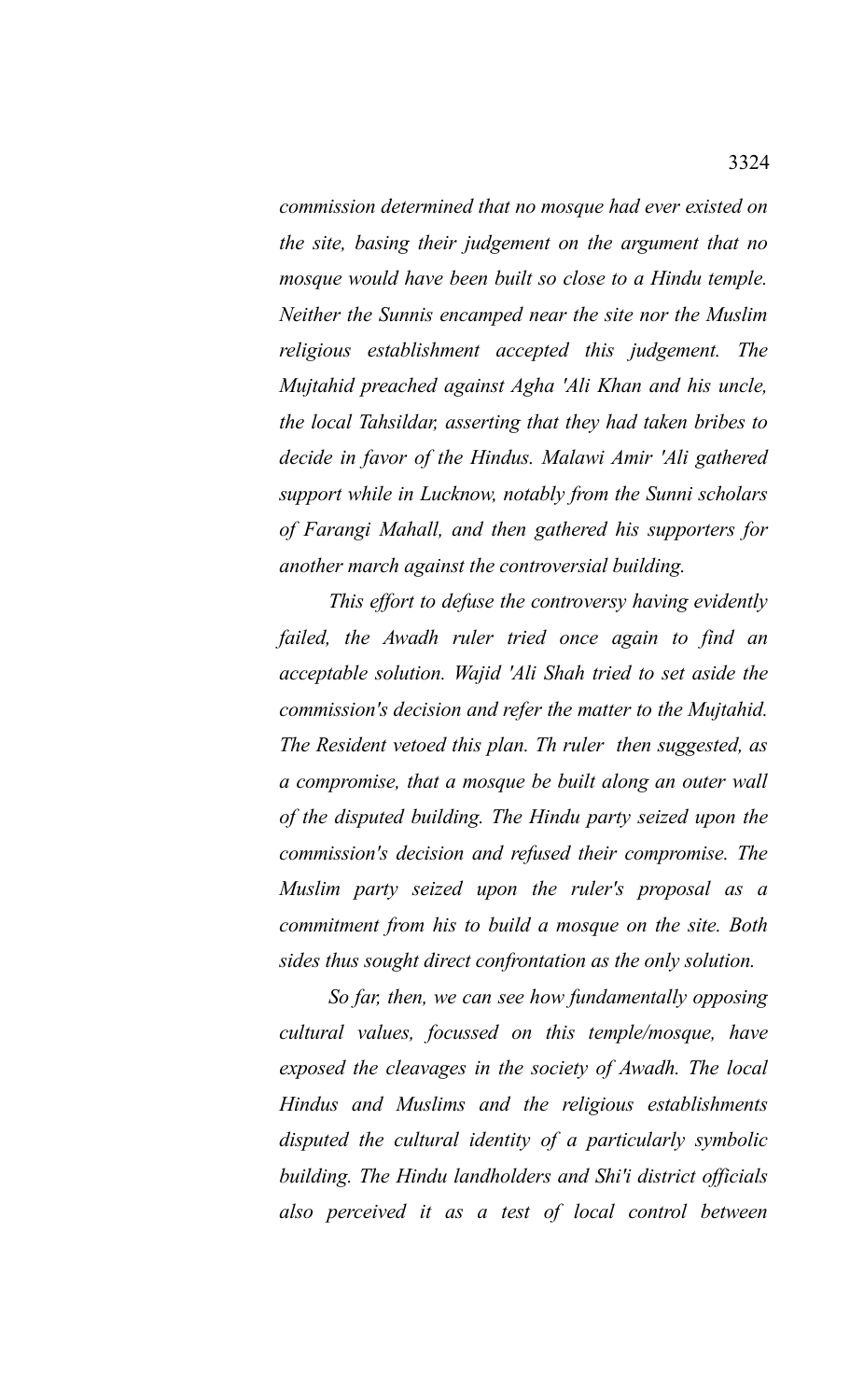*themselves. The Awadh ruler tried vainly to avoid any confrontation that would demonstrate a weakness on his part, while at the same time clearly retaining his courtcentered view of the issue as peripheral to its main concerns.*

*To further legitimize his march against the Hindus as a holy war. Malawi Amir 'Ali declared a jihad and increased the scope of his appeal. Both propertied and landless Muslims entered his camp. The Begum of Bhopal state in central India was reported to have sent an elephant and sufficient funds for three hundred men. Nevertheless, few if any Shi'ites seem to have joined the march.*

*The Hindus at the disputed site and in proximity to the marcher's camp looked to the Awadh ruler for protection and to Hindu landholders for aid and support. The Hanuman Garhi, a Hindu fortress named for Rama's militant monkey lieutenant, which had been built on the occasion of an earlier conflict overlooking Rama's putative birthplace, was further strengthened. Financial and other aid was reported to have been received not only from numerous Hindu landholders in Awadh but from the Maharajas of Gwalior and Jodhpur states in western India as well. Thus, both sides drew upon prominent figures who shared their cultural values, both within Awadh and from elsewhere in India.*

*In addition to these forces aligned against each other, the Company also sought to use the confrontation for its own advantage. From the onset of the conflict, the Company favored the Hindu side, dismissing the faqirs as*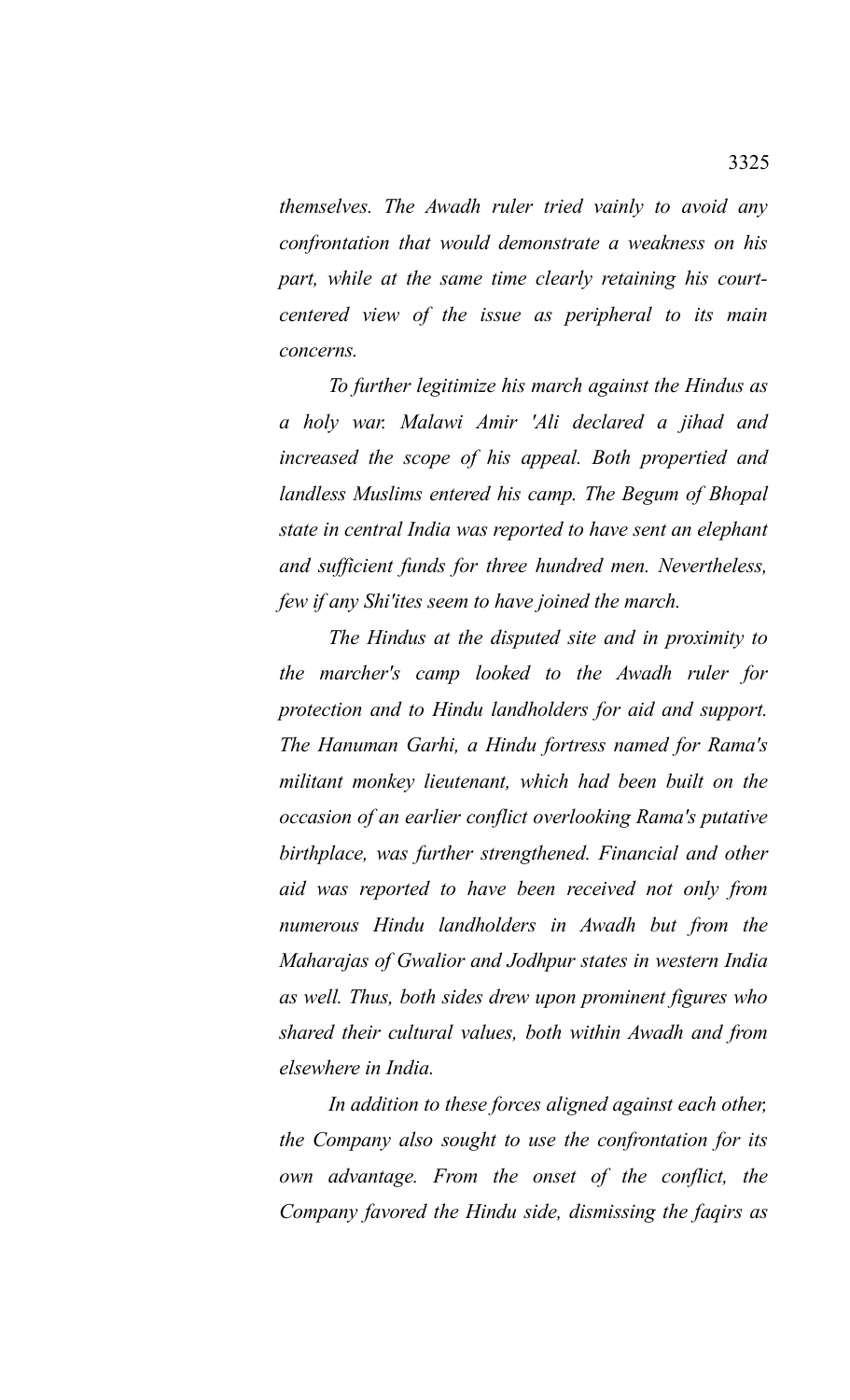*"fanatics" with little justification for their claims. When the commission-on which the Company had the deciding voteruled against the Muslims, the Resident exerted his influence on Wajid 'Ali Shah to force the ruler to subdue the faqirs. Further, the Resident suggested to the Governor General that this incident be manipulated to justify the Company's annexation of Awadh. He argued he ". . . .should retire from Lucknow to the Company's territories, and withdraw the brigade of British troops and formally declare the existing treaty at an end. . . ." The Resident felt certain that, suddenly deprived of his guiding presence and the major effective military force in the province at this crucial time, the Awadh administration would collapse and the province would beg for annexation.*

*The Governor General, while strongly favoring annexation and agreeing that the removal of Company support would precipitate a collapse of the Awadh administration, feared that the ensuing communal violence might spread to Company territory. Further, since the Court of Directors of the Company was currently considering his annexation proposal, he decided it would be impolitic to force their hand by this provocation. He therefore instructed the Resident to remain in Lucknow to continue to pressure the Padshah to destroy the faqirs, and to prevent the involvement of Company troops.*

*As the other parties prepared for the next round in the conflict, Wajid 'Ali Shah drew upon his position at the center of Awadh in order to control the situation. He summoned Malawi Amir 'Ali back to court and backed up*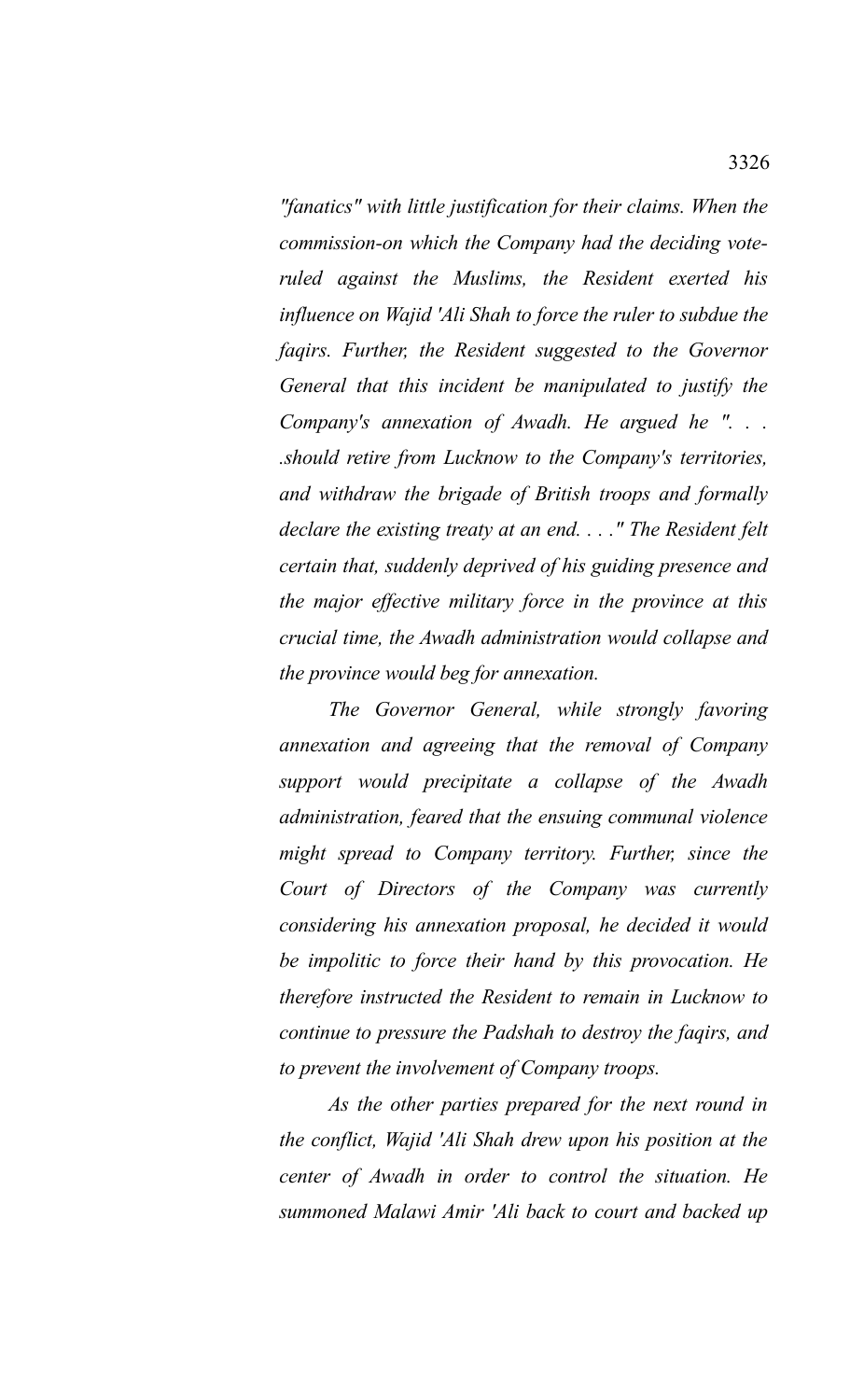*his request with a royal warrant. He submitted his own carefully worded questions to the Mujtahid and various Sunni scholars leading them to issue fatwas stating that a jihad was not applicable in this case and that all people should obey the orders of their legitimate sovereign. Further, he sent Muslim leaders to preach to the marchers and dissuade them from violating his imperial decrees. Finally bolstered by the support of the Muslim religious establishment, he issued a proclamation proscribing all those pretending to jihad and ordering the confiscation of all property and the destruction of all houses belonging to Malawi Amir Ali's followers.*

*To enforce his position. Wajid 'Ali Shah called upon the Awadh army. He moved units into position to intercept the marchers should they move toward Fyzabad, from their main camp more than a hundred miles away. To reenforce the bonds between the largely Shi'i army and himself, he called officers of several of the units facing the marchers into his darbar-the first one held in a number of years-and awarded them Khil'ats.*

*In addition to the army, Wajid 'Ali Shah called upon landholders to demonstrate their loyalty to his reign. The Company predicted that the Muslim landholders would turn against hims and support the jihad. Some landholders simply repulsed Malawi Amir 'Ali's inducements to join him. Others, notably the Shi'i Raja of Mahmudabad, sent forces to support their ruler. This landholder sent a deputy with five hundred men and four cannons to co-operate with the army; another landholder, apparently also Shi'i, offered*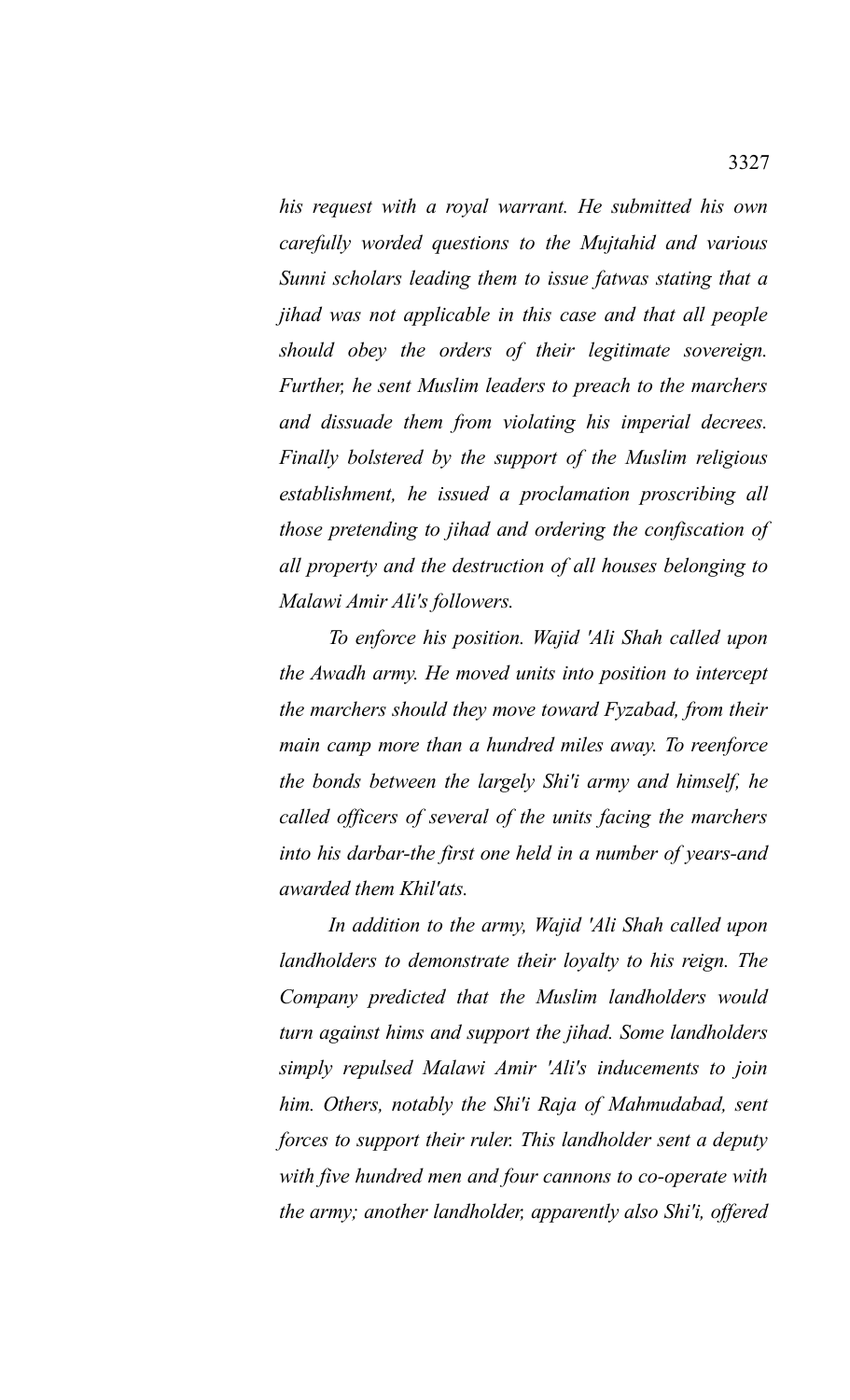*the services of a like number of soldiers to his Padshah. None of the landholders seem to have acted against the orders of Wajid 'Ali Shah by giving support to the marchers.*

*The Padshah's authority having deprived the marchers of any outside support, Malawi Amir 'Ali appealed to the ruler. He "sent in his pugree (turban) to the King in token of submission and proferring his readiness to come in on a promise being given that the Mosque should hereafter be built. . . .(the King refused to give any such promise." Thus rebuffed, the Malawi led his men in the direction of Fyzabad and into the cannon of the Awadh army. The Awadh troops stood firm and nearly all the marchers were killed. British observers estimating their dead at between three and four hundred. The Awadh army suffered casualties of thirty-three per cent. Testimony to the resolution shown by both sides. Despite this decisive action, the controversy of the Fyzabad temple/mosque has never been finally settled.*

*This incident dramatically reveals the conflicting cultural identities present in Awadh. The Padshah, his administration and army, the local landholders, Hindu and Muslim, the people of the province, and the East India Company all perceived the issue from their own diverse perspectives. Despite the dire predictions of the Resident and the destabilizing motives of the Company, Wajid 'Ali Shah and his administration weathered the crisis and demonstrated their continued authority. Even the marchers recognized his sovereignty; their opposition to him sprang*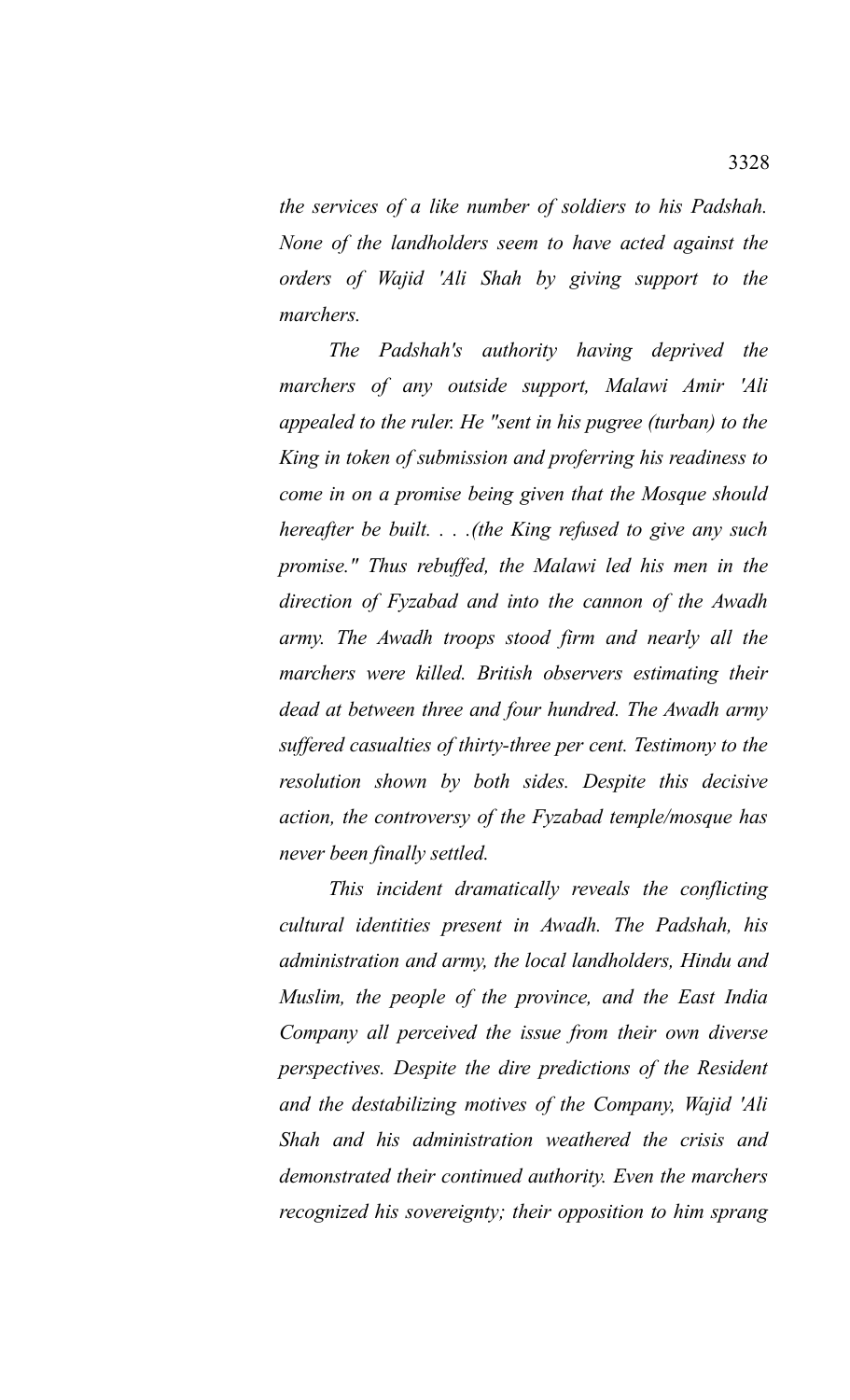*from their higher commitment to Islamic truth as they perceived it. Thus, the two cultural worlds of the imperial court and the hinterland of Awadh continued to hold together, albeit tenuously and with friction, under Wajid 'Ali Shah." (Page 515-529)*

**3400.** From the footnote it appears that the author has heavily relied and referred the contents of "**Hadiqa-i Shuhda**" by **Mirza** Jan published in 1855 itself, in respect whereto he has made following comments at footnote 71on page 228 of the book:

*"Mirza Jan. Hadiqa-i Shuhda (no title page).pp. 10- 12.15. This appears to have been an example of one of the "most inflamatory pamphlets on the Mussulman side. . . .being circulated throughout the country, notwithstanding the seizure of them wherever they can be found. . . ."decried by the Governor General. Private Letter of the Governor General, Coonoor, 6 October 1855, quoted in Baird. p. 357. Officiating Resident to Secretary to Government of India Foreign Department, 4 August 1855 FPC, 28 December 1855, No. 339."*

**3401.** Suffice it to mention at this stage that a partition wall came into existence sometimes in 1856-57 as a result whereof the disputed structure was circumscribed by the said wall and the premises inside the partition wall, which we have termed as "inner courtyard". The area between the partition wall and the boundary wall we have termed as "outer courtyard" and that was allowed to be used by Hindus. Whether this arrangement was pursuant to any written agreement or any notification issued by the British authorities is not known. The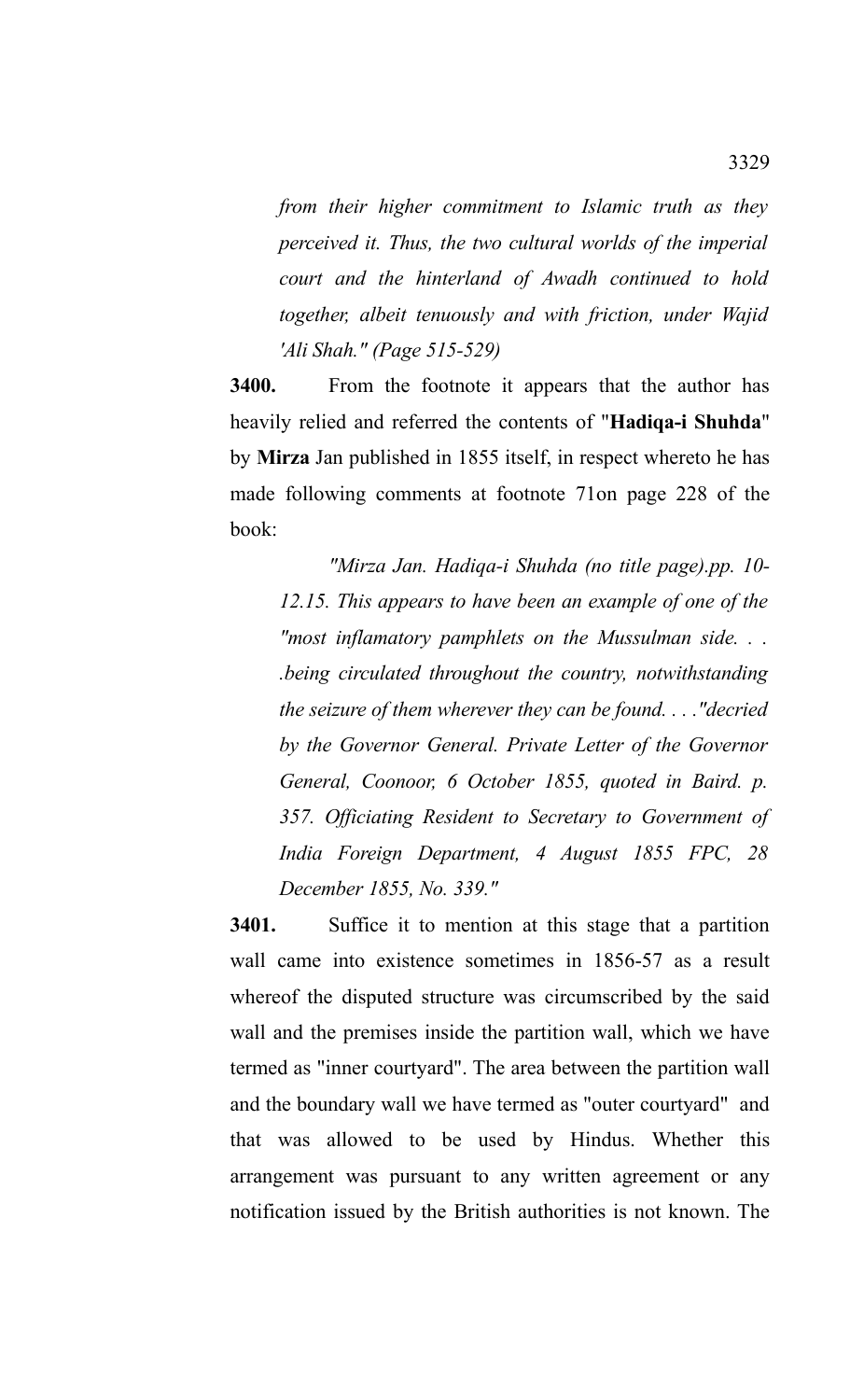only thing available is the partition wall and the local people's saying that it was done by the Britishers to calm down the two communities in respect to the property in dispute. The documents are on record commencing from 28<sup>th</sup> November, 1858 showing that this arrangement also, as a matter of fact, could not pacify the situation so far as Hindus are concerned, may be for the reason that according to their belief, it was place of birth of Lord Rama and therefore, they could not have acquiesced to a situation of not worshiping the place which they believed to be the birth place of Lord Rama. Evidently they felt unsatisfied by simply offering their worship at the religious structures existing in the outer courtyard. This interference and entry of Hindus in the inner courtyard is evident from the documents **Exhibit 19 (Suit 1) (Register 5 Page 61-63)** dated 28th November, 1858, **Exhibit 20 (Suit-1) (Register 5 Page 65- 68B)** dated 30th November, 1858, **Exhibit 31 (Suit-1) (Register 5 page 117-121)** dated 05.11.1860, **Exhibit 54 (Suit 4) (Register 12 Page 359)** dated 12th March, 1861, **Exhibit A-13 (Suit-1) (Register 6, page 173-177)** dated 25.9.1866.

**3402.** Taking the advantage of the above partition, it also appears that two persons who were father and son i.e. Mir Rajjab Ali and Mohd. Asgar set up a claim of grant which was also accepted by the British Government and initially a cash grant of Rupee Three Hundred and two, three annas six pie was allowed and thereafter they were allowed the same revenue grant from village Bahoranpur and Sholapur but even that did not deter or prevent the Hindu people from entering the premises in dispute and offering their worship. The only evidence which may suggest that the Muslims also worshipped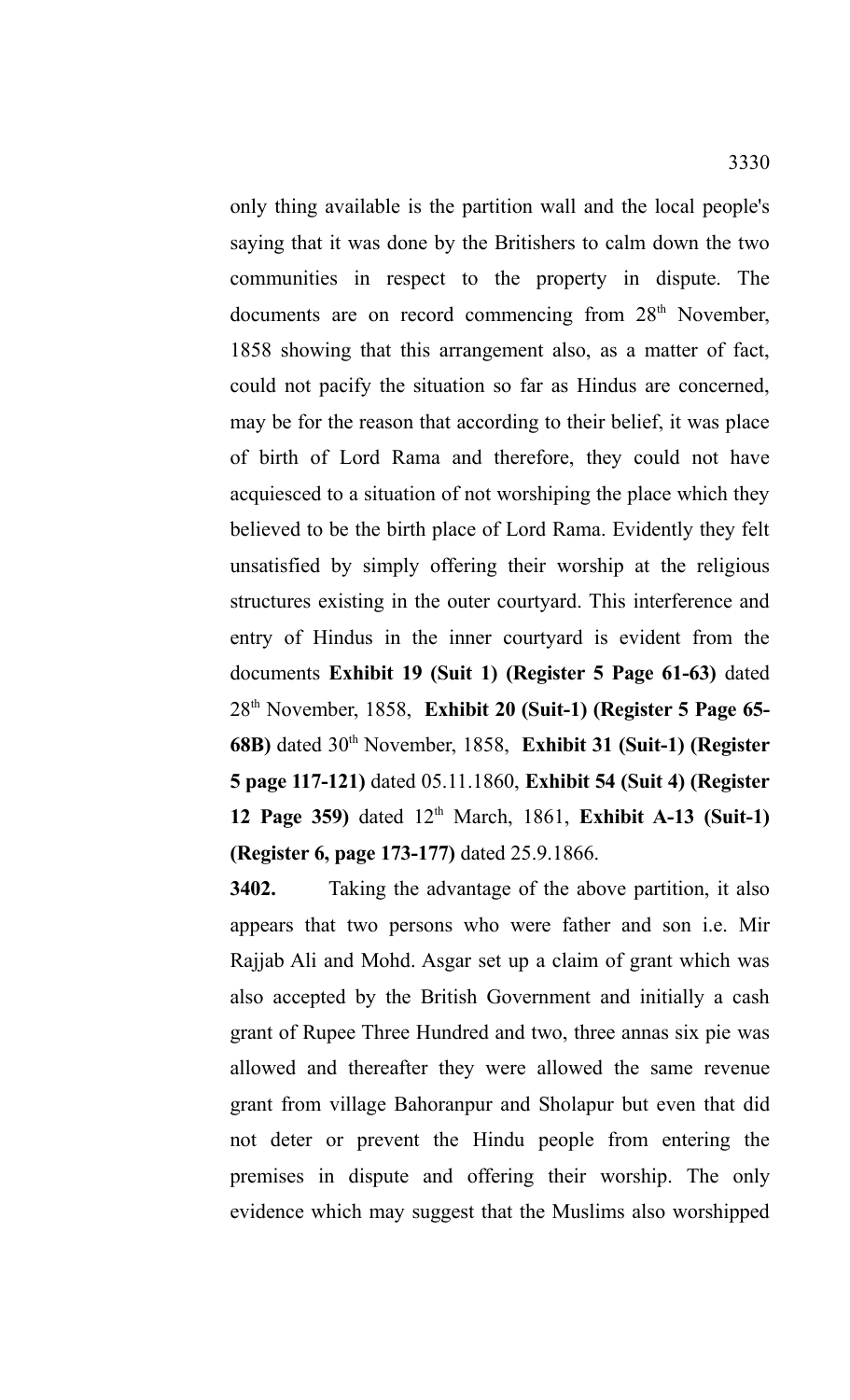in the premises in dispute and/or in the inner courtyard are:

(i) Application dated  $5<sup>th</sup>$  November, 1860 filed before the Deputy Commissioner Fyzabad (Exhibit 31 (Suit-1) Register 5 page 117-121) by Mir Rajjab Ali complaining about the disturbance created during the course of Adhan (Azan).

(ii) P. Carnagy Historical Sketch where he has mentioned that earlier to the partition created by the Britishers, both the communities used to worship in the premises in dispute but in view of the riots of 1855, the premises was divided permitting Muslims to offer worship in the inner courtyard and Hindus in the outer courtyard and reiteration of this fact is found in subsequent Gazettes. A similar factual position has been reiterated in subsequent **Gazetteer of Oudh** by **Mr. W.C. Benett, C.S., Assistant Commissioner (1877)**, **Report on the settlement of the Land Revenue of the Fyzabad District**, by **A.F. Millett**, C.S., Officiating Settlement Officer, published by North Western Provinces and Oudh Government press, Allahabad in **1880**, **Fyzabad-a Gazetteer being Vol. XLIII of the District Gazetteers of the United Provinces of Agra and Oudh** by **H.R. Nevill** published in 1905 etc., the contents whereof we have already quoted above at different places.

**3403.** Thereafter, till 1934, we do not get any evidence oral or written suggesting worship by Muslims in the premises in dispute whether inner courtyard or outer courtyard. But the counsel for the Muslim parties endeavored to persuade this Court to assume such worship considering the fact that the revenue earned by Mohd. Asgar and his successors was being spent regularly and detailed accounts were presented before the authorities concerned who also sometimes verified the same by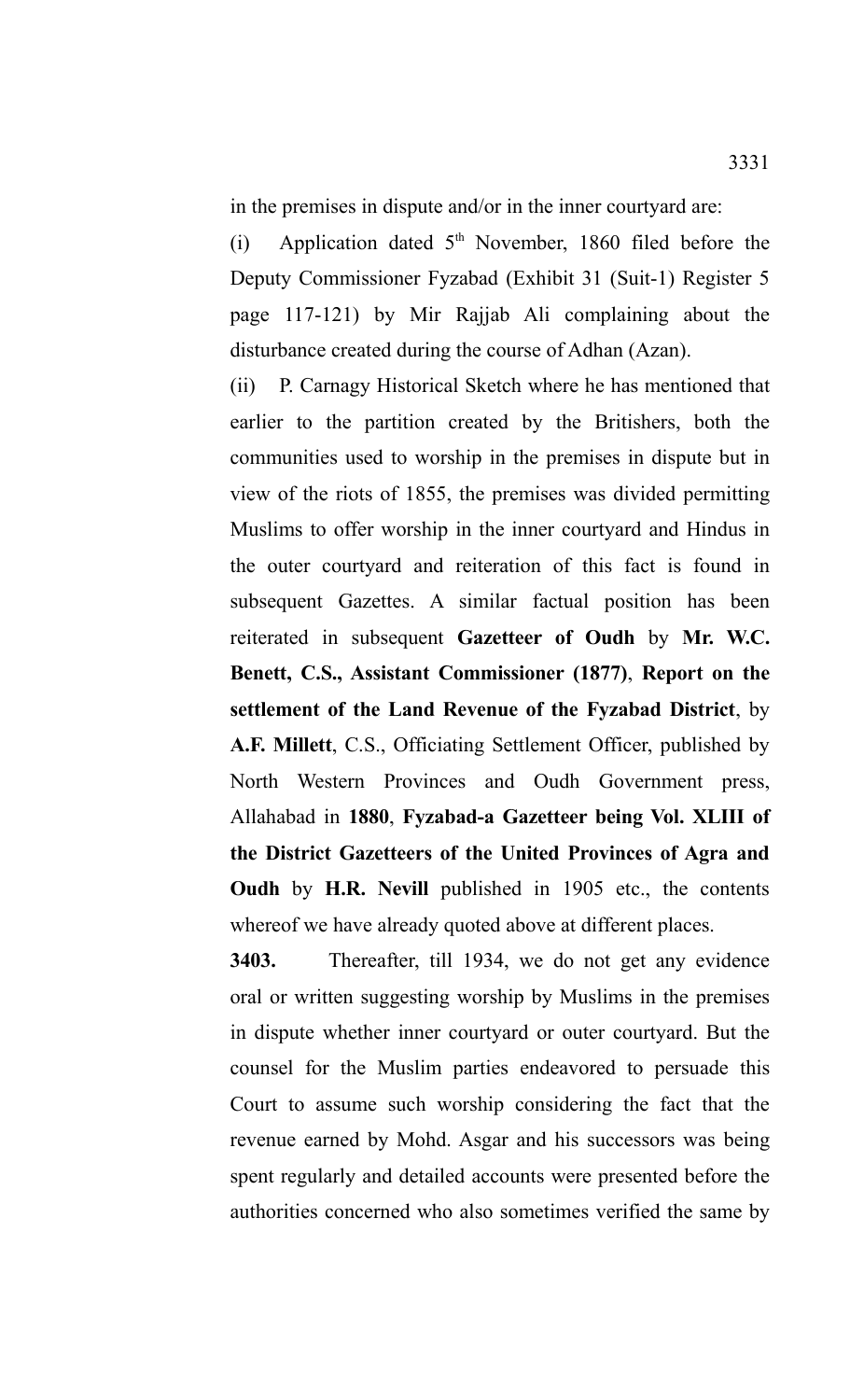visiting the disputed site. About 14 witnesses of fact i.e. PWs 1 to 9, 14, 21, 22, 23 and 25 have been produced to show that before 1949, Muslims were offering Namaz in the disputed building. Those evidence we have already discussed in detail about their trustworthiness. From the facts, one thing is very clear that the building was constructed, whosoever have built it, so as to give it a shape as a mosque. It was also known to the local people that the constructed structure was a mosque. Whether Muslims immediately thereafter could use it for offering worship or not has not been proved either way but we are satisfied that despite structure and knowing it a mosque, Hindus entered the same and offered their worship treating it a birthplace of lord Rama. May be subsequent, and there is some evidence **[P Carnegy's HIstorical Sketch (supra)]** that at times, Muslims were also visiting the premises in dispute to offer Namaz and after the partition wall was raised in 1856-57, worship confined to inner courtyard. Whether it could be offered regularly is a fact which could not have been proved but this much is clear that Namaz had been offered inside the building after 1857 and we have also recorded a finding that before its attachment, the last Namaz was offered in the inner courtyard on 16<sup>th</sup> December, 1949. The question whether the building in dispute could be a mosque as per the tenets of Shariyat loses its significance, in our view, for the reason that those who believe in a particular religion, if, under a belief, have worshipped, treating the place of a particular nature, and that belief is not of individual or only of their own, but even others (Hindus) have the same view, it would be outside the purview of judicial review to analyse and then say whether the structure constructed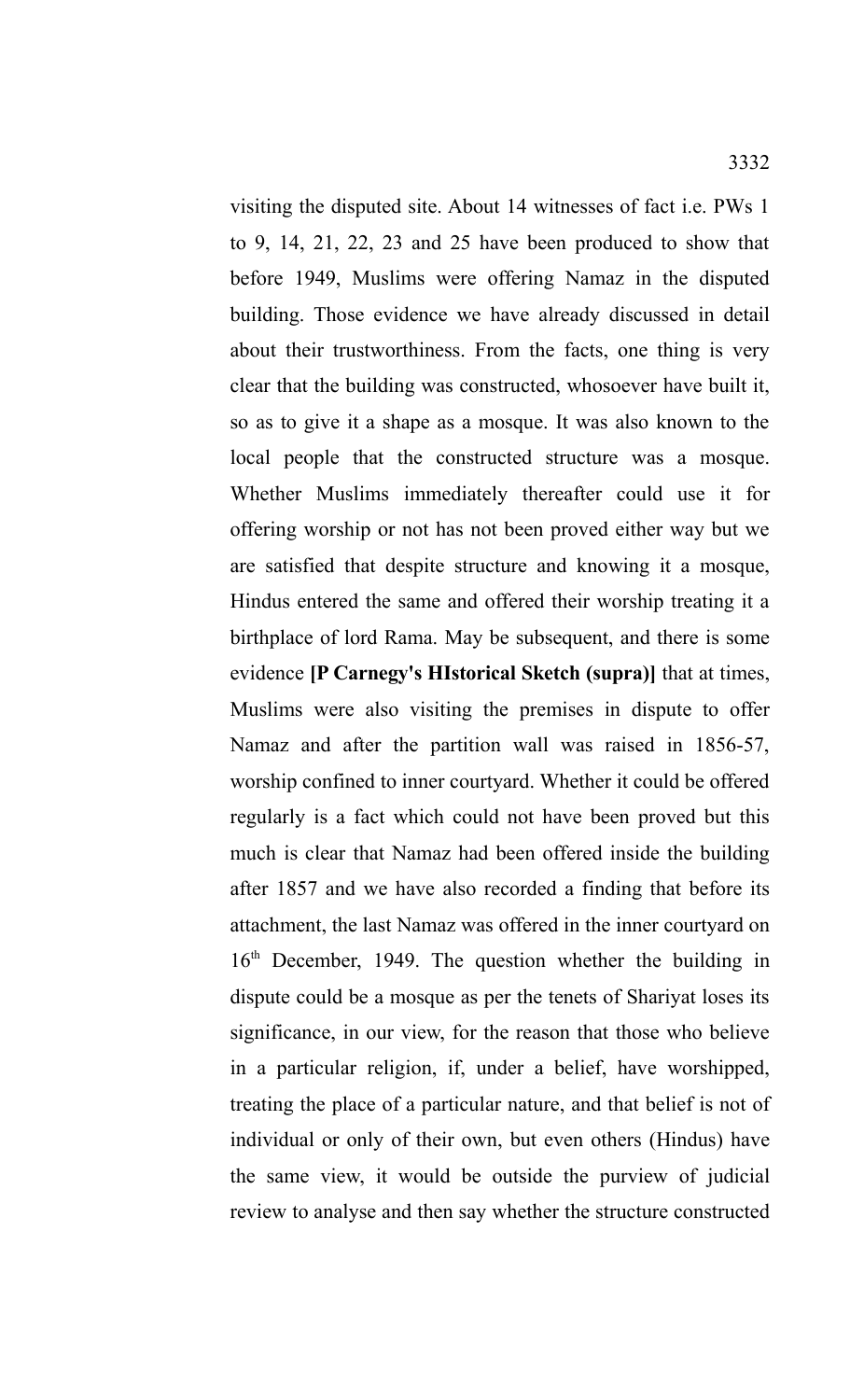on such place was in accordance with the tenets of that religion or not.

**3404.** Lots of arguments have been advanced as to what could have been the concept of ownership in  $16<sup>th</sup>$  Century or earlier or thereafter and what ought to have been the manner in which a mosque could have been constructed otherwise it may not be treated as mosque. The building in dispute was constructed at a time when neither the British codified law was applicable nor the Indian Constitution was there. It was a rule of solitary authority i.e. king whose words constitute the law. His command or mandate was supreme and none could have challenged it. At least nothing has been brought before us that such supreme power could have been over powered by anyone else. If he intentionally do something ignoring a particular system, no comments could have been made. But if he proceeds otherwise or with some deviation even then no comments, in our view, can be made after so many centuries by us. Whether Babar or Aurangzeb or anybody else, they were supreme authority. Whether their action was consistent with the tenets of Islam or not, in our view, is unchallengeable after so many centuries particularly when those supreme authorities were not subordinate to any system of justice. Even otherwise, we cannot examine as to whether they rightly or wrongly constructed a place terming it as mosque particularly when atleast the local people believe from the representation, whatever, it is, that construction which has been made, is that of a mosque.

**3405.** Something which took place more than 200 and odd years, we are clearly of the view, cannot be a subject matter of judicial scrutiny of this Court which is the creation of statute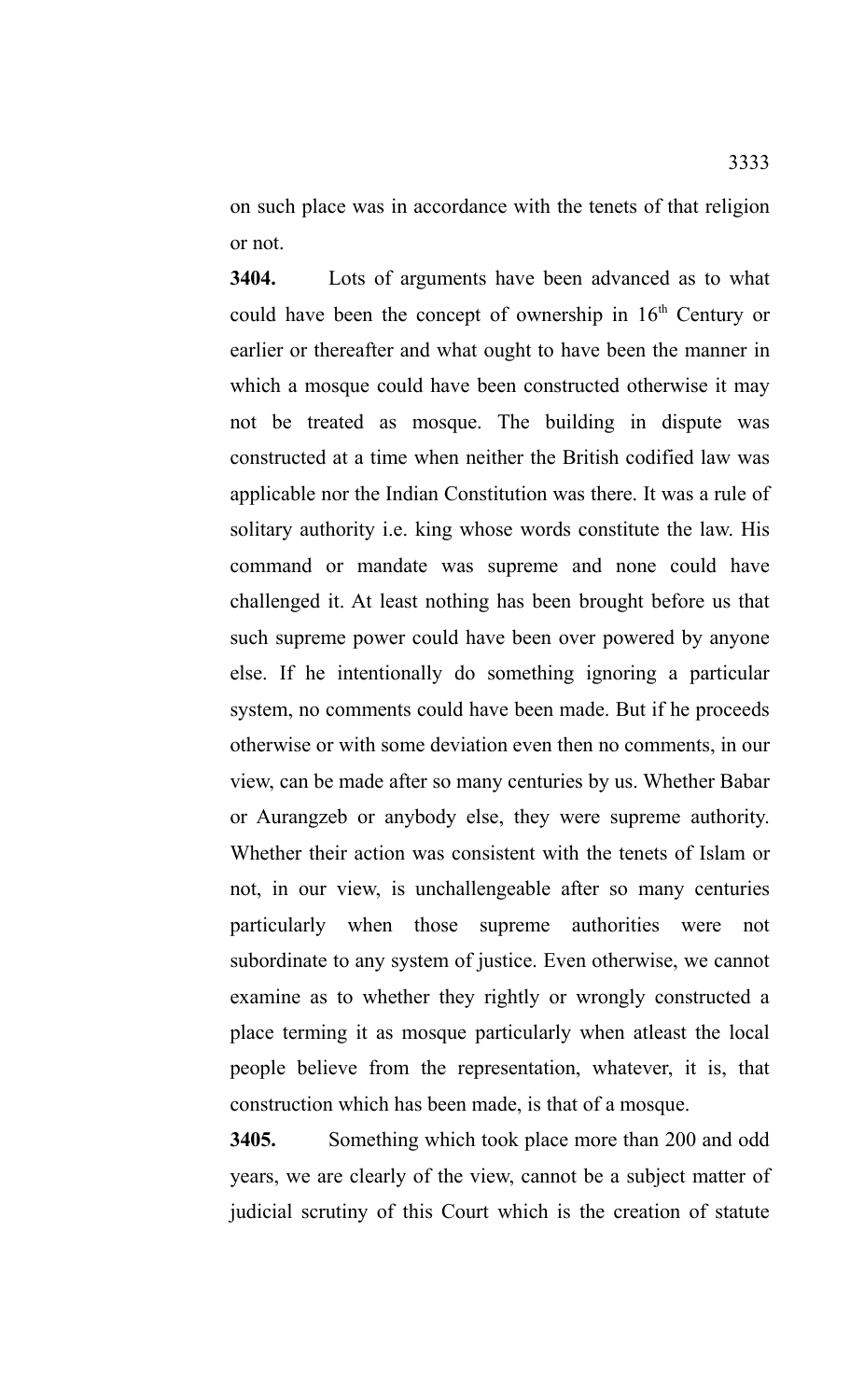that came into force in a system which itself was born after more than hundred and odd years when the building in dispute might have been constructed. All the Expert religious witnesses have admitted that if a mosque is constructed, the picture or images of living being like human images or animal images shall not be allowed to remain thereat. The creator of the building in dispute thought otherwise, yet the followers of Islam did not hesitate in using the premises for the purpose of Namaz. Whether the belief of such persons, who visited this premises for such worship, is superior or inferior, whether such offering of Namaz was regular or frequent or occasional and intermittent would be of no consequence. Suffice, if there had been Namaz by the Muslim. The offering of worship by Hindus knowing the building in dispute that it is a mosque is something else but on that basis the manner in which the building in dispute has been known for the last more than 250 years and odd cannot be changed. What ought to have been the ideal system of suzerainty or the system or policy of a king ought to have been according to Shariyat or Hindu Dharm Shastra etc. are all the issues which travel in the realm of pious wishes on the subject, but that cannot be a criteria to adjudicate the supreme authority of the erstwhile kings who were not subordinate to anyone except of the higher sovereign authority, if any.

**3406.** One of the document filed by the plaintiff Hindu parties, i.e., plaintiff (Suit-1) may be referred hereat which is about 140 years old. **Exhibit 33 (Suit-1) (Register 5 page 127- 129)** is a copy of the order dated 26.08.1868 passed by Major J. Reed, Commissioner Faizabad against the order dated 25.06.1868 passed by Officiating Deputy Commissioner,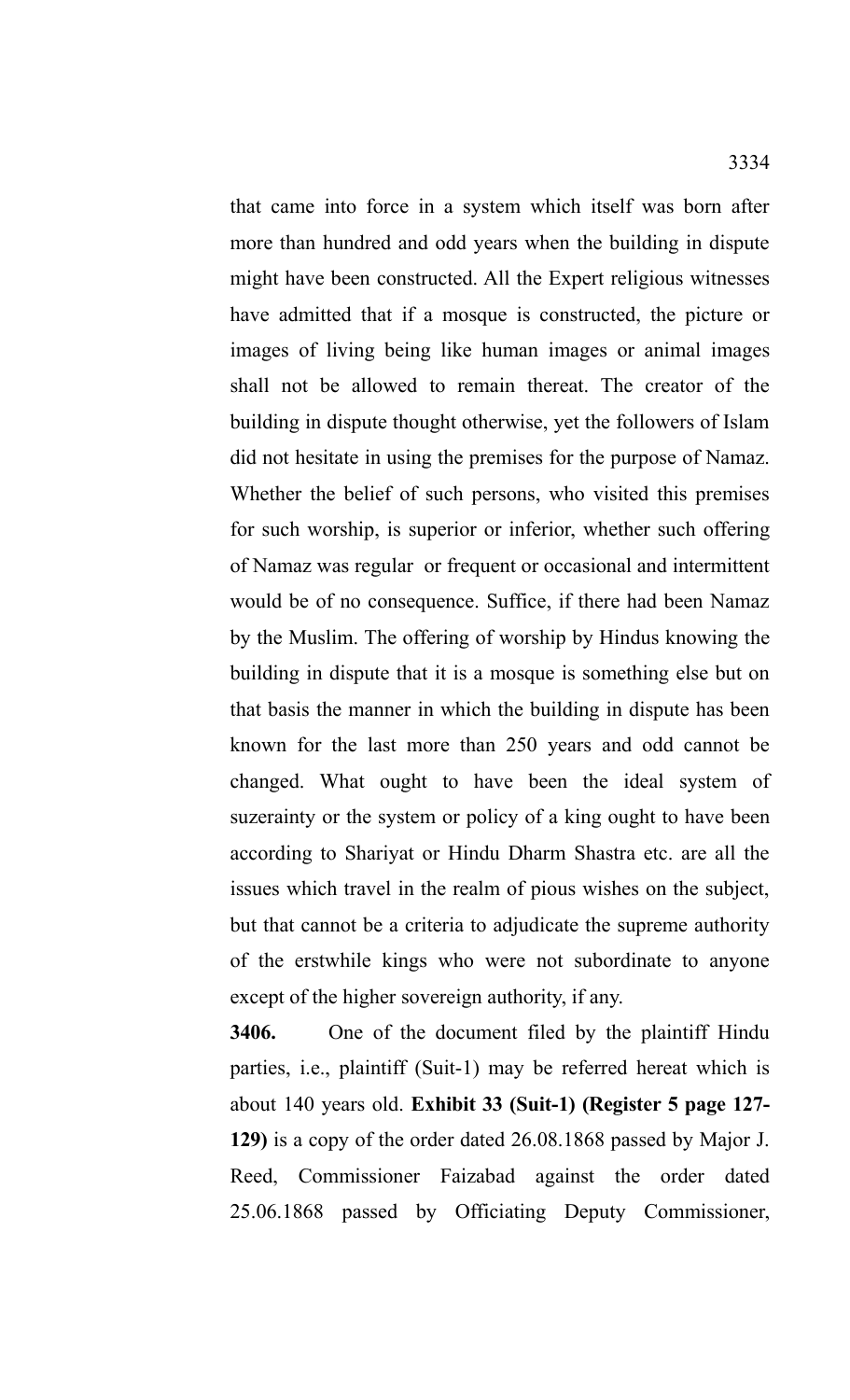Faizabad in the case of Niyamat Ali and Mohd. Shah Vs. Gangadhar Shastri. The order is self speaking, dismissing the appeal, reads as under:

*"26.08.68. Since writing the foregoing Bande Ali Niamat Ali Ashraf Khan have appeared and their statements show that their grievance is that Ganga Dhar has encroached on the North-West corner of this Masjid building. Now there are three maps with regard to the preparation of the last of which at all events special care was enjoined and these show that at this corner Ganga Dhar's house actually touched the wall of the masjid. The Mohammads urged that there was a second wall or pust beyond the wall of the building but though a "pust" is marked on another part of the map it is not noted here on the contrary the map shows clearly as already stated that the house of Ganga Dhar touches the wall of the masjid and that nothing intervenes. Mr. Marray's personal examination shows that thereafter the measurements may be incorrect which is not creditable to the surveyer the maps are correct in this particular. And such being the case it is manifist that as held by Mr. Marrey no encroach could have taken place unless the wall of the masjid itself had been dug into. It is not alleged that this has been done. The Commissioner Simsons order of 27th Feb 1864 was that the Hindus should not encroach on the boundaries of the Mosque and Chabutra. No such encroachment has proved there is no reason to interfere. Appeal dismissed."*

**3407.** This also shows that Hindu parties whenever contested a case, have throughout called it a mosque and there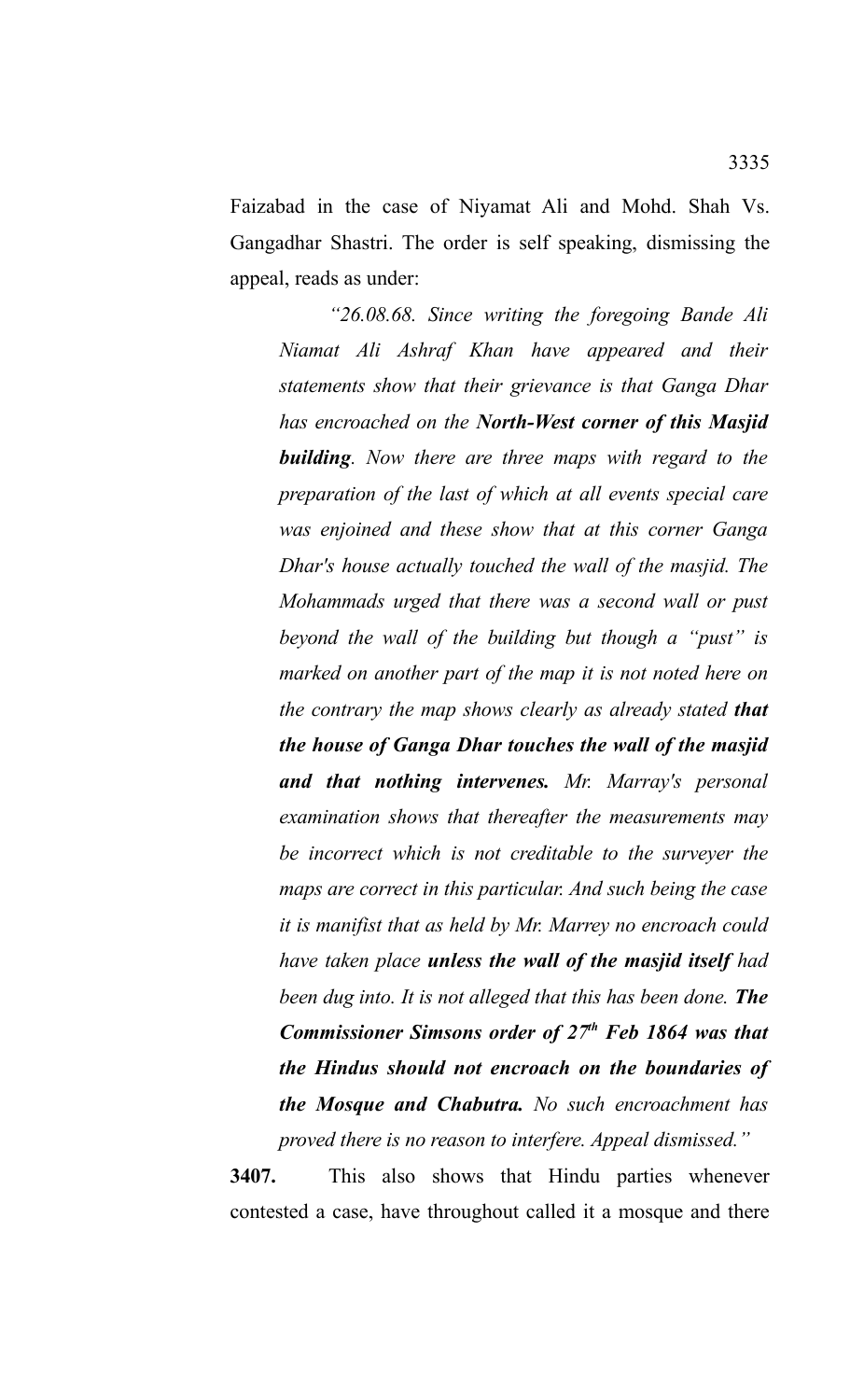has not been any change to this stand atleast till 1950. It is also true that initially in 18<sup>th</sup> century Tieffenthaller may not have termed it as "Babari mosque" but later on in  $19<sup>th</sup>$  century, in the second half, the people started calling it Babari Masjid or Babar's mosque or Babari mosque.

**3408.** The building in dispute, thus for the last more than 2 and half centuries and atleast about 200 years before the present dispute arose in 1950, has always been termed, called and known as a "mosque".

**3409.** In the absence of any material to show otherwise we are inclined to answer both the issues in positive. **Issue no. 1 (Suit-4) is answered in favour of plaintiffs and issue no. 9 (Suit-5) is answered against the plaintiffs (Suit-5).**

**3410. Issues no. 1(B)(b), 19(d) and 19(e)** can be taken together.

**3411.** As we have already discussed while dealing issue no. 6 (Suit-3) no material has been placed before us by the plaintiffs (Suit-4) and/or other Muslim parties to show that the property in dispute was ever dedicated by the wakif at any point of time in his life time. In fact, who the real Waqif is, not known. Even the successors at any point of time allowed/dedicated it, has not been shown. It is contended that the matter relates to an event of several centuries back, hence any direct or primary evidence showing dedication may not be possible. Relying on certain judicial precedents which we have already referred, it is contended if a building was constructed as a mosque, has been used by muslim people for offering a public Namaj, it is sufficient evidence to assume that there is a valid dedication of the building to Almighty God. Initially reliance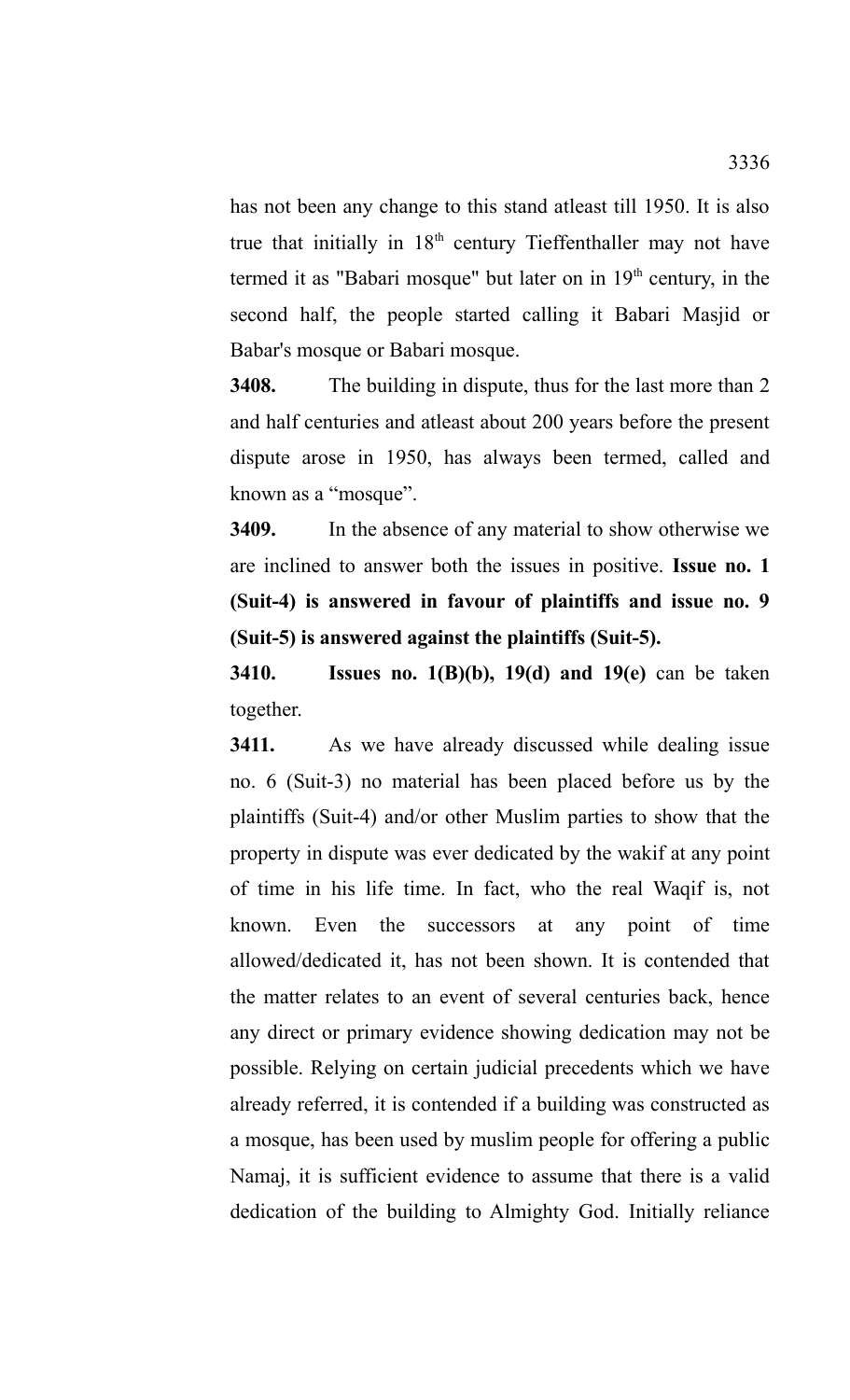was placed in entirety to the stone inscriptions and the contents thereof to show that the spirit thereof makes it inevitable to hold that the building in dispute was a "mosque" dedicated to "Almighty God" and to be used by muslim public for religious purposes. We have discussed the texts of the alleged inscriptions in detail above and it has been demonstrated that those inscriptions are wholly unreliable, appears to have been placed later on, and in the language of Historian and Archaeologists, such inscriptions which were placed later on the building, normally termed as fictitious one. Therefore, the inscriptions cannot help the plaintiffs on this aspect. They placed reliance on **P. Carnegy's Historical Sketch (supra)** where he has observed that till the British rule the building in dispute was being used by both the communities for religious purposes but in order to avoid dispute, on the start of British rule, a dividing wall was constructed permitting muslims to use building in dispute in the inner courtyard and the outer courtyard was allowed to be used by the Hindus. It is said that this also leads to the conclusion that the building in dispute was dedicated or stood dedicated to Almighty God.

**3412.** In our view the submission is not correct. **Issue no. 1(B)(b) (Suit-4)** is whether the building stood dedicated to Almighty God as alleged by the plaintiffs. The plaintiff's have not alleged the dedication of the building in dispute to Almighty God in the manner it is sought to be argued. As we have already discussed and held the earliest evidence of user of the building in dispute we find is by Hindus mentioned in the traveller's account of Tieffenthaller published in 1786. He visited Awadh area sometimes between 1766-1771 AD. We did not find any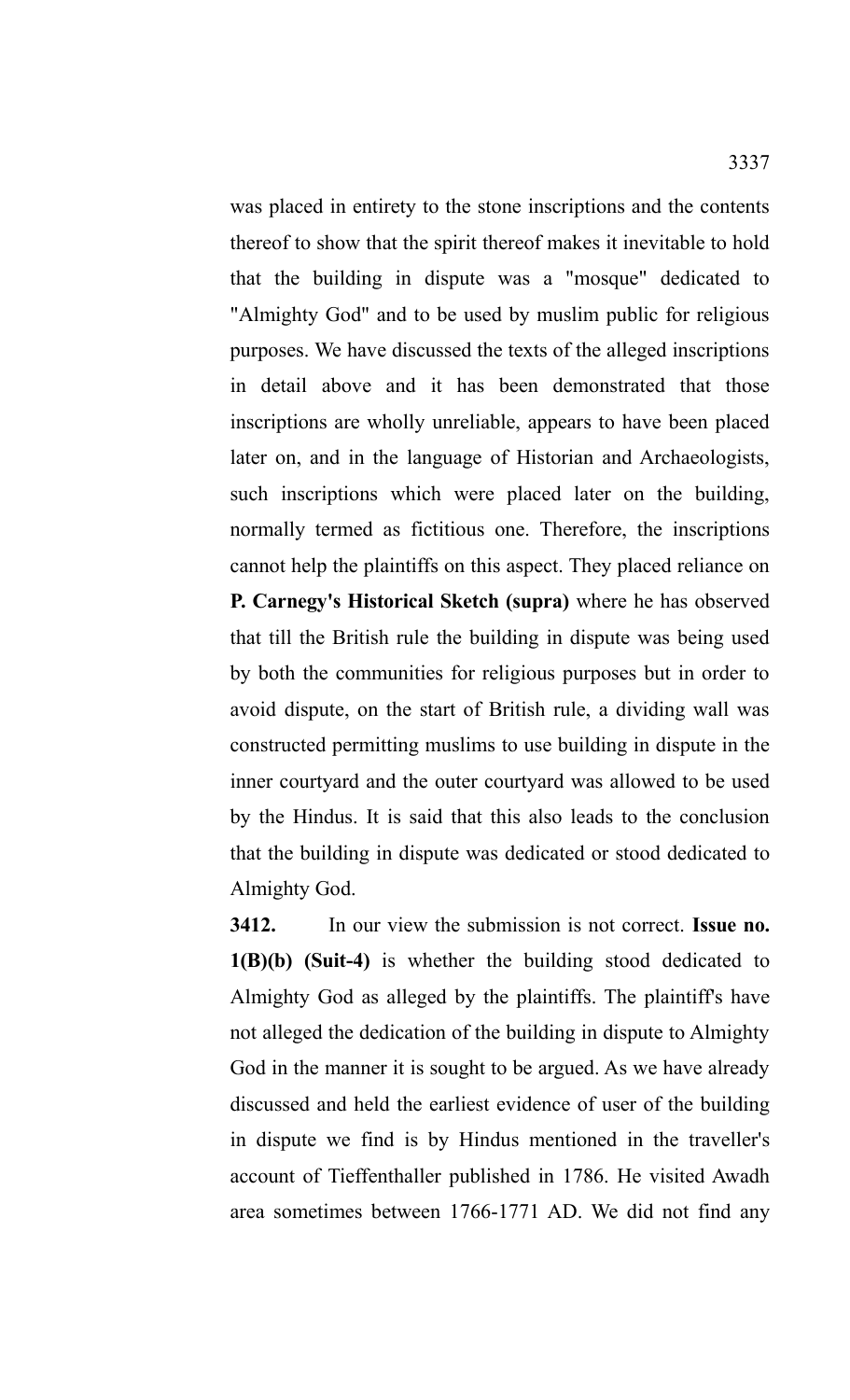user by the muslims of the disputed premises, atleast there is no mention of this fact. The first document which refers to the user of the building in dispute by the muslims is post 1857. Various authorities which refers to the principle of dedication by the user in the case of old matters are such where the user or non user of the alleged Islamic structure by non-Islamic people was not involved. Here is a case having a unique feature. The building in dispute though sought to be constructed as mosque, given the shape of mosque, but it was used by Hindu public continuously for offering worship therein. Within the premises itself there exist a number of Hindu religious structure, worshipped as mentioned in in the traveller's account of Tieffenthaler. i.e.. **DESCRIPTION : HISTORIQUE ET GEOGRAPHIQUE : D E L' I N D E under the title "TOME 1. NOUVELLE EDITION. Contenant la Geographic de l'Ind-Uftan, avec. 39,. Planches" (Supra).** Evidence of user by muslim is much later. Can it be said that in such a case, as and when the muslims started user of the building in dispute for Namaj, it shall be presumed that there is a dedication of the building or the dedication to Almighty God particularly when at that time also, besides, earlier and later worship by non-muslims in the same building continued unabated and uninterrupted. The plaintiffs (Suit-4) have not claimed dedication of the building in dispute to Almighty God in such circumstances and with these facts.

Their claim is totally different in the plaint which has not been supported by cogent evidence.

**3413.** An incidental facet is whether Hindus could have allowed the building to be used by muslims if they were already using it for worship. The question is not whether it was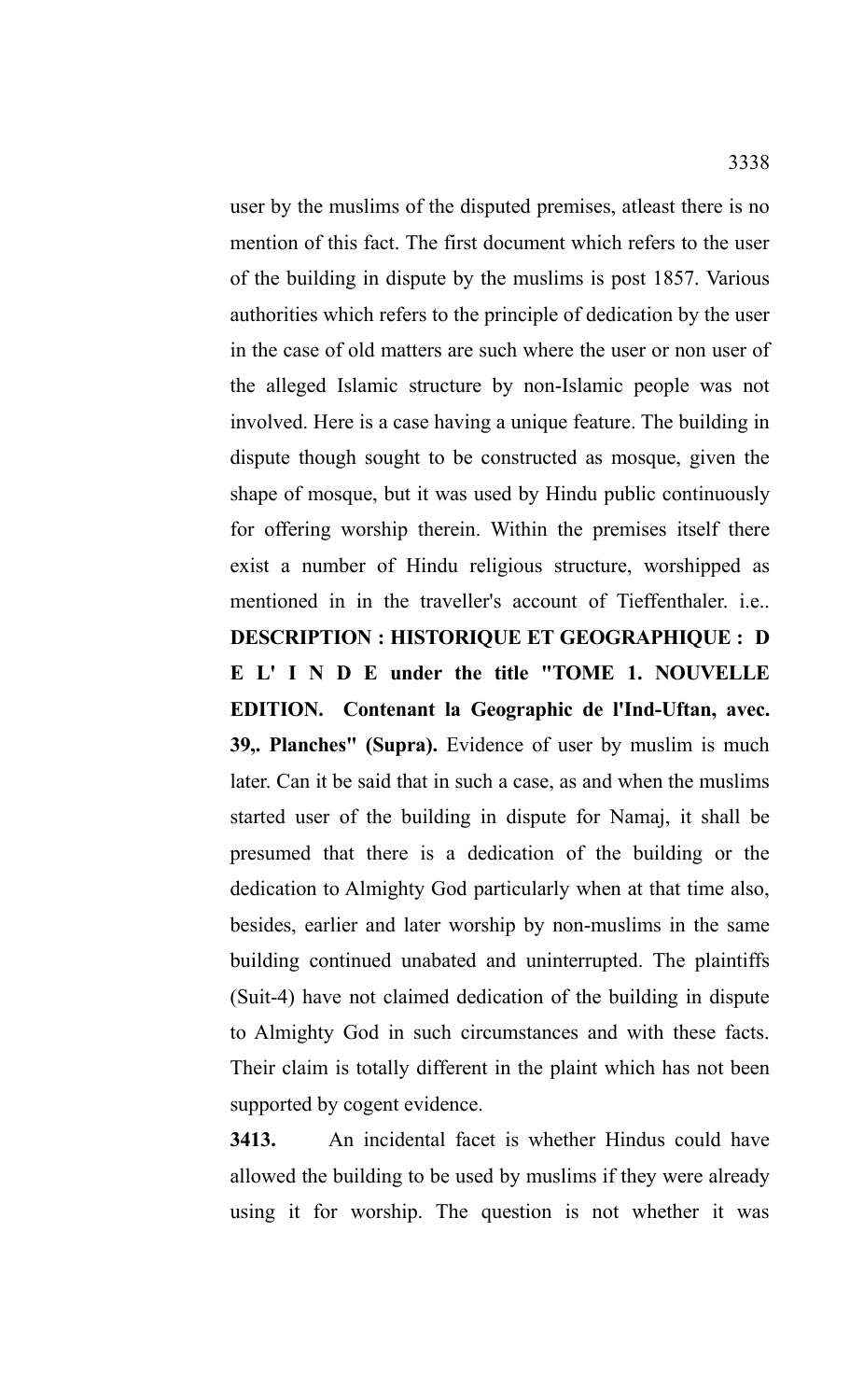allowable or not but it is a *fait accompli*: typical, peculiar but then it is. We may consider its effect and consequences and not whether it was allowable or could not have been allowed. We, however, may not fail to refer a Verse 23, Chapter 9 from Srimadbhagwadgita where Lord Krishna says:

> "येऽप्यन्यदेवता भक्ता यजन्ते श्रद्धयान्विताः । तेऽपि मामेव कौन्तेय यजन्त्यविधिपूर्वकम् ।।

हे अर्जुन! यद्यपि श्रद्धासे युक्त जो सकाम भक्त दूसरे देवताओं को पूजते हैं, वे भी मुझको ही पूजते हैं; किन्तु उनका वह पूजन अविधिपूर्वक अर्थात् अज्ञानपूर्वक है।।23।।''

*"Arjuna, even those devotees who, endowed with faith, worship or profess other Gods, with some interested motive, in fact they too worship Me alone, though not in accordance with rules, i.e., without proper knowledge."*

**3414.** If one talk of existence of customs, traditions, practice etc., its recognition and protection under Article 25 of the Constitution, in our view, so far as inner courtyard is concerned, it applies to both the sides. If the Hindus are worshipping not only in the outer courtyard but in the inner courtyard of the premises in dispute from time immemorial and several centuries which has continued even after construction of the disputed structure, it is also there that the prayer by muslims atleast in the inner courtyard have also taken place, even if not in such regular and persistent manner as that of Hindus but in intermittent and disturbed manner for sufficiently long time of about 80 years and odd when the first suit was filed. The fact remains that it had continued, and, as we have already observed, the last prayer appears to have been observed on 16<sup>th</sup> December, 1949. It, therefore, constitutes customs and practice to both the sides. For Hindus, for several centuries but for Muslims almost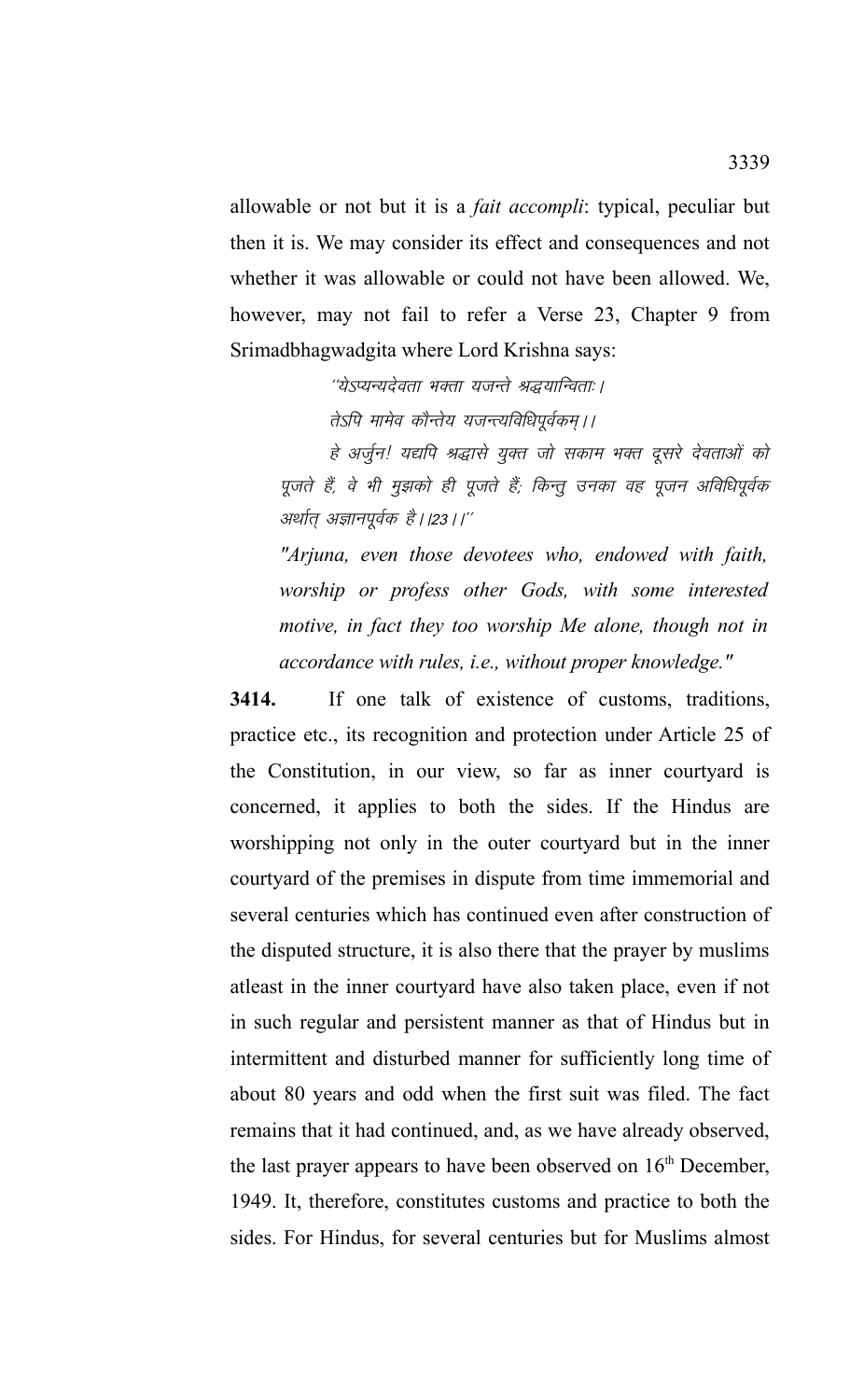100 years or more.

**3415**. What constitutes a custom has been considered time and again. Valid, ancient and unbroken practice obtaining from generation to generation in ascents is a custom and in the absence of any contrary statutory law can be treated to be a valid rule/law. In **Shakuntalabai and another Vs. L.V. Kulkarni and another, 1989 (2) SCC 526** the Apex Court observed that in order to constitute valid custom under law it must be of immemorial existence, reasonable certain and continuous. The Court observed:

*"Every custom must have to be in existence preceding memory of man and if the proof was carried back as far as living memory would go, it should be presumed that the right claimed had existed from time of legal memory. This was reiterated in Mohammed Ibrahim v. Shaik Ibrahim, AIR 1922 P.C. 59. In Ramalakshmi Ammal v. Sivanantha Perumal Sethurayar, 14 M.I.A. 81 570, it was held that it was the essence of special usages modifying the ordinary law, (in that case of succession) that they should be ancient and invariable; it is further essential that they should be established to be so, by clear and unambiguous evidence and that it is only by means of such findings that the Courts can be assured of their existence and that they possess the conditions of antiquity and continuity and certainty on which alone their legal title to recognition depends. Custom must be proved and the burden of proof is on the person who asserts it."* (para 19)

**3416.** The Apex Court also quoted the following verse of Ancient Hindu Law in para 18 of the judgement: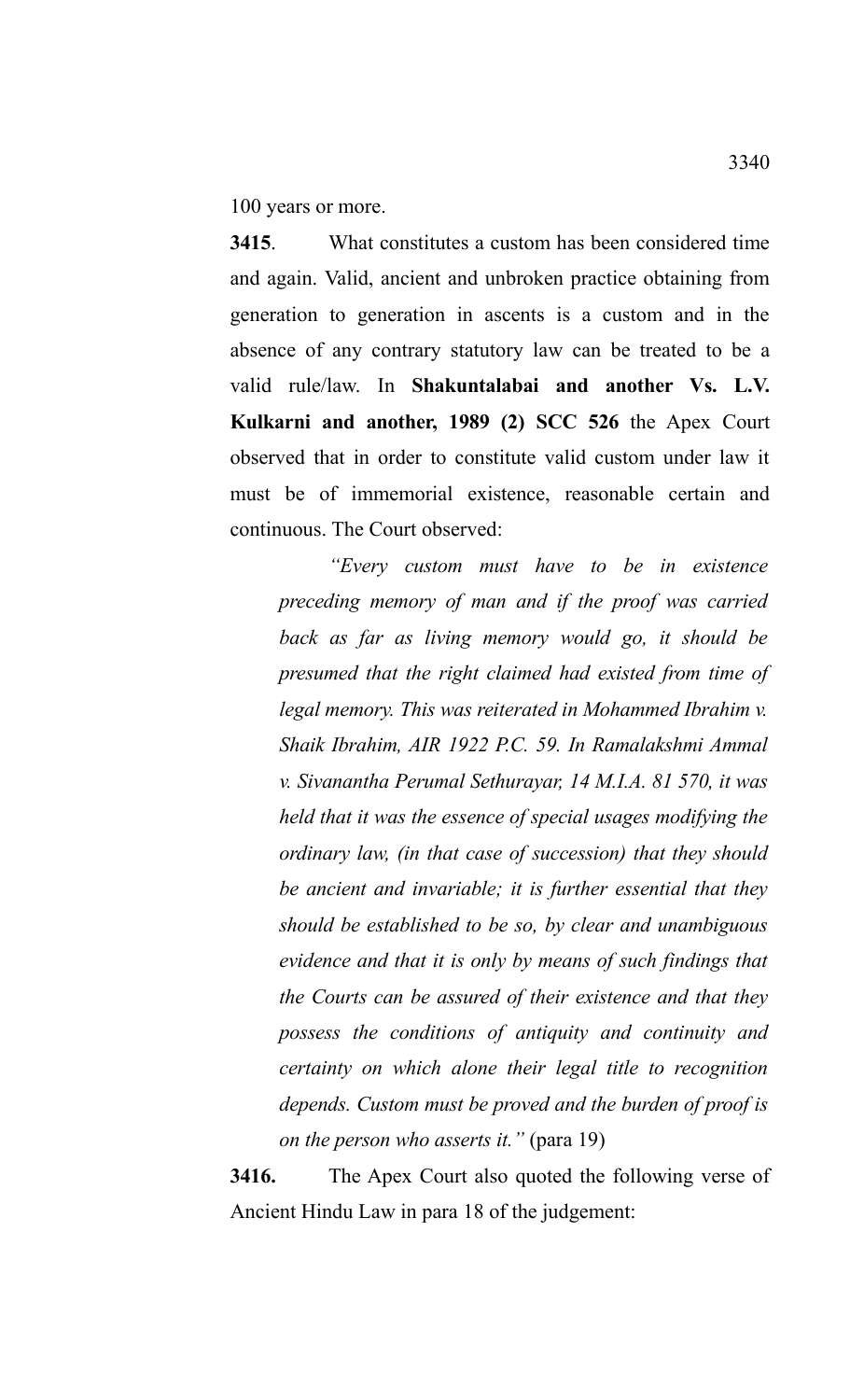## *"18. Ancient Hindu law also said:*

*Tasmindeshe ya acarah paramparyakramagatah; Varnanam santaralanam sa sadachara uchyate. Practice that obtains from generation to generation among the pure and mixed classes is called sadachara."*

**3417.** Besides, repair and maintenance of the building in dispute between 1860 to 1949 also appears to have been made by the muslims except of a riot case. Therefore, for them also irrespective of the fact whether a religious structure strictly in accordance with Islamic tenets came into existence or not, the fact remains that shouldering with their Hindu brethren, in the inner courtyard of the disputed site, for sufficiently long time, muslims also offered Namaj. This would fall within the term "custom", benefit whereof is being claimed by Hindus also and in our view shall extend to Muslims also.

**3418.** Looking from this context, though it cannot be said that the building in dispute has never been used by the muslims but then that would not attract the doctrine of dedication by user to be applied to this particular case. All the authorities which we have referred and discussed as cited by the parties, also do not consider a case where the same building and the same premises was being used by the muslims and Hindus alike for offering worships according to their religious tenets pursuant to their religious faith and belief though largely by Hindus and to a lesser extent by Muslims.

**3419.** Islamic tenets clearly bar two religions at the same place. Meaning thereby the Islamic tenets prohibit non Islamic worship at a place meant for worship by muslim people. But that is not so under Hindu Dharmshastras. Atleast nothing has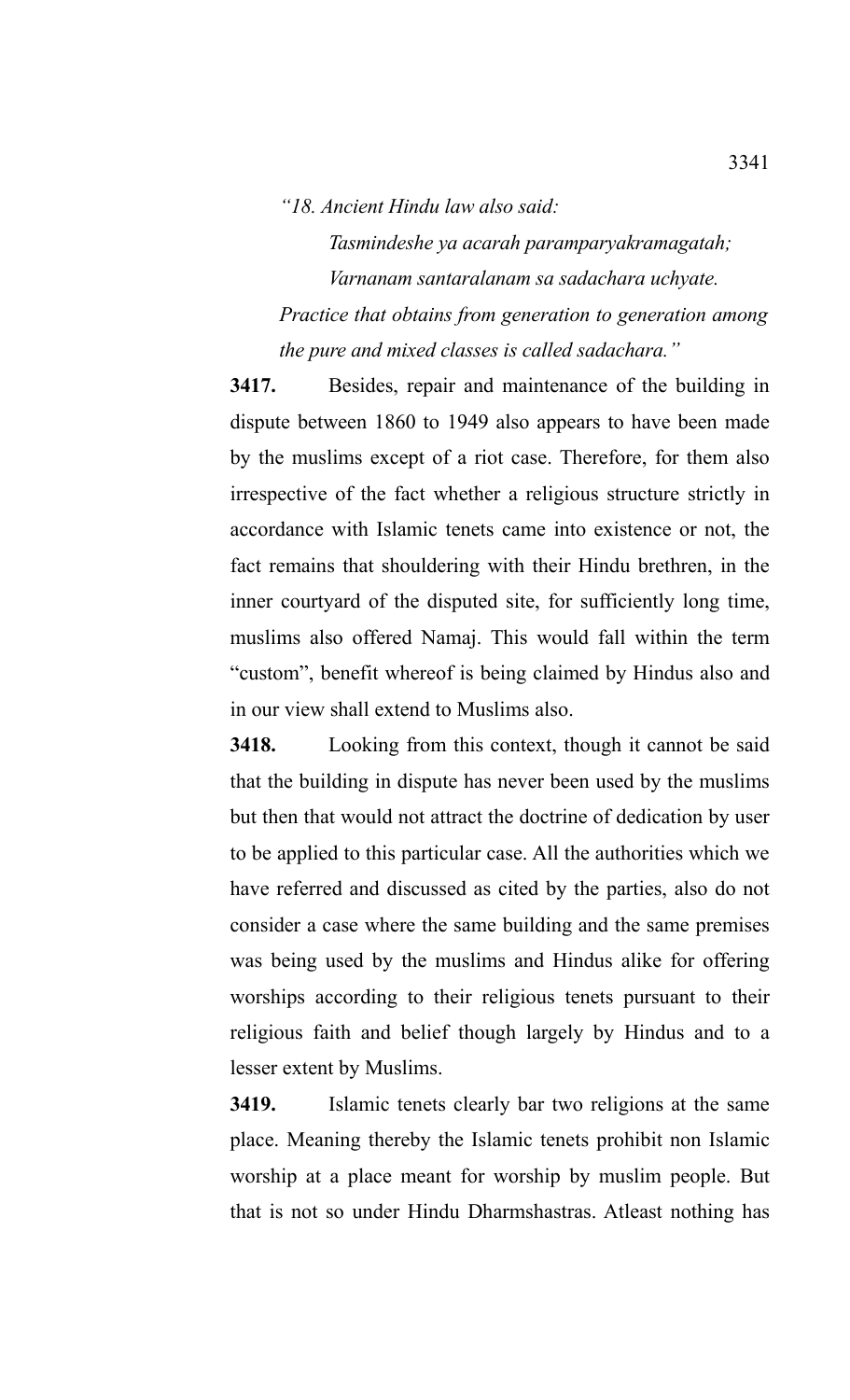been shown to us. Something which is prohibited by Islam, said contrary thereto, an Islamic religious structure cannot be said to vests in Almighty God. Various religious expert witnesses produced by the plaintiffs (Suit-4) also admit this position that anything which is contrary to Islamic tenets cannot be accepted by Almighty God. Though religious experts we need not to refer for determining the principle of concerned religion but here they are the witnesses of the plaintiffs and, therefore, their statement atleast would bind the plaintiffs as it would amount to admission made by the plaintiffs.

**3420.** There is no law that as soon as the building is constructed it stands dedicated to Almighty God but the settler can always claim that it is not for particular purpose etc.

**3421.** In **Garib Das and others Vs. Munshi Adbul Hamid and others, AIR 1970 SC 1035** the Court said:

*"8. . . . . the law seems to be clear that a wakf inter vivos is completed by a mere declaration of endowment by the owner. According to Mulla's Principles of Mahomedan Law, 16th Edition, page 178, Article 186, this view had been adopted by the High Courts of Calcutta, Rangoon, Patna, Lahore, Madras, Bomday, Oudh Chief Court and recently by the Allahabad High Court and the Nagpur High Court. Further, the founder of a wakf may constitute himself the first mutawalli and when the founder and the mutawalli are the same person, no transfer of physical possession is necessary. Nor it is necessary that the property should be transferred from the name of the donor as owner into his name as mutawalli. An apparent transaction must be presumed to be real and the onus of proving the contrary is*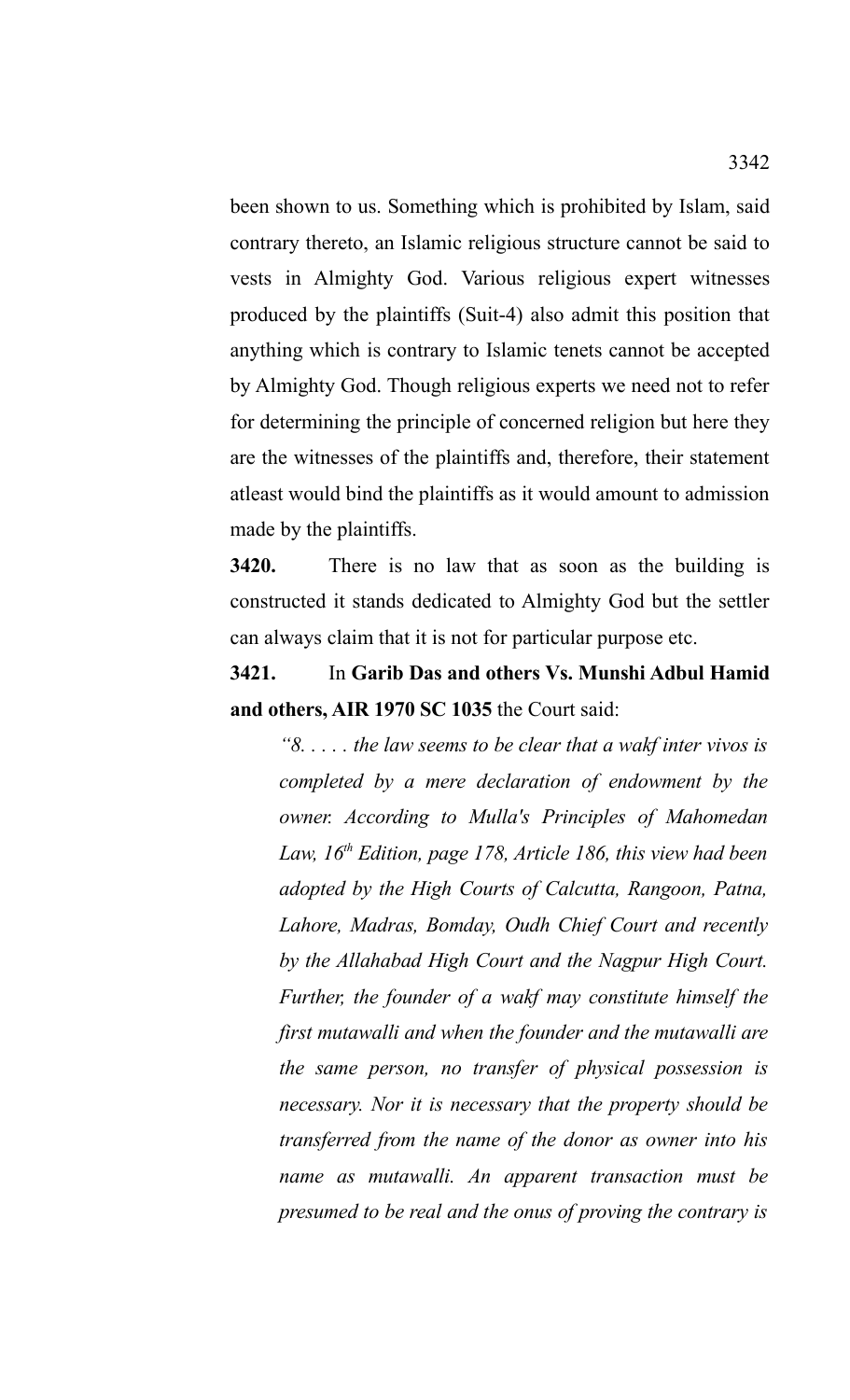*on the person alleging that the wakf was not intended to be acted upon."*

*"9. It is also settled law that the settlor and those claiming under him are not precluded from showing that no wakf had been created and that the deed was not intended to operate as a wakf but was illusory and fictitious. This is a question of intention evidenced by facts and circumstances showing that it was not to be acted upon. For the purpose of such enquiry subsequent conduct, if it is merely a continuation of conduct at the time of execution, is irrelevant."*

**3422.** In **Jamal Uddin and another Vs. Mosque at Mashakganj and others, AIR 1973 Allahabad 328** the court in para 27 said:

*"27. The trial Court has however fallen in a legal error in holding by relying on the Full Bench decision of this Court in Mohd. Yasin Vs. Rahmat Ilahi, 1947 All LJ 85=(AIR 1947 All 201) (FB), that in this case it was not necessary for the wakif to deliver possession to the mutawalli at the time of making the alleged oral wakf. That decision applied only to the wakf made by a Hanafi Muslim. In the present case Nasir Husain was admittedly a Shia. In the case of wakf made by a Shia Muslim delivery of possession is necessary as laid down in Sec. 186 of the Mulla's Mahomedan Law, Sixteenth Edition at page 180. The Privy Council also held in Ali Zamin Vs. Akbar Ali Khan, 167 Ind Cas 884 = (AIR 1937 PC 127) that under Shia Law actual delivery of possession by or by direction of the wakif is a condition precedent to the wakf having*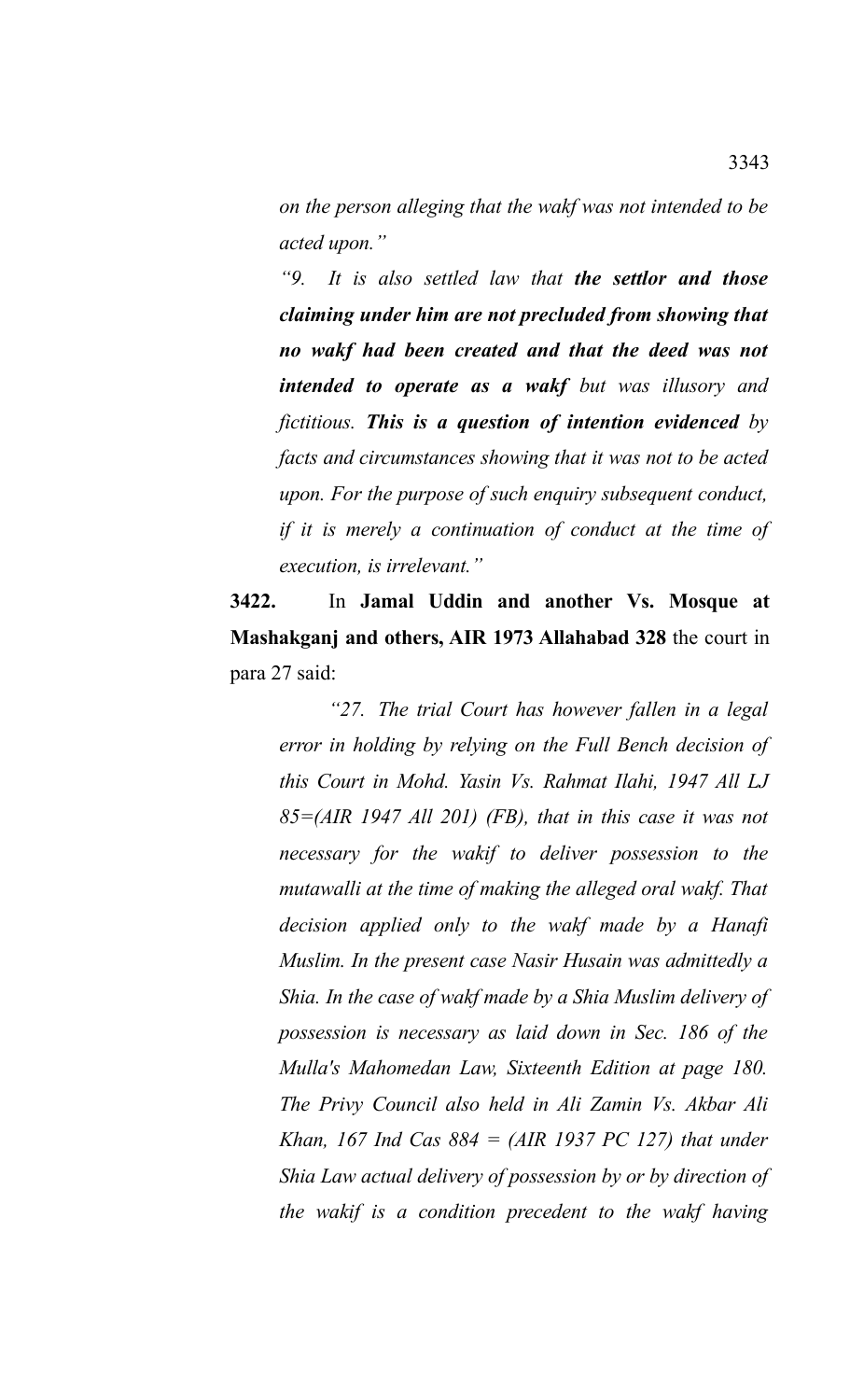*validity and effect.* 

*Again, in Abadi Begum Vs. Bibi Kania Zainab, 99 Ind Cas 669=(AIR 1927 PC 2) the Privy Council held that for the creation of a valid wakf under Muhammadan Law, at any rate among the shias, it is necessary that there must be delivery of possession of the thing dedicated. If the wakif constitutes himself as the first Mutawalli he must change the nature of his possession. In a case like the present one, where there is no document executed by the wakif at the time of making of the alleged wakf it is necessary that cogent evidence should be produced that he had delivered possession to the Mutawalli. An obvious method of doing so is to get the property in dispute recorded in the name of the wakf in the records maintained by the municipal board. It is an admitted fact that in the present case the land in dispute was not got recorded in the name of the mosque in the records maintained by the Municipal Board."*

**3423.** The concept of Wakf has been considered at length in **Syed Mohd. Salie Labbai Vs. Mohd. Hanifa AIR 1976 SC 1569**, wherein the Court held:

*"once the founder dedicates the site for the purpose of building a mosque and prayers are offered in the mosque the site and the mosque become wakf properties and the ownership of the founder is completely extinguished. Under the Mahomedan Law no Muslim can be denied the right to offer prayers in a mosque to whatever section or creed he may belong. ... Once the founder dedicates a particular property for the purpose of a public mosque, the*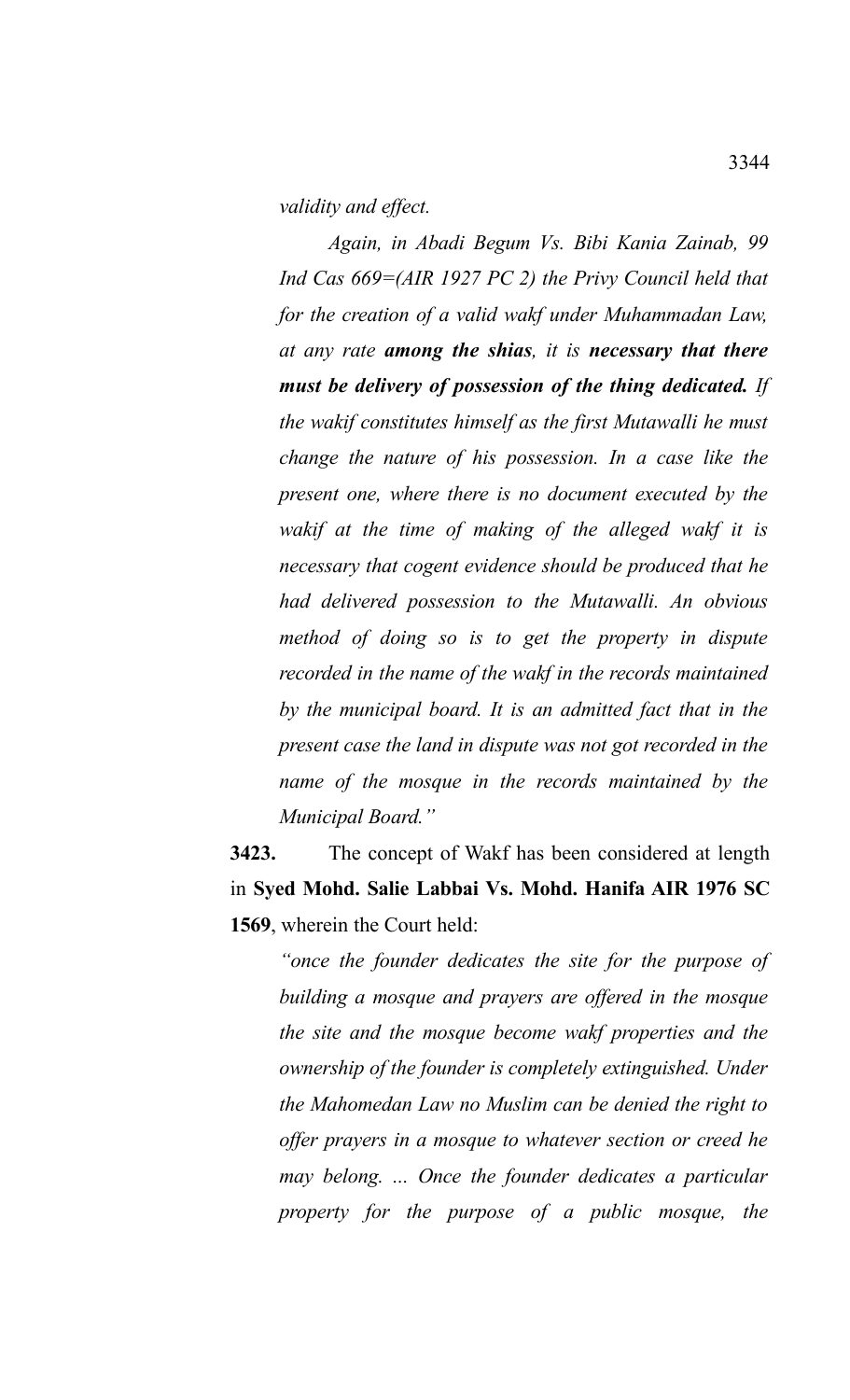*Mahomedan Law does not permit any one from stopping the Mahomedan public from offering prayers and reciting Koran etc. .... The word "wakf" means detention or appropriation. According to the well recognized Hanafi School of Mahomedan Law when a Mahomedan dedicates his property for objects of charity or to God, he completely parts with the corpus which vests in God and never returns to the founder. Mahomedan Law contemplates two kinds of Wakfs-a wakf which is private in nature where although the ultimate object is public charity or God, but the property vests in a set of beneficiaries chosen by the founder who appoints a Mutawalli to manage the wakf property. We are, however, not concerned with private wakfs which are normally known as wakf-alal-aulad. We are concerned with public wakf i.e. dedication made for the purpose of public charity e.g. an Imam-Bada, a mosque, a Serai and the like. So far as the dedication to a mosque is concerned, it is governed by special rules and special equity in the light of which a particular dedication has to be determined. A mosque is obviously a place where the Muslims offer their prayers. It is well-known that there are certain formalities which have to be observed by the Muslims before they observe the prayers. These formalities are-* 

*(i) Wazoo i.e. washing of hands and feet in a manner prescribed by Shariat:*

*(ii) the recitation of "Azaah" and "Ikamat" which is usually done by the Pesh Imam or the Muayzin;* 

*(iii) there must be a person who possesses virtuous qualities and a knowledge of Koran and other*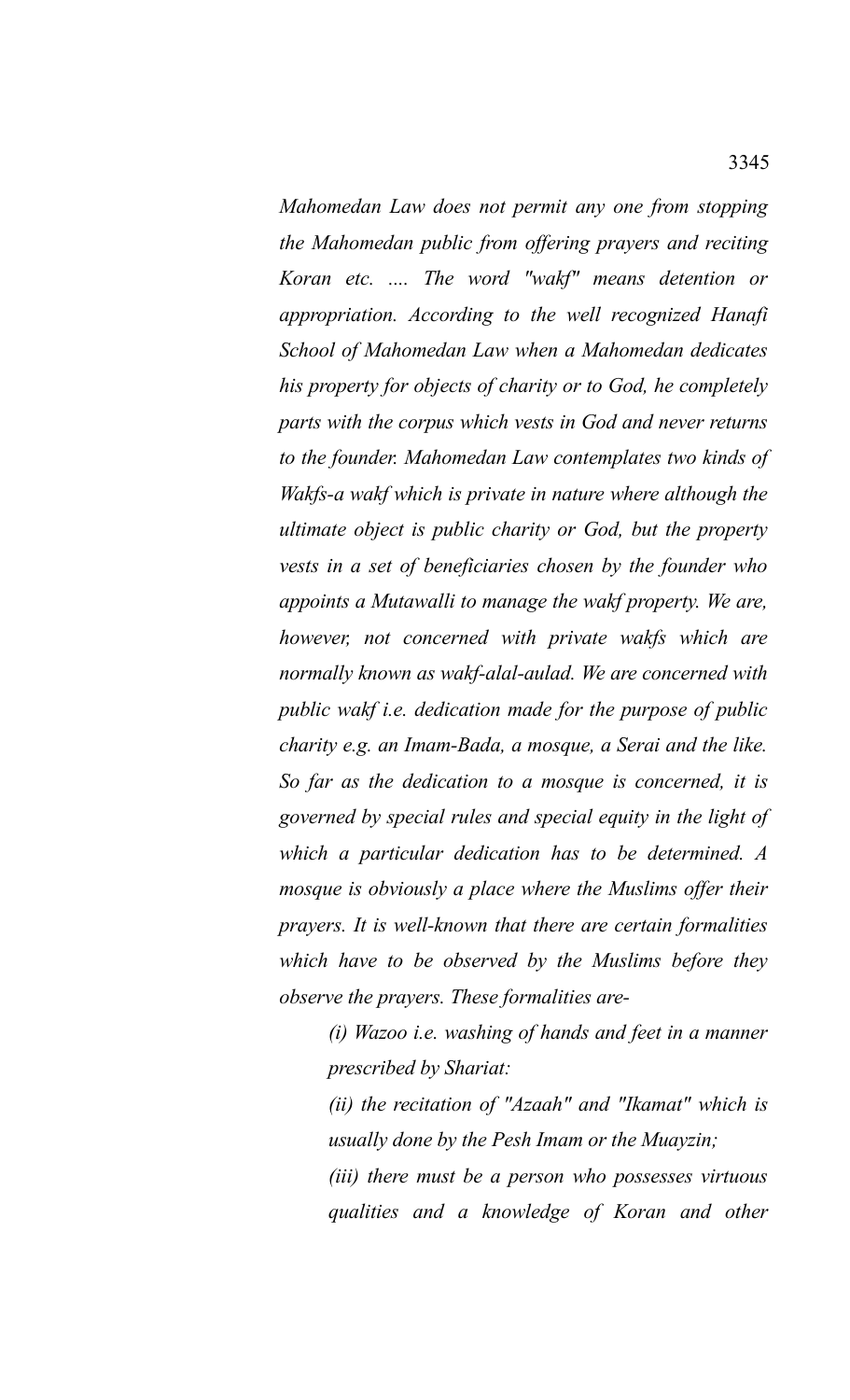*religious rites who should lead the prayers.*

*This is necessary in case of prayers offered in congregation. ...the moment a person is allowed to offer his prayers in a mosque, the mosque becomes dedicated to the public. .... All that is necessary is that there should be a declaration of the intention to dedicate either expressly or impliedly and a divestment of his interest in the property by the owner followed by delivery of possession. .....*

*It would thus appear that in order to create a valid dedication of a public nature, the following conditions must be satisfied:*

*(1) that the founder must declare his intention to dedicate a property for the purpose of a mosque. No particular form of declaration is necessary. The declaration can be presumed from the conduct of the founder either express or implied;* 

*(2) that the founder must divest himself completely from the ownership of the property, the divestment can be inferred from the fact that he had delivered possession to the Mutawalli or an Imam of the mosque. Even if there is no actual delivery of possession the mere fact that members of the Mahomedan public are permitted to offer prayers with azan and ikamat, the wakf is complete and irrevocable; and*

*(3) that the founder must make some sort of a separate entrance to the mosque which may be used by the public to enter the mosque.*

*As regards the adjuncts the law is that where a mosque is*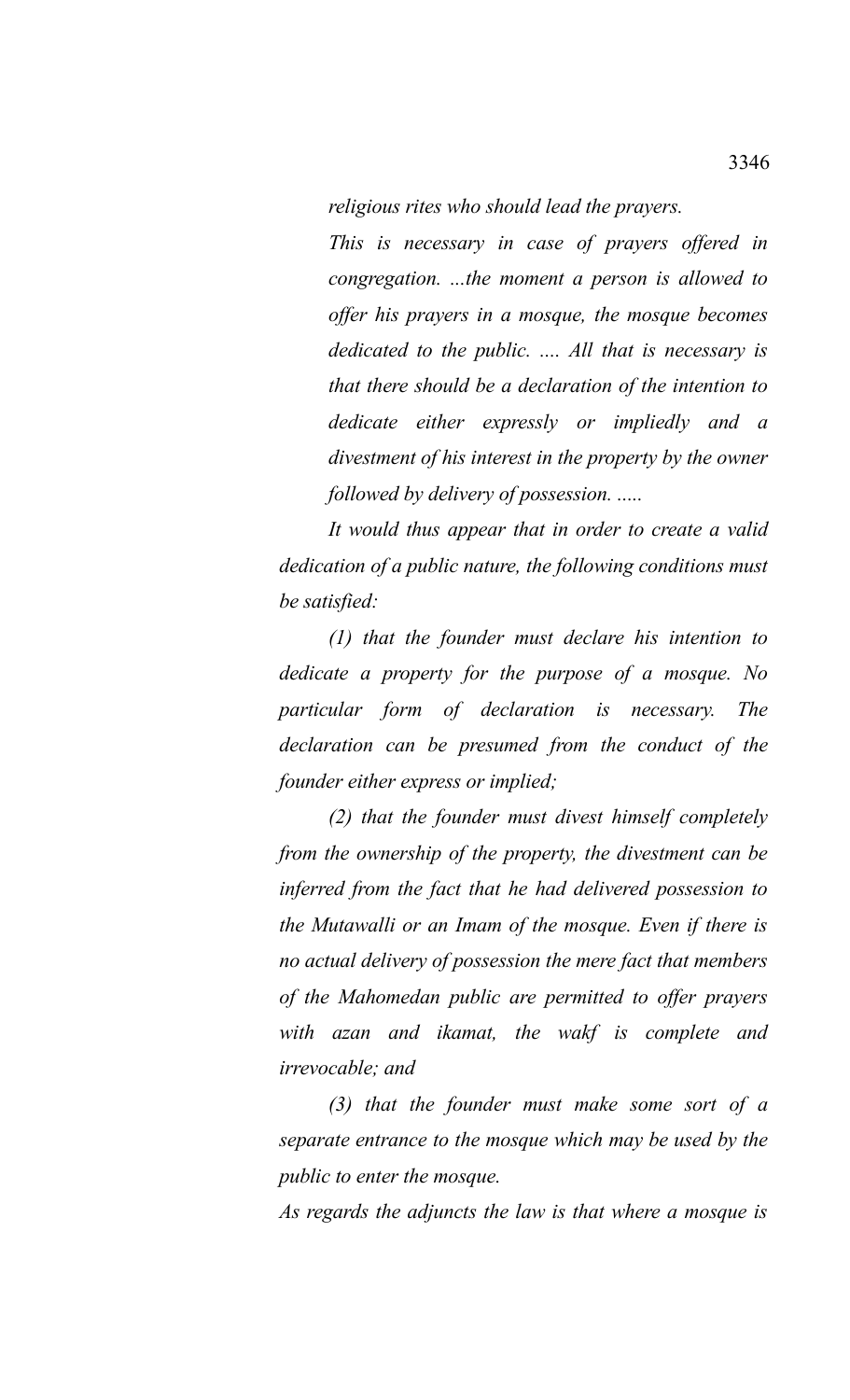*built or dedicated for the public if any additions or alterations, either structural or otherwise, are made which are incidental to the offering of prayers or for other religious purposes, those constructions would be deemed to be accretions to the mosque and the entire thing will form one single unit so as to be Attention:*

 *part of the mosque."*

**3424.** In **Nawab Zain Yar Jung and others Vs. Director of Endowments and another AIR 1963 SC 985**, a Constitution Bench of the Apex Court found that there is a dispute between a trust; public, religious or charitable and a waqf under the law of Islam. The Court quoted with approval the following from the decision of the Privy Council in **Vidya Varuthi Thirtha (Supra)**:

 *"it is to be remembered that a "trust" in the sense in which the expression is used in English law, is unknown to the Hindu system, pure and simple. Hindu piety found expression in gifts to ideals and images consecrated and installed in temples, to religious institutions of every kind, and for all purposes considered meritorious in the Hindu social and religious system; to Brahmins, Goswamis, Sanyasis, etc....... When the gift is directly to an idol or a temple, the seisin to complete the gift is necessarily effected by human agency. Called by whatever name, he is only the manager or custodian of the idol or the institution.....In no case is the property conveyed to or vested in him, nor is he a trustee in the English sense of the term, although in view of the obligations and duties resting on him, he is answerable as a trustee in the general sense for mal-*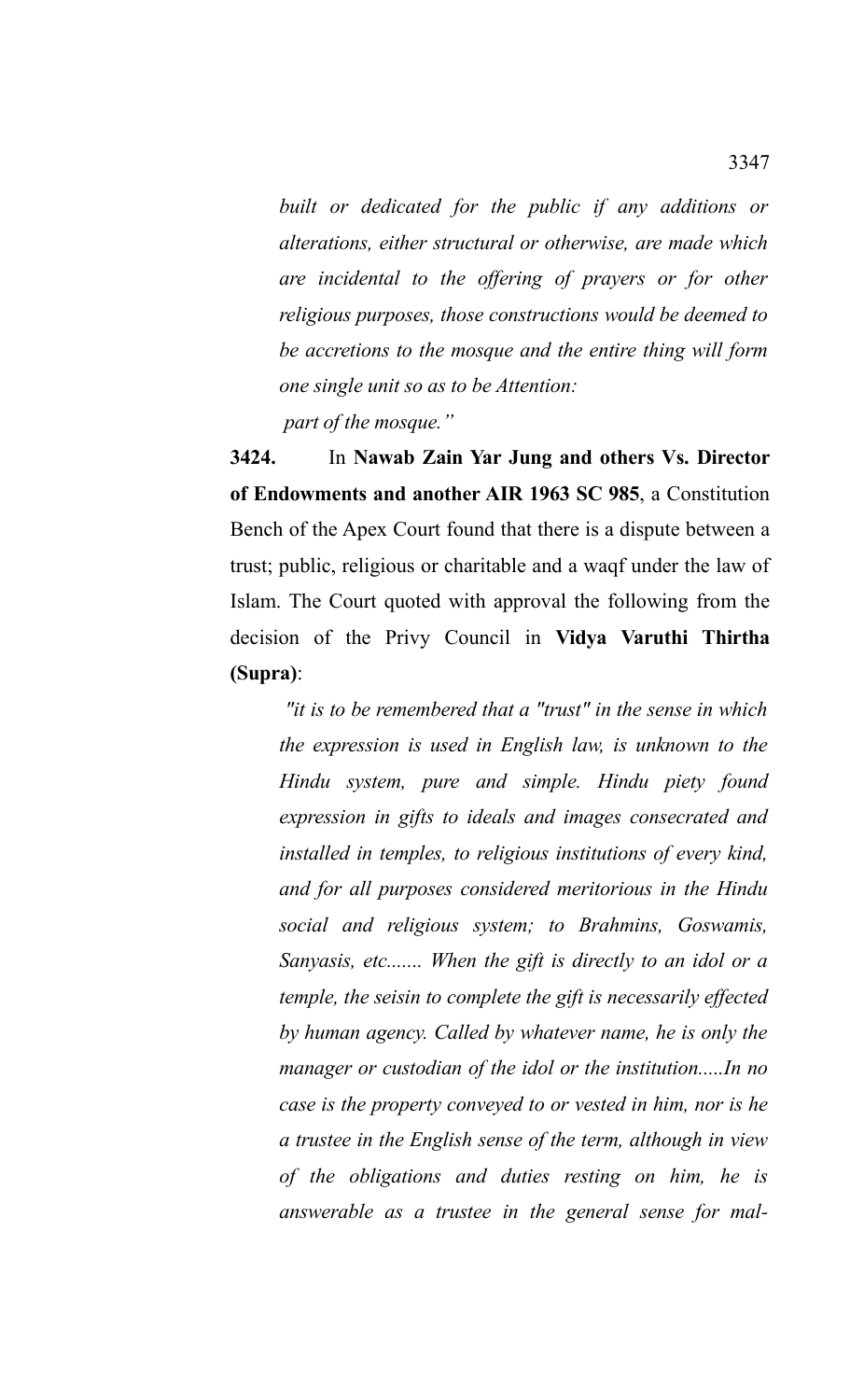*administration."* 

 *"the Mohammadan laws owes its origin to a rule laid down by the Prophet of Islam; and means "the tying up of property in the ownership of God the Almighty and the devotion of the profits for the benefit of human beings." As a result of the creation of a wakf, the right of wakif is extinguished and the ownership is transferred to the Almighty. The manager of the wakf is the mutawalli, the governor, superintendent, or curator. But in that capacity, he has no right in the property belonging to wakf; the property is not vested in him and he is not a trustee in the legal sense."* 

**3425.** As we have seen in **Syed Mohd. Salie Labbai Vs. Mohd. Hanifa (supra)** the Apex Court said that dedication to a mosque is governed by special rules.

**3426**. Besides, the dedication by founder as contemplated by Apex Court and noticed in **Syed Mohd. Salie Labbai Vs. Mohd. Hanifa (supra)** could not have been proved by the plaintiffs at all. We may also refer to Nawab Zain Yar Jung (supra) where it is observed that Mohammedan Law owes its origin to a rule laid down by Prophet of Islam, meaning thereby outsiders, the question of creation of waqf or mosque etc. would not arise. The building may remain a building, a structure, but would form a religious structure only when it is made in accordance with the religious tenets.

**3427.** In **Ballabh Das & another Vs. Nur Mohammad & another AIR 1936 PC 83**, regarding the entry with respect to nature of disputed premises contained in Khasra of 1868, the Court observed that where khasra itself is the instrument which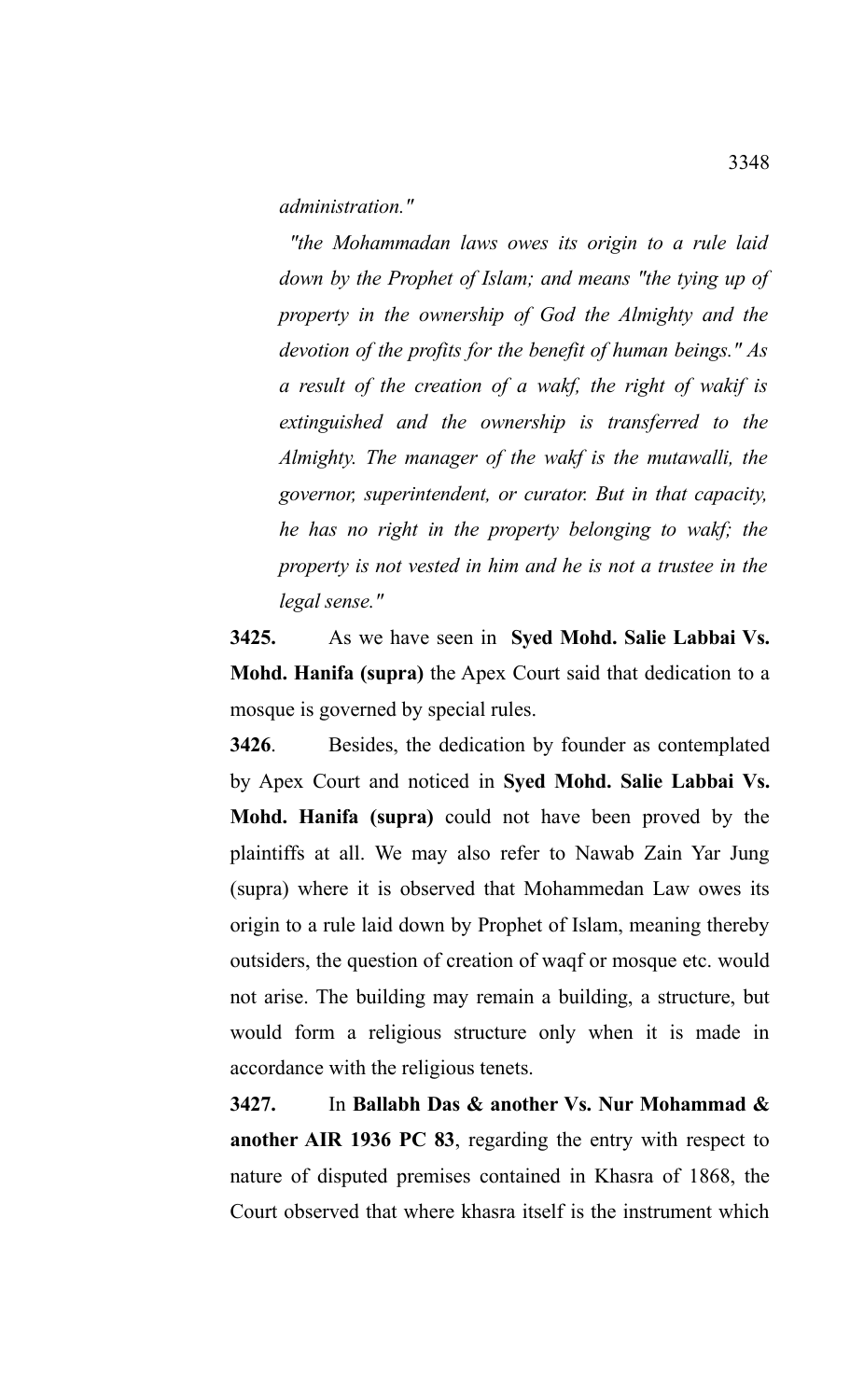confers or embodies the right and there is no other document which create title, the khasra and the map are not merely historical materials, but are instruments of title or otherwise direct foundation of rights.

**3428.** The above discussion would be relevant where in a property dispute such issues are of utmost importance and its religious nature is in doubt amongst the members of the same community. But where the religious structure of a particular nature is treated, believed and practised as that of a religious nature and worship is also offered since a very long time, the question whether there is a dedication of the building to almighty or not, in our view, would be wholly irrelevant. According to the own beliefs, Hindu worship the building in dispute in the inner courtyard treating that there exist Supreme Being since the Lord of Lords manifested thereat in the human form and it is his birthplace, while Muslims on the contrary, treating it a Mosque have been visiting there and offering Namaz from time to time. Then whether the Muslims' belief was in accordance with the tenets of Shariyat or not, in our view, cannot be questioned by Hindus since it is again a question of faith and belief and once it is continuing for a long time from generations to generations, then after long time such a dispute cannot be raised. We have pointed out and reiterate hereat also that upto 1950, it was never doubted that the building in dispute was a Mosque and was constructed as an attempt to desecrate one of the most pious, sacred and revered place of specific and peculiar nature, i.e., the birthplace of Lord Rama which could not be at any other place and that the Muslims also believing that the same being a Mosque, had been offering Namaz thereat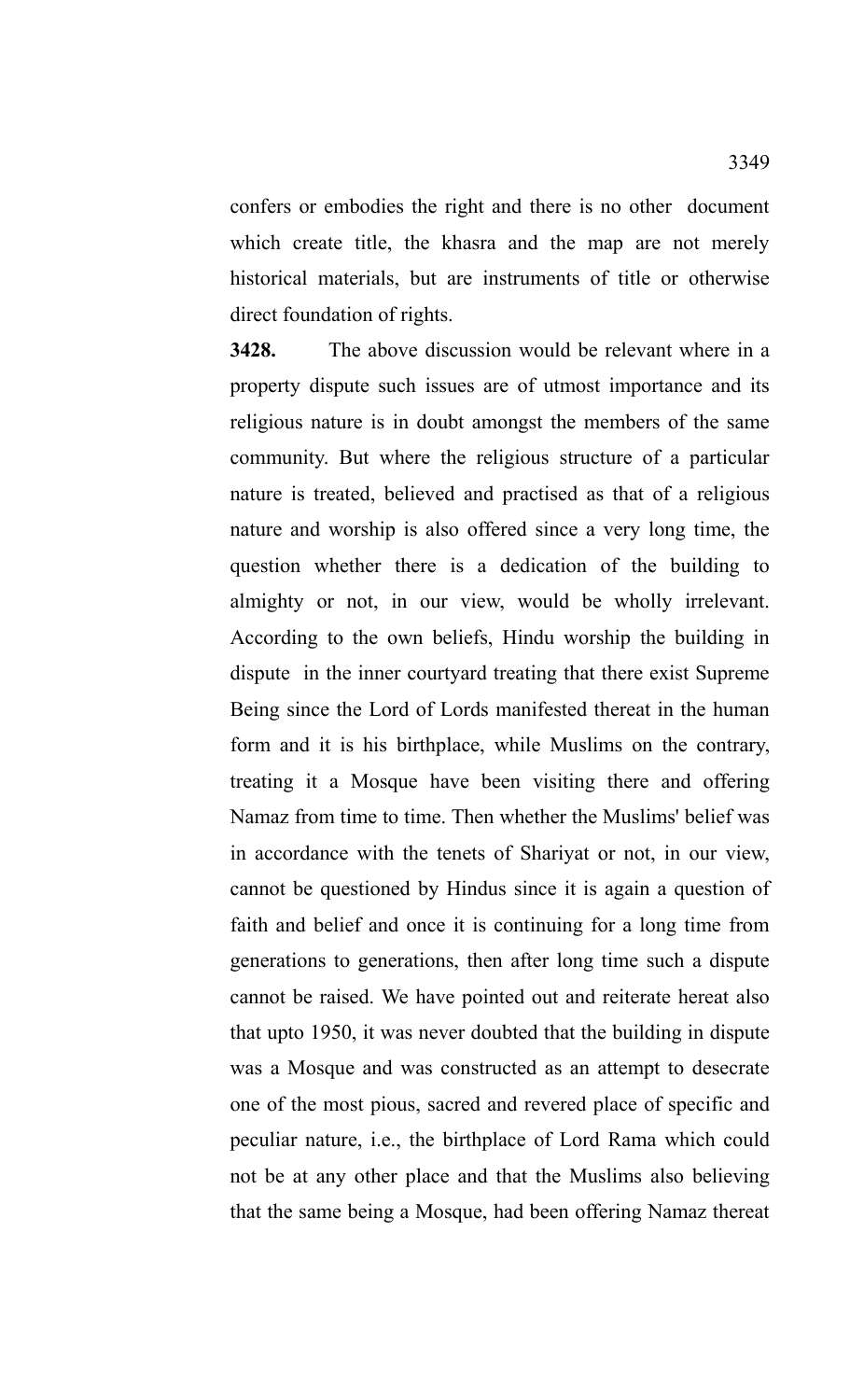from time to time. Even a third party, i.e., the Britishers never doubted on the nature of the building and all the documents unequivocally have used the word 'Mosque' for the building in dispute at least upto 1950 when the said suit was filed. In these facts and state of affairs, to answer a question at this fag end whether there was a dedication to almighty or not, in our view, is a wholly irrelevant question and, therefore, it need not to be answsered.

**3429.** Considering the peculiar special facts of this case as also the law discussed above and the facts and evidence we leave **Issue** N**o. 1(B) (b) (Suit-4) unanswered** being irrelevant.

**3430**. **Issues no. 19(d) and 19(e) (Suit-4)** relates to the validity of the building in question as mosque on the basis of the attending characteristics, for example existence of minarats or graveyards surrounding the building on three sides. Though it is true that recitation of Azan has been held to be a necessary formality for a public prayer in a mosque dedicated to waqf, it is not shown to us by learned counsels for the defendants placing any religious Islamic texts, if the minarats are not constructed, the building would not be a mosque under the law of Shariyat. An attempt was made to place before us certain documents wherein the characteristics of mosque in general are mentioned but those documents having not been proved and marked as exhibit, we are then unable to look into those documents. The only document which throw some light on the construction of mosque is **Exhibit 68 (Suit-5) (Register 31 Page 163-177**) which is a photocopy of frontispiece and pages no. 1 to 5 Chapter I "Introduction" and two photographs from the book **"Indian Architecture (Islamic Period)"** by **Percy Brown**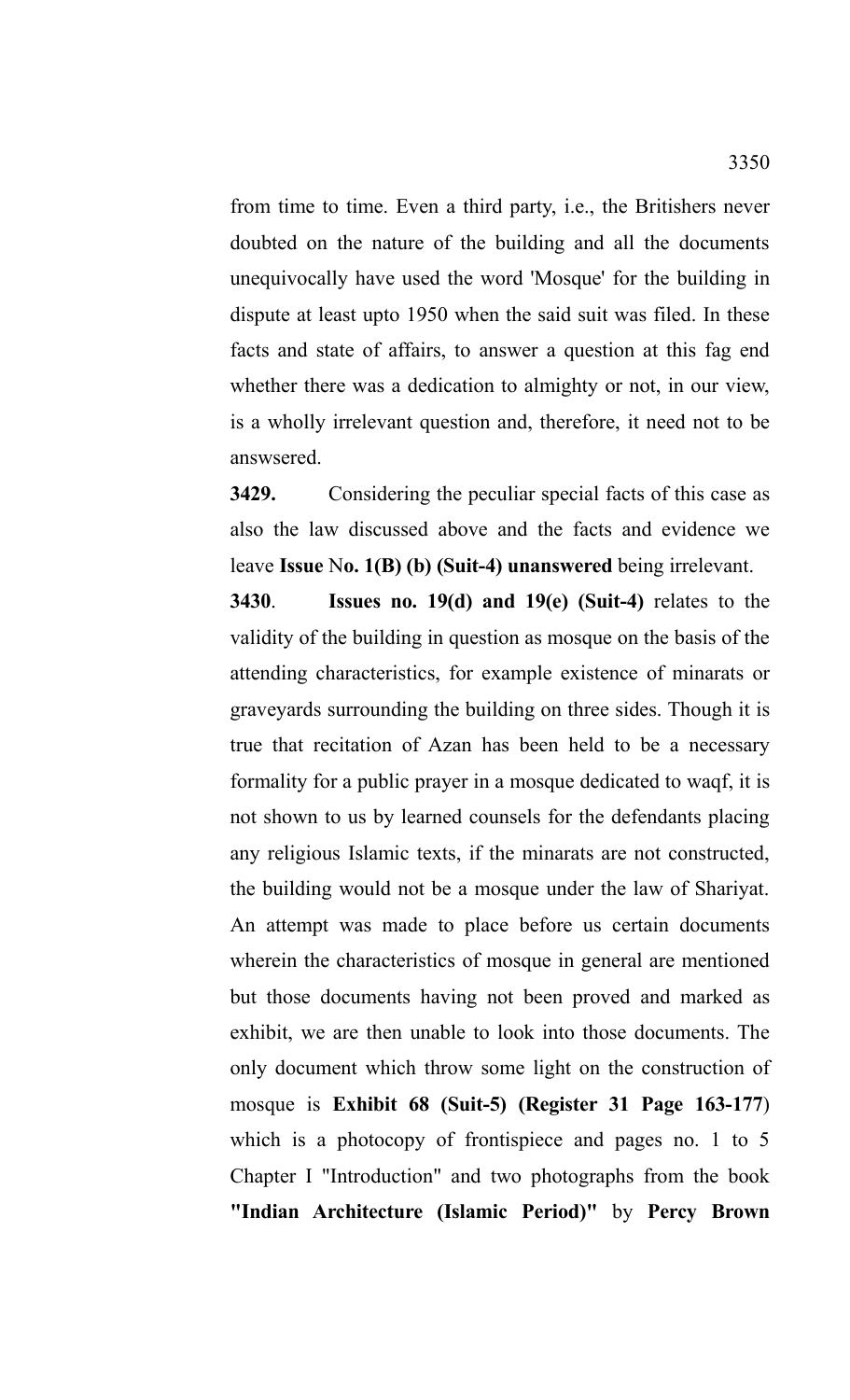published by D.B. Taraporevala Sons & Co. Private Ltd. The relevant extract thereof reads as under:

"*Unlike the architecture of the Hindus, which, as may be seen was confined almost entirely to temples, Mohammedan architecture in India is represented by many different types of building, which however may be referred to the two conventional divisions of (a) Religious and (b) Secular. Those of a religious nature consist of two kinds only-- the mosque and the tomb. On the other hand the secular buildings are of a miscellaneous order, as among them may be include those intended for public and civic purposes, such as houses, pavilions, town-gates,wells, gardens, etc., besides the large imperial schemes of palaceforts and even entire cities.*

*Taking the religious structures first, the mosque, or Masjid, literally "the place of prostration" as already shown, is not only the all-important building of the Faith, but it is also the key-note of the style. Derived originally from the somewhat humble dwelling of the founder of the creed at Medina in Arabia, traces of the shape of this domestic habitation are still to be detected in the developed mosque-scheme, as it is basically an open courtyard surrounded by a pillared verandah, in a work an elaboration and enlargement of an Arab's house. With the early followers of the religion everything was done according to suna or practice, tradition being regarded as sacred, sometimes carrying more force than the guiding light of reason. The original intention was to provide no specific structure for devotional purposes, as prayer could*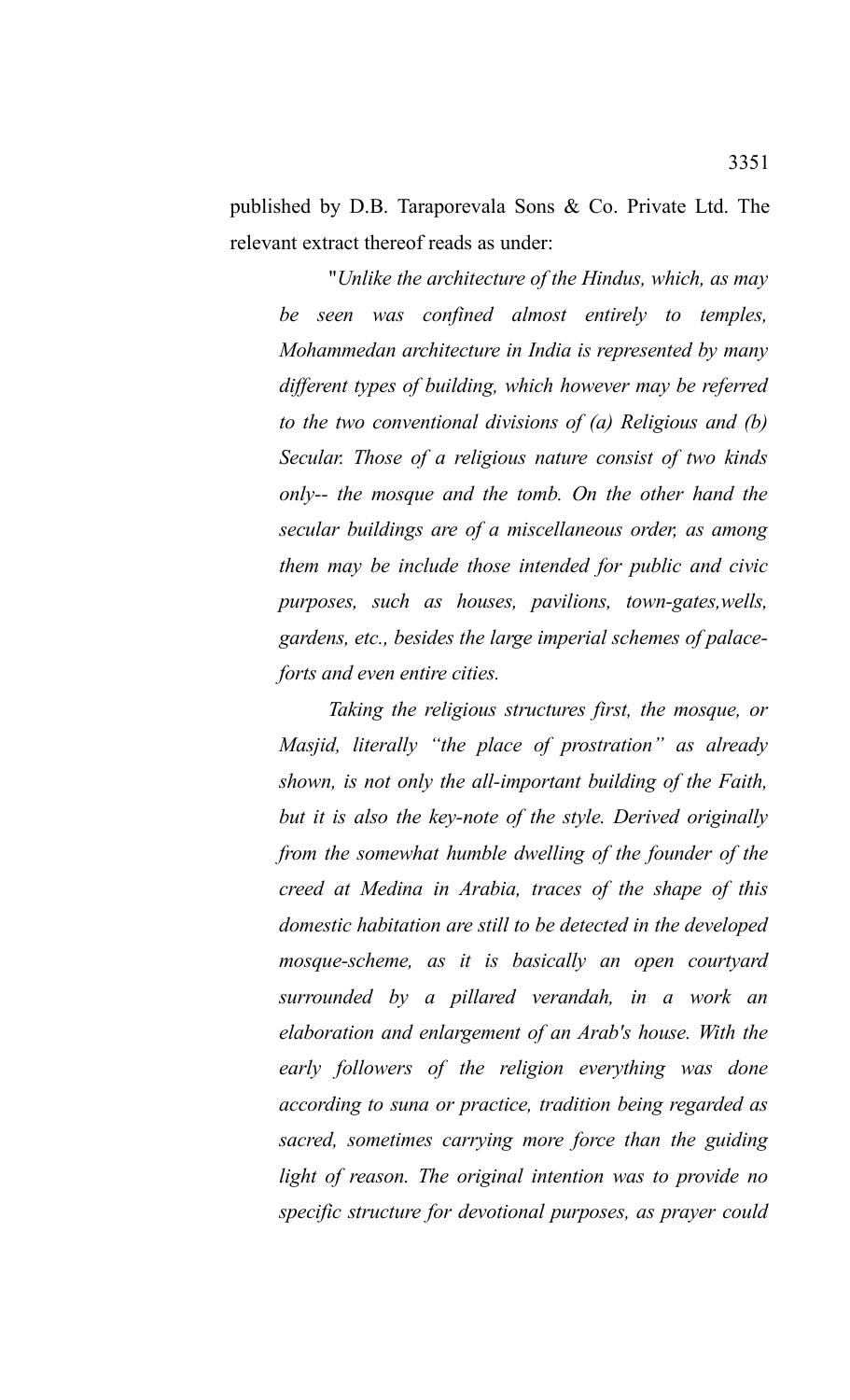*be performed in the open air with nothing between the devotee and his God. But those concerned had not calculated on the natural craving of mankind for an enclosed building in which worship could be conducted in an appropriate environment, away from the distractions of everyday life, and it was not long before a house of prayer came into being. This began with a rectangular open space or sahn, the four sides being enclosed by pillared cloisters or liwans, with a fountain or tank in the centre for ablutions, a ceremony described as "the half of faith and the key of prayer." To meet the demand for some focal point in the scheme, the cloisters on the Mecca side (in India on the west) of the courtyard were expanded and elaborated into a pillared hall or sanctuary, with a wall at the back containing a recess or alcove called a mihrab indicating the qibla or direction for prayer. On the right side of the mihrab stands the mimbar or pulpit, while a portion of the sanctuary is screened off into a compartment for women. An elevated platform from which the muezzin summons the faithful to prayer is also a necessity, and usually takes the form of a high tower or minaret. (Plate I.) In almost every city and large town, there is one mosque known as the Jamma Masjid (Al-Masjidu'l Jami, lit, "the Collecting Mosque"). This designation is given to the principal or congregational mosque in which the Faithful assemble for the Friday (Jum'ah) prayer.* 

*Above are the main elements comprising the mosque structure, and it was soon found that to combine these traditional requirements into a well-balanced whole was*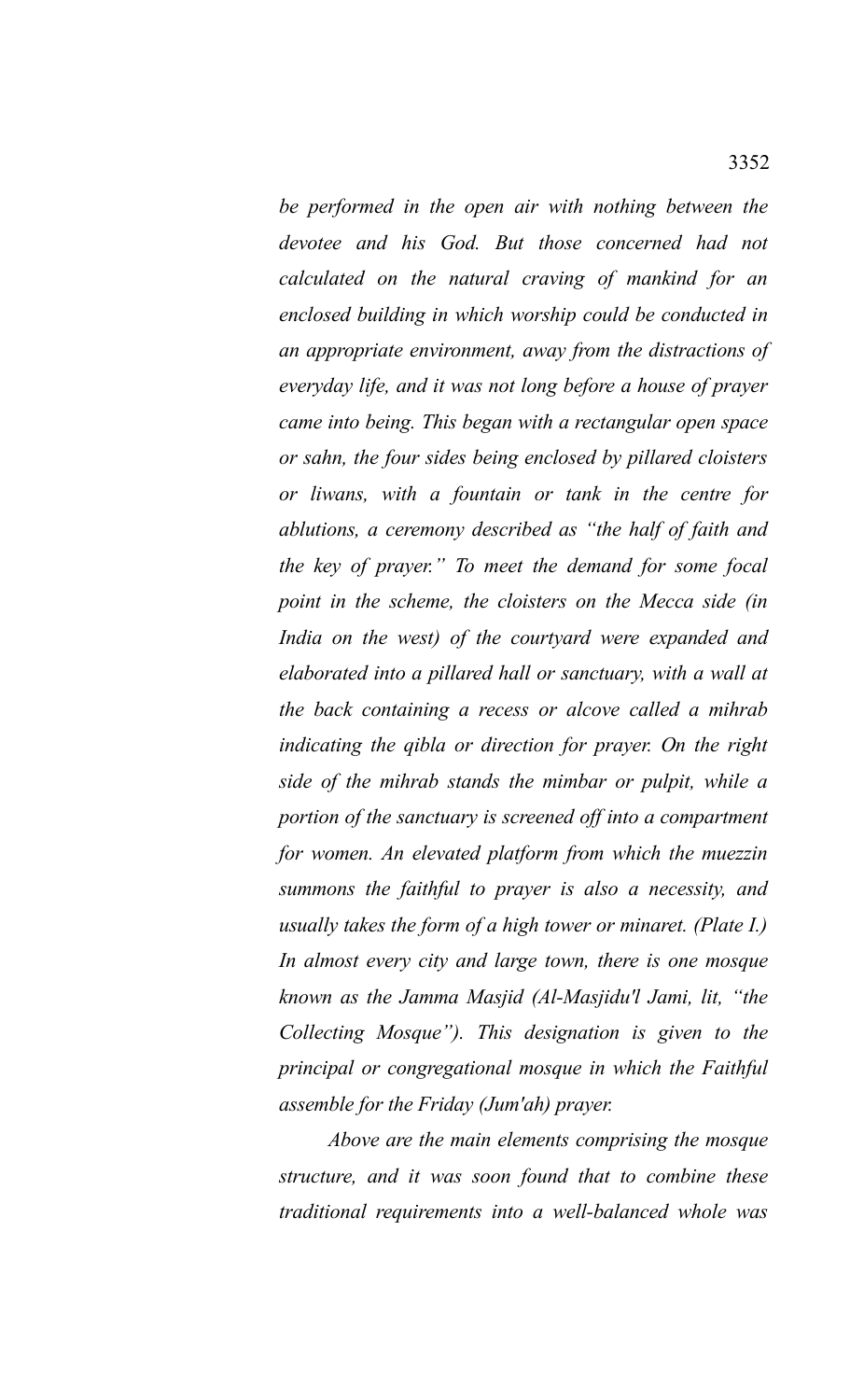*not to be readily accomplished. Porticos similar entrance hall could be added to the exterior, but the treatment of the interior with its outstanding essential of a large open space, remained a problem. Obviously the sanctuary where was enshrined the mihrab, or symbol of "direction" of the Faith was the most significant portion, and this was eventually developed into the principal architectural feature, with the courtyard and its cloisters leading up to it. To produce the necessary structural effect of a house of prayer two important elements were imposed on to the exterior of the sanctuary, on the one hand a screen was thrown across its front to form a facade, and on the other, above the central space or nave corresponding to the "high place" of the Christian church, a dome was raised. It was in the task of co-ordinating these two dominating features, the facade and the dome, so as to form a unified architectural composition, that difficulties were encountered, and in fact were never entirely overcome by the Indian builders. For nearly every phase of mosque architecture in India illustrates in the front elevation a conflict between these two essential constituents of the conception, and the efforts made to bring about an agreement. As a rule, the view of the central dome over the nave is obstructed by the parapet crowning the facade which rises up in front, although this combination is sometimes not unpleasing as seen from the side or back of the building. The cause of this lack of coherence in the elevational aspect of the Indian mosque has been attributed to the immature design of the earliest examples, such as the*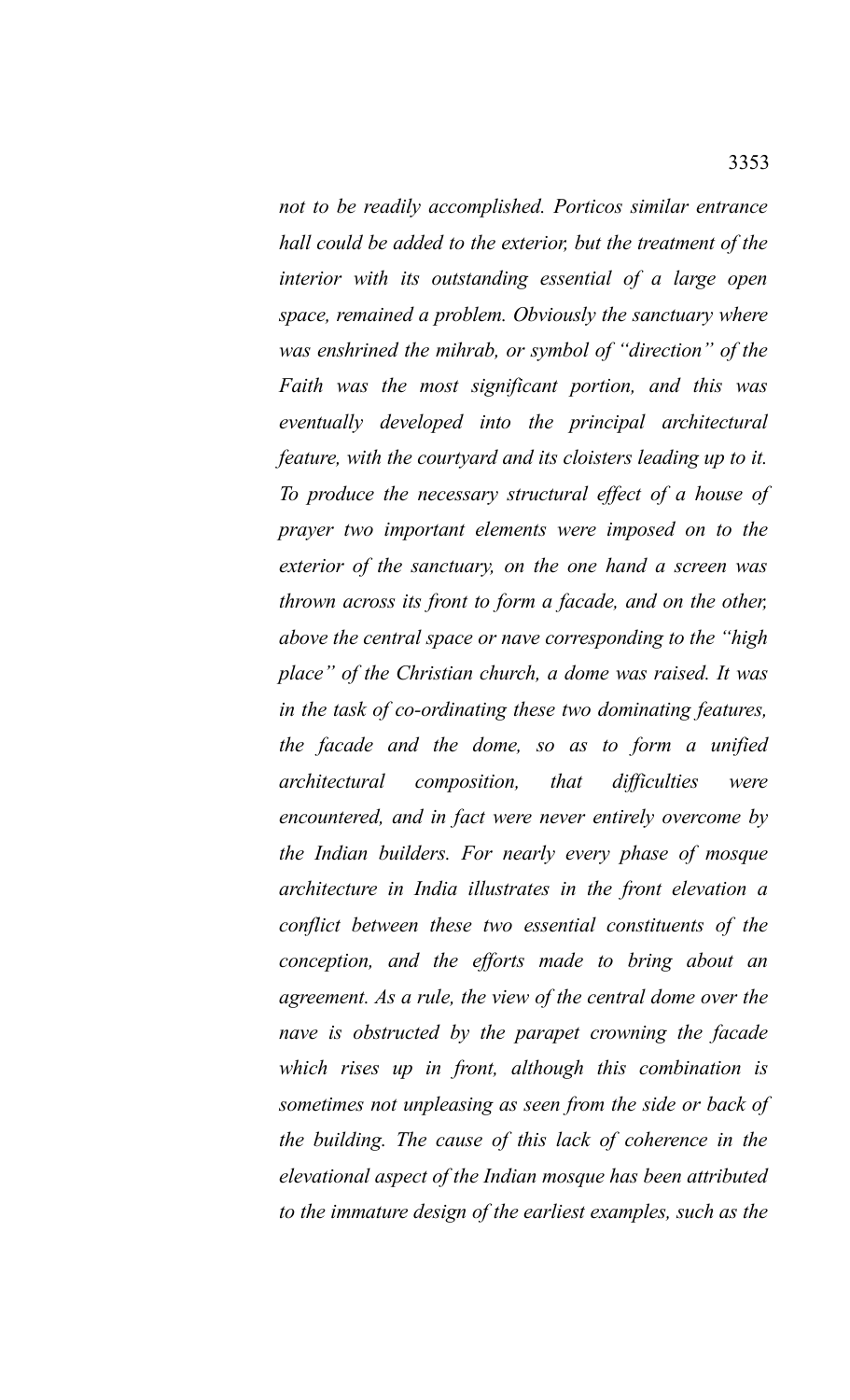*Qutb at Delhi, and the Arhai-din-jhompra at Ajmir, the defects of which, owing to the force of tradition, were repeated, although in a lesser degree, in many of the subsequent buildings. In the mosques of Gujrat and of the south-west the design of the Ajmir frontage undoubtedly shows its influence, but the inconsistency here referred to appears to have an older origin, as it is inherent in the eastern type of mosque, beginning as early as in that raised by the Arabs at Samarra near Baghdad in the first half of the nigh century.* 

*The other class or building of a religious order, the tomb, introduced into the country an entirely new kind of structure, as hitherto it had been custom of the people of India to raise no sepulchre to mark the resting place of the dead, their ashes being carried away on the broad bosom of the sacred rivers. Even with the Mohammedans the tomb-structure in the initial stages of the creed evolved slowly owing to all such memorials being prohibited. 1 It is of no little psychological significance that a movement which began with restrictions against all forms of monumental art should eventually produce some of the most superb examples. Only the pyramids of the Pharoahs, and a few other funerary monuments, such as that raised in memory of Kind Mausoleus at Halicarnassus in Asia Minor, have excelled in size and architectural splendour the Islamic tombs of India. Many of these noble piles consist of an imposing composition of vaulted halls and towering domes, and enclosed within a spacious garden, all on a grand scale, yet enshrining in the centre a mere*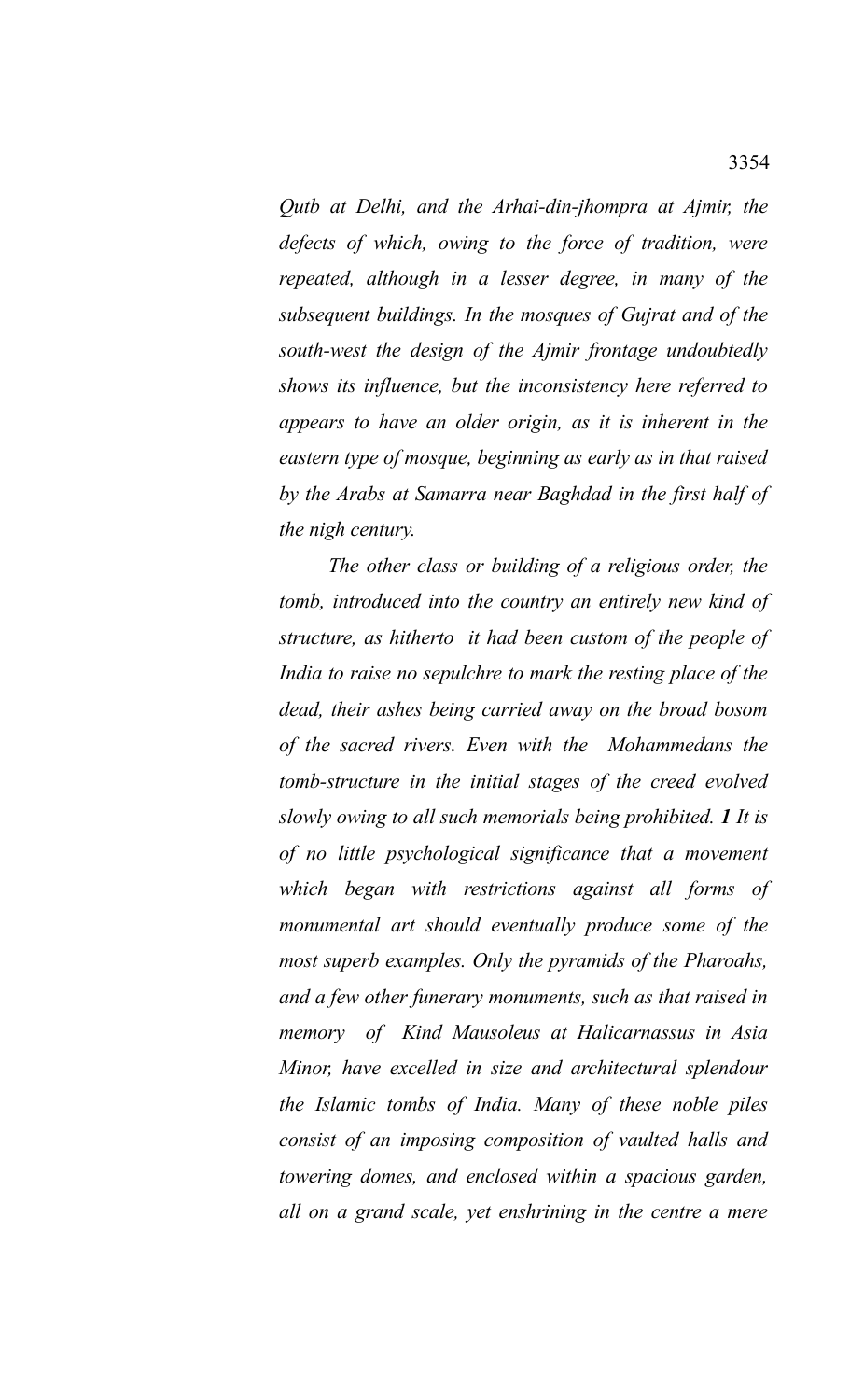*handful of dust, laid in a plain mound of earth to be seen in the mortuary chamber below. (Plate LII). In the course of time, the tomb-building, especially in northern India, introduced itself into the landscape, much of the finest Indo-Islamic architecture being expressed in these structures. The tomb (Qabristan), usually consists of a single compartment or tomb-chamber, known as 'huzrah or estanah' in the centre of which is the cenotaph or zarih, the whole structure being roofed over by a dome. In the ground underneath this building, resembling a crypt, is the mortuary chamber called the 'maqbarah or takhana' with the grave or qabr in the middle. In the western wall of the tomb-chamber there is generally a mihrab, but some of the larger mausoleums also include a mosque as a separate building, the whole being contained within one enclosure, called a rauza, after the garden (ar-rauza) at Medinah in which is enshrined the Prophet's Tomb. Occasionally important tombs are designated dargahs, a word of Persian extraction signifying a court or palace.* 

*In contrast to the religious architecture those buildings of a secular character, as already indicated comprise a large series of a kind so varied that no definite classification is possible, and they will therefore be dealt with either individually or in groups according to their position or purpose.*

*During the rule of the Mohammedans, architecture in India passed through three different and more or less successive experience. The first of these prevailed for only a limited period, but it was one of desecration and*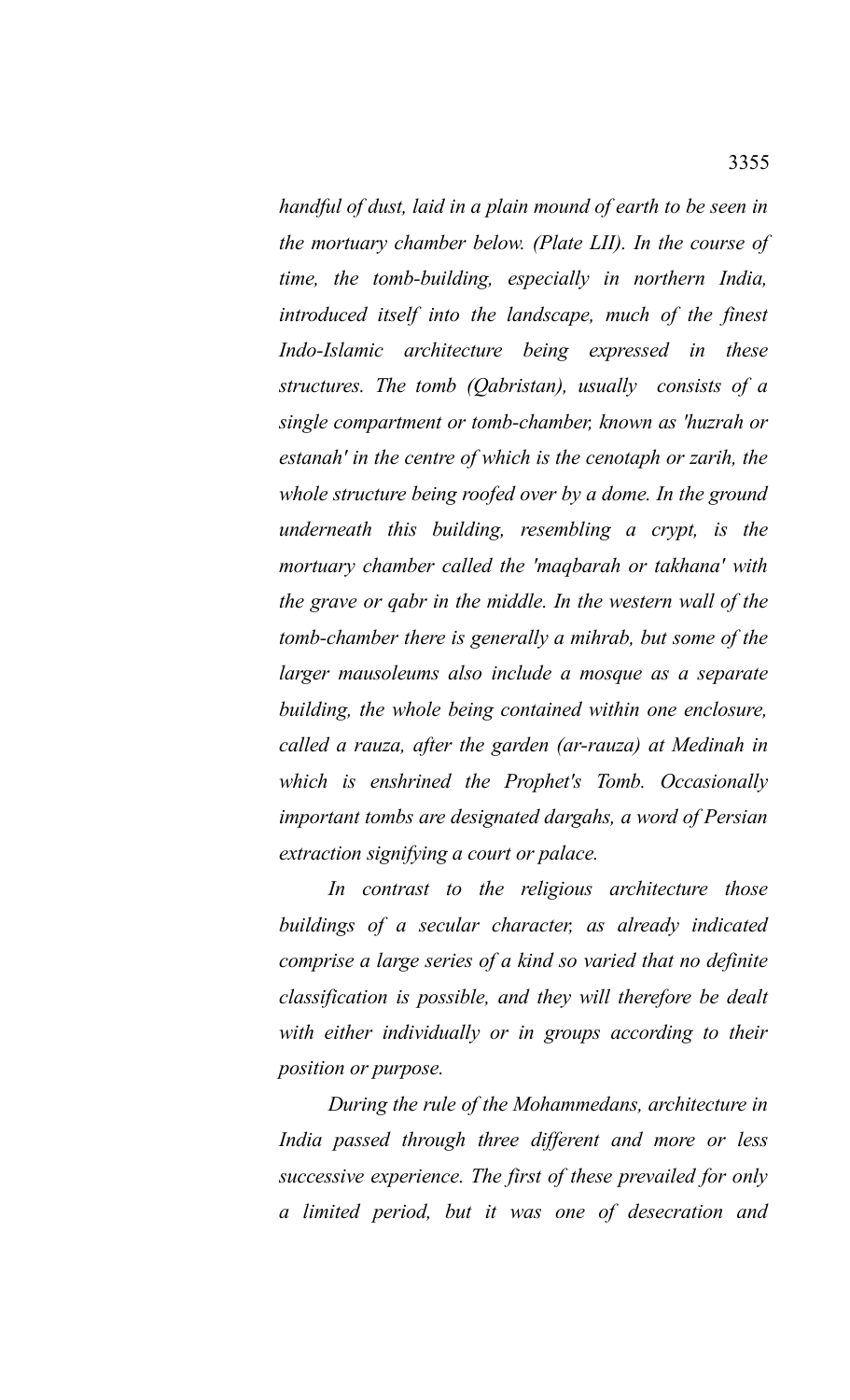*destruction inspired by the first white head of fanatical zeal. "It was the custom," relates a contemporary chronicler, "after the conquest of every fort and stronghold to ground its foundations and pillars to powder under the feet of fierce and gigantic elephants." In a like manner a large number of fortified towns were demolished, while temples and similar structures were included in the spoliation. This purely destructive phase was followed by a second one, in which the buildings were not ruthlessly shattered, but were purposely dismantled and the parts removed, to supply ready-made material for the mosques and tombs of the conquerors. The historian quoted above mentions that much of the demolition was effected by elephant power, these animals being employed to push the beams and pillars out of position, gather them up, and carry them to their new situation, much as they now stack timber, or haul teak wood logs for commercial purposes. It was during this phase that the temple buildings suffered most, as whenever any fresh territory was annexed, and the fouding of a capital city contemplated, these structures became the quarries from which supplies of cut stone were extracted. This accounts for considerable areas in Upper India being almost entirely denuded of any records of Hindu architecture, notably around such early Islamic centres as Delhi and Ajmir. The spoils of these temples, however, had to be supplemented in places by a certain amount of new and original masonry, as may be seen in mosques of the early type, so that the materials were obtained from two sources and, as tersely described by the*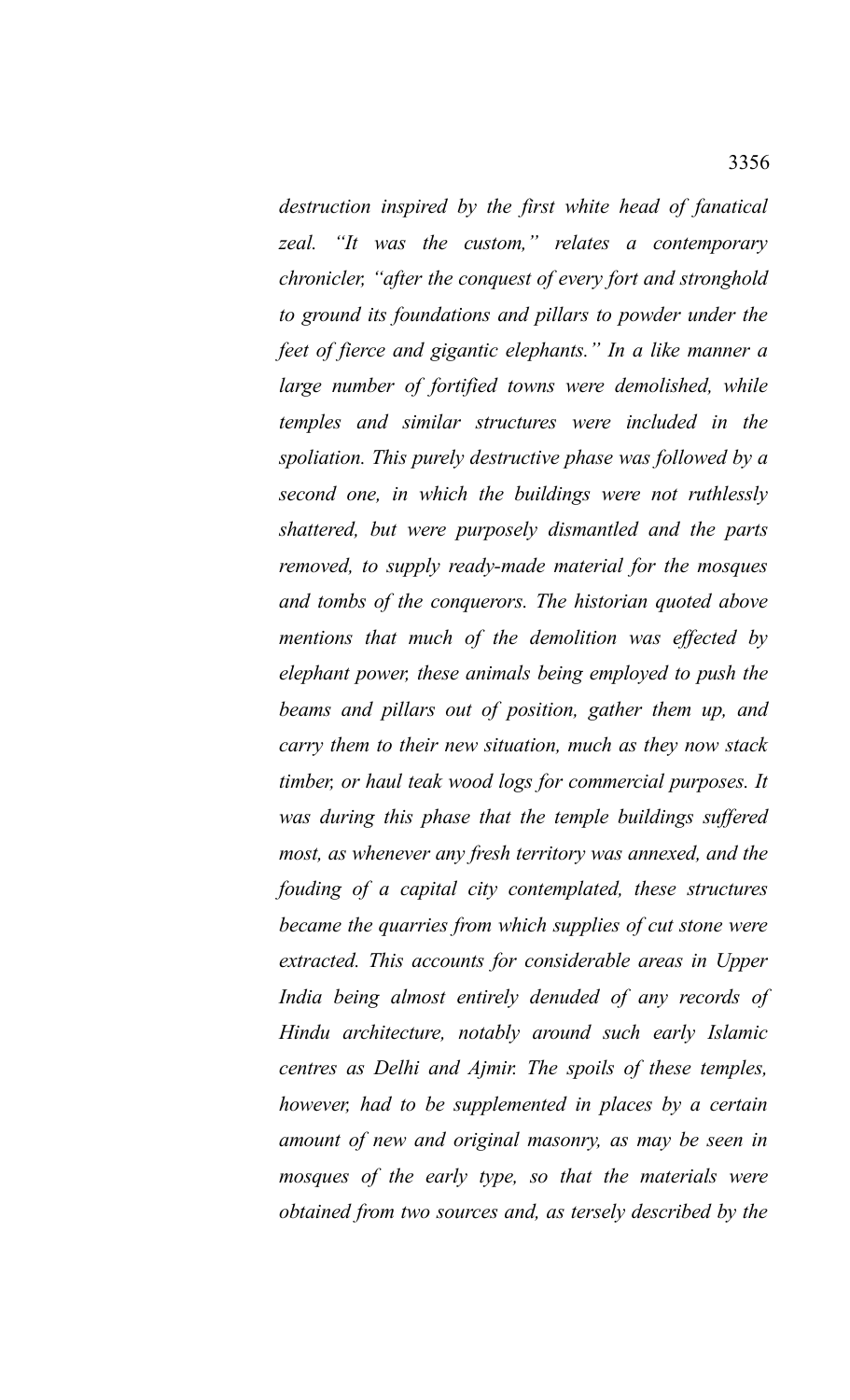*chronicler- "the stones were dug out from the hills, and the temples of the infidels were demolished to furnish a supply." Finally, there was the third phase, when the Moslems having become firmly established in various parts of the country, found themselves in a position to plan and create building compositions constructed of masonry, not re-conditioned, but each stone prepared specially for its purpose. It was in these latter circumstances that Islamic architecture in India arrived and its true character and achieved its greatest splendour.* 

*For the purpose of study, the architecture thus produced may be resolved into three main divisions, (I) the Delhi or Imperial, (2) the Provincial, and (3) the Mughul. The first of these divisions has hitherto generally been known as "Pathan," but not all those dynasties under which this type of architecture prevailed, can be so designated. Two of them were of Turkish extraction, one was Khalji, and one was of Arab descent. The architecture evolved under these dynasties was that associated mainly with their rule at Delhi, the capital city and centre of the imperial power. For, just as Rome had "classic" art of the capital city, differing greatly from that of the provinces, so the seat of the administration in Moslem India had its own form of architectural expression, which, although subject to variations and developments, never really lost its distinctive and imperial character. Beginning at the close of the twelfth century, on the establishment of Islamic rule at Delhi, this imperial style continued for nearly four centuries, when, in the middle of the sixteenth century it*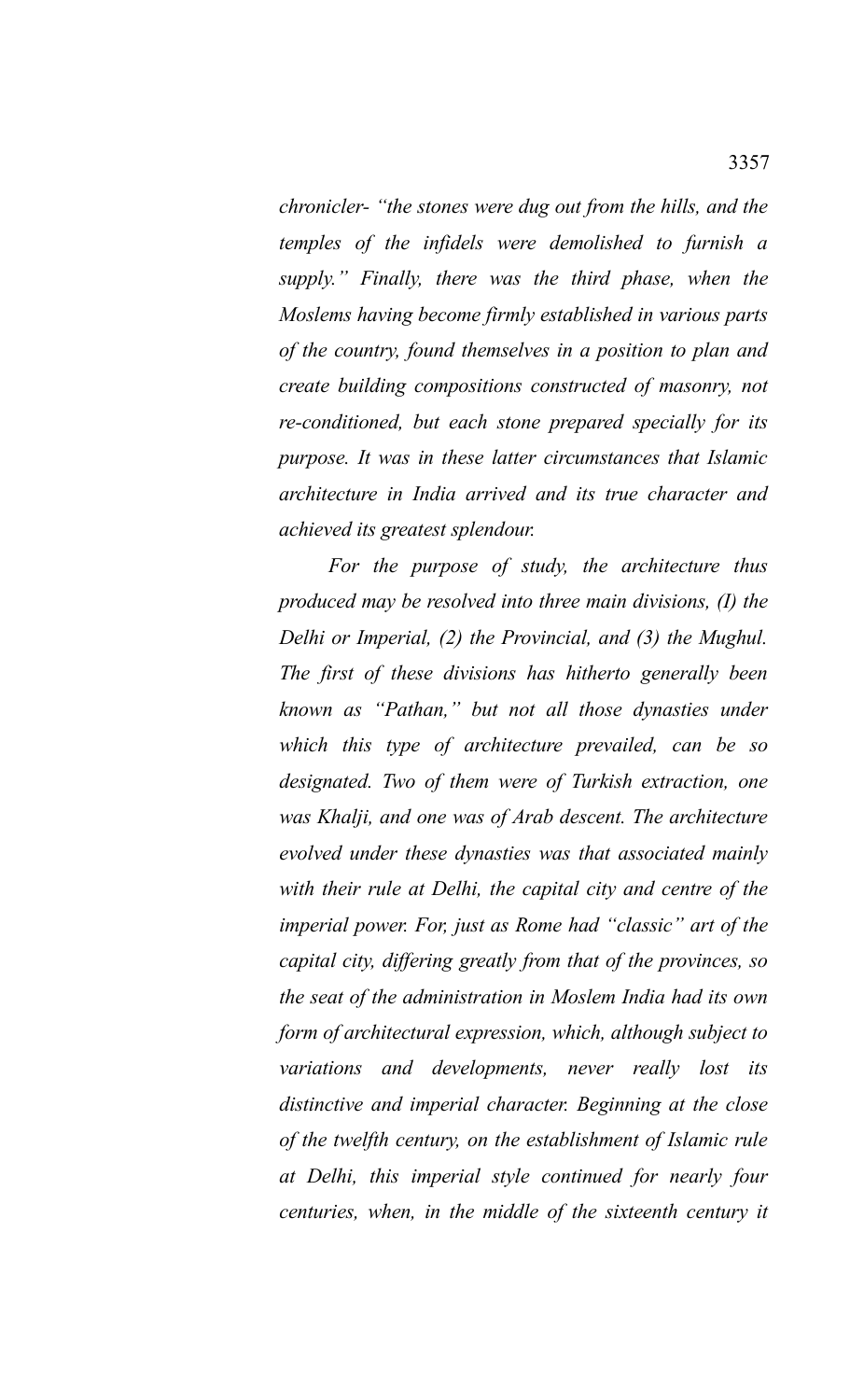*was succeeded by that of the Mughuls. The second of these styles, the Provincial, refers to those modes of building practised in some of the more self-contained portions of the country, usually after their governors had thrown off the allegiance to Delhi, when they proceeded to develop a form of architecture in accordance with their own individual ideals. What may be termed the "pivotal year" of this movement was A.D. 1400, when the central power at Delhi had been broken by the invasion of Timur (Tamerlane), and its original prestige declined from that date. It will be understood that these provincial manifestations of the building art in most instances prevailed for a period partly contemporary with that maintained by the central power at Delhi, and partly with that of the Mughuls, until the later brought the whole of India under their rule. The third style, the Mughul, was the latest and ripest form of Indo-Islamic architecture, which, emerging after the middle of the sixteenth century continued to flourish until the eighteenth century, by which time the empire founded by the descendents of the Timurids, the "Great Mughuls," had begun to approach its end." (pages 3-5)* 

**3431.** Similarly though public prayer for religious purposes at graveyard is not permitted but it is not shown to us that a building would not be construed as a mosque if it is surrounded on three sides by graveyards.

**3432.** For the purpose of public namaz, Adhan (Ajan) is necessary but we have not been shown that a mosque, if constructed without having a 'Minar', that would not be a mosque and against the tenets of Shariyat. Similarly, namaz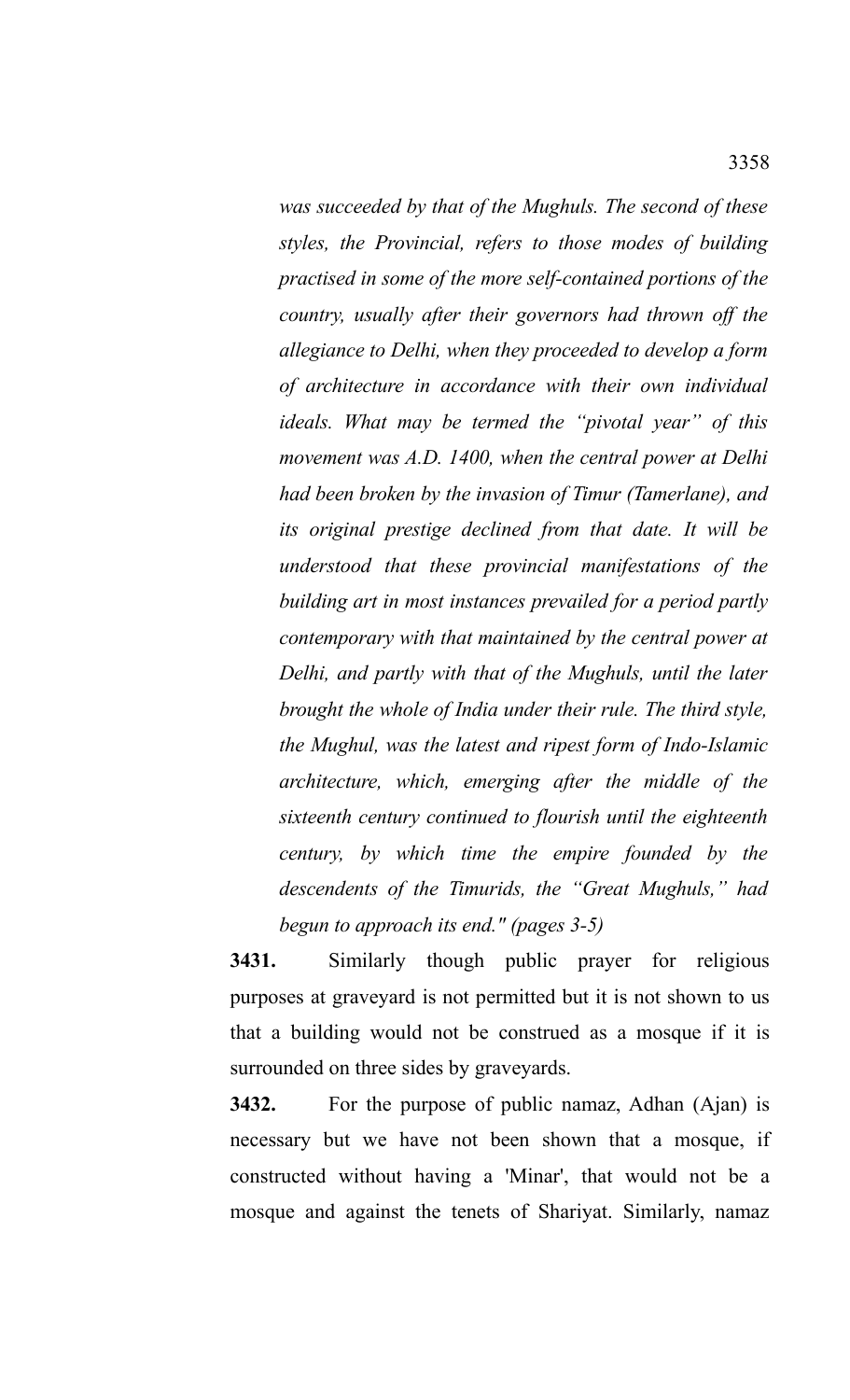before graves is not permitted except for limited purpose but it is not shown to us that a mosque cannot be constructed or if constructed, may subsequently lose its status of a mosque if in a vicinity thereof there exist graveyard or the same are made later on.

**3433.** We, therefore, are of the view that the defendants have failed to prove issues 19(d) and 19(e) and therefore, both the issues i.e. **Issues No.19(d) and 19(e) (Suit-4) are answered in favour of the plaintiffs**.

**3434. Issue No.19(f)** is in two parts. Firstly; whether the pillars inside and outside the building in question contain images of Hindu Gods and Goddesses? If the finding is in affirmative, then it has to be seen whether on that account the building in question cannot have the character of Mosque under the tenets of Islam?

**3435.** There are three sets of albums which contain photographs taken by the State Archaeological Department pursuant to order dated 10.01.1990 passed by this Court. Dr. Rakesh Tiwari, OPW-14 was Director of State Archaeological Department who deposed statement as OPW 14 and verified all these photographs. One album which the learned counsel for the parties have termed as "Album of Coloured Photographs" contain 204 photographs and has been marked as Paper No.200C1/1-204. The second one contains 111 photographs which are black  $\&$  while and the parties counsels have commonly call it "The Album of Black & White Photographs" and it is Paper No.201C1/1-111. The relevant photographs of these pillars in the coloured album are Paper No.200C1/48, 200C1/50, 200C1/51, 200C1/52, 200C1/54, 200C1/87,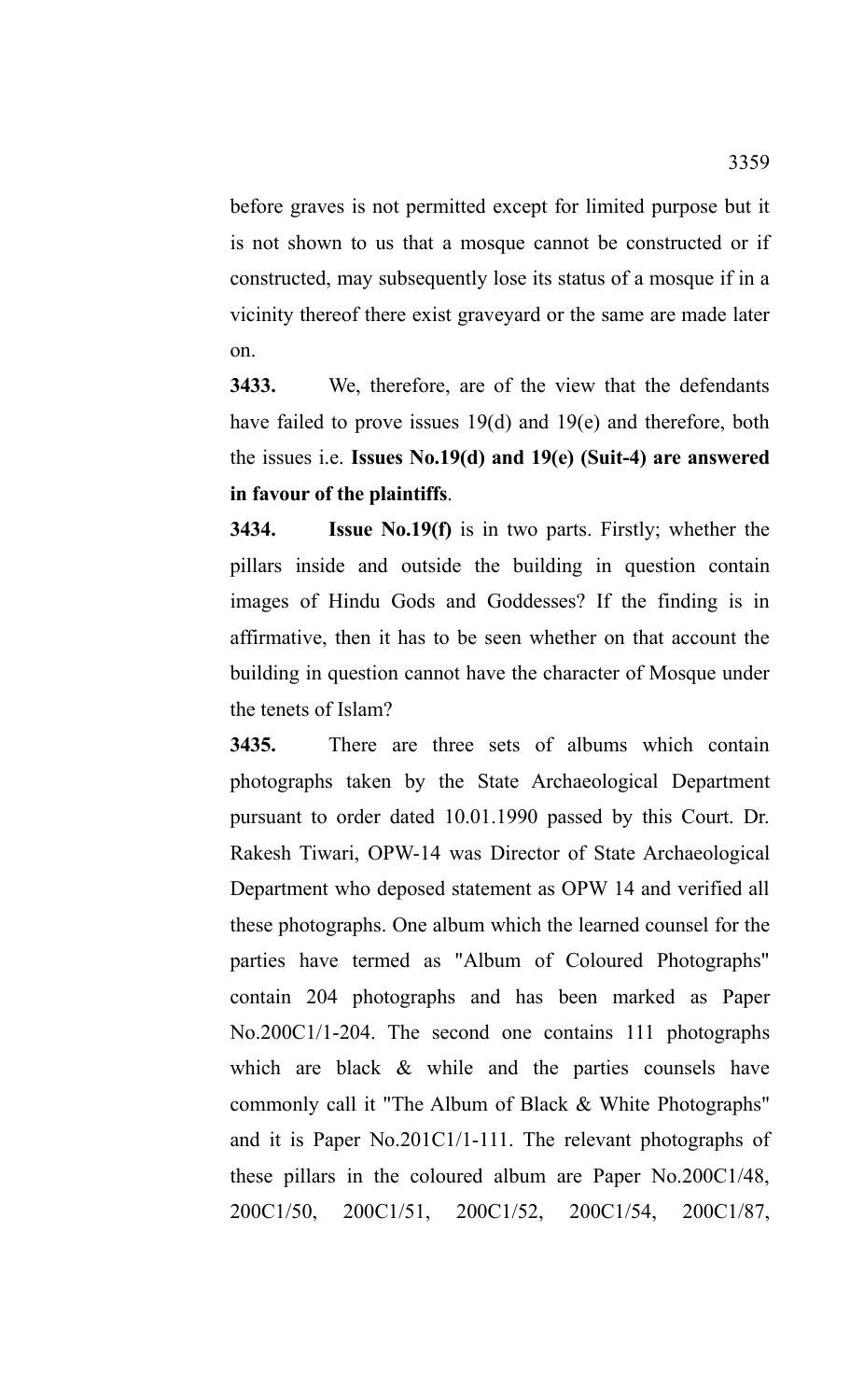200C1/104, 200C1/105, 200C1/109, 200C1/114, 200C1/115, 200C1/141, 200C1/146, 200C1/147, 200C1/166, 200C1/167, 200C1/181, 200C1/186, 200C1/187, 200C1/195, 200C1/199 and 200C1/200. Similarly, in the album of Black & White, photographs, the relevant one of concerning pillars are 201C1/55, 201C1/57, 201C1/76, 201C1/88, 201C1/91, 201C1/103, 201C1/104 and 201C1/106. All these photos are being appended collectively as **Appendix 5 (A) to 5 (DD)** to this judgment.

**3436.** We ourselves have perused all these photographs and apparently it appears from some of them that there were some images which have been tried to be erased or damaged so that it may not be identifiable or may stand removed. To the portion, where such images appears to be an attempt by external forces to desecrate the same is quite evident. We are not expert in this branch of archaeology but something which is otherwise apparent, we have mentioned. A lot of witnesses including those experts of various parties were also confronted with the same and their statement would also be of corroborative nature and therefore would be relevant. The photographs of the black kasauti pillars were seen and in respect to images therein, if any, PW 3, the plaintiff's own witness, said:

# **(A) PW-3 (Farooq Ahmad)**

''**फोटो नं. 57** में मूर्तियां बनी हुयी हैं जो उस वक्त नहीं थी। ये फोटो भी जायदाद मुतदाविया का है लेकिन हो सकता है बदल दिया हो। क्योंकि उस वक्त खंभे पर मूर्तियां नहीं थी। **फोटो नं0 – 58** में भी एक मूर्ति ऊपर के हिस्से में नजर आती है। फाटक में काला खंभा लगा हुआ था उसमें कोई मूर्ति नहीं हो सकती है कि बाद में बदल दिया गया हो। . . . .फोटो देखकर कह रहा हूँ कि खंभे बदल दिए गए होंगे। इन खंभों पर मूर्तियां बनी हुयी हैं उनको देखकर मैं बता रहा हूँ। कि ये खंभे बदले गए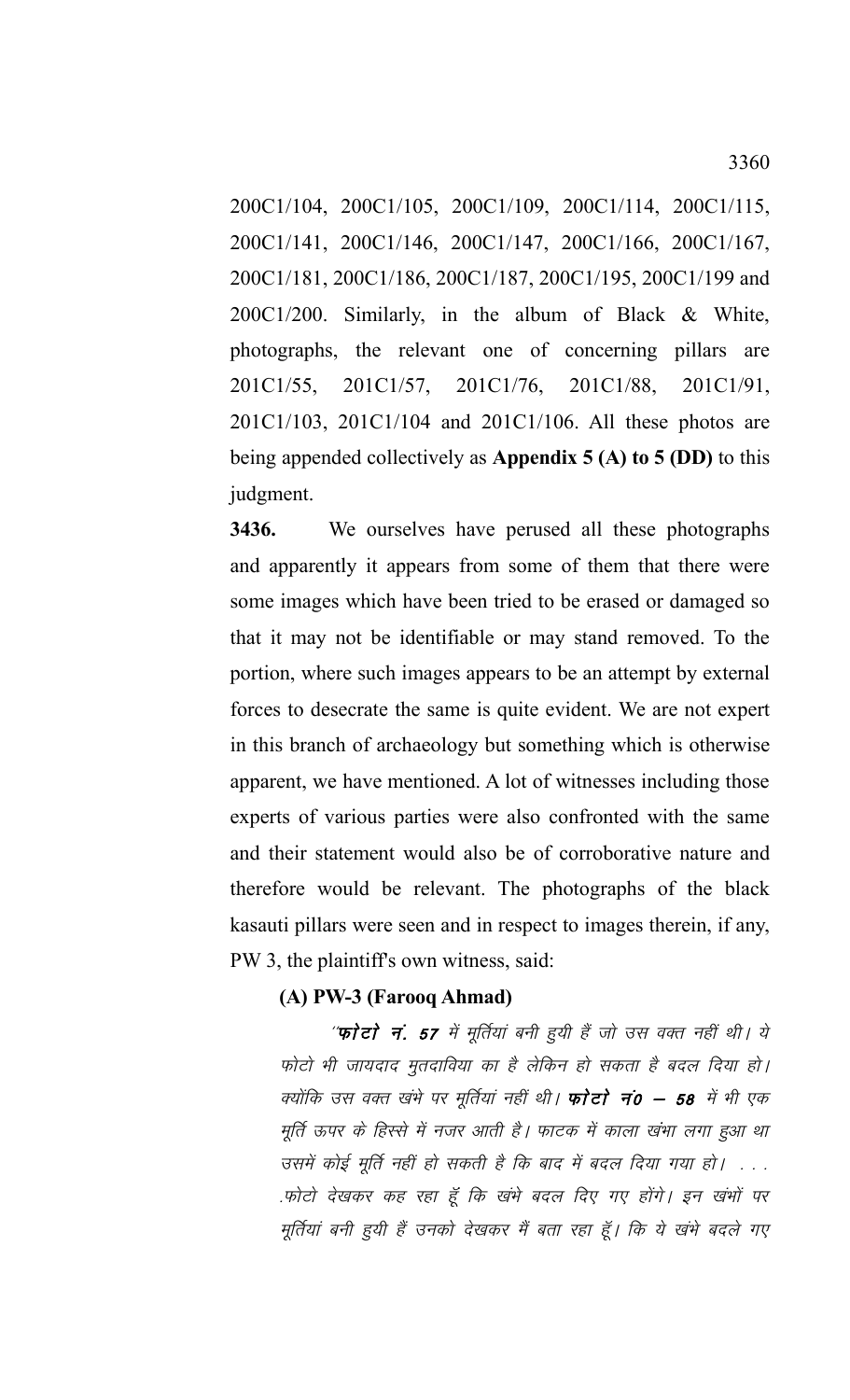हैं।" (पेज 38)

*"Idols are visible in photograph no. 57, which were not present at that time. This photograph is also of the disputed property but it is possible that it may have been changed because at that time there were no idols over the pillars. An idol is visible in the upper part of photograph no. 58 as well. There was a black pillar at the gate, which did not have any idol and it is possible that it may have been changed subsequently. . . . . . . . . It is only after looking at the photograph that I am stating that the pillars may have been changed. These pillars have idols on there top and it is only after looking at them that I am stating that these pillars have been changed." (E.T.C)* 

''फोटो नं. 62 में जंगले के पास खंभा नुमा बना है जिसमें मूर्तियां बनी हूयी हैं। यह खंभा विवादित जायदाद के उत्तरी फाटक का है <sub>- - - - -</sub> कोटो नं.—64 में भी सफेद रंग का नजर आता है और मूर्ति भी नजर आती है। . . . **फोटो नं.—65** सदर दरवाजे का है। लेकिन इसके खंभे पर मूर्तियां बनी हुयी हैं जो तब्दीली का नतीजा है। **फोटो नं**. -66 भी पूर्वी तरफ का है लेकिन इस पर मूर्तियां बनी हैं जो तब्दीली का नतीजा है।'' (पेज 39)

*"In photograph no. 62 there is a pillar like structure near the grill, which has idols. This pillar is at the northern gate of the disputed property. . . . . … It is visible in white color in photograph no. 64 as well,and the idols are also visible. . . . The photograph no. 65 is of the main gate. However, its pillar contained idols, which are result of change. The photograph no. 66 is also of the eastern side but it has idols, which are result of change." (E.T.C)* 

''फोटो नं.—72 काले रंग का खंभा जरूर है लेकिन उसके **ऊपर** व नीचे मूर्तियां बनी हुयी हैं। . . . . यही हालात फोटो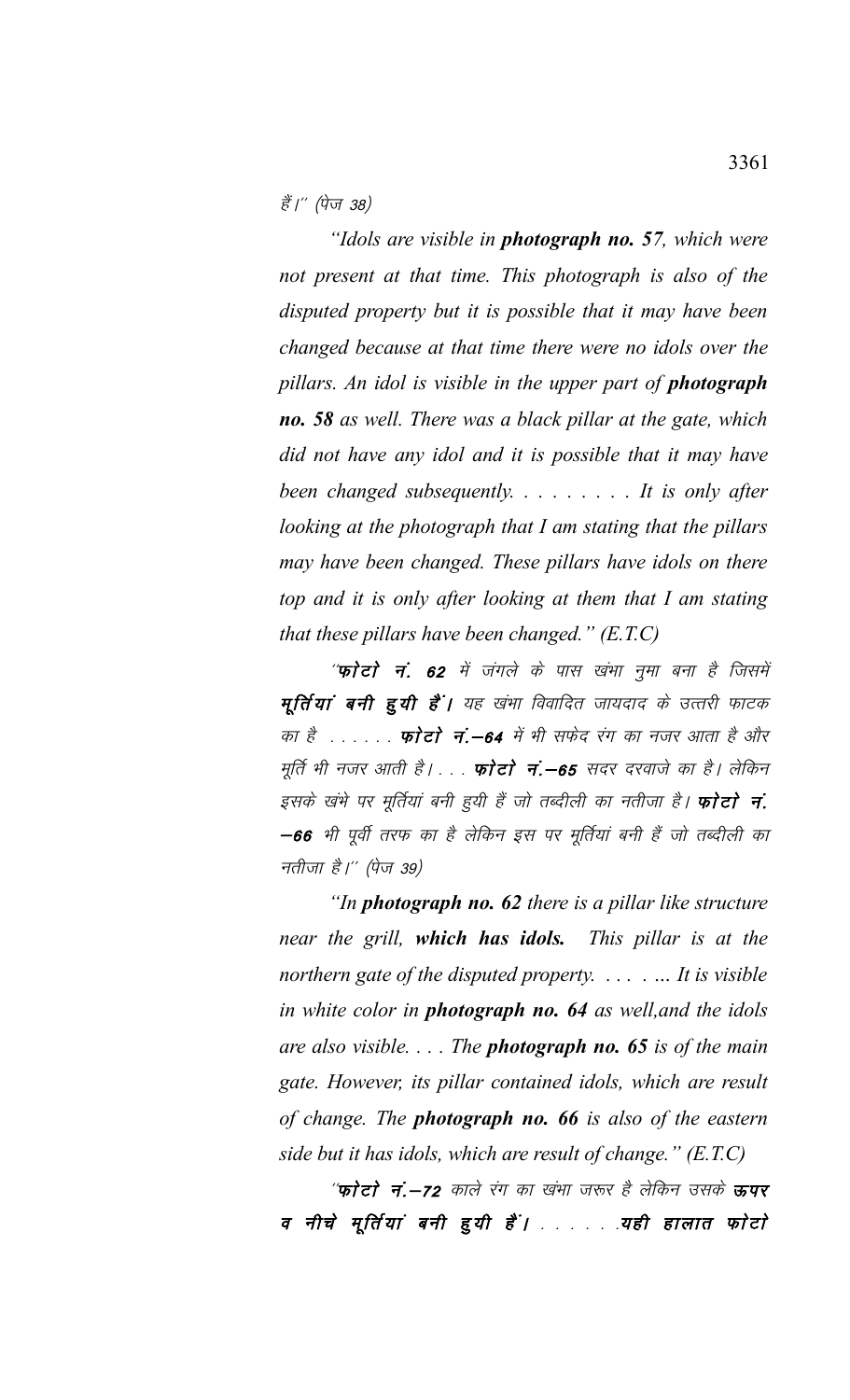नं0-71 के दोनों खंभों की है। वही हालत नं.-73 में दिखाए गए खांभे की है। इसमें भी मूर्तिया बनी हैं। फोटो नं.-74 की भी वही हालत है जिसके खंभे पर मूर्तियां बनी है। ये पूरा खंभा चारों तरफ से दिखाया गया है जो वहां पर चिपका हुआ था।'' (पेज 40)

"The photograph no. 72 does contain black pillars but it has idols in upper and lower part....... Similar is the position of the two pillars of photograph no. 71. Same is with the pillar shown in photograph on. 73. It also contains idols. The photograph no. 74 is also similar, which has idols over pillars. This pillar has been shown completely from all sides, which had been fixed over there."  $(E.T.C)$ 

''**फोटो नं.—101 भी** वहीं का है लेकिन इसमें बहुत तब्दीलियां की गयी हैं। मूर्तियां भी बनी हैं और कलश भी खड़े मालूम होते हैं।'' (पेज 42)

"The photograph no. 101 is also of that place, but many changes have been made therein. The idols are also existing and the pitchers (Kalash) are also existing."  $(E.T.C)$ 

'ये ठीक है कि इस एलबम में लगाए गए तमाम फोटो हमारे वकील साहब की मौजूदगी में खींचे गए थे। ये तमाम फोटोज विवादित जमीन और जायदाद के हैं।'' (पेज 61)

"It is true that all the photographs contained in this album, had been taken in the presence of my counsel. All these photographs are of the disputed land and property.  $" (E.T.C)$ 

''जो पत्थर खंबों की सूरत में लगे थे उन पर कोई शैतानों या भूतो की शक्ल नहीं थी वह बाद में फर्जी बनाई गयी थी।'' (पेज 100)

The stones existing in form of pillar, did not have figures of ghost or demons over them, and the same was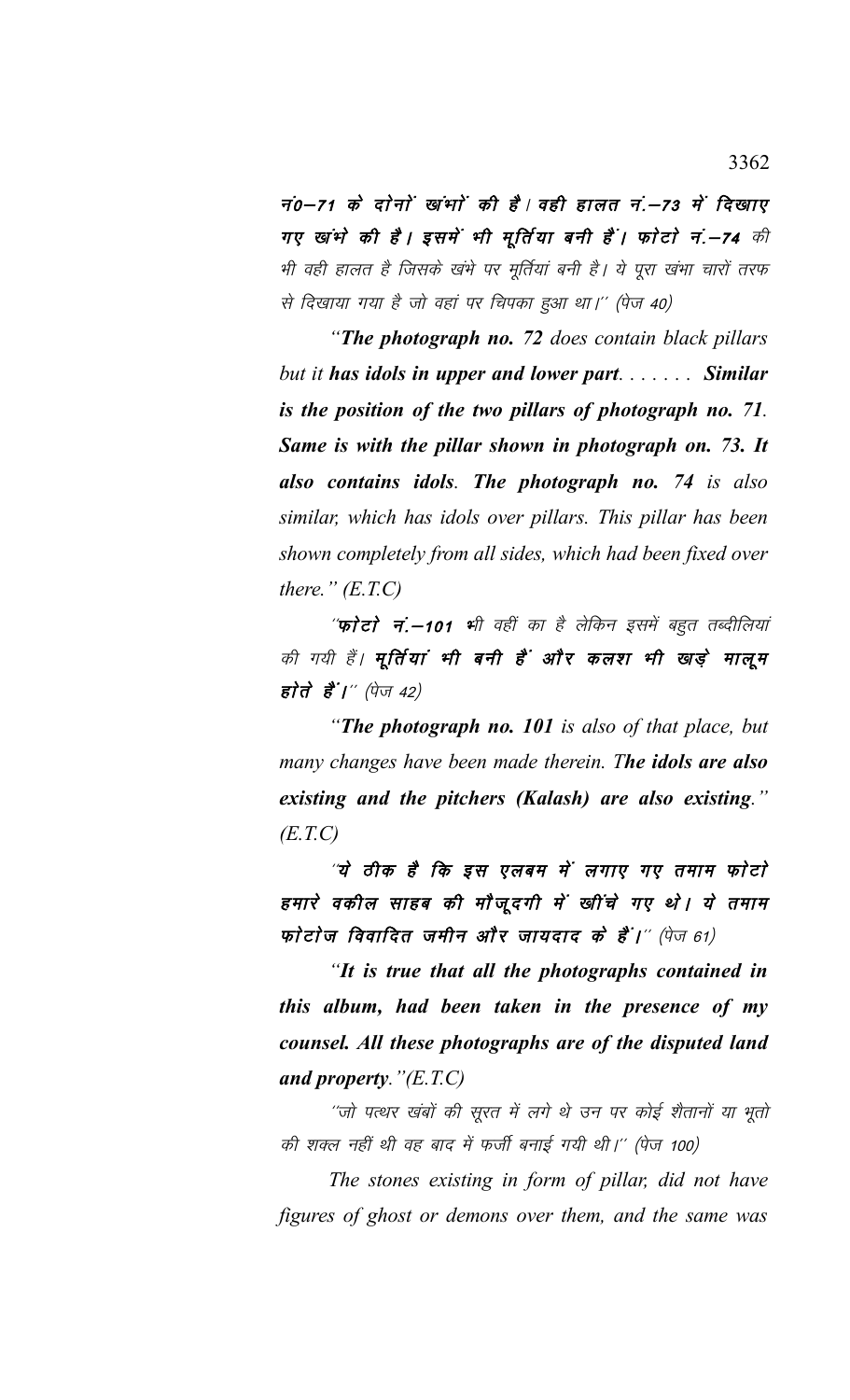# *put subsequently in a fake manner." (E.T.C)*

**3437.** The witnesses of Hindu parties have also made detailed statements wherein at time, there is some contradiction, but, in general, in some of the pillars certain images have been identified:

**(A)** In regard to coloured photographs **no. 47 to 50** and **51 to 54** and black -white photograph nos. **26 and 27** in respect to **pillars no. 1 and 2:**

## **(i) DW 3/5- Raghunath Prasad Pandey**

 $^{\prime\prime}$ चित्र संख्या-47 व 48 में दिख रहे खम्भे में घट के ऊपर हनुमान जी की मूर्ति के दर्शन हो रहे हैं।'' (पेज 14)

*"Idol of Hanuman Ji is seen above ghat (water- pot) in the pillar in a photograph nos. 47 and 48." (ETC)*

"**चित्र संख्या 47** में हनुमान जी की मूर्ति के नीचे नरसिंह भगवान का मुख नज़र आ रहा है और हनुमान जी की मूर्ति के नीचे एक और मूर्ति नजर आ रही है।'' (पेज 157)

*"In photograph No. 47 the face of Lord Narshima is seen beneath the idol of Hanuman Ji and another idol is seen beneath the idol of Hanuman Ji." (ETC)*

 $^{\prime\prime}$ चित्र संख्या 52, 54 और 105 को देखकर गवाह ने कहाए "इन चित्रों में जहां कलश बना है वहाँ घुटना मोडे हुए किसी व्यक्ति की आकृति नज़र आ $\vec{z}$ ही है।'' (पेज 14)

*Seeing the photographs no. 52, 54 and 105 the witness stated, "In these pictures, where the Kalash is inscribed, the idol of a person with bent knees is seen there." (ETC)*

"चित्र संख्या 54 में दिख रहे खम्भे को देखकर गवाह ने कहा कि 'इसमें जहाँ सिन्दूर लगा है, वहाँ हनुमान जी की मूर्ति नज़र आ रही है, ओर हनुमान जी की मूर्ति के दाहिनी तरफ मोर जैसी आकृति नज़र आ रही *है।''(पेज 159)* 

*Seeing the pillar visible in the photograph no. 54 the*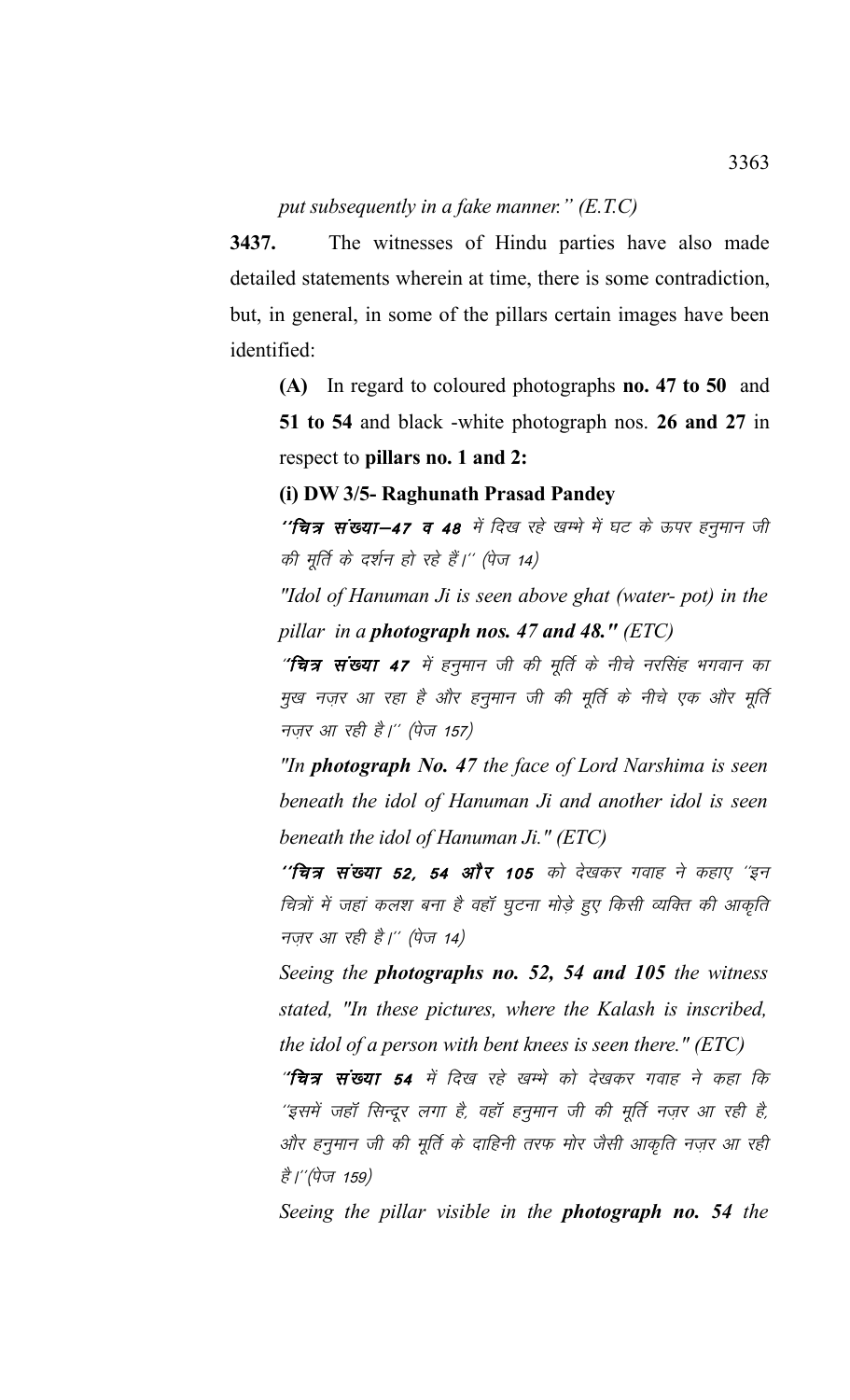*witness stated "At the place where vermilion is applied therein, the idol of Hanuman Ji is seen and peacock-like figure is seen to the right of the idol of Hanuman Ji."(ETC)*

# **(ii) DW 1/2- Krishna Chandra Singh**

# वित्र संख्या 26, 27

''उपरोक्त चित्रों में दिख रहे खंभों में मुझे जय–विजय की मूर्ति नहीं दिख रही है।'' (पेज 45);

## *Photograph Nos. 26 and 27*

*"The idol of Jai-Vijai is not visible to me in the pillars appearing in the aforesaid photographs." (ETC)*

## चित्र संख्या 47 लगायत 54

''खंभों में मुझे जय–विजय की मूर्तिया नजर नहीं आ रही हैं, क्योंकि मेरी नजर कमजोर है . . . '' (पेज 45)

## *Photograph Nos. 47 to 54*

*" The idols of Jai-Vijai are not visible to me in the pillars, because my eye- sight is weak.(ETC)* 

**(B)** In regard to Coloured **photographs no. 104 to 109** and Black and White **photographs No. 55 and 57** of Pillar No 3:

# **(i) DW 3/5- Raghunath Prasad Pandey**

''चित्र संख्या 104 में दिख रहे खम्भे में ऐसी आकृति बनी हुई दिख रही है, जैसे कोई आदमी घुटना मोड़कर बैठा है और यही स्थिति **चित्र** संख्या-106 में भी है। (पेज 14), वित्र संख्या-104 में दिख रहे खम्भे में हनुमान जी की, गणेश जी की, देवी जी की मूर्ति तथा एक मोर जैसी आकृति दिख रही है। (पेज 147); **चित्र संख्या –105** में जहाँ सिन्दूर लगा है, वहाँ हनुमान जी की मूर्ति है और उसके नीचे कमलदल के पास गणेश जी की और देवी जी की मूर्ति नज़र आ रही है। . . . '' (पेज 147) *"In the pillar appearing in the photograph no.104, such a figure is seen engraved as gives the impression that a person is sitting with his knees bent, and this very position*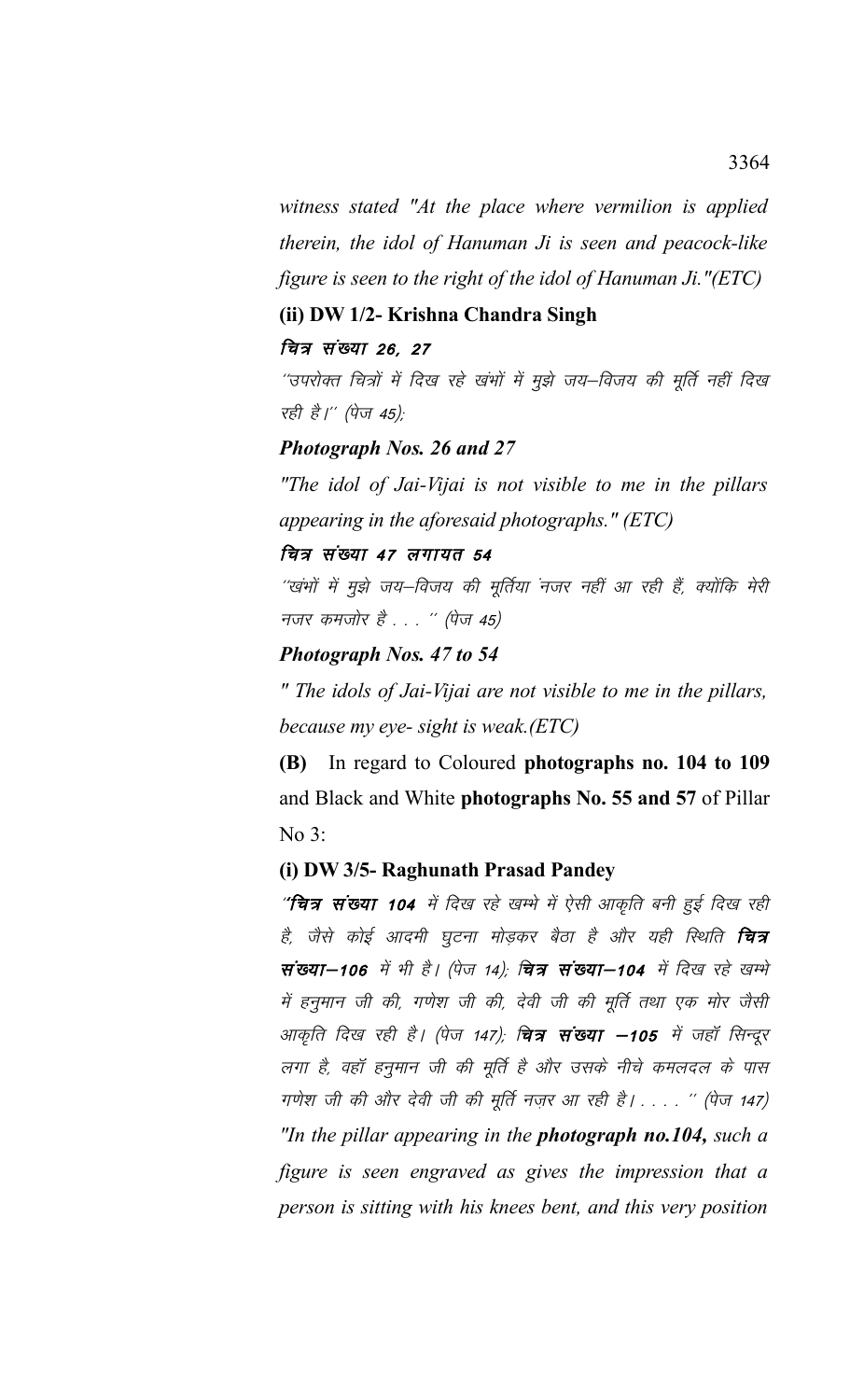*is seen in the photograph no. 106 as well. (page 14); The idol of Hanuman Ji, Ganesh Ji and Devi Ji as also a peacock-like figure is seen in the pillar visible in the photograph no. 104. (page 147); The idol of Hanuman Ji is at the point where vermilion is applied in the photograph no. 105, and the idol of Ganesh Ji and Devi Ji is seen near 'Kamal-Dal' (bunch of lotus flowers) beneath the said idol of Hanuman Ji." (ETC)* 

# **(ii) DW 17/1 -Ramesh Chandra Tripathi**

''चित्र संख्या 104 में मूर्ति के शरीर का कोई भाग नहीं नज़र आ रहा है। (पृष्ठ 86); चित्र संख्या 105 में शंकर की मूर्ति है . . .''(पृष्ठ 85) *"No part of the body of the idol is visible in Photograph No. 104. (page 86); Idol of Shankar is in Photograph No. 105." (ETC)*

## **(iii) DW 3/5- Raghunath Prasad Pandey**

 $^{\prime\prime}$ चित्र संख्या 108 में जहाँ सिन्दूर लगा हुआ है, वहाँ पर हनुमान जी की मूर्ति नज़र आ रही है और उसके बग़ल में मोर जैसी आकृति नज़र आ रही है और हनुमान जी के नीचे वाले भाग में गणेश जी एवं देवी जी की मूर्ति नज़र आ रही है।'' (पेज 147)

*"At the point where vermilion is applied in the photograph no. 108, the idol of Hanuman Ji is visible and next to it is seen a peacock-like figure and in the lower part of Hanuman Ji is seen the idol of Ganesh Ji and Hanuman Ji."(ETC)*

## **(iv) DW 13/1-1 - Mahant Dharmdas**

''**चित्र संख्या 109** में हनुमान जी की आकृति तथा कलश के ऊपर शंकर जी की आकृति नज़र आ रही है। चित्र संख्या 109 में मानव आकृति नज़र आ रही है। यह आकृति रामचन्द्र जी की है।'' (पृष्ठ 156)

*"In the photograph no. 109, idol of Hanuman Ji is seen, and Shankar Ji is therein visible above 'Kalash'.A human*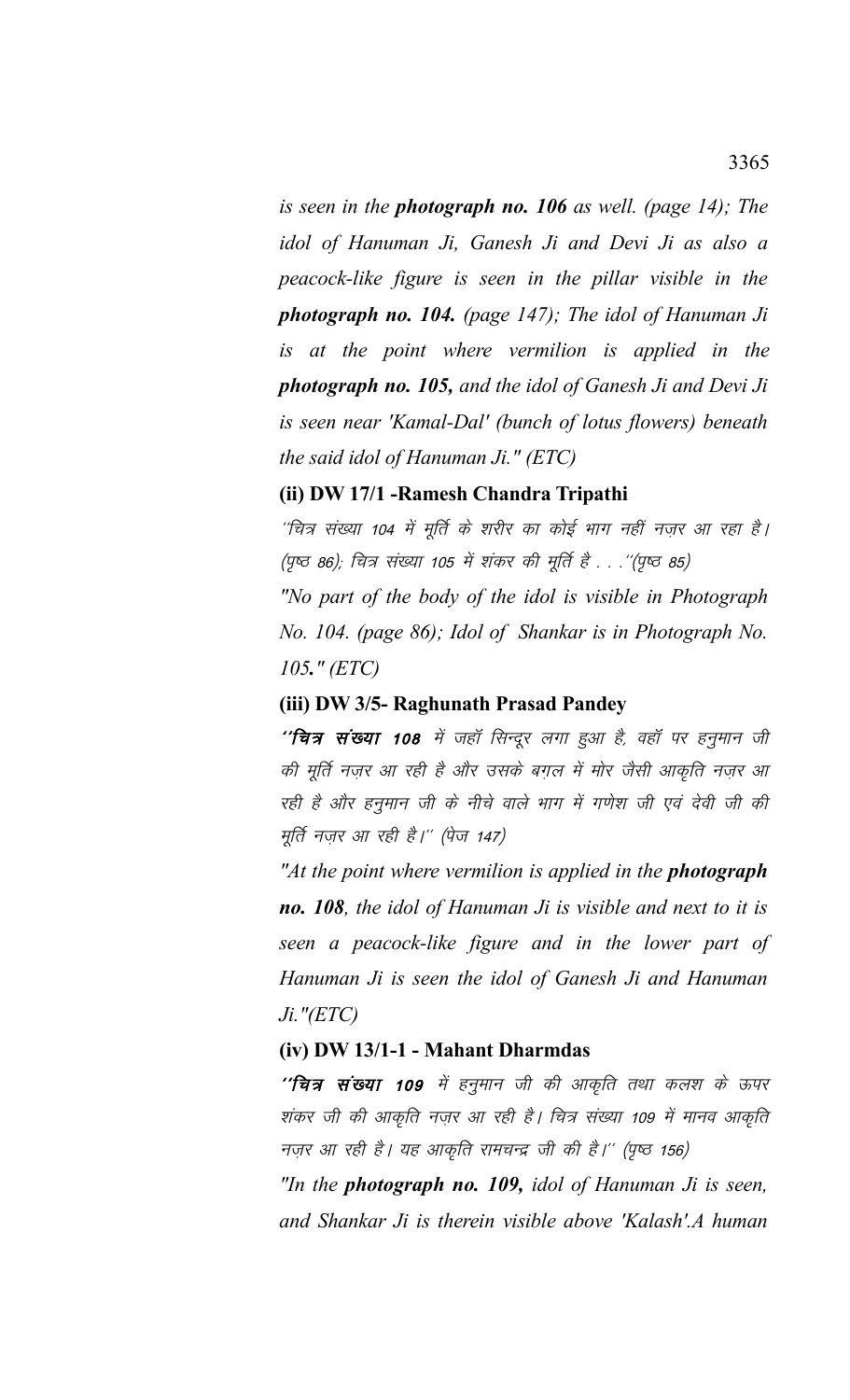*figure is visible in the Photograph No 109. This figure is of Ramchandra Ji." (ETC)*

**(C)** In regard to Coloured Photographs **110 to 115** and Black – White Photographs **58 and 60 of Pillar Nos. 4:**

## **(i) DW 3/5- Raghunath Prasad Pandey**

'इन मूर्तियों में देवी—देवताओं के उदर से लेकर सिर तक नजर आ रहा है, परन्तु चेहरा स्पष्ट नहीं हो रहा है।" (पेज 151)

*"In these idols, gods-goddesses are seen from stomach to head but their faces are not clear." (ETC)* 

# **(ii) DW 3/15 Narendra Bahadur Singh**

''इसी एलबम के **चित्र सं0 109 लगायत 127** में भी नज़र आरहे खंभों में किसी देवी देवता के चित्र नहीं नजर आ रहे है।'' (पृष्ठ 43)

*"Figures of gods- goddesses are not visible in the pillars also appearing in the photographs 109-127 of this very album." (ETC)*

## **(iii) DW 3/5- Raghunath Prasad Pandey**

'इस खम्भे में जहाँ सिन्दूर लगा है, वहाँ पर हनुमान जी का आधा शरीर नज़र आ रहा है। हनुमान जी की मूर्ति के नीचे जहाँ कमल–दल है, वहाँ गणेश जी की मूर्ति नज़र आ रही है। उनका मुख और पेट दिख रहा है। हनुमानजी की मूर्ति के वग़ल जो देवता की मूर्ति है, उसके बग़ल मोर की आकृति नज़र आ रही है। इस **चित्र सं0–113** में जहां कमल–दल है, उसके बाई तरफ़ किसी देवी या देवता की मूर्ति नज़र आ रही है, परन्तु यह स्पष्ट नहीं हो रहा है कि यह मूर्ति किसकी है। **चित्र संख्या 114** में दिख रहे खम्भें में जहां सिन्दूर लगा है वहां हनुमान जी की मूर्ति नजर आ रही है" (पेज 152-153)

*"Half of Hanuman Ji's body is visible where vermilion is applied in this pillar. Where there is 'Kamal-Dal' beneath the idol of Hanuman Ji, that of Ganesh Ji is visible. His face and stomach is visible. Next to idol of a god which is beside that of Hanuman Ji, a peacock figure is seen. Left*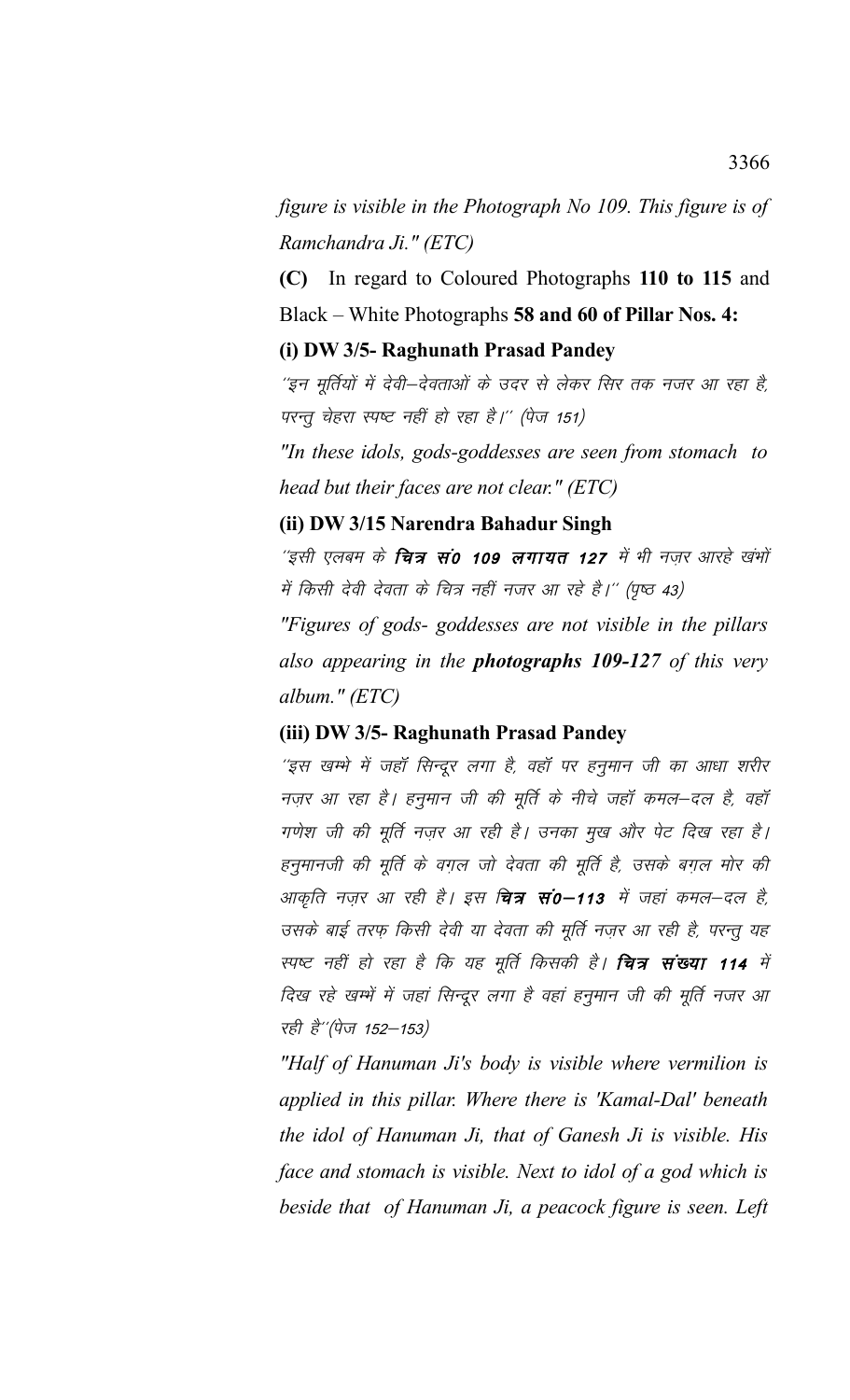*to the point where 'Kamal-Dal' is seen in this photograph (no.113), the idol of any god or goddess is seen but it is not getting clear as to whom this idol represents. The idol of Hanuman Ji is seen at the point where vermilion is applied in the pillar seen in the photograph no.114....."(ETC)*

## **(iv) DW 17/1 Ramesh Chandra Tripathi**

 $^{\prime\prime}$ चित्र संख्या 113 में मूर्ति नहीं नजर आ रही है।''(पृष्ठ 86) *"No idol is visible in the Photograph No. 113." (ETC)*

### **(v) DW 3/15- Narendra Bahadur Singh**

'इसी एलबम के चित्र सं0 **109 लगायत 127** में भी नजर आरहे खंभों में किसी देवी देवता के चित्र नहीं नजर आ रहे हैं।''(पृष्ठ 43)

*"Figures of gods and goddesses are not visible in the pillars also seen in the photograph 109 to 127 of this very album."(ETC)*

**(D)** In regard to coloured **Photographs 116 to 121** and black-white **Photographs 61 and 63 of Pillar No 5**:

# **(i) DW 3/5- Raghunath Prasad Pandey**

''चित्र **संख्या 116** में दिख रहे खम्भे में जहां सिन्दूर लगा है, वहां हनुमान जी का पूरा शरीर नज़र आ रहा है . . . .'' (पेज 154)

*"The whole body of Hanuman Ji is seen where vermilion is applied in the pillar seen in the photograph no. 116...." (ETC)*

### **(ii) DW 3/11- Bhanu Pratap Singh**

''चित्र **सं0 116** में दिखायी दे रहे खम्भे में ऊपर की तरफ मूर्ति नज़र नहीं आ रही है।"(पृष्ठ 51)

*"No idol is visible upwards in the pillar seen in the photograph no. 116." (ETC)*

## **(iii) DW 3/5- Raghunath Prasad Pandey**

''चित्र **संख्या 118** में सिंह जैसी आकृति नज़र आ रही है . . . उस सिंह से मेरा तात्पर्य नरसिंह भगवान से है।'' (पेज 154–155); ''चित्र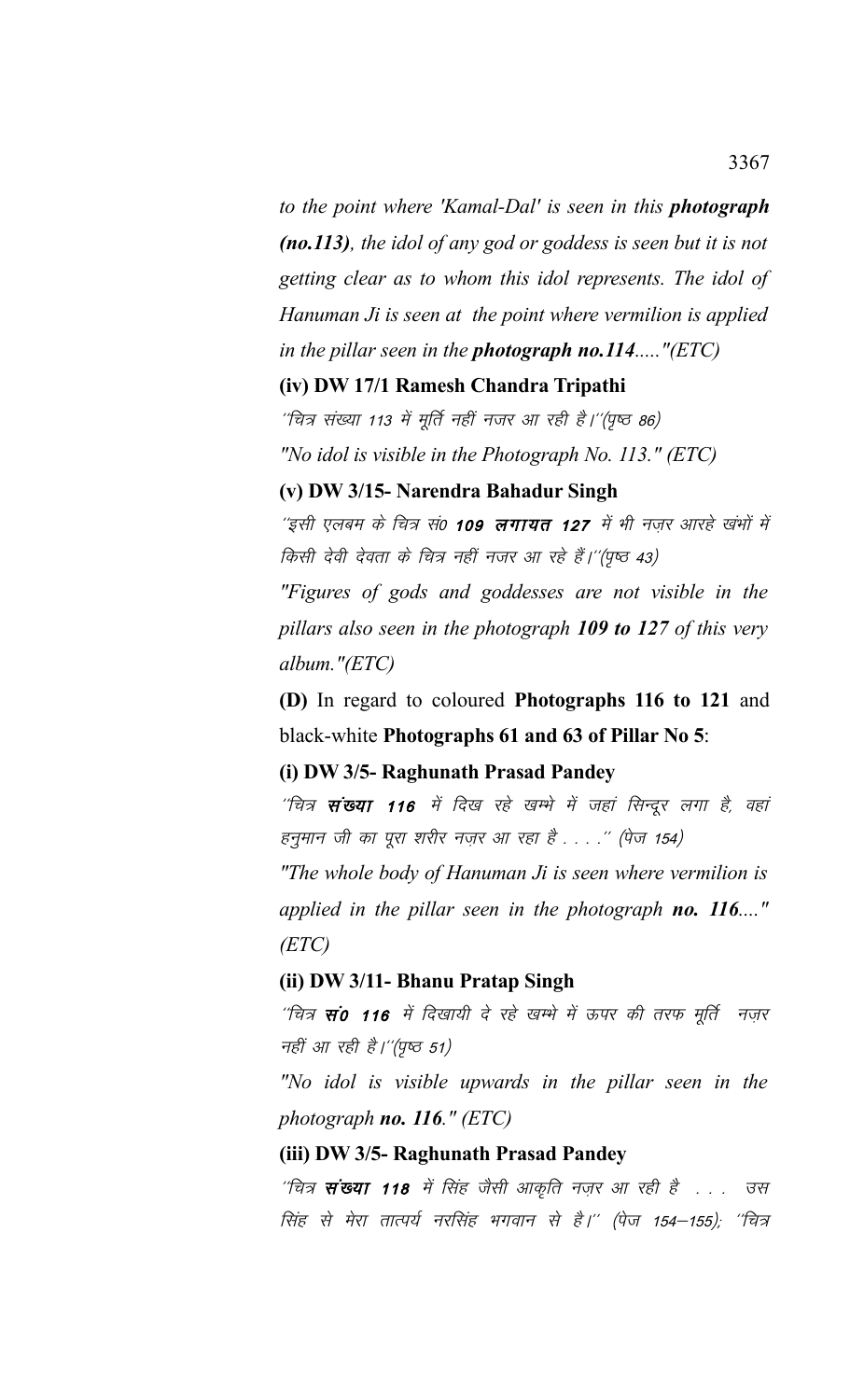संख्या 119 में वही मूर्ति व आकृति उसी स्थान पर नजर आ रही है, जिस स्थान पर चित्र **सं0 118** में दिख रहे खम्भे में।'' (पेज 155)

"A lion-like figure is visible in the photograph no. 118........By that lion I mean Lord Narsingh. (page 154-155); The same idol and figure is seen at the same point in the pillar in the photograph **no.118** as in the photograph *no.* 119." $(ETC)$ 

## (iv) DW 17/1 Ramesh Chandra Tripathi

'इसमें एक जगह गरूड़जी का चित्र दिखाई पड़ रहा है . . . ।''(पृष्ठ 50) "The figure of Garun Ji is visible at a place in it......" (ETC)

## (v) DW 13/1-1 Mahant Dharmdas

''चित्र **संख्या –118 तथा 119** में नज़र आ रहे खम्मों में कोई चित्र नजर नहीं आ रहा है।"(पृष्ठ 157)

"No figure is visible in the pillars seen in the photographs no. 118 and 119." (ETC)

# (vi) DW 13/1-1 Mahant Dharmdas

''चित्र **संख्या 121** में हनुमानजी की मूर्ति नज़र आ रही है। यह मूर्ति उस स्थान पर है, जिस स्थान पर सिंदूर पूता है। जहाँ पर सिंदूर पूता हुआ है वहाँ एक जगह हनुमान जी की मूर्ति नज़र नहीं आ रही है। इन दोनों स्थानों के बीच में एक पट्टी पर रामचन्द्रजी की मूर्ति धनुष लिए हुए नज़र आ रही है।''(पृष्ठ 158)

"The idol of Hanuman Ji is visible in the photograph no. 121. This idol is at the place which is painted with vermilion. At the place where vermilion is applied, the idol of Hanuman Ji is not visible at one point. The idol of bowwielding Ramchandra Ji is visible on the strip at the midpoint between these two places."  $(ETC)$ 

## (vii) DW 20/1 Shashikant Rungta

''चित्र **संख्या 120 तथा 121** में गणेश जी की मूर्ति नज़र आ रही *है।"(पुष्ठ 33)*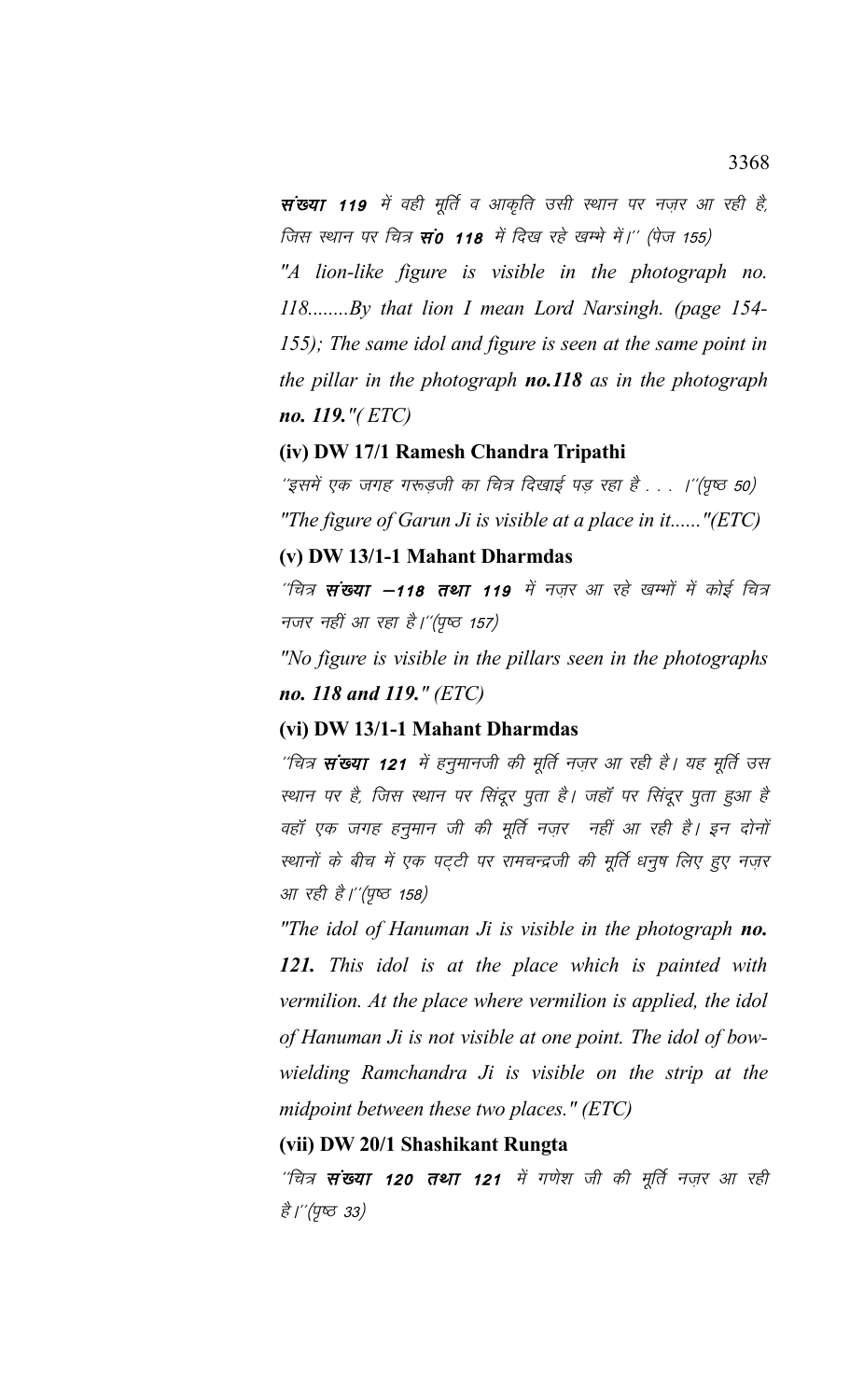"The idol of Ganesh Ji is seen in the photographs  $120$  and  $121.$ " (ETC)

# (viii) DW 3/15 Narendra Bahadur Singh

''इसी एलबम के चित्र सं0 109 लगायत 127 में भी नज़र आरहे खंभों में किसी देवी देवता के चित्र नहीं नजर आ रहे हैं।''(पृष्ठ 43)

"Figures of any god-goddess are not visible in the pillars" seen even in the photographs 109-127 of this very album.".  $(ETC)$ 

(E) In regard to coloured Photographs 136 to 143 and black-white Photographs 71 and 73 of Pillar No 7:

# (i) DW 3/5- Raghunath Prasad Pandey

''इस चित्र **संख्या–141** में हनुमान जी की खड़ी हुई पुरी मूर्ति नजर आ रही है। . . . . चित्र संख्या 142 एवं 143 में दिख रहे खम्भों में जहाँ सिन्दूर लगा है, उस भाग में हनुमान जी की मूर्ति नज़र आ रही है . .'' (पेज 160)

"In this photograph  $(no.141)$ , the idol of Hanuman Ji in standing position is wholly seen.... The idol of Hanuman Ji is seen in that part in which vermilion is applied in the pillars seen in the photographs 142 and 143.  $\ldots$  " (ETC)

## (ii) DW 17/1- Ramesh Chandra Tripathi

''चित्र **सं0 141, 142 तथा 143** में गणेश जी की मूर्तियां हैं।''(पृष्ठ 87  $-88)$ 

"The idols of Ganesh Ji are seen in photographs 141, 142 and 143."  $(ETC)$ 

(F) In regard to coloured Photographs 142 to 147 and black-white Photographs 74 and 76 of Pillar No 8:

(i) DW 3/5- Raghunath Prasad Pandey

''चित्र संख्या–**146 एवं 147** में दिख रहे खम्भों में जहॉ सिन्दूर लगा है, वहॉ हनुमान जी की मूर्ति नज़र आ रही है . . . '' (पेज 160)

"The idol of Hanuman Ji is seen where vermilion is applied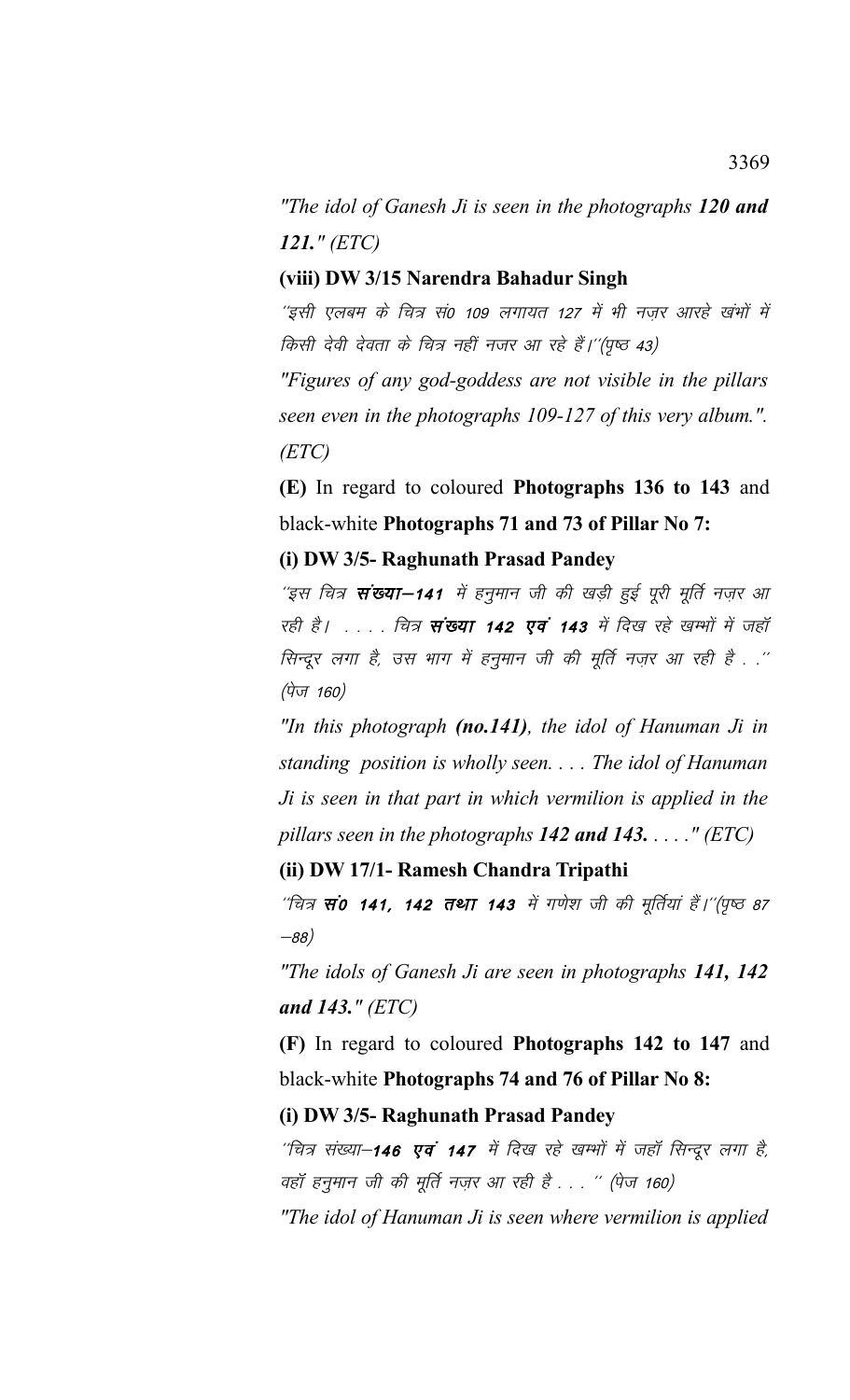*in the pillars seen in the photographs 146 and 147........"(ETC)*

# **(ii) DW 17/1- Ramesh Chandra Tripathi**

''चित्र **सं0 146 तथा 147** में गणेश जी की स्पष्ट मूर्तियां नज़र आ रही हैं।'' (पृष्ठ 88)

*"The idols of Ganesh Ji are clearly seen in the photographs 146 and 147."(ETC)*

# **(iii) DW 13/1-1 Mahant Dharmdas**

 $^{\prime\prime}$ चित्र **संख्या 146 तथा 147** में गणेश जी की मूर्ति नज़र आ रही है।''  $(y$  $\sigma$  160)

*"The idol of Ganesh Ji is seen in the photographs 146 and 147." (ETC)*

**(G)** In regard to coloured Photographs **162 to 167** and black-white Photographs **89 and 91 of Pillar No 10:**

# **(i) DW 3/5- Raghunath Prasad Pandey**

''हनुमान जी की मूर्ति के दाहिनी तरफ मोर जैसी आकृति बैठी हुई अवस्था में नज़र आ रही है . . .'' (पेज 160)

*"To the right of the idol of Hanuman Ji is seen a peacocklike figure in the sitting position....."(ETC)*

# **(ii) DW 20/1 Shashikant Rungta**

''चित्र **संख्या 166 तथा 167** में गणेश जी की सूड़ नज़र आ रही है . .  $''$ (पृष्ठ 34)

*"Ganesh Ji's trunk is visible in the photographs 166 and 167...." (ETC)*

**(H)** In regard to coloured **Photographs 176 to 181** and black-white **Photographs 95 and 97 of Pillar No 11** and in regard to coloured **Photographs 182 to 187** and blackwhite **Photographs 98 and 100 of Pillar No 12** :

### **(i) DW 3/5- Raghunath Prasad Pandey**

"चित्र **सं0 176, 177 एवं 180** में दिख रहे खम्भों में मुझे हनुमान जी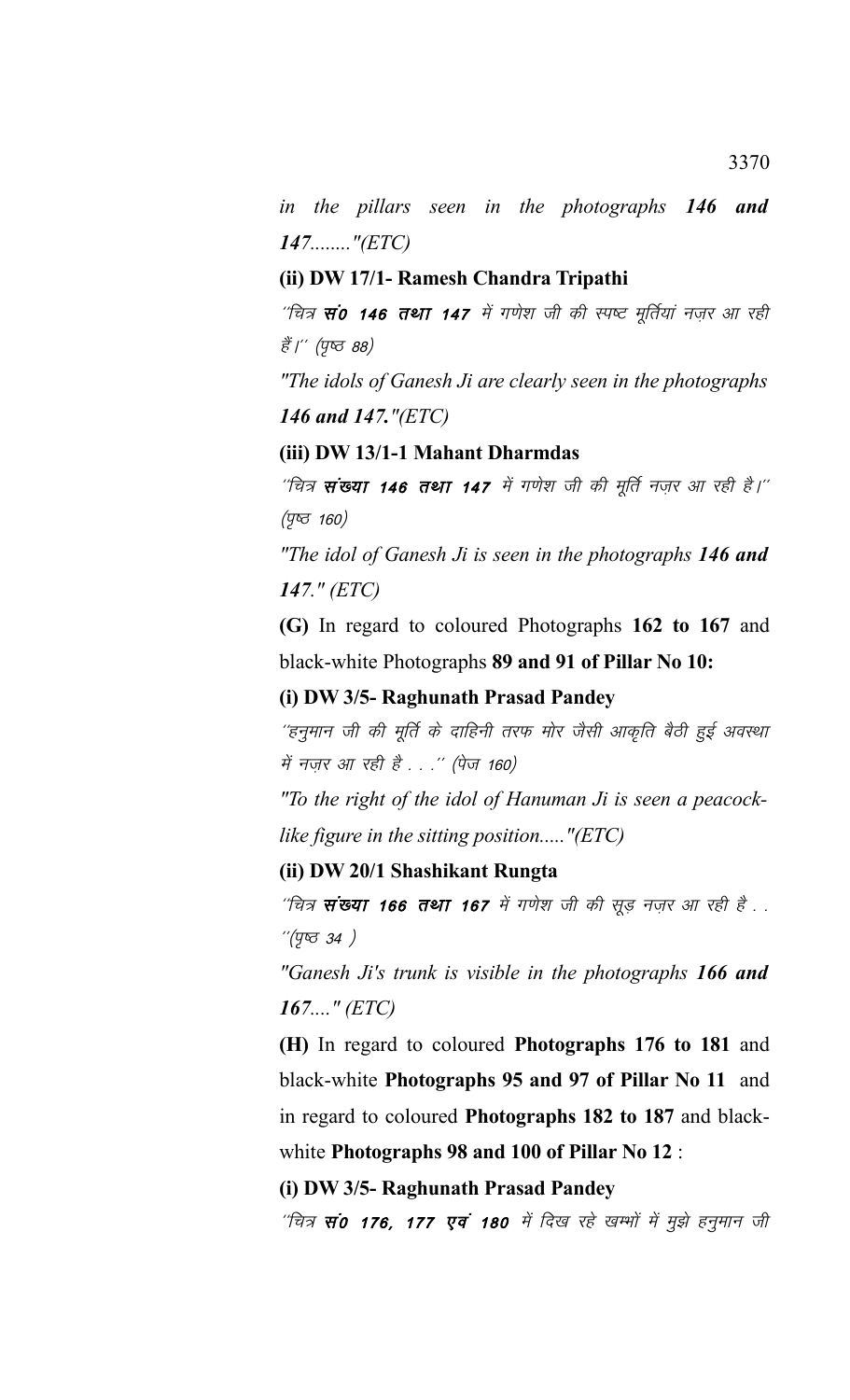की मूर्ति के अतिरिक्त मोर की आकृति नजर आ रही है . ..(पेज161–162 ) *"Besides the idol of Hanuman Ji , a peacock figure is seen in the pillars represented in the photographs 176, 177 and 180. . . .(ETC)*

# **(ii) DW 13/1-1 Mahant Dharmdas**

''चित्र **संख्या 180** में मूर्ति नज़र आ रही है, जो दुर्गा जी की है।'' (पृष्ठ 161)

*"In the photograph no. 180 is seen an idol, which is of Durga Ji.(ETC)*

**(iii) DW 3/5- Raghunath Prasad Pandey**

 $\hat{z}$ चित्र **संख्या 181 . . 183, .** . . में दिख रहे खंभों में हनुमान जी की मूर्ति के अतिरिक्त मोर की आकृति नज़र आ रही है . . . . '' (पेज 162½

*"Besides the idol of Hanuman Ji, a figure of peacock is visible in the pillars seen in the photograph 181,....,183....."(ETC)*

# **(iv) DW 12/1- Ramesh Chandra Tripathi**

 $^{\prime\prime}$ चित्र **स** $\dot{\bm v}$  **181, 183** में गणेश जी की मूर्ति है।'' (पृष्ठ 88) *"The idol of Ganesh Ji is there in the photograph nos. 181 and 183." (ETC)*

**(v) DW 3/5- Raghunath Prasad Pandey**

''चित्र संख्या . . . 186 में दिख रहे खंभों में हनुमान जी की मूर्ति के अतिरिक्त मोर की आकृति नज़र आ रही है . . . . '' (पेज 162)

*"Besides the idol of Hanuman Ji, a peacock figure is visible in the pillars seen in the photograph no....186..."(ETC)*

**(I)** In regard to coloured **Photographs 188 to 194** and black-white **Photographs 102 and 103 of Pillar No 13** and in regard to coloured **Photographs 195 to 200** and black-white **Photographs 104 and 106 of Pillar No 14**:

**(i) DW 3/5- Raghunath Prasad Pandey**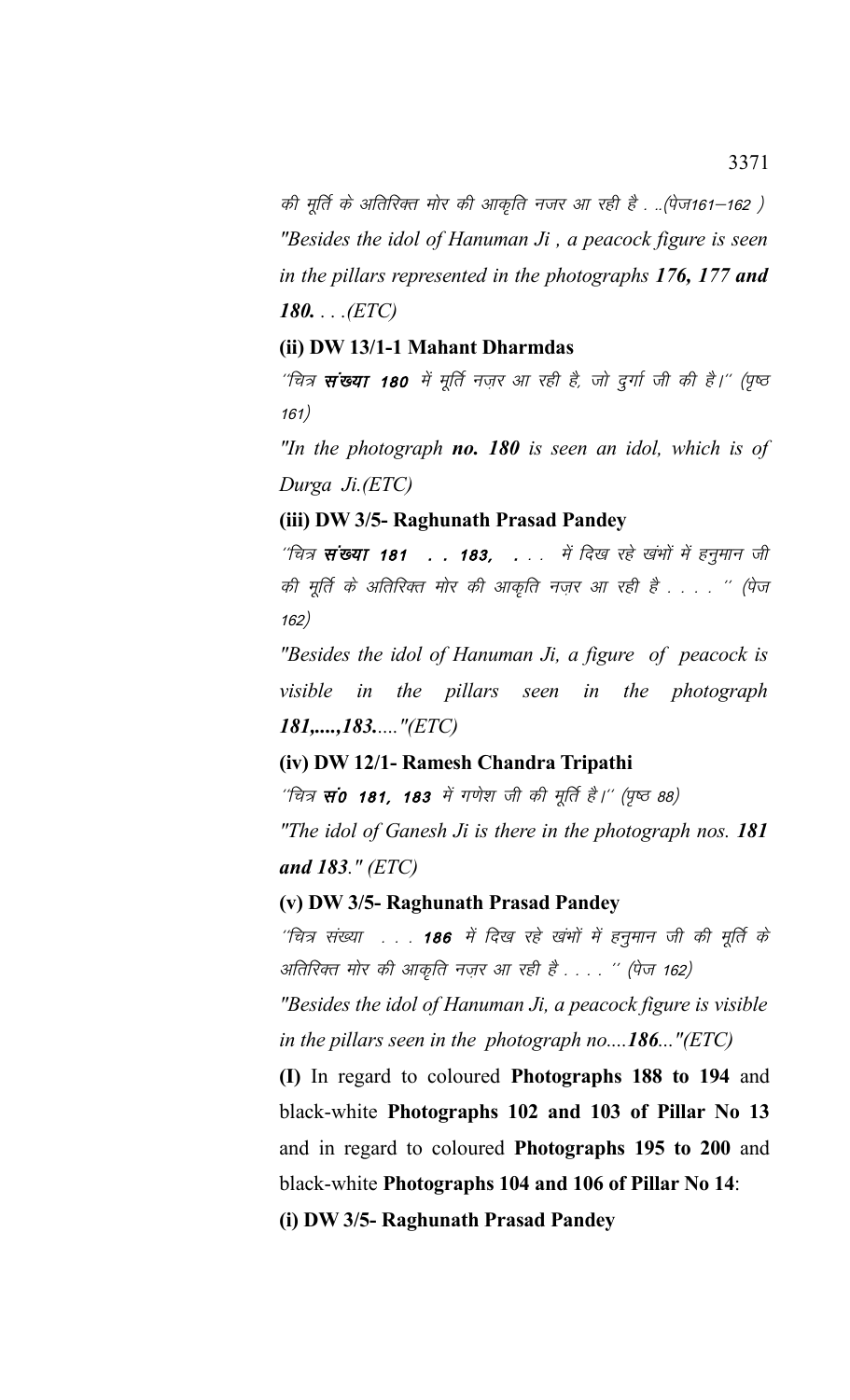''**चित्र संख्या 187 लगायत 190** में दिख रहे खम्भों में हनुमान जी की मूर्ति के अतिरिक्त मुझे मोर की आकृति नज़र आ रही है . . (पेज 162) *"Besides the idol of Hanuman Ji, a peacock figure is visible in the pillars seen in the photographs 187 to 190."(ETC)*

#### **(ii) DW 17/1- Ramesh Chandra Tripathi**

''**चित्र सं0 188, 189, 190** गणेश जी की मूर्तियां हैं, ये मूर्तियां नृत्य मुद्रा में हैं।" (पृष्ठ 88)

*"The idols of Ganesh Ji are seen in the photographs 188, 189 and 190. These idols are in dancing posture." (page 88) (ETC)*

**(iii) DW 3/5- Raghunath Prasad Pandey**

"चित्र संख्या 178, 179, 184, 191, 192, 197 एवं 198 में दिख रहे खंभों में मुझे कोई मूर्ति नज़र नहीं आ रही है . . ''(पेज 161)

*"No idol is visible to me in the pillars seen in the photographs 178, 179, 184 , 191, 192, 197 and 198 ."(ETC)* 

### **(iv) DW 13/1-1- Mahant Dharmdas**

''**चित्र संख्या 191 तथा 192** में शेषनाग की मूर्तियां नज़र आ रही हैं।'' (पृष्ठ 163)

*"The idols of Sheshnag are visible in the photographs 191 and 192." (ETC)*

#### **(v) DW 13/1-1- Mahant Dharmdas**

 $^{\prime\prime}$ चित्र 195 व 196 में गणेश जी नज़र नहीं आ रहे हैं।''(पृष्ठ 165) *"Ganesh Ji is not seen in the photographs 195 and 196."(ETC)*

## **(vi) DW 3/5- Raghunath Prasad Pandey**

^**चित्र सं0 199 एवं 200** में भी दिख रहे खंभों में भी मुझे हनुमान जी की मूर्ति के अतिरिक्त मोर की आकृति नज़र आ रही है।'' (पेज 162) *"Besides the idol of Hanuman Ji, a peacock figure is also visible in the pillars seen even in the photographs 199 and*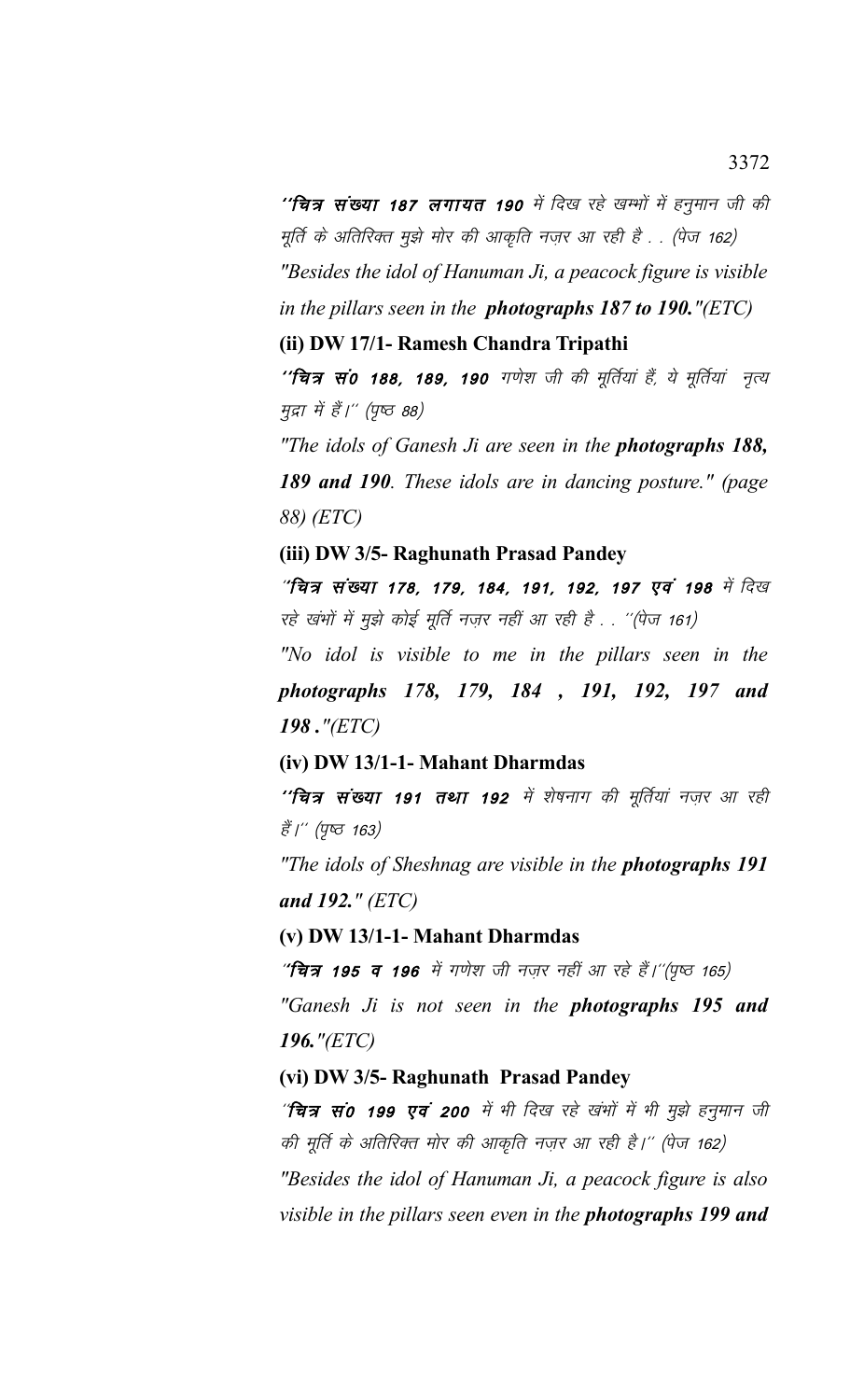#### *200."(ETC)*

### **(vii) DW 17/1- Ramesh Chandra Tripathi**

 $^\prime$ चित्र 199 तथा 200 में भी गणेश जी की नृत्य मुद्रा में मूर्तियां नज़र आ रही हैं।'' (पृष्ठ 88)

*"The idols of Ganesh Ji in dancing posture are seen in the photographs 199 and 200 as well." (ETC)*

**(J)** In reference to contradictory statements of the witnesses in context of coloured **Photographs (47 to 50) and (51 to 54)** respectively of the so called **Kasauti pillars (1 and 2)** fixed in the first gate and black-white **Photographs 26 and 27** respectively of the said two pillars:

### **(i) DW 3/1 - Mahant Bhaskar Das**

(चित्र संख्या 47 एवं 48) में जितनी दूर सिन्दूर लगा नजर आ रहा है उसी के अन्दर हनुमानजी की मूर्ति है।'' (पेज 258); (चित्र संख्या 50 एवं 54) देख कर गवाह ने कहा कि इनमें जहाँ जहाँ सिन्दूर लगा दिख रहा है वहॉ–वहॉ मूर्ति थी।'' (पेज 259)

*"The idol of Hanuman Ji is within the space as far as vermilion is seen applied (in the photographs 47 and 48). (page 258); Looking at (the photographs 50 and 54) the witness stated that idol was at the places where vermilion is seen applied in the said photographs."(page 259) (ETC)*

## **(ii) DW 3/5 Raghunath Prasad Pandey**

''हनुमान जी की मूर्ति के नीचे नरसिंह भगवान का मुख नजर आ रहा है और हनुमान जी की मूर्ति के नीचे एक और मूर्ति नज़र आ रही है। नरसिंह भगवान की मुख बाये हुए मूर्ति नजर आ रही है। (पेज 157); **चित्र सं0** 49 में दिख रहे खंभे में ऊपर के भाग में नरसिंह भगवान के मुख की आकृति नज़र आ रही है।'' (पेज 158)

*"Below the idol of Hanuman Ji, the face of Lord Narsingh is visible and another idol is visible below the idol of*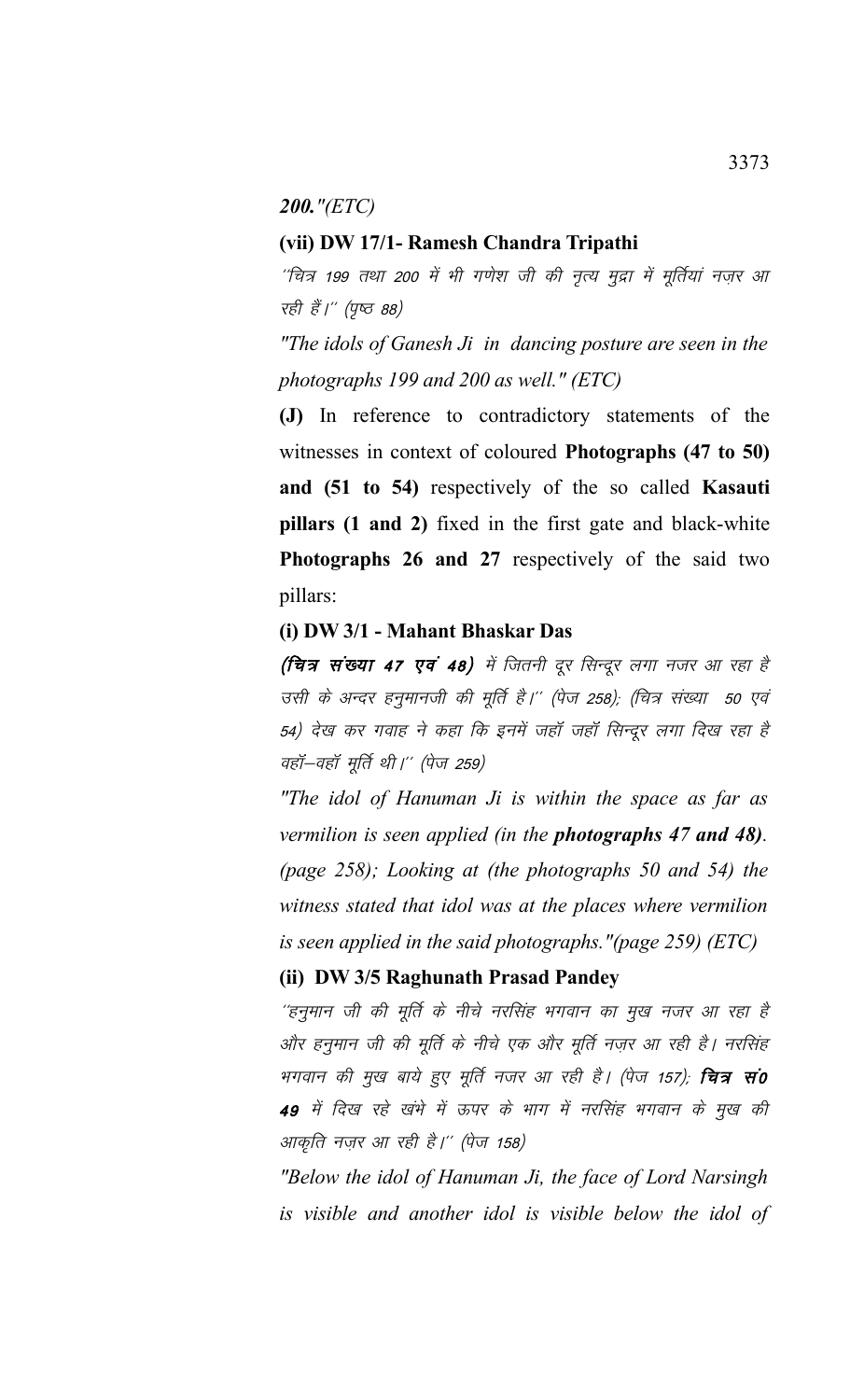*Hanuman Ji. The idol of Lord Narsingh with the face towards the left, is seen.(page 157); The figure Lord Narsingh's face is seen in the upper part in the pillar appearing in the photograph no. 49. (page 158)." (ETC)*

# **(iii) DW 13/1-1 Mahant Dharmdas**

 $\tilde{z}$ इन चित्रों में **चित्र संख्या 50, 51, 52 तथा 54** में मूर्ति नज़र आ रही है। ये मूर्तियां हनुमान जी तथा गरुड़ जी की हैं। (पेज 154); **चित्र** संख्या– 108 में एक तरफ हनुमान जी की मूर्ति नज़र आ रही है, एक तरफ़ शंकर जी की मूर्ति जैसी नज़र आ रही है।'' (पेज 155).

*"Idols are seen in the photographs 50, 51, 52 and 54, out of these photographs. These idols represent Hanuman Ji and Garun Ji. (page 54); In the photograph no. 108, the idol of Hanuman Ji is seen on one side and an idol looking like that of Shankar Ji is seen on the other side." (page 155) (ETC)*

# **(iv) DW 17/1 Ramesh Chandra Tripathi**

''खम्भों में जहाँ पर लाल रंग लगा है, उसके नीचे मुझे मूर्ति नज़र आ रही है। **चित्र सं0 48** में हनुमान जी की मूर्ति नज़र आ रही है। यह मूर्ति वहीं पर है, जहाँ पर रंग लगा हुआ है। . . . . **चित्र 51** में यह मूर्ति हनुमान जी की हो सकती है। यह मूर्ति गणेश जी की भी हो सकती है। (पेज 84); मूर्ति रंग के अन्दर मुझे नजर आ रही है। इसमें या तो गणेशजी की मूर्ति या हनुमानजी की मूर्ति है। **चित्र सं0 47 लगायत 54** में नज़र आ रहे खम्भे गर्भगृह के हैं। (पेज 85), **चित्र संख्या 26** में खम्भे पर रगड़ा हुआ स्थान नज़र आ रहा है, परन्तू वहाँ किसकी मूर्ति थी या वहां पर क्या बना था, यह मुझे याद नहीं है। (पेज 82)

*"Below the place where red colour is applied in the pillars, idol is visible to me. The idol of Hanuman Ji is seen in the photograph no. 48. This idol is at the same point where colour is applied. . . . . . The idol in the Photograph No. 51 may be of Hanuman Ji or of Ganesh Ji. (page 84); The*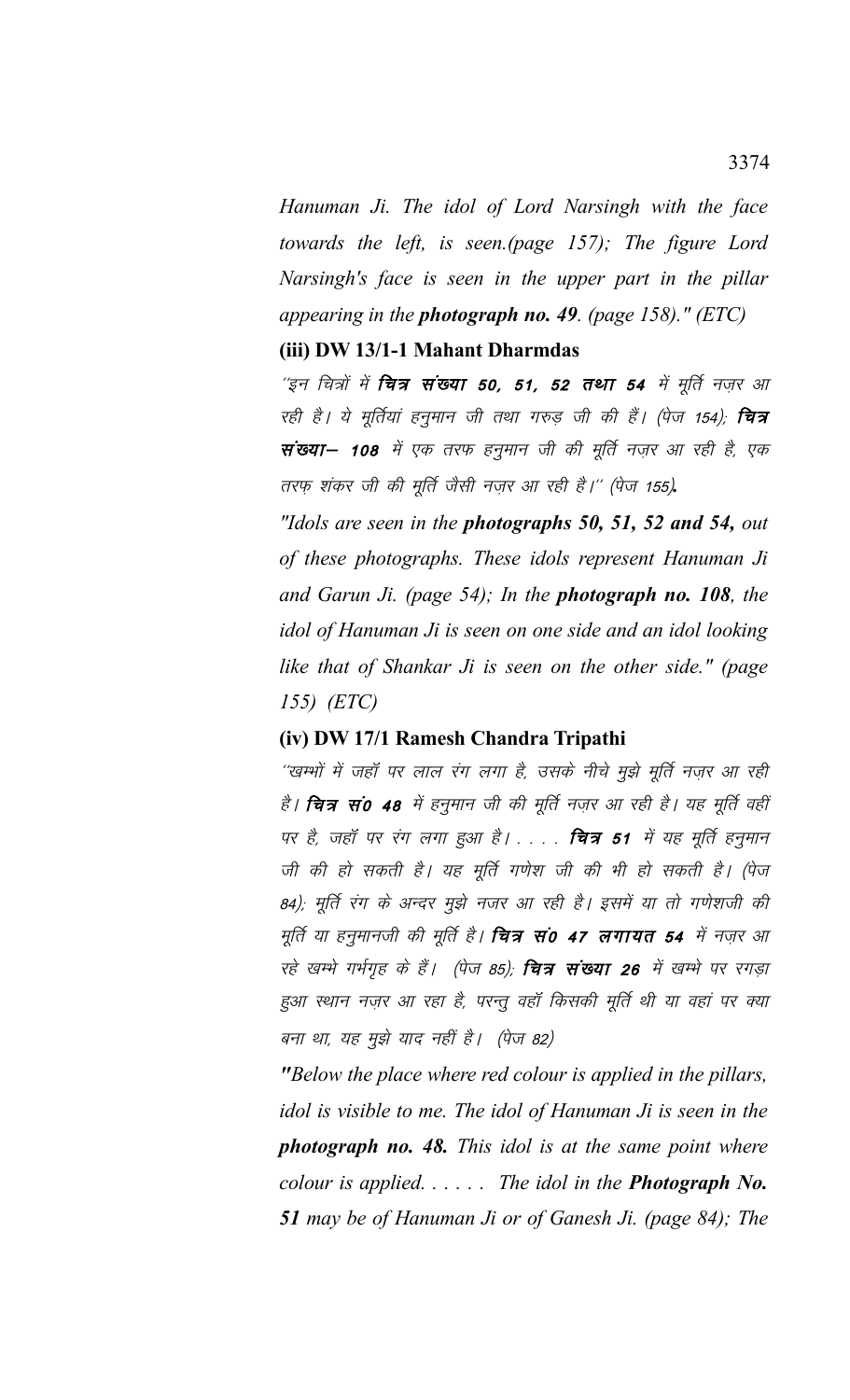*idol is visible to me within the space of colour. Idol either of Ganesh Ji or of Hanuman Ji is therein. The pillars appearing in the photographs 47 to 54 are of Garbh-Grih (sanctum sanctorum). (page 85); An abraded point of place is seen on the pillar appearing on the photograph 26. (I) do not remember whose idol was there or what was there." (page 82) (ETC)*

### **(v) DW 20/1 Shashikant Rungta**

''चि**त्र संख्या 47 तथा 48** में हनुमत द्वार में लगे खम्भे नज़र आ रहे हैं। इन खम्भों में किसकी मूर्ति है, यह स्पष्ट नहीं है। मूर्ति उस स्थान पर है, जहॉ पर लाल रंग लगा हुआ है। यह मूर्ति कलश के ऊपर है। **चित्र** संख्या-49 में विवादित भवन में लगे हुए खम्भों के चित्र हैं। इन चित्रों में देवताओं के चित्र अंकित हैं, परन्तु ये पहचान में नहीं आ रहे हैं। **चित्र** संख्या-50 में पैर तथा हाथ नज़र आ रहा है, परन्तू चेहरा नज़र नहीं आ रहा है। इन चित्रों में **चित्र संख्या 54** में ऊपर की तरफ जहाँ लाल रंग पुता हुआ है, एक चेहरा नज़र आ रहा है, परन्तु यह किसका चेहरा है, यह मुझे समझ में नहीं आ रहा है।'' (पेज 31)

*"The pillars embedded in Hanumat Dwar are seen in the photographs 47 and 48. It is not clear whose idols are engraved in these pillars. The idol is at the point of place where red colour is applied. This idol is above Kalash. The photograph no. 49 represent the pillars embedded in the disputed building. Images of Gods are represented in these photographs but they are beyond recognition. Legs and hands are seen in the photograph no. 50 but face is beyond sight. Out of these pictures, at the point of place where red colour is applied towards the upper portion in the photograph no. 54, a face is visible but it is beyond my perception as to whose face it is." (ETC)*

**3438.** In respect of identification of images in the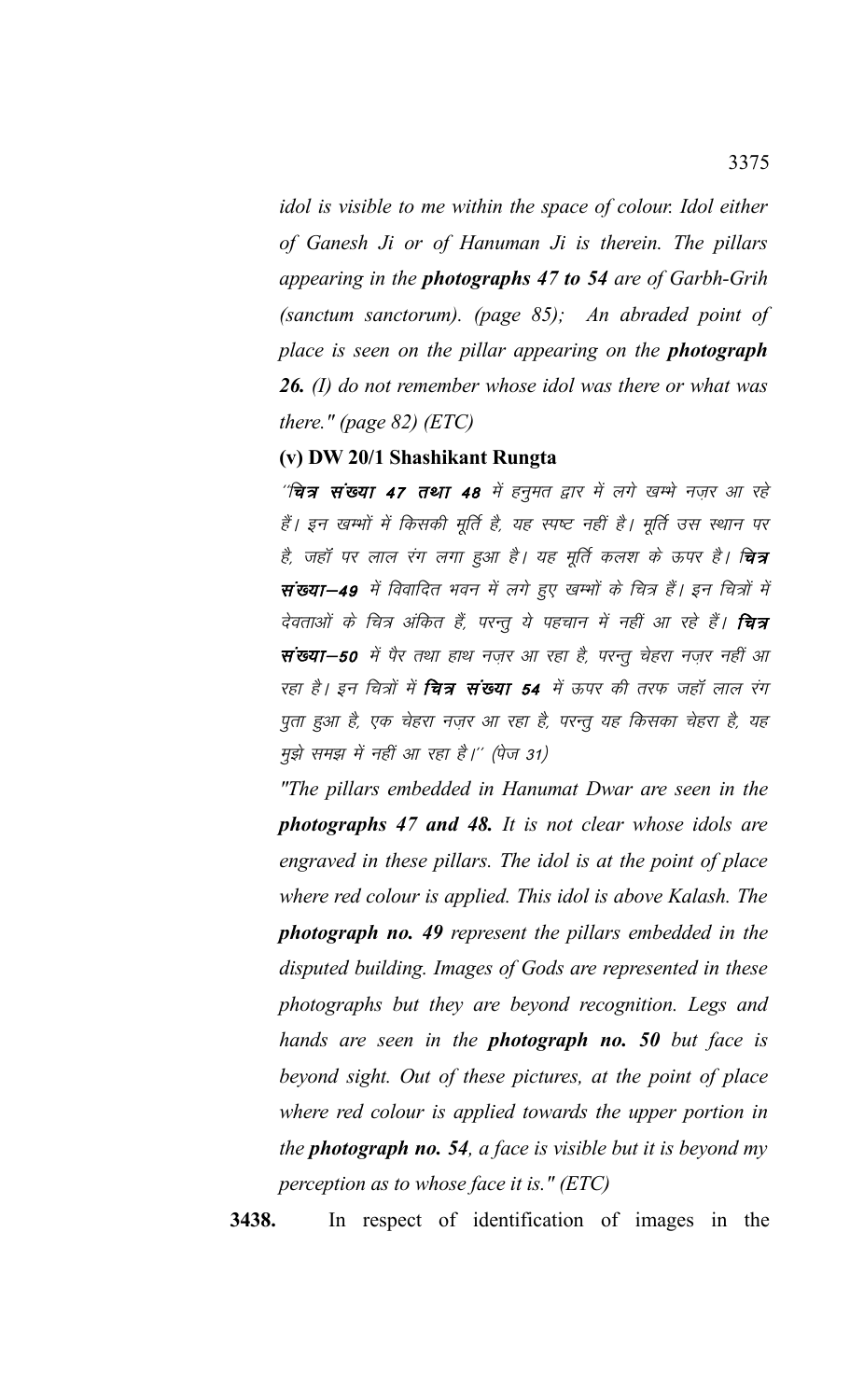photographs, we also notice that there are several contradictions in the statement of different witnesses about the identity of image(s) or whether it is clear or not, which is quite normal and probable since most of the witnesses are not experts in the field of iconography and, therefore, one cannot say whether they notice the same image or not. There may be some difference in identification of different people. However, the contradictions, as pointed out by Sri Jilani, may be referred to as under:

(A) In reference to contradictions in the statements of the various witnesses in context of coloured photograph nos. 104 to 109 and the black-white photographs 55 to 57 of the alleged touchstone pillar no.3 fixed at the gate in part 'A' of the central portion of the main structure and the coloured photograph no. 110 to 115 and black and white photograph no. 58 to 60 of pillar no. 4:

# (i) DW 1/2-Krishna Chandra Singh

(श्वेत एलबम कागज संख्या 201 सी.1 **चित्र संख्या 55 लगायत 66**, व चित्र सं0 25 लगायत 27). . . . . खम्भों में मुझे जय विजय की मूर्ति नहीं दिख रही है-(पेज 45); **चित्र संख्या 58, 59 व 60** में दिख रहे खम्भों में कोई मूर्ति नज़र आ रही है– (पेज 47); **चित्र संख्या 57** में किसी मूर्ति का आकार दिख रहा है, इस मूर्ति का आकार इस चित्र में खम्भे के मध्य में दिख रहा है, परन्तु यह स्पष्ट नहीं है कि यह ताण्डव मुद्रा में हैं . .(पेज 47); **(चित्र संख्या 104 लगायत 127**). . . . . नज़र कमजोर होने के कारण मुझे स्पष्ट नहीं हो रहा है कि उक्त चित्रों में देवी देवताओं की मूर्तियां ताण्डव मुद्रा में व पदमासन मुद्रा में हैं या नहीं।'' (पेज 48)

"The idol of Jai Vijai is not visible to me in the pillars..... (appearing in the **photographs 55 to 66** and 25 to 27 of black-white album being paper no.  $201Cl$ ). (page 45); Some idol is appearing in the pillars appearing in the photographs 58, 59 and 60. (page 47); The figure of an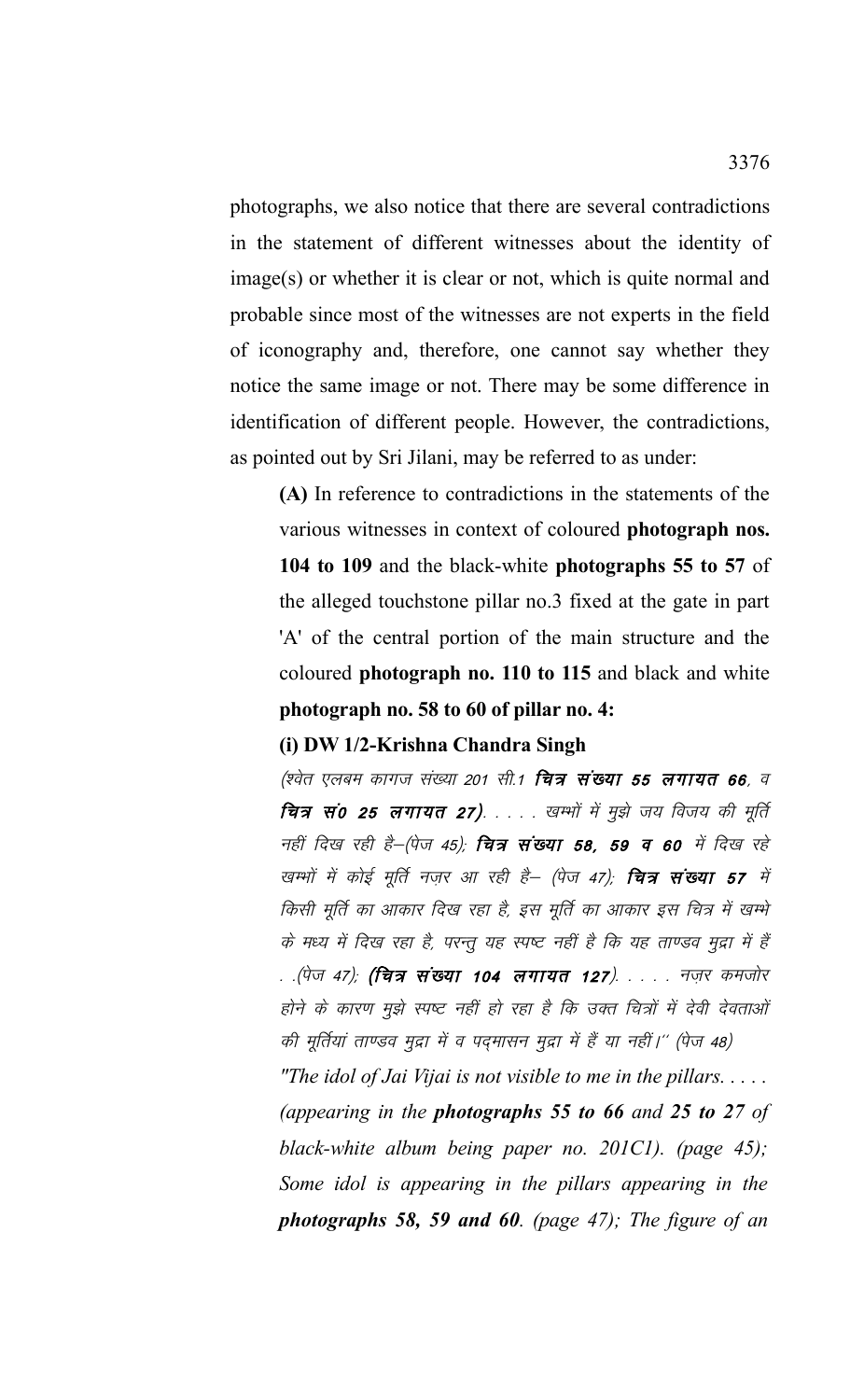idol is appearing in **photograph no.** 57 but it is not clear whether it is in 'Tandav Mudra' or 'Padmasan Mudra). The shape of this idol is seen in the midst of the pillar appearing in this photograph but it is not clear that it is in *'Tandav Posture'.....* (page 47); (**photograph nos. 104 to** 127).  $\ldots$  due to weak eye-sight it is not clear to me whether or not the idols of gods-goddesses are in 'Tandav Mudra' or 'Padmasan Mudra'." (page 48)(ETC)

# (ii) DW 3/5- Raghunath Prasad Pandey

''चित्र सं0 104 में दिख रहे खम्भें में ऐसी आकृति बनी हुई दिख रही है, जैसे कोई आदमी घुटना मोड़कर बैठा है और यही स्थिति चित्र **संख्या** 106 में है -पृष्ठ 14चित्र संख्या 108 में जहाँ पर सिन्दूर लगा हुआ है, वहॉ पर हनुमान जी की मूर्ति नजर आ रही है. . . . . .और हनुमान जी के नीचे वाले भाग में गणेश जी एवं देवी जी की मूर्ति नज़र आ रही है।'' (पृष्ठ 147); इसमें देवी जी का जो चेहरा है, वह दुर्गाजी जैसा मालूम पड़ रहा है– (पेज 151); **चित्र सं0 112** में दिख रहे खंभे में ऊपर देवताओं की मूर्तियां हैं, परन्तु मैं यह नहीं बता पाऊंगा कि किन–किन देवताओं की मूर्तियां हैं।'' (पेज 151); इस **चित्र सं0 112** में मुझे हनुमान जी, गणेश जी अथवा मोर की आकृति नज़र नहीं आ रही है। . . . इस खंभे में जहां सिन्दूर लगा है, वहां पर हनुमान जी का आधा शरीर नज़र आ रहा है। (पेज 152); जहां कमल-दल है, वहां गणेश जी की मूर्ति नज़र आ रही है। (पेज 153), इस **चित्र सं0 -114** में दिख रहे खंभे में मुझे लक्ष्मी जी की मूर्ति नज़र नहीं आ रही है, परन्तु गणेश जी की मूर्ति नज़र आ रही है। (पेज 153); **चित्र सं0 109 लगायत 114** को देखकर गवाह ने कहा कि इन चित्रों मे मुझे लक्ष्मीजी, रामचन्द्र जी अथवा लक्ष्मण जी की मूर्ति नज़र नहीं आ रही है।(पेज 153); **चित्र सं0 55 लगायत 66** में दिख रहे खंभों में से किसी में मुझे रामचन्द्र जी, श्री कृष्ण जी देवकन्या, रामदरबार, गणेश जी या लक्ष्मी जी की कोई मूर्ति नज़र नहीं आ रही है।''  $(\dot{\vec{q}}\vec{v}$  164)

"The figure in the pillar appearing in **photograph no.104** and 105, is like a person sitting with folded knees, and this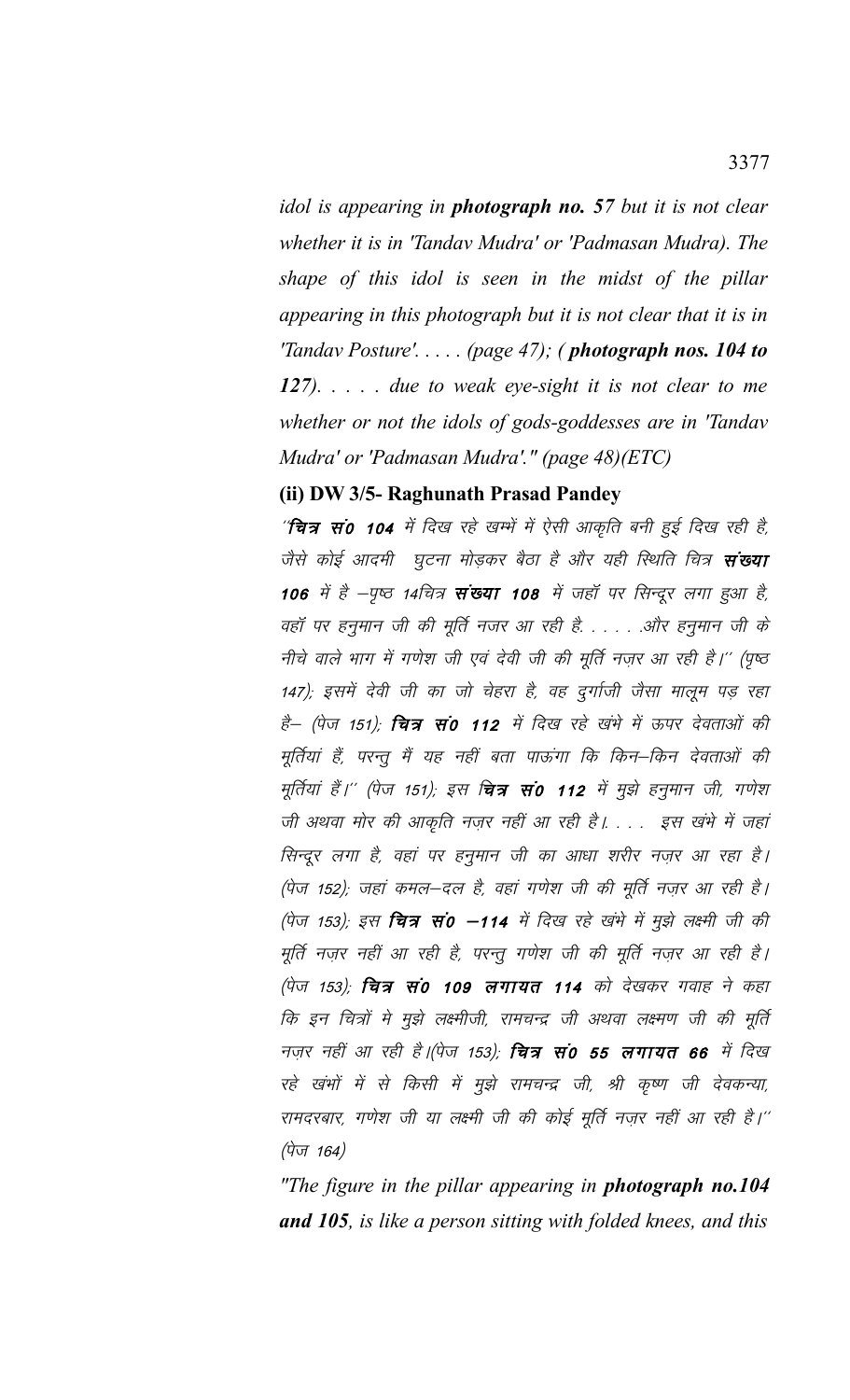*very position is in the photograph no. 106. (page 14); The idol of Hanuman Ji is visible at the place where vermilion is applied in the photograph no. 108. . . . . . and in the lower part of the idol of Hanuman Ji is visible the idol of Ganesh Ji and Devi Ji. (page 147) The face of the goddess appearing herein, looks like that of Durga Ji. (page 151); There are idols of gods towards the upper portion in the pillar appearing in the photograph no. 112, but I would not be able to tell which gods are represented by the said idols. . . . .Half of the body of Hanuman Ji is visible at the point of place where vermilion is applied in this pillar. (page 152); The idol of Ganesh Ji is visible where there is 'Kamal Dal' (lotus chain). (page 153); The idol of Laxmi Ji is not visible to me in the pillar appearing in this photograph no. 114 but that of Ganesh Ji is visible therein. (page 153); Looking at the photograph 108 to 109 the witness stated - The idol of Lakshmi Ji, Ramchandra Ji or Laxman Ji is not visible to me in these photographs. (page 153); The idol of Ramchandra Ji, Sri Krishna Ji, Dev Kanya, Ram Darbar, Ganesh Ji or Lakshman Ji is not visible in any of the pillars appearing in the photographs 55 to 66." (page 164)(ETC)*

#### **(iii) DW 3/7- Mahant Ramji Das**

''चित्र सं0 113 व 114 को देखकर गवाह ने कहा कि इन चित्रों में दिख रहे खंभों पर भी मूर्तियां नजर आ रही है, परन्तू स्पष्ट नहीं हो रही है *कि ये किसकी मूर्तियॉ हैं।'' (पेज 170).* 

*"Looking at the photographs 113 and 114 the witness stated - Idols are visible on the pillars appearing in these photographs but it is not clear as to whose idols they*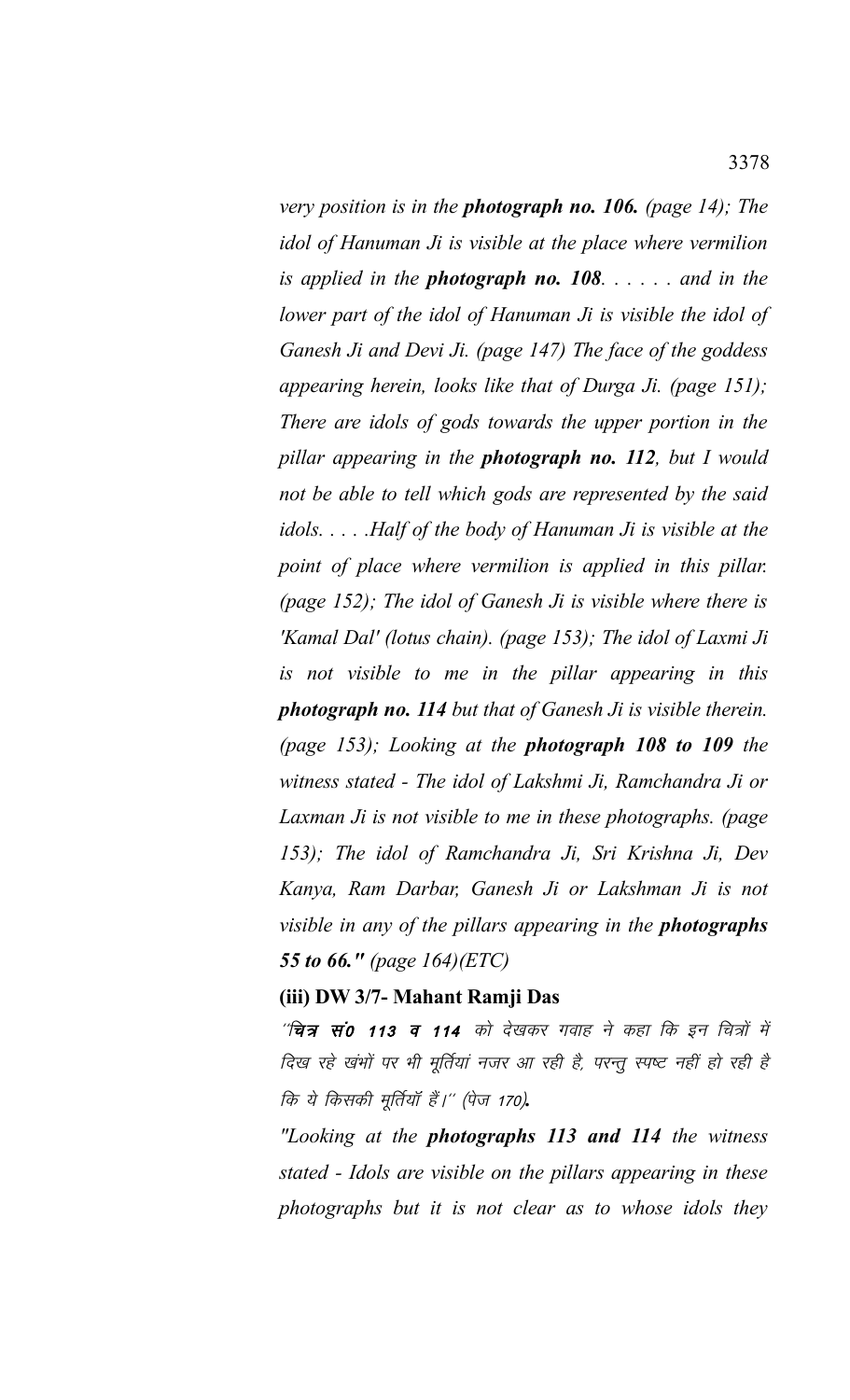are." $(ETC)$ 

## (iv) DW 3/11- Bhanu Pratap Singh

"चित्र सं0 113, 114 में जो खम्भे दिखायी दे रहे हैं, उनमें शिव की मूर्ति नज़र आ रही है। (पेज 50); **चित्र सं0 113 एवं 114** में शिवजी की एक मूर्ति मात्र स्पष्ट दिखायी दे रही है। (पेज 50); यह मूर्तियां **चित्र सं0 112** में ऊपर की तरफ दिखायी दे रहा है।'' (पेज 50)

"The idol of Shiv Ji is visible in the pillars that appear in the **photographs 113 and 114.** (page 50); Just one idol of Shiv Ji is clearly seen in the **photographs 113 and 114.** (page 50); These idols appear towards the upper portion in the photograph no. 112." (page50)  $(ETC)$ 

### (v) DW 3/15- Narendra Bahadur Singh

''चित्र संख्या 136 लगायत 147 में नजर आ रहे खंभों में किसी देवी या देवता के चित्र नज़र नहीं आ रहे हैं। . . . . . चित्र संख्या 157 लगायत 167 में नजर आ रहे खंभों में भी किसी देवी–देवता का चित्र नज़र नहीं आ रहा है। . . . . . . वित्र संख्या 176 लगायत 200 में नज़र आ रहे खंभों में भी किसी देवी या देवता का चित्र नज़र नहीं आ रहा है।'' (पेज 43)

"No picture of God-Goddess is visible in the pillars appearing in the **photographs 136 to 147.**  $\ldots$   $\ldots$  No picture of god goddess is visible in the pillars also appearing in the **photographs 157 to 167**...... Picture of any god or goddess is not visible also in the pillars appearing in the **photographs**  $176$  to  $200$ ."(ETC)

## (vi) DW 17/1- Ramesh Chandra Tripathi

''चित्र 104 में कलश के ऊपर वाले भाग में उस स्थान पर जहाँ लाल रंग लगा है, कोई मूर्ति नज़र आ रही हैं— (पेज 85); **चित्र 105** में शंकरजी की मूर्ति है (पेज 85); यह मूर्ति हनुमानजी की है। (पेज 86); **चित्र** संख्या 115 में नज़र आ रहे खम्भे मे लाल रंग लगा नजर आ रहा है, वहॉ पर मूर्ति नज़र आ रही है। (पेज 86); परन्तु मूर्ति किसकी है, यह मैं नहीं बता पाऊँगा परन्तु मूर्ति में पॅर–हाथ नज़र आ रहा है। (पेज 86) **चित्र**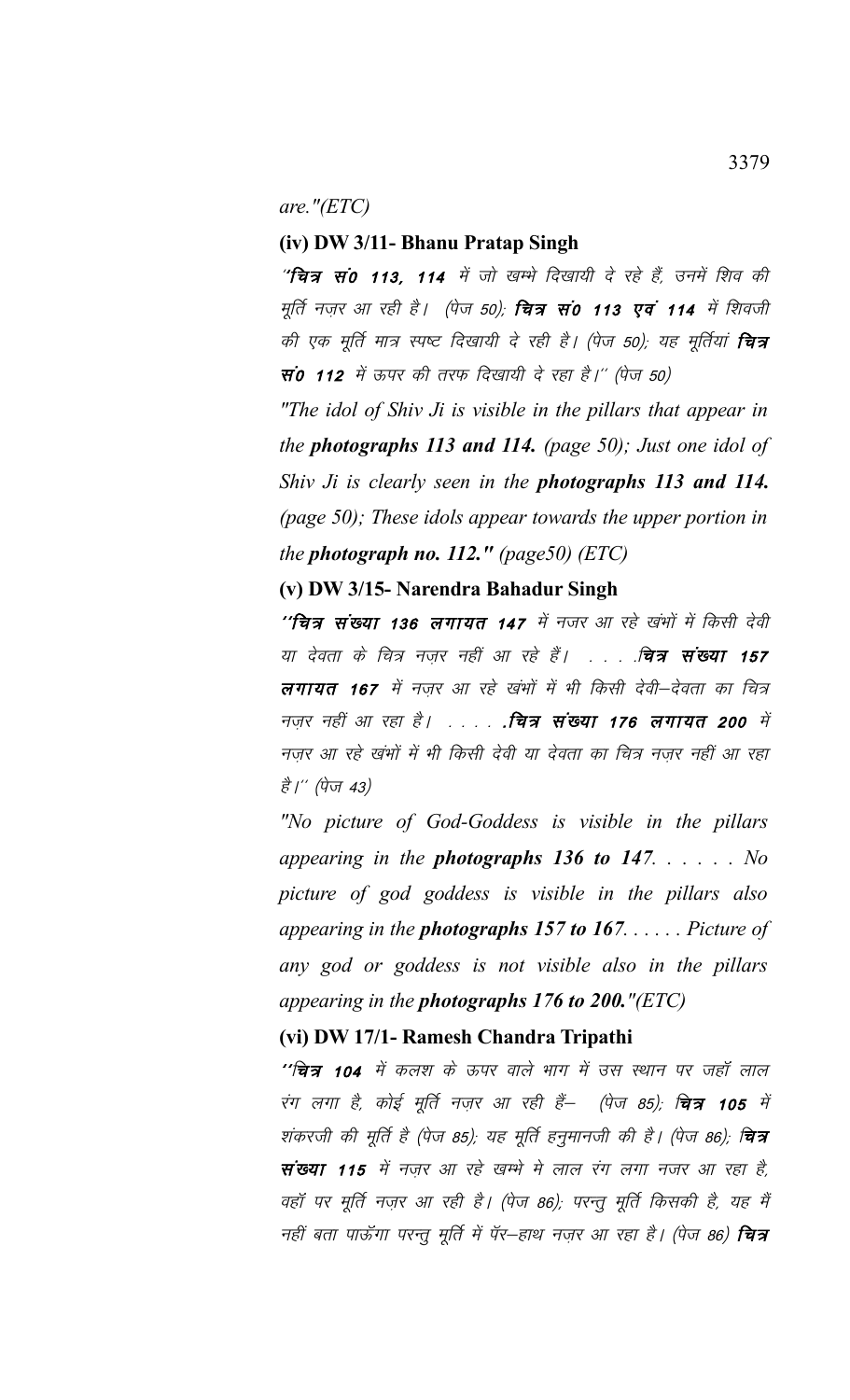सं0 105 में शंकर जी की मूर्ति है, यह मूर्ति उस स्थान पर है, जहां रंग लगा है। **चित्र सं0 106 तथा 107 में** कोई मूर्ति नहीं है। **चित्र सं0** 108 में कलश के ऊपर जिस स्थान पर रंग लगा है तथा जहाँ पर रंग नहीं लगा है, यह मूर्तियां अगल—बगल हैं, परन्तु यह मूर्तियां किनकी हैं, यह मैं नहीं बता सकता। (पेज 85)

*"Some idol is visible at a point in the upper portion of the 'Kalash' in the photograph no. 104, at which point red colour is applied.(page 85); The photograph no. 105 shows the idol of Shankar Ji. (page 85); This idol is of Hanuman Ji.(page 86); An idol is seen at a point of place where red colour is applied in the pillar seen in the photograph no. 115.(page 86); But I would not be in a position to say whose idol is this but hands and legs are seen in the idol. (page 86); The idol of Shankar is shown in the photograph no. 105. This idol appears at a point where colour is applied. No idol is seen in the photograph 106 and 107. These idols are side by side at the places where colour is applied and where colour is not applied above Kalash in the photograph no. 108. (page 85) "(ETC)* 

### **(vii) DW 20/1- Shashikant Rungta**

''चित्र संख्या—104 लगायत 115 को दिखाए जाने पर साक्षी ने बताया कि इन चित्रों में नज़र आ रहे खम्भों में केवल **चित्र संख्या 113** में गणेश जी की मूर्ति नज़र आ रही है।'' (पृष्ठ 33)

*"On the photographs 104 to 115 being shown the witness stated that out of the pillars seen in these photographs, idol of Ganesh Ji is visible only in the pillars shown in the photograph no. 113. "(ETC)*

**(viii) DW 13/1-1 Mahant Dharmdas**

'**'चित्र 108** में एक तरफ हनुमानजी की मूर्ति, एक तरफ शंकर जी की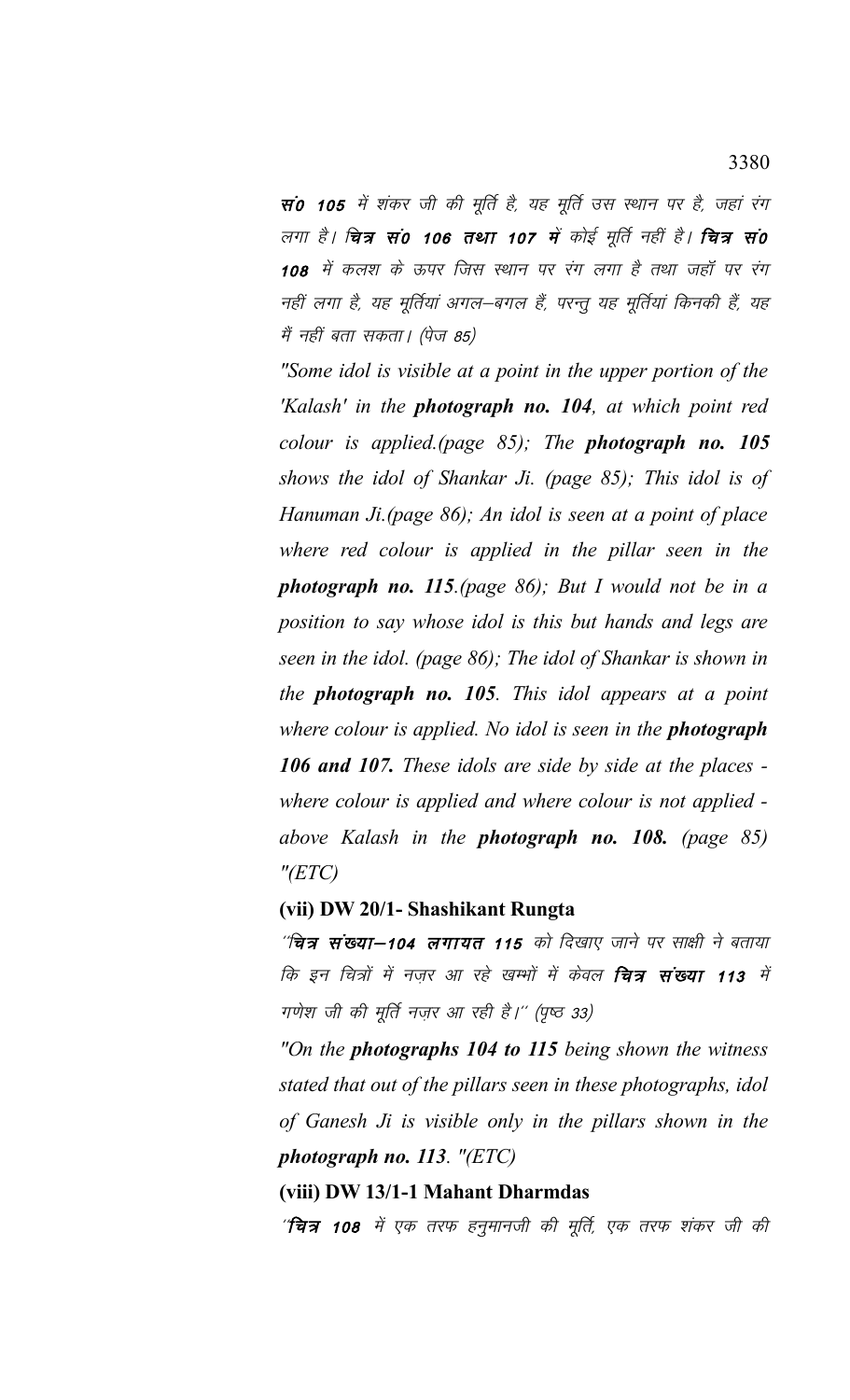मूर्ति नज़र आ रही है। . . . . **चित्र संख्या 105** में भी हनुमान जी की मूर्ति नजर आ रही है। . . . . . इसमें हनुमान जी की भी मूर्ति नज़र आ रही है। राम दरबार हनुमान जी की मूर्ति के ऊपर है। (पेज 155); **चित्र** संख्या 109 में हनुमान जी की आकृति तथा कलश के ऊपर शंकर जी की आकृति नज़र आ रही है। **चित्र संख्या 109** में मानव आकृति नज़र आ रही है। यह आकृति रामचन्द्र जी की है। (पेज 156); **चित्र संख्या** 115 में खम्भे में जहाँ पर सिन्दूर लगा हुआ है, वहाँ पर हनुमान जी की मूर्ति नज़र आ रही है।"(पेज 157)

*"In the photograph 108, the idol of Hanuman Ji is visible on one side and that of Shankar Ji on the other. . . . . The idol of Hanuman Ji is seen in the photograph 105 as well. . . . . .An idol of Hanuman Ji is also seen in it. The idol of Ram darbar is above the idol of Hanuman Ji.(page 155); In the photograph 109 the figure of Hanuman Ji is seen, that of Shankar Ji is seen above 'Kalash'. A human figure is visible in the photograph no. 109. This figure is of Ram Chandra Ji. (page 156); The idol of Hanuman Ji is seen at a point of place where vermilion is applied in the pillar appearing in the photograph no. 115. (page 157)"(ETC)*

# **(ix) OPW 3/5- Dr. T. P. Verma**

 $\hat{z}$ चित्र संख्या 104, 105, 109, 110, 114, 115 पर जिन स्थानों पर सिन्दूर या लाल रंग पूता हुआ है, वहाँ पर मूर्तियां हो सकती हैं, लेकिन चित्रों में यह स्पष्ट नहीं दिख रही हैं कि इनमें किस देवी-देवता अथवा य क्ष-यक्षिणी अथवा जय विजय का चित्र है। उपरोक्त में से बाकी चित्रों में दिख रहे खंभों में जहाँ रंग नहीं लगा है, वहाँ यक्ष यक्षिणी या जय–विजय का चित्र नहीं दिख रहा है। (पेज 130–131); मैं इन खम्भों के श्वेत–श्याम चित्रों में किसी देवी देवता यक्ष–यक्षिणी या जय–विजय को नहीं पहचान पा रहा हूँ **चित्र संख्या 55** में घट कलश के ऊपर की अस्पष्ट आकृति है जो किसी देवी देवता या यक्ष—यक्षिणी का चित्र हो सकता है।''(पेज 145) *"Idols may be present at the places where vermilion or red colour has been used in photographs no.104, 105, 109,*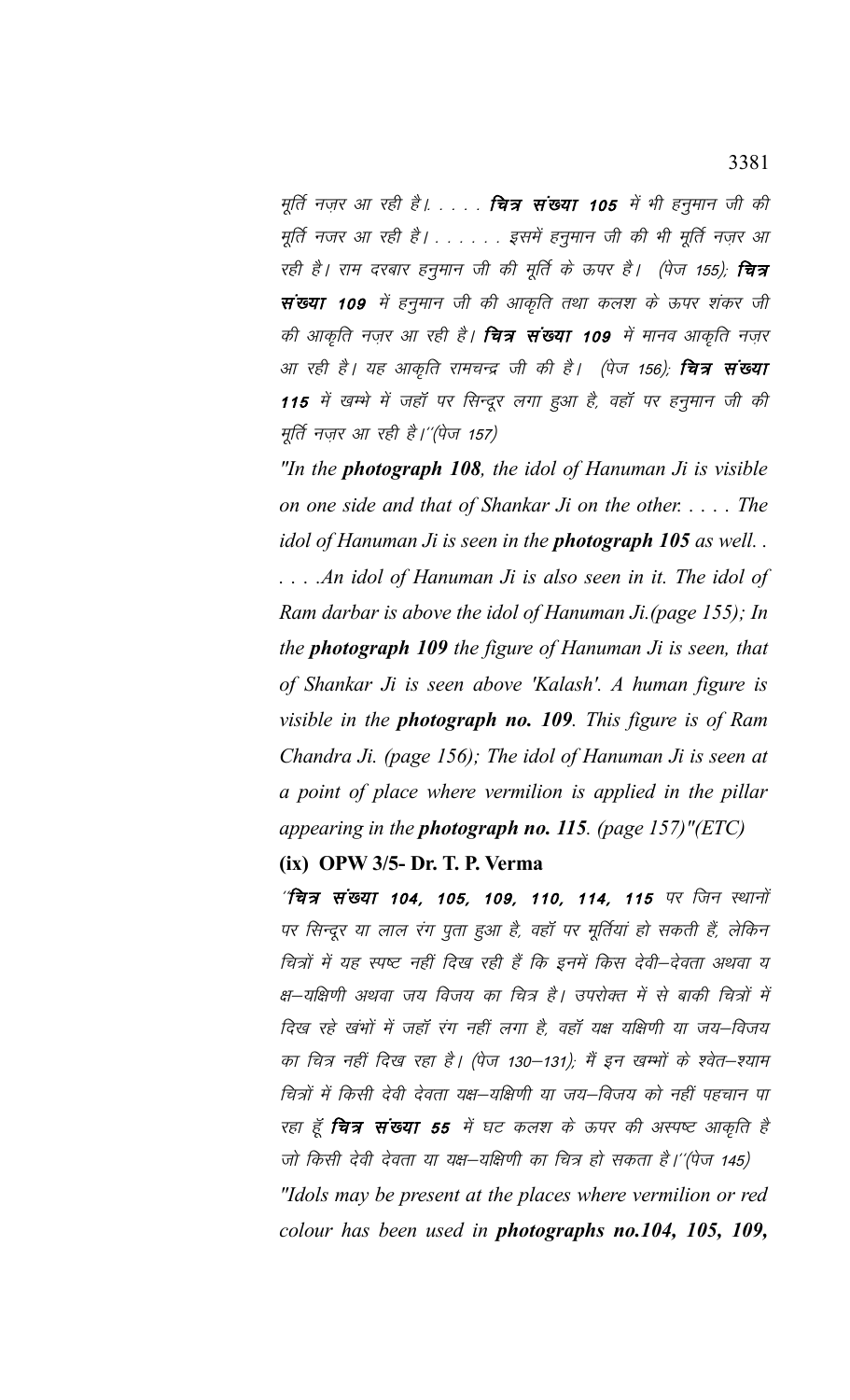*110, 114 and 115 but it is not clearly visible in the photographs as to which god-goddess or Yaksha-Yakshini or Jay-Vijay are represented therein. The picture of Yaksha-Yakshini or Jay-Vijay is not visible at the place where colour has not been used in the pillars appearing in the rest of the photographs out of the aforesaid photographs. (page 130-131); I am not able to recognise any god-goddess, Yaksha-Yakshini or Jay-Vijay in the black-white photographs of these pillars. There is a hazy figure above the 'Ghat Kalash' in photograph no.55, which can be of some god-goddess or Yaksha-Yakshini. (page 145)"(ETC)*

**(B)** In reference to contradictory statements of the various witnesses in context of coloured **photograph nos. (116 to 121)** and the black-white **photograph nos. (61-63) of the pillar (no. 5)** fixed in eastern wall in southern back of inside of the central portion (A) of the main structure and the coloured **photograph no. 122 to 127** and black and white **photograph no. 64 to 66 of pillar no. 6:**

### **(i) DW 3/5 Raghunath Prasad Pandey**

"**चित्र सं0 116** में दिख रहे खंभे में जहां सिंदूर लगा है, वहां हनुमान जी का पूरा शरीर नज़र आ रहा है और हनुमान जी की मूर्ति के नीचे दाहिनी तरफ़ किसी देवता जैसी आकृति नज़र आ रही है।'' (पेज 154)

*"Full body of Hanuman Ji is visible in Photograph No. 116 where vermilion has been applied over the pillar appearing in it and to the right and below the idol of Hanuman Ji, some figure like a God is visible." (ETC)* 

'इस चित्र में दिख रहे खंभे में मुझे गणेश जी की मृर्ति स्पष्ट नहीं दिख रही है, इसलिए मैं यह नहीं कह सकता कि इसमें गणेश जी की मूर्ति है या नहीं | . . . . **चित्र सं0 118** में सिंह जैसी आकृति नज़र आ रही है, बीच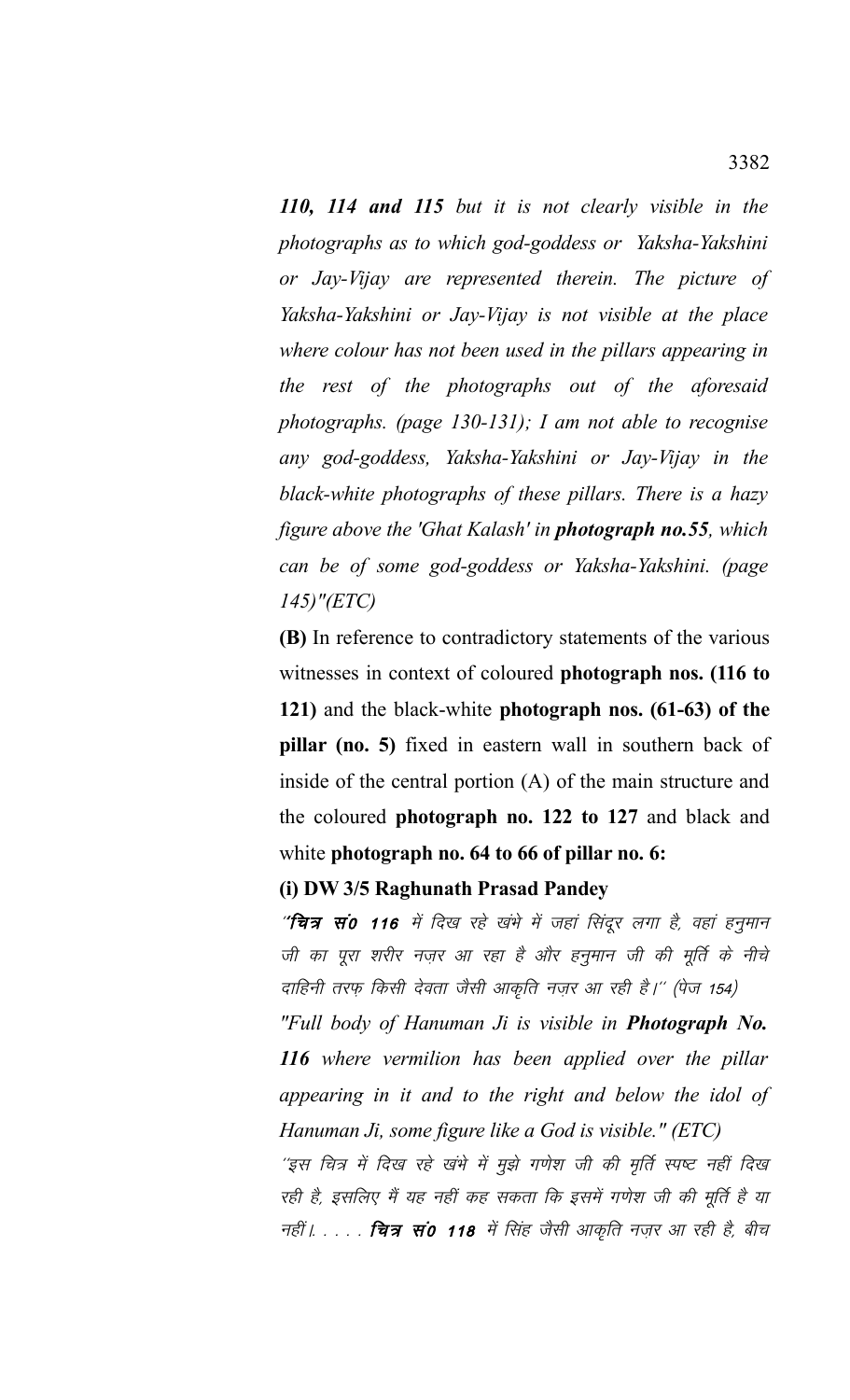के हिस्से में दाहिनी तरफ और बीच के हिस्से में बाई तरफ किसी देवी या देवता की मूर्ति नज़र आ रही है, परन्तु मैं यह नहीं बता पाऊंगा कि किन देवी या देवता की यह मूर्ति है।'' (पेज 154)

"The idol of Ganesh Ji is not clearly visible to me, in the pillar appearing in this photograph. As such I cannot tell whether it has the idol of Ganesh Ji or not.".... A lion like figure is visible in **Photograph No. 118**. The idol of some God or Goddess is visible towards left in the centre and towards right in the centre. However, I will not be able to tell as to of which God or Goddess is this idol."(ETC)

''ऊपर जो मैंने सिंह के बारे में बताया है, उस सिंह से मेरा तात्पर्य नरसिंह भगवान से है।" (पेज 155)

"By the lion described above by me, I implied Lord Narsimha." (ETC)

*''चित्र सं0 115 लगायत 120 में दिख रहे खंभों में मुझे सरस्वती* जी या श्री कृष्ण जी की मूर्ति नज़र नहीं आ रही है।" (पेज 155)

"The idol of Saraswati Ji or Sri Krishna Ji, is not visible to me in the pillars appearing in **Photograph** Nos. 115 to 120."  $(ETC)$ 

''चित्र सं0 121 लगायत 127 दिखाये गये, जिन्हे देखकर गवाह ने कहा कि **चित्र सं0 121** में हनुमान जी की एक मूर्ति तो स्पष्ट हो रही है, जिसमें उनका पूरा शरीर नजर आ रहा है।'' (पेज 155)

"(The witness) was shown **Photograph Nos. 121 to 127**, after looking which the witness stated that one idol of Hanuman Ji is clear in **Photograph No. 121**, in which His complete body is visible." (ETC)

''हनुमान जी की मूर्ति के नीचे गणेश जी की मूर्ति नज़र आ रही है, जिनकी सूंड जैसी आकृति नज़र आ रही है, इसीलिए हम इसे गणेश जी की मूर्ति बता रहे हैं और मोर की आकृति के नीचे भी एक मूर्ति है, परन्तु स्पष्ट नहीं हो रही कि यह देवी की है या देवता की। फिर कहा कि इस मूर्ति में हाथ दिख रहा है, इसलिए मैं यह कह सकता हूँ कि यह दुर्गा जी की मूर्ति हो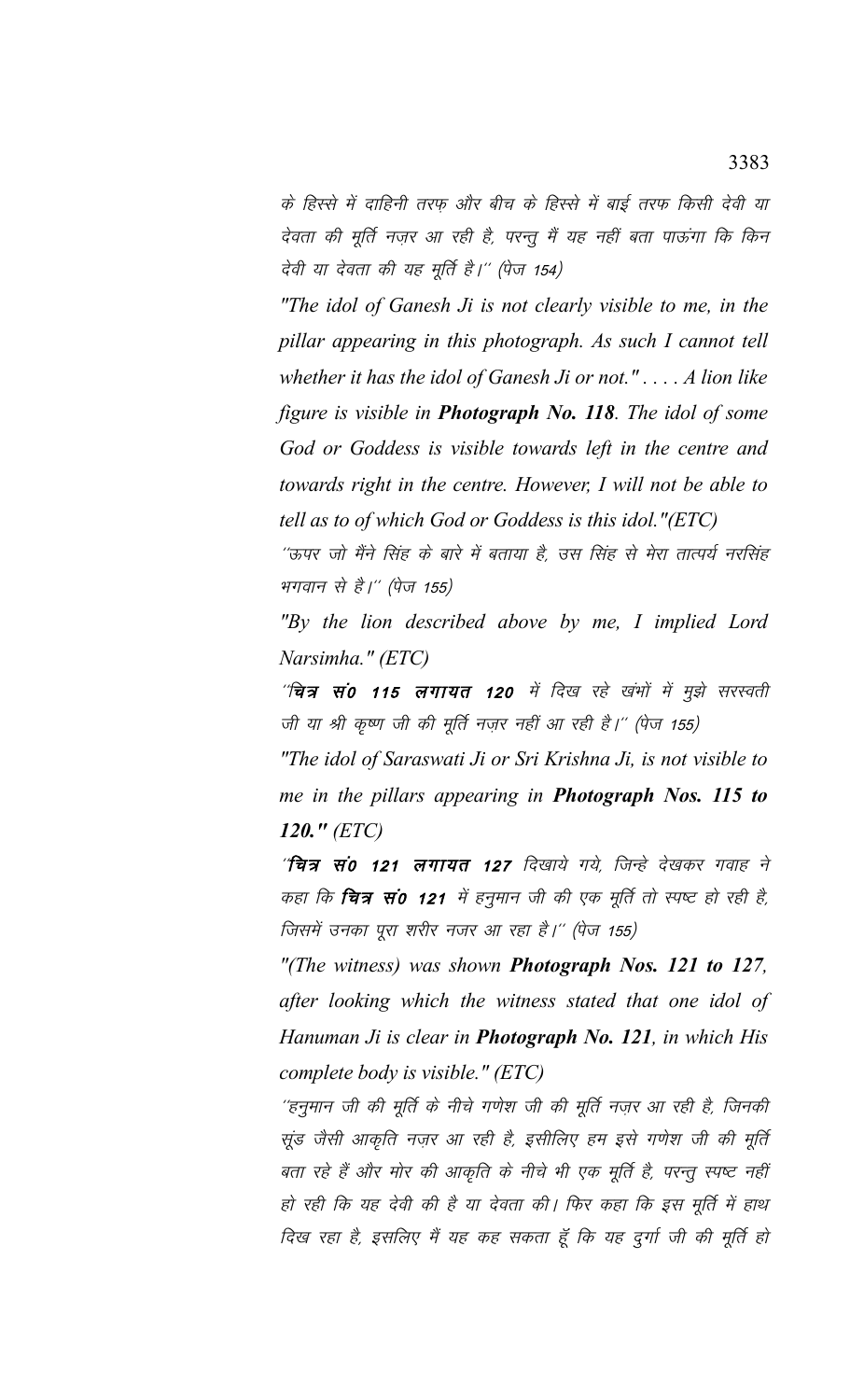सकती है, इसमें चेहरा स्पष्ट नहीं है, परन्तु बाकी शरीर स्पष्ट है।'' (पेज  $(156)$ 

"The idol of Ganesh Ji is visible below the idol of Hanuman Ji, in which a trunk like figure is visible, due to which I am terming it to be an idol of Ganesh Ji, and there is an idol below the figure of peacock as well but it is not clear whether it is of God or Goddess. Then stated that hand is visible in this idol as such I can say that it can be an idol of Durga Ji. The face is not clear in it but the remaining body is clear." (ETC)

"**चित्र सं0 124** में दिख रहे खंभे में नरसिंह भगवान का मुख नज़र आ रहा है और नीचे की भी आकृति नज़र आ रही है।'' (पेज 156)

"The face of Lord Narsimha is visible in the pillar appearing in **Photograph No. 124** and the figure of the lower part is also visible."  $(ETC)$ 

''चित्र **संख्या 121 लगायत 127** में मुझे किसी यक्ष, देव कन्या अथवा सरस्वती जी की मूर्ति या आकृति नज़र नहीं आ रही है।" (पेज 157)

"No idol or figure of any Yaksha, nymph or Saraswati Ji is visible to me in **Photograph Nos. 121 to 127.**" (ETC)

"चित्र सं0 61 में मुझे कमलदल के ऊपर मोर की नाचती हुई अवस्था की आकृति नज़र आ रही है और कोई मूर्ति नज़र नहीं आ रही है। **चित्र** सं0 62 में दिख रहे खंभे में मुझे कोई मूर्ति नज़र नहीं आ रही है। **चित्र** सं0 63 एवं 64 में दिख रहे खम्भों में मुझे नाचते हुए मोर की आकृति नज़र आ रही है और किसी देवी–देवता की मूर्ति नज़र नहीं आ रही है। चित्र सं0 65 में दिख रहे खंभे में मुझे कोई मूर्ति नज़र नहीं आ रही है। चित्र सं0 66 में दिख रहे खंभे में बीच में नाचते हुए मोर की आकृति नजर आ रही है। **चित्र सं0 66** में दिख रहे खंभे में और कोई मूर्ति मुझे नज़र नहीं आ रही है।" (पेज 163)

"In **Photograph No. 61**, the figure of a dancing peacock is visible to me above the lotus chain and no idol is visible. No idol is visible to me in the pillar appearing in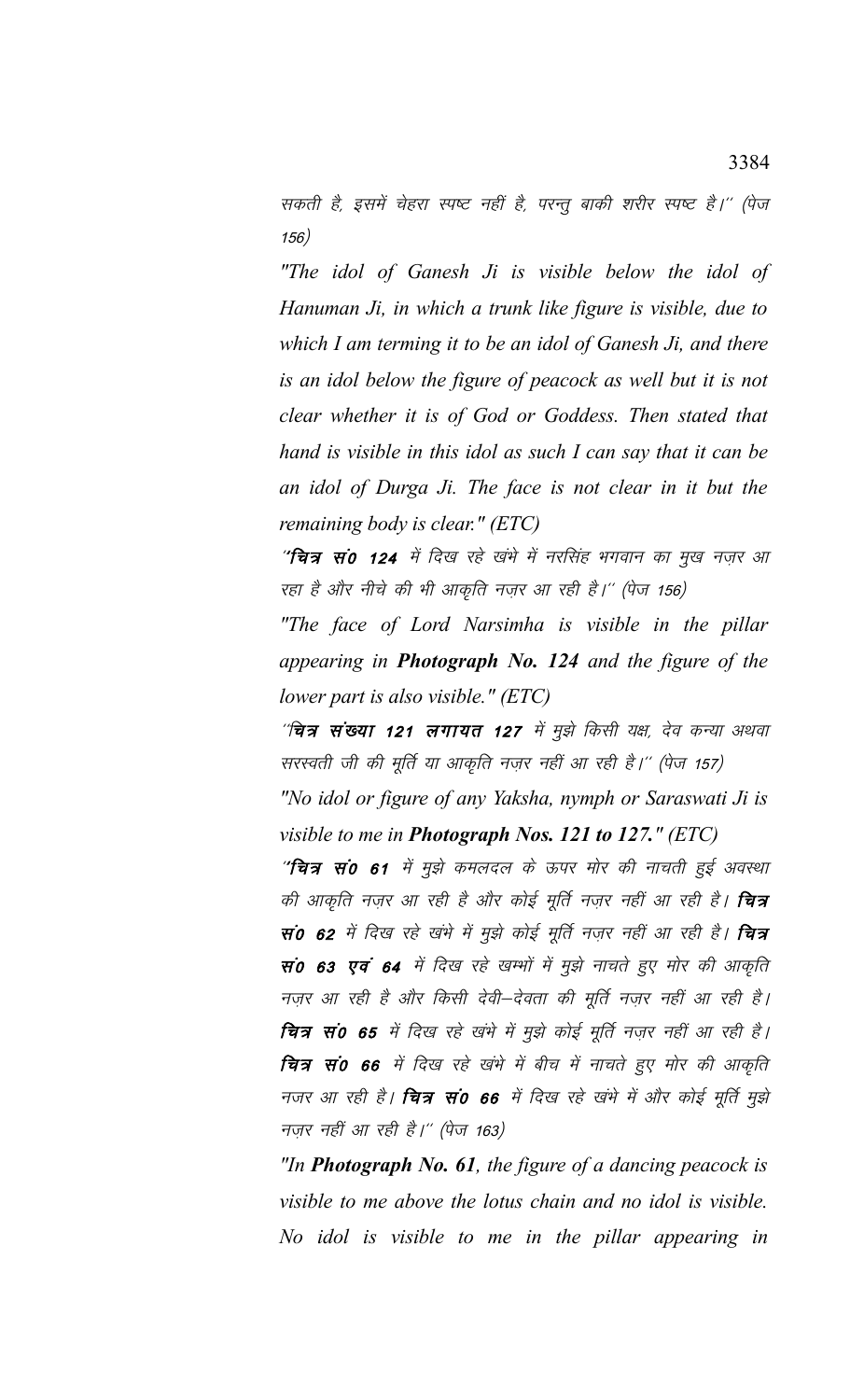*Photograph No. 62. The figure of dancing peacock is visible to me in the pillars appearing in Photograph Nos. 63 and 64 and no idol of any God-Goddess is visible. No idol is visible to me in the pillar appearing in Photograph No. 65. The figure of dancing peacock is visible in mid of the pillar appearing in Photograph No. 66. No other idol is visible to me in the pillar appearing in Photograph No. 66." (ETC)*

''चित्र सं0 55 लगायत 66 में दिख रहे खंभों में से किसी में मुझे रामचन्द्र जी, श्री कृष्ण जी देवकन्या, रामदरबार, गणेश जी या लक्ष्मी जी की कोई मूर्ति नज़र आ रही है। (पेज 164)

*"The idol of Ramchandra Ji, Sri Krishna Ji, Nymph, Ram Darbar, Ganesh Ji or Lakhsmi Ji is visible to me in the pillars appearing in Photograph Nos. 55 to 66." (ETC)*

**(ii) DW 3/11- Bhanu Pratap Singh**

''**चित्र सं0 117** मे जहाँ पर लाल रंग लगा हुआ नज़र आ रहा है वहाँ पर कोई मूर्ति नज़र नहीं आ रही है। **चित्र सं0 118 व 119** में जो खम्भे दिखायी दे रहे हैं उसमें मूर्ति दिखायी दे रही है परन्तु यह स्पष्ट नहीं *है।'' (पेज 50)* 

*"No idol is visible at the place where red colour appears to have been applied over Photograph No. 117. Idol is visible in the pillars appearing in Photograph Nos. 118 and 119, but it is not clear." (ETC)*

'**चित्र सं0 118 तथा 119** में जो मूर्तियां नजर आ रही है वह देवी तथा देवताओं की मूर्तियाँ हैं। **चित्र सं0 118 तथा 119** में जो मूर्तियां नज़र आ रही है उनकी गणना करके मैं नहीं बता सकता कि इनकी संख्या कितनी हैं।'' (पेज 51)

*"The idols appearing in Photograph Nos. 118 and 119, are the idols of Gods and Goddess. I will not be able to count and tell the number of idols appearing in Photograph Nos. 118 and 119." (ETC)*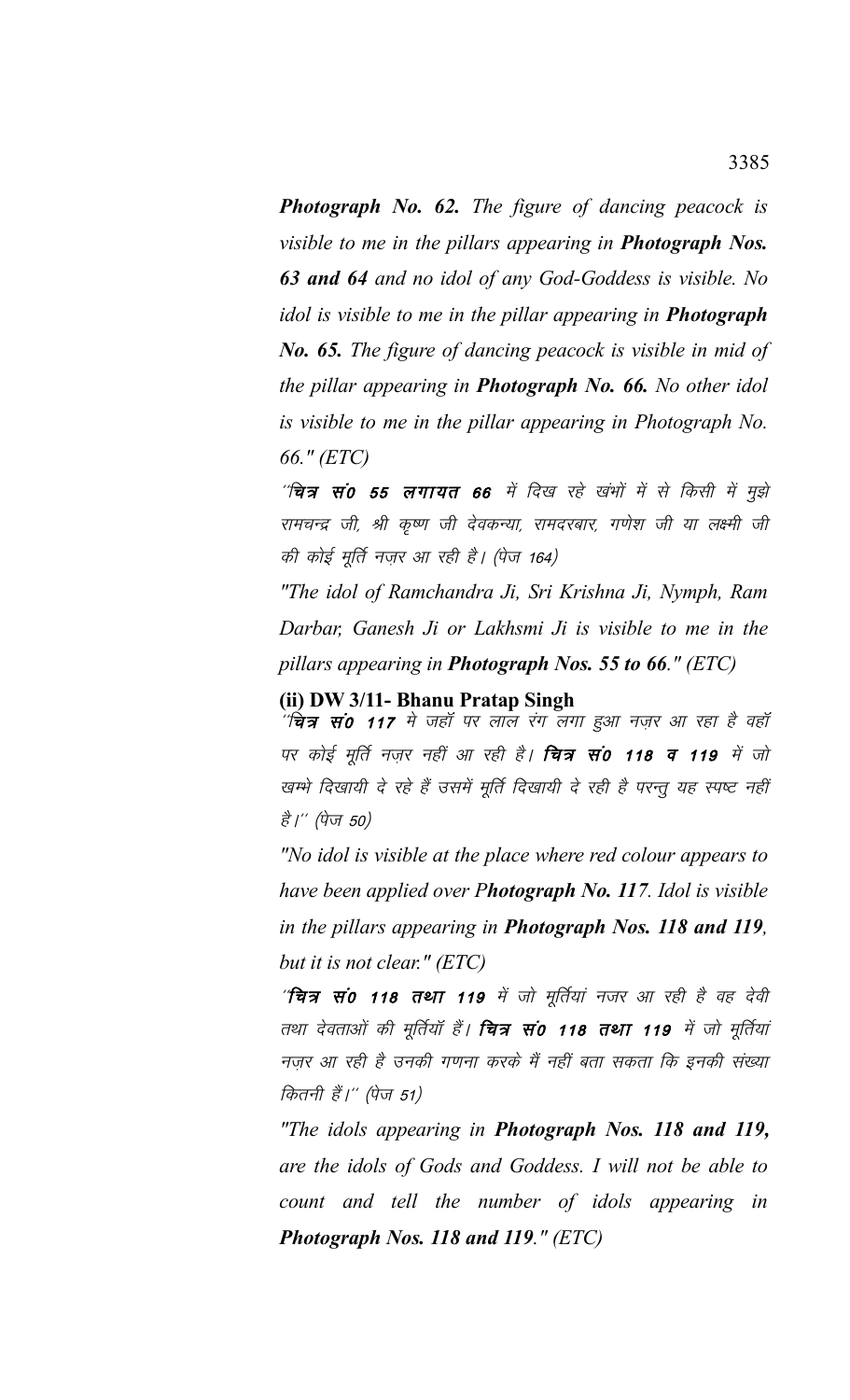''चि**त्र सं0 122** में लाल रंग में जहाँ पर लाल रंग लगा हुआ है वहाँ पर हनुमान जी की मूर्ति दिखायी दे रही है परन्तु अन्य किसी की मूर्ति स्पष्ट नहीं हो रही है। **चित्र सं0 122** में लाल रंग वाले स्थान पर हनुमान जी की मूर्ति दिखायी दे रही है परन्तु अन्य किसी की मूर्ति स्पष्ट नहीं है।'' (पेज 52)

"The idol of Hanuman Ji is visible at the place where red colour has been applied in **Photograph No. 122** but the idol of no other is clear. The idol of Hanuman Ji is visible at the red coloured place in **Photograph No. 122** but the idol of no other is clear." (ETC)

(iii) DW 3/15- Narendra Bahadur Singh

'**चित्र सं0 104 लगायात 108** में नजर आ रहे खंभों में किसी देवी—देवता के चित्र नजर नहीं आ रहे हैं। इसी एलबम में **चित्र सं0 109** लगायत 127 में भी नजर आ रहे खंभों में किसी देवी या देवता के चित्र नजर नहीं आ रहे हैं।' (पेज 43)

"The pictures of no God-Goddess is visible in the pillars" appearing in **Photograph Nos. 104 to 108**. The pictures of no God or Goddess is visible in the pillars appearing in **Photograph Nos. 109 to 127 of this album." (ETC)** 

## (iv) DW 3/19- Ram Milan Singh

''**चित्र सं0 116** में रामचबूतरे पर बनी हुई गुफा में जहां पर कौशिल्या जी की मूर्ति थी, वहां का चित्र है।" (पेज 51).

"The **Photograph No. 116** contains of the pictures of the place where the idol of Kaushalya Ji existed in the cave at the Ramchabutara."  $(ETC)$ 

# (v) DW 20/1- Shashikant Rungta

''चित्र 120 व 121 में गणेशजी की मूर्ति नज़र आ रही है।'' (पृष्ठ 33) "The idol of Ganesh Ji is visible in **Photographs 120 and**  $121.$ " $(ETC)$ 

(vi) DW 17/1- Ramesh Chandra Tripathi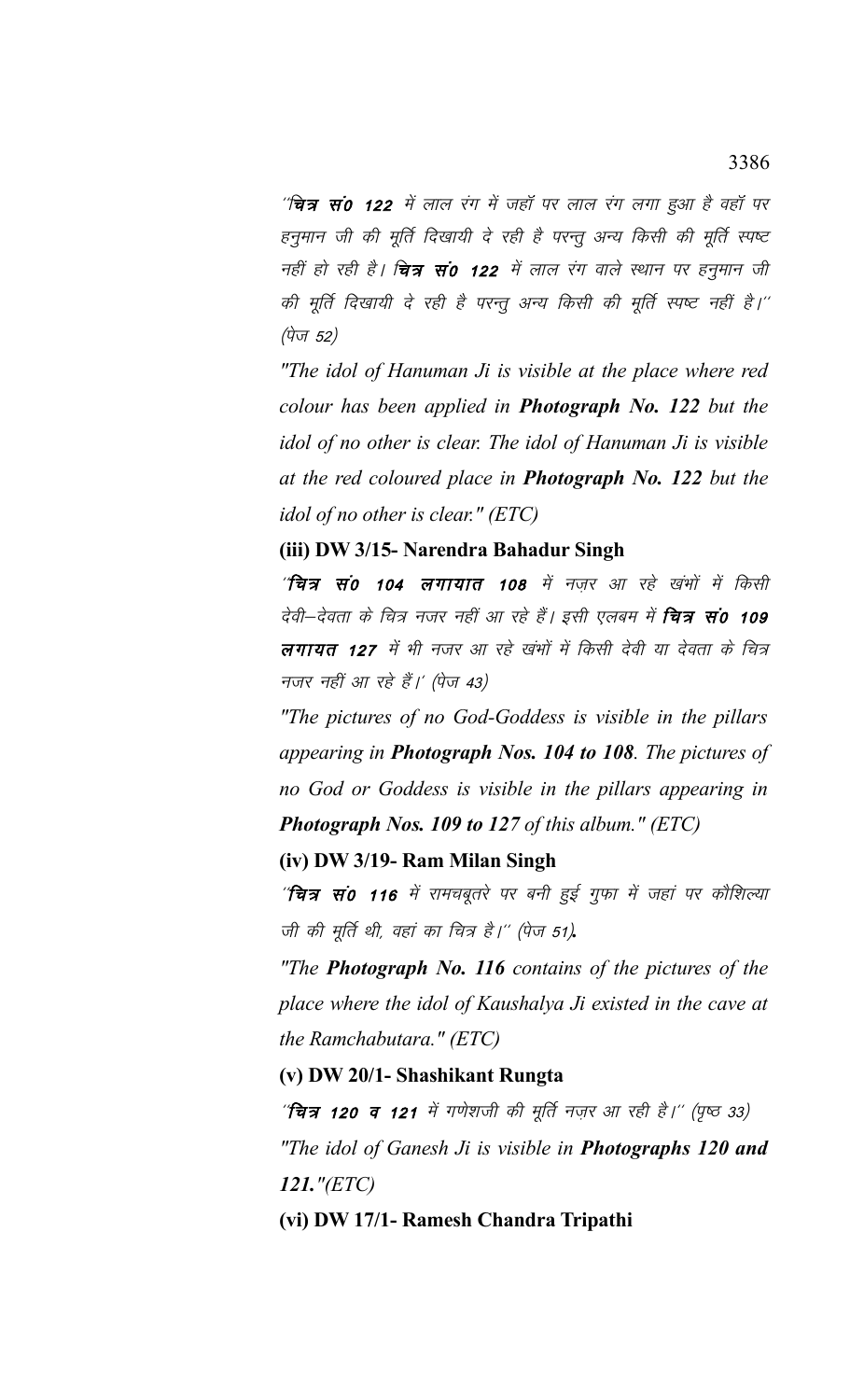''**चित्र सं0 118** में कसौटी का पत्थर अर्थात खम्भा नजर आ रहा है चित्र में खम्भे का ऊपरी भाग नज़र आ रहा है। इसमें एक जगह गरुड़ जी का चित्र दिखाई पड़ रहा है।'' (पेज 50)

*"A touchstone or pillar is visible in Photograph No. 118. The upper part of the pillar is visible in the photograph. The picture of Garun Ji is visible in it at one place." (ETC)*

''चित्र सं0 123 में जहाँ पर लाल रंग लगा है तथा खम्भे में एक सफेद पट्टी नज़र आ रही है, उसमें मूर्ति का सर तथा हाथ—पैर नज़र आ रहा है, यह मूर्ति किसकी है समझ में नहीं आ रहा है।'' (पेज 87)

*"The head and hand-leg of an idol is visible in Photograph No. 123 at the place where red colour has been applied and a white strip is appearing in the pillar."(ETC)*

"चित्र सं0 141, 142 तथा 143 में गणेश जी की मूर्तियां हैं फिर कहा कि **चित्र सं0 141** में गणेश जी की मूर्ति नहीं है बल्कि शंकर जी की नृत्य मुद्रा का चित्र है।'' (पेज 87—88)

*"There are idols of Ganesh Ji in Photograph Nos. 141, 142 and 143. Then stated that it is not the idol of Ganesh Ji in Photograph No. 141 and instead it is the dancing posture of Shankar Ji." (ETC)*

## **(vii) DW 1/2- Krishna Chandra Singh**

 $^{\prime\prime}$ (चित्र संख्या 104 लगायत 127) नज़र कमजोर होने के कारण मुझे स्पष्ट नहीं हो रहा है कि उक्त चित्रों में देवी देवताओं की मूर्तियां ताण्डव मुद्रा में व पदमासन मुद्रा में हैं या नही।'' (पेज 48)

*"(Photograph Nos. 104 to 127) in view of weak eye sight, it is not clear to me whether in the aforesaid photographs, the idols of God-Goddess are in 'Tandav Mudra' or 'Padmasan Mudra', or not." (ETC)*

**(viii) DW 13/1-1- Mahant Dharmdas**

 $^{\prime\prime}$ चित्र सं $^{\prime}$  119 में गरुड जैसा सबसे ऊपरी भाग में नजर आ रहा है। इसके अतिरिक्त छोटी–छोटी मूर्तियां खुदी हुई हैं। **चित्र सं0 121** में हनुमान जी की मूर्ति नज़र आ रही है। . . . . इन दोनों स्थानो के बीच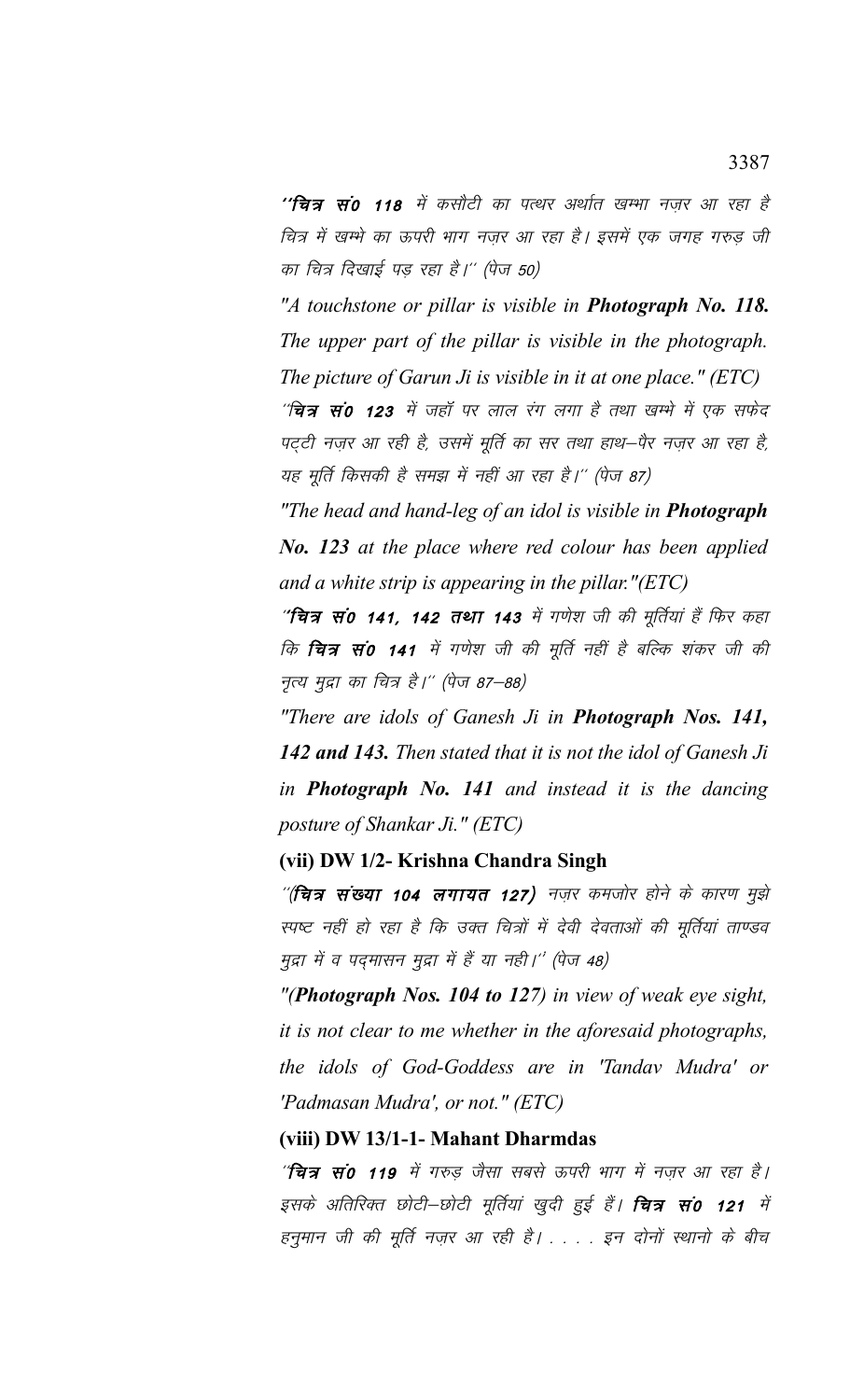में एक पट्टी पर रामचन्द्रजी की मूर्ति धनुष लिए हुए नज़र आ रही है। (पेज 158)

*"A Garun like figure is visible at the top most part of Photograph No. 119. Besides it, small idols have been engraved. The idol of Hanuman Ji is visible in photograph 121. . . . . In between these two places, the idol of Ramchandra Ji with a bow is visible over a strip." (ETC)*

''चित्र सं0 127 पर आकृष्ट किया, साक्षी ने इस चित्र को देखकर बताया कि इसमें सिन्दूर पूता हुआ नजर आ रहा है परन्तू किसकी मूर्ति इस खम्भे में नजर आ रही है यह स्पष्ट नहीं है।" (पेज 159)

*"(Attention of witness) was drawn to Photograph No. 127, after looking which the witness stated that in it vermilion appears to have been applied but it is not clear as to whose idol is visible in this pillar." (ETC)*

**(C)** In reference to contradictory statements of the various witnesses in context of coloured **photograph nos. (136 to 141)** and the black-white **photograph nos. (71-73)** of the **pillar (no. 7)** fixed in western wall in southern back of inside of the gate of the central portion A of the main structure and the coloured **photograph no. (142-147)** and black and white **photograph no. (74-76)** of **pillar (no. 8):**

## **(i) DW 3/5- Raghunath Prasad Pandey**

''चित्र संख्या 136 में दिख रहे खम्भे में बीच में सिन्दूर लगे भाग में मुझे हनुमान जी की मूर्ति नजर आ रही है और कोई मूर्ति नजर नहीं आ रही है। **चित्र संख्या 137** में मुझे दो खम्भे नज़र आ रहे हैं। पहले दाहिनी तरफ वाले खम्भे में मुझे कोई मूर्ति नजर नहीं आ रही है और दूसरे बायी तरफ वाले खम्भे में सिन्दूर लगे भाग में हनुमान जी की मूर्ति नज़र आ रही है और कोई मूर्ति मुझे इस खम्भे में नज़र नहीं आ रही है।'' (पेज 159)

*"The idol of Hanuman Ji is visible to me in the vermilion applied part in mid of the pillar appearing in Photograph*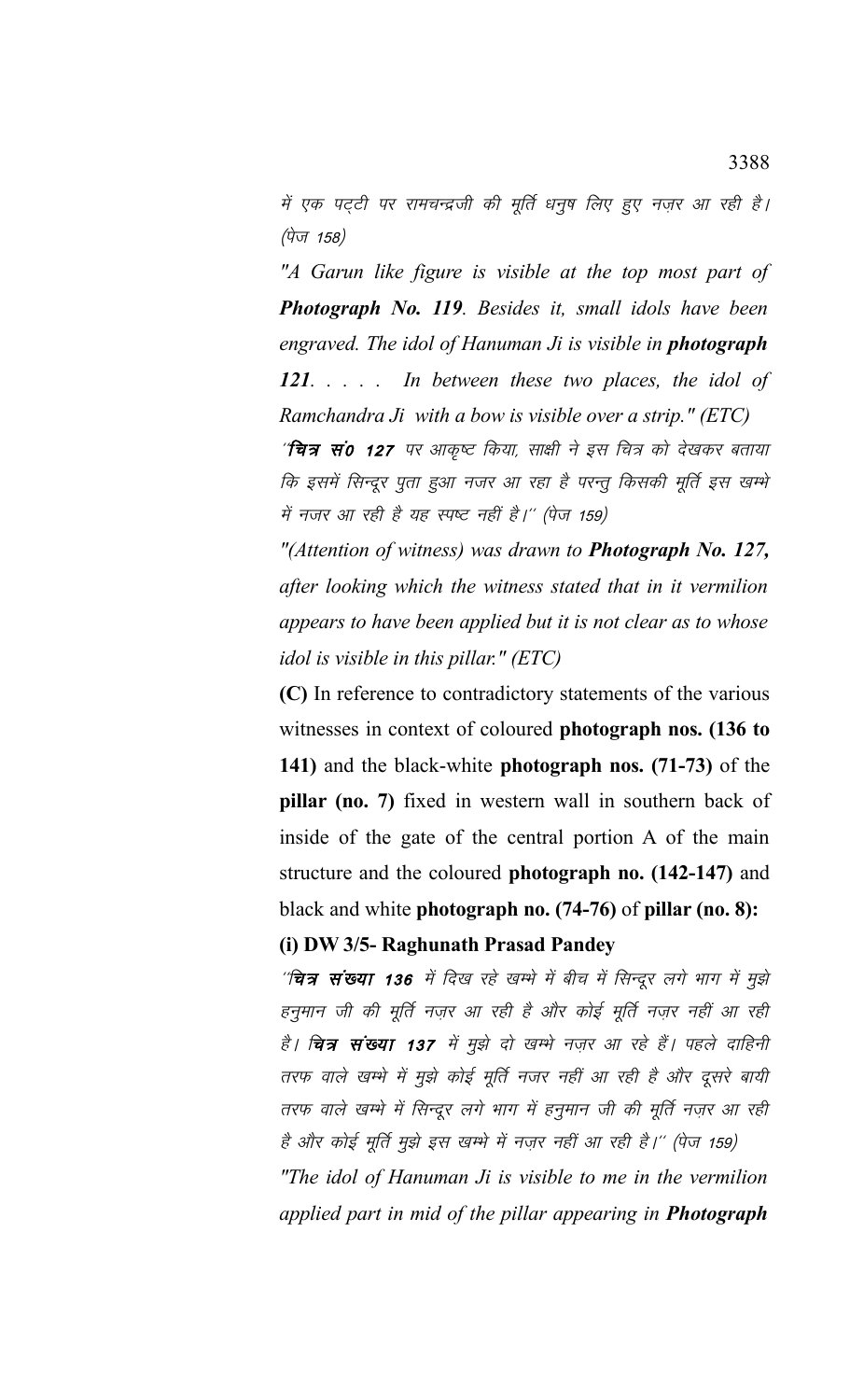*No. 136, and no other idol is visible. Two pillars are visible to me in Photograph No. 137. No idol is visible to me in the first pillar in right and the idol of Hanuman Ji is visible to me in the vermilion applied part of the second pillar in left and no other idol is visible to me in this pillar." (ETC)*

'इस **चित्र संख्या 141** में हनुमान जी की खड़ी हुई पूरी मूर्ति नज़र आ रही है। इस खम्भे में और कोई मूर्तियां नज़र नहीं आ रही हैं। **चित्र** संख्या 142 एवं 143 में दिख रहे खम्भों में जहॉ सिन्दूर लगा है, उस भाग में हनुमान जी की मूर्ति नज़र आ रही है, बाकी पूरे खम्भे में मुझे कोई मूर्ति नज़र नहीं आ रही है। इसी प्रकार **चित्र संख्या 144 एवं 145** में मुझे कोई मूर्ति नज़र नहीं आ रही है। **चित्र संख्या 146 एवं 147** में दिख रहे खम्भों में जहाँ सिन्दूर लगा है, वहाँ हनुमान जी की मूर्ति नज़र आ रही है और हनुमान जी की मूर्ति के दाहिनी तरफ मोर जैसी आकृति बैठी हुई अवस्था में नज़र आ रही है।'' (पेज 160)

*"The complete idol of Hanuman Ji in standing pose is visible to me in this Photograph No. 141. No other idols are visible to me in this pillar. The idol of Hanuman Ji is visible in the part where vermilion has been applied over the pillars appearing the Photograph Nos. 142 and 143. No other idol is visible to me in the remaining pillar. Similarly no idol is visible to me in Photograph Nos. 144 and 145. The idol of Hanuman Ji is visible at the place where vermilion has been applied over the pillars appearing in Photograph Nos. 146 and 147, and to right of the idol of Hanuman Ji, a peacock like figure is visible in sitting posture." (ETC)*

''चित्र सं0 74 में दिख रहे खंभे मे कमल—दल के ऊपर गणेश जी जैसी मूर्ति नज़र आ रही है। . . . . . **चित्र 76** में गणेश जी की मूर्ति और उनके बगल में मोर की नाचती हुई आकृति नजर आ रही और अन्य कोई मूर्ति इस खंभे पर मुझे नजर नहीं आ रही है।'' (पेज 164)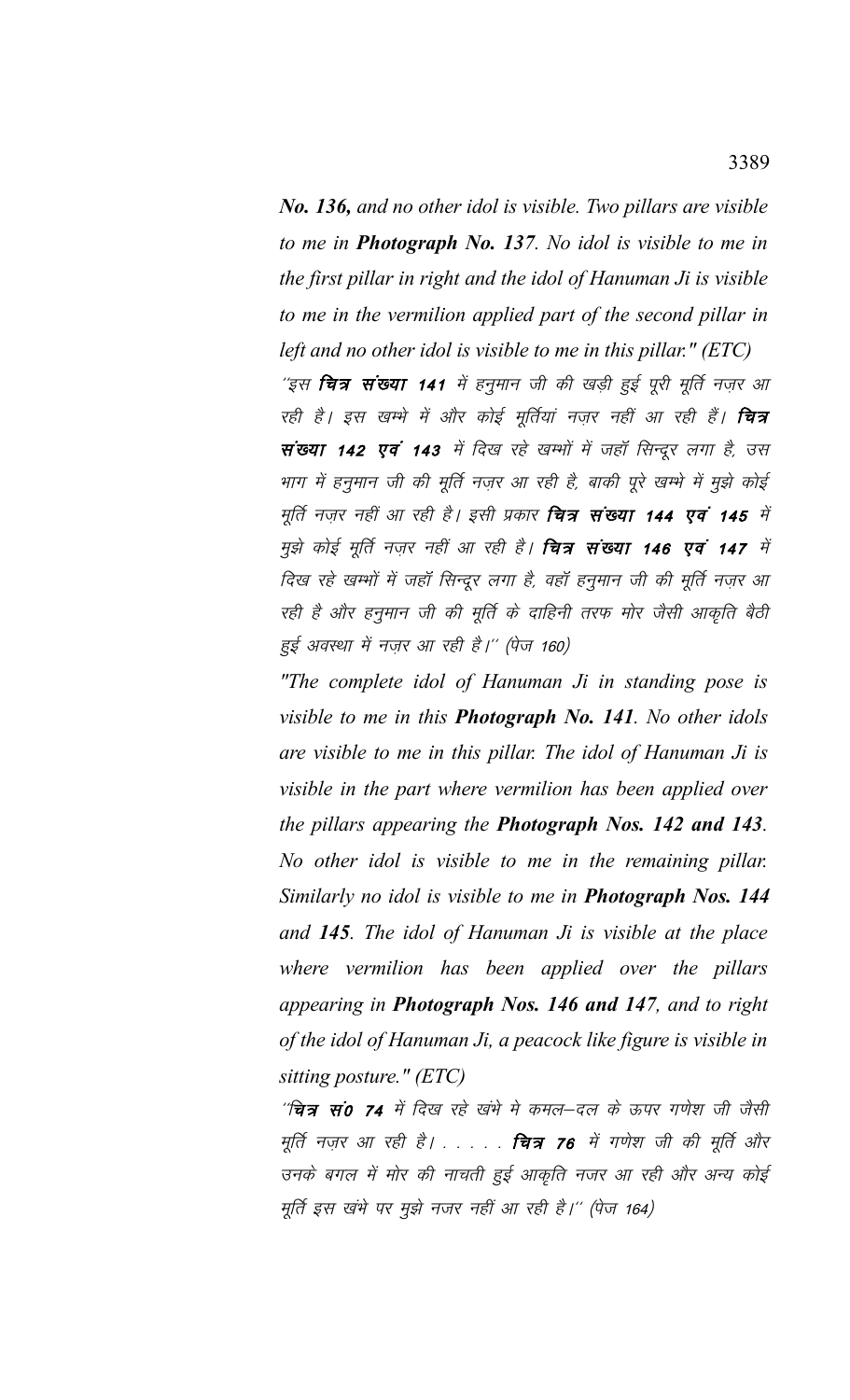*"A Ganesh Ji like idol is visible above the lotus chain in the pillar appearing in Photograph No. 74. . . . The idol of Ganesh Ji and the figure of dancing peacock adjacent to Him, is visible in Photograph 76, and no other idol is visible to me in this pillar." (ETC)*

'**चित्र सं0 71 लगायत 76** में मुझे रामदरबार की कोई मूर्ति नज़र नहीं आ रही है।" (पेज 164)

*" No idol of Ram Darbar is visible to me in Photograph Nos. 71 to 76."(ETC)*

**(ii) DW 3/15- Narendra Bahadur Singh**

''**चित्र संख्या 136 लगायत 147** में नजर आ रहे खम्भों में कोई मूर्ति नहीं नजर आ रही है– (पेज 44)

*"No idol is visible in the pillars appearing in the Photograph Nos. 136 to 147."(ETC)*

**(iii) DW 1/2 Krishna Chandra Singh**

चित्र संख्या 71 व 72 में कोई मूर्ति बनी है या नहीं, यह स्पष्ट नहीं दिख रहा है।'' (पेज 47)

*"It is not clearly visible whether some idol is there or not in Photograph Nos. 71 and 72." (ETC)*

''चित्र संख्या 74 में खम्भे में कोई मूर्ति नहीं दिख रही है। चित्र संख्या 76 में पदमासन मुद्रा में कोई मूर्ति दिख रही है, फिर कहा कि खड़ी हुई दिख रही है, यह मध्य भाग में दिख रही है। **चित्र सं0 75** में मुझे कोई मूर्ति नहीं दिख रही है।'' (पेज 48); **चित्र संख्या 140 लगायत 147** तक के चित्रों में खम्भों में जो लाल रंग लगा हुआ दिख रहा है, उसे देखकर लगता है कि उस पर उभरी हुई मूर्ति अथवा निशानों को खुरच दिया गया है। **चित्र संख्या 136 लगायत 139** में मुझे खम्भों पर कोई मूर्तियां नजर नहीं आ रही हैं। इसी प्रकार **चित्र संख्या 144 एवं 145** में मुझे खम्भों पर कोई मूर्तियां नजर नहीं आ रही है। **चित्र संख्या–146** में नीचे की तरफ बैठी हुई मूर्ति की छाया सी दिख रही है। **चित्र** संख्या–146 एवं 147 में खुख्य हुआ सा लग रहा है।'' (पेज 49) *"No idol is visible in the pillar appearing in Photograph*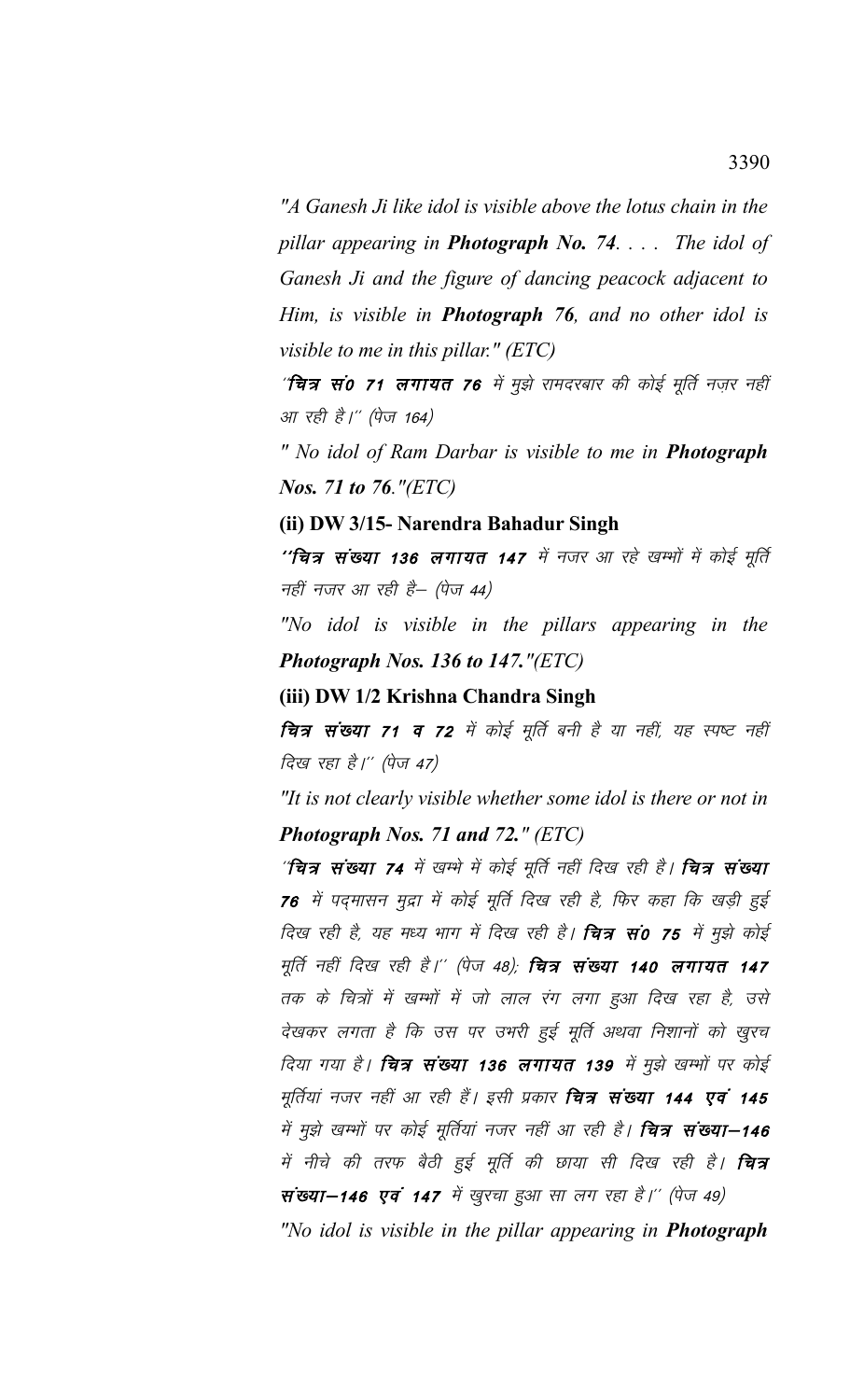*No. 74. Some idol in 'Padmasan Mudra' is visible in Photograph No. 76. Then stated that it is visible in standing posture, it is visible in the mid part. No idol is visible to me in the Photograph No. 75. (page 48); On looking at the red colour applied over the pillars appearing in Photograph Nos. 140 to 147, it appears that the idol or marks engraved over them have been scratched. No idols are visible to me over the pillars appearing in Photograph Nos. 136 to 139. Similarly no idols are visible to me over the pillar appearing in Photograph Nos. 144 and 145. In Photograph No. 146, something like shadow of an idol in sitting posture is visible to me in the lower part. Something like a scratch appears in Photograph Nos. 146 and 147." (ETC)*

### **(iv) DW 13/1-1- Mahant Dharmdas**

''चित्र संख्या 146 तथा 147 में गणेश जी की मूर्ति नज़र आ रही है। यह मूर्ति उस स्थान पर नज़र आ रही है जिस स्थान पर सिंदूर लगा हुआ है। (पेज 160); स्थान – स्थान पर पर अनेक प्रकार की फूल पत्ती तथा भैरव जी की मूर्ति नज़र आ रही है। (पेज 160); **चित्र सं0 127** पर आकृष्ट किया साक्षी ने इस चित्र को देखकर बताया कि इसमें सिन्दुर पुता हुआ नजर आ रहा है परन्तु किसकी मूर्ति इस खम्भे में नज़र आ रही है यह स्पष्ट नहीं है।" (पेज 159)

*"The idol of Ganesh Ji is visible in Photograph Nos. 146 and 147. This idol is visible at the place where vermilion has been applied. (page 160); Different kinds of flowerleaves and the idol of Bhairav Ji are visible at different places.(page 160); (The attention of witness) was drawn towards Photograph No. 127, after looking which the witness stated that vermilion appears to be have been applied, but it is not clear as to whose idol is visible over*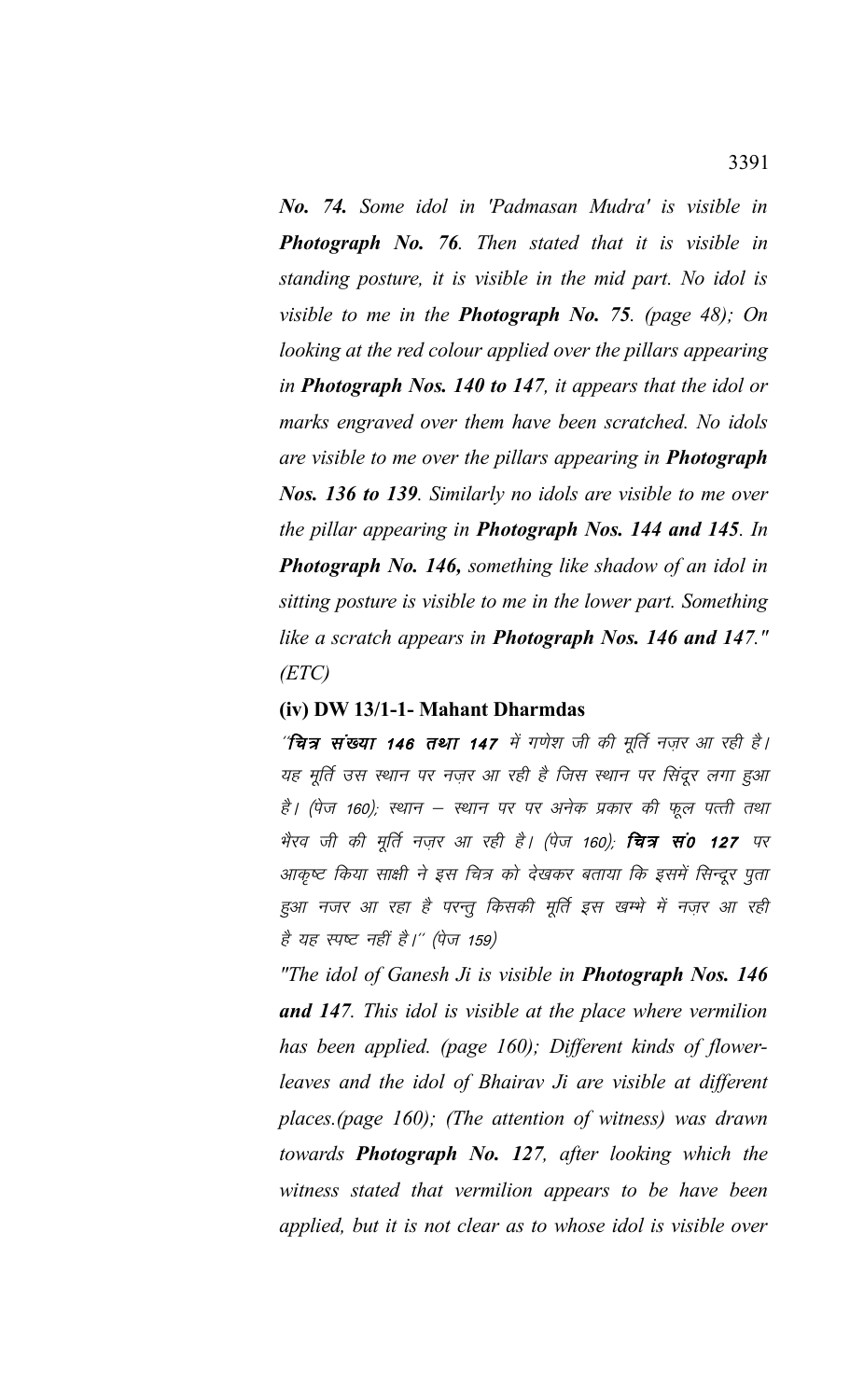# *the pillar appearing in this photograph." (ETC)*

## **(v) DW 17/1- Ramesh Chandra Tripathi**

''चित्र सं0 141, 142 तथा 143 में गणेश जी की मूर्तियां हैं फिर कहा कि **चित्र सं0 141** में गणेश जी की मूर्ति नहीं है बल्कि शंकर जी की नृत्य मुद्रा का चित्र है। (पेज 87–88); **चित्र सं0 141** में गणेश जी की मूर्ति नहीं है बल्कि शंकर जी की नृत्य मुद्रा का चित्र है। **चित्र सं0 146** तथा 147 में गणेश जी की स्पष्ट मूर्तियां नजर आ रही हैं। शेष चित्रों में इन तीनों में से किसी की मूर्तियां नहीं है। . . . हनुमान जी की या और किसी की मूर्ति नहीं है।'''' (पेज 88)

*"There are idols of Ganesh Ji in Photograph Nos. 141, 142 and 143. Then stated that it is not the idol of Ganesh Ji in Photograph No. 141 and instead it is the dancing posture of Shankar Ji. (page 87-88); It is not the idol of Ganesh Ji in Photograph No. 141 and instead it is the dancing posture of Shankar Ji. The idols of Ganesh Ji are clearly visible in Photograph Nos. 146 and 147. The idols of none of them, are there in the remaining photographs. . . . . .There are no idols of Hanuman Ji or anybody else."(ETC)*

## **(vi) OPW 9- Dr. T. P. Verma**

"चित्र संख्या 141, 146 व 147 पर रंग पुते हुए भाग में कुछ मूर्तियाँ हैं जो देवी देवताओं की हो सकती हैं लेकिन मैं पहचान नहीं सकता, बाकी चित्रों में मुझे कोई मूर्ति नहीं दिखाई दे रहा हैं। इन सभी चित्रों में जहाँ लाल रंग नहीं है वहाँ किसी भी देवी देवता, यक्ष—यक्षिणी या जय—विजय का चित्र नहीं देख पा रहा हूँ।'' (पेज 131)

*"There are few idols in the coloured portion of Photograph Nos. 141, 146 and 147, which may be of Gods-Goddess but I cannot recognise them. No idol is visible to me in the remaining photographs. In all these photographs where red colour is not present, I am not able to see the pictures of*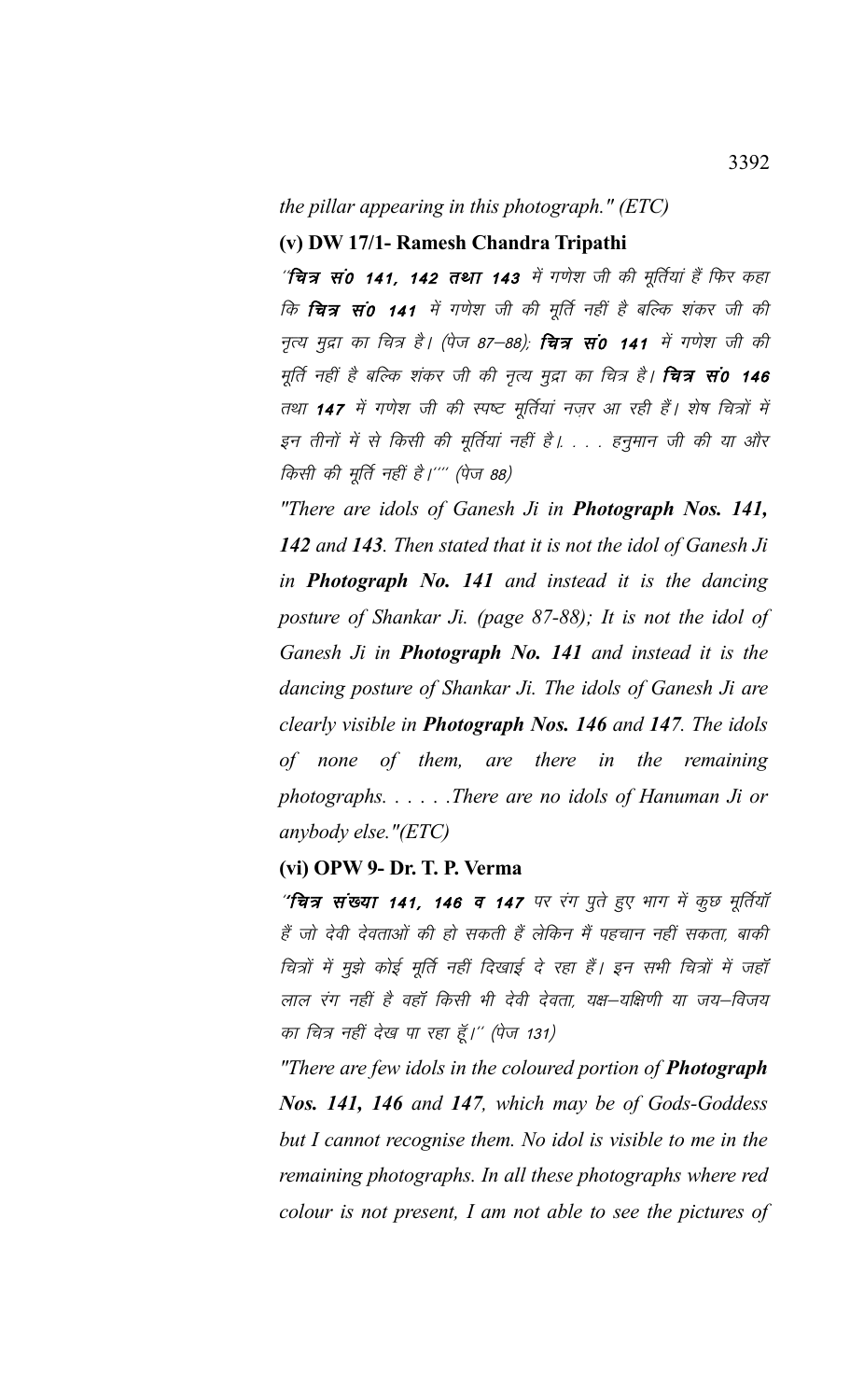*any God-Goddess, Yaksha- Yakshini or Jai-Vijai." (ETC)* ''मैं इन चित्रों में दिख रहे खम्भों में भी किसी देवी—देवता, यक्ष—यक्षिणी या जय विजय की मूर्ति को नहीं पहचान पा रहा हूँ।" (पेज 145)

*"I am not able to recognize the idol of any God-Goddess, Yaksha- Yakshini or Jai-Vijai over the pillars appearing in these photographs." (ETC)*

**(D)** In reference to contradictory statements of witnesses produced in context of coloured **Photograph Nos. (157 to 161)** and the black-white **Photograph Nos. (86-88)** of the **Pillar (no. 9)** fixed in western wall in northern back of the main gate of the central portion A of the main structure and the coloured **Photograph No. (162-167)** and black and white **Photograph No. (89-91)** of **Pillar (No. 10)**:

## **(i) DW 3/5 Raghunath Prasad Pandey**

''गवाह को इसी रंगीन एलबम के **चित्र संख्या 157 लगायत 167** दिखाए गए, जिन्हें देखकर गवाह ने कहा कि **चित्र संख्या–157, 160,** 161, 162, 163, 166, 167 में दिख रहे खम्भों में जहाँ सिन्दूर लगा है वहॉ हनुमान जी की खड़ी हुई अवस्था में मूर्ति नज़र आ रही है।'' (पेज 160½

*"The witness was shown Photograph Nos. 157 to 167 of this coloured album, after looking which the witness stated that the idol of Hanuman Ji in standing posture is visible in Photograph Nos. 157, 160, 161, 162, 163, 166, 167 at places where vermilion has been applied over the pillars." (ETC)*

 $\hat{a}^{\prime}$ चित्र सं0 157, 160, 161, 162, 163 में दिख रहे खम्मों में मुझे हनुमान जी की मूर्ति के अलावा अन्य कोई मूर्ति नज़र नहीं आ रही है। इसी एलबम के **चित्र संख्या 166** में हनुमान जी की मूर्ति के दाहिनी तरफ मोर जैसी आकृति बैठी हुई नाचने की मुद्रा में नज़र आ रही है और इसी प्रकार **चित्र संख्या 167** में दिख रहे खंभे में भी हनुमान जी की मूर्ति के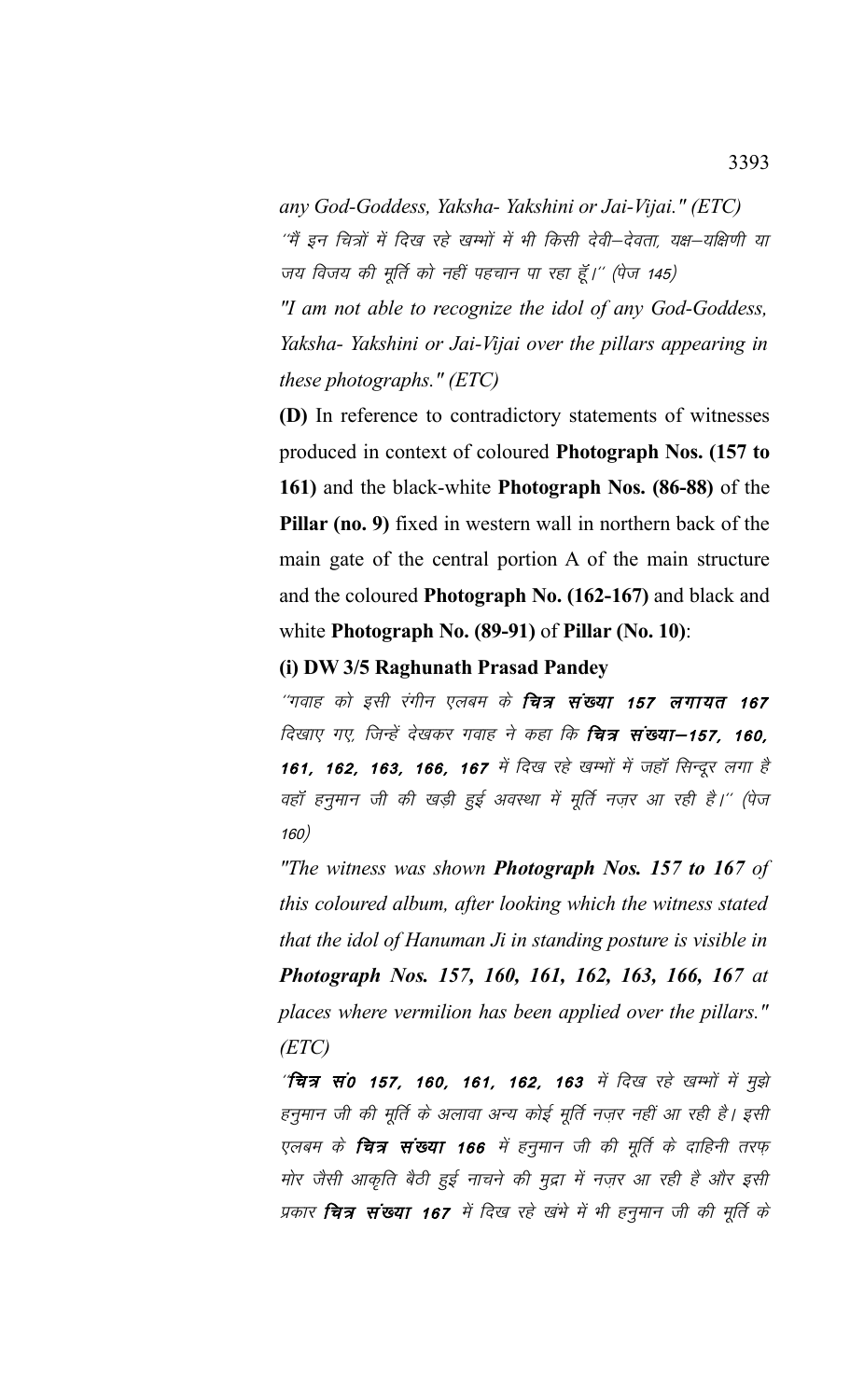दाहिनी तरफ मोर की आकृति बैठी हुई अवस्था में नाचने की मुद्रा में नजर आ रही हैं। **चित्र सं0 166 एवं 167** में दिख रहे खंभे में कोई अन्य मूर्ति नजर नहीं आ रही है। **चित्र सं0 158 व 159** में दिख रहे खंभों में मुझे कोई मूर्ति नज़र नहीं आ रही है। **चित्र सं0 164 एवं 165** में दिख रहे खंभों में भी मुझे कोई मूर्ति नजर नहीं आ रही है। इन **चित्र सं0 157** लगायत 167 में दिख रहे खंभों मे से किसी खंभे में मुझे विष्णूजी, देवकन्या या यक्ष की कोई मूर्ति नज़र नहीं आ रही है।'' (पेज 161)

"No other idol other than that of Hanuman Ji is visible to me over the pillars appearing in Photograph Nos. 157, 160, 161, 162, 163. In Photograph No. 166 of this album, a sitting peacock like figure in dancing posture is visible towards right of the idol of Hanuman Ji and similarly in the pillar appearing in Photograph No. 167, the figure of sitting peacock in dancing posture is visible towards right of the idol of Hanuman Ji. No other idol is visible over the pillars appearing in Photograph Nos. 166 and 167. No idol is visible to me over the pillars appearing in **Photograph Nos. 158 and 159.** No idols are visible to me over the pillars appearing in **Photograph Nos. 164 and** 165 as well. No idol of Vishnu Ji, Nymph or Yaksha is visible to me over any of the pillars appearing in Photograph Nos. 157 to 167." (ETC)

''चित्र संख्या 157 लगायत 167 मे दिख रहे खंभों में से किसी खंभे में मुझे विष्णूजी, देव–कन्या या यक्ष की कोई मूर्ति नज़र नहीं आ रही है।''  $(\vec{q}_{\sqrt{1}} 161)$ 

"No idol of Vishnu Ji, Nymph or Yaksha is visible to me over any of the pillars appearing in **Photograph Nos. 157** to  $167.$ " (ETC)

' चित्र संख्या 86 लगायत 91 में दिख रहे खंभों में मुझे ब्रहमा जी या श्री कृष्ण जी की कोई मूर्ति नज़र नहीं आ रही है।'' (पेज 166)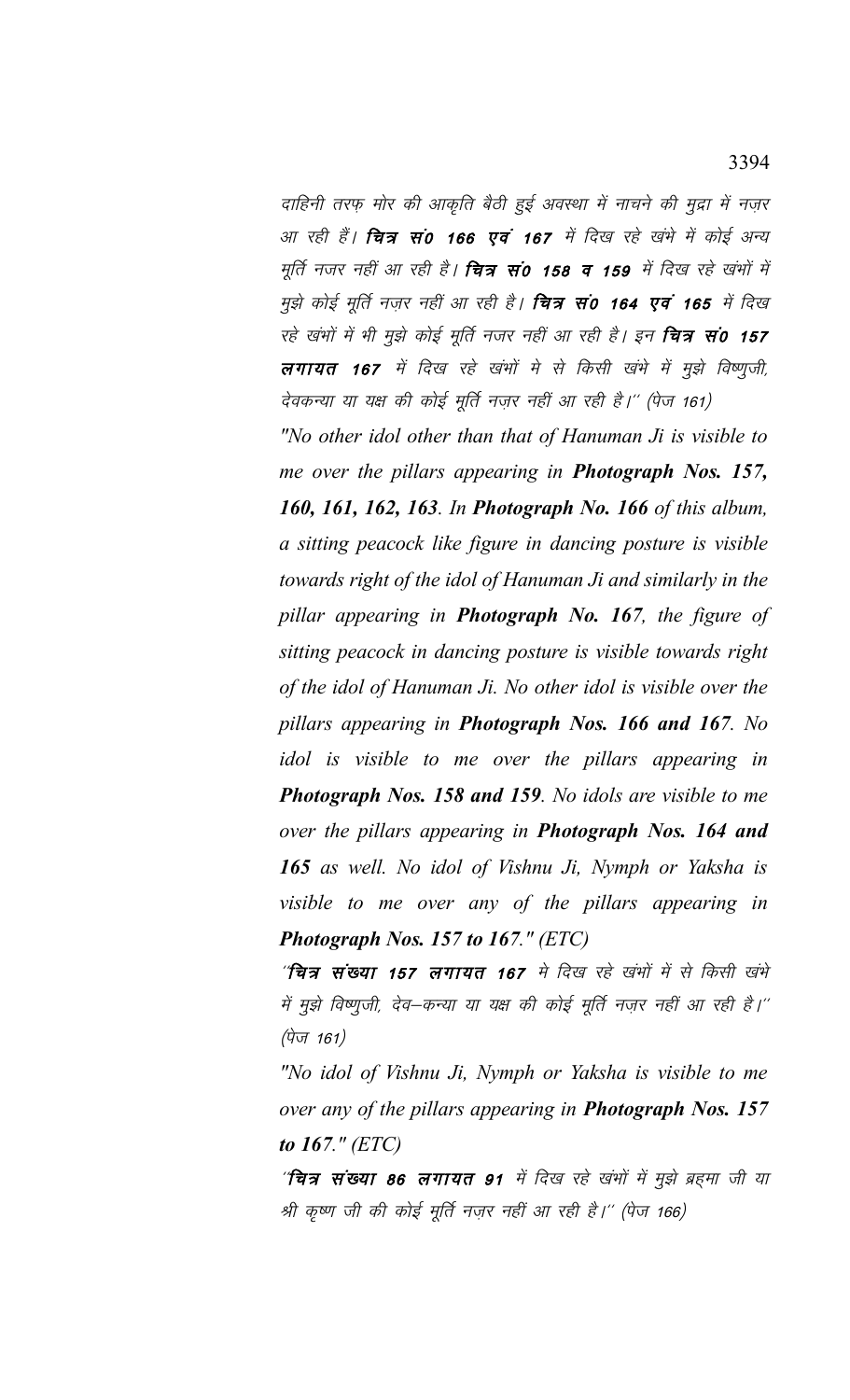*"No idol of Brahma Ji or Sri Krishna Ji is visible to me over the pillars appearing in Photograph Nos. 86 to 91." (ETC)*

'**चित्र सं0 86** में दिख रहे खंभे में कमल दल के दाहिनी तरफ कोई मूर्ति नज़र आ रही है, परन्तु यह स्पष्ट नहीं है कि यह मूर्ति किसकी है।'' (पेज 164)

*"Some idol is visible towards right of the lotus chain over the pillar appearing in Photograph No. 86, but it is not clear as to of whom." (ETC)*

''मूर्ति का सिर झुका हुआ नजर आ रहा है और मूर्ति का हाथ बैठी हुई अवस्था में नजर आ रहा है, परन्तू चेहरा नज़र नहीं आ रहा है। इस एक मूर्ति के अतिरिक्त अन्य कोई मूर्ति इस चित्र में दिख रहे खंभे में नजर नहीं आ रही है। . . . . **चित्र सं0 88** में दिख रहे खंभे में कमल—दल के ऊपर कोई देव–मूर्ति नज़र आ रही है, जो सिर झुकाये हैं और हाथ को उठाये हैं और बैठी हुई मुद्रा की यह मूर्ति है।'' (पेज 165)

*"The head of the idol appears to be bowed down and the hand of the idol is visible in resting position, but the face is not visible. Apart from this idol, no other idol is visible over the pillars appearing in this photograph. . . .Some idol is visible above the lotus chain over the pillar appearing in Photograph No. 88, which has its head down and hands up and this idol is in sitting posture." (ETC)*

''परन्तु मैं यह नहीं बता पाऊंगा कि यह किसकी मूर्ति है। इस मूर्ति में पूरा शरीर नज़र आ रहा है, लेकिन चेहरा नजर नहीं आ रहा है।'' (पेज 166)

*"However, I will not be able to tell as to of whom is this idol. The complete body is visible in this idol but the face is not visible." (ETC)*

"चित्र सं0 91 में दिख रहे खंभे में कमल दल के ऊपर दाहिनी तरफ मोर की नाचती हुई आकृति नज़र आ रही है और उनके बीच में यानी बग़ल में गणेश जी जैसी मूर्ति नज़र आ रही है, अन्य कोई मूर्ति इस खंभे में स्पष्ट नहीं आ रही है।" (पेज 166)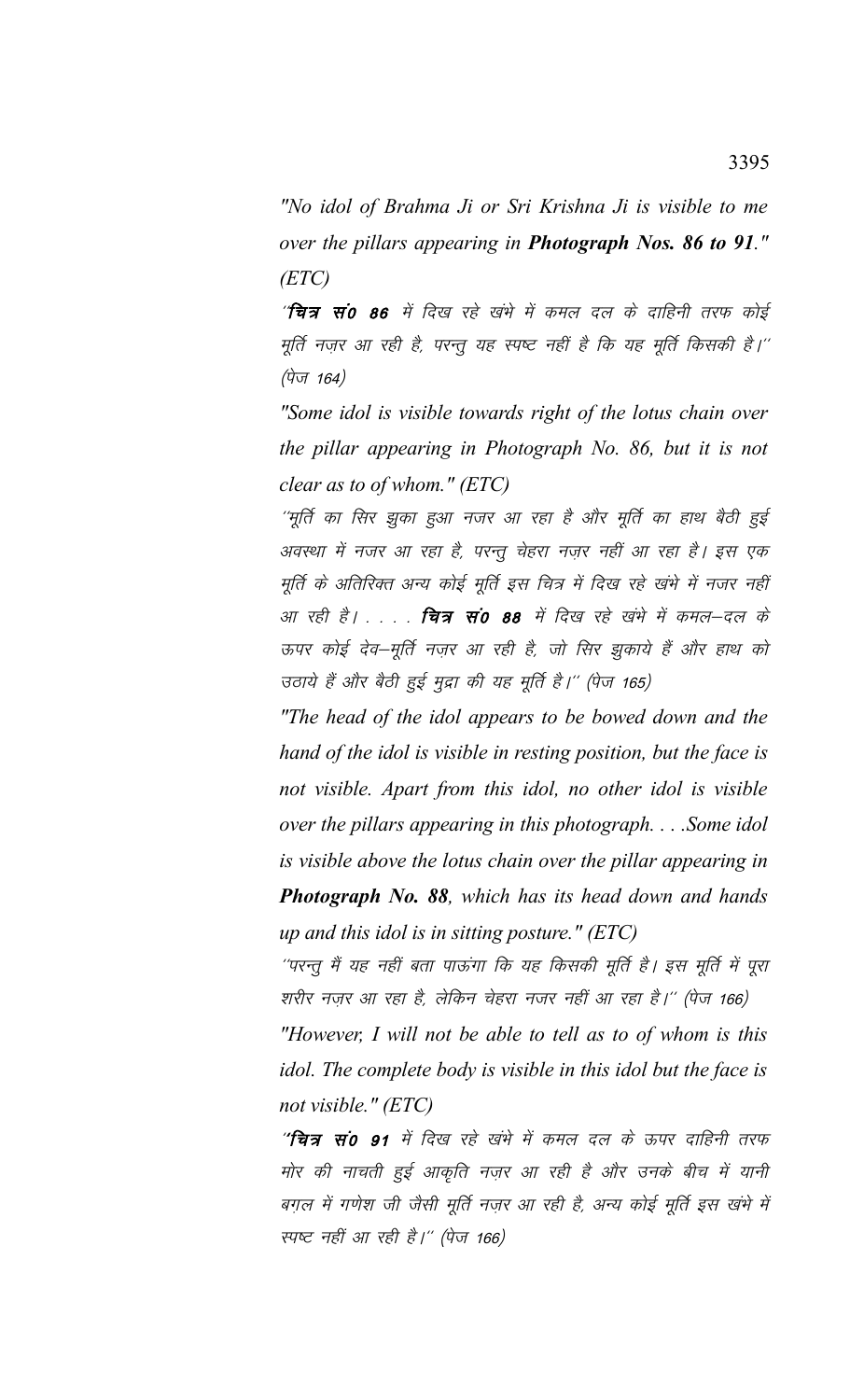"The figure of dancing peacock is visible towards right and above the lotus chain over the pillar appearing in **Photograph No. 91** and in between them *i.e.* near it, an idol resembling Ganesh Ji is visible. No other idol is clearly visible in this pillar."  $(ETC)$ 

## (ii) DW 3/11 Bhanu Pratap Singh

'**चित्र सं0 87 लगायत 90** में कोई मूर्ति स्पष्ट नज़र नहीं आ रही है। . . . . **चित्र सं० ९१** में कोई मूर्ति स्पष्ट नजर नहीं आ रही है। (पेज 60); **चित्र सं0 157** में जहाँ लाल रंग लगा हुआ है वहां हनुमान जी की मूर्ति नजर आ रही है परन्तु **चित्र 158, 159** में कोई मूर्ति नज़र नहीं आ रही है ये मूर्ति छोटी हैं तथा स्पष्ट नहीं हैं। **चित्र सं0 157** में खम्भे में हनुमान जी की मूर्ति के अलावा अन्य किसी की मूर्ति नज़र नहीं आ रही है। चित्र सं0 160, 161 व 162 में हनुमानजी की मूर्ति नज़र आ रही है अन्य कोई मूर्ति स्पष्ट न होने से नजर नहीं आ रही है। **चित्र सं0 163**, 164, 165, 166, 167 एक ही खम्भे के चित्र हैं। चित्र सं0 163 166 तथा 167 में हनुमानजी की मूर्ति नजर आ रही है परन्तु चित्र सं0 164 तथा 165 में मूर्तियां छोटी होने के कारण स्पष्ट नहीं हैं। चित्र सं0 163, 166, 167 में हनुमान जी के अतिरिक्त अन्य मूर्तियां छोटी होने के कारण नज़र नहीं आ रही हैं। (पेज 54)

"No idol is clearly visible in the **Photographs 87 to** 90.....No idol is clearly visible in the **Photograph No. 91**. (page  $60$ ); The idol of Hanuman Ji is visible where red colour is applied in the photograph no. 157 but no idol is seen in the Photographs 158 and 159. These idols are small and are not clear. Except the idol of Hanuman Ji, no other idol is visible in the pillar appearing in the **Photograph 157.** The idol of Hanuman Ji is visible in the Photographs 160, 161 and 162 and no other idol, on account of not being clear, is seen. The Photographs 163, 164, 165, 166 and 167 are the pictures of the same pillar.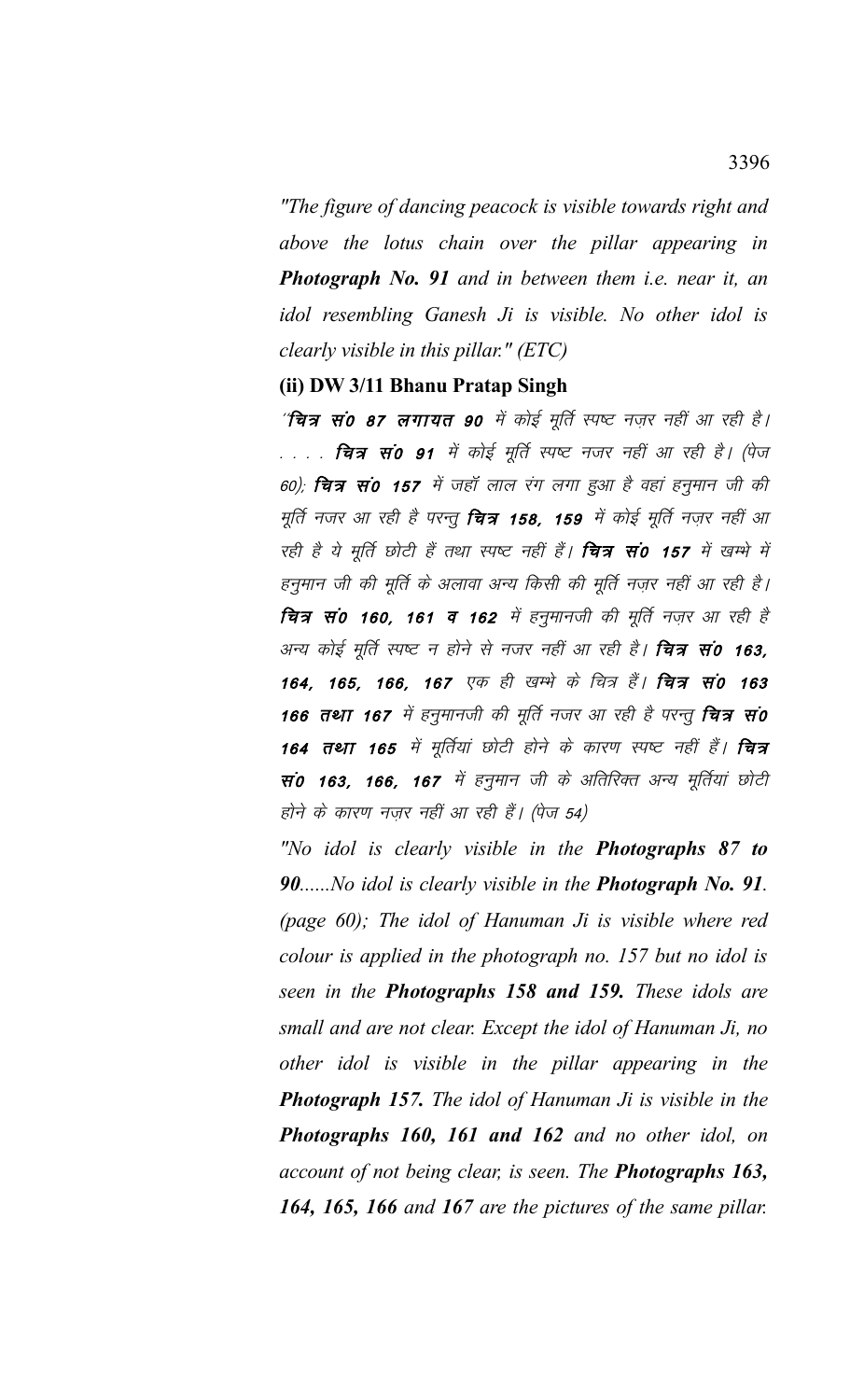*The idol of Hanuman Ji is visible in the Photographs 163, 166 and 167 but the idols appearing in the Photographs 164 and 165 are not clear because of being small. Except the idol of Hanuman Ji, other idols being small are not visible in the Photographs 163, 166 and 167. (page 54)"(ETC)*

### **(iii) DW 1/12 Krishna Chandra Singh**

''चित्र सं0 86 में मुझे खम्भें पर कोई मूर्ति बनी हुई नही नजर आ रही है। (पेज 48) ;**चित्र संख्या 157 लगायत 167** में मुझे कोई मूर्ति बनी हुई नजर नहीं आ रही है। (पेज 49)

*"No idol is visible to me carved on the pillar appearing in the Photograph 86. (page 48) ; I do not see any idol in the Photographs 157 to 167. (page 49)"* 

**(iv) DW 3/15 Narendra Bahadur Singh**

''चित्र संख्या 157 लगायत 167 में नजर आ रहे खंभों में भी किसी देवी-देवता का चित्र नजर नहीं आ रहा है। (पेज 44)

*"The idol of any god-goddess is not visible in the pillars appearing in the Photographs 157 to 167.(page 44)"(ETC)*

## **(v) DW 20/1 Shashikant Rungta**

''**चित्र संख्या 166 व 167** में गणेश जी की सूड़ नज़र आ रही है, यह उसी स्थान पर नज़र आ रही है जहाँ पर लाल रंग लगा हा है। . . .इन चित्रों में मैं किसी मूर्ति को पहचान नहीं पा रहा हूँ ।

*"Ganesh Ji's trunkj is visible in the Photograph 166 and 167. It is seen at that very place where red colour is applied.......I am not able to recognise any idol in these photographs.."(ETC)*

**(vi) DW 13/1-1 Mahant Dharmdas**

"चित्र 166-167 में कोई मूर्ति स्पष्ट नहीं नज़र आ रही है।" (पृष्ठ 161) *"No idol is clearly visible in Photograph 166-167." (ETC)* **(vii) OPW 9- Dr. T. P. Verma**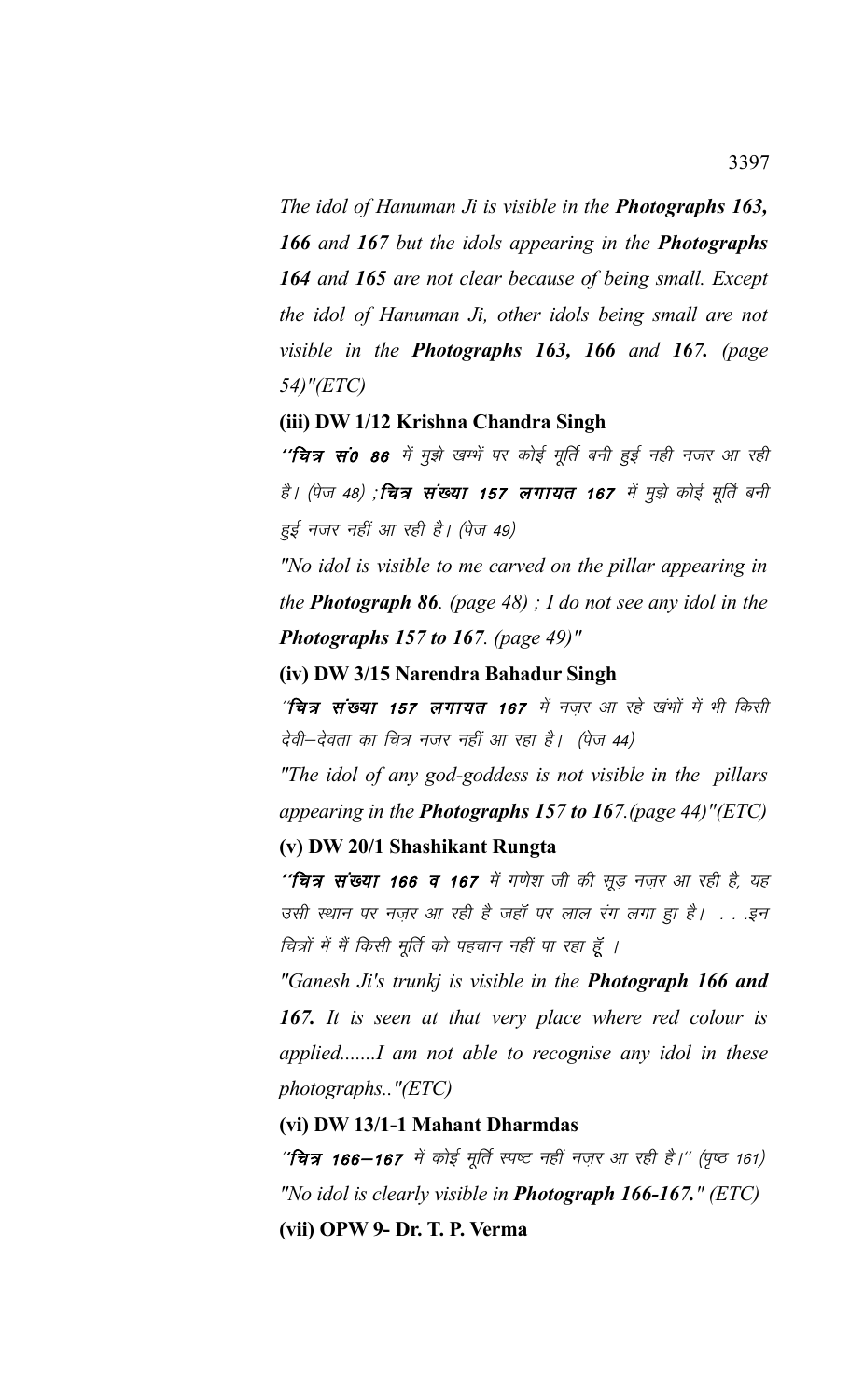''चित्र संख्या 160 से 163, 166 व 167 में रंग लगे भाग पर कुछ मूर्तियों की आकृति दिखाई पड़ रहीं हैं, लेकिन उनको पहचानने में असमर्थ हूँ, अन्य खम्भों में जहाँ रंग नहीं लगा है मुझे वहाँ पर कोई मूर्ति या चित्र या आकृति नहीं दिखाई पड़ रही है– (पेज 131) ;**चित्र संख्या 87** लगायत 91 दिखाए गऐ जिन्हें देखकर गवाह ने कहा कि मुझे इन चित्रों में से केवल **चित्र संख्या 89 एवं 91** में कुछ आकृतियाँ दिखाई पड़ रही हैं, लेकिन उन्हें पहचानने में असमर्थ हूँ कि ये किसी देवी-देवता, य क्ष–यक्षिणी या जय–विजय के चित्र हैं, बाकी चित्रों में मुझे किसी देवी देवता, यक्ष-यक्षिणी या जय विजय की मूर्तियाँ नहीं दिखाई पड़ रहीं हैं। (पेज 145–146)

"The figures of a few idols are visible at the coloured portions of **Photograph Nos. 160 to 163, 166** and 167, but  $(I)$  am unable to recognise them. I cannot see any idol or picture or figure at the points of places in other pillars where colour is no applied (page  $131$ ); The **Photographs** 87 to 91 were shown to the witness following which he stated- some figures are visible to me only in the **Photograph nos. 89 and 91**, out of these photographs, but I am unable to recognise and tell of which godsgoddesses, Yaksha - Yakshini or Jai-Vijai they are the pictures. The idols of any god-goddess or Yaksha-Yakshini or Jai-Vijai are not visible to me in the remaining photographs.(page  $145-146$ ) "(ETC)

(E) In reference to contradictory statements of witnesses in context of the coloured album's **Photograph Nos.** (176-181) and the black-white **Photograph Nos.** (95-97) of the Pillar (No. 11) fixed in eastern wall in northern back of the main gate of the central portion A of the main structure and the coloured **Photograph No. (182-187)** and black and white Photograph No.  $(99-100)$  of Pillar (No. 12):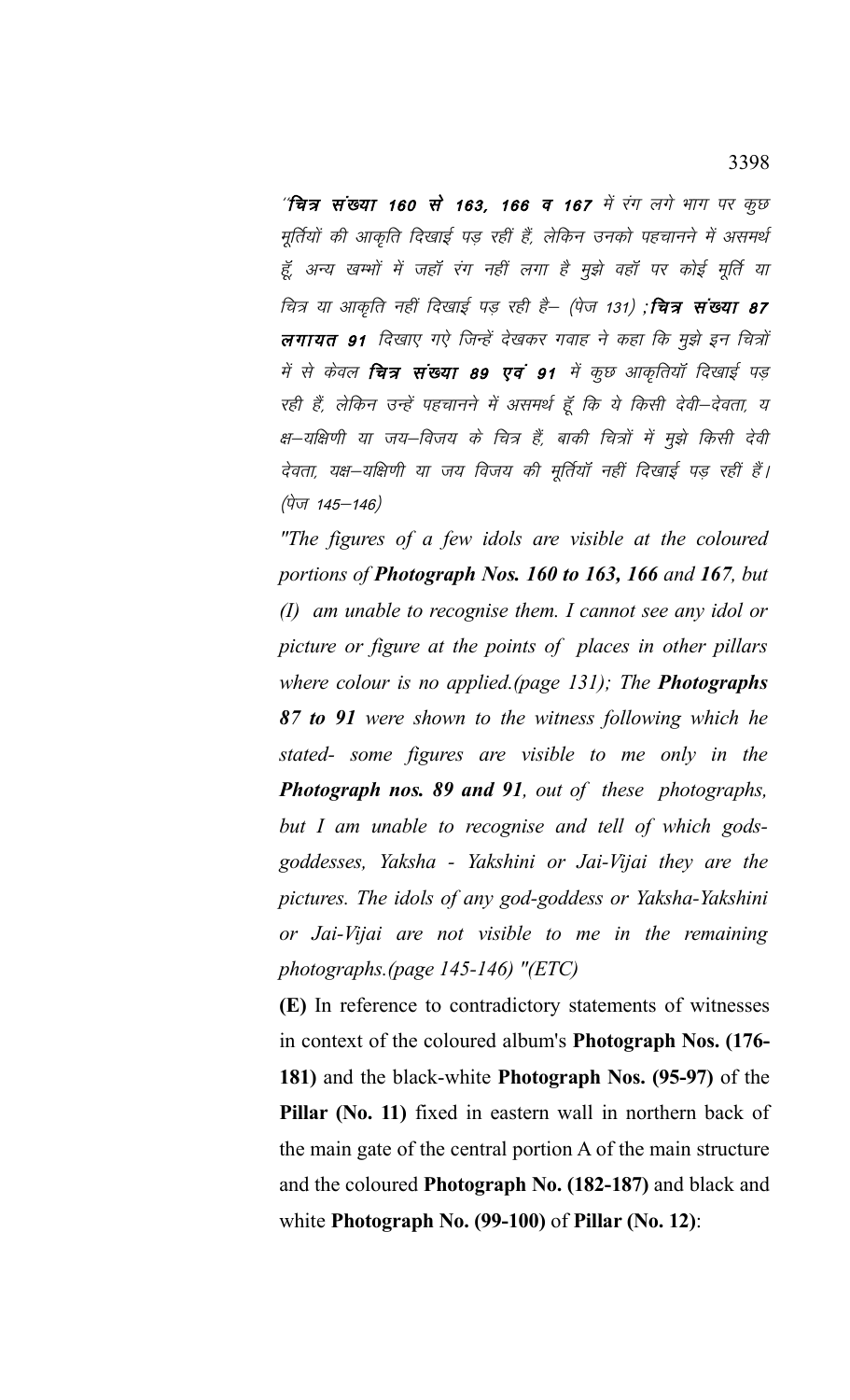#### (i) DW 3/5- Raghunath Prasad Pandey

''मुझे हनुमान जी की मूर्ति के अतिरिक्त मोर की आकृति नज़र आ रही है, अन्य कोई मूर्ति नज़र नहीं आ रही है। इसी प्रकार **चित्र सं0–181,** 182, 183, 185 एवं 186 में दिख रहे खंभों में हनुमान जी की मूर्ति के अतिरिक्त मोर की आकृति नज़र आ रही है, अन्य कोई मूर्ति इन चित्रों में दिख रहे खंभों में मुझे नज़र नहीं आ रही है। **चित्र सं0 187 लगायत** 190 में दिख रहे खंभों में हनुमान जी की मूर्ति के अतिरिक्त मझे मोर की आकृति नज़र आ रही है, अन्य कोई मूर्ति इन खंभों में मुझे नज़र नहीं आ रही । . . . . **चित्र सं0 176 लगायत 200** में मुझे गणेश जी, लक्ष्मी जी एवं दुर्गाजी की कोई मूर्ति नज़र नहीं आ रही है। (पेज 162); **चित्र** सं0 95 में दिख रहे खंभे में कमल दल के बीच में नाचते हुए मोर की आकृति नज़र आ रही है। **चित्र सं0 96** में दिख रहे खंभे में मुझे कोई मूर्ति इस खंभे में मुझे नजर नहीं आ रही है। **चित्र सं0 97** में दिख रहे खंभे में मूर्ति तो कमल दल के ऊपर नजर आ रही है । **चित्र सं0 98** में दिख रहे खंभे में कमल दल के बाई तरफ मोर की नाचती हुई आकृति नज़र आ रही है, कोई मूर्ति नज़र नहीं आ रही है।(पेज 166); **चित्र सं0** 99 में दिख रहे खंभे में मुझे कोई मूर्ति या आकृति नज़र नहीं आ रही है। चित्र सं0 100 में दिख रहे खंभे में कमल दल के ऊपर बाई तरफ नाचते हुए मोर की आकृति नज़र आ रही है। (पेज 167); **चित्र सं0 95** लगायात 106 में दिख रहे खंभों में से किसी खंभे में मुझे हनुमान जी, श्री कृष्ण या किसी देवकन्या की कोई मूर्ति नज़र नहीं आ रही है। (पेज 168) "Besides the idol of Hanuman J, a peacock figure is visible to me but no other idol is visible in these pillars. Similarly, in the pillars seen in the **Photographs Nos. 181, 182,183,** 185 and 186, a peacock figure, besides idol of Hanuman Ji, is seen, no other idol is visible to me in the pillars appearing in these photographs. In the pillars seen in the **Photographs 187 to 190**, a peacock, besides the idol of Hanuman Ji, is visible to me, no other idol is visible to me in these pillars.  $\dots$ . The idols of Ganesh Ji, Lakshmi Ji and Durga Ji are not visible in the **Photographs 176 to**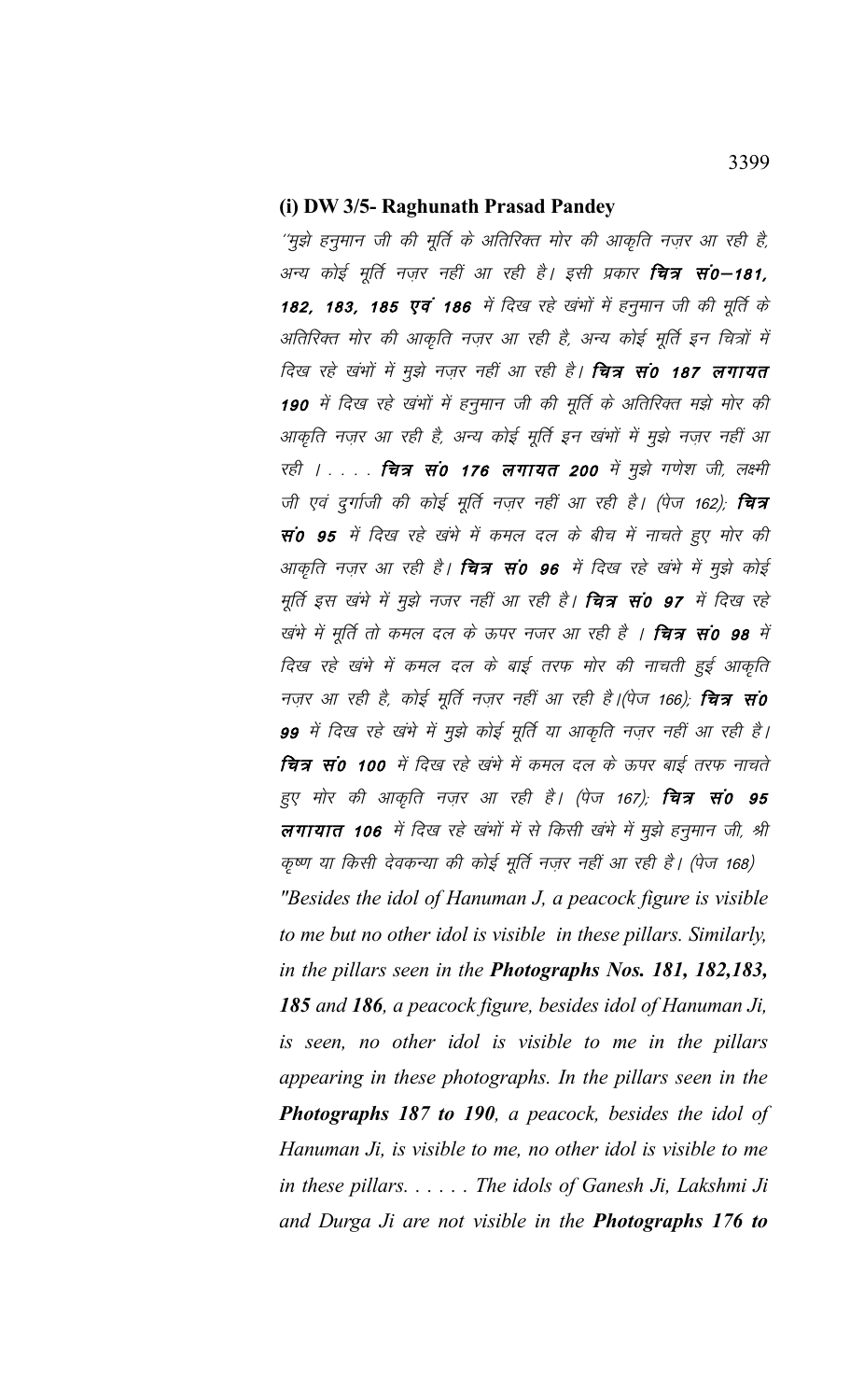**200.** (page 162); A figure of peacock in dancing posture is visible in the midst of Kamal Dal seen in the pillar appearing in the Photograph No. 95. No idol is visible to me in the pillar appearing in the **Photograph No. 96.**  $\Lambda$ peacock figure in dancing posture is seen to the left of Kamal Dal seen in the pillar appearing in the Photograph No. 98, but no idol is seen thereat. (page 166). No idol or figure is visible to me in the pillar seen in the **Photograph No. 99.** A peacock figure in dancing posture is visible towards the left, above Kamal Dal seen in the pillar appearing in the **Photograph No. 100.** (page 167). No idol of Hanuman Ji, Sri Krishna or any Dev Kanya is visible in any of the pillars appearing in the **Photographs 95 to 106**. (page 168)." (ETC)

# (ii) DW 3/11- Bhanu Pratap Singh

"चित्र सं0 176 177 तथा 180 में हनुमानजी की मूर्ति नज़र आ रही है इसके अलावा अन्य कोई मूर्ति छोटी होने के कारण दिखायी नहीं दे रही है। हनुमानजी की मूर्ति उस स्थान पर है जहाँ पर लाल रंग लगा हुआ है। चित्र सं0 181 लगायत 186 एक ही खम्भे के चित्र हैं। यह खम्भा उत्तरी दर में लगा हुआ था। इन खम्भों में इन **चित्रों में 181 व 186** में हनुमान जी की मूर्ति नजर आरही है यह मूर्ति लाल रंग वाले स्थान पर नजर आ रही है हनुमान जी के अतिरिक्त किसी अन्य की मूर्ति छोटी–छोटी होने के कारण नज़र नहीं आ रही है। (पेज 55); **चित्र सं0 91** में कोई मूर्ति स्पष्ट नज़र नहीं आ रही है। . . . चारो चित्र एक ही खंभे के जान पड़ते हैं। उन चारों चित्रों में कोई मूर्ति स्पष्ट नहीं नज़र आ रही है। इसी एलबम के **चित्र सं0 99 लगायत 102** में नजर आ रहे खंभे एक ही हैं। (पेज 60–61)

"The idol of Hanuman Ji is visible in the **Photograph Nos.** 176, 177 and 180. Besides this one no other idol is visible on account of being small. Idol of Hanuman Ji is at a point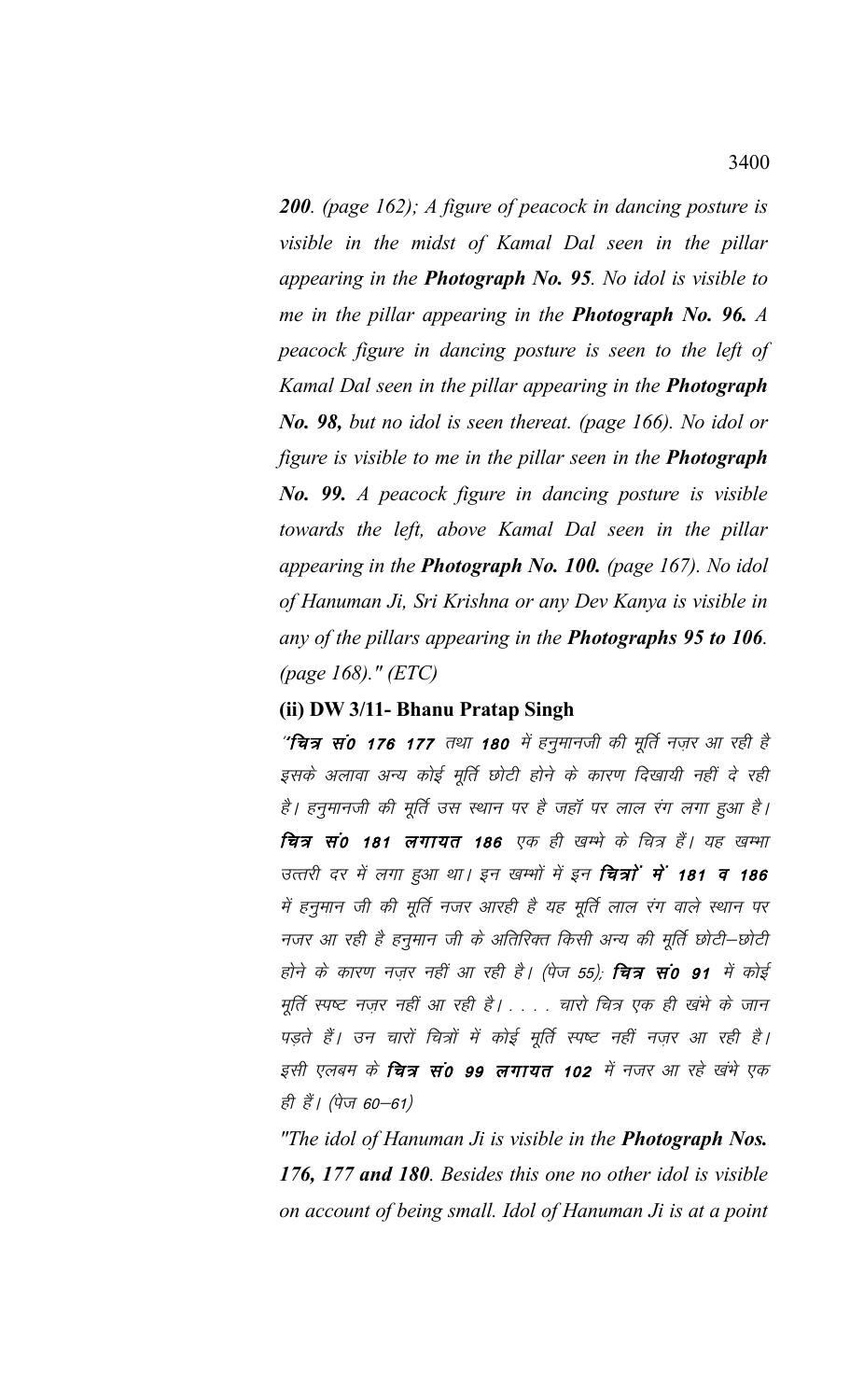*of place where red colour is used. The Photographs 181 to 186 are of the same pillars. This pillar was fixed in the northern gate. Idol of Hanuman Ji is visible in these Photographs (Nos. 181 and 186) representing these pillars. This idol is seen at the red coloured point of place. Except the idol of Hanuman Ji, no other idol on account of being small is visible. (page 55). No idol is clearly visible in the Photograph No. 91. . . . . . All the four pictures appear to be of the same pillar. No idol is clearly seen in those four pictures. The pillars seen in the Photographs 99 to 102 of this very album are the same. (page 60-61) "(ETC)*

## **(iii) DW 3/15- Narendra Bahadur Singh**

 $^{\prime\prime}$ चित्र संख्या  $-$ 176 लगायत 200 में नजर आ रहे खंभों में भी किसी देवी या देवता का चित्र नजर नहीं आ रहा है।''(पेज 44)

*"No idol of god-goddess is visible also in the pillars appearing in the Photographs 176 to 200."(ETC)*

## **(iv) DW 1/12- Krishna Chandra Singh**

^**'चित्र संख्या 176 से 185** में किसी देवी देवता की मूर्ति पद्मासन या ताण्डव मुद्रा में नहीं दिखाई दे रही है– (पेज 49)

*"Idol of any god-goddess in 'Padmasan' or Tandava' posture is not seen in the Photographs 176 to 185." (ETC)*

## **(v) DW 20/1- Shashikant Rungta**

 $^{\prime\prime}$ चित्र सं0 176 लगायत 200 की तरफ विद्वान जिरहकर्ता अधिवक्ता ने ध्यान आकृष्ट कराया, जिन्हे देखकर साक्षी ने बताया कि इन चित्रों में मैं किसी मूर्ति को पहचान नहीं पा रहा हूँ। (पेज 34)

*"The learned cross-examining counsel drew the attention of the witness to the Photographs 176 to 200, looking at which he stated – I am not being able to recognise any idol seen in these photographs."(ETC)*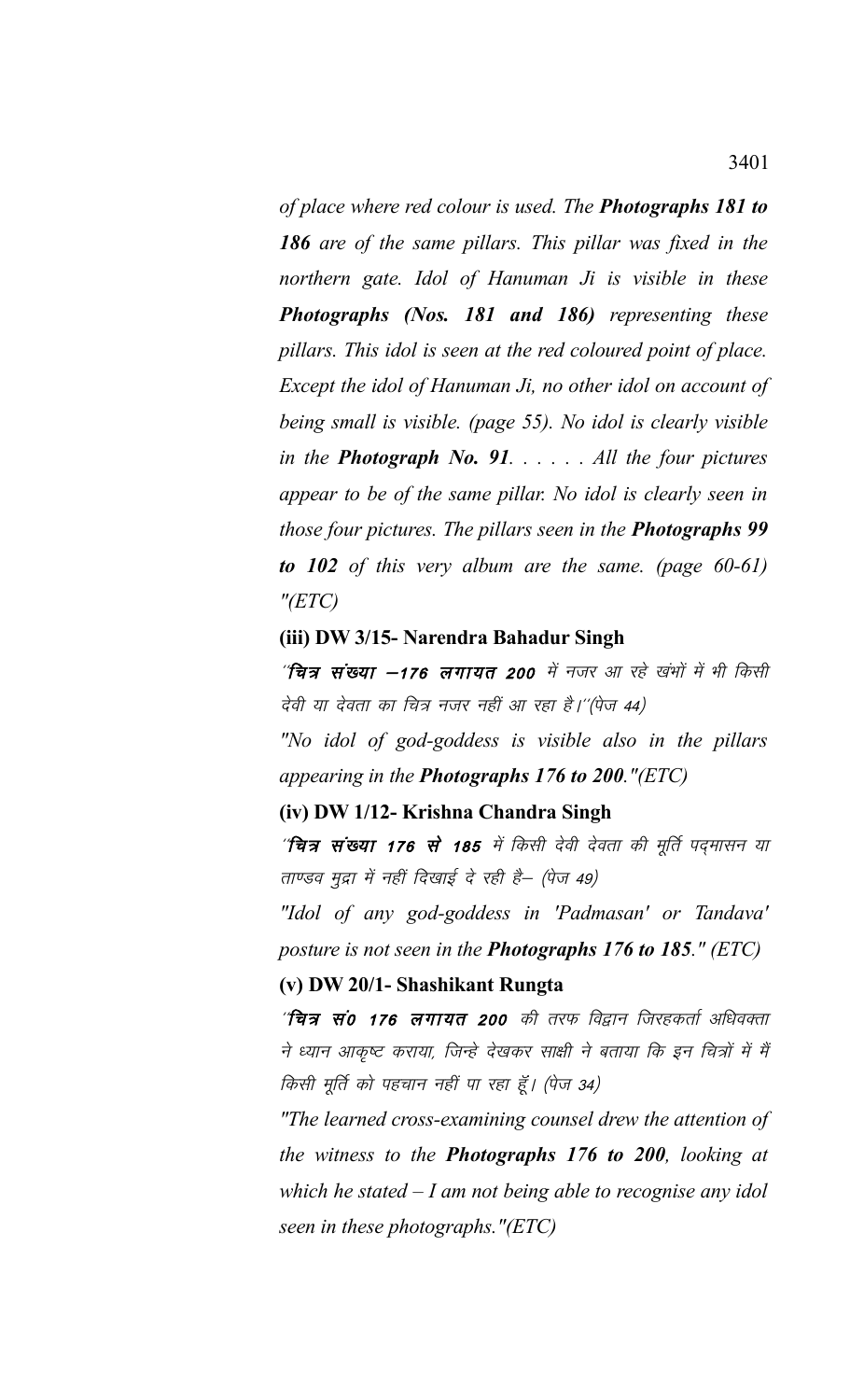### (vi) DW 17/1- Ramesh Chandra Tripathi

''181, 183 में गणेश जी की मूर्ति है, बाकी किसी भी चित्र में शंकरजी, हनुमानजी या गणेशजी की मूर्ति है या नहीं यह मैं नहीं पहचान पा रहा हूँ। चित्र सं0 95 में खम्भे में दाहिनी तरफ़ कोई चित्र है, परन्तु यह किसका चित्र है, यह मैं नहीं बता पाऊँगा। (पेज 83)

"There is an idol of Ganesh Ji in (the **Photographs) 181** and 183. I am not able to recognise whether the idol of Shankar Ji, Hanuman Ji or Ganesh Ji is seen or not in any of the remaining photographs. There is some picture towards the right in the pillar appearing in the Photograph **No. 95** but I would not be in a position to tell as to whose picture it is."(ETC)

## (vii) DW 13/1-1- Mahant Dharmdas

''चित्र संख्या 180 में मूर्ति नजर आ रही है, जो दुर्गाजी की है। (पेज 161); **चित्र सं0 184 लगायत 186** में कोई मूर्ति नज़र नहीं आ रही है। (पेज 162)

"In **Photograph No.180** an idol is seen which is of Durga Ji. (page 161); No idol is seen in the **Photograph 184 to** 186.(page 162)"(ETC)

## (viii) OPW 1- Mahant Ramchandra Das

''इन खम्भों के श्वेत श्याम (**चि0 97 से 100)** में जौ की बाली या पुष्प, गेहूँ की बाली, गमला व एक मूर्ति होना बताया है (पृष्ठ 146–147)।

"Barley spike or flower, wheat spike, flower pot and one idol are stated to be in black-white(Photographs 97 to 100) of these pillars.  $"(ETC)$ 

# (ix) OPW 9- Dr. T. P. Verma

"चित्र संख्या 176, 177, 180, 181, 183 पर रंग लगे भागों में देवी देवताओं की आकृतियाँ दिखाई पड़ रही हैं किन्तू मैं उन्हें पहचान नहीं पा रहा हूँ, शेष में तथा उपरोक्त खम्भों में लाल रंग लगे भाग के अलावा अन्य भागों में किसी देवी–देवता, यक्ष–यक्षिणी अथवा जय–विजय का चित्र मुझे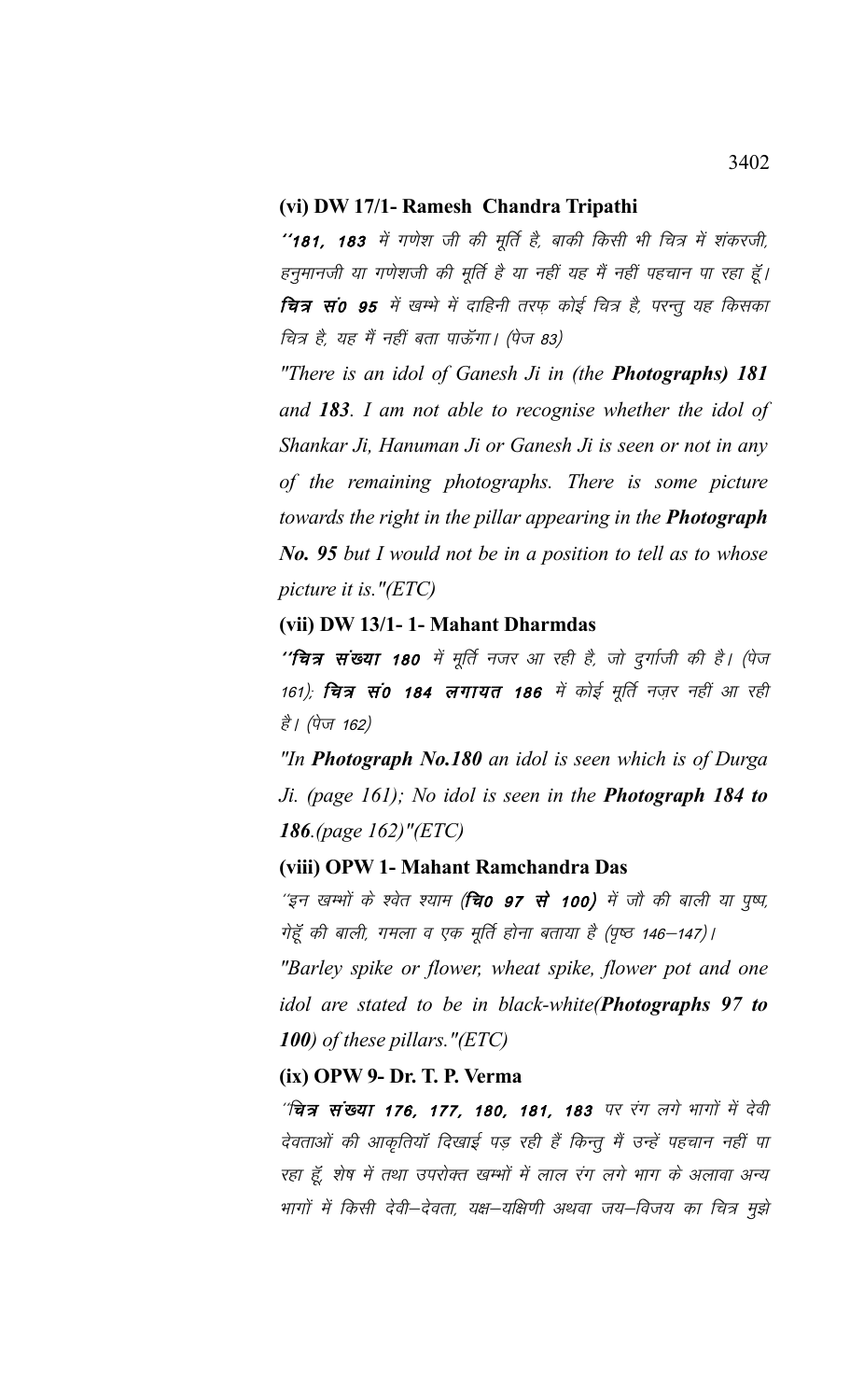नहीं दिखाई पड़ रहा है– (पेज 131); **चित्र संख्या 97, 101 और 103** में कुछ अस्पष्ट सी मूर्तियां दिखाई पड़ रहीं हैं, लेकिन मैं इन्हें भी पहचानने में असमर्थ हूँ कि ये किसी देवी–देवता, यक्ष–यक्षिणी या जय – विजय की मूर्ति है, बाकी चित्रों में मुझे किसी देवी देवता, यक्ष—यक्षिणी या जय—विजय की मूर्तियां नहीं दिखाई पड़ रही हैं। (पेज 146)

*"The figures of gods-goddesses are visible in the coloured portions of the Photographs 176, 177, 180, 181 and 183 but I am not being able to recognise them. I cannot see the picture of any god-goddess, Yaksha-Yakshini, or Jay-Vijay in the remaining (photographs) and in the parts other than the red coloured portion in the aforesaid pillars. (page 131); Somewhat hazy images are seen in the Photographs 97, 101 and 103 but I am unable to recognise them as well and to tell whether they are idols of any god-goddess, Yaksha-Yakshini. Idols of any god-goddesses or Yaksha-Yakshini or Jay-Vijay are visible to me in the remaining photographs."(ETC)*

**(F)** In reference to contradictions found in the statements made by the witnesses in context of coloured **Photographs (188-194)** - of the coloured album representing the Pillar No. 13 of the main gate in the middle part 'A' of the main building and the **Photographs 101-103** - of the black-white album - representing this very pillar and the **Photographs 195-200** - of the coloured album - representing the **Pillar No. 14** and the **Photographs 104-106** - of black-white album representing this very pillar:

### **(i) DW 3/5 Raghunath Prasad Pandey**

'यित्र सं0 176, 177, 180, 181, 183, 185, 186, 187, 188, 189, 190, 193, 194, 195, 196, 199 एवं 200 में दिख रहे खम्भों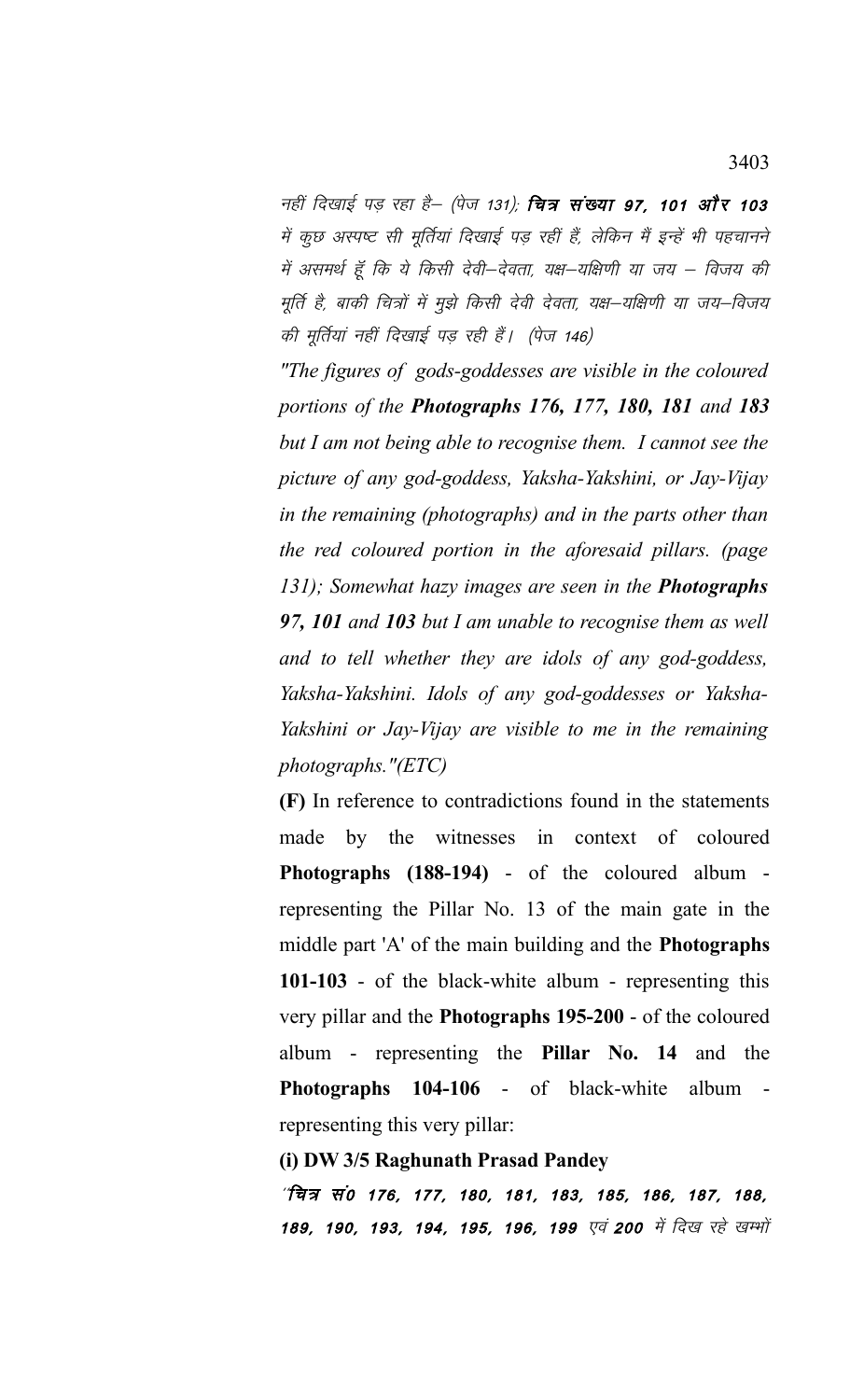में जहां सिंदूर (लाल रंग) लगा है वहां में हनुमान जी और मोर की आकृति के अतिरिक्त किसी की मूर्ति नज़र नहीं आ रही है– (पृष्ठ 161); **चित्र सं0** 176 लगायत 200 में मुझे गणेश जी लक्ष्मी जी एवं दुर्गा जी की कोई मूर्ति नज़र नहीं आ रही है। . . . . . . चित्र सं0 187 लगायत 190 में दिख रहे खंभों में हनुमान जी की मूर्ति के अतिरिक्त मुझे मोर की आकृति नज़र आ रही है, अन्य कोई मूर्ति इन खंभों में मुझे नजर नहीं आ रही है। चित्र सं0 193 लगायत 196 में भी दिख रहे खंभों में मुझे हनुमान जी की मूर्ति के अलावा मोर की आकृति नजर आ रही है, अन्य कोई मूर्ति मुझे इन खंभों में नजर नहीं आ रही है। **चित्र संख्या 199 एवं 200** में भी दिख रहे खंभों में भी मुझे हनुमान जी की मूर्ति के अतिरिक्त मोर की आकृति नज़र आ रही है। . . . . **चित्र सं0 176 लगायत 200** में मुझे गणेश जी, लक्ष्मी जी एवं दुर्गा जी की कोई मूर्ति नजर नहीं आ रही है। (पेज 162); **चित्र सं0 95 लगायत 106** में दिख रहे खंभों में से किसी खंभे में मुझे हनुमान जी, श्री कृष्ण या किसी देवकन्या की कोई मूर्ति नज़र नहीं आ रही है। . . . . . . वित्र सं0 106 में मुझे कोई देवता जैसी मूर्ति नज़र आ रही है, परन्तू मैं स्पष्ट नहीं बता पाऊंगा कि यह मूर्ति किसकी है। (पेज 168)

"In the pillars appearing in the **Photographs 176, 177,** 180, 181, 183, 185, 186, 187, 188, 189, 190, 193, 194, 195, 196, 199 and 200, no idol is seen except the image of Hanuman Ji and peacock at the point or place where vermilion is applied. (page 161); No idol of Ganesh Ji, Lakshmi Ji and Durga Ji is not seen in the **Photographs** 176 to 200  $\ldots$ . Besides the idol of Hanuman Ji a peacock figure is visible to me in the pillars appearing in the **Photographs 187 to 190**; no other idol is visible to me in these pillars. In the pillars appearing in the **Photographs** 193 to 196 as well, a peacock figure besides the idol of Hanuman Ji is visible to me; No other idol is visible to me in these pillars. In the pillars appearing in the **Photographs 199** and 200 as well, the peacock figure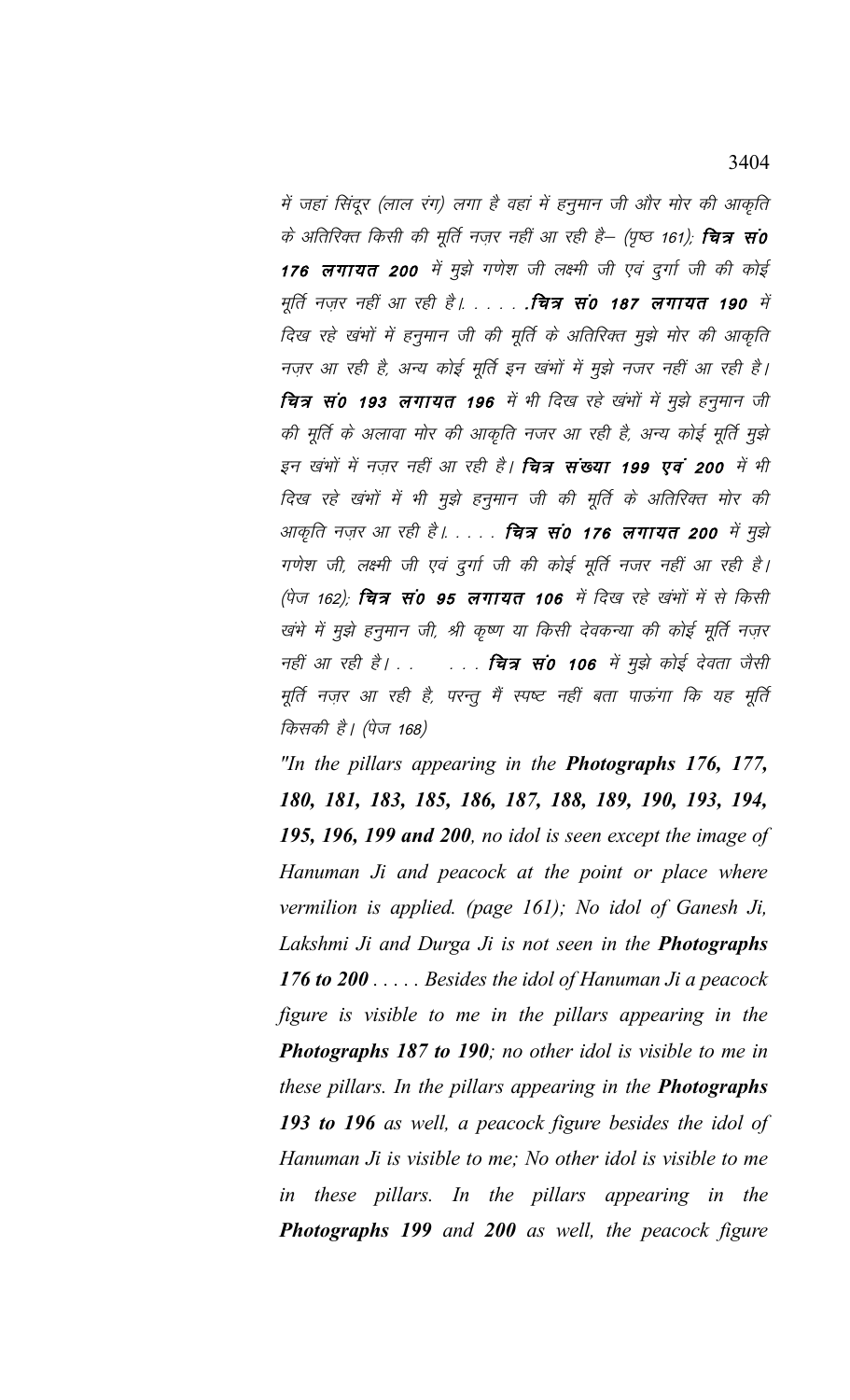besides Hanuman Ji idol is visible to me.  $\ldots$  . Any idol of Ganesh Ji, Lakshmi Ji and Durga Ji is not visible to me in the **Photographs 176 to 200**. (page 162); Any idol of Hanuman Ji, Sri Krishna or any Dev Kanya is not seen in any pillar, out of the pillars appearing in the **Photographs** 95 to 106.  $\ldots$  . An idol looking like that of some god is visible in the **Photograph no. 106** but I am not in position to clearly say whose idol it is." (page 168) (ETC)

## (ii) DW 3/11- Bhanu Pratap Singh

"चित्र सं0 188, 189 तथा 190 में हनुमानजी की मूर्ति उस स्थान पर नज़र नहीं आ रही है, जहां पर लाल रंग लगा हुआ है। (पेज 55), **चित्र** सं0 193, 194, 195 तथा 196 में हनुमानजी की मूर्ति लाल रंग वाले स्थान पर दिखायी दे रही है। . . . . . चित्र सं0 199 व 200 में जिस स्थान पर लाल रंग लगा हुआ है, उस स्थान हनुमान जी की मूर्ति नज़र आ रही है और कोई मूर्ति छोटी होने के कारण नज़र नहीं आ रही है। (पेज 56); चारों चित्रों में कोई मूर्ति स्पष्ट नज़र नहीं आ रही है। (पेज 61); **चित्र** सं0 103 तथा 104 में नज़र आ रहे खम्भे, एक ही खम्भे के चित्र है। इसी प्रकार चित्र सं0 105 तथा 106 में नज़र आ रहे खम्भे के चित्र एक ही खम्भे के चित्र है। **चित्र सं0 103 लगायत 106** में नजर आ रहे खम्भों में मात्र **चित्र सं0 103** में मूर्तियां नज़र आ रही हैं, परन्तु वे स्पष्ट नहीं है। **चित्र सं0 104 105 तथा 106** में कोई मूर्ति नजर नहीं आ रही है। मुझे साक्ष्य के दौरान रंगीन तथा श्याम श्वेत एलबम के जितने भी चित्र दिखाये गये, उनमें से किसी भी चित्र में मुझे ब्रहमा तथा विष्णु की कोई भी मूर्ति, जो स्पष्ट हो, दिखाई नहीं पड़ी। इन चित्रों में श्रीकृष्ण जी या लक्ष्मी जी की कोई भी मूर्ति किसी भी चित्र में मुझे स्पष्ट दिखाई नहीं दी। (पेज  $63)$ 

"In the **Photographs 188, 189, and 190,** the idol of Hanuman Ji is not visible at a place where red colour is applied. (page 55); Idol of Hanuman Ji is seen at the red coloured point of place in the **Photographs 193, 194, 195** and 196. The idol of Hanuman Ji is seen at red colour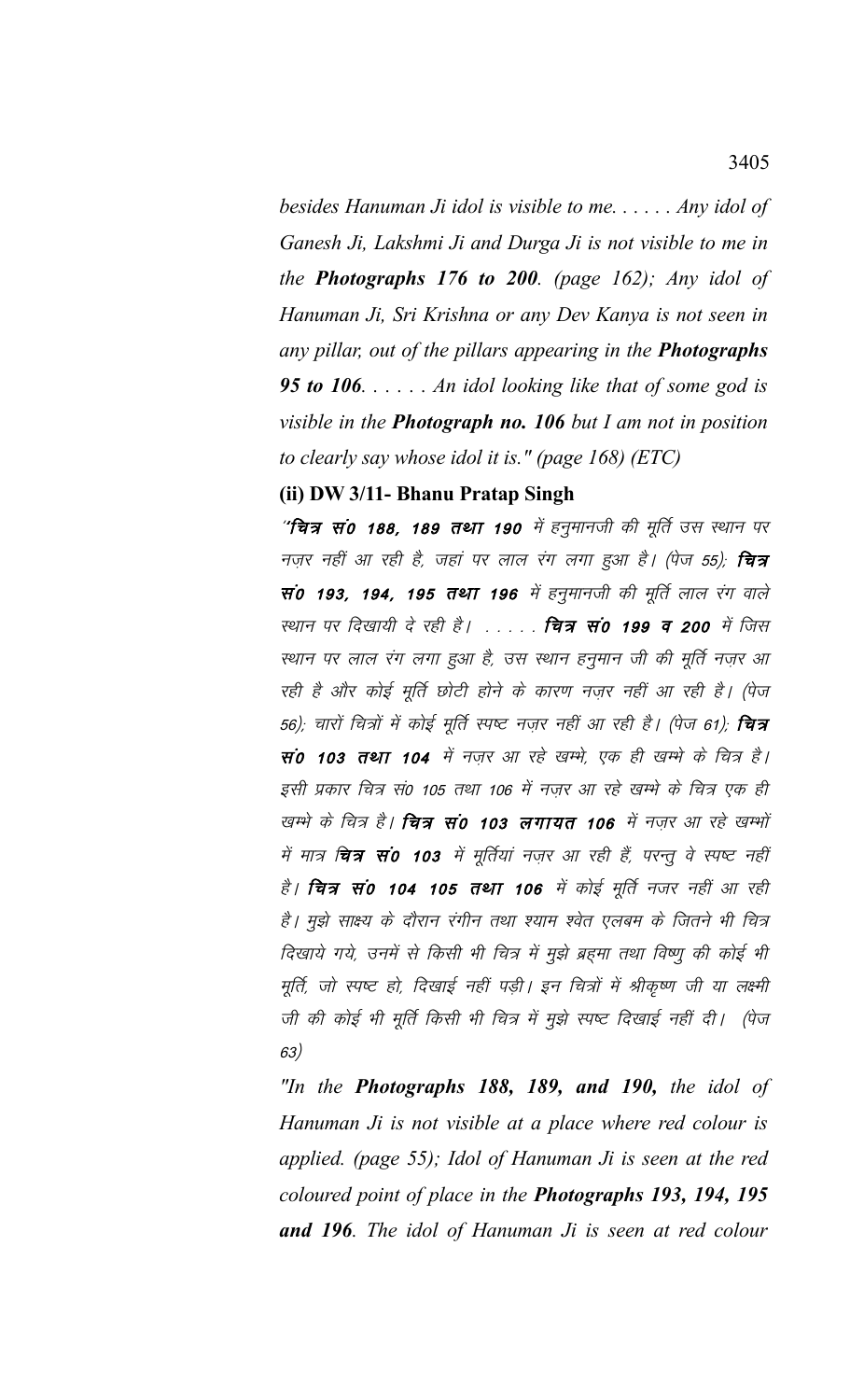*point of place in the Photographs 199 and 200; no other idol, on account of being small, is seen. (page 56); No idol is seen in the four photographs. (page 61); The pillars appearing in the Photographs 103 and 104 are the pictures of the same pillar. Similarly, pictures of the pillar seen in the Photographs 105 and 106 are the pictures of the same pillar. Out of the pillars appearing in the Photographs 103 to 106, idols are visible only in the Photograph no.103, but they are not clear. No idol is visible in the Photographs 104, 105 and 106. In none of the photographs of black-white album that were shown to me in course of adducing evidence, I saw any idol of Brahma and Vishnu, which may be clear enough. I did not clearly see any idol of Sri Krishna Ji or Lakshmi Ji in any of these photographs. (page 63)" (ETC)*

## **(iii) DW 3/15-Narendra Bahadur Singh**

 $^{\prime\prime}$ चित्र संख्या—176 लगायत 200 में नज़र आरहे खंभों में भी किसी देवी या देवता का चित्र नज़र नहीं आ रहा है। (पेज 44)

*"Image of any god or goddess is also not visible in the pillars appearing in the Photographs 176 to 200."(ETC)*

### **(iv) DW1/12 Krishna Chandra Singh**

^**चित्र संख्या–188 लगायत 200** में मुझे कोई मूर्ति पद्मासन अथवा ताण्डव मुद्रा में नहीं दिख रही है।'' (पेज 49)

*"No image in 'Padmasan' or 'Tandav' posture is visible to me in the Photographs 188 to 200." (page 49)*

### **(v) DW 17/1 Ramesh Chandra Tripathi**

'चित्र सं0 102 में खम्भे के बीच वाले भाग में सफेद भाग में कोई मूर्ति है, परन्तु यह किसकी मूर्ति है, मैं नहीं बता पाऊँगा। (पेज 83); **चित्र सं0** 104 में खम्भे के बीच में जो सफेद भाग नजर आ रहा है, उसमें किसी का चित्र है, परन्तु यह किसका चित्र है, यह मैं नहीं बता पाऊँगा। **चित्र सं0**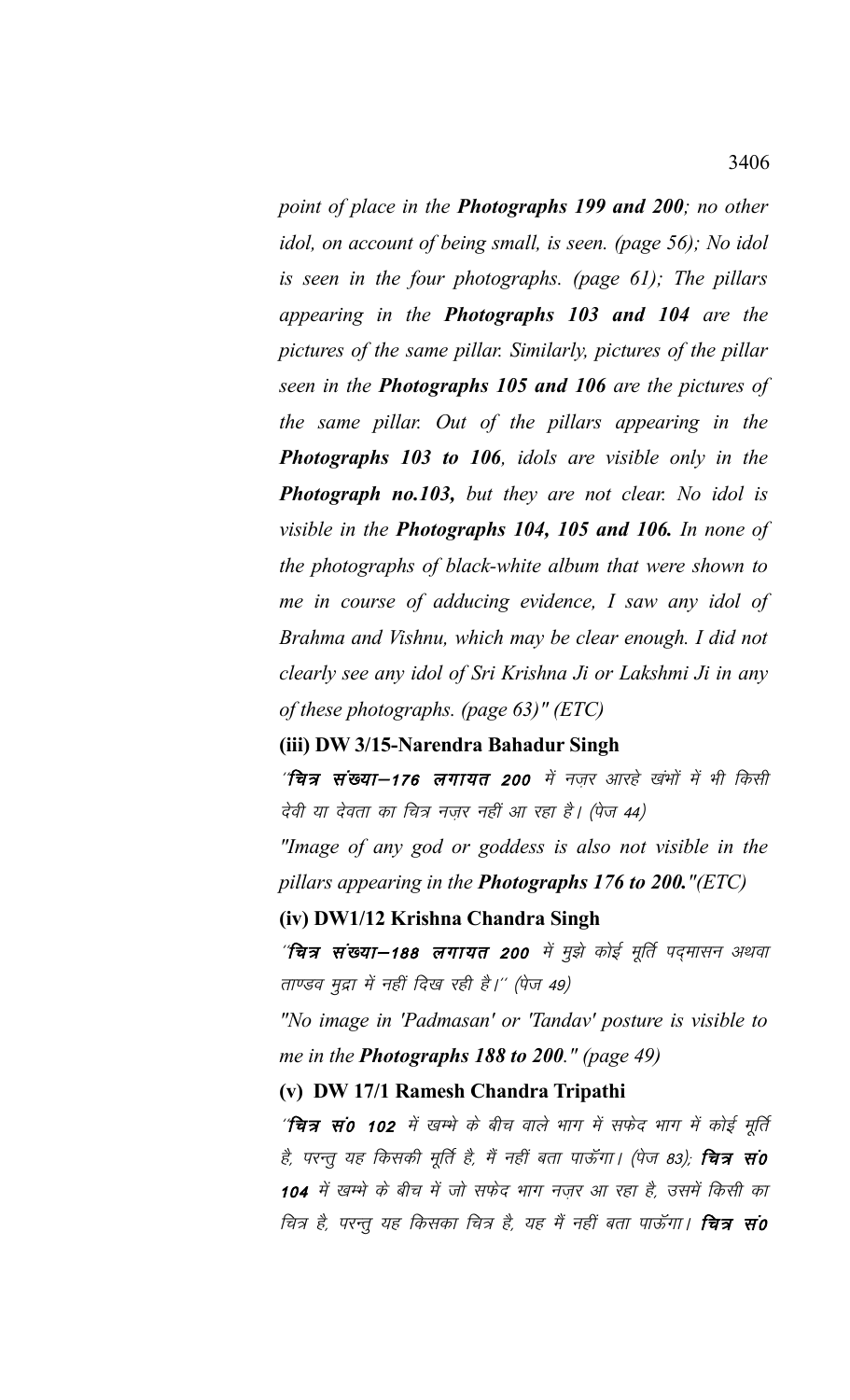105 में खम्भे के बीच में चित्र जैसा कुछ नजर आ रहा है, परन्तु यह किसका चित्र है, मैं नहीं बता पाऊंगा। **चित्र सं0 106** में कोई चित्र नज़र आ रहा है, परन्तु यह किसका चित्र है, मैं नहीं बता पाऊँगा। (पेज 84)

"In the white part of the middle portion of the pillar appearing in the **Photograph No. 102**, there is some idol but I am not in a position to tell whose picture it is (page 83); In the midst of the pillar appearing in the **Photograph** No. 105, something, appearing as a figure, is visible but I am not in a position to tell whose figure it is. In the **Photograph No. 106, some figure is seen but I am not in** position to tell whose figure it is (page  $84)$ " (ETC)

### (vi) DW 13/1 Mahant Dharmdas

''इन खम्भों के **चित्र संख्या 191–192** में शेषनाग की मूर्तियां नज़र आ रही हैं। **चित्र 187 से 190** में उस स्थान पर जहां पर सिन्दूर पूता हुआ है, हनुमान जी की मूर्ति नज़र आ रही है। . . . .**चित्र संख्या 193** लगायत 196 में उस स्थान पर जहाँ पर सिन्दूर पुता है, हनुमान जी की मूर्ति नज़र आ रही है। . . . **चित्र 197 तथा 198** में कोई मूर्ति नज़र नहीं आ रही है। **चित्र संख्या 199 व 200** में गणेश जी की मूर्ति नज़र आ रही है। **चित्र संख्या 195 व 196** में जहां पर सिन्दूर पुता हुआ है, वह खंभे का निचला भाग है। **चित्र संख्या 195 तथा 196** में हनुमान जी की मूर्ति नज़र आ रही है। (पेज 165); चित्र संख्या 195, 196, 199 तथा 200 एक ही खम्भे के एक ही स्थान के चित्र हैं, जो सही है। एक ही स्थान का चित्र अलग–अलग पोर्शन से लिया गया है। (पेज 166): चित्र संख्या 106 में कसौटी का खम्भा नज़र आ रहा है, जिस पर घड़ा बना हुआ है। घड़े के ऊपर ढक्कन जैसी चीज़ नज़र आ रही है, जिसके ऊपर फूल पत्ती बनी हुई है। इसके ऊपर हनुमान जी की मूर्ति बनी हुई है। (पेज 93)

"Idols of Sheshnag are visible in the **Photographs 191-192** of these pillars. Idol of Hanuman Ji is visible at the point of place where vermilion is applied in the **Photographs 187 to 190.**  $\ldots$  Idol of Hanuman Ji is visible at the point of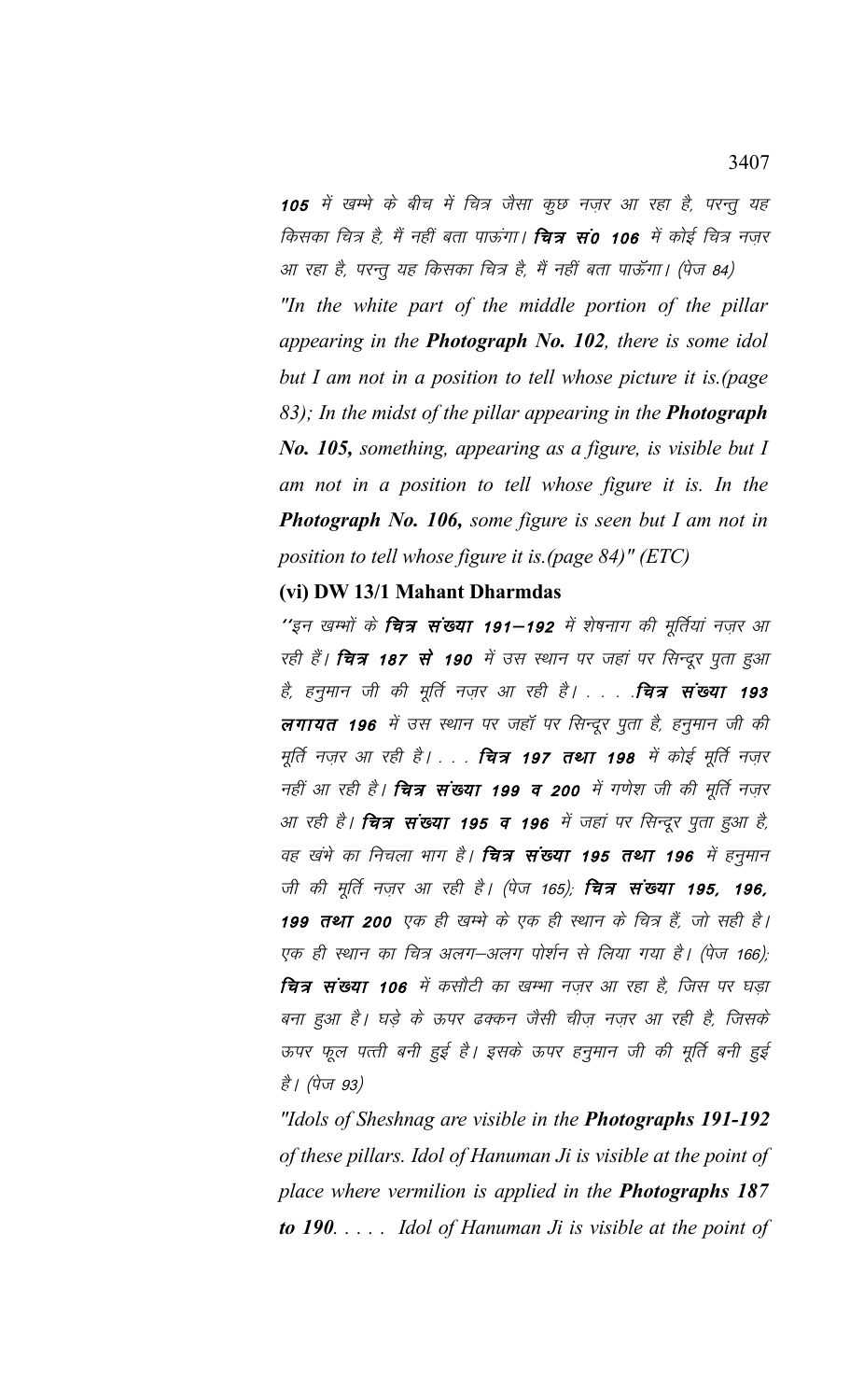*place where vermilion is applied in the Photographs 193 to 196. . . . . . No idol is visible in the Photographs 197 and 198. The idol of Ganesha Ji is visible in the Photographs 199 and 200. The point or place where vermilion is applied, is the lower part of the pillar. Hanuman Ji's idol is visible in the Photographs 195 and 196.(page 165); The Photographs 195, 196, 199 and 200 are the pictures of the same pillar - of the same place, which is a correct fact. Photographs of the same place have been taken from different portions. (page 166); The Photograph No. 106 shows a Kasauti pillar on which Ghara(water pot) is carved. Above Gharaa lid-like thing is visible on which flower-leaves are carved. Hanuman Ji's idol is carved on it." (page 93) (ETC)*

### **(vii) DW 20/1 -Shashikant Rungta**

 $^{\prime}$ इन चित्रों में मैं किसी मूर्ति को पहचान नहीं पा रहा हूँ।'' (पृष्ठ –34); चित्र संख्या 104 में हनुमान जी की मूर्ति नज़र आ रही है। (पृष्ठ 31) *"I am not in a position to recognise any idol represented in these photographs (page 34). Hanuman Ji's idol is visible in the Photograph No. 104. (page 31)"(ETC)*

## **(viii) OPW 9 -Dr. T.P. Verma**

 $^{\prime\prime}$ चित्र संख्या 188 व 193 से 195, 189 और 200 पर रंग लगे भागों में देवी देवताओं की आकृतियाँ दिखाई पड़ रही हैं किन्तु मैं उन्हें पहचान नहीं पा रहा हूँ शेष में तथा उपरोक्त खंभो में लाल रंग लगे भाग के अलावा अन्य भागों में किसी देवी – देवता यक्ष – यक्षिणी अथवा जय विजय का चित्र मुझे नहीं दिखाई पड़ रहे हैं। (पेज 131); इन श्वेत–श्याम चित्रों में **चित्र संख्या 97, 101 और 103** में ही कुछ अस्पष्ट सी मूर्तिया दिखाई पड़ रही हैं, लेकिन मैं इन्हे भी पहचानने में असमर्थ हूँ कि ये किसी देवी–देवता, यक्ष–यक्षिणी या जय–विजय की मूर्ति है, बाकी चित्रों में मुझे किसी देवी देवता, यक्ष—यक्षिणी या जय—विजय की मूर्तियां नहीं दिखाई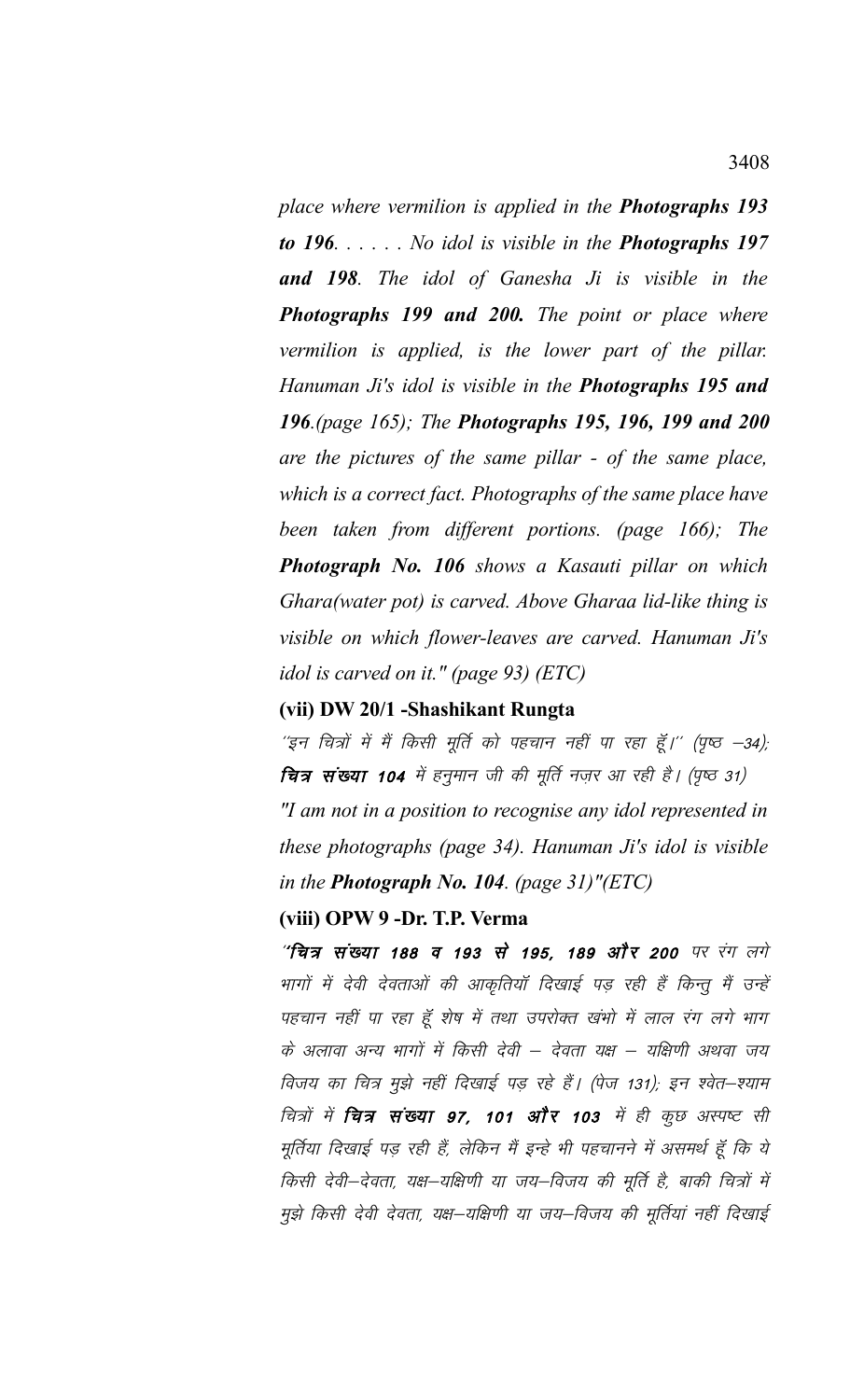$\vec{q}$  पड़ रही हैं। (पेज 146)

*"Images of god and goddesses are seen in the coloured portions of the Photographs 188, 193-195,189 and 200 but I am not in a position to recognize them. Image of any god -goddesses, Yaksh -Yakshini or Jay -Vijay is not visible to me in the rest of the pillars and in any part other than red coloured ones in the aforesaid pillars.(page 131); Out of these black -white, somewhat hazy images are seen only in the Photographs 97,101 and 103 but I am unable to recognize them too and to tell as to which god-goddess, Yaksha-Yakshini or Jay-Vijay they represent. Idols of any god -goddess or Yaksha -Yakshini or Jay -Vijay are not visible to me in the rest of the photographs."(ETC)* 

**3439. PW24 Prof. D. Mandal** at page 60-61 of his cross examination while confirming the existence of images on black stone pillars said that since he is not an expert of Art and Architecture or Iconography, therefore, he is not able to identify as to whose image that was. He stated as under:

"चूँ कि मेरे अनुसंधान का मुद्दा यह नहीं था कि ये पत्थर मस्जिद के अंग हो सकते हैं इसलिए इस कारण मैंने यह अनूसंधान नहीं किया। और इसी कारण से मैंने यह भी अनुसंधान नहीं किया कि ये मन्दिर के हो सकते हैं। यह ठीक है कि ये सभी पत्थर जो पेपर संख्या – 118सी0–1 /41 व 45 पर दिखाए गए हैं, ये पूर्ण पत्थर नहीं हैं बल्कि उनका एक खण्ड हैं। मैं इस बात से सहमत हूँ कि इन दोनों पेपर्स में दिखाए गए पत्थर प्रत्यक्षतः किसी भवन में प्रयोग किए गए पत्थर के अंश हैं। यह ठीक है कि पेपर संख्या–118सी0–1 / 44 और 46 में दिखाए हुए पत्थरों पर मानव आकृतियां बनी हुयी हैं। **चूंकि आर्ट और आर्किटेक्चर का विद्यार्थी नहीं हूँ** इसलिए यह नहीं बता पाऊँ गा कि ये हिन्दू देवी देवताओं की मूर्तियां हैं या नहीं। स्वयं कहा कि यह आइक्नोग्राफी का विषय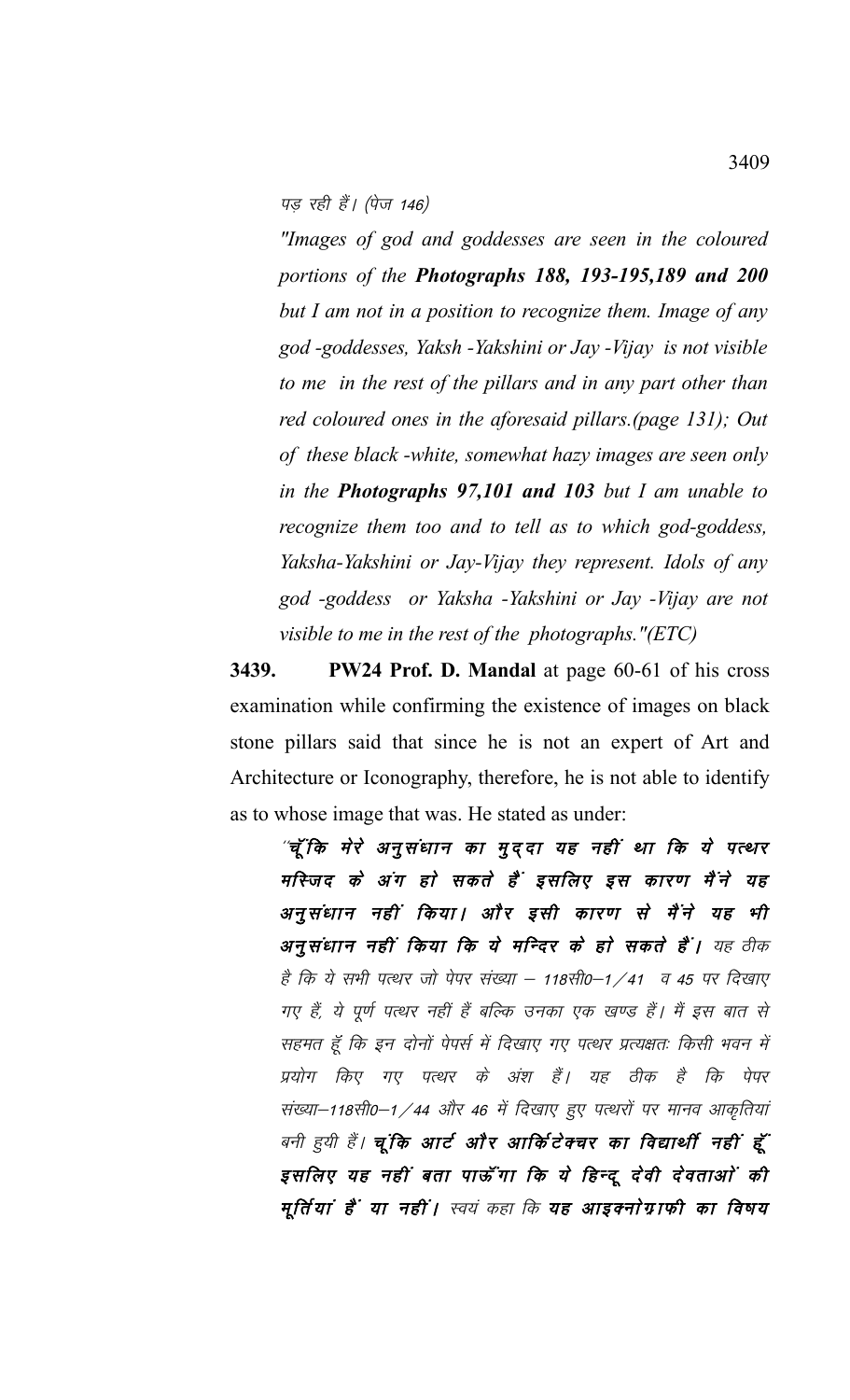है जो कि बहुत ही स्पेशलाइ़ज्ड है।''(पेज 60–61)

*"Since it was not the issue of my research to see whether these stones can be a part of the Mosque, I did not make any research on them, and for this very reason I did not make any research to see whether they may be of the temple. It is true that all these stones, as shown on paper no. 118C-1/41&45, are not full stones; instead, they are stone parts. I agree that the stones shown in these two papers are apparently pieces of stones used in any building. It is true that human figures are engraved on the stones shown in paper nos. 118C-1/44&46. Since I am not a scholar of art and architecture, I am not in position to tell whether they are idols of Hindu divinities or not. (Himself stated) It is a subject of iconography, which is a very specialized branch of knowledge."(E.T.C.)*

**3440.** With regard to the study of symbols found on a deity discovered **PW 16 Prof Suraj Bhan** has stated at page 410 as under:

''आर्कियोलाजी में मूर्तियों के पाये जाने के आधार पर इन चिन्हों का अध्ययन किया जाता है। परन्तु इन पर विशेष रिसर्च करने वाले विद्वानों ने इनके धार्मिक ग्रन्थों का अध्ययन भी किया है।'' (पेज 409–410)

*"In archaeology these symbols are studied on basis of discovery of deities. However, the scholars carrying out special research on them, have also studied their religious treatises."(E.T.C.)* 

''मूर्तियों की बनावट व उसके लक्षण तथा चिन्ह आदि की आइकेनोग्राफिस्ट ही स्टडी करते हैं।'' (पेज 410)

*"The style of deities, their marks and symbols etc. are studied by Iconographist." (E.T.C.)* 

**3441. PW 15 Sushil Kumar Srivastava** admitted in his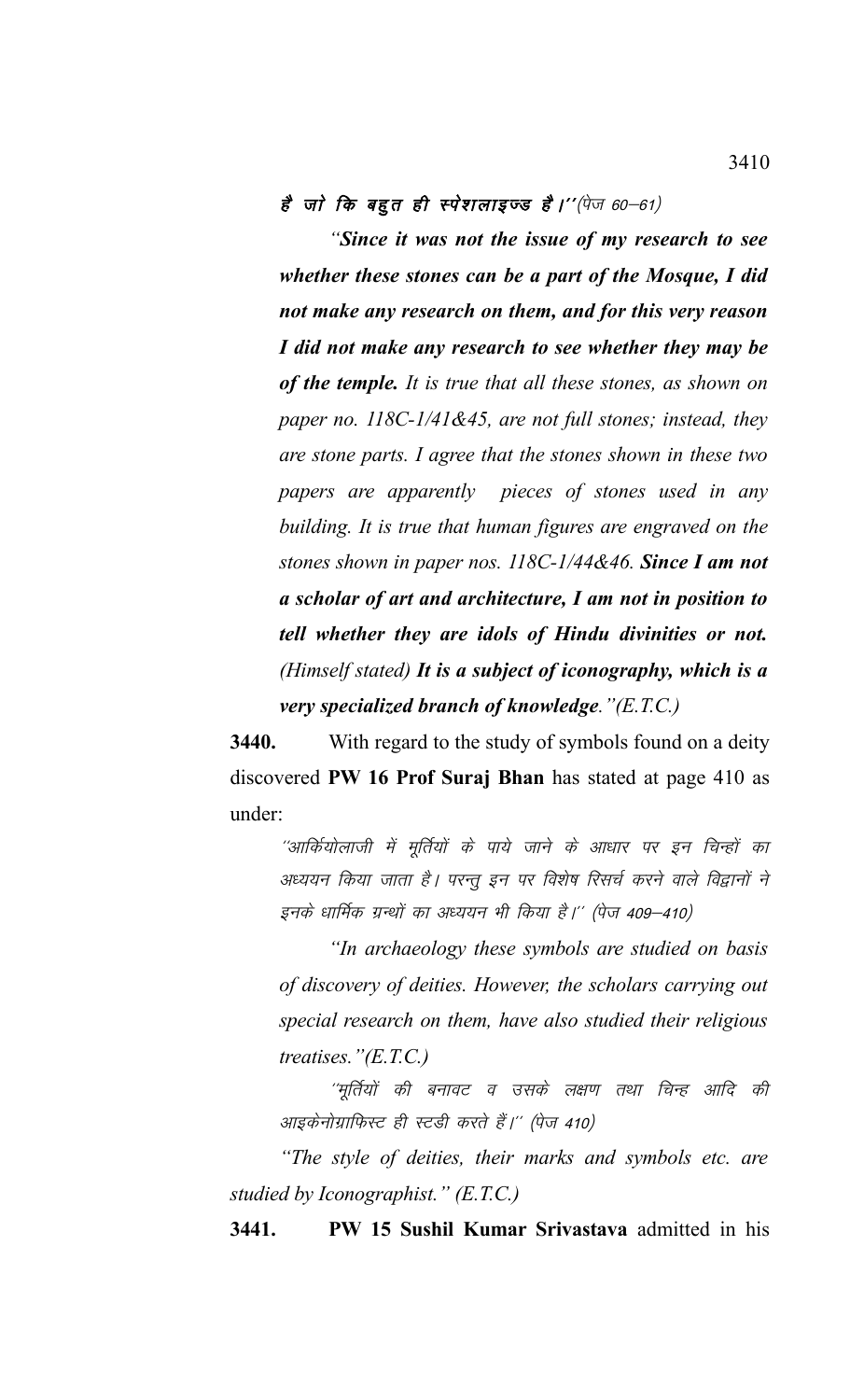cross examination regarding the images found at the disputed site that they were Non-Islamic. At page 21 he stated as under:

''यह बात भी मैंने अपनी पुस्तक में लिखी है कि यह सब चित्र जो विवादित स्थल पर थे, वह गैर स्लामिक थे।'' (पेज 21)

*"This fact which I have written in my book that these images which were on disputed site, all were Non-Islamic" (E.T.C.)*

**3442. PW 18 Suvira Jaiswal** at pages 40-41 has said as under:

''गवाह का ध्यान **पी.डब्लू.76 श्री सूरजभान के बयान की** ओर पृष्ठ संख्या–69 के चित्र संख्या–55 में दिए गए वर्णन की ओर दिलाया जिसमें उन्होंने यह कहा है कि उक्त खंभे की आयु नवीं सदी से लेकर 11वीं 12 वी सदी के बीच की होगी। ऐसा उन्होंने कहा है तो मैं उनके मत को मानूंगी। यदि उन्होंने कहा है कि खंभे पर घ ाटपल्लव बना है और ऊपर एक व्यक्ति का चित्र बना है तो सही होगा।''(पेज 40–41)

*"Attention of the witness was drawn towards page 69 of the statement of PW 76 Surajbhan, containing description pertaining to photograph no. 55, wherein he has stated that the age of the aforesaid pillar would have been between 9th century to 11-12th century. If he has said so, I will agree with him. If he has said that on the pillar. pitcher-leaf (Ghatpallav) and thereupon a picture of a man, were drawn, it might be true. " (E.T.C.)*

**3443.** In view of the above, we have no hesitation in observing that the pillars fixed inside and outside the building in dispute contain some human images and at some places there appears to be some images of Hindu Gods and Goddesses.

**3444.** Now, the question is, what would be its impact on the building in question regarding its character as mosque under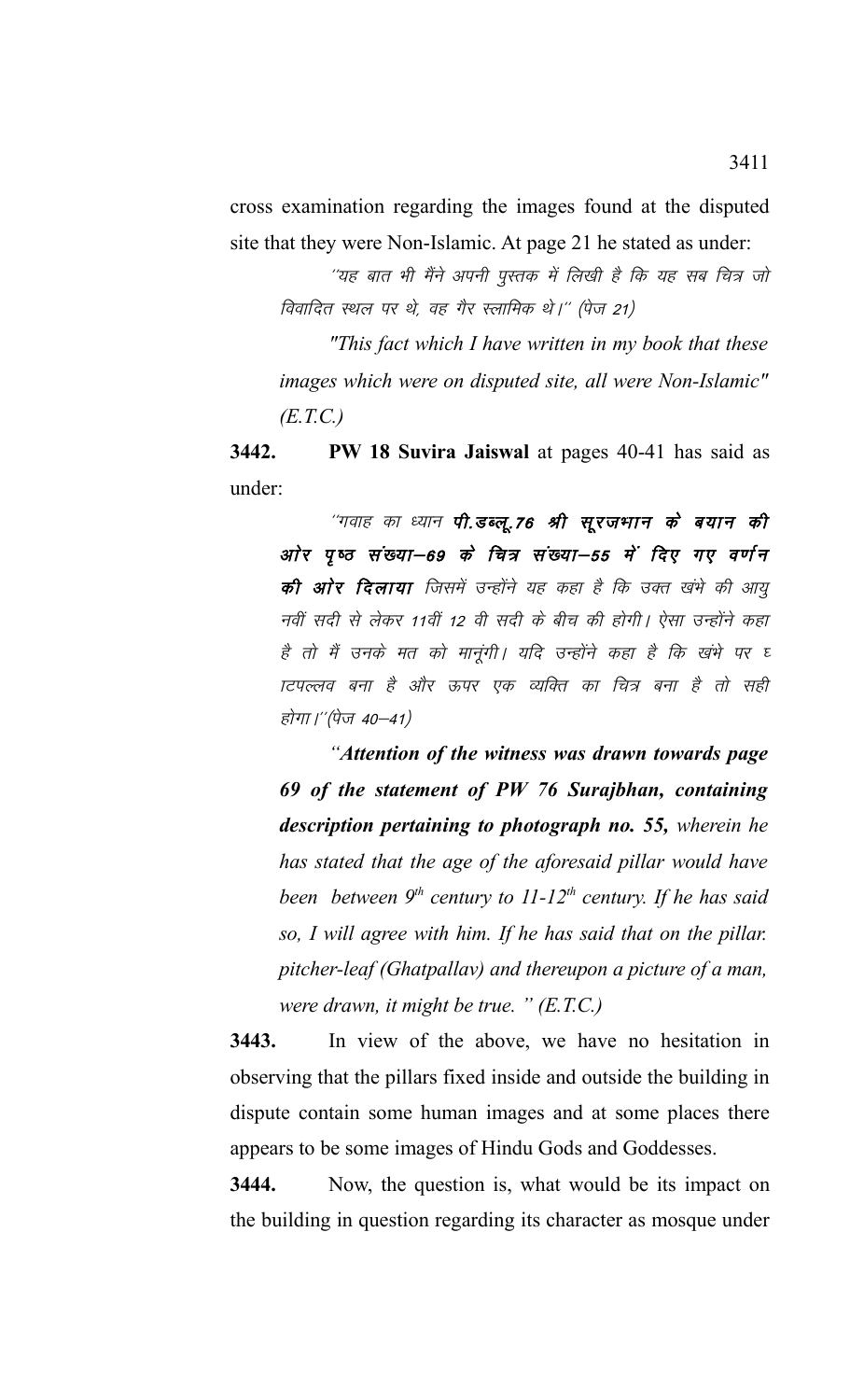the tenets of Islam.

**3445.** So far as the tenets of Islam are concerned, it is very clear that the human or animal images which is at a place where namaz is to be offered cannot be allowed. The sole purpose of a mosque in Islam is to offer public namaz and nothing else. Though we are strengthened on this aspect from the Shariyat text, the relevant part whereof we have already quoted, but we may point out that almost all the five witnesses of plaintiffs (Suit-4) whom they claimed to be the Experts in Islamic religious matters have unhesitantly said that nobody will allow any image of human being or animal in a mosque. Therefore, under the tenets of Islam, if a place has a permanent structure, which contains human or animal images, it would not be a fit place for offering namaz since namaz if any offered at such a place, shall stand waste (the witnesses say that "मकरुह हो जाएगी").

**3446.** The above position in law, however, whether would make any impact on the factual situation in this matter is the most important aspect to be seen. As we have already discussed above, despite existence of all these pillars in the building in dispute, the Muslim people not only believed and treated the building in dispute to be a Mosque but as and when visited and offered public Namaz thereat. This has continued at least for more than 80 years till the time when order of attachment was passed on 29<sup>th</sup> December 1949. Once the people, who are believer of a particular practice and worship, according to its tenets have believed in the status of a particular thing in a particular manner, is it open to a third party to contend after a long time that the thing was not in accordance with the tenets of religion and whatever worship etc. they have offered is of no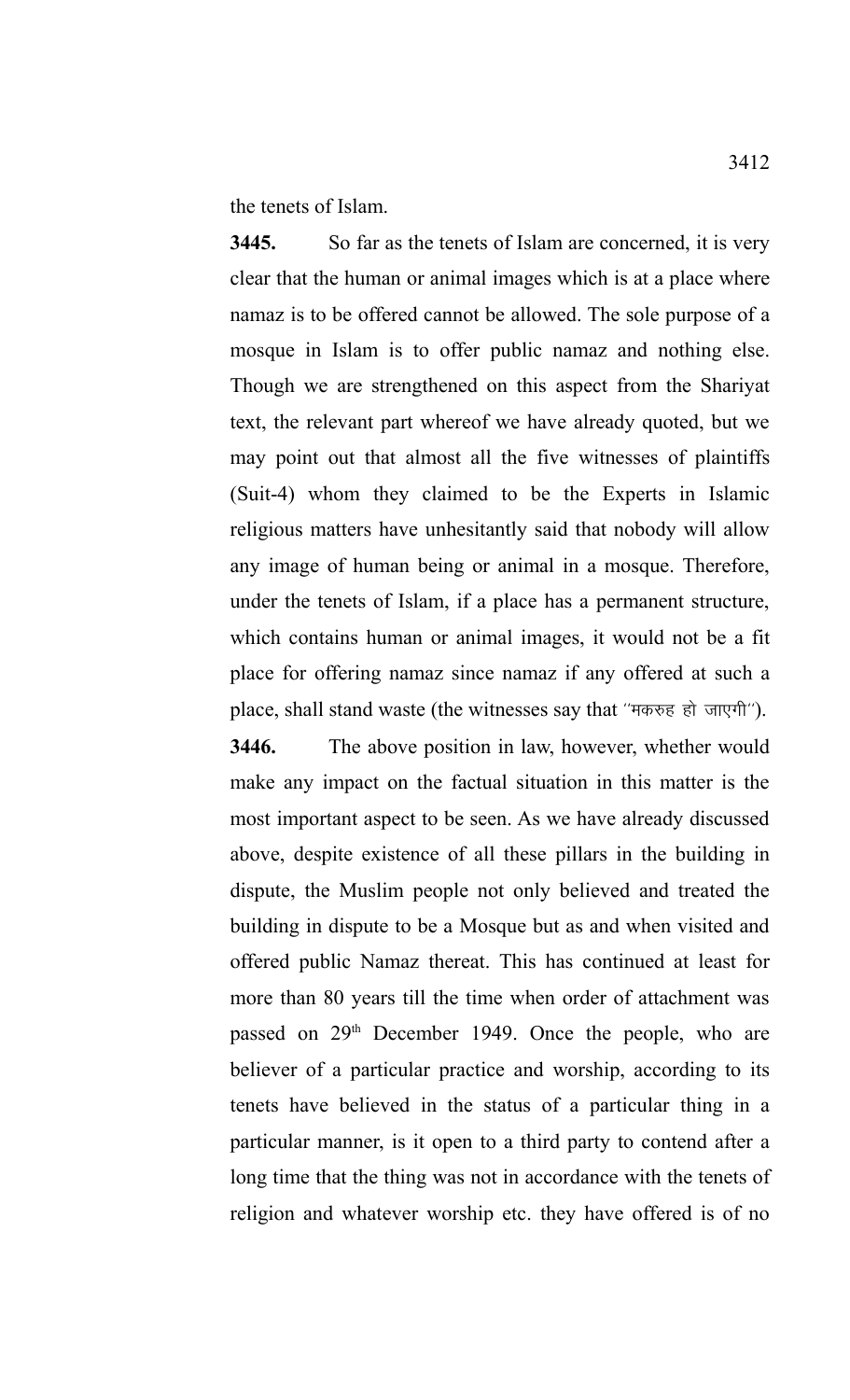use. This situation, it appears, has not come across in other cases, particularly a situation where two communities are using the same premises for their religious prayers. In these facts and circumstances, peculiar and particular to this case, we are of the view that the second part of this question becomes redundant and, hence, need not be answered.

**3447.** We, therefore, hold that despite existence of certain images on some of the pillars, inside and outside the building in question of Hindu Gods and Goddesses, the character of the building in dispute as a matter of fact would remain unaffected. **Issue 19(f) (Suit-4) is answered accordingly, i.e., in favour of the plaintiffs (Suit-4).**

**3448**. Now remains **Issue No. 1-B (c) (Suit-4)**. We have already held that the building in dispute, i.e., disputed structure in the inner courtyard had been continuously used by Hindus for worship pursuant to their belief that the site in dispute is the birthplace of Lord Rama and in this regard, we find recorded evidence at least from the second half of  $18<sup>th</sup>$  century but regarding the user of the aforesaid premises by Muslims, no evidence has been placed to show anything till at least 1860. After considering the evidence and whatever material the learned counsel for the parties could place before us, we have recorded a finding that both the parties used the disputed structure and the premises within the inner courtyard despite the partition wall raised by the Britishers sometimes in 1856-57. The discussion and finding, which we have already recorded while discussing the issues relating to limitation and possession/adverse possession, in view thereof, we find no hesitation in holding that the members of both the communities i.e. Hindu and Muslim had been visiting the building in dispute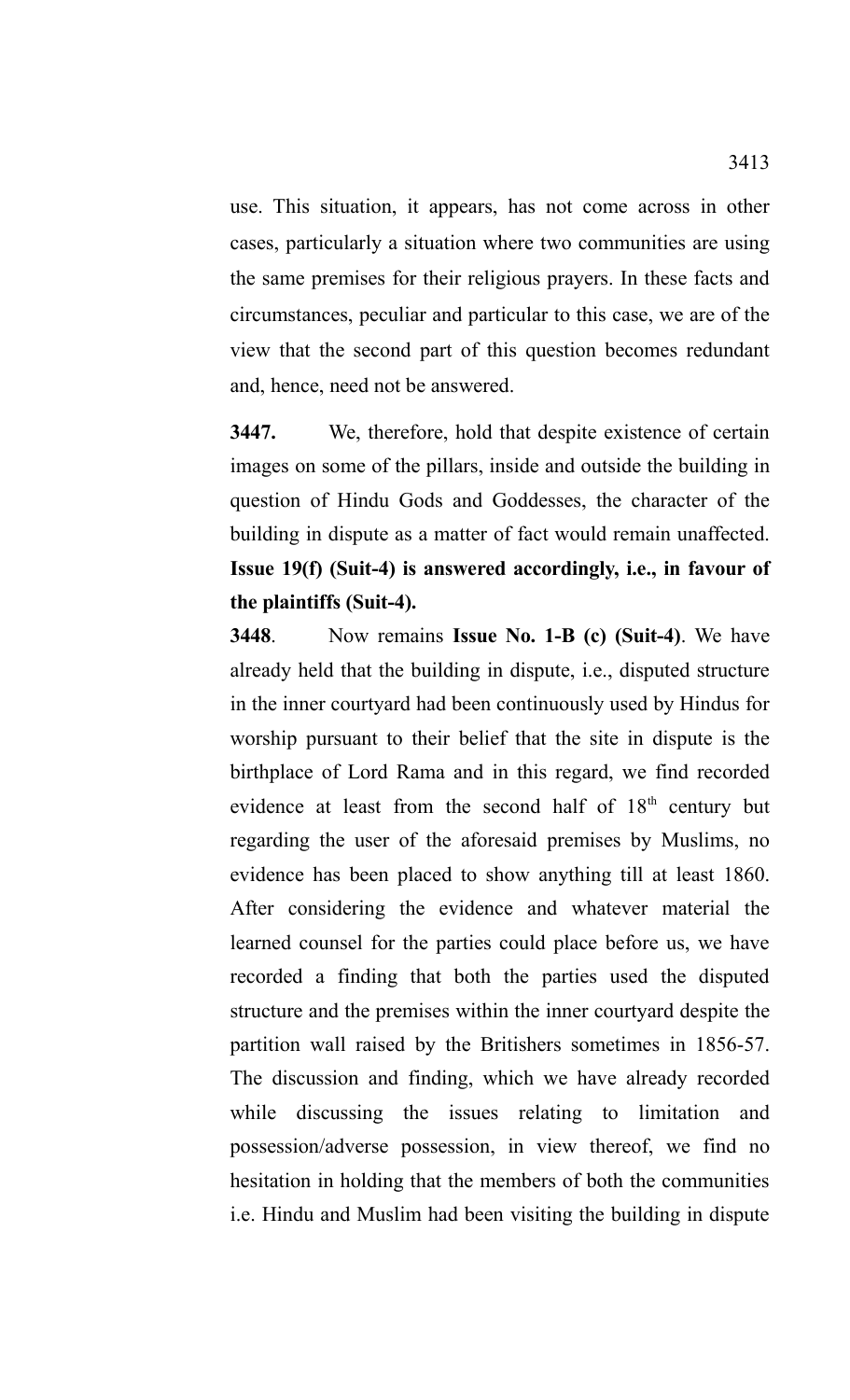in the inner courtyard. Regarding the visit of Hindus, the evidence which we have, commences from the second half of 18<sup>th</sup> century i.e. from the Tieffnthaller travels account and so far as the muslims are concerned, such evidence is available since 1860, the issue is answered accordingly. Since both the parties have been using the building in dispute in accordance with their system of worship, belief and faith, both continuing for last more than eighty years before filing of the first suit i.e. Suit-1 and therefore, it can be said that the premises within the inner courtyard and the building in dispute were not restricted for user of any one community. The issue in question is answered accordingly.

# **(J) ISSUES RELATING TO SITE AS BIRTHPLACE, EXISTENCE OF TEMPLE, WORSHIP ON THE DISPUTED SITE AS BIRTHPLACE OF LORD RAMA SINCE TIME IMMEMORIAL; DEMOLITION OF SOME STRUCTURE; IN PARTICULAR A HINDU TEMPLE** :

**3449**. Issues No.1 and 2 (Suit-1); 1 (Suit-3); 1 (b), 11, 13, 14, 19(b), and 27 (Suit 4); 14, 15, 22 and 24 (Suit 5) are under the above category.

**3450**. Issues No.1 and 2 (suit-1) reads as under :

*Issue No.1 "Is the property in suit the site of Janam Bhumi of Sri Ram Chandra Ji?"*

*Issue No.2 "Are there any idols of Bhagwan Ram Chandra Ji and are His Charan Paduka situated in the site in suit ?"*

**3451**. The defendants no.1 to 5 (Suit-1) have pleaded that property in suit is not the site of Janam Bhumi of Sri Ram Chandra Ji but is a mosque constructed by Babar in 1528 A.D. known as "Babri Mosque". Paras 2, 22 and 27 of their written statement, read as under: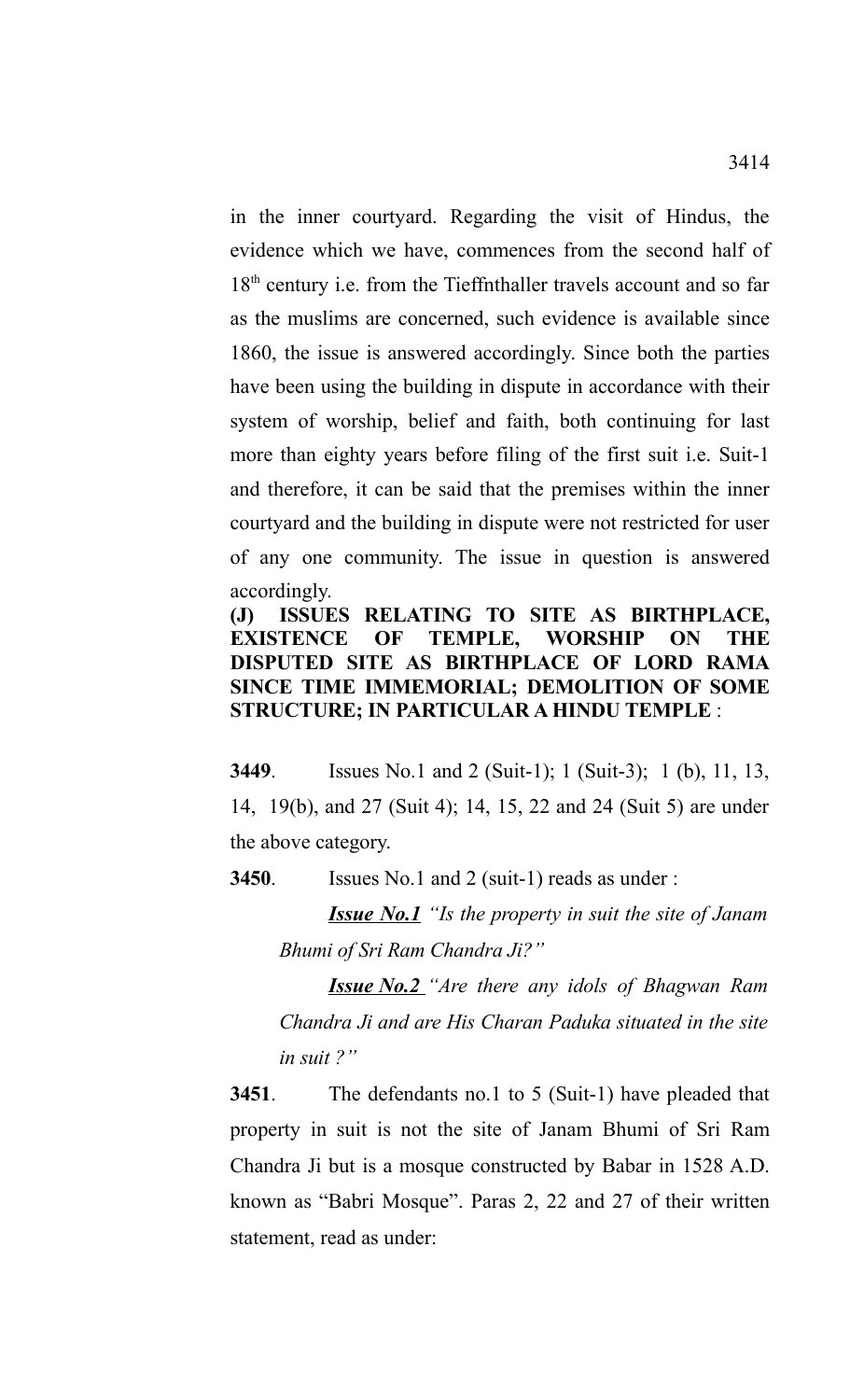''**दफा 2.** कूल मजमून दफा हाजा से इन्कार है जिस जायदाद का दावा किया जाता है वह जनम भूमि नहीं है बल्कि शहन्याह हिन्द बाबर शाह की तामीर करदा मस्जिद है।''

"Para 2. That the contents of paragraph under reply are denied. The property regarding which the suit has been filed, is not Janmbhumi and instead is a mosque built by Babar, emperor of India." (E.T.C.)

"दफा 22. यह कि मुद्दालेह मुजीब को इल्म नहीं है जायदाद मुतदाविया यानी मसजिद बाबरी के अंदर कोई मूर्ति है। ता0 16.12.1949 ई0 तक उसमें नमाज हुई। उस वक्त तक उसमें कोई मूर्ति न थी। लेकिन अगर कोई मूर्ति मसजिद के अंदर किसी शख्स ने चोरी व बदनीयती से बाद ता0 मजकूर रख दिया है तो उससे मसजिद की सरीही बेहुरमती वद नापाकी मुतसव्वर है और फेल मजकूर कानूनन मुजरिमाना है। और अगर मुददई या कोई दूसरा शख्स मसजिद मजकूर से मूर्ति पूजने या दर्शन करने की गरज से मसजिद के अंदर दाखिल होना चाहता है तो वह जुर्म का मुतीकेब है। चुनान्चे ऐसी हालत में अदालत दीवानी दादरसी मतलूबा देने से कासिर है। बहरहाल उससे मुदुदईया किसी गैर मुसलिम को मसजिद मजकूर से कोई हक नहीं पैदा हो सकता।''

"Para 22. That it is not in knowledge of the answering defendant that there is any idol inside the disputed property *i.e.* Babri Masjid. Namaz was offered over there till 16.12.1949 AD and till that time there was no idol over there. However, if any person has secretly and malafidely placed any idol inside the mosque after the said date, then, it is blatant dishonor and disrespect of the mosque and the aforesaid attempt is legally an offence (मुजरिमाना) and if the plaintiff or any other person desires to enter the said mosque with the intention of offering prayer to any idol, then he is guilty (मुत्तीकेब) of an offence. Hence, in the given circumstances, the civil court is incompetent to grant the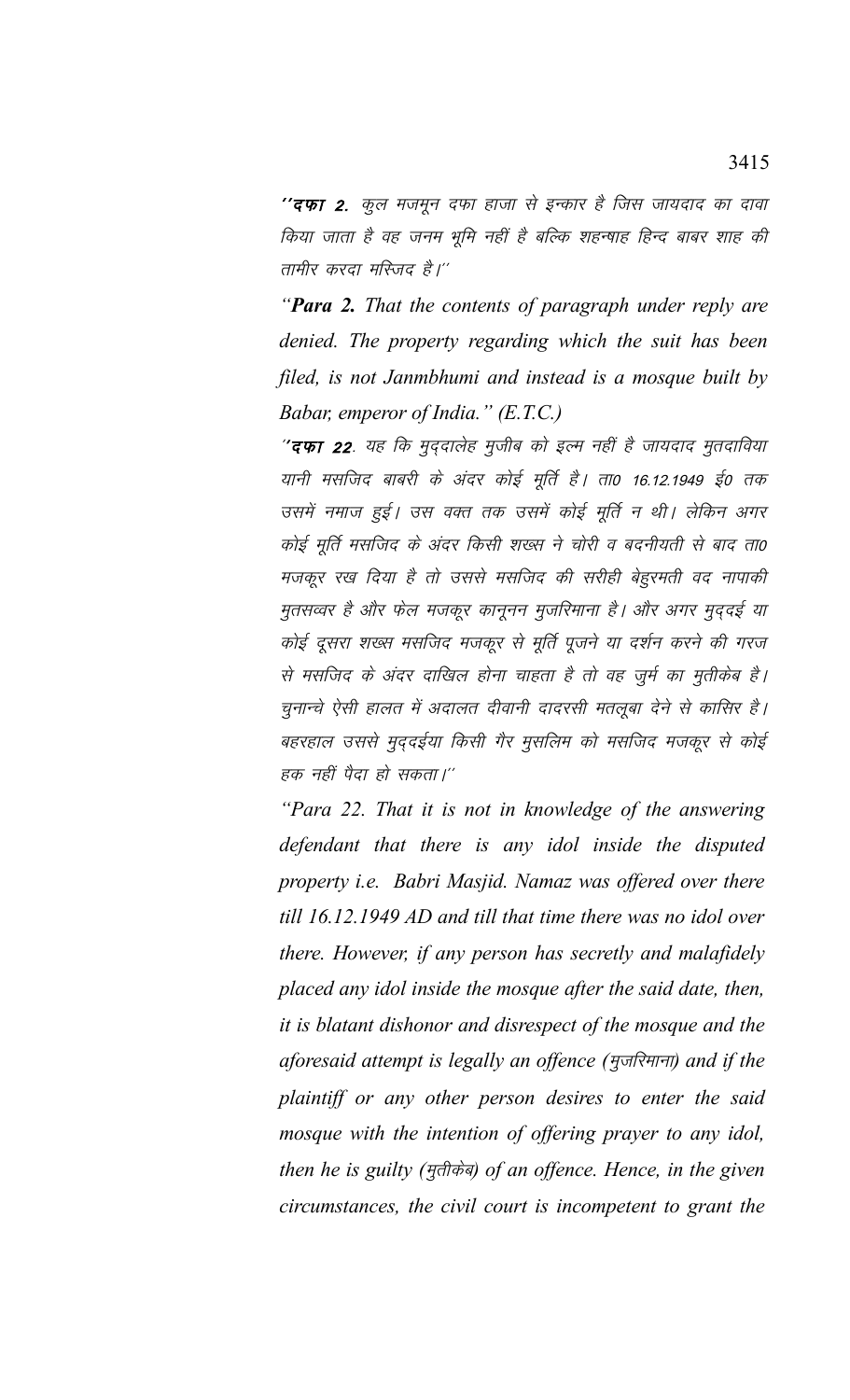*relief prayed for. However, the plaintiff or any non-muslim cannot get any right from the same." (E.T.C.)*

"**दफा 27** . यह कि अयोध्या में एक मंदिर मौसूमा बमन्दिर जन्मस्थान श्री रामचन्द्र की जनम भूमि पर मुद्दत मदीद से कायम व मौजूद है। ओर उस मन्दिर में रामचन्द्र जी वगैरह की मूर्तियां विराजमान हैं। दावा हाजा निसबत मसजिदबाबरी बइजहार स्थान जनम भूमि मुद्दई व उसके दीगर फिरका परस्त व मुफसिदा परदाज साथियों की जिद्दत व इख्तराह का नतीजा है।''

*"Para 27: That a temple called Janmsthan temple exists and stands at the birthplace of Sri Ram Chandra in Ayodhya since long and idols of Ram Chandra Ji etc. are seated in that temple. The instant claim regarding the Babri mosque being located at Janamsthan/Janambhumi is an outcome of fabrication and concoction on the part of the plaintiffs and other fundamentalists and riot-mongers." (E.T.C.)*

**3452**. Paras 9 and 27 of the replication filed by the plaintiff (suit 1) says:

<sup>.</sup>'धारा 9.. जो चौहददी वादी ने अपने वाद पत्र में जन्मभूमि स्थान की दी है उस में वाद पत्र प्रस्तुत करने के पूर्व से श्री रामचन्द्र जी की मूर्ति का प्रादुर्भाव हुआ था और उसका रूप तथा नाम वादी मन्दिर ही मानकर देखता है जो वास्तव में है। और फौजदारी के न्यायालय ने भी उस को (राम जन्म भूमि) मन्दिर के ही रूप में पाकर भगवान श्री रामचन्द्र जी के पूजा पाठ तथा भोग रागादिक के प्रबन्धार्थ बाबू प्रियादत्त राम चेयरमैन म्युनिस्पलबोर्ड फैजाबाद को सिपुर्ददार नियत करके यह आदेश दिया कि पूजा पाठ इत्यादि पूर्ववत चलता रहे। फलतः मुसलमान लोग उस के भीतर नहीं प्रवेश कर पाते। सन 1934 ई0 से मस्जिद के रूप में यह कभी भी व्यवहार में नहीं आया। ...... बाबर का वक्फ करना भी सर्वथा असत्य है। तमाम मुसलमानों को इबादत करने का अधिकार भी स्वीकार नहीं है।'' *"Para-9. Even before the presentation of the plaint, the idol of Sri Ramchandra had appeared at the birthplace*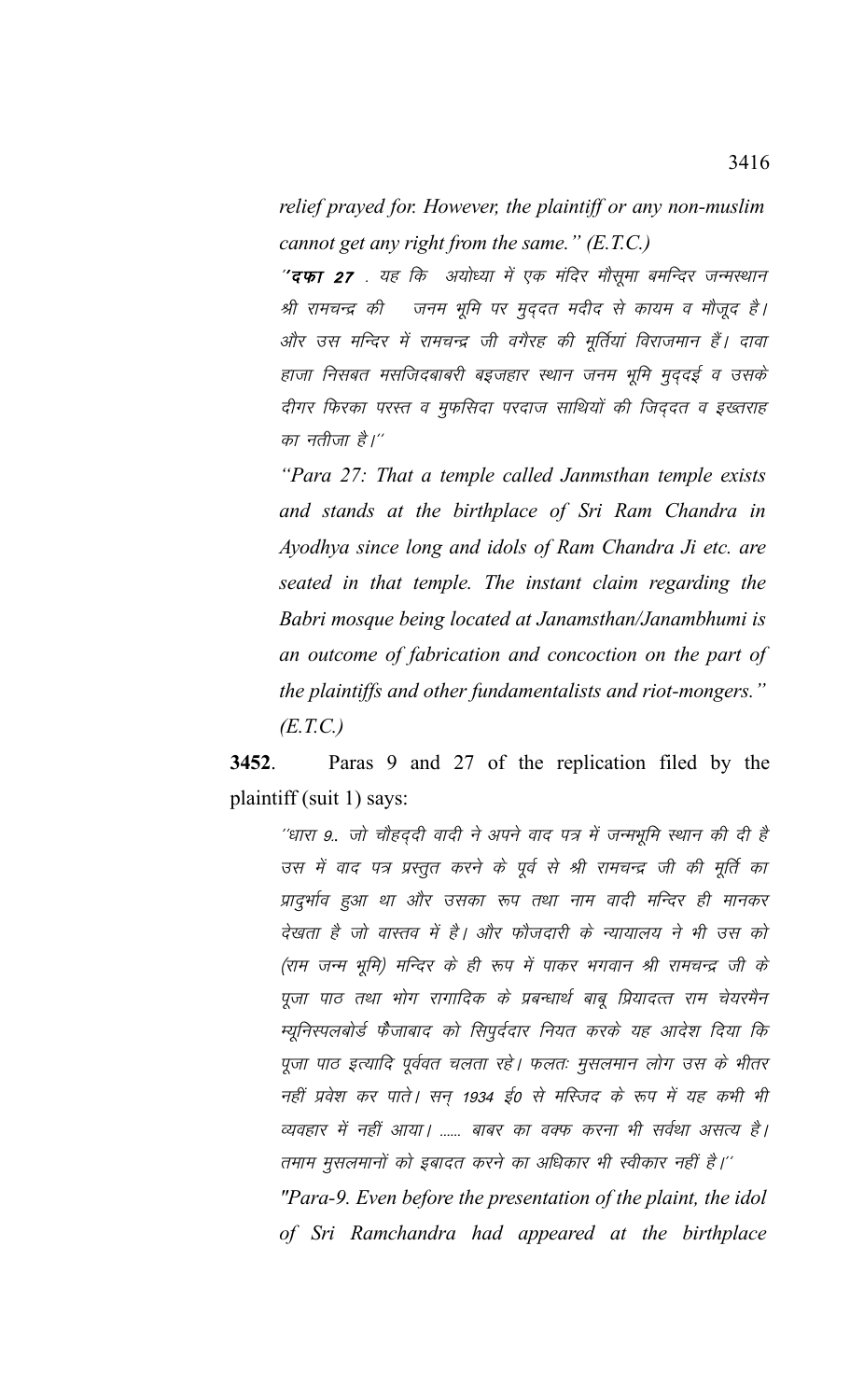*(Janambhumi), the boundary of which has been given by the plaintiff in the plaint, and the plaintiff has been treating it as a temple in form & name, which in-fact it is. After finding it to be (Ram Janam Bhumi) temple, the Criminal Court while appointing Babu Priya Dutt Ram, Chairman Municipal Board, Faizabad as Supurdar for management of worship, offering etc. of Lord Sri Ramchandra, had ordered that the worship etc. shall be continued as before. Consequently, the Muslims cannot go inside the same. It was never used as a mosque from the year 1934 AD. ..... The execution of Waqf by Babur is also wholly incorrect. Right of prayer to all the Muslims, is also not admitted."* <sup>.</sup>'धारा 27.. मन्दिर जन्म स्थान जिस के सम्बन्ध में प्रतिवादियों ने इस धारा में कथन किया है। वह सर्वथा दूसरा मन्दिर है जिसकी चौहदुदी निम्न

प्रकार है: उत्तर = हाता व परती व मन्दिर बकवजे कल्लू महापात्र। दक्षिण  $=$  सडक पख्ता । पूर्व  $=$  सडक व सेहन व कुआं। पच्छिम $\epsilon = \frac{1}{\sqrt{2}}$ 

श्री अयोध्या जी में लगभग सभी मन्दिरों में श्री रामचन्द्र जी की मूर्ति स्थापित है;जिन से झगडे वाले स्थान से कोई सम्बन्ध नहीं है। निर्वाचन की चर्चा इस धारा में व्यर्थ तथा तथ्यहीन है। और सर्वथा अप्रासंगिक है।'' *"Para 27. The Janamsthan temple mentioned by the defendants in this paragraph is another temple whose boundary is as under:*

*North: Campus, vacant land and temple in possession of Kallu Mahapatra South : Pitch Road East : Road, courtyard and well West : Campus and vacant land*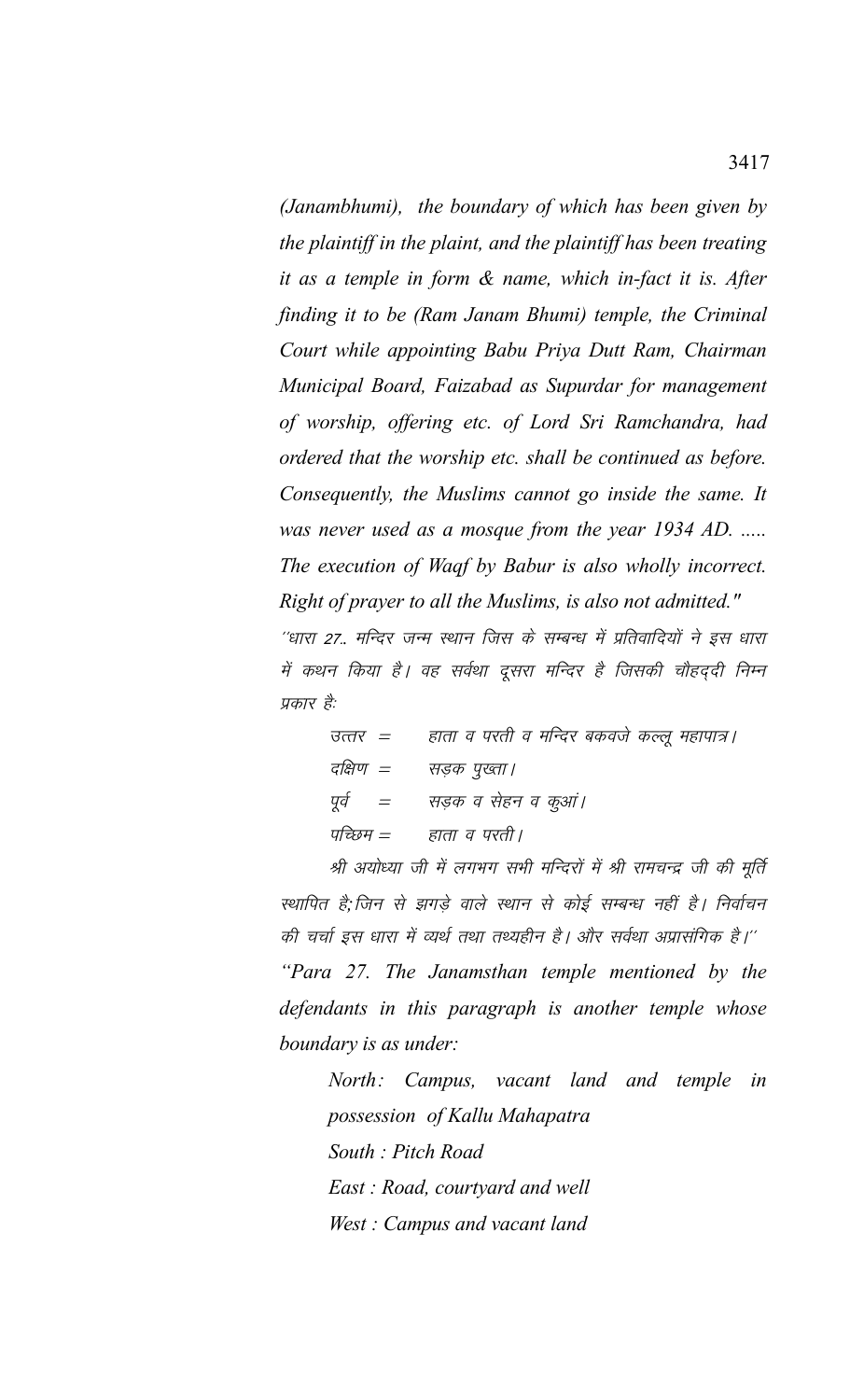*The idol of Sri Ramchandra is installed in almost all the temples at Ayodhya, which have no concern with the disputed site. The discussion of election in this paragraph is futile and baseless and is wholly irrelevant." (E.T.C.)*

**3453**. Defendant No. 6 (Suit-1), denies para 2 of the plaint, and, as additional plea, in para 12 of the written statement states :

*12. That the property in suit is known as Babri mosque, and it has, for a long period has been in use as a mosque for the purpose of worship by the Muslims. It has not been in use as a temple of Shri Ram Chandraji.*

**3454**. Defendants No. 8, 9 and 10 (Suit-1) also deny para 2 of the plaint. However, in para 12 of the written statement of defendant No.9, the stand is identical to para 12 of the written statement of defendant No. 6.

**3455**. Defendant No.10 (Suit-1), while denying that the property in suit is the Janam Bhumi of Sri Ram Chandraji, in para 2 of written statement averred as under:

*"2. That the contents of para 2 of the Plaint are absolutely incorrect and hence denied as stated. The building referred to in the para under reply is not the Janam Bhoomi of Sri Ram Chandraji and no idols of Sri Ram Chandraji were ever installed in the said building and as such there arises no question of any right or claim of the plaintiff to perform Pooja and Darshan over there. The fact is that the property in suit is a mosque known as Babri Masjid ..... Kindly see additional pleas also."*

**3456**. Issues No.1 (Suit 3) read as under:-

*Issue No.1 "Is there temple of Janam Bhumi with*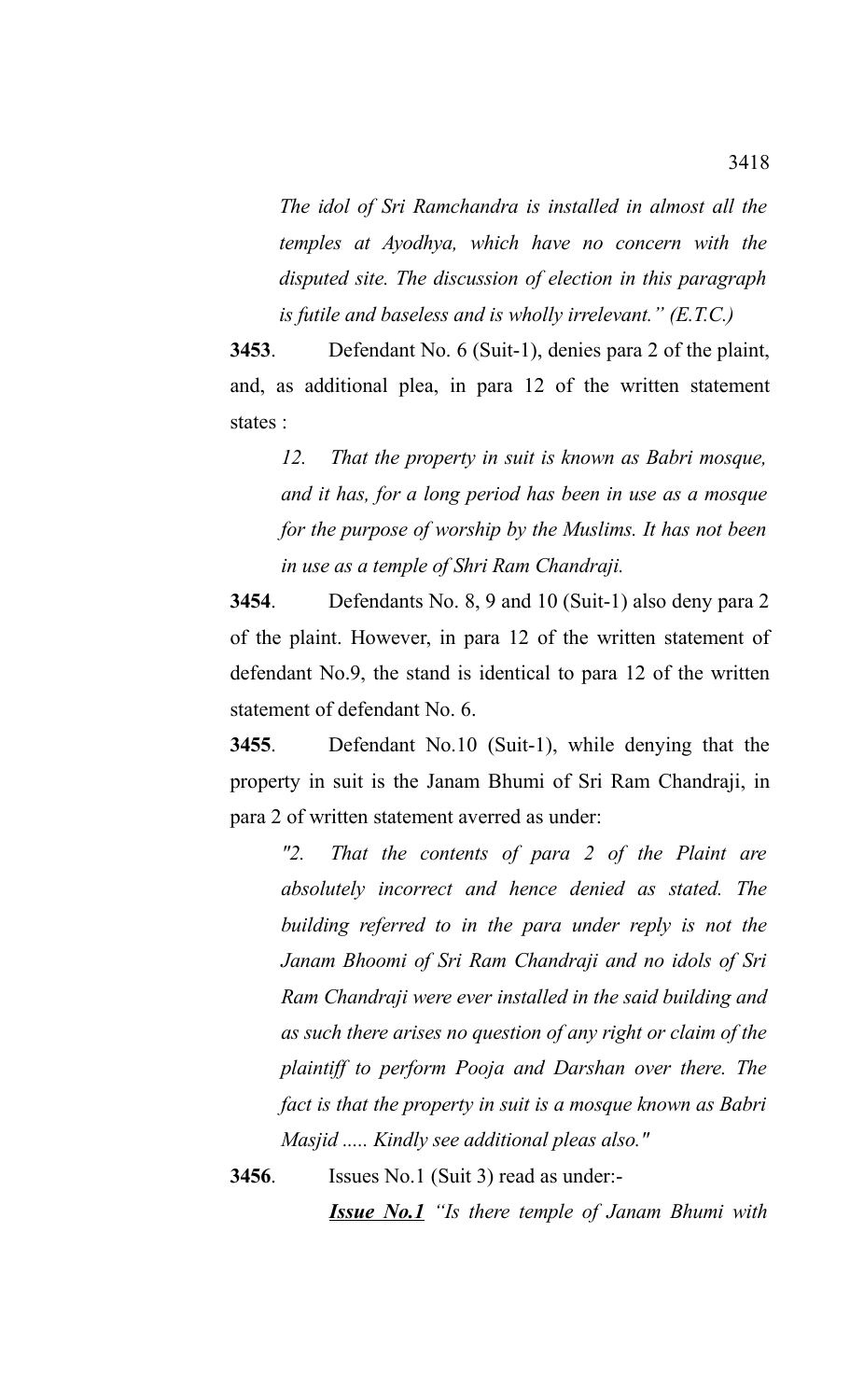idols installed therein as alleged in para 3 of the plaint?"

3457. The averments in plaint (Suit-3) with respect to the nature of the property in suit are in paras 2 and 3, as under:

"2. That Janma Asthan now commonly known as Janma Bhumi, the birth place of Lord Ram Chandra, situate in Ayodhya belongs and has always belonged to the plaintiff *no.*  $1...$ "

"3. That the said Asthan of Janma Bhumi is of ancient antiquity and has been existing since before the living memory of man and lies within the boundaries shown by letters A.B.C.D. in the sketch map appended hereto within which stands the temple building of Janma Bhumi marked by letters E.F.G.K.P.N.M.L.E. and the building denoted by letters  $E F G H I J K L E$  is the main temple of Janma Bhumi wherein is installed the idol of Lord Ram Chandra with Lakshmanji, Hanumanji and Saligramji."

3458. The defendants  $No.6$  to  $8$  (Suit-3) in their written statement dated 28<sup>th</sup> March, 1960 while denying para 2 and 3 of the plaint, have averred in paras 16, 29 and 32 as under:

''धारा 16.. यह कि वाद तामीर मसजिद मजकूर षहनषाह बाबर रहमुतल्ला अलैह ने मसजिद मजकूर की हिफाजत मरम्मत व दीगर अखराजात के लिए मु0 60 रूपया सालाना का अतिया अपने खजाने शाह से मुकर्रु किया। जो दौरान कयाम सल्तनत मुगलिया मसजिद मजकूर को बराबर मिलता रहा। वाद जमाने जबाल सलतनत मुगलिया नौजाबीन अवध ने भी इस अतीये को कायम रखा। और अपने जमाने हुकुमत में रकम अतिये मजकूर को इजाफा करके मु0 302 रूपये 3 आना 6 पाई सालाना कर दिया | जो रकम बाद रखते सलतनत अवध ब्रिटिष गवर्नमेन्ट ने भी जारी रखा। और उस जमाने में बन्दोबस्त अव्वल में गवर्नमेंट बर्तानिया ने मुतबलियान को बजाए नकद अतिया मजकूर के मुआबिजियात सोलापुरी व घूरनपुर व बहोरनपुर मुतसीर अयोध्या बतौर माफी बिना बरमसारित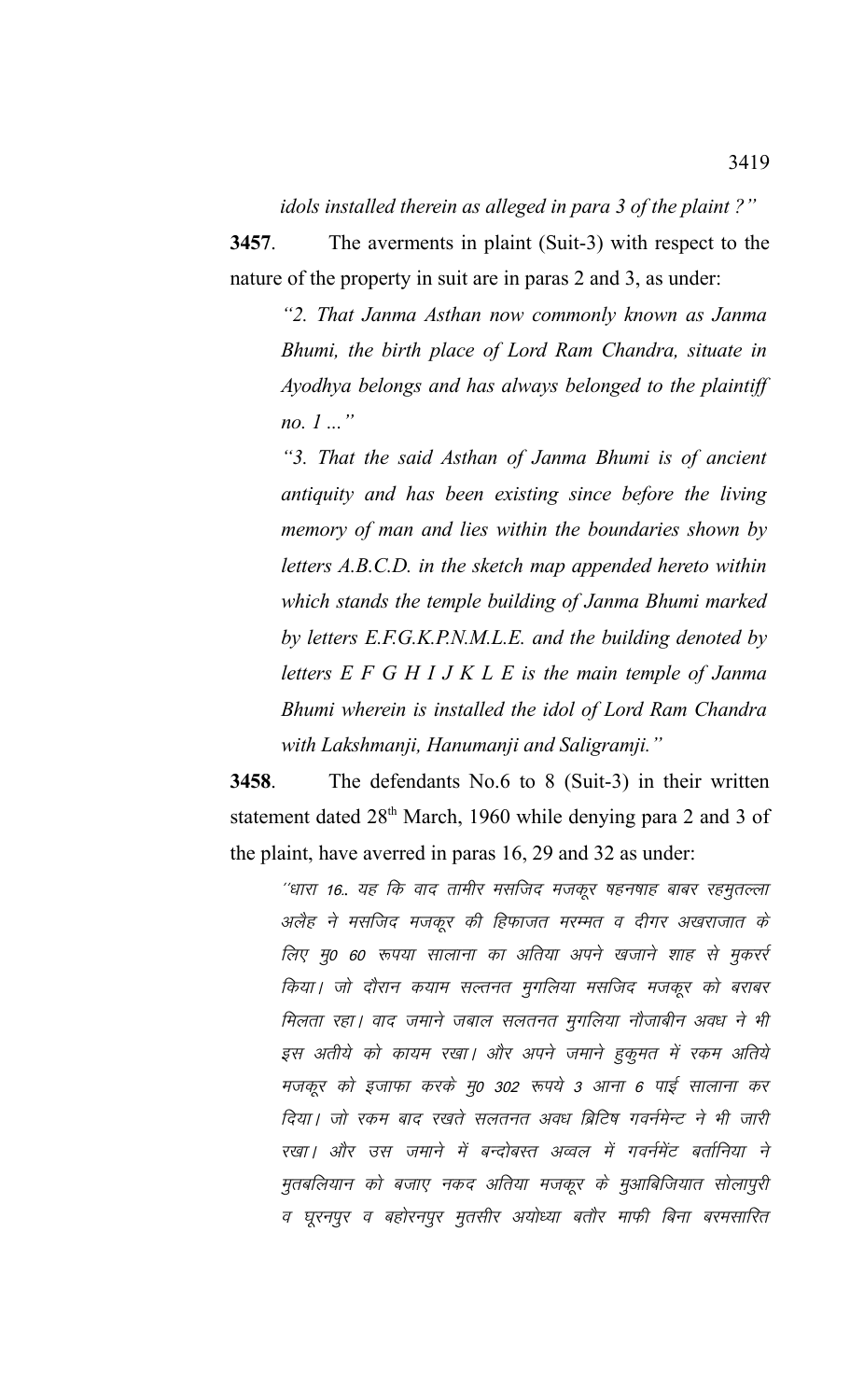मसजिद बाबरी अता किया।''

"Para 16. That Emperor Babur Rahmatulla Allaih had given annual grant of Rs.60 from his treasury for protection and maintenance of the said mosque, impugned in the suit, and also for other expenses, which continued to be given to the said mosque during the tenure of the Mughal Rule. During the Mughal Rule, the Oudh regime also continued this grant, and hiked the aforesaid amount of grant to 302 rupees, 3 aanas, 6 pais per annum, which amount the British Government also continued to give at a later stage. And during that period in course of settlement, the British Government gave Ayodhya situated Sholapuri, Ghooranpur and Bahoranpur instead of grant in cash."  $(E.T.C.)$ 

''धारा 29.. यह कि अर्जी दावा में निहायत मुवहम तरीके से जायदाद मुतदाबिया जाहिर की गई है और नक्ष्या नजरी भी बिलकुल गलत है और जितनी चीजे नक्ष्या नजरी में दिखलाई गई है वह बिलकूल गलत और फर्जी है। मसजिद के पूरब व दखिन व उत्तर कबरिस्तान है जिसमें पोख्ता खाम कबरे मौजूद हैं और न वहाँ शंकर चबूतरा है न सीता कोप है न लोमस चौरा है न हनुमान द्वार और बारा भगवान व समाध मारकन्डे बगैरह है नक्षा नजरी में जिस कदर चीजें दी हुई है वह बिलकुल गलत व फर्जी है और मनमाने है और बदनियती से जाहिर की गई है। अलावा इसके यह नहीं पता चलता कि ए0बी0सी0डी0 का नंबर खसरा या नंबर आबादी क्या है और उसकी लंबाई चौड़ाई और मुकाम बकू क्या है।''

"Para 29. That the property is shown as disputed in the claim application in an extremely doubtful manner and the site map is also entirely incorrect and all the things shown in the site map are absolutely incorrect and forged. Located to the east, south and north of the mosque is a graveyard with un-metalled graves, and there is neither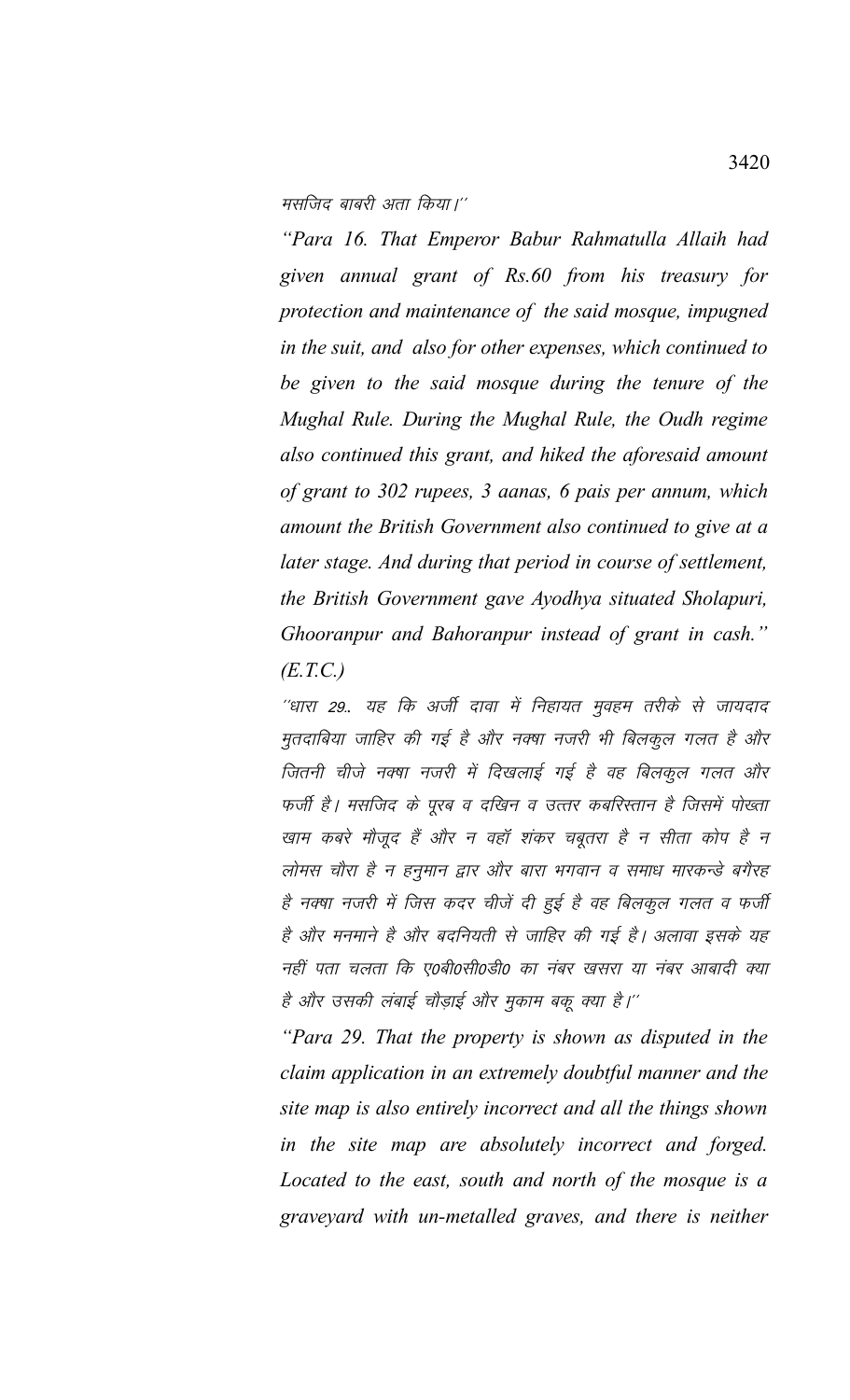*Shankar Chabutra nor Sitakoop nor Lomas Chaura nor Hanuman Dwar nor Bara Bhagwan nor Samadh Markandey etc. there. Things have been given in the site map in an absolutely incorrect, forged and arbitrary manner, showing bad faith. Besides, it fails to divulge khasra number or abadi number of the plot marked as A, B, C, D and its length and width and also its present location. "(E.T.C.)*

''धारा 32. यह कि बाबरी मसजिद मुसल्लमा तौर से मसजिद है और गवर्नमेन्ट और साबिका और मौजूदा उसको मसजिद मानते चली आई है। ऐसी हालत में दावा मुद्दैयान नारबा और ना मुनासिब है और अकलियत करना नामुनासिब और बेजा जुल्म है।''

*"Para 32. That the Babri Mosque is widely acknowledged as a mosque, and previous & present governments have been taking it to be a mosque. In such a circumstance, the plaintiff's claim is improper & untenable and to allow it is improper and unjust."(E.T.C.)*

**3459**. In replication, the plaintiffs (Suit-3) in para 28 and 32 said as under:

*"28. The contents of para 28 of the written statement are totally wrong and are scandalous. The only temple built on the sacred place of the birth of Lord Ram Chandra is the Janma Bhumi temple in suit. There is no temple known as temple Janma Asthan as suggested by the defendants built on the place of birth of Lord Ram Chandra. The temple of Janma Asthan which is situate to the north of the temple of Janma Bhumi in suit is a separate temple which is not at all connected with the place of birth of Lord Ram Chandra. The defendants seem to exploit the name of the said temple*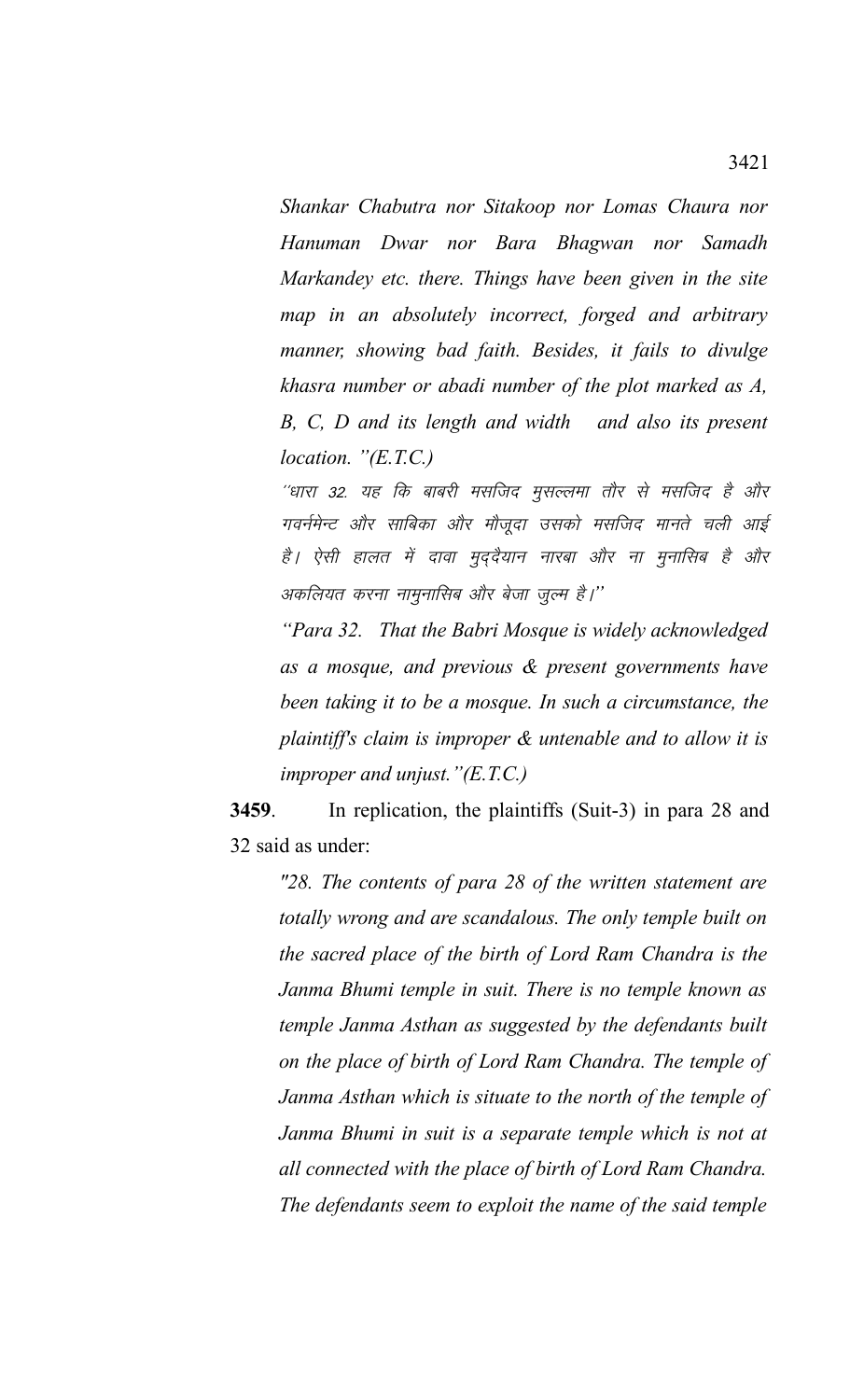*to create a confusion regarding the real place of birth of Lord Ram Chandra. They should point out clearly by correct location as to which is the Janma Asthan temple mentioned in this para of their written statement. The idols of "Ram Chandra ji and others" are installed in all the Hindu temples all the world over. The emphasis of communal bias alleged in the written statement is misplaced. The plaintiffs having been aggrieved by the invasion through the illegal proceedings under section 145 Cr.P.C. upon their fundamental rights of managing their own temple have taken recource to the court of law in defence of their own legal right. It is the said defendants who supported and instigated by their own fanatic friends are advancing a false and a preposterous claim to the temple of janma Bhumi by blaspheming it with the name of Babari Masjid. The plaintiffs claim has no relation with any election and to characterise the plaintiff's claim as an attempt to jeopardize the success of a secular state in India is simply scandalous. It is in fact the defendants and their supporters who by denying the plaintiffs' rights and by putting up a false and a fanatic claim to the sacred place of the birth of Lord Ram Chandra are out to blackmail the noble efforts of the Indian people to the attainment of a secular state."*

*"32. The contents of para 32 of the written statements are denied. If the former Government ever acknowledged the temple of Janma Bhumi in suit as Mosque it was simply preposterous and collusive."*

**3460**. Defendant No.9, in additional written statement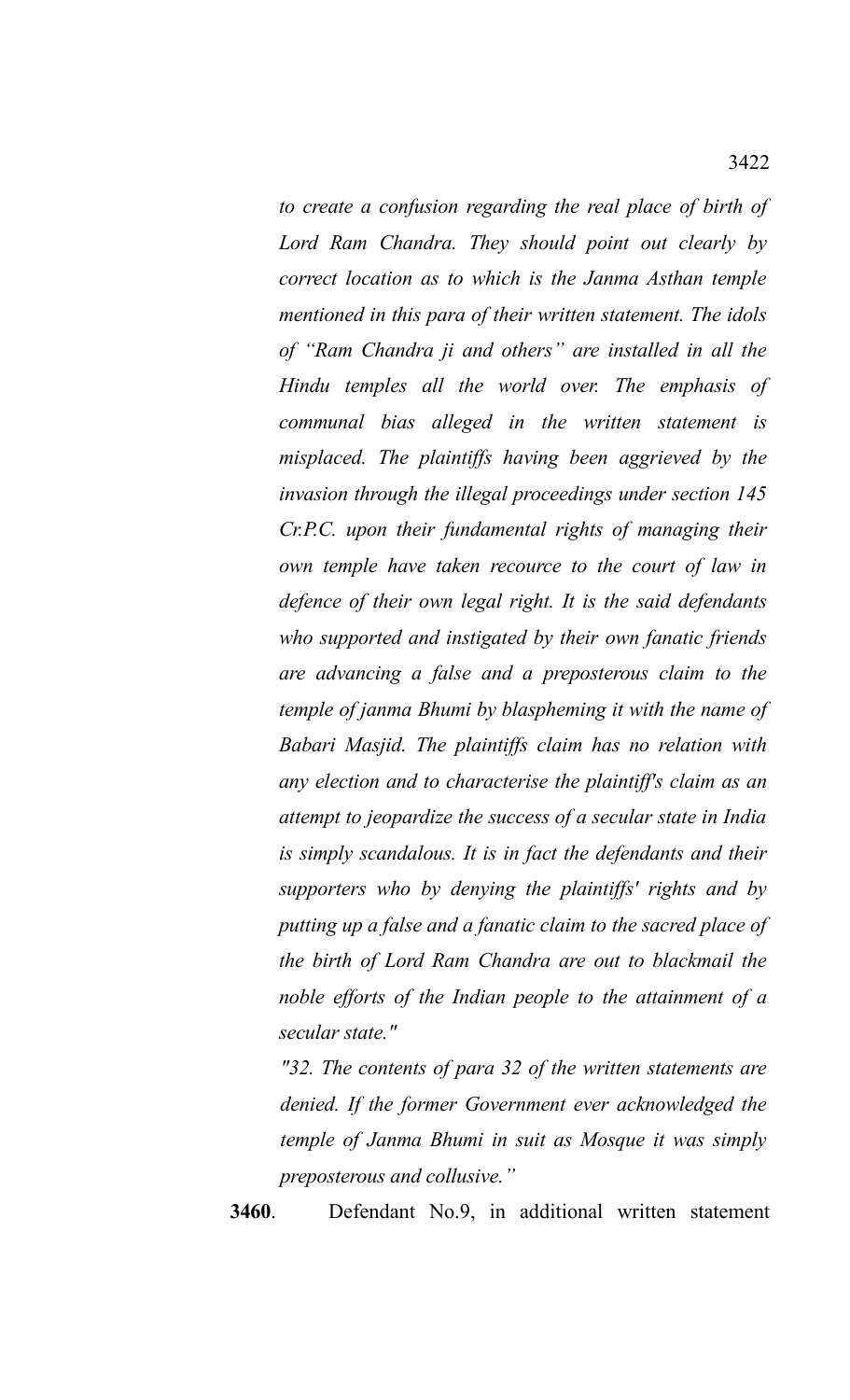dated  $24<sup>th</sup>$  August, 1995, in paras 3 and 4 pleaded:

*"3. That the contents of para 4-G XI are also quite vague and ambiguous and hence are denied as stated. In this respect it is submitted that on 6th December, 1992 the socalled Ram Chabutra was demolished alongwith the Babri Masjid by the miscreants collected at the instance of Vishwa Hindu Parishad etc.* 

*4. That in reply to para 4-G XII of the amended Plaint it is submitted that on 6th December, 1992 the building of the Mosque was demolished and the same could not be called or alleged to be the Main Temple."* 

**3461**. Defendant No.10 has supported plaintiff (Suit-3) to the extent that the property in dispute is not a "Mosque" known as "Babari Masjid" made by "Emperor Babar" but is "Janam Bhumi" or "Janam Sthan of Lord Ram Chandra Ji" and has said in paras 2, 3 and 5 as under:

*"2. That the contents of para 2 of the plaint are denied. However, it is submitted that the JANMA ASTHAN is a holy place of worship and belongs to the deity of Bhagwan SHRI RAM LALLA VIRAJMAN there. It never belonged to and could not have belonged to the plaintiff no.1. It is denied that the plaintiff no. 1 ever managed it.*

*3. That the contents of para 3 of the plaint, as written, are denied. The holy JANMA ASTHAN or JANMA BHUMI is actually a very very old temple, whereas the plaintiff AKHADA on the other hand is an institution and owes its existence for no longer than 200 years. The correctness of the sketch map and the boundaries of the temple with reference to the map are not disputed. The main presiding*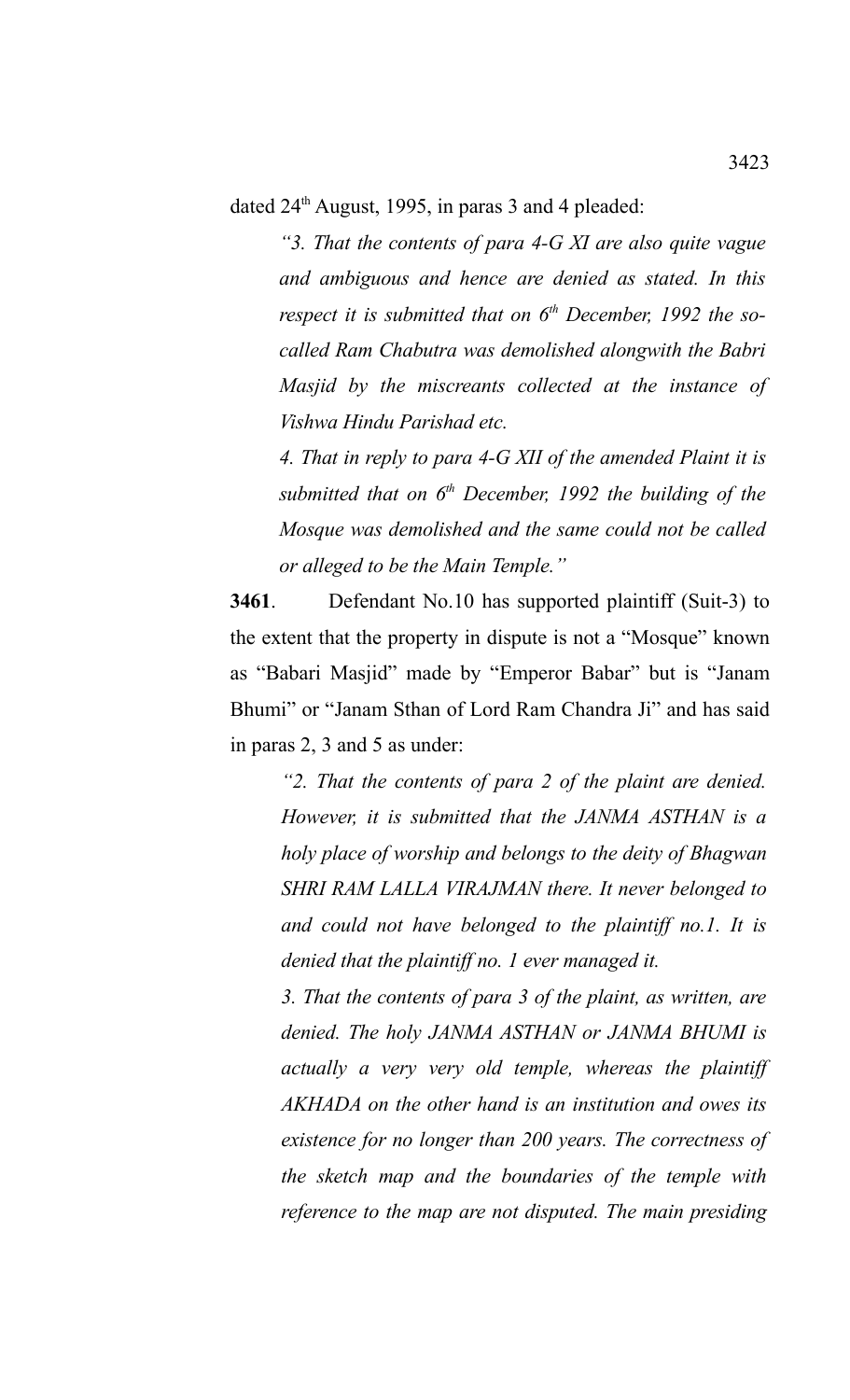*deity of the temple is BHAGWAN SHRI RAM. Although there are several other idols of other deities, termed as RAM DARBAR and are worshipped, besides, there are other symbols, such as, 'CHARAN', 'SITA RASOI' etc. through whom the deity of BHAGWAN SHRI RAM therein is worshipped at SHRI RAM JANMA BHUMI, is addition to the ASTHAN of SRI RAM JANMA BHUMI, which by itself is a deity and worshipped as such.*

*5. That the contents of the para 5 of the plaint are not admitted in the form they ave been pleaded. Although it is made to appear that in the first war of independence in the year 1857 A.D., the British, to divide the Hindus and Muslims, mala fide acted by dividing the said ASTHAN by creating an inner enclosure and describing the boundary within the inner enclosure as a mosque but no Muslim who was a true Muslim, would appear to have frequented it for offering his prayer as the same is prohibited by the SHARIYAT. Moreover even ALAMGIR (Emperor AURANGZEB) issued a mandate, known as FATWA-E-ALAMGIRI which clearly prohibits the offering of prayer by Muslim at such places. More so the Kasauti pillars and the carvings of Gods and Goddesses thereon will clearly show that this place could not be used by a true Muslim for offering his prayers thereon. It will also be seen that the place wrongly alleged as mosque virtually stood landlocked by Hindu Temple, wherein there was the worship of the deity going on. Entry to this inner enclosure was also obstructed.* 

*The British tried to set up the descendents of MIR*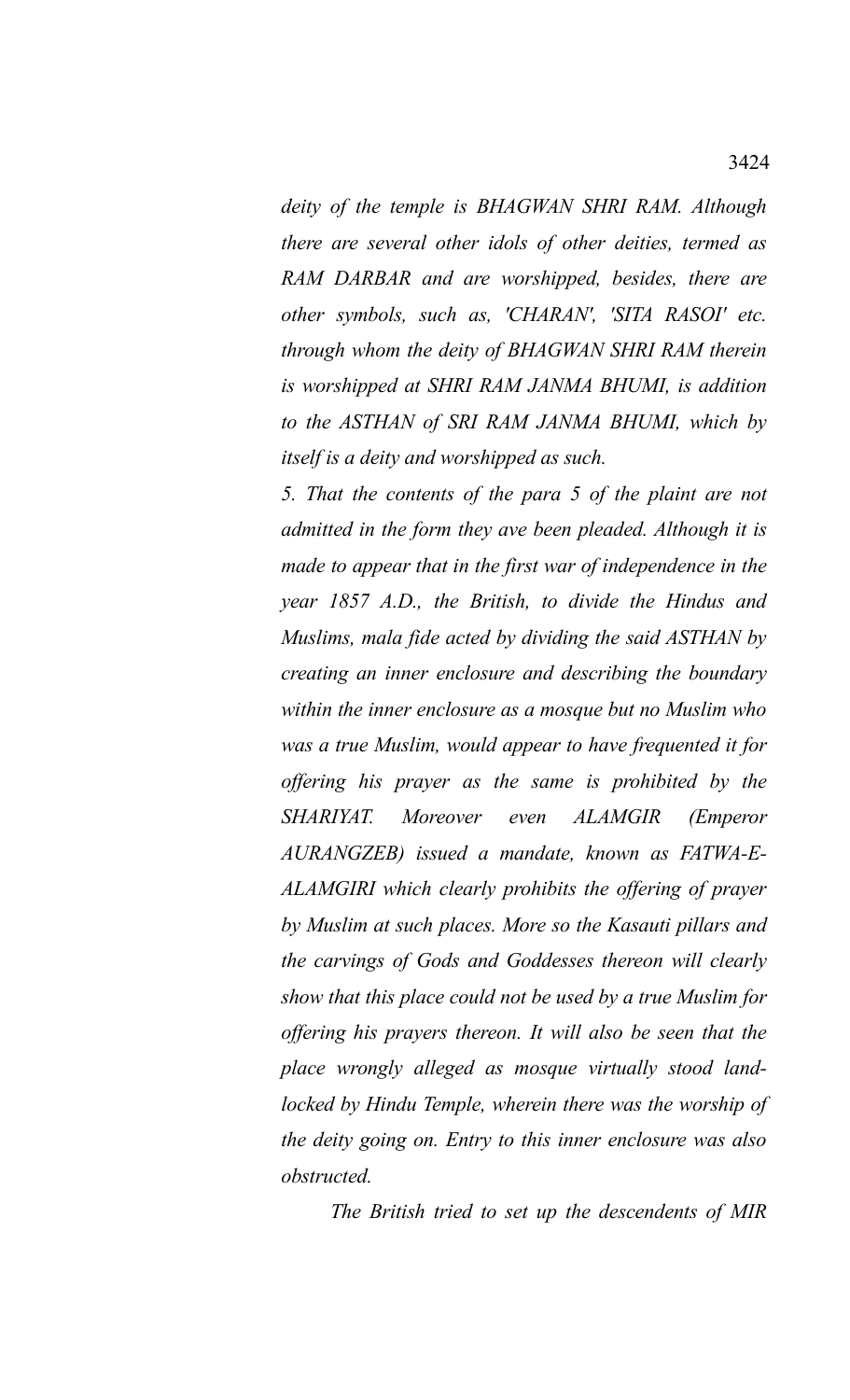*BAQI, a Shia Muslim, as the MUTVALLI, but he denied the TAULAAT and never looked after the dispute place in any capacity, what to say of looking after as a MUTVALLI thereof."*

**3462**. Issues No. 1 (b), 11, 13, 14, 19(b), 19(c) and 27 (suit 4) read as under:

*Issue No.1 (b) "Whether the building had been constructed on the site of an alleged Hindu temple after demolishing the same as alleged by defendant no.13? If so, its effect?"*

*Issue No.11 "Is the property in suit the site of Janam Bhumi of Sri Ram Chandraji?"*

*Issue No.13 "Whether the Hindus in general and defendants in particular had the right to worship the Charans and 'Sita Rasoi' and other idols and other objects of worship, if any, existing in or upon the property in suit ?"*

*Issue No.14 "Have the Hindus been worshipping the place in dispute as Sri Ram Janam Bhumi or Janam Asthan and have been visiting it as a sacred place of pilgrimage as of right since times immemorial? If so, its effect?"*

*Issue No.19(b) "Whether the building was land-locked and cannot be reached except by passing through places of Hindu worship? If so, its effect?"*

*Issue No.19(c) "Whether any portion of the property in suit was used as a place of worship by the Hindus immediately prior to the construction of the building in question? If the finding is in the affirmative, whether no mosque could come into existence in view of the Islamic*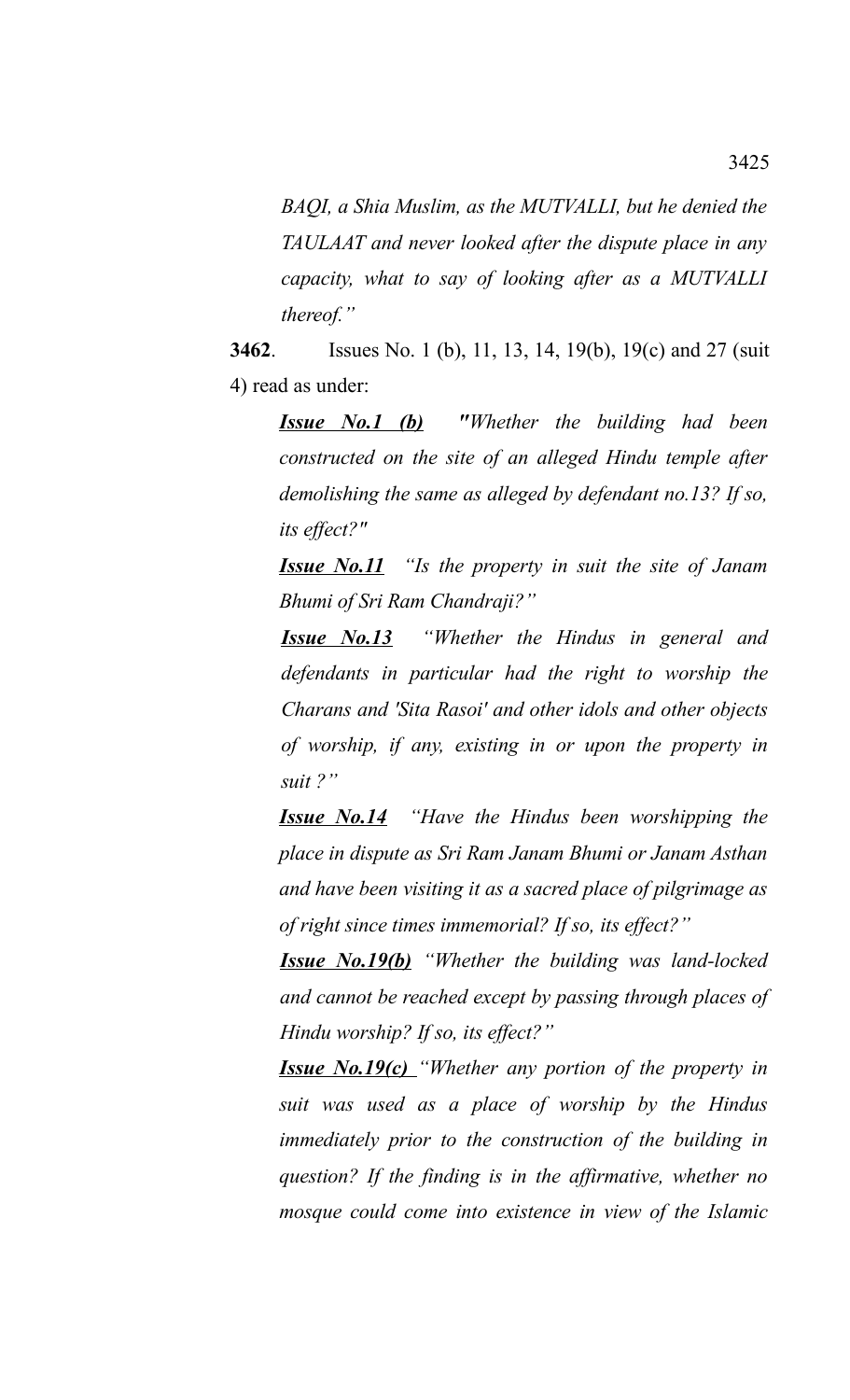*tenets at the place in dispute?"*

*Issue No.27 "Whether the courtyard contained Ram Chabutara, Bhandar and Sita Rasoi ? If so, whether they were also demolished on 6.12.1992 along with the main temple ?"*

**3463**. The plaintiffs (Suit-4) with reference to the above issues, in paras 3, 4 and 21-B says :

> *"3. That for the upkeep and maintenance of the mosque and other connected expenses, a cash grant used to be paid from the Royal Treasury which was continues by the Emperors of Delhi and by Nawab Saadat Ali Khan, the Nawab Wazir of Oudh."*

> *"4. That after the annexation of Oudh, the British Government also continued the cash Nankar till 1864, in which year instead of cash Nankar grant of revenue free land in village Sholapur and Bahoranpur, in the vicinity of Ajodhiya, was made by the British Government."*

> *"21-B . That under the Muslim Law mosque is a place where prayers are offered publicly as a matter of right and the same neither requires any structure and nor any particular mode of structure is provided for the same. Even the open space where prayers are offered may be a mosque and as such even after the demolition of the mosque building by the miscreants, the land over which the building stood is still a mosque and Muslims are entitled to offer prayers thereon."*

**3464**. Defendants no.3 and 4 (Suit-4), in written statement dated 22/24 August, 1962 have pleaded, in paras 8, 11, 27 & 28, as under: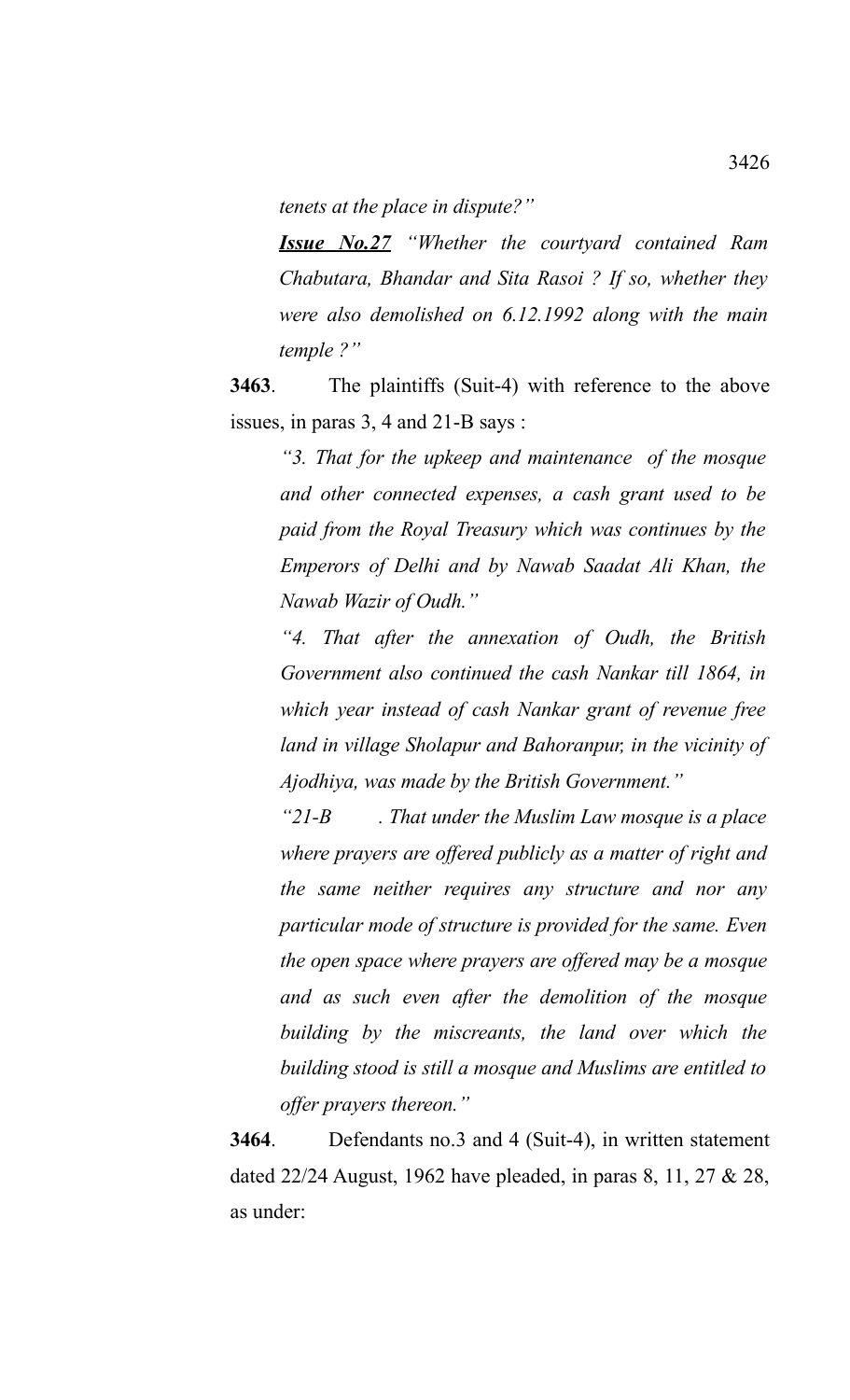*"8. The allegations contained in para 8 of the plaint are denied. The answering defendants deny the existence of the alleged Babri Mosque and allegation of its being damaged and of its being rebuilt and re-constructed at any body's cost or through any Thekedar is altogether fictitious. Even if any communal riot be proved to have occurred in Ajodhya in 1934, no mosque whatsoever was damaged in Ajodhya in 1934."*

*"11. That the contents of para 11 of the plaint are totally false and concocted. The alleged mosque never existed nor does it exist even now and ….The building which the plaintiffs have been wrongly referring as Babri Masque is and has always been the Temple of Janam Bhumi with idols of Hindu Gods installed therein. The plaint allegation regarding placing of idols inside any mosque is a pure falsehood."*

*"27. That the temple in question known as Janam Bhumi, the birth place of Lord Rama Chandra situate in Ayodhya belongs and has always belonged to the defendant no. 3 who through its reigning Mahant and Sarbarahkar has ever since been managing it and receiving offerings made there at in form of money, sweats, flowers and fruits and other articles and things."*

*"28. That the said Asthan of Janam Bhumi is of ancient antiquity and has been existing since before the living memory of man and lies with in the boundaries shown in sketch map appended hereto as Annexure 'A' within which stands the temple building of Janam Bhumi shown therein with the main temple of Janam Bhumi wherein is installed*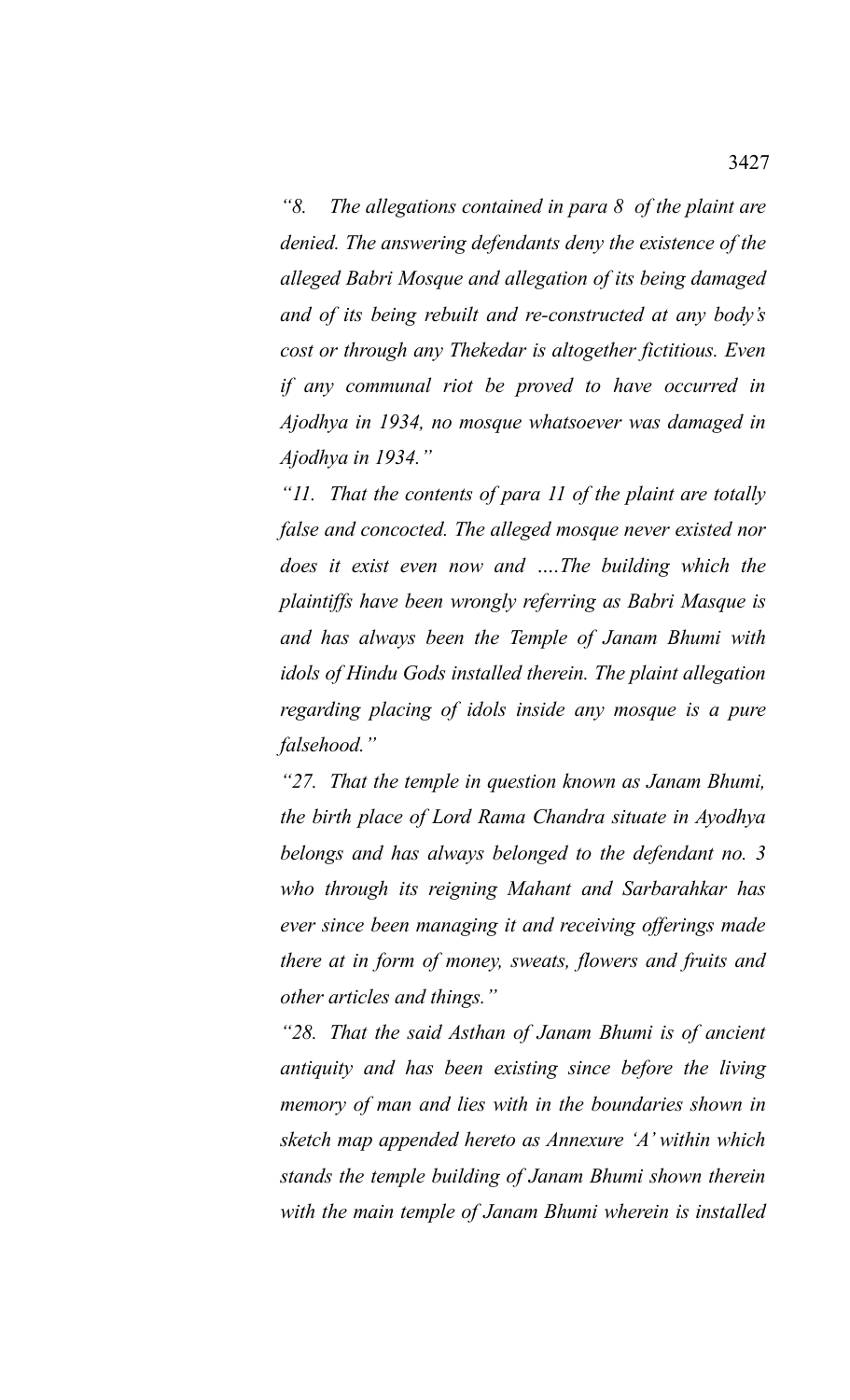*the idols of Lord Ram Chandra with Lakshmanji, Hanumanji and Shaligramji."*

**3465**. The additional written statement dated 28/29 November, 1963 of defendants No.3 and 4 (Suit-4), in para 38, state as under :

*"38. The building in question was always a temple as shown in the written statement of the answering defendants ..."*

**3466**. The additional written statement dated 12<sup>th</sup> September, 1995 filed by defendant No.10 (Suit-4) in paras 1, 2, 6, 8, 9 said as under:

*"1. That the contents of para 21A of the amended plaint are not admitted. No Masjid or Babri Masjid ever existed at the land in question, and as such no Masjid was demolished on 6.12.1992. It is further false to allege that idols were placed only in the night of 22nd/23rd December, 1949, but the fact is that idols were in existence at the place in question from the time immemorial. It may be mentioned here that Babar was an invader and he had no legal authority to construct any Masjid at the sacred place of Hindus i.e. the birthplace of Lord Shri Ram. Mughal invader Babar through his commander Mir Baqi tried to demolish the old glorious temple of Lord Shri Ram at the place in question, but he could not succeed in his mission. After the riot in 1934, the three domes of the temple were damaged. It is submitted that before the said date, the outlook of the building was of pure Hindu temple, but while carrying out repair works, the Britishers tried to give it the shape of mosque and three domes were constructed*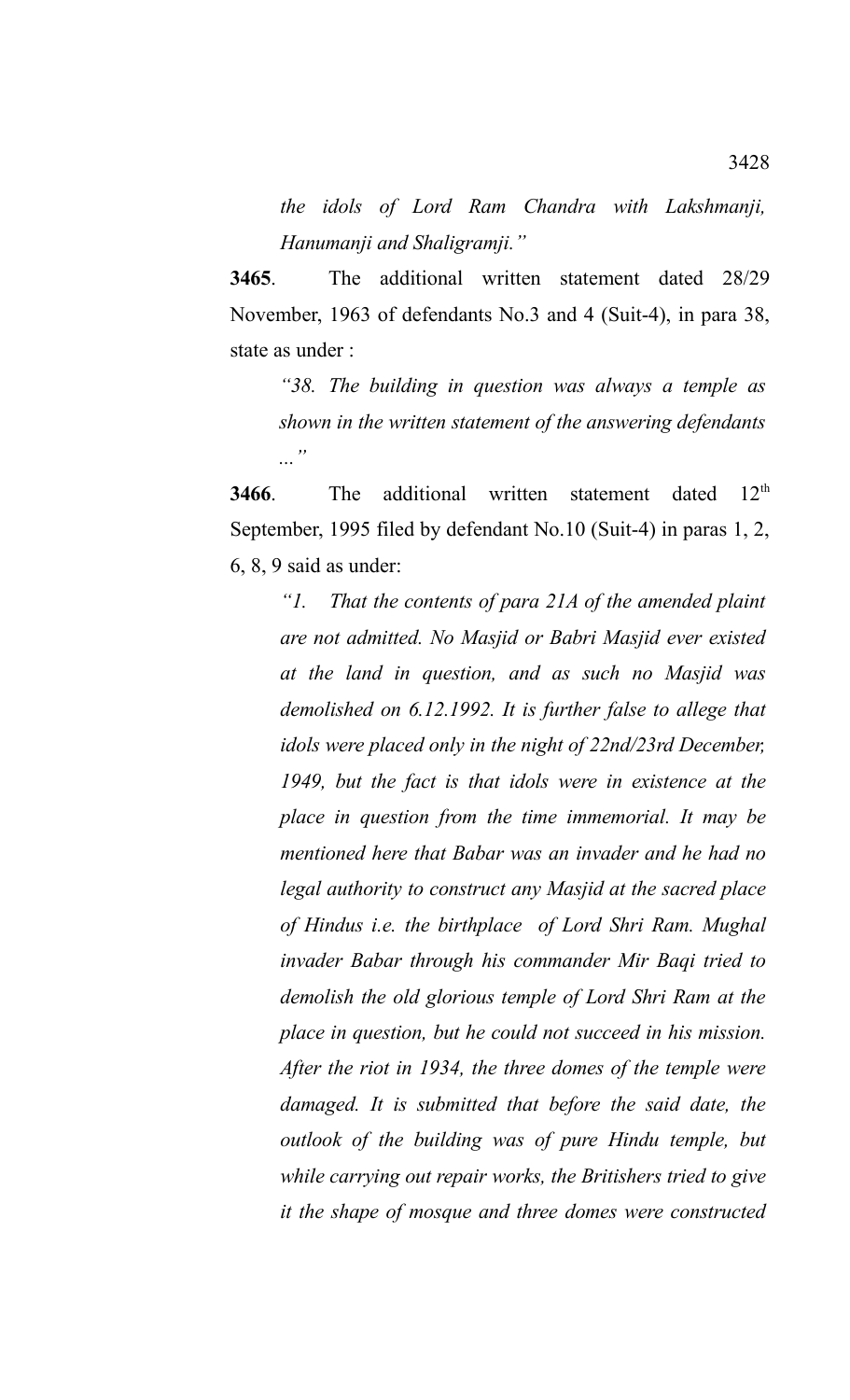*over Kasauti pillars which were of temple. … The worship of Lord Shri Ram Lala Virajman is going on since the time immemorial. It is further submitted that with a view to renovate the old temple and to construct a new one, Kar Sewa was performed and the said action cannot be said to be in violation of any order passed by any Court. There was no order in force against Hindus in respect of the temple property/structure. It is submitted that the people of the State had voted for Bhartiya Janata Party in the election as it was committed to fulfil the aspirations of the people to construct a glorious Shri Ram Temple at the place in question. It is true that the Bhartiya Janata Party Government did not resort to firing and barbarian action which was adopted earlier by the Government headed by Sri Mulayam Singh Yadav on 30.10.1990 and 2.11.1990. It is further submitted that the Government cannot suppress the will of the people and it has to honour and fulfil aspirations of the people in the democratic set up. The Bhartiya Janata Party has neither abetted for demolition of the structure, nor did anything in violation of law. The devotees of Lord Shri Ram who present in lacs decided to demolish the old structure. In fact no offence was committed and no law was violated in demolishing the structure of Hindu temple with an intent to construct a big temple. At this place, it may be mentioned here that the Hindus have never been fanatic; they allowed every religion to flourish in Bharatvarsh. There is no evidence in history to show that the Hindus ever demolished any mosque or place of worship of any other religion. The*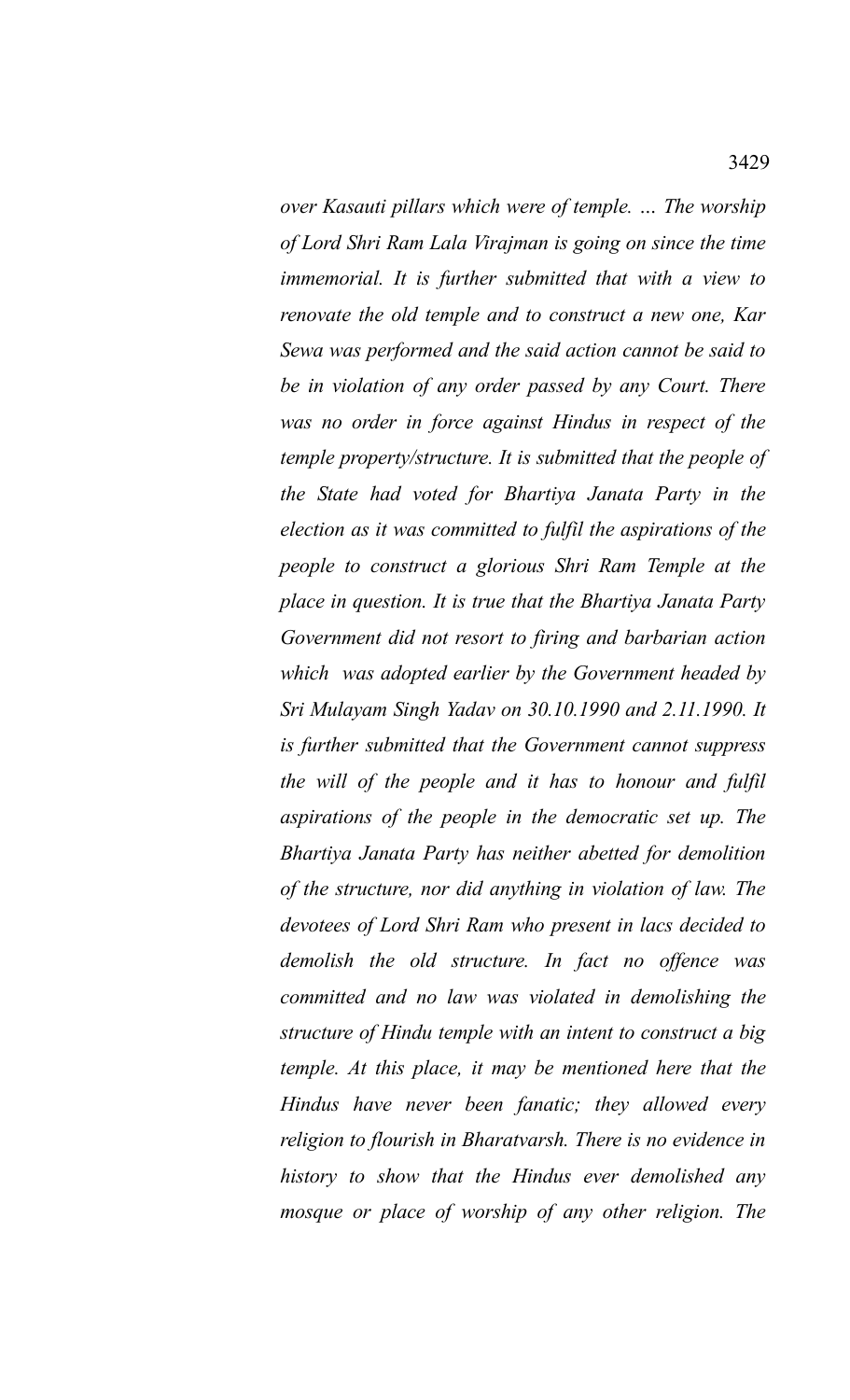*history speaks otherwise. Every Mughal invader and ruler from Mohammad-bin-Qasim to Aurangzeb and even thereafter demolished, destroyed and looted the temples of Hindus. The plaintiffs never has/have any concern with the land in question and also they are not entitled for restoration of the building or its possession."*

*"2. That the contents of para 21-B of the amended plaint are not admitted. The Muslim law cannot be made applicable in Bharatvarsh. Muslim law is also subject to the provisions of Constitution; it is the Constitution which is supreme and not any personal law, much less Muslim law. Muslims cannot use any open piece of land in question for offering prayers and they also cannot encroach upon the land of religious places of Hindus. Under Shastrik law applicable to Hindus, the property once vested in the deity continues to remain of the deity. It is specifically submitted that the entire property in question belongs to Shri Ram Lala Virajman who is in the existence from the time immemorial and is being worshipped by His devotees at the place in question without any interruption till date. According to the own averments of the plaintiffs, the place in dispute has got no significance for them as they can offer prayers at any place, even in open.*

*It would be appropriate and in consonance with the principles of 'secularism' that the Muslims do not offer prayers within the vicinity of the birthplace of Lord Shri Ram Lala Virajman, which is sacred for Hindus and offer their prayers beyond the area of Panchkoshi Parikrama. That will create brotherhood and peace everywhere. The*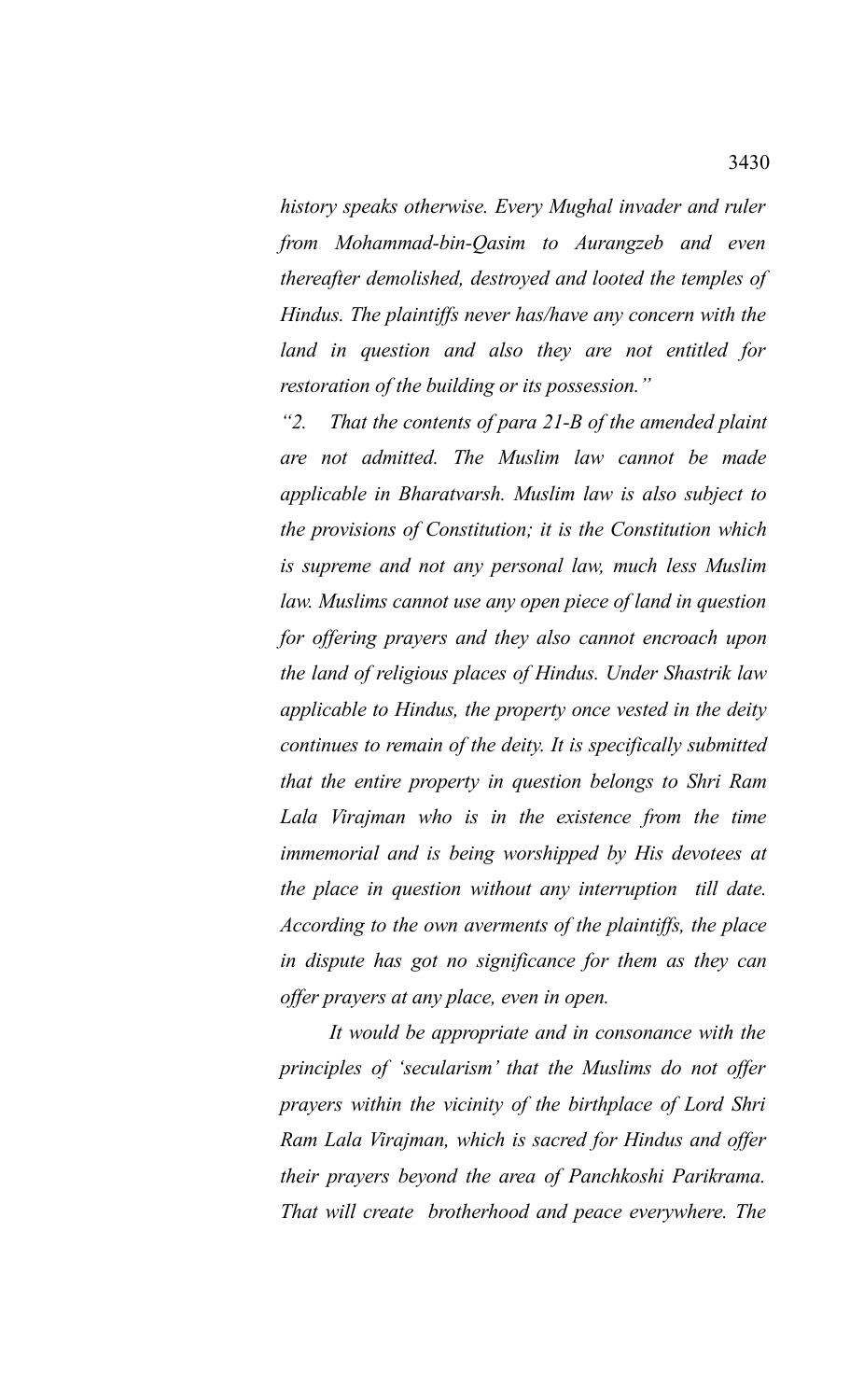*para under reply itself shows that the alleged mosque was unnecessary and meaning less for Muslims too. It is further submitted that over the land in question, no mosque ever existed and the Muslims are not entitled to encroach upon the land in question or offer prayers at that place."*

*"6. That it is an undisputed fact that Lord Ram, Lord Krishna and Lord Shiv are cultural heritage of India which has been recognized by Constituent Assembly. In the original constitution, on which the members signed, the pictures of our recognized cultural heritage may be found which include the scene from Ramayana (conquest over Lanka and recovery of Sita by Lord Ram). Thus the citizens of this country are entitled to pay homage to their Lord at His birthplace and it being sacred place for Hindus cannot belong to Muslims or any other community or religious group. Therefore, the claim of Muslims over the land in question is unconstitutional and is also against Islamic laws and in the circumstances, the plaintiffs cannot claim themselves to be Muslims entitled to file the suit."*

*"8. That the entire area including the place in question belongs to deity Lord Shri Ram Lala Virajman and His devotees and worshippers are entitled to offer prayers, Pooja, Arti, Bhog etc. and to pay homage to their Great Lord. They have also right to construct a glorious temple."*

*"9. That it is remarkable to mention here that under the debris of demolished temple structure, a lot of signs and materials concerning temple have been found. The answering defendant believes that under the orders of this Hon'ble Court, they would be in safe custody. It may be*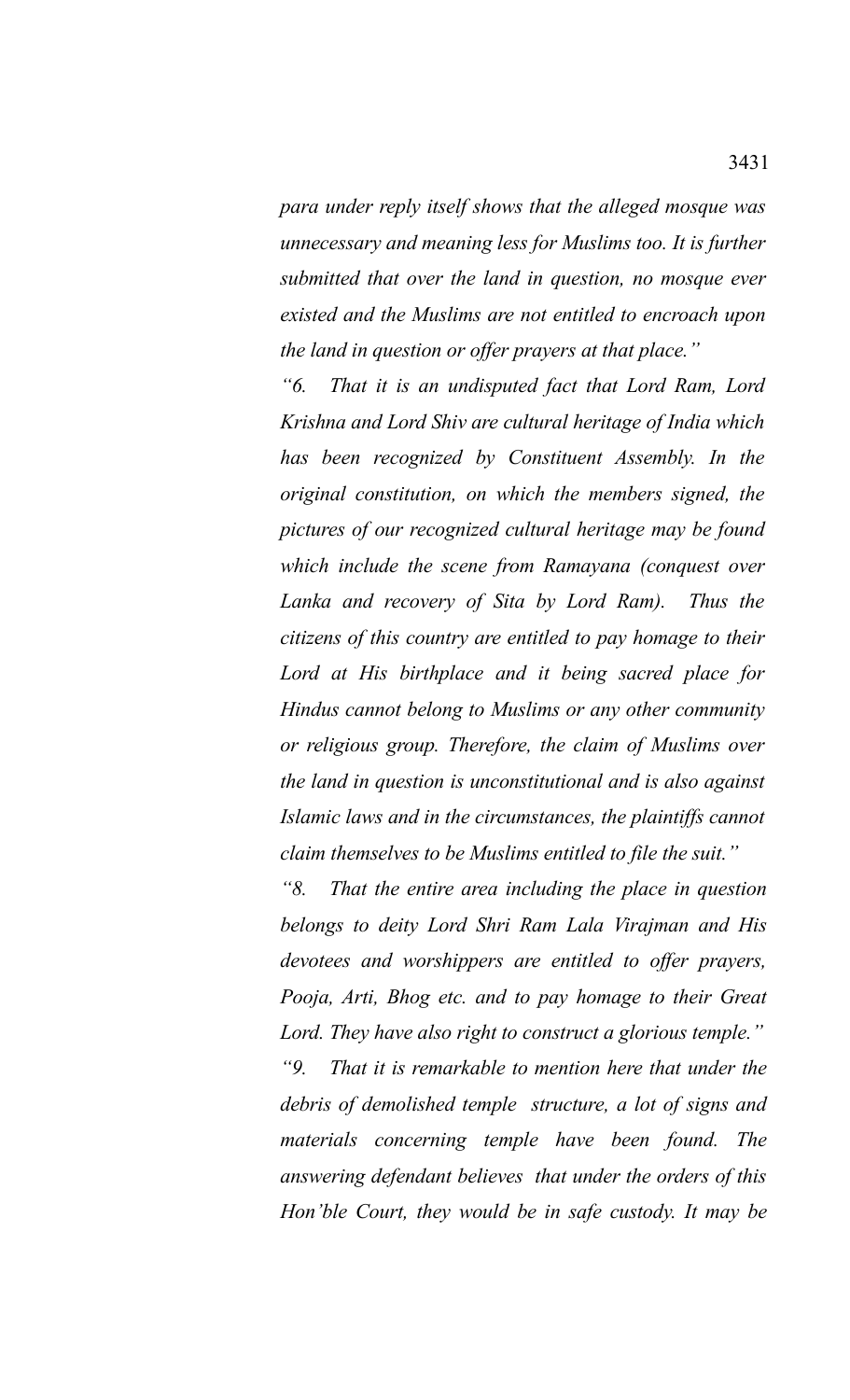*mentioned here that a very big Chabutara beneath the present structure exists which also reveals that there existed a glorious and big temple of Lord Shri Ram. There is no evidence, signs or material at all to show that there was any mosque."*

**3467**. Sri Dharam Das, defendant No.13/1 (Suit-4) in his written statement dated 24<sup>th</sup> December, 1989, (as amended vide Court's order dated  $21<sup>st</sup>$  August, 1995), has said in paras 1, 2, 3, 4, 11-A, 25, 27 and 28 as under:

*"1. That the contents of paragraph 1 of the plaint are denied. It is submitted that Babar was not a fanatic but a devout Muslim who did not believe in destroying Hindu temples, it was Mir Baqi, who was a Shia and commanded Babar's hordes, who demolished the ancient Hindu temple of the time of Maharaja Vikramaditya at Sri Rama Janma Bhumi, and tried to raise a mosque-like structure in its place with its materials. Babar was not an Emperor. He was marauder. What was constructed was not a 'mosque' nor was it constructed for the use of the Muslims in general. It was not known as 'Babari Masjid', but was described as 'Masjid Janmasthan' in British times. Objective evidence of the demolition of the ancient temple and attempted construction of the 'Mosque' at Sri Rama Janma Bhumi existed in the form of the 14 Kasauti pillars, the Sandal wood beam, and other structural features of the building, which are more fully detailed in the additional pleas. Mir Baqi did so on account of the superstitious influence of the so called Faqir named Fazal Abbas Qalandar who had demanded the destruction of the*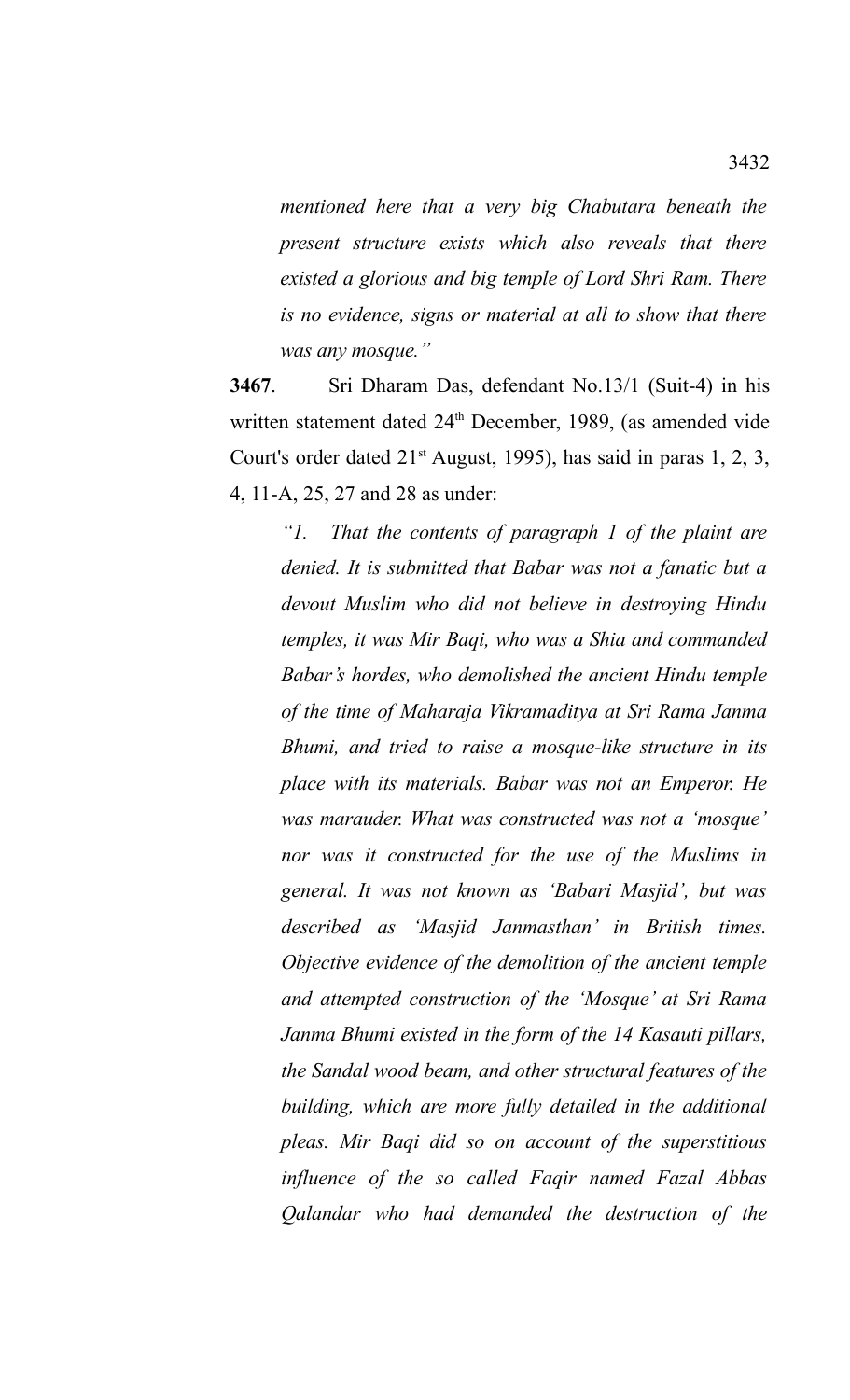*ancient temple at Sri Rama Janma Bhumi and the construction of a mosque at that place for him to offer prayers, although the doing so is opposed to the tenets of Islam as disclosed by the Quran and the Fatwas issued by Muslim theologians."*

*"2. That the contents of paragraph 2 of the plaint are denied. The sketch map annexed to the plaint is wholly wrong, vague and out of all proportion and does not made any sense. There is no grave-yard anywhere at Sri Rama Janma Bhumi, nor was there any such grave-yard as alleged at any time within 12 years of the institution of the suit. There was nothing, neither a mosque nor a graveyard, which vested or might have vested in 'Almighty' of the Muslims, namely 'ALLAH'. According to the Islamic faith, as explained in the Fatawa-e-Alamgiri: Volume VI, page 214: "It is not permissible to build mosque on unlawfully acquired land. There may be many forms of unlawful acquisition. For instance if some people forcibly take somebody's house (or land) and build a mosque, or even Jama Masjid on it, then Namaz in such a mosque will be against Shariat." The allegation about the loss of many lives in the battle that is said to have ensued between Babar's hordes led by Mir Baqi and the Ruler of Ayodhya must be related to the demolition of the ancient Hindu temple at Sri Rama Janma Bhumi, Ayodhya, by Mir Baqi; and in that context it is not denied: but it is denied that any of the graves of the Muslims who lost their lives in that battle more than 450 years age were situated on, or anywhere near Sri Rama Janm Bhumi. It submitted that a*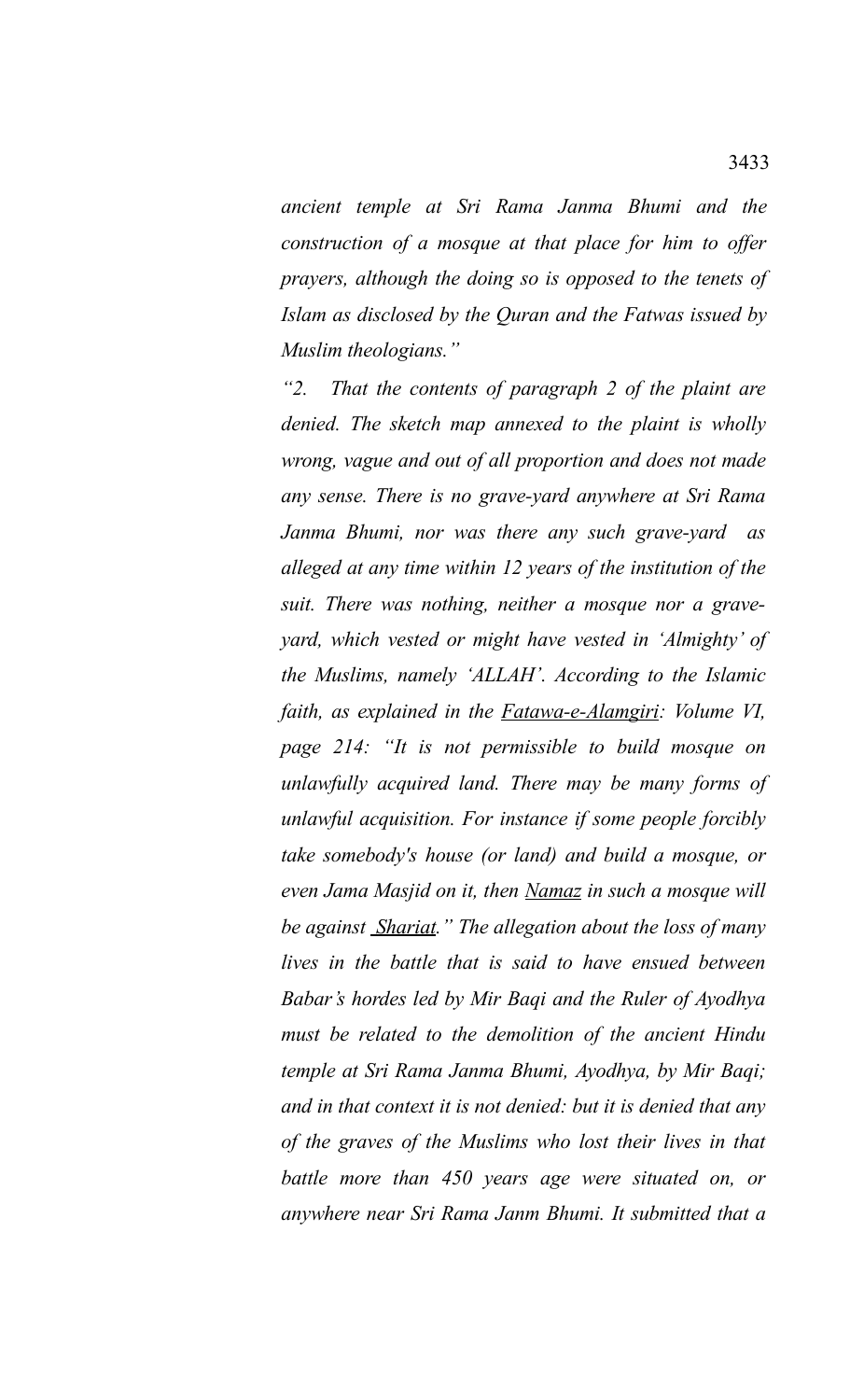*Mosque and a grave-yard go ill together according to the tenets of Islam, for the offering of prayers except the funeral prayers on the death of a person buried there in is prohibited in a grave-yard. The Khasra numbers of the alleged 'Mosque' and the alleged 'grave-yard' are all imaginary and fictitious, and are not identifiable at site. Their correctness is denied."*

*"3. That the contents of paragraph 3 of the plaint are denied. There was no 'Mosque' and there could be no question of any grant for its upkeep or maintenance, or any such purpose. There is no evidence of any expenditure from the alleged grant on the upkeep or maintenance of the building alleged to be the 'Babri Masjid'.*

*"4. That the contents of paragraph 4 of the plaint are denied. The alleged grant, if any, in cash or by way of revenue free land described as 'Nankar', must have been for personal services rendered or promised to be rendered by the grantee to the British in enslaving India by suppressing the First War of Independence of 1857, miscalled the Sepoy Mutiny by them."*

*"11-A. That the contents of paragraph 11(a) of the plaint are denied. It is incorrect that the structure raised at Sri Rama Janma Bhumi, during the time of Babar after demolition of the Ancient Hindu Temple which existed there, was built by Babar, or that he was an Emperor, or that it was or could be a 'mosque'. . . The act of demolition of the ancient Hindu Temple and entering upon Sri Rama Janma Bhumi was a wrongful act of trespass, which did not, according to the tenets of Islam, commend itself to*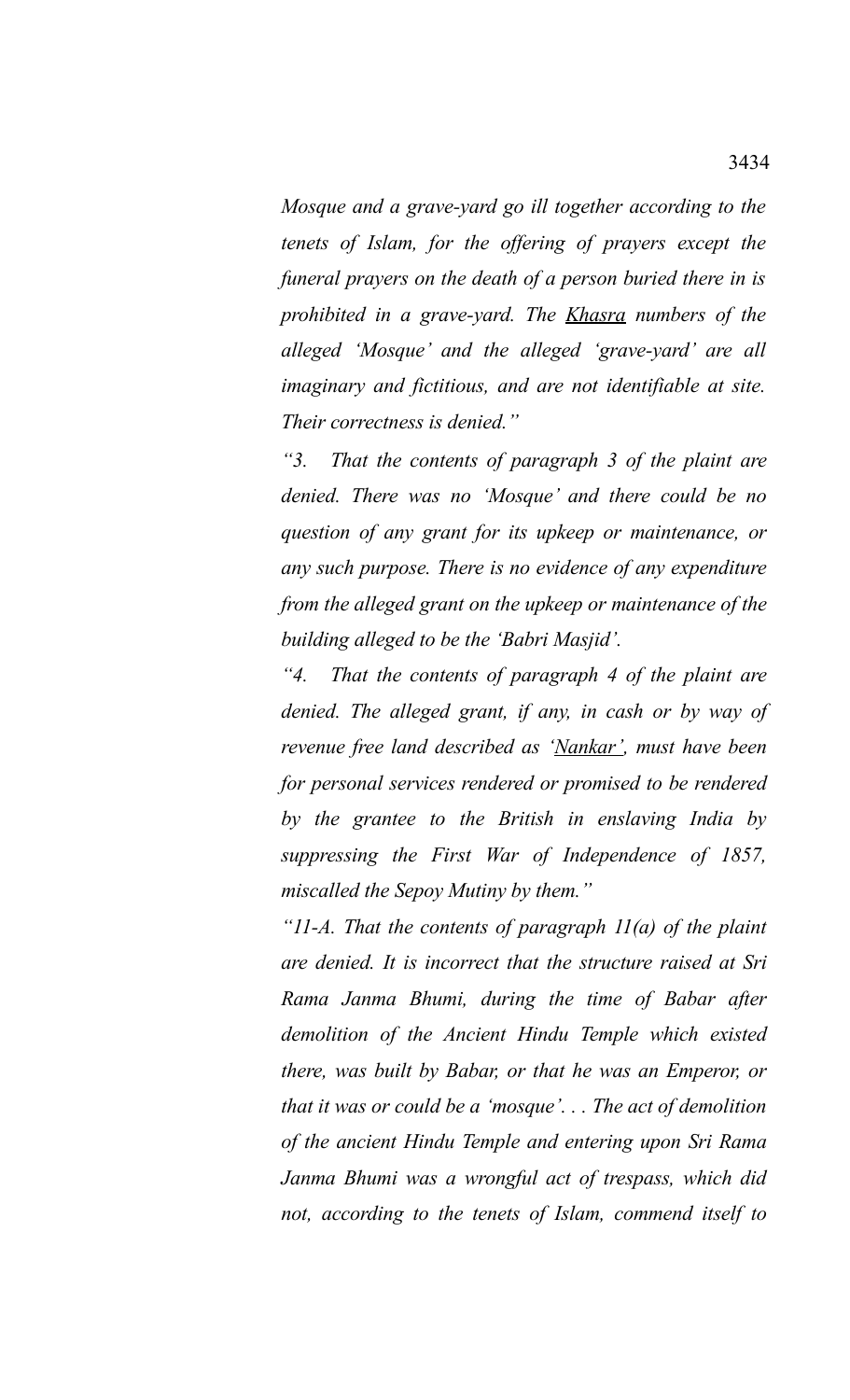*Allah, for HE does not accept the waqf of any property or thing taken by force or by an illegal act. A waqf cannot, according to Muslim law be made of a thing or property not belonging to the Waqif, as owner. The attempt to raise a mosque-like structure did not succeed; and no 'mosque', deemed to be Waqf according to Muslim Law, ever came into existence. . . . The act of installation of the Deity of BHAGWAN SRI RAMA under the central dome of the building at Sri Rama Janma Bhumi, in the form of the Idol of BHAGWAN SRI RAMA LALA, on Paush Shukla 3 of the Vikram Samvat 2006, by His worshippers, led by, among others, the answering defendants GURU, Baba Abhiram Das, was not a mischievous act, but a perfectly lawful exercise of their right by the Hindus to worship the Deity. . . . . . The act of the Hindus on Pausha Shukla 3, of Vikram Samvat 2006, was in furtherance and re-assertion of the pre-existing property rights of the Deity and their own right of worship. And BHAGWAN SRI RAMA did MANIFEST HIMSELF that day at Sri Rama Janma Bhumi. Even the Muslim Havaldar, who kept guard at the Police Outpost, Abdul Barkat by name, experienced the Manifestation, by His Grace. The day is since then celebrated as the Prakatya Diwas, every year, at Ayodhya. At any rate, it is submitted, in the alternative. . ."*

*"25. It is a fact of history that there was an Ancient Temple of Maharaja Vikramditya's time at Sri Rama Janma Bhumi, and that was demolished by Mir Baqi. The dominant motive of Iconoclasts was the prejudice born of ignorance that Hindu temples were places of Idolatry,*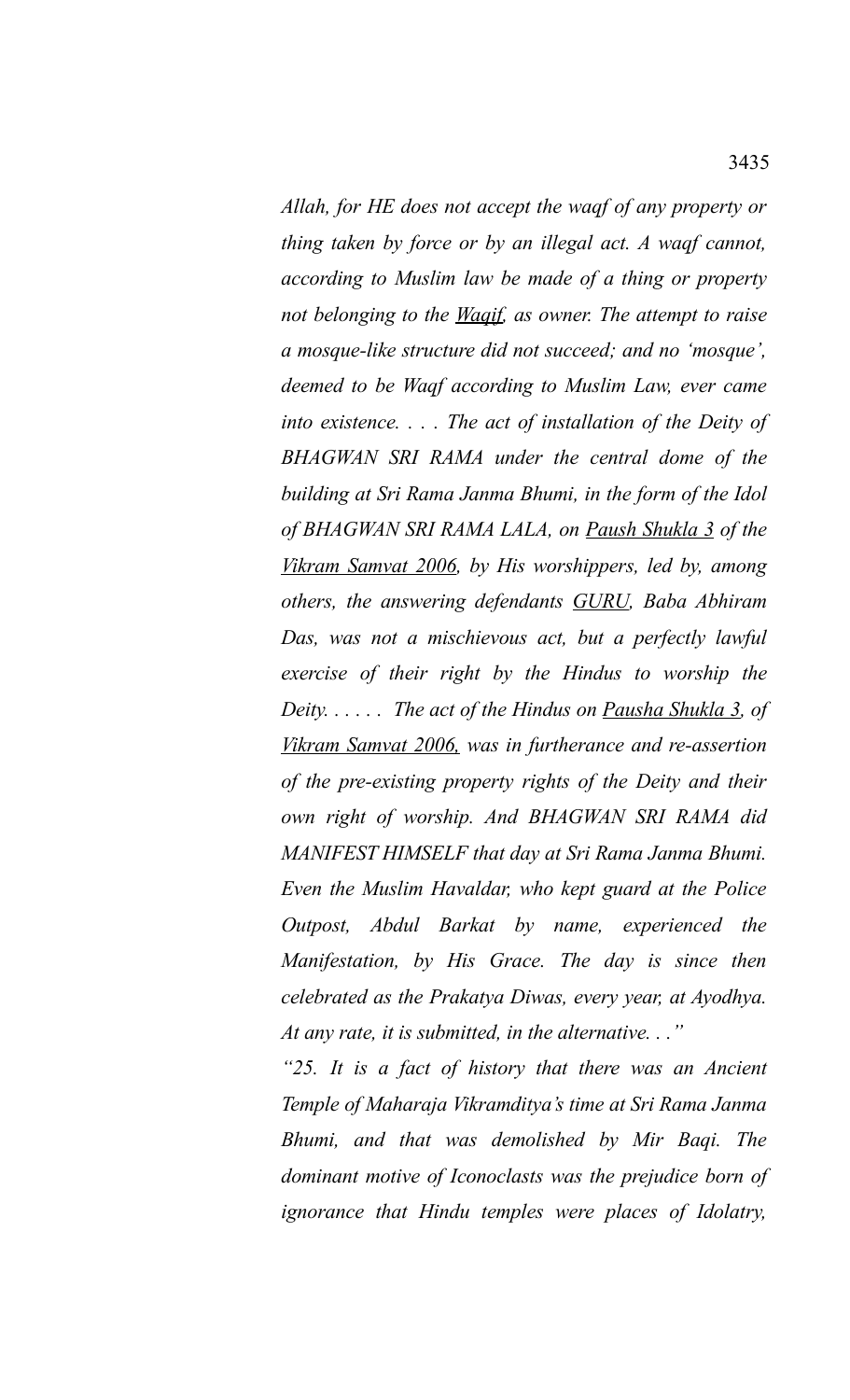*which was condemned by the Qoran. But as stated more fully, hereinbelow, those who are acquainted with the true knowledge of Qoran also know that a mosque cannot be built in the place of a Hindu temple after forcibly demolishing it, for ALLAH DOES NOT accept Namaz offered at a place taken by force, or in a 'mosque' built on land obtained by Gasba or forcibly without title. It seems, therefore, that the three-domed structure raised at Sri Rama Janma Bhumi after demolishing the Ancient Hindu Temple, was not intended to be used as a 'mosque', and it was never used as 'mosque'. It was an act of putting down Idolatry. The alleged killing of Muslims in the battle that ensued with the Hindus, and who are alleged to have been buried at the place, only shows unmistakeably that the demolition of the Temple led to a fierce struggle by the Hindus. The alleged existence of a grave-yard all round it, also shows that the Muslims could not have gone to offer Namaz in the building, which was abandoned and never used as a 'mosque' by the Muslims."*

*27. That it is indisputable that there was an ancient Temple of Maharaja Vikramaditya's time at Sri Rama Janma Bhumi, Ayodhya, and that it was partly demolished and an attempt was made, by Mir Baqi, commander of Babar's hordes, to construct a 'mosque' in its place. He was a Shia, and although demolition of a temple for constructing a 'mosque' is prohibited by Islam, he attempted to do so under the superstitious influence of the so called Faqir, named, Fazal Abbas Qalander. He did not, however, succeed, for, as the story goes, whatever was*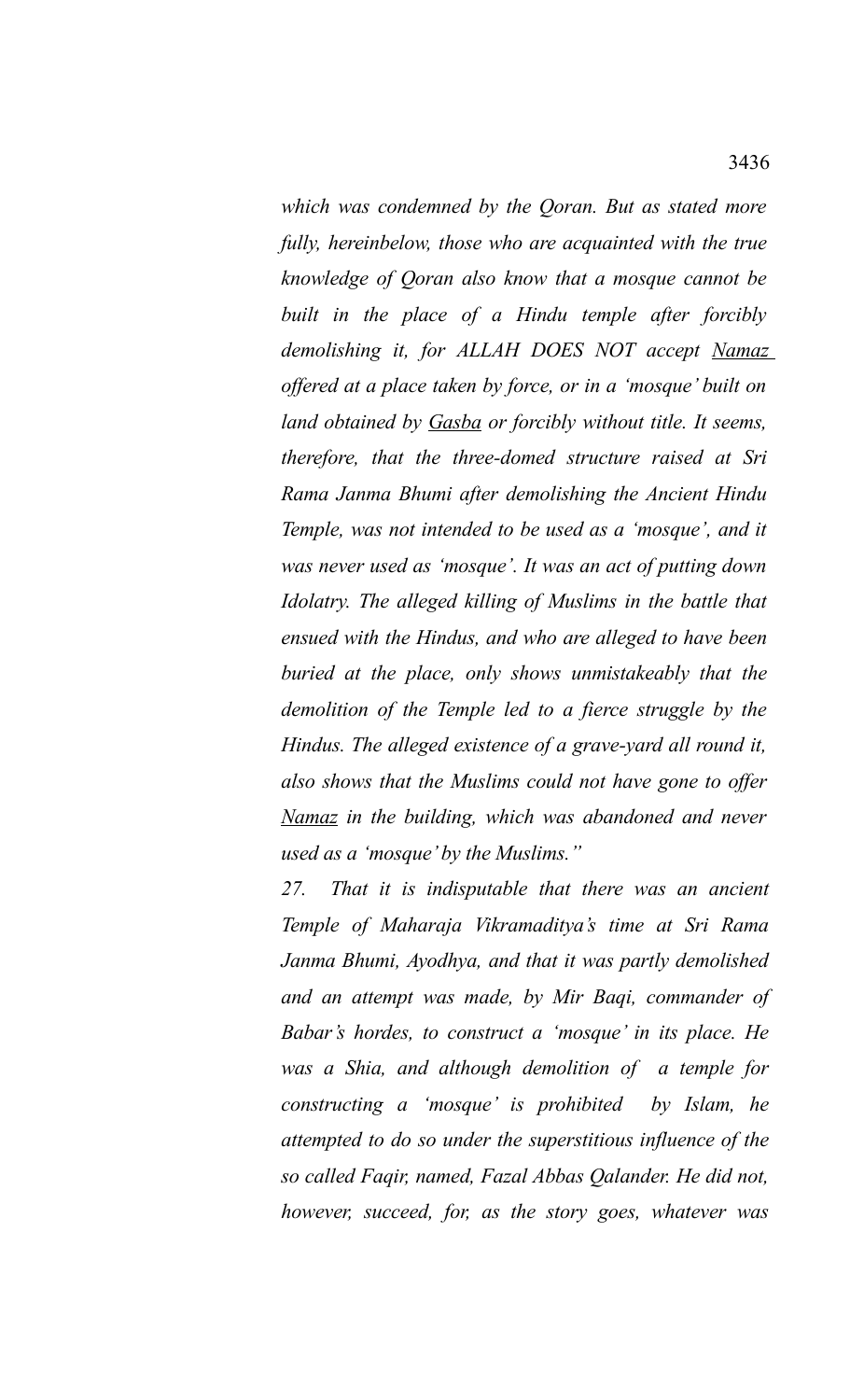*constructed during the day fell down during the night, and it was only after making certain material concessions in favour of the Hindus for the continued preservation of the place as a place of Hindu worship, that the construction of the three-domed structure was some-how completed, and the construction of the minarets and certain other essential features of a public 'mosque' was not undertaken.*

*28. That the following facts would show that the threedomes structure so raised by Mir Baqi was not a 'mosque' at all, namely---*

*(A) ALLAH does not accept a dedication of property for purposes recognised as pious and charitable, that is, as waqf under the Muslim Law, from a person who is not its rightfull owner, for instance, ALLAH would not accept the dedication of stolen property from a thief. By his act of trespass supported by violence, for erecting a 'mosque' on the site of the ancient Hindu Temple at ASTHAN SRI RAMA BHUMI, after demolishing it by the force of arms, Mir Baqi violated all the true tenets of Islam. It was highly un-Islamic action. ALLAH never forgave him for that, so much so that every time an attempt was made to convert the place into a 'mosque', by misguided iconoclasts like him, they were killed without mercy in the battles that ensued, for violating HIS injunctions, for ALLAH had spoken thus to the Prophet in the Qoran---*

*'And fight for the religion of GOD against those who fight against you; but transgress not by attacking them first, for GOD loveth not the transgressors. And kill them wherever ye find them; and termed them out of that whereof they*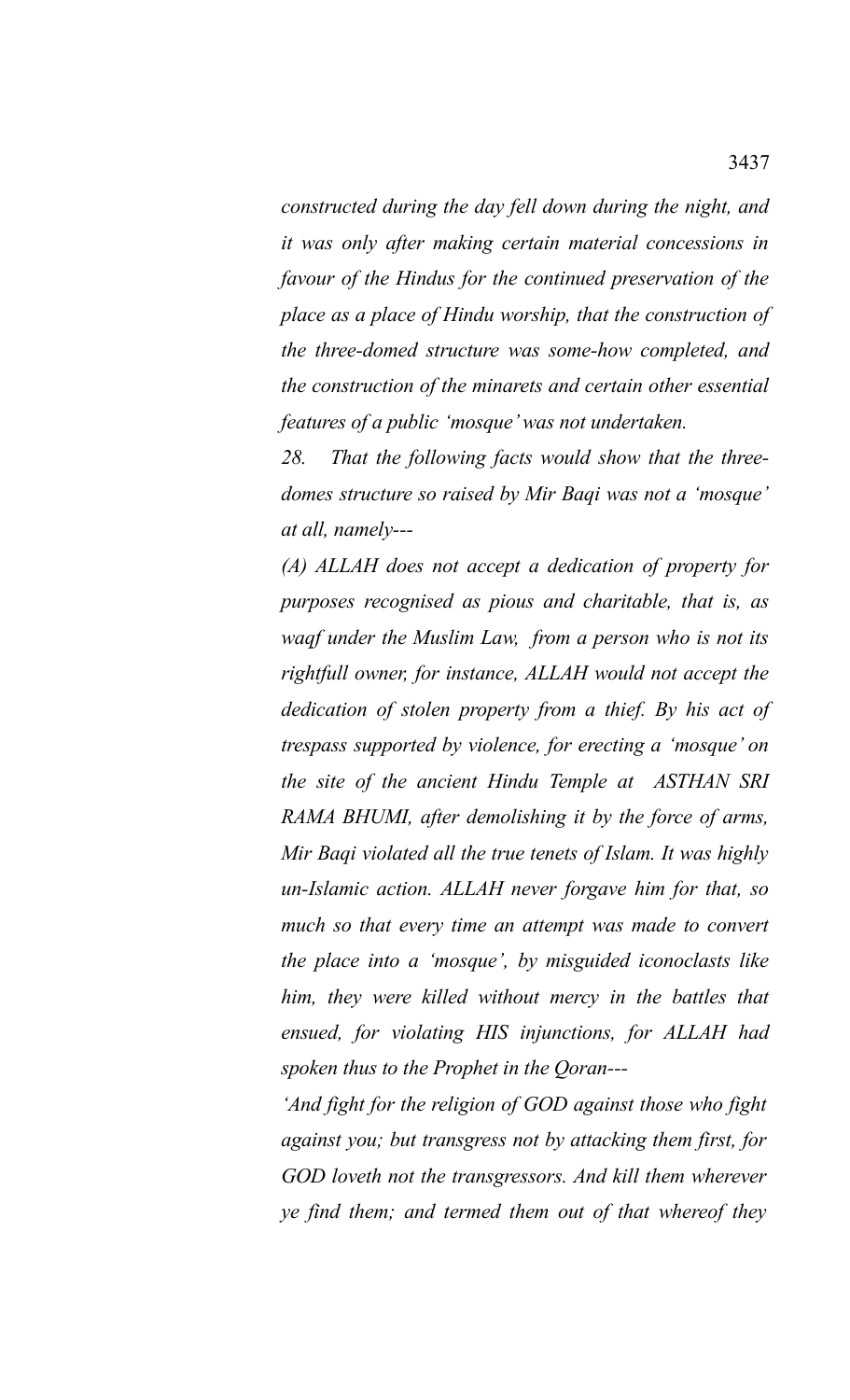*have dispossessed you; for temptation to idolatory is more grievous than slaughter; yet fight not against them in the holy temple, unless they attack you therein. . . . . . .."*

*Indeed, the whole history of the rise and fall of the Mughal Empire in India will stand testimony to it. Babar, who did not believe in iconoclasm founded the rule of Mughals in India. Akbar his grandson, by tolerance and secularism expanded it on all sides and converted the Mughal Rule into an Empire. Aurangzeb, the iconoclast fanatic, destroyed the Empire which was at the pinnacle of its glory when he deposed and imprisoned his own father Shahjahan and grabbed the crown."*

*(B) Inspite of all that Mir Baqi tried to do with the Temple, the space always continued to best in possession with the Deities of BHAGWAN SRI RAMA VIRAJMAN and the ASTHAN SRI RAMA JANMA BHUMI. THEIR worshippers continued to worship THEM through such symbols as the CHARAN and the SITA RASOI, and the idol of BHAGWAN SRI RAMA LALA VIRAJMAN on the Chabutra, called the Rama Chabutra.* 

**3468**. Defendant No.18 (Suit-4) in written statement dated 19th July, 1969 , in paras 26 and 27 has averred as under:

*"26. That the temple in question is known as Janam bhumi. The birth place of Lord Ramchandar situate in Ajodhya had always belonged to the defendant No.3 who through its resigning Mahanth and Sarbnarankar has ever since been managing it and receiving offering made there as in a form of money, sweets, flowers and fruits and other articles and things."*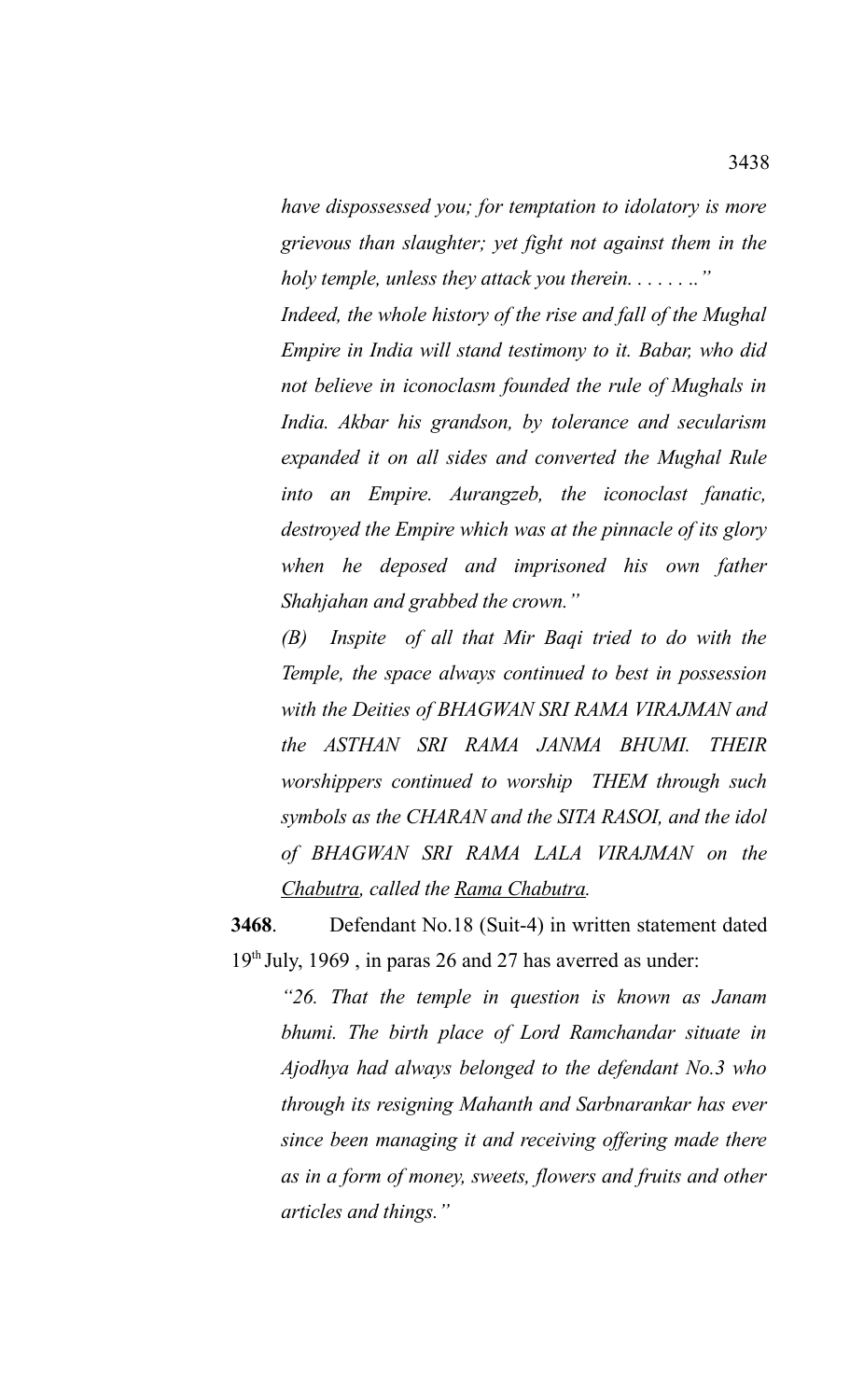*"27. That the answering defendant is a Vaishnav sadhoo of this holy city of Ajodhya and belonged to Nirmohi Akhara and is a perfect Bhagat of Lord Rama whose Idol is installed in the said temple of Janambhumi which is ancient and antiquity and has been existing since before the sitting memory of man."*

**3469**. The defendant No.20 (Suit-4)'s written statement dated 5<sup>th</sup> November, 1989, in paras 7, 27, 32, 37 to 42, 46, 49 and 50, states:

*"7. That the contents of paragraph 6-A, 6-B, 6-C, 6-E, 6- F of the plaint are denied. The building in dispute is a temple and not a mosque."*

*"27. That lord Rama, an incarnation of God, was born many many thousand years ago in Ayodhya and is birth place is known as Ram Janam Bhumi or Ram Janma Sthan. This birth place is worshipped for the last many thousand years by the Hindu public who believe in divine presence at Ram Janma Bhumi in Ayodhya and have a devout faith that by offering worship at that place they are the recipients of the bounties and blessings of God, and this by itself constitutes the feature of a temple in Hindu religion. However, a holy temple stood at this place in ancient times. At a later stage Maharaja Vikramaditya reconstructed and resusisticated Ran Janma Bhumi temple and for Hindus it is a spiritual base of Hindu religion."*

*"32. That in a very ancient book known as Ayodhya Mahatmya (A Guide for Travellers), the original of which is in Sanskrit but its translation by Ram Narain has been published in the journal of the Asiatic Society of Bengal,*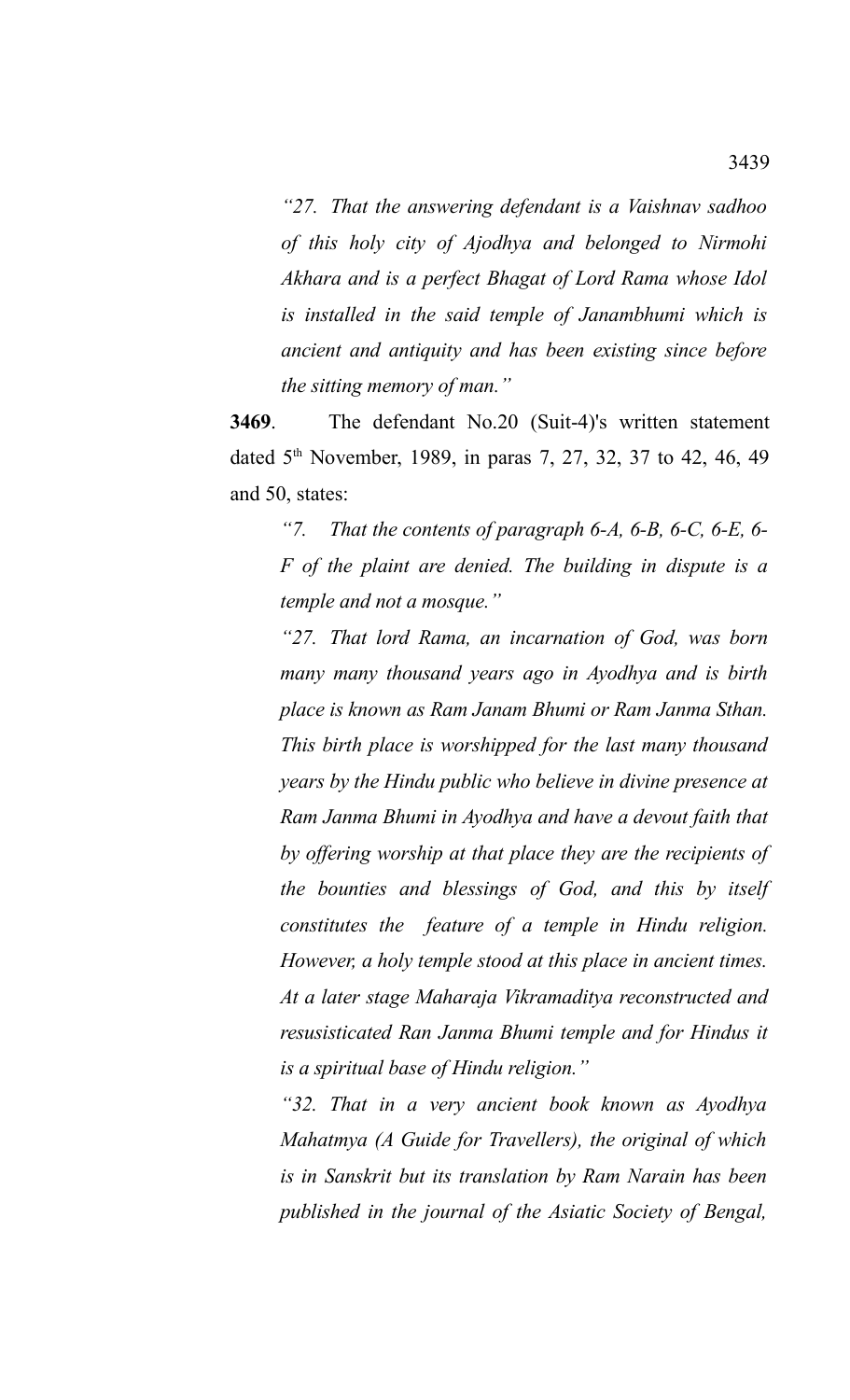*Vol. 54, Part I, Chapter-I-C-4-1875 Calcutta 1875 states that all the four sons of emperor Dashrath were born in the palaces of their respective mothers. At one place it is described that Sita Rasoi is in Kaushalya Bhavan, the Janmasthal. The researchers have concluded that this ancient book appears to have come into existence during the tenure of Emperor Akbar. ..."*

*"37. That there was no mosque even till 1855 is established from the following narration in Faizabad Gazetteer 1960 at p. 63, where it is stated as under:-*

*"In 1855 a serious conflict between Vairagis and the Muslims at the site of Hanumangarhi in Ayodhya, both claiming it to be a place of worship connected with their respective religions. King Wajid Ali Shah is said to have appointed a Committee to investigate this matter which held a public meeting in Gulab Bari. It appears that among those assembled no one testified the existence of the mosque. Therefore, the Committee unanimously decided the issue in favour of the Vairagis. When the report of the Committee reached Lucknow, it caused a sensation among the Muslims. A Council of action was formed of which Maulvi Amir Ali of Amethi (District Lucknow) was elected leader. He was staying at Suhali and succeeded in attracting a large number of followers. On learning this the Vairagis started arrangements for the defence of the place. Wajid Ali Shah then ordered a regiment to guard it. At last on November 7, 1855 Maulvi Amir Ali started for Rudauli with his followers. On refusing to retrace his steps when ordered to do so by Captain Barlow, a fight ensued in*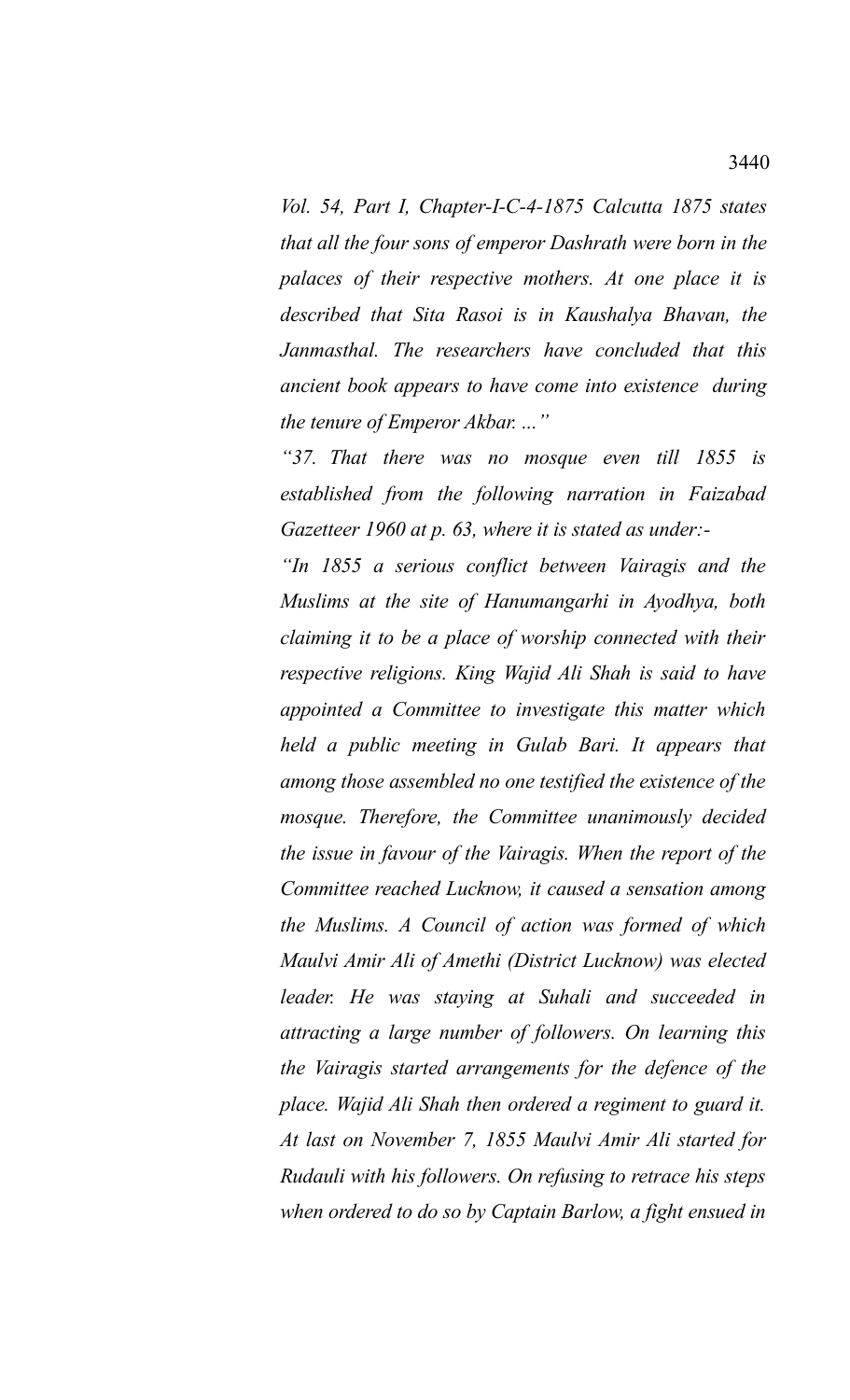*which he and most of his followers were killed."*

*The Gazetteer for the above has in the Footnote appended referred to Kawal-ud-din Haider: Qaisar-ut-Tawarikh or Tarikh-i-Avadh Part II pp. 110 & 128 Mirza Zan: Radiqa-i-Shuhda (Lucknow 1772 A.H./1855 AD)"*

*"38. That in Faizabad Gazetteer of 1905 at page 174 it is said "The desecration of the most sacred spot in the city caused great bitterness between the Hindus and Musalmans. On many occasions the feelings led to bloodshed and in 1855 and open fight occurred, the Musalmans occupying the Janmasthan in force and thence making a desperate assault on the Hanumangarhi. They charged up the steps of the temple but were driven back with considerable loss. The Hindus then made a counter attack and stormed the Janmasthan, at the gate of which seventy five Mussalmans were burried, the spot being known as the Ganj Shahidan or the martyr's resting place. Several of the king's Regiment were present but their orders were not to interfere Shortly afterwards Maulvi Amir Ali of Amethi in Lucknow organized a regular expedition with the object of destroying the Hanumangarhi; but he and his forces were stopped in Barabanki district. It is said that upto this time both Hindus and Musalmans used to worship in the same building but since the mutiny the outer closure has been put up in front of the mosque and the Hindus who are forbidden their access to the inner yard make their offerings on a platform which they have raised in the outer one."*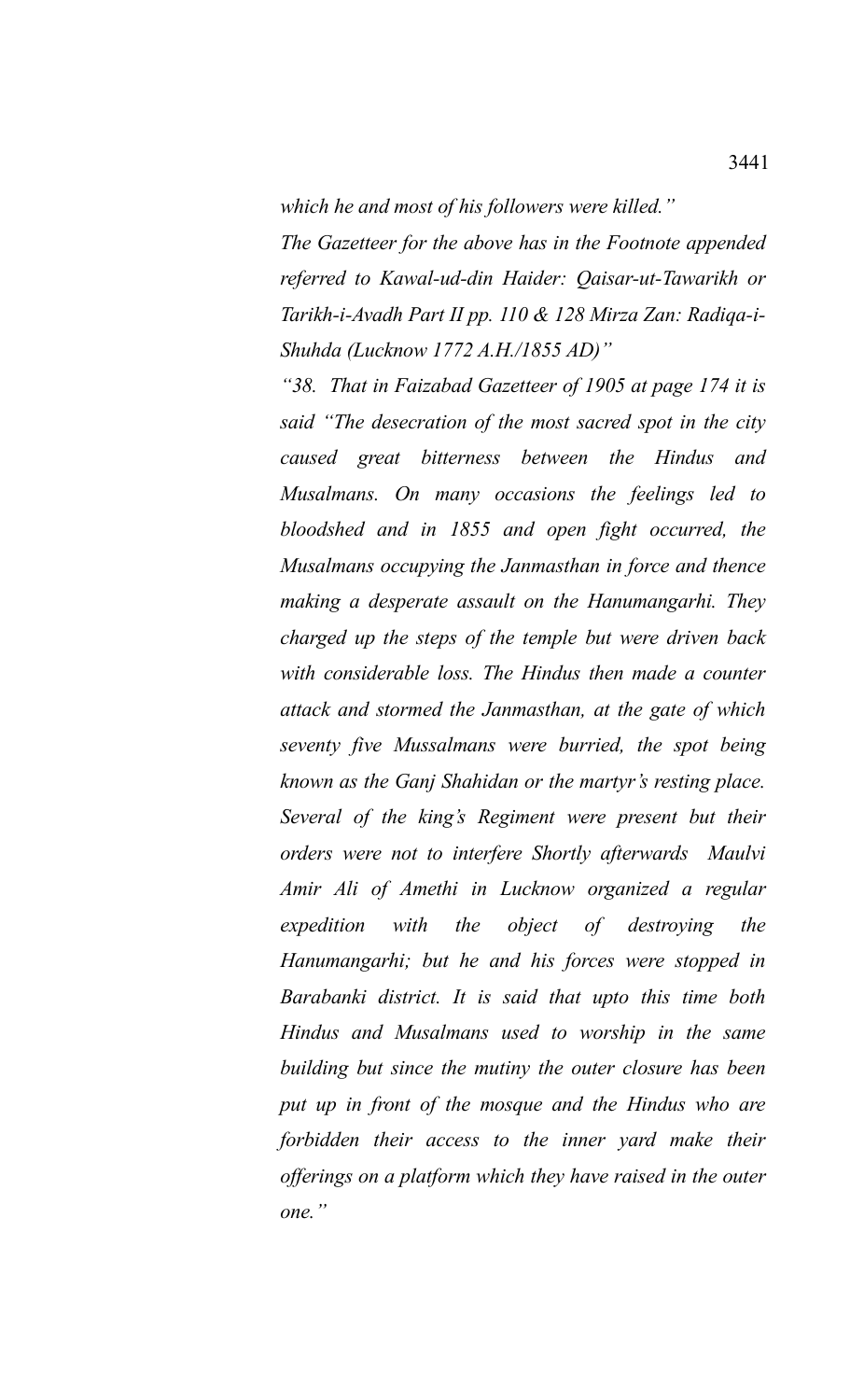*"39. That in Aine Akbari also no mention of the existence of Baburi Masjid is to be found."*

*"40. That in Faizabad Gazetteer of 1960 at pages 351 and 352 it is said that "With the departure of the Court, the Hindus were left to themselves and numerous temples and monestries sprang into existence. Naval Rai, the Deputy of Nawab Safdar Jung built a fine house in Ayodhya which still stands on the river front. Probably this rise in importance was due to the creating popularity of the Ramcharitra Manas of Tulsidas and the progress of this place became even more rapid after the annexation of the Avadh by the British. Before the middle of the nineteenth century Ayodhya was regarded as a strong hold of Hinduism............."*

*"41. That the following facts also establish that the mosque in dispute has not been built by Babur at all in 1528 nor in a mosque at all:-*

*The material of the old temple was largely employed in building the mosque and a few if the original columns are still in good preservation. They are of closed grained black stone (Kasauti) bearing various Hindi Bas-reliefs. The outer beam of the main structure being of sandal wood, the height of the columns is 7 to 8 ft., the shape of the base, the middle section and the capital is square, the rest being round or octagonal."*

*"(7) A mosque must be built in a place of peace and quiet and near a place where there is a sizeable and large number of Muslim population. According to the Tenets of Islam, a mosque cannot be built at place which is*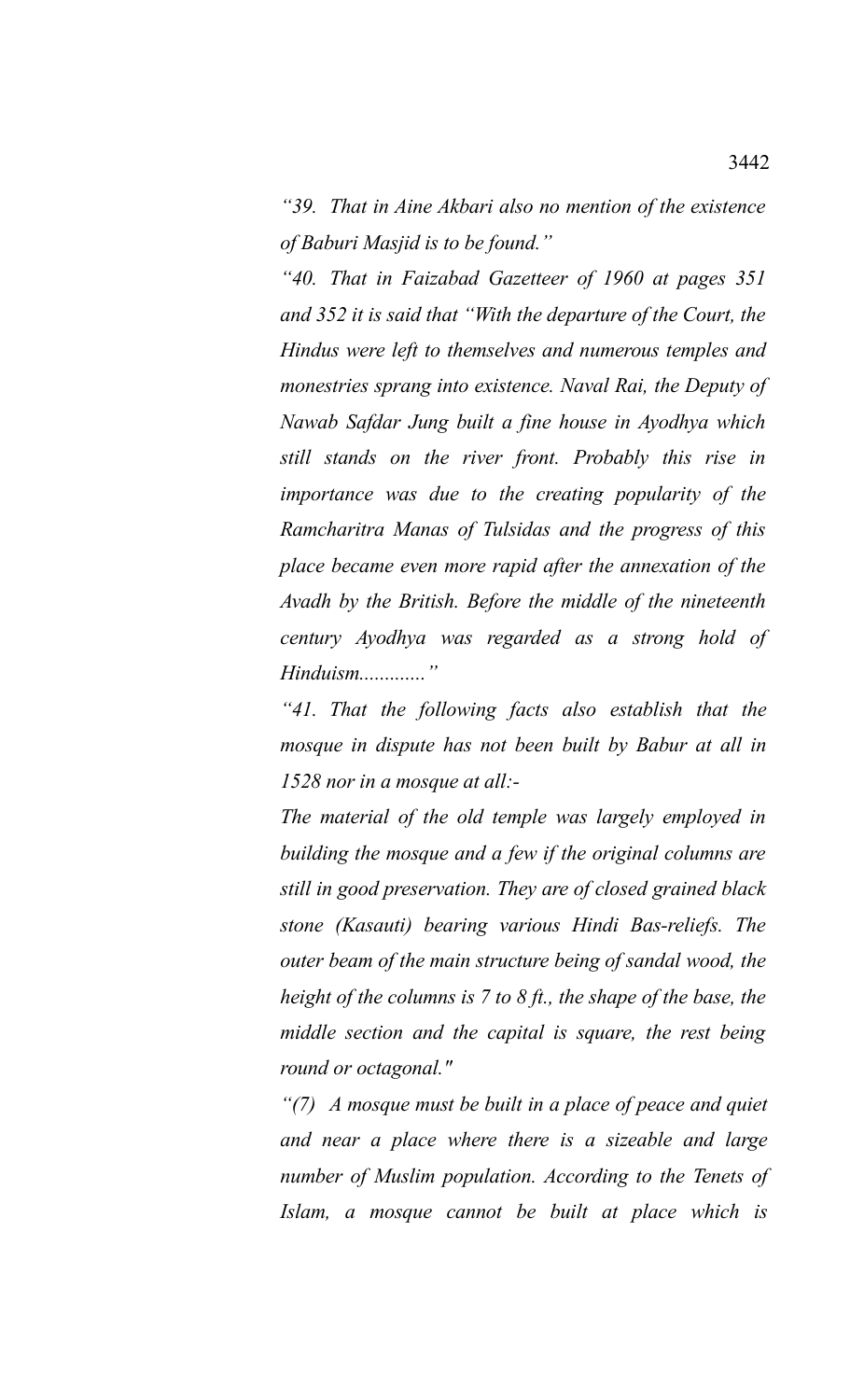*surrounded on all sides by temples where the sound of music, of Conch shells or Ghanta Ghariyalis must always disturb the peace and quiet of the place."*

*"42. That the mere displacement in part of the ancient Hindu temple of Ram Janma Bhumi Sthan will not take away the religious sanctity of the temple and the site inasmuch as the Hindu religion believes the presence of the divine spirit at the Ram Janma Bhumi Sthan, worship whereat is conducive to the spiritual well being of the person as the place relates to the birth place of lord Ram and to constitute temple it is not merely the presence of idols as such which is required. The acts of vandalism perpetrated either by Babur or by any other person after him would not take away the religious sanctity of the place or destroy the religious belief of the Hindus attached to that place, nor the place as such could be deemed to be out of possession of the Hindus as such. As Carnegie puts it "Ayodhya which is to the Hindus as Macca is to the Muhammadans, Jerusalem to the Jews." has in the traditions of the Orthodox, a highly mythical origin, being founded for additional security not on earth for that is transitory but on the chariot wheel of the Great Creater Himself which will endure for ever." It is intimately connected with the mass of legend relating to Ram and Suryabanshi (solar) race and was certainly the capital of several reigning dynasties." It is a place of great antiquity. According to Hindu mythology, it represents the forehead of Vishnu and is the chief of the seven cities (Saptapuri) of pilgrimage in India (See 1960 Faizabad Gazetteer at page*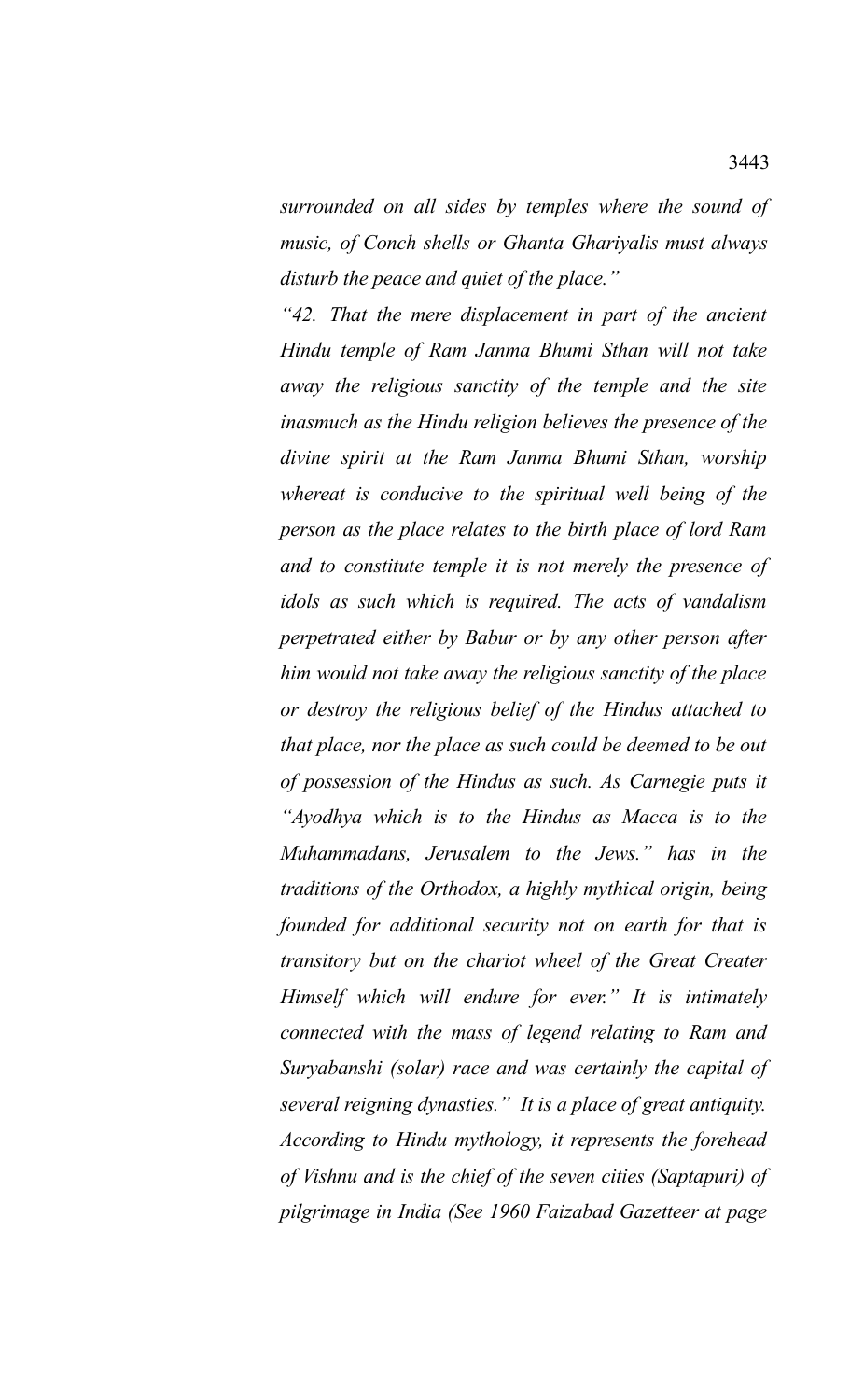*35). The worship at the place has continued since ever throughout the ages. The Hindus were never out of actual and legal possession. Their rights always remained and still exists on the land in dispute."*

*"46. That the same Gazetteer Faizabad 1960 records a very important fact by Sri William Finch when it mentions as follows at page 50:-*

*"William Finch, the English merchant who travelled through the Mughal Empire (1608-1611) says that Avadh is "a city of ancient note and seat of a Potan King, now much ruined; the castle built four hundred years ago. Here are also the ruins of (Rani Chand (s)3 Castle and housed which the Indians acknowledge for the great God saying that he took a flesh upon him to see Tamasha of the world. In these ruins remain certain Brahmans who record the names of all such Indians as work themselves in the river running thereby. Which custume, they say, hath continued four lackes of years (which is three hundred ninety four hundred thousand and five hundred years before the world's creation). At the bottom against the word '3' which is indicated in the citation against the word 'Rani Chand' it is explained as follows:-*

*"Rani Chandra, the Hero of Ramayan. The reference is to the mound known as Ramkot or fort of Ram."*

*Thus it shows that after Babur during the time of Akbar, Ram Janma Bhumi Sthan was being worshipped by the Hindus which was noticed by the English traveler as well. It may be mentioned here that Audh was equivalent to Ayodhya."*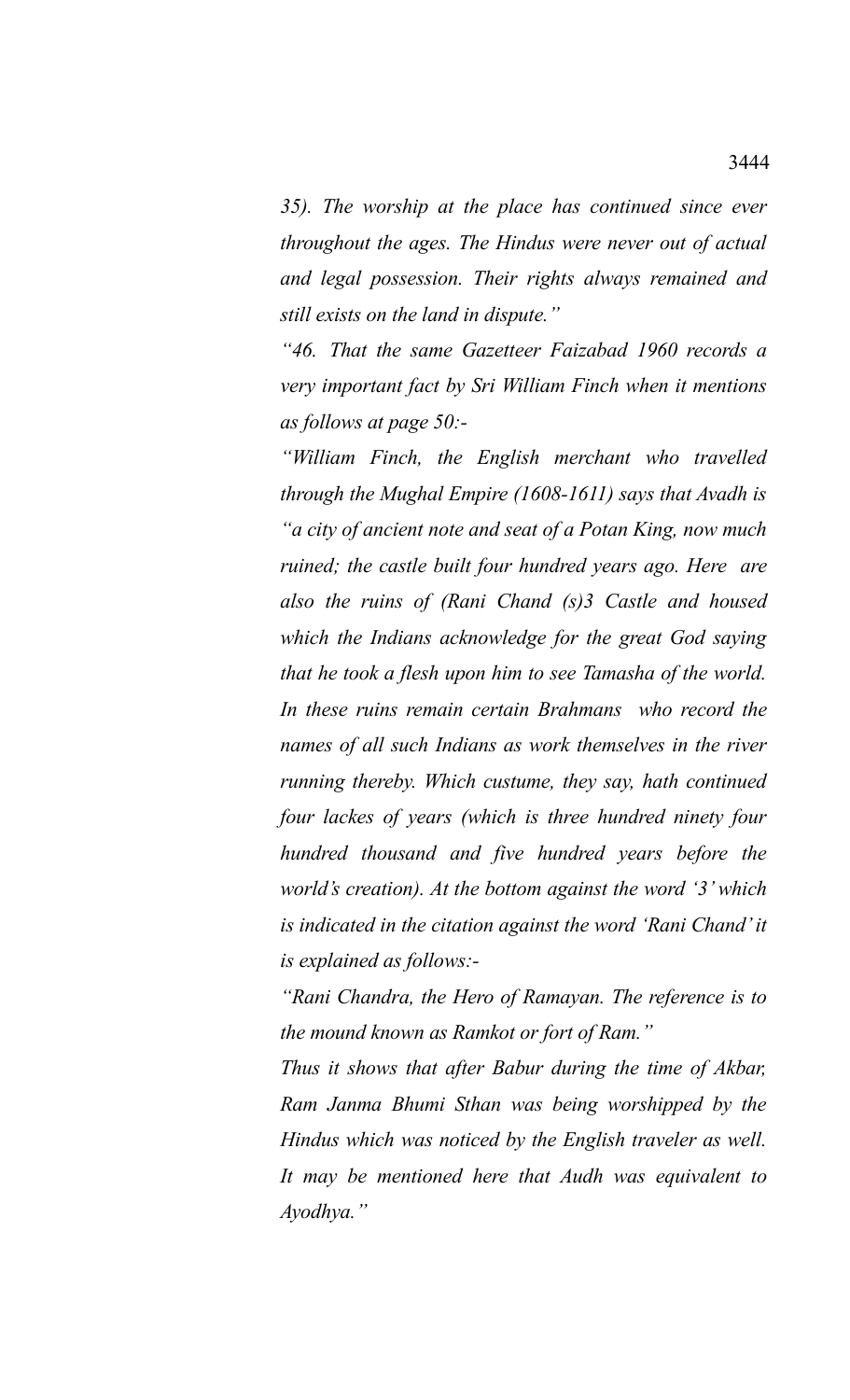*"49. That Babur is alleged not to have made any endowment or waqf, nor he could. The emperor does not ip so facto became the owner of the whole earth of which he may be ruler. There is no such concept that the ruler becomes the true owner of all the land in his Kingdom ip so facto. The site in dispute admittedly belongs to Hindus for the last thousand years. The ruler might have superior right to levy taxes etc. but could not be deemed to be the actual owner. In these circumstances, the claim of the plaintiffs that Babur by annexation, which is emphatically denied, as there was no annexation as such, became the owner and made a Waqf when there was no battle between Babur and Raja of Ayodhya and no question of annexation of the territories arose. The general religious notions of the Hindu community prior as well as subsequent to Babur has always been that the temple and the Janma Bhumi Sthan, i.e. Ram Janma Bhumi, the birth place of the Creater and lord Ram, are and have always been for the religious benefit of the Hindus, for the benefit of the truth and good as against evils and vices, the worship for which the place was used and stood dedicated was at no relevant time displaced, nor taken away and hence neither the plaintiffs nor the Muslims acquired any rights, title or interest in the disputed property. In fact Babur had no rights to give religious place of Ram Janma Bhumi of Hindus in perpetuity to Muslims or create any rights in favour of Muslims in perpetuity over the religious place of Hindus, which is against all cannons of justice, morality and good conscience. Further a place already dedicated cannot be*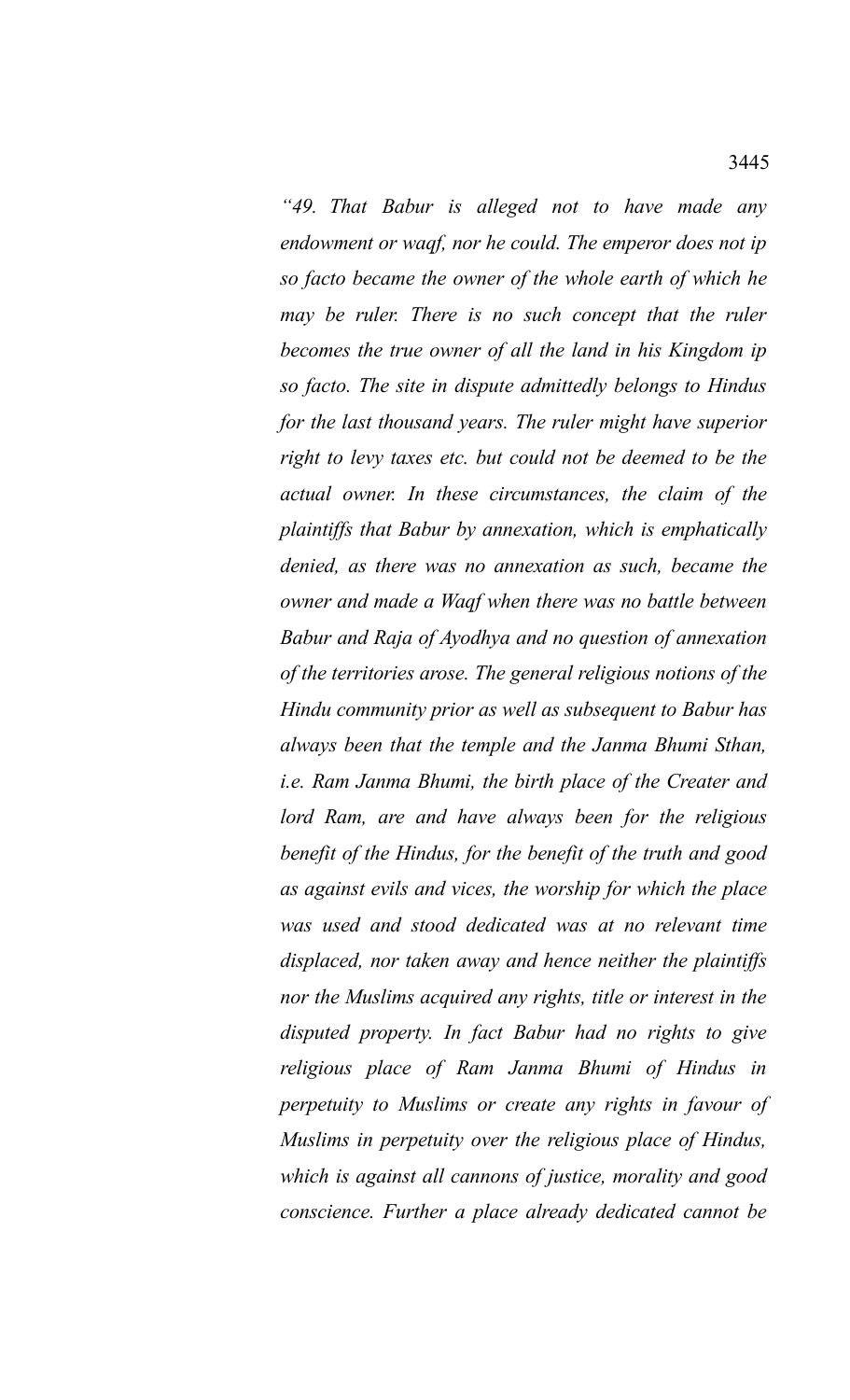## *rededicated."*

*"50. That the birthplace of Ram is only located at one particular spot in Ayodhya. It cannot be shifted to any other place in the world. It is in the same position for Hindus as Macca for Muslims. As Macca cannot be shifted so Ram Janma Bhumi cannot be shifted. On the basis of national policy of assigning the weight of a particular place for a particular religion or a particular community, the belief and religious feelings of Hindus in this regard be given supreme importance as a mosque can be built in any other part."*

**3470**. The additional written statement dated 17<sup>th</sup> October, 1995 of defendant No.20 (Suit-4) in paras 4, 5 and 7 is as under:

*"4. That the disputed land is known as Ran Janma Bhoomi, which is very sacred for the Hindus from time immemorial. There was a temple of Hindu deity 'Ram' on the aforesaid land. When Babar invaded India he partly destroyed the said temple. It is alleged that he had constructed a mosque. In fact the upper structure was constructed and remaining temple was left as it is. In this construction the malba of the temple was used. The pillars of the temple were also used in the construction. On the pillars, the figures of Hindu deity & holy signs were evidence that Hindu Temple was not completely destroyed. Thus the temple structure existed and it is wrong to claim that a new mosque was constructed by Babar and handed over to Muslim community. The Muslims were not offering prayer in the disputed structure as there were engraved figures of Hindu deity on the 14 pillars of the disputed*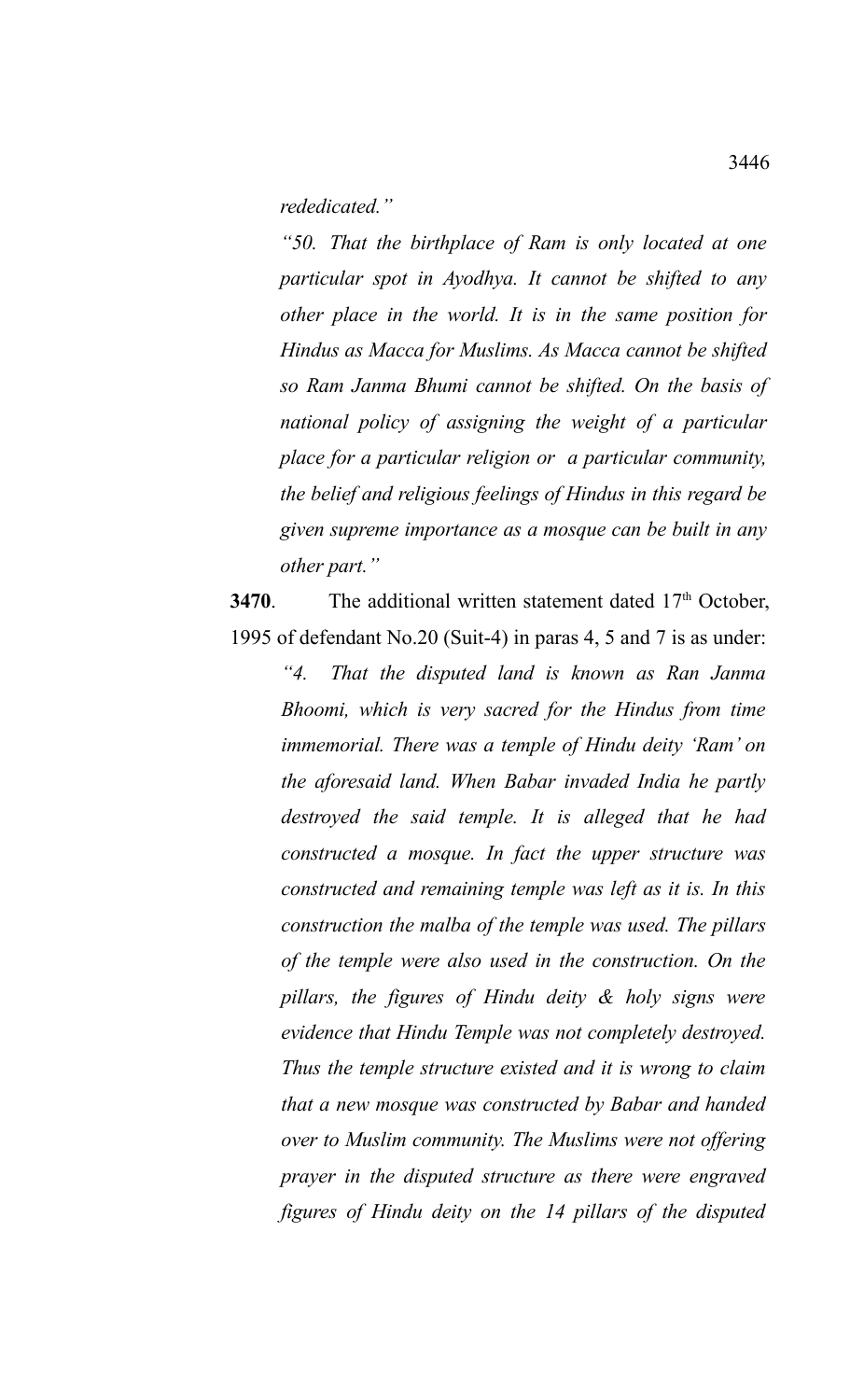*structure. It is also wrong to say that the Muslims offer Namaz for last more than 46 years the Muslims never offered Namazs. The land or place does not become mosque. Thus the claim of the plaintiff through amendment that the1.58" disputed land 'Ran Janam Bhom' will become Babari Masjid as the Muslims had offered Namaz in the structure is wrong and incorrect. It is further stated that the nature of Ram Janam Bhomi will never be changed and it shall always remain as Ram Janam Bhomi even if Muslims have ever offered Namaz in it and it will not become mosque under the eye of law. It is further stated that open land is the land of the temple and it can not be a mosque."*

*"5. That by destruction of the structure, the pillars were also destroyed which were evidence of Hindu Temple. It is not the destruction of Babri Mosque but a Hindu temple. The answering defendant No. 20 is entitled to claim the land in dispute for constructing a temple of Bhagwan Ram on the disputed land."*

*"7. That the building which was alleged as mosque is demolished and now the land is of the temple of Ram Janam Bhomi, which was demolished is claimed by the plaintiff through the amendment. The plaintiff has no right to claim the land of the temple which is the property of Hindus."*

**3471**. Issues No. 14, 15, 22 and 24 (Suit-5) are as under: *Issue No.14 "Whether the disputed structure claimed to be Babri Masjid was erected after demolishing Janma Sthan temple at its site."*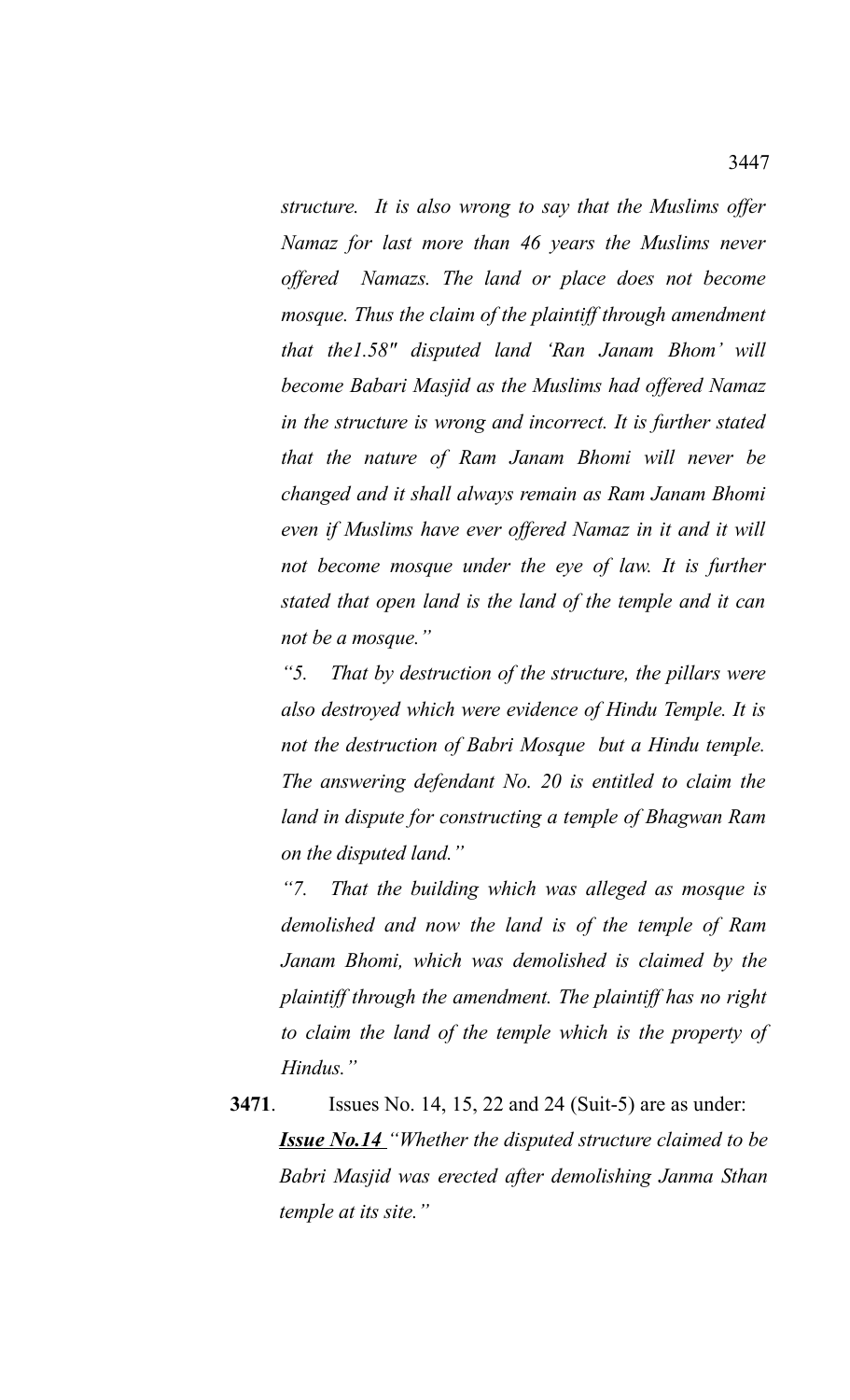*Issue No.15 "Whether the disputed structure claimed to be Babri Masjid was always used by the Muslims only regularly for offering Namaz ever since its alleged construction in 1528 A.D. to 22nd December, 1949 as alleged by the defendants 4 and 5 ?"* 

*Issue No.22 "Whether the premises in question or any part thereof is by tradition,belief and faith the birth place of Lord Rama as alleged in paragraphs 19 and 20 of the plaint? If so, its effect?"*

*Issue No.24 "Whether worship has been done of the alleged plaintiff Deity on the premises in suit since time immemorial as alleged in para 25 of the plaint?"*

**3472**. The plaint (Suit-5) in paras 2, 19, 23 and 24 with respect to above issues said as under:

*"2. That the place Sri Rama Janma Bhumi is too well known at Ayodhya to need any description for purposes of identification of the subject matter of dispute in this plaint. However, for greater precision, two site plans of the building premises and of the adjacent area known as Sri Rama Janma Bhumi, prepared by Sri Shiv Shankar Lal pleader, in the discharge of his duty as a commissioner appointed by the court of Civil Judge, Faizabad, in Suit no. 2 of 1950 : Sri Gopal Singh Visharad Verses Sri Zahur Ahmad and others : along with his Report dated 25.5.1950, are being annexed to this plaint and made part of is as Annexures I, II and III, respectively."*

*"19. That it is manifestly established by public records of unimpeachable authority that the premises in dispute is the place where Maryada Purushottam Sri Ram Chandra Ji*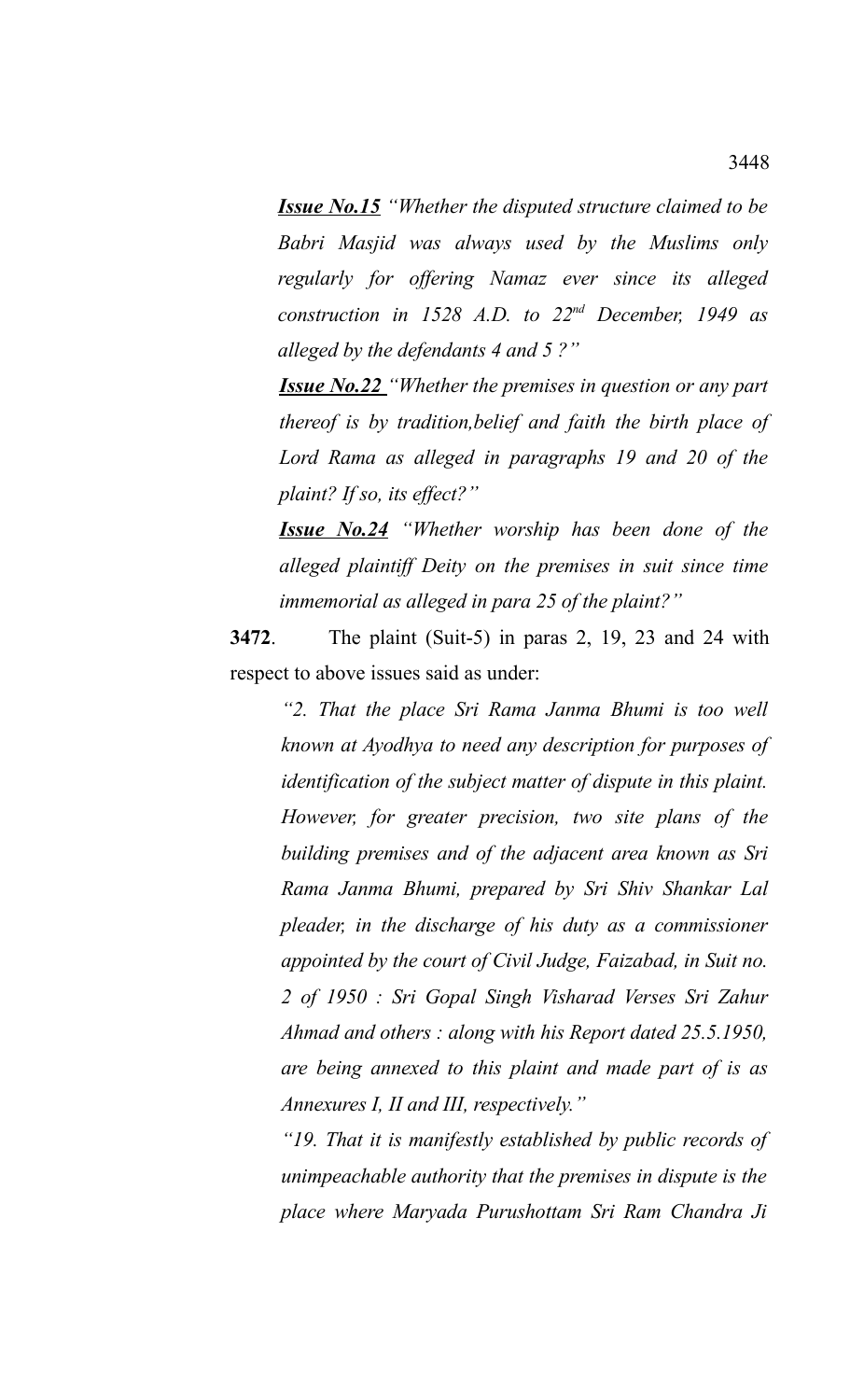*Maharaj was born as the son of Maharaja Dashrath of the solar Dynasty, which according to the tradition and the faith of the devotees of Bhagwan Sri Rama is the place where HE manifested HIMSELF in human form as an incarnation of Bhagwan Vishnu. The place has since ever been called Sri Rama Janm Bhumi by all and sundry through the ages."* 

*"23. That the books of history and public records of unimpeachable authenticity, established indisputably that there was an ancient Temple of Maharaja Vikramaditya's time at Sri Rama Janma Bhumi, Ayodhya. That Temple was destroyed partly and an attempt was made to raise a mosque thereat, by the force of arms, by Mir Baqi, a commander of Baber's hordes. The material used was almost all of it taken from the Temple including its pillars which were wrought out of Kasauti or touch-stone, with figures of Hindu gods and godesses carved on them. There was great resistance by the Hindus and many battles were fought from time to time by them prevent the completion of the mosque. To this day it has no minarets, and no place for storage of water for Vazoo Many lives were lost in these battles. The last such battle occurred in 1855. Sri Rama Janma Bhumi, including the buildings raised during Babar's time by Mir Baqi, was in the possession and control of Hindus at that time. According to the 1928 Edition of the Fyzabad Gazetteer published by the Government Press, U.P. (at page 179)--- " Ayodhya is pre —eminently a city of temples..........It is locally affirmed that at the time of the Musalman conquest there were three*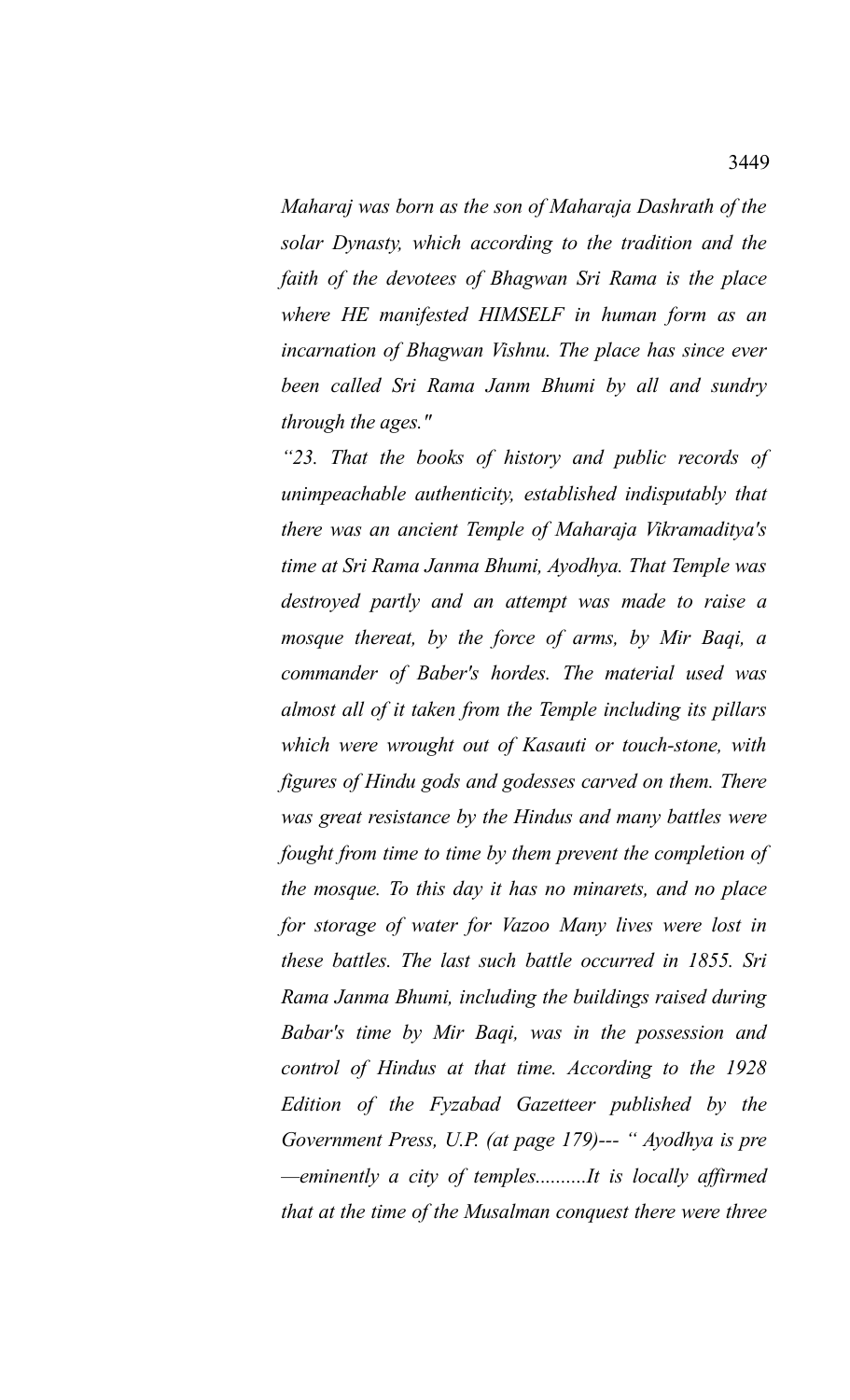*important Hindu shrines at Ayodhya and little else. These were the Janmshtan temple, the Swargddwar and the Tretaka-Thakur, and each was successively made the object of attention of different Musalman rulers. The Janmasthan was in Ramkot and marked the birthplace of Rama. In 1528 Babar came to Ayodhya and halted here for a week. He destroyed the ancient temple and on its site built a mosque, still known as Babar's mosque. The material of the old structure were largely employed, and many of the columns are in good preservation, they are of closegrained black stone, called by the natives kasauti, and carved with various devices. Their length is from seven to eight feet, and the shape square at the base, centre and capital, the rest being round or octagonal. The mosque has two inscriptions, one on the outside and the other on the polpit, both are in Persian and bear the date 935 Hijri . . . . . . and again according to the same Gazetteer (at Page 180) :- "This desecration of the most sacred spot in the city caused great bitterness led to bloodshed, and in 1855 and open fight occurred, the Musalman occupying the Janmasthan in force and then making a desperate assault on the Hanuman Garhi. They charged up the the steps of the temple, but were driven back with considerable loss. The Hindus then made counter-attack and stormed the Janmasthan, at the gate of which seventy-five Musalmans were buried, the spot being known as the Ganj Shahidan or the martyr's resting place. Several of the King's regiments were present, but their orders were not to interfere. Shortly afterwords Maulvi Amir Ali of Amethi in Lucknow*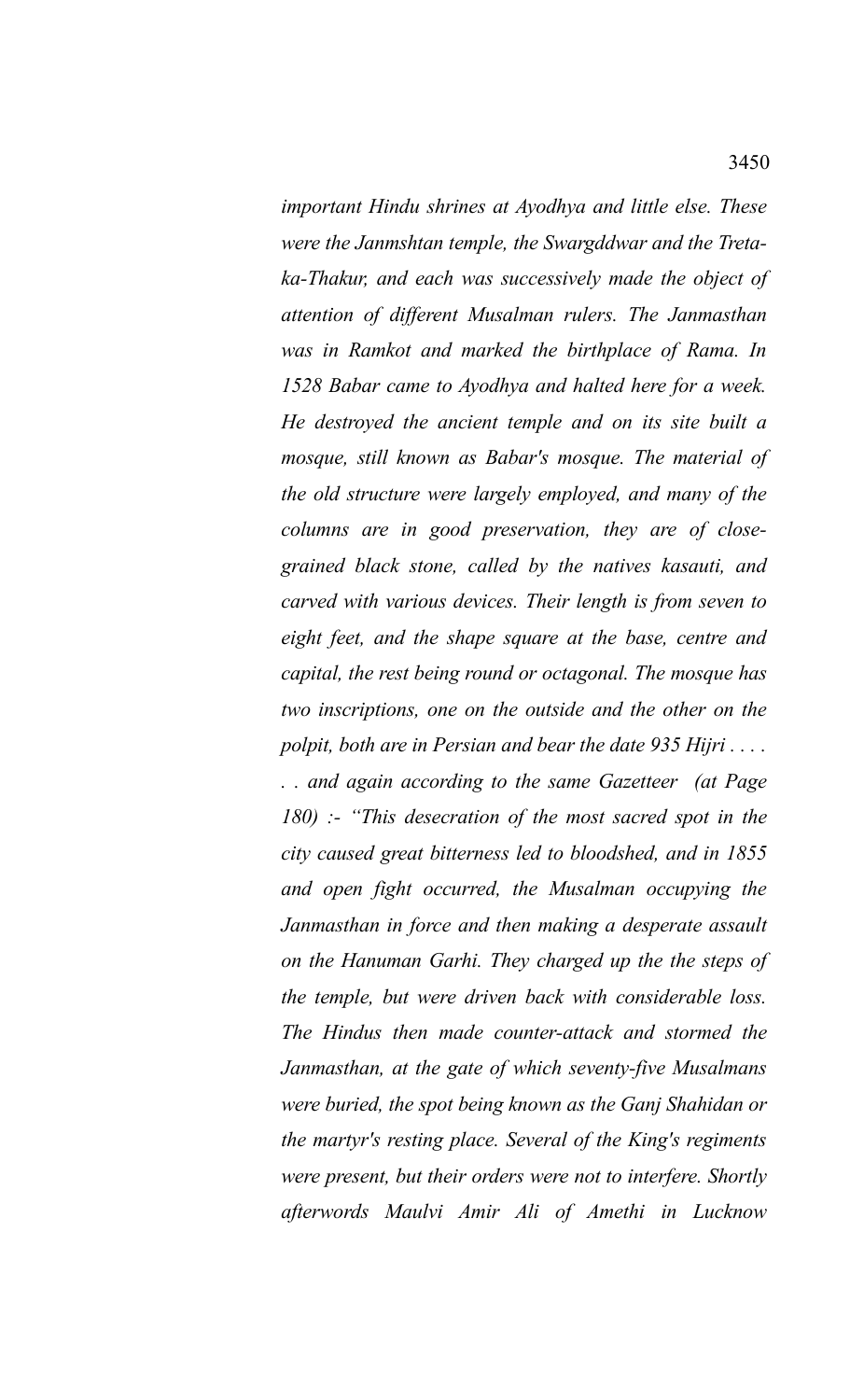*organised a regular expedition with the object of destroying the Hanuman Grahi, but he and his forces were stopped in the Bara Banki district. (Gazetteer of Barabanki, P. 168 ) It is said that upto this time both Hindus and Musalmans used to worship in the same building; but since the mutiny an outer enclosure had been put up in front of the mosque and the Hindus, who are forbidden access to the inner yard, make their offerings on a platform which they have raised in the outer one."*

*24. That such a structure raised by the force of arms on land belongings to the Plaintiffs Deities, after destroying the ancient Temple situate thereat, with its materials including the Kasauti pillars with figures of Hindu gods carved thereon, could not be mosque and did not become one in spite of the attempts to treat it as a mosque during the British rule after the annexation of Avadh. Some salient points with regard thereto are noted below.*

*(A) According to the Koran, ALLAH spoke to the Prophet thus--*

*" And fight for the religion of GOD against those who fight against you; but transgress not by attacking them first, for GOD loveth not the transgressors. And kill them wherever ye find them; and turn them out of that whereof they have dispossessed you; for temptation to idolatry is more grievous than slaughter, yet fight not against them in the holy temple, until they attack you therein; . . . . . . . ."*

*(B) According to all the Muslim authority and precedents and the decided cases also. ALLAH never accepts a dedication of property which does not belong to the Waqf*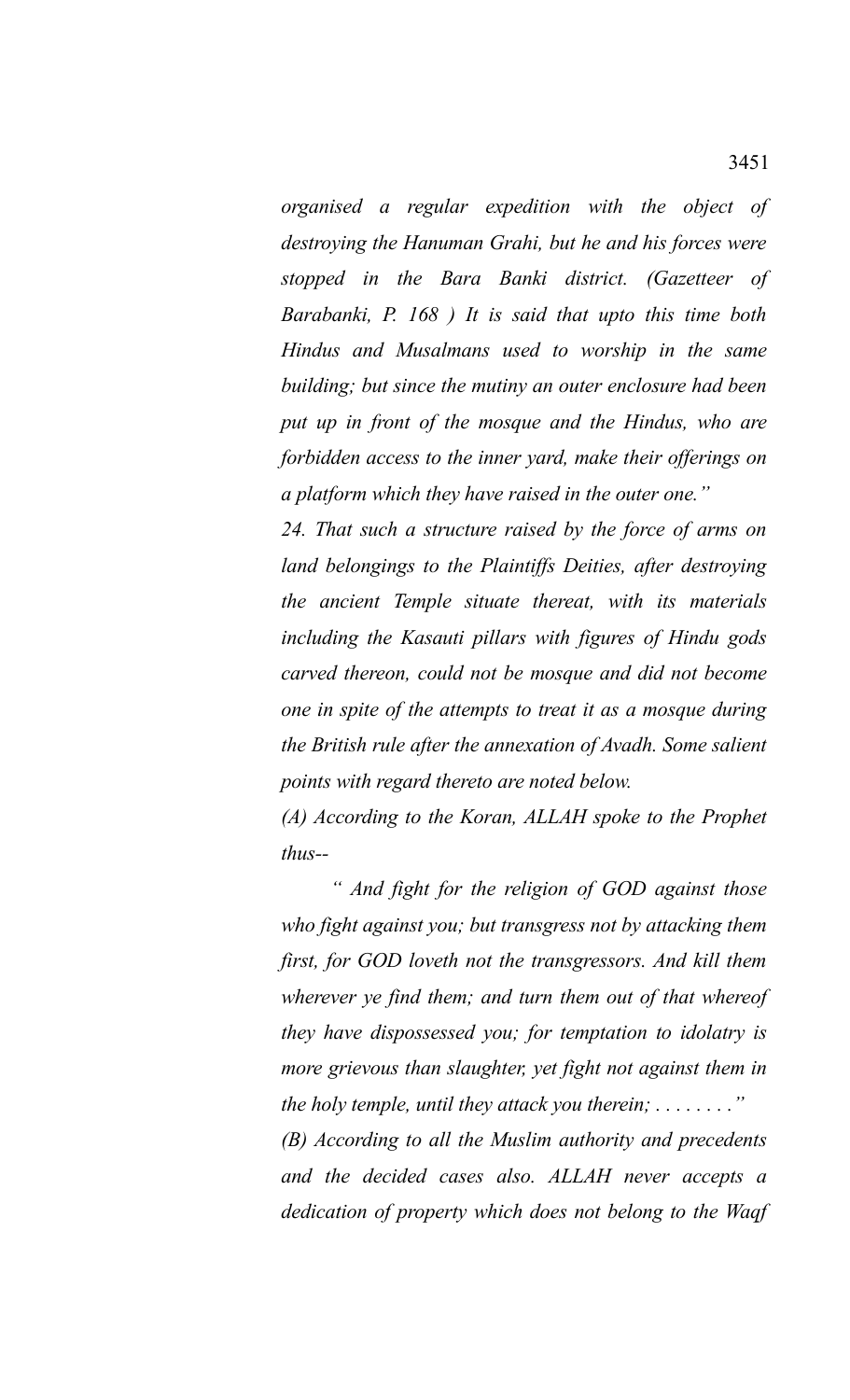*that is, the person who purports to dedicate property to ALLAH for purposes recognised as pious or charitable, as waqf under the Muslim law. By his acts of trespass and violence for raising a mosque on the site of the Temple after destroying it by force, Mir Baqi committed a highly un-Islamic act. His attempts to convert the Temple into a mosque did not, therefore, create a valid dedication of property to ALLAH, whether in fact or in law, and it never became a mosque.*

*(C) That in spite of all that Mir Baqi tried to do with the Temple, the land always continued to vest in the Plaintiff Deities, and they never surrendered their possession over it. Their possession continued in fact and in law. The Asthan never went out of the possession of the Deity and HIS worshippers. They continued to worship HIM through such symbols as the CHARAN and Sita Rasoi, and the idol of BHAGWAN SRI RAMA LALA VIRAJMAN on the Chabutra, called the Rama Chabutra, within the enclosed courtyard of the building directly in front of the arched opening of its Southern dome. No one could enter the building except after passing through these places if Hindus worship. According to the Muslim religion and law there can be no Idol worship within the courtyard of a mosque and the passage to a mosque must be free and unobstructed and open at all times to the 'Faithful'. It can never be through a Hindu place of worship. There can be no co-sharing of title or possession with ALLAH in the case of a mosque. His possession must be exclusive.*

*(G) As already stated, there is no arrangements for storage*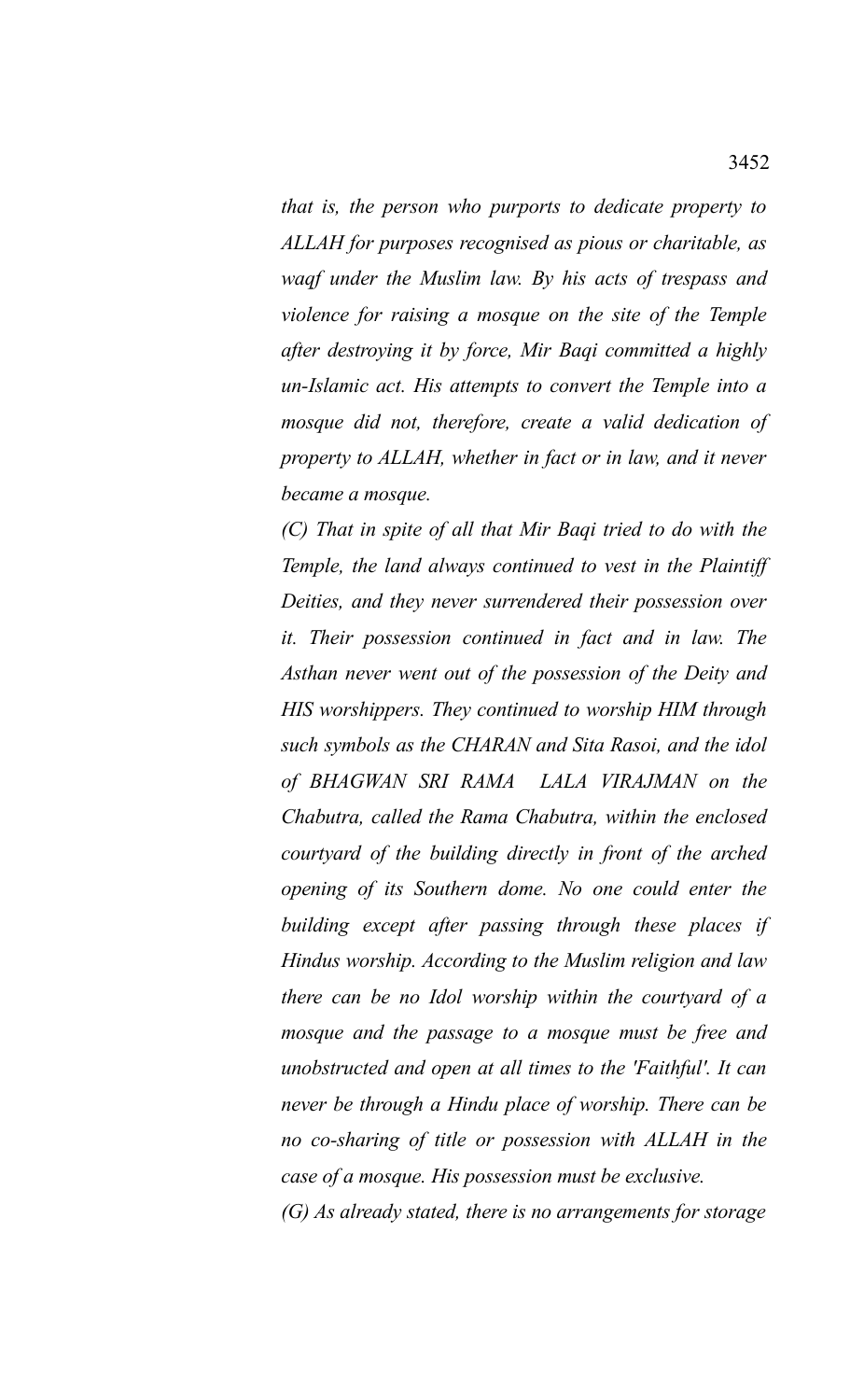*of water for Vazoo and there are the Kasauti pillars with the figures of Hindu Gods and Godesses inscribed thereon in the building.* 

**3473**. The defendant No.3 (Suit-5) disputed various other aspects, but so far as the claim of the plaintiff that the place in dispute is birth place of Lord Ram Chandra Ji, has not disputed the same and in para 5 of his written statement has said as under:

*"5. That the contents of para-2 of the plaint are denied. The birth place of Rama is not in dispute. The whole world knows that his birth place is in Ayodhya. Where the Temple Ram Janma Bhumi stands. It is the temple known as Ram Janma Bhoomi Temple situate in mohalla Ram Kot Ayodhya which is in dispute in the various suit transferred to this Court, which by Muslims is said to be a mosque and which is claimed by the answering defendants as being the Temple of Bagwan Shri Ram under his charge and management, and where of the Nirmohi Akhara is the Shebait of Bhagwan Shri Ram. Annexure I, II and III are denied as incorrect. The plaintiffs should submit a fresh correct and complete plan. Many important places of the temple have not been shown in the said Annexures. They pertain to another suit and have no evident value in the present suit."*

**3474**. Defendant No.4, (Suit-5) U.P. Sunni Central Board of Waqfs, Lucknow, denied the aforesaid paragraphs of the plaint and in paras 13, 14, 19, 23, 24, 33, 35 and 46 of the written statement has said as under:

*13. That the contents of para 13 of the plaint are also*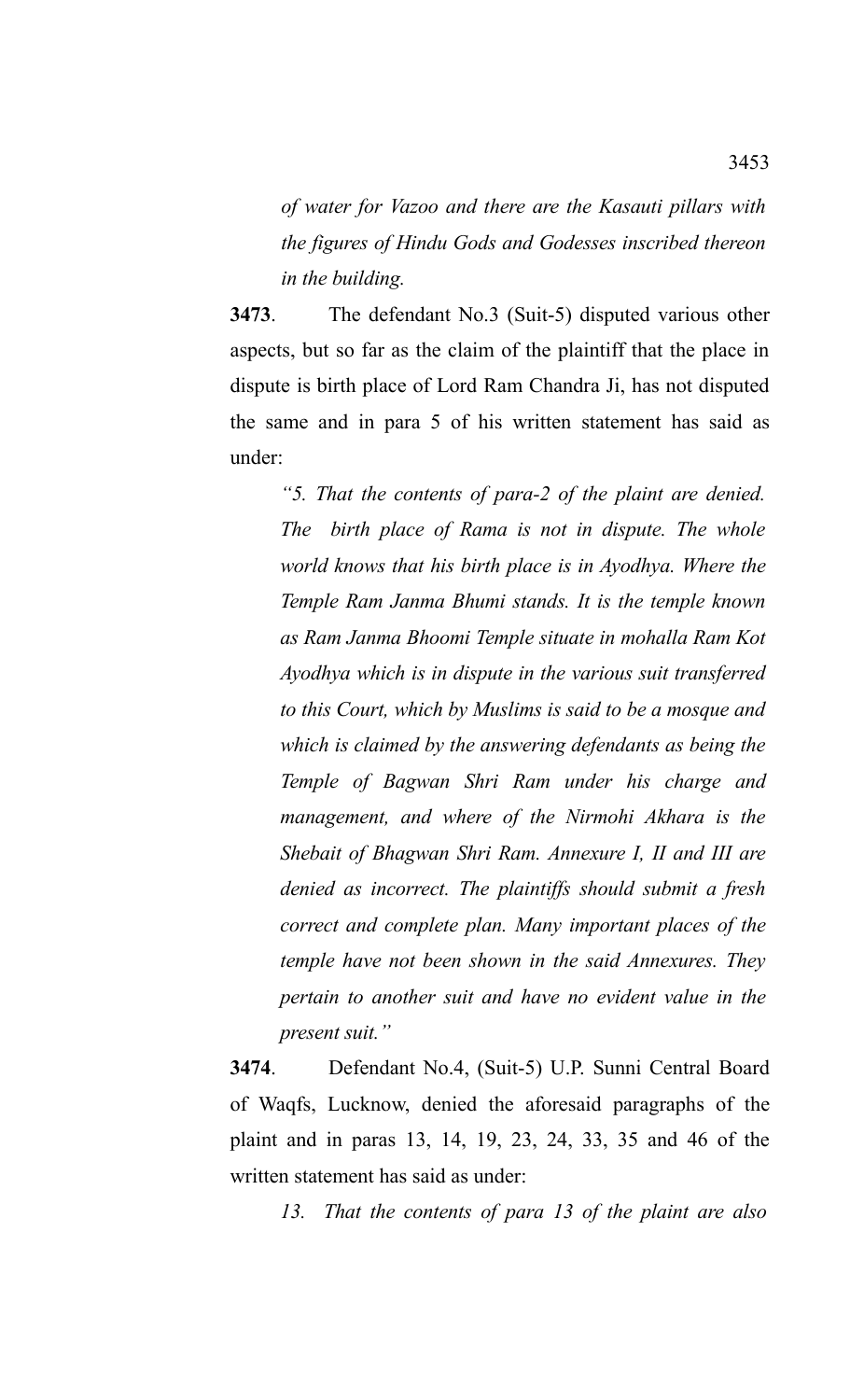*incorrect and hence denied as stated and in reply thereto it is submitted that the defendant no. 20 had no right or title or locus standi to move the said application for the opening of the gate of the mosque for closer Darshan ( and the defendant no. 20 mosque not at all a party to any of the aforesaid suits, he had no locus standi to file the Appeal before the District Judge, Faizabad and the order dated 1.2.1986 passed by the District Judge, Faizabad, was patently and manifestly illegal and without jurisdiction) and two writ petition are pending in the Hon'ble High Court against the afore-said order dated 1.2.1986.*

*It is further submitted that the building in dispute is not the Janam Bhoomi of Sri Ram Chandraji and no idols of Sri Ram Chandraji were ever installed in the said building and as such there arises no question of any right or claim of the defendant no. 20 or of anyone else to perform pooja and Darshan over there. The fact is that the property in suit is an old mosque known as Babri Masjid and the same was constructed during the regime of Emperor Babar.*

*14. That the contents of para 14 of the plaint are also incorrect and hence denied as stated and in reply thereto it is submitted that the buildings in dispute is not a temple and as such there arises no question of any Pooja and Darshan being allowed to be performed over there. ( It is reiterated that the plaintiffs nos. 1 and 2 are not the deities recognised by Hindu Law and as such they have no legal entity)*

*It is further submitted that since the building in*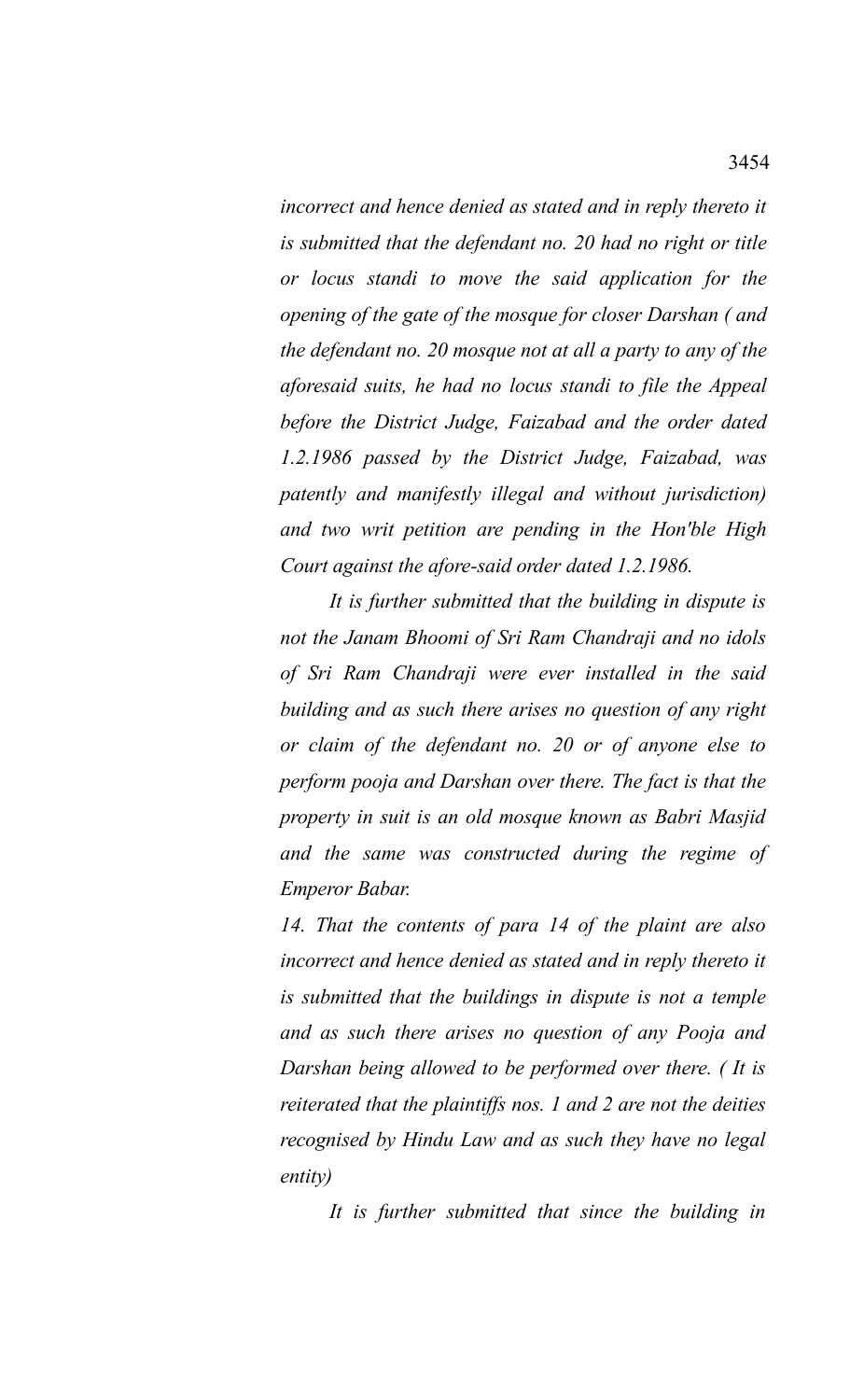*question is a mosque there arises no question of any new temple being constructed over the site of the said Babri Mashid ( and the plaintiffs or anyone else have no right or locus standi to claim the removal of the old structure of the said mosque.)*

*It is also relevant to mention here that neither any idols were kept in the said mosque prior to the incident of the night of 22nd- 23rd December, 1949, when the idols were surreptitiously or stealthily kept in the mosque by some mischievous elements and nor the said mosque was ever used for performing Pooja and Darshan etc. prior to 23.12.49. As the plaintiffs nos. 1 and 2 cannot at all be treated as deities, there is no question of unhappiness of the so-called deities and their alleged devotees. It is, however, admitted that there has been unnecessary and unusual delay in the disposal of the suits referred to above and on account of the attachment of the mosque for the last about 39 years the condition of the building has also deteriorated. The Receiver appointed by the Court is not taking proper interest in the maintenance of the building and in spite of the orders of the Court, no repairs of the building has been undertaken for the last several years. The answering defendant is, however, not aware of the alleged mis-appropriation of the money by the staff appointed by the Receiver The answering defendant is further advised to state that the alleged desire of removing the structure of the mosque and of constructing a temple on the site of the said mosque is wholly uncalled for and unwarranted and mischievous and an such attempt will be*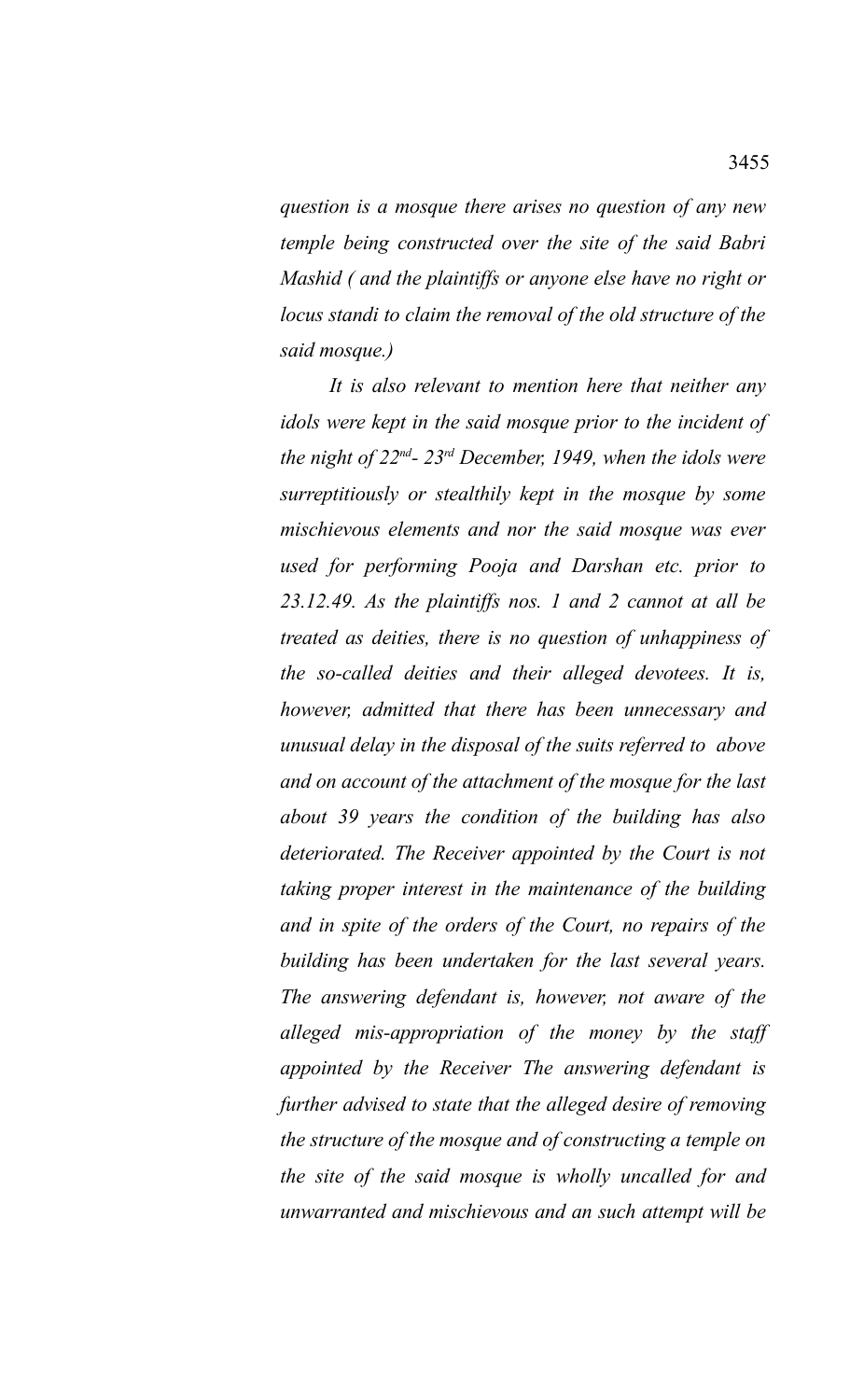*fraught with very dangerous consequences ( and instigation of such unholy design and illegal activity also amounts to offence apart fro being contemptuous) and in gross violation of the restraint order passed by the Hon'ble High Court in Writ Petition No. 746 of 1986 : Mohd. Hashim Verses State of U.P. And others.*

*19. That the contents of para 19 of the Plaint are absolutely false and incorrect and hence denied as stated. Neither there is any public record, much less any record of unimpeachable authority showing that the premises in dispute is the place of birth of Sri Ram Chandraji and nor there is any historical or judicial record to testify the averments of the para under reply. As a matter of fact the religious books as well as the writing of Hindu scholars themselves make it very doubtful as to whether the personality of Sri Ram Chandraji is a historical personality. Similarly there are several versions about the place of birth of Sri Ram Chandraji and it is not at all settled, even amongst the Hindu scholars, as to where and in what period such a religious leader known as Sri Ram Chandraji was born. The booklets being circulated at Ayodhya by the Vishwa Hindu Parishad and other Hindu Organizations and other books of Hindu mythology describe the period of Sri Ram Chandraji as that of Treata Yug meaning thereby that he was born more than 9 lakh years ago. According to Hindu mythology, there have been three Maha Prayleys during this period due to which the entire earth had submerged into water and as such according to Hindu mythology itself no specific place can*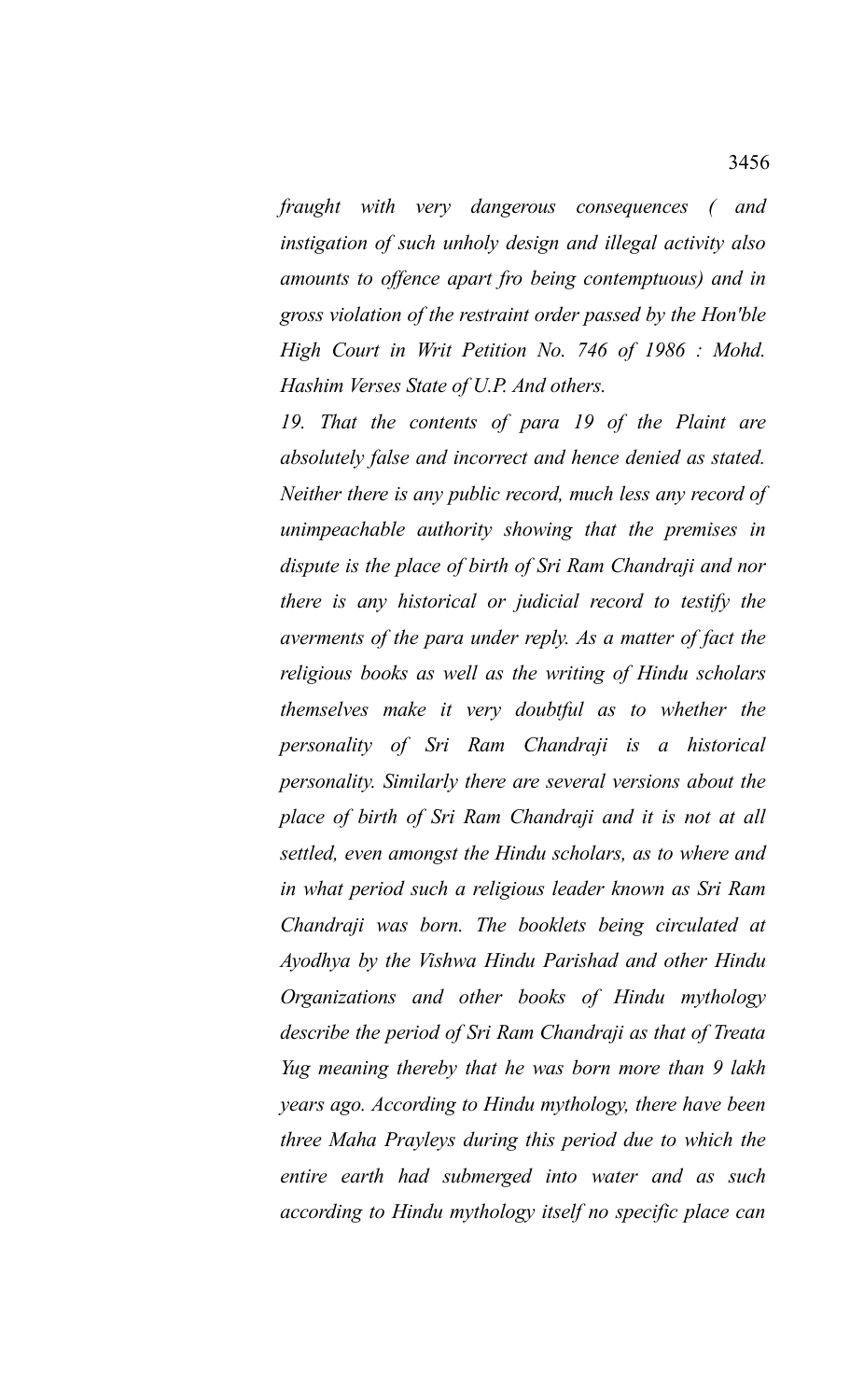*be said to be the birth place of Sri Ram Chandraji. It is also pertinent to mention here that greatest authority of Hindu mythology on Sri Ramchandraji known in the recent history is that of Goswami Tulsidasji. He had written the book on Sri Ramchandraji known as Sri Ram Charitra Manas during the regime of Mughal Emperor Akbar who was the grandson of Mughal Emperor Babar and it is said that Sri Goswami Tulsidasji had composed the said Ram Charitra Manas at a place known as Datun Kund situated at a distance of about one kilometer from Ayodhya in district Faizabad and as such had there been any birth place of Sri Ramchandraji in Ayodhya, Goswami Tulsidasji must have specifically mentioned about the same in his Ram Charitra Manas and as a great devotee of Sri Ramchandraji Goswami Tulsidasji cannot be expected to have skipped over or concealed or kept quiet over such an important fact regarding the life history of Sri Ramchandraji and had there been any iota of truth in the story of Sri Ram Janam Bhoomi temple being there at Ayodhya at the site of the Babri Masjid during the regime of Emperor Babar or prior thereto and had there been any incident of demolition of any such temple and construction of Babri Masjid over the same, Goswami Tulsidasji must have taken up this matter in the Court (Darbar) of Emperor Akbar and Emperor Akbar must have undone the alleged wrong and specially so when the Court of Akbar was full of Advisors, councillors and ministers from Hindu community and his own Queen was also Jodha Bai. It is also relevant to mention here that even the location of*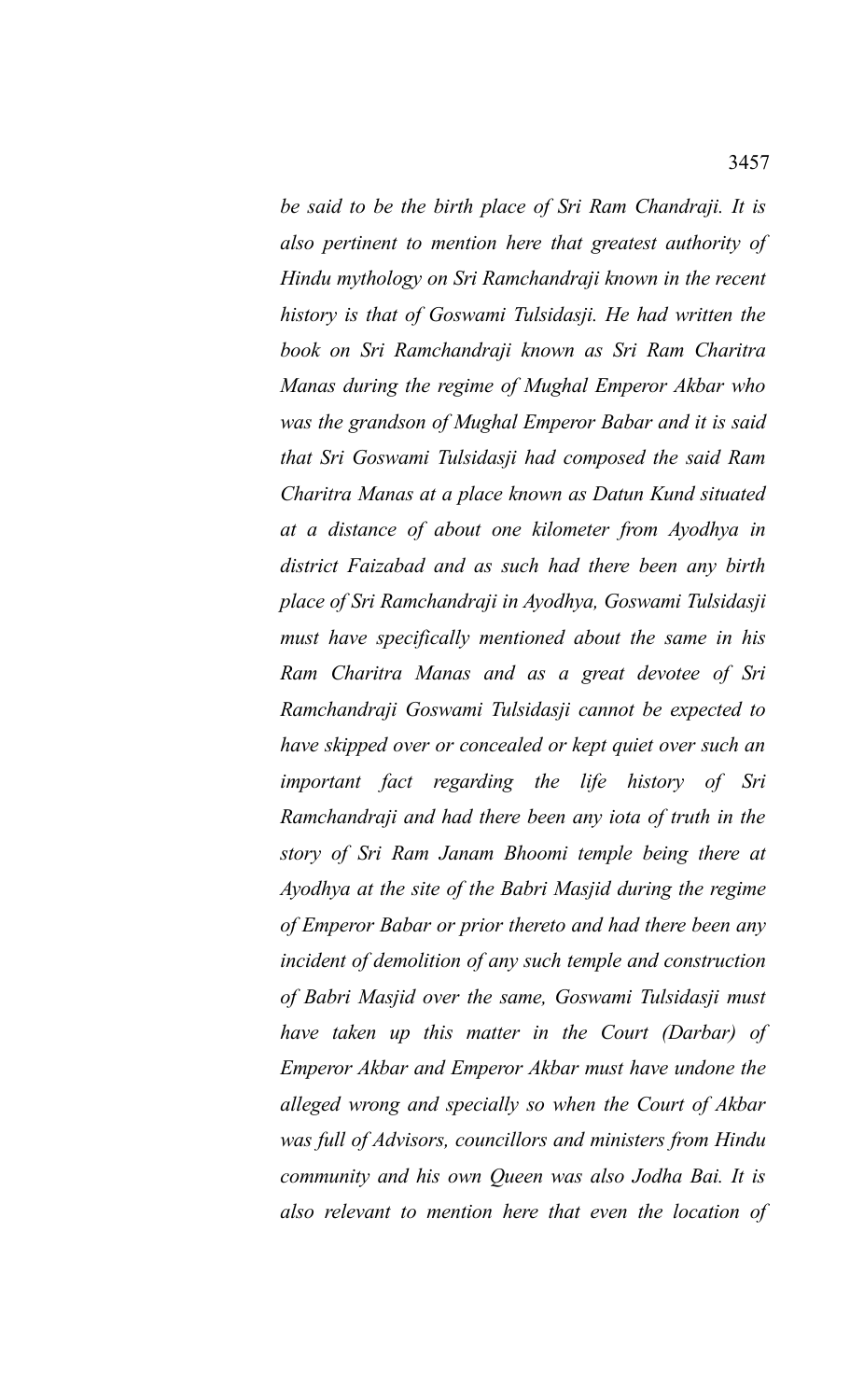*present Ayodhya does not tally with the location of Ayodhya as given in the Balmiki Ramayan and this also creates doubt about there being any place of birth of Sri Ramchandraji in the present Ayodhya situated in district Faizabad. Ayodhya mentioned in the Balmiki Ramayan is said to be situated at a distance of about 1-1/2 Yojana (equivalent to about 14-1/2 miles) from river Saryu flowing East to West which is presently running quite adjacent to the present Ayodhya from West to East.*

*It is also absolutely incorrect to say that there is any historical or other evidence to the effect that Sri Ramchandraji had manifested himself in human form at the place where the idols are presently kept in the mosque in question.*

*It is also absolutely incorrect to say that the place known as Babri Masjid has ever been called as Sri Ram Janam Bhoomi prior to December, 1949.*

*23. That the contents of para 23 of the Plaint are also incorrect and hence denied as stated and in reply thereto it is submitted that there has never been any temple of Maharaja Vikramaditya 's time at the site of the Babri Masjid and no authentic books of history and no public record of any unimpeachable authenticity can be cited in this respect. It is also incorrect to say that the mosque in question was raised at the site of any temple or after destroying any temple by force and arms. It is also not correct to say that the material used in the construction of the said mosque was almost all of it taken from any temple, and it is also incorrect to say that the pillars of the said*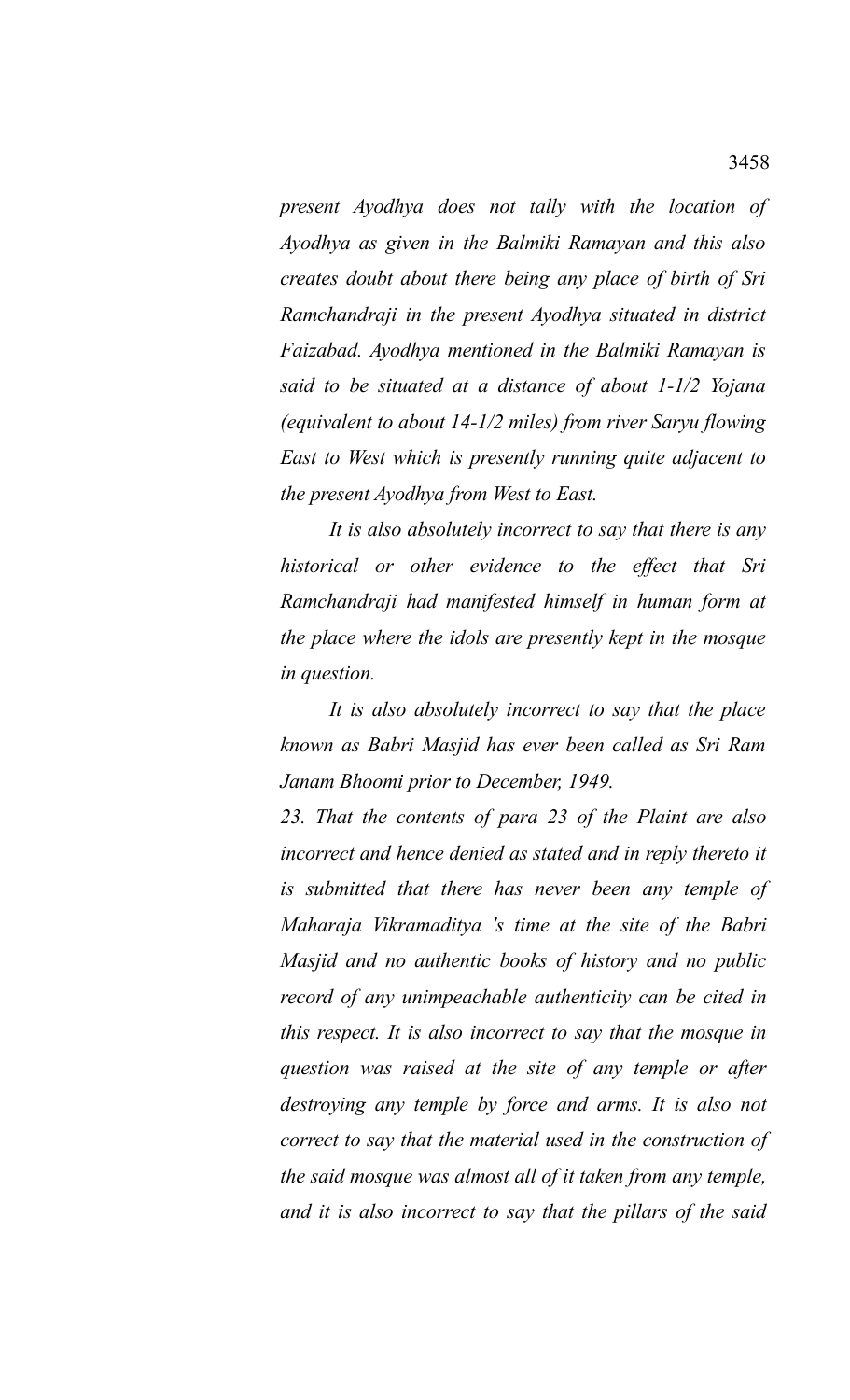*mosque were wrought out of Kasauti or touchstone with figures of Hindu Gods and Goddesses carved on them. The fact is that such pillars are available at some other places also. It is also absolutely false and baseless to suggest that any resistance was put by the Hindus or any battle was fought from time to time for prevent the construction of the mosque. Regarding the shape of the structure of the mosque it is submitted that there is no requirement of any mosque and existence of minarets or domes is not at all required for any mosque and so also there is no necessity of any place for storage of water for VAZOO for any mosque although in the close vicinity of Babri Mashid a well is very much there for taking out water for the purposes of Vazoo. There are several other mosque in India and even in Faizabad and Lucknow, which do not have minarets and even domes and one such mosque is situated within the premises of Dargah Hazrat Jahangir Samdani in Kashaucha Shareef District Faizabad in which there are no domes or minarets and one such mosque exists in the districts of Lucknow in which there are five five domes but no minarets. It is also incorrect to say that any life was lost in any battle fought in respect of Babri Masjid and no battle in respect thereto has taken place till 1885.*

*It is also incorrect to say that the building of Babri Masjid raised during Babar's time had ever remained in the possession and control of Hindus. The citation of Faizabad gazetteer given in the para under reply is based on hearsay information and the same cannot be said to be in anyway a reliable piece of evidence.*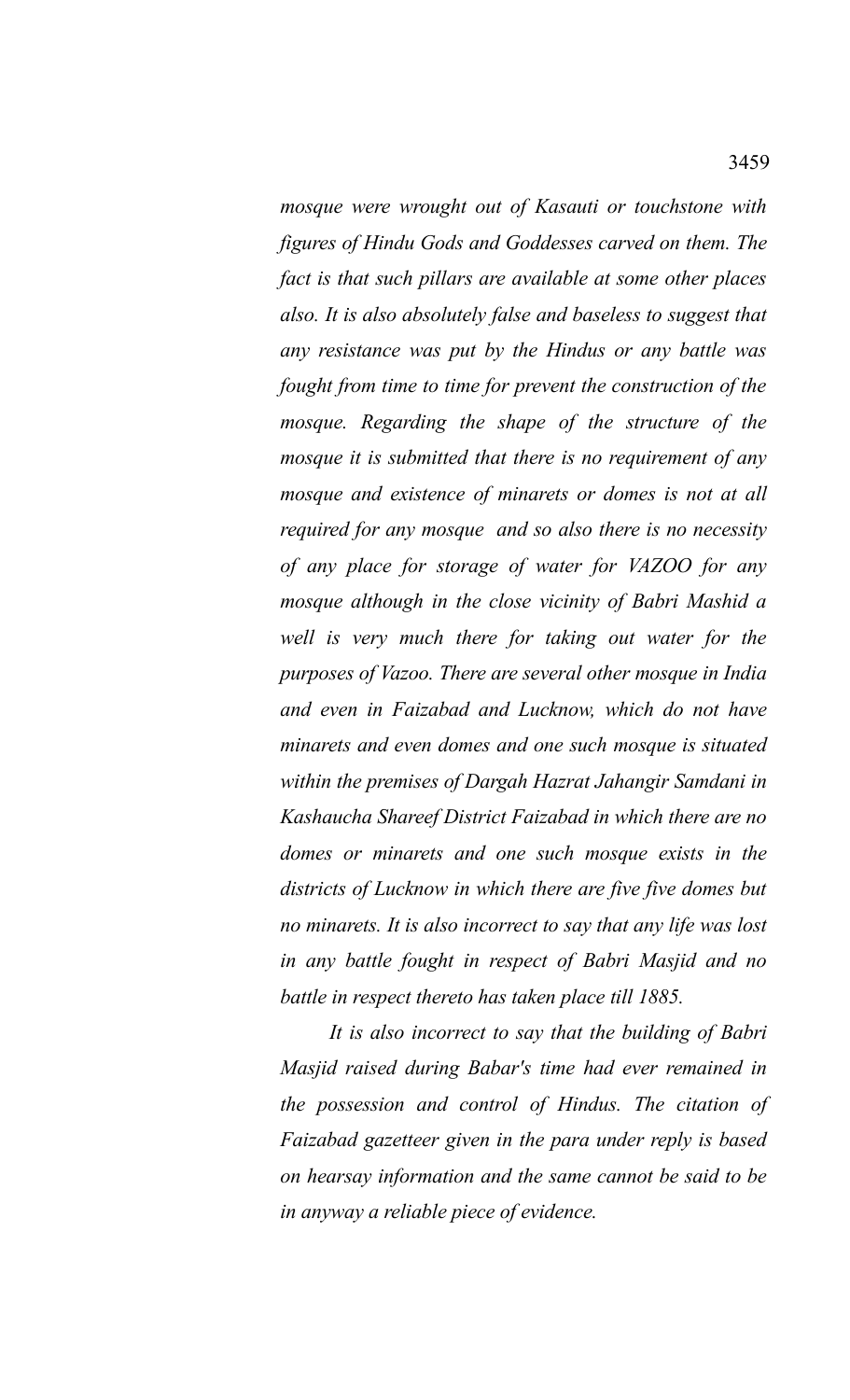*It is also relevant to mention here that bitterness had been created between Hindus and Muslims in respect of the mosque situated inside Hanuman Garhi and it was on the report of the demolition of that mosque that some Muslims has tried to take up arms under the command of Maulavi Ameer Ali, but they could not succeed on account of the army of the Nawab as well as British army posted for facing their challenge. The expectation of Maulvi Ameer Ali had, therefore, no concern or connection with the Babri Masjid and the observations to the contrary in the gazetteer of Faizabad and Barabanki are, therefore, totally incorrect and no reliance can be placed upon the same. It is also incorrect to say that at any point of time Hindus and Muslims both used to worship in the same building known as Babri Masjid. Had there been any such practice of worshipping by both the communities inside the Babri Masjid, mention of the same should have been made in the Plaint of he Original Suit No. 61/280 of 1885: Mahant Rahunath Das Verses Secretary of State & another, decided on 14.12.85 by the Sub Judge, Faizabad.*

*24. That the contents of para 24 of the Plaint are also incorrect and hence denied as stated. At no point of time there ever existed any temple at the site of the Babri Masjid and it is absolutely incorrect to say that the said mosque was constructed, after destroying any ancient temple, with the material of the alleged temple. The mosque in question has always been used as a mosque since its construction during the regime of Emperor Babar.*

*The contents of the sub-paras (A) to (G) of the para*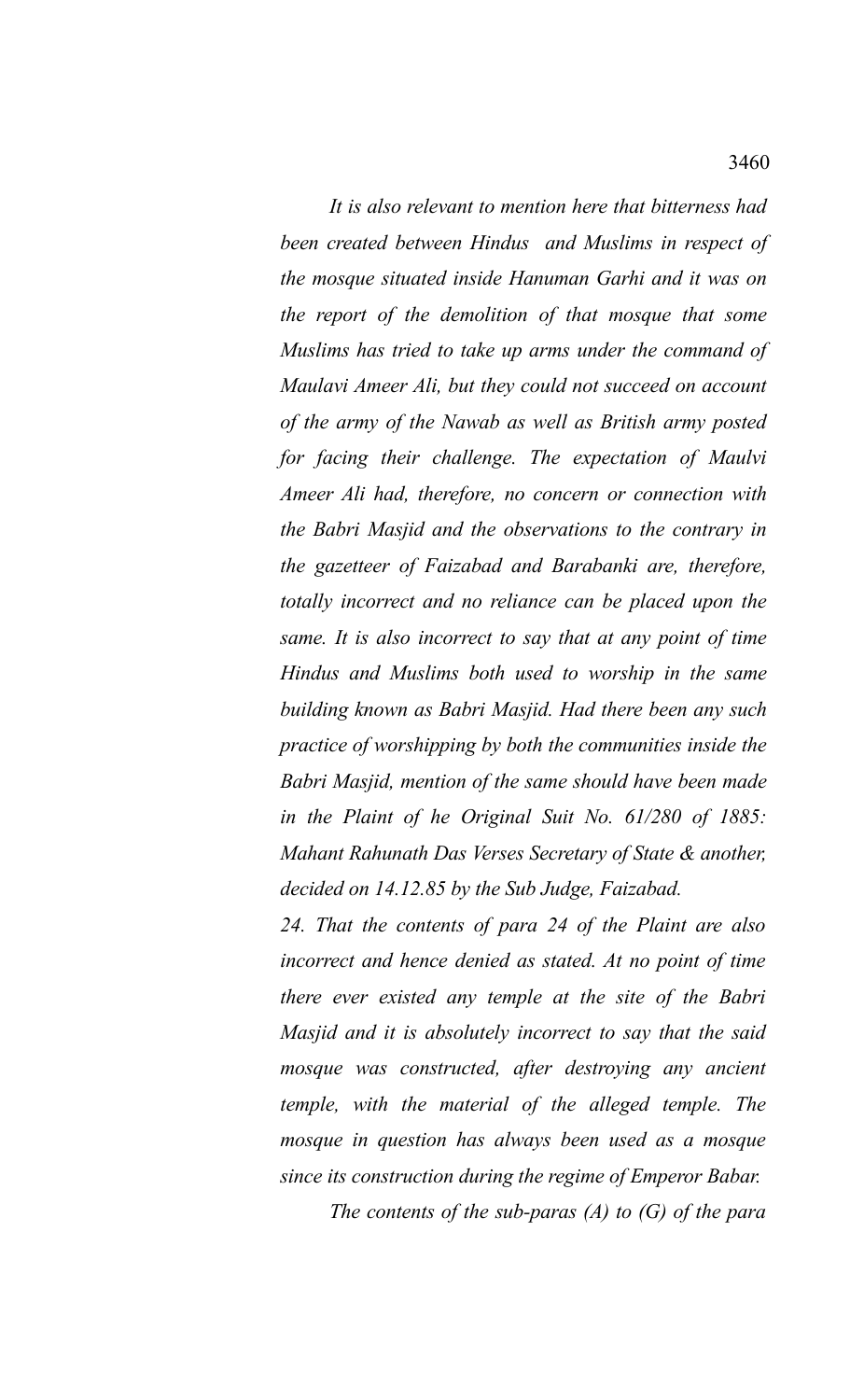*under reply are also incorrect and the same are also denied as stated:*

*(B) That the contents of para 24(B) of the Plaint are also incorrect and hence denied as stated. The land in question undoubtedly belonged to the State when the mosque in question was constructed on behalf of the State and as such it cannot be said that it could not be dedicated for the purposes of the mosque. Emperor Babar was a Sunni Muslim and the vacant land on which the Babari Masjid was built lay in his territory and did not belong to anyone and it could very well be used by his officers for the purposes of the mosque and specially so when the Emperor Babar himself consented and gave approval for the construction of the said mosque. It is absolutely incorrect to say that the site in question was the site of any temple and any temple was destroyed by Meer Baqi. Had nay such incident of demolition of any temple taken place, the same must have been reported in any authentic book of Mughal history but no such incident finds mention in any authentic book of history and as such it is mosque in question was constructed was constructed at the site of any temple.*

*(C) That the contents of para 24(C) of the Plaint are also absolutely false and in correct and hence denied as stated. No temple had ever existed at the site of the said mosque and there is no question of vesting of the size in any alleged deity. Similarly no Asthan and deity could be said to have ever existed over there and as such there arises no question of the possession of any deity or Asthan on the sire in question. The alleged Ram Chabutra has also not*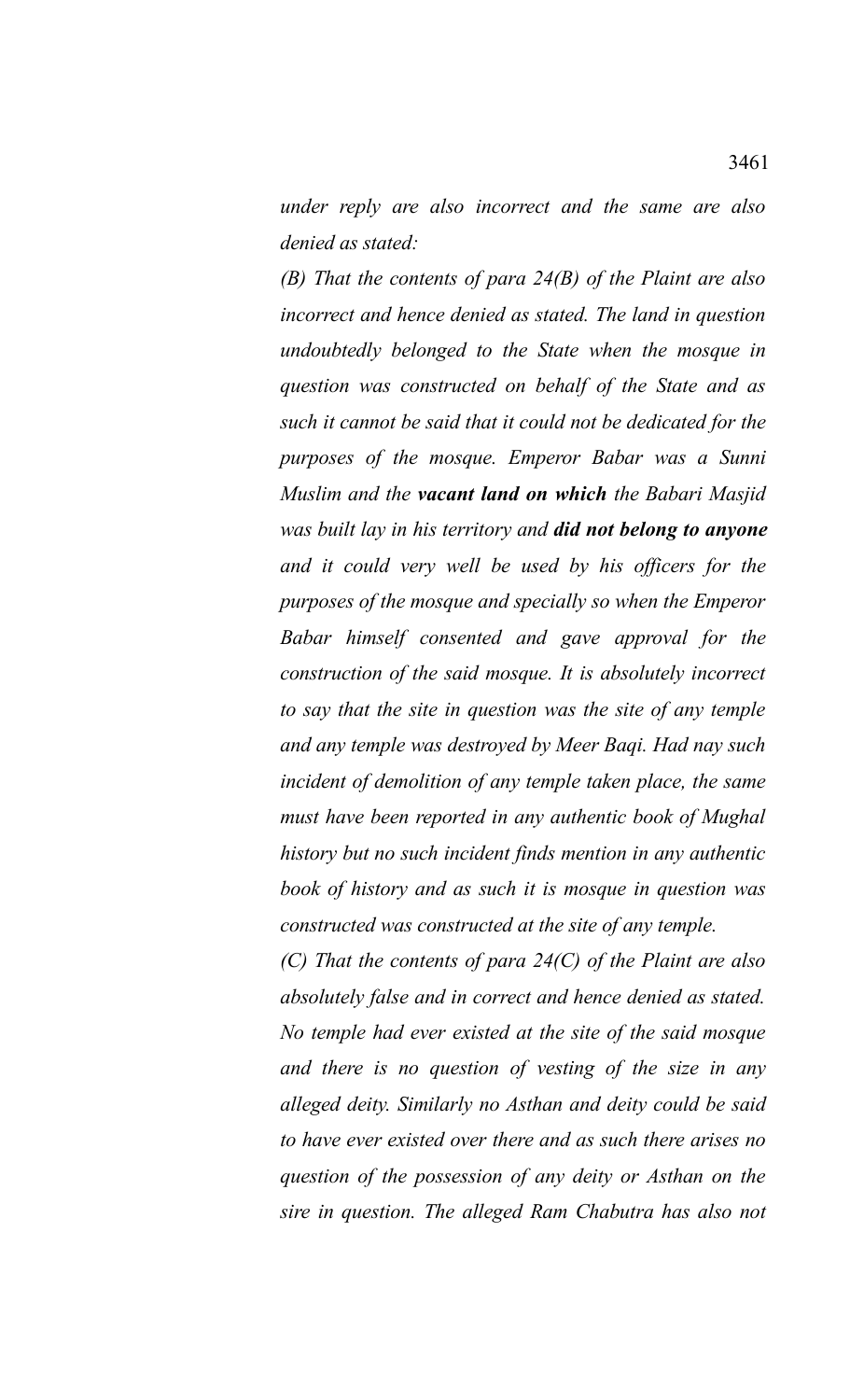*remained in existence since the time of Babar but rather the same is the creation of around 1857 period.*

*It is also incorrect to say that the entry of the mosque could not be possible except after passing through any place of Hindu worship. The concept of the mosque has also been wrongly and incorrectly described in the para under reply.*

*(D) That the contents of para 24(D) of the Plaint are also incorrect and hence denied as stated. There is no such requirement for the construction of any mosque – that the same should be built in a place of peace and quiet and near to a place where there is a sizeable Muslim population. It is also incorrect to say that the mosque cannot be built in a place which is surrounded by temples, where the sound of music and Konch shell, Ghante Gharyal disturbs the peace and quiet of the place.*

*33. That the contents of para 33 of the Plaint are also incorrect and hence denied as stated. Neither there is any Presiding Deity of Plaintiff No.1 and nor here are other deities over the premises in question and I is also incorrect to say that the so-called Charan (footsteps) and Sita Rasoee etc. constitute one integral complex and have a single identity. It is also incorrect to say that the claim of the Muslims is confined to the building and the areas enclosed within inner boundary wall. The area being claimed by the Muslims is mentioned very specifically in the Plaint of Regular Suit No. 12 of 1961 and the description of the same can in no way be said to be vague and undefined. It is also incorrect to say that there are no*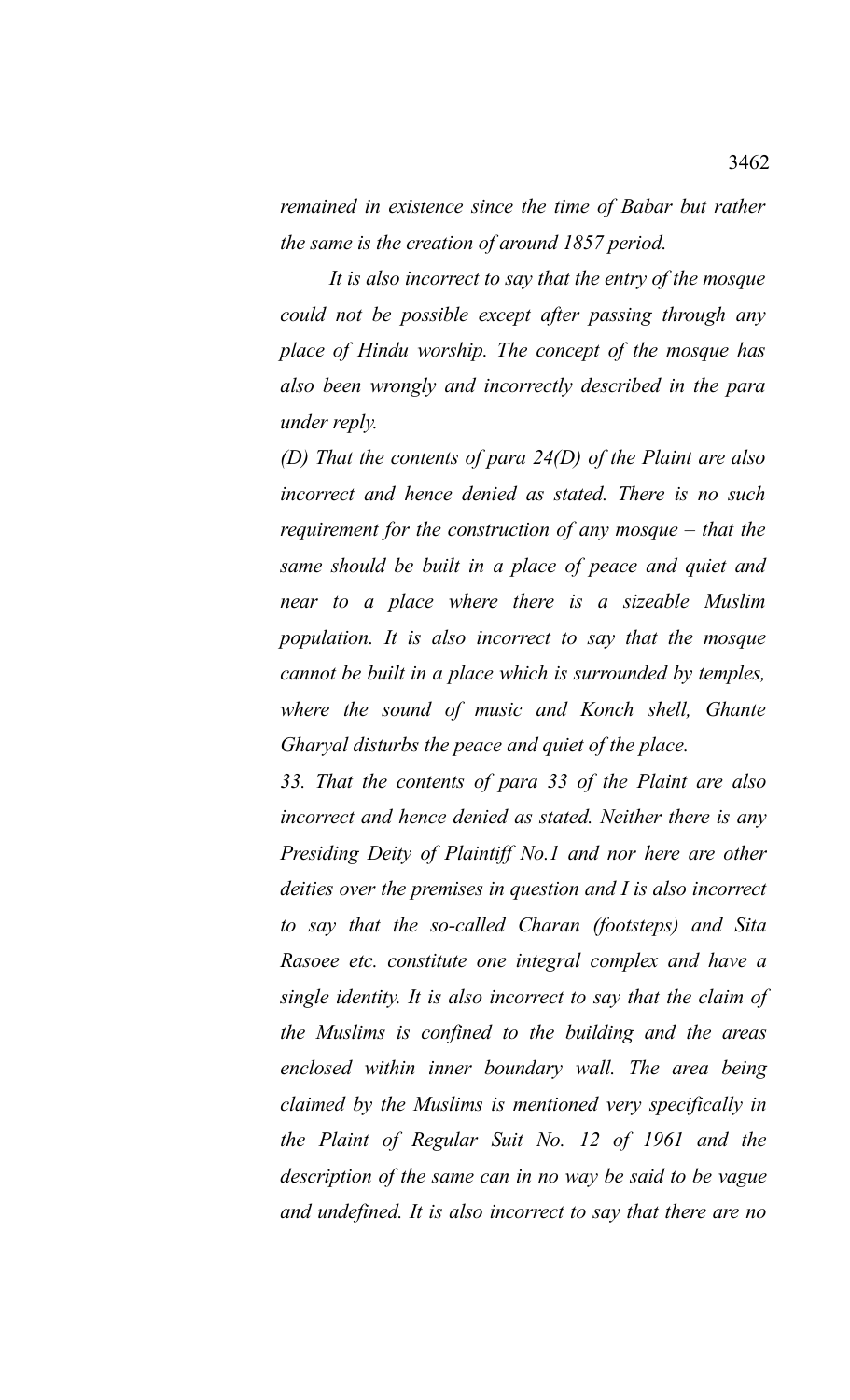*graves in the vicinity of the said mosque for the last fifty years. It is not at all admitted that the defendant no. 3 is the present mutvalli of the Babri Masjid since before 1948. At present the said mosque has got a Managing Committee appointed by the answering defendant. It is also incorrect to say that only a mutvalli of the mosque can sue for its possession. The Board is a statutory Board having been created by the U.P. Muslim Waqf Act, 1936 and now continuing under the U.P. Muslim Waqf Act, 1960. The Waqf Act of 1960 was also passed to provide for better governance and administration and and supervision of the waqfs in Uttar Pradesh, and under section 19 of the said waqf Act, 1960 the Board has got the power of general supervision of all the waqfs and it is the duty of the Board to do all things reasonable or necessary to ensure that the waqfs under its superintendence are properly maintained, controlled and administered and under section 19(2)(4), the Board has also been conferred with the power to institute and defend suit and proceedings in any Court of Law relating to all waqfs. ( It is, therefore, absolutely incorrect t say that the Board or other Muslims associated with the management and administration of the mosque in question count not file the suit or possession registered as Regular Suit. No. 12 of 1985.*

*35. That the contents of para 35 of the Plaint are quite vague and ambiguous and also incorrect and hence denied as stated. There can be no dispute to the averments that all human beings including the Muslims and Hindus are the creation of once and the same God and the plaintiffs of*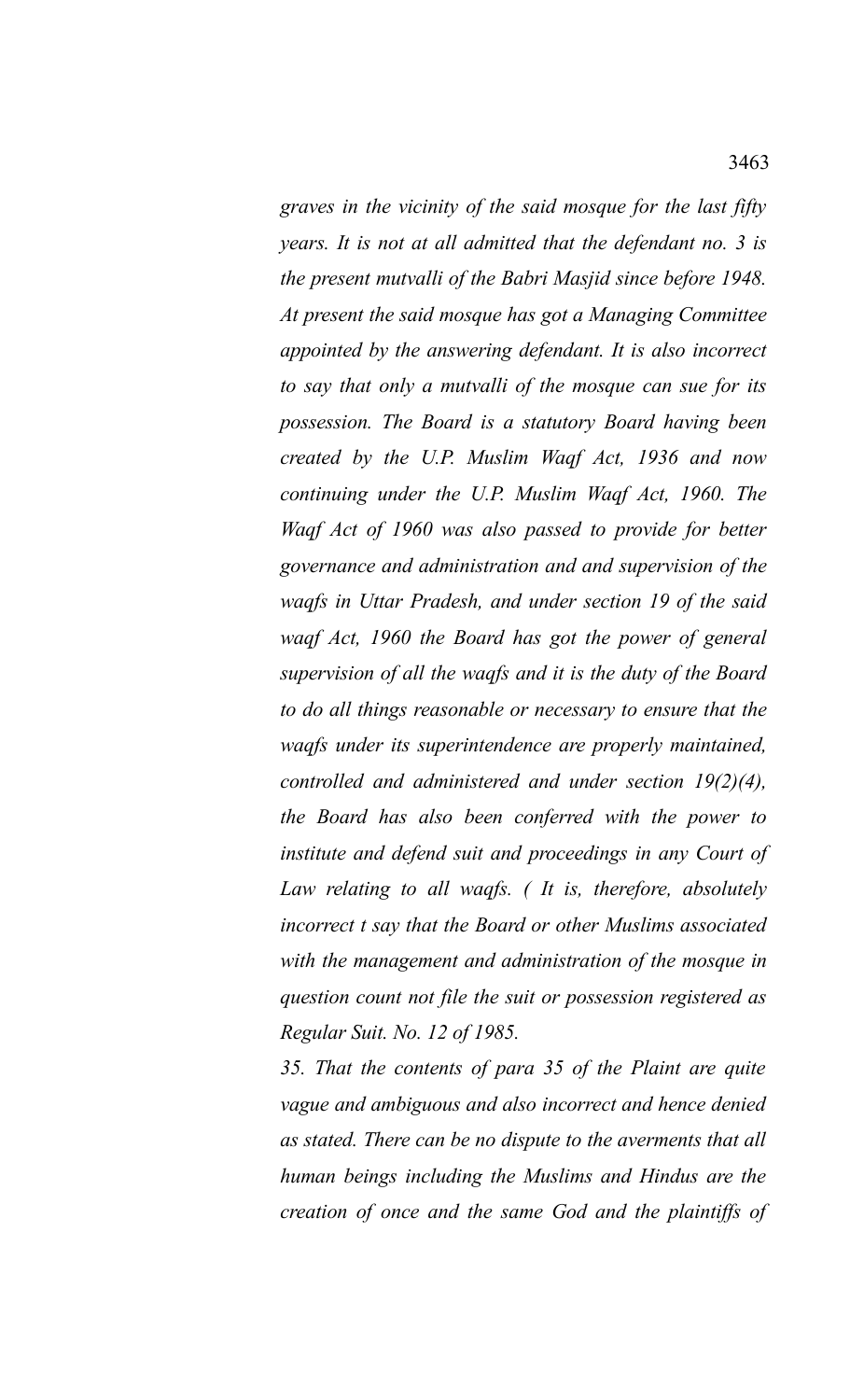*Regular Suit No. 12 of 1961 as well as other Muslims also believe in the policy of living in amity and goodwill with members of all communities and religious denomination. That does not mean that the gesture of goodwill and amity should be shown to such persons who are bent upon demolishing the mosque. It is also incorrect to say that the site in question has got anything to do with the place of birth of Sri Ramchandraji and as such the same has got no significance of alleged Asthan Sri Ramchandra Janam Bhoomi. The entire propaganda and publicity being carried out by the Vishwa Hindu Parishad and Ram Janam Bhoomi Yagya Samiti and their associates and allied bodies in this respect is nothing but sheer concoction and this is being done with the vested interests and political ambitions and as such it is not at all difficult for the*

*plaintiffs of Regular Suit No. 12 of 1961 to abandon their claim over the mosque in question and to construct a magnificent and grand temple of Sri Ramchandraji at any other free site which may not be the property of any other person or community. It is also incorrect to say that under the tenets of Muslims law the mosque can be shifted under certain circumstances.*

*46. That even the reports of the Archaeological experts have been to the effect that there appear to be no symptoms of human habitation in the present Ayodhya of more than 700 B.C. And also there appear to be no symptoms of any Fort or Palace or Old temple being there at the site of the Babri Masjid."*

**3475**. Defendant No.5 (Suit-5) has also disputed the entire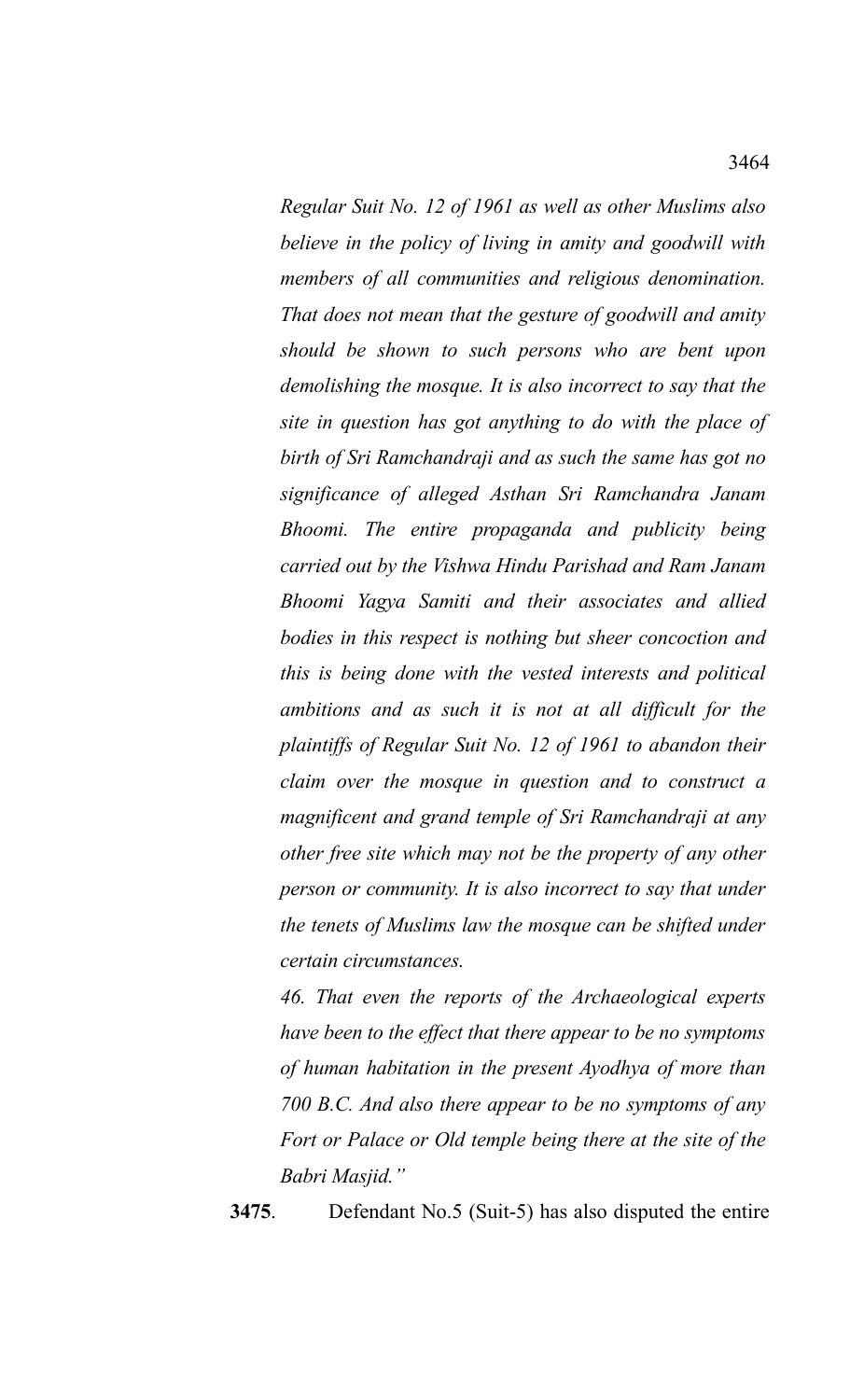claim of plaintiff (Suit 5), vide written statement dated 14/21 August, 1989, and in paras 2, 15, 23, 24, 34, 40, 47, 50, 51, 52, 53, 55, 67 and 69 has said :

*"2. That the contents of para 2 of the plaints are denied. The area and the places indicated in Annexure Nos. 1, 2 and 3 of the plaint are neither Ram Janam Bhoomi nor Ram Janam Asthan. However, it is evident that there exists a mosque known as Babri Masjid, the existence of this mosque is established by record, Historic, Judicial and Revenue. The filing of the suit No.2 of 1950 are not denied. However, the suit is wholly misconceived. The plaintiff of suit. no. 2of 1950 had no legal right and the suit is misconceived.*

*15. That the contents of para 15 of the plaint are denied. There is no question of construction of any temple over the site in question. Answering defendant and his co-religionist have a right to resist any such attempt. There is no question of any management of the so called temple. The premises is a mosque and Muslims have a right to offer namaz in it and U.P. Sunni Central Board of Waqf has a right to supervise and manage it. Neither Jagadguru has any right or locus in the matter and nor he can execute any deed legally in respect of the premises in question. The answering defendant is not aware of the religious sect of the so called vairagies of Ayodhya.*

*23. That the contents of para 23 of the plaint are denied the narration of history in the plaint is false and baseless no authentic book of history has been referred in the plaint. The premises has always been a mosque since its*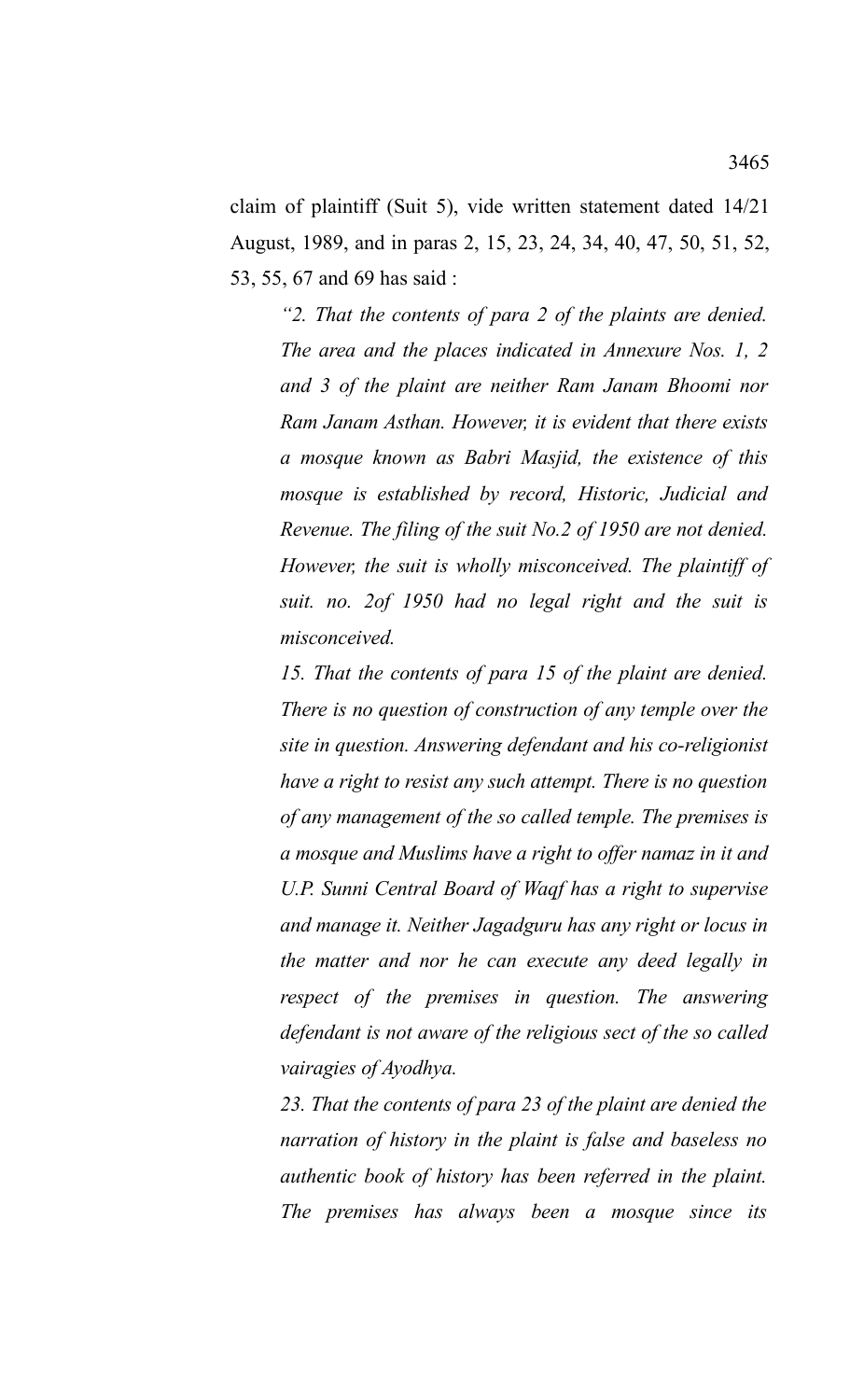*construction in sixteenth century, it has always been used by the Muslim for offering namaz and for no other purpose. Remark in the gazette is no authentic record of history. It is only a generalised observation, the Gazette also does not make any reference of any authentic history or record. The pillars are not of Kasauti. However, it is not relevant as the fact remains that it is a mosque and has always been used as a mosque and it is wholly incorrect that anybody else other than Muslims worshipped in the building which is called Babri Masjid. The narration of history by the plaintiff is baseless and false. There is no evidence of the demolition of any temple for the construction of this mosque.*

*24. That the contents of para 24 of the plaint are vehemently denied, the quotation from Holy Quran has been incorrectly quoted and the same is out of context. There is no evidence of demolition of any temple. The contents of sub-paras are also denied, on the bases of judicial records and other evidence, it is clear that the premises in question has always been a mosque in which Muslim had been offering regular namaz upto 22nd December, 1949. No specific shape or specific design has been prescribed for the mosque in Islam. The shapes and architectural design of the mosque vary in different parts of the world and even in India. The Ganj-e-Shahidaan also belong to Muslims and vests in God Almighty. The plaintiff has misrepresented about the contents of suit No. 12 of 1961. The claim in the contents are clear in the plaint of suit No. 12 of 1961, there is also a pucca well outside the*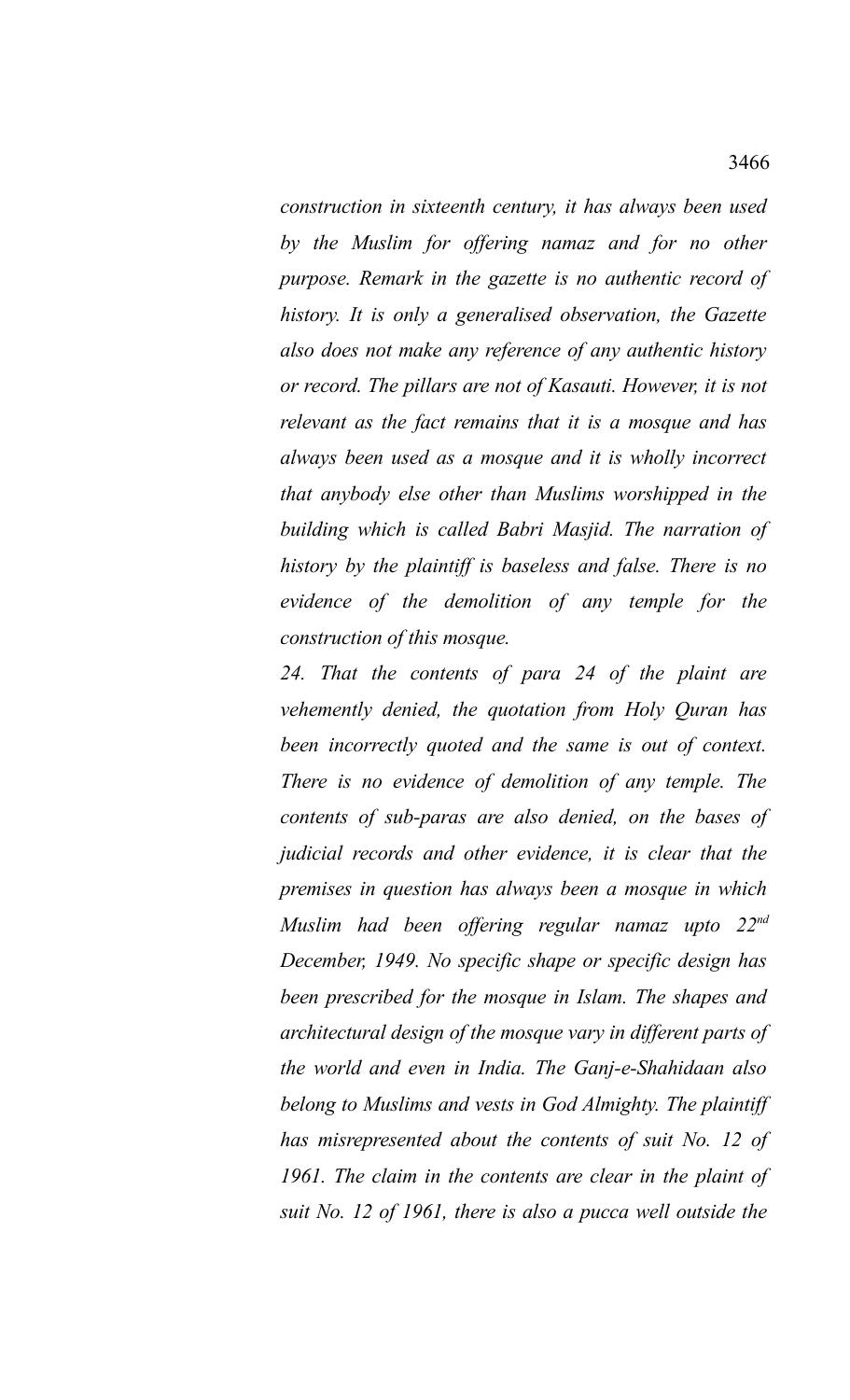*mosque for 'Vazoo'.*

*34. That the contents of para 34 of the plaint are vehemently denied. The premises has always been a mosque and it has been used as such and no one remove the structure.*

*40. That according to the inscription in the mosque, the said Babri Masjid was constructed by Mir Baqui, one of the commanders of the Babar in 1528 and since then it has been in use as mosque and the Muslims always regularly offered namaz in it till the attachment.*

*47. That Babri Masjid (building in question) has always been a mosque and used as such, and only Muslims have right to offer Namaz in it and U.P. Sunni Central Board of Waqf has a right of supervision and control.*

*50. That Lord Rama in whose name the controversy in question has been created, according to authoritative texts of the historians and other scholar of Hindu Religion is mere an epic and imaginary figure and was never in experience. In India there have been authoritative pronouncements by the various historians and also by the seminars and symposium that Lord Rama never existed. It is mere an epic, besides above no period and place could be fixed till this date. After long research Holy Barahmins have come to conclusion that it is all mere an epic and legend.* 

*51. That as per Balmiki's Ramayan which is supposed to be the only authoritative source of Lord Rama, the city of Ayodhya where the property in question situates is not the place described in that book. The averment that at the*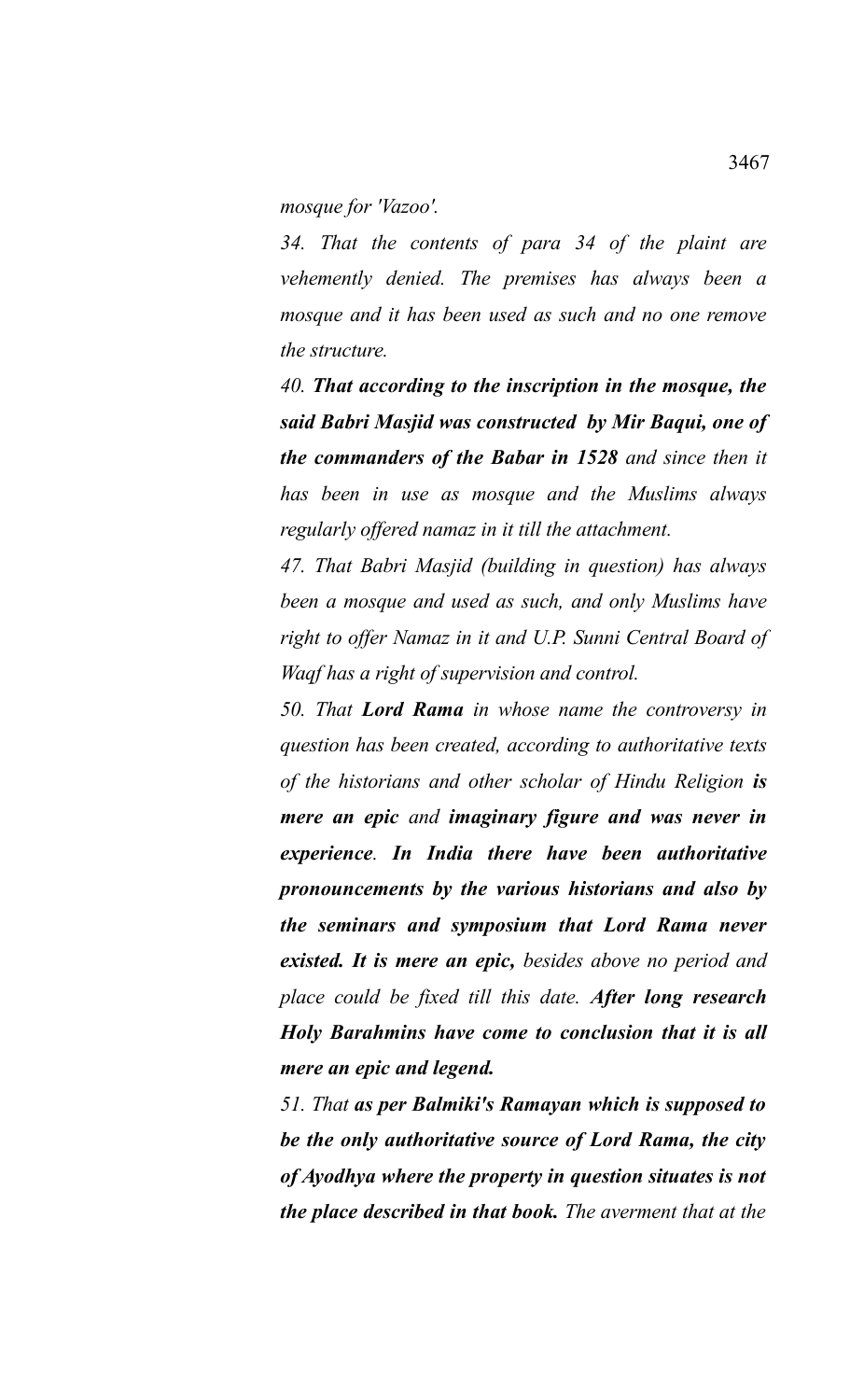*site of of Babri Masjid there was some temple which was demolished at the behest of Babar is absolutely incorrect and false. Shri Tulsidas who by his book Ram Charit Manas has elevated the status of Lord Rama from Mariyada Prushottam to Bhagwan has not written about the demolition of any such temple in his book which was written after construction of Babri Masjid, at the Datoon Kund in Ayodhya itself which situates at a short distance from the Babri Masjid. Before Tulsi's Ram Charit Manas, there were temples of other gods and goddess and as such the contention regarding demolition of Ram Mandir is absolutely baseless and has been designed-ly thatched up to creates communal disharmony and hatred between the two communities.*

*52. That the recent scientist investigation a, c-14 test which is radio carbon dating method has revealed the stones used in the building in question are less than 500 years in age and this falsifies the claim that the temple was demolished and by the same material the mosque was built, however, it is clarified that all such averments made in the plaint are absolutely of no consequence in Courts of Law.*

*53. That property in question is continuously recorded as graveyard and mosque in the revenue records from prior to first settlement and the said entry coming unchallenged and there being three Settlement also now the entries in revenue records are final and can not be questioned.*

*55. That initially there was provided a cash grant from the period of King Emperor and after British Rule in lieu of*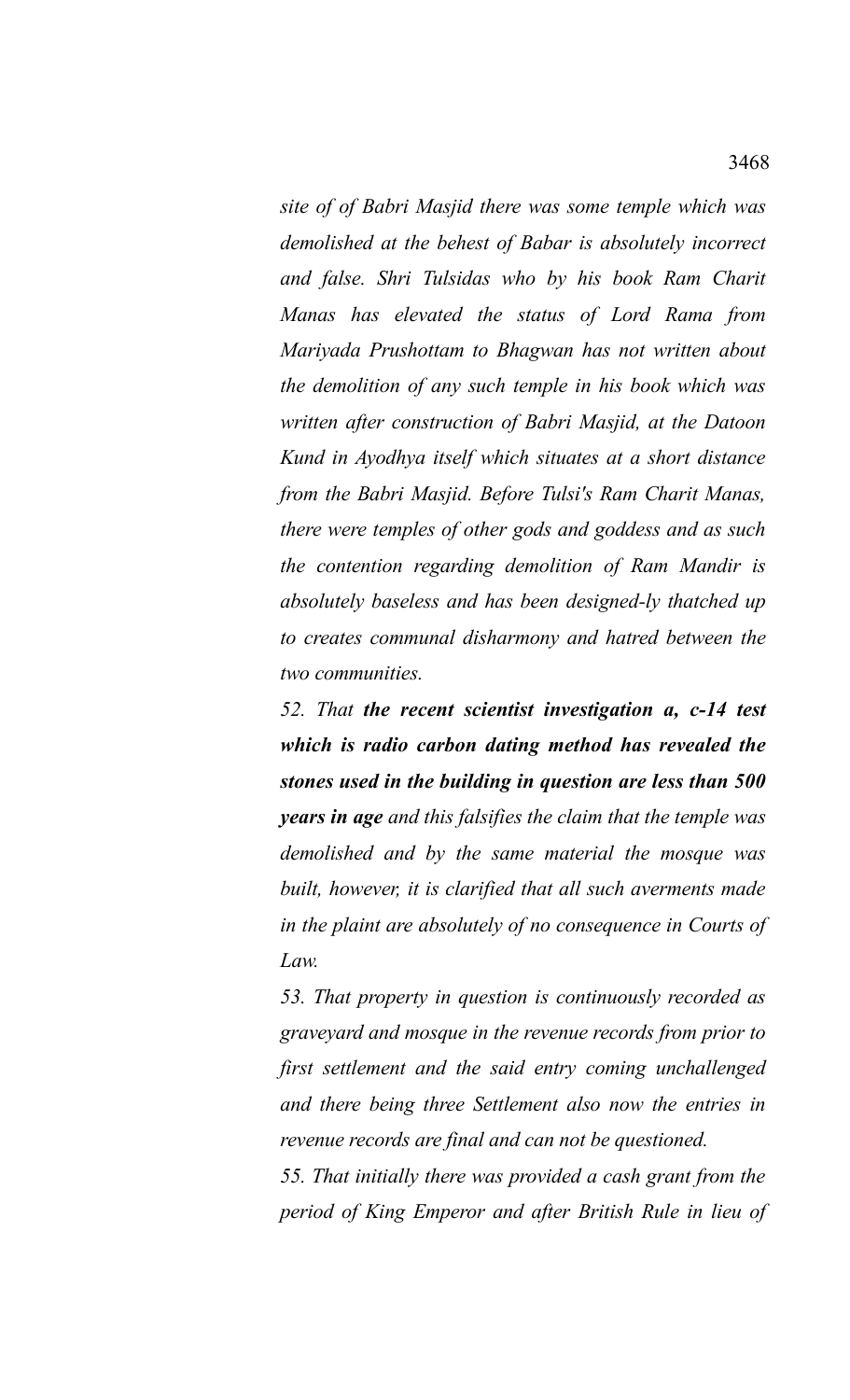*the said cash grant Zamindari of Villag Shanavan, Bhoranpur and Sholipur was given for the Babri Masjid and the masjid in question was inter alia maintained by the income of said Zamindari property and the salary of Imam and Moazin etc. was paid and other expenses were also made.*

*67. That there has been no concern of Lord Rama, Janki or of any person having faith in them with the land in question over which exists the Babri Masjid and adjoining area of grave yard. Admittedly the Mosque being in existence since 1528 and the deads having been burried the same could not be subject matter of any other type of Puja in Practice and ASTHA if any if the same could survive from 1528 onwards till this date without any access to the place in no circumstances that Astha could not give a right for demolition of the Mosque and the place where the deads or burried could not be purified to be used for any other purposes.*

*69. That just the mosque was built and the deads were burried the site became waqf property vested in Almighty God and it will remain so vested eternally and the property once vested in the God can not be a mosque to the depth of the earth and even above the same and can not be removed or shifted to any other place at all. No person on the earth can accord a permission for its removal or shifting."*

**3476**. Defendants No.11 and 17 (Suit-5) in written statement dated  $14<sup>th</sup>$  August, 1989 have supported the plaintiff's suit.

**3477**. The defendant No.23 (Suit-5) vide written statement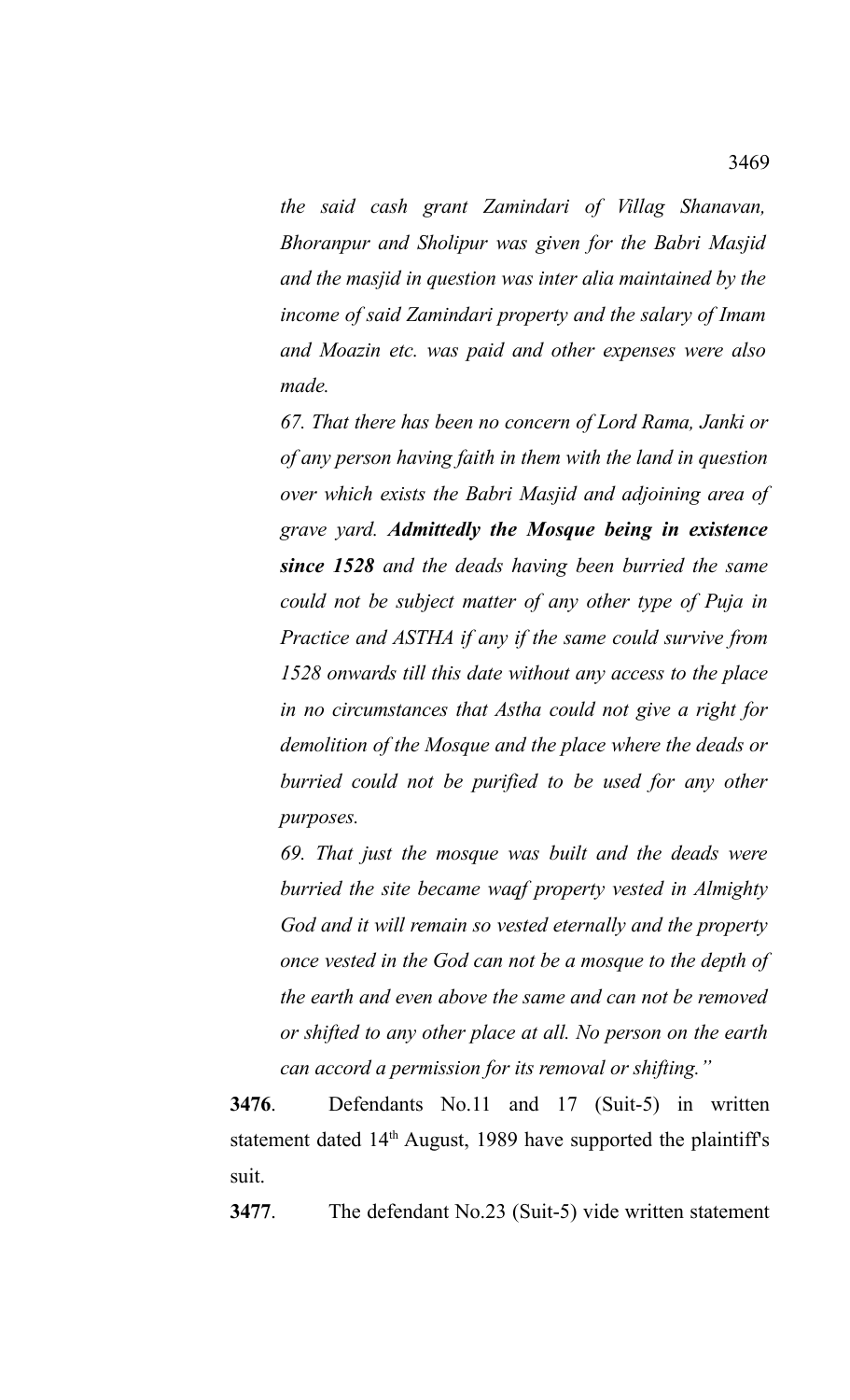dated 18<sup>th</sup> September, 1989 has contested the entire suit and in paras 51 and 57 has said:

''51. यह कि बाबरी मस्जिद वकफ सम्पत्ति है और सून्नी व वक्फ बोर्ड उत्तर प्रदेष लखनऊ में बतौर वक़्फ़ दर्ज है और इस सिलसिले में अदालत सिविल जज फैजाबाद में मुक़दमा चल कर फैसला हो चुका है और उस रजिस्ट्रेषन से हर शख्स पाबन्द है।''

*"51. That the Babri Mosque is a waqf property and it is recorded as waqf with the Sunni & Waqf Board, Uttar Pradesh at Lucknow, and judgement in this regard had come after proceedings at Civil Judgeship, Faizabad and everybody is bound by that registration."*

 *(E.T.C.)*

''57. यह कि श्री राम चन्द्र जी की जो भी शखसियततहॉ उनके नाम का जन्म स्थान मन्दिर अयोध्या में विवादित स्थल के उत्तर और सडक के उत्तर पहले से काएम चला आ रहा है और उस के महन्त व पूजारी सब लोग हैं। वादी नं0 3 का उससे कोई ताअल्लुक नहीं है।''

*"57. That the locus of Sri Ram Chandra's identity, whatsoever, Ayodhya situated Janmsthan Mandir named after him, has already been existing to the north of the disputed site and also of the road, and all the people are its Mahantas and priests. Plaintiff no. 3 has no relation to it."(E.T.C.)* 

**3478**. Defendant No.24 (Suit-5) while contesting the suit, in para 2, 11, 12, 14, 15, 16, 26 and 31 has said :

*"2. That as regards the contents of para 2 thereof the answering defendant has no knowledge of Sri Rama Janam Bhoomi, by which is meant the exact spot of birth of Lord Rama. The site plans referred are alleged to be the part of court record, which can be verified by the Court, and are not admitted to be correct. Today, there are*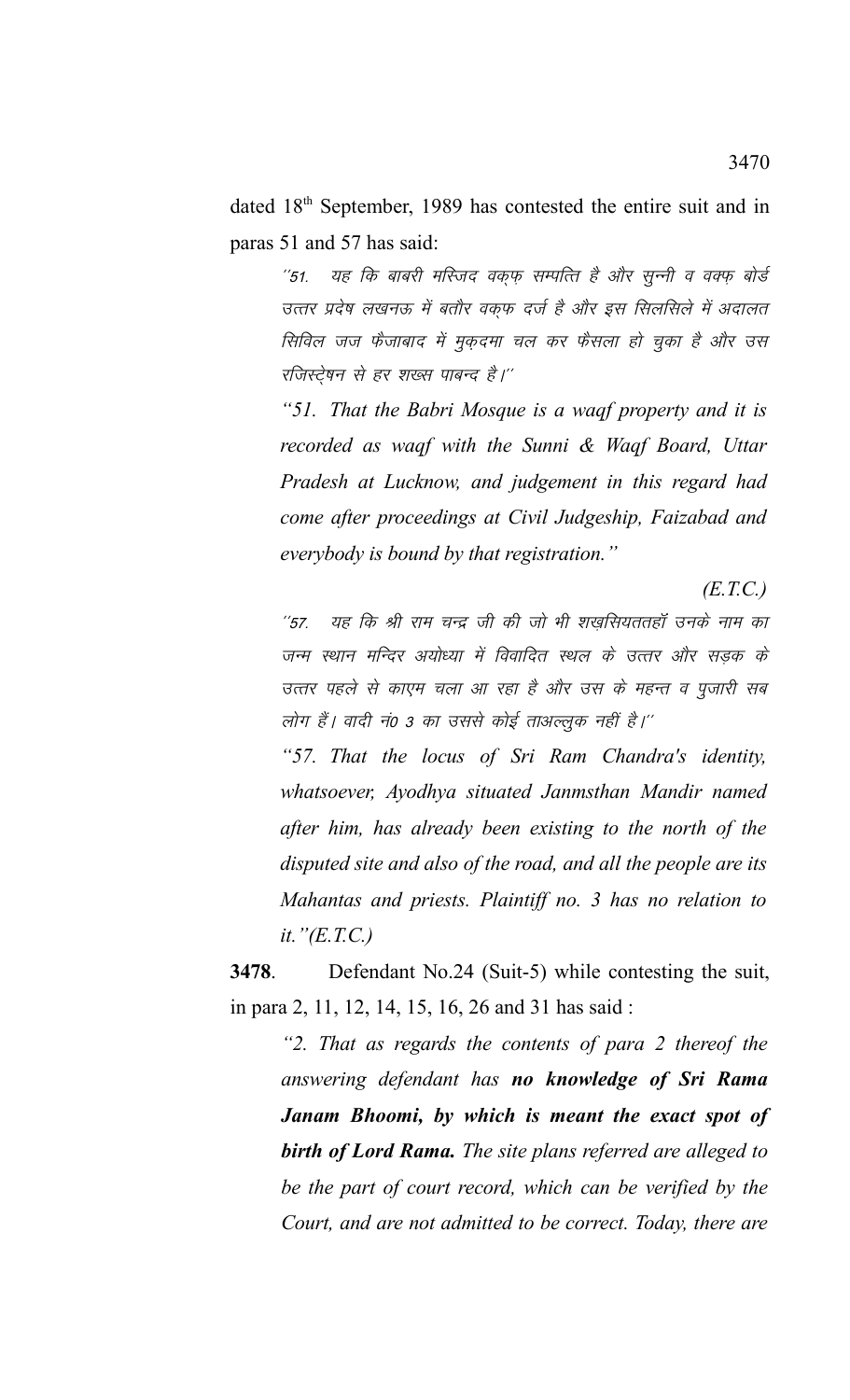*atleast three spots in Ayodhya claimed as the exact spots where Lord Rama was born, viz.:*

*(a) The Spot being presently claimed by the plaintiff is being made known as Ram Janam Bhoomi only since 22.12.1949.*

*(b) The Ram Chabutra, in the court-yard outside the Babri Masjid structure, is being known as Ram Janam Bhoomi only since time immemorial.*

*The last 2 mentioned spots have not been abandoned by the believing devotees in Ayodhya.*

*11. The claim in paragraph 19 of the suit paint that " the premises in dispute is the palce where Maryada Purushottam Sri Ram Chandraji Maharaj was born" is denied and contested. This defendant submits that only since 22 December, 1949, about 40 years ago, such a belief has come into existence. If nay documentary or recorded evidence is produced by the plaintiff no.3 establishing beyond doubt that the present belief existed before 22.12.1949 also, this defendant will surrender all his opposition.*

*12. In this connection, this defendant further submits that when the Babri Masjid was being constructed in 1528 A.D. no such belief existed in Ayodhya, or elsewhere that the place where the mosque was being built was Ram Janam Bhoomi. Goswami Sant Tulsidas, The great biographer of Lord Ram was alive then, and wrote his epic biography "Ram Charit Manas" about the year 1558 A.D., but did not complaint that Babri Masjid was built on Ram Janam Asthan. The book Ram Charit Manas is a pulic document.*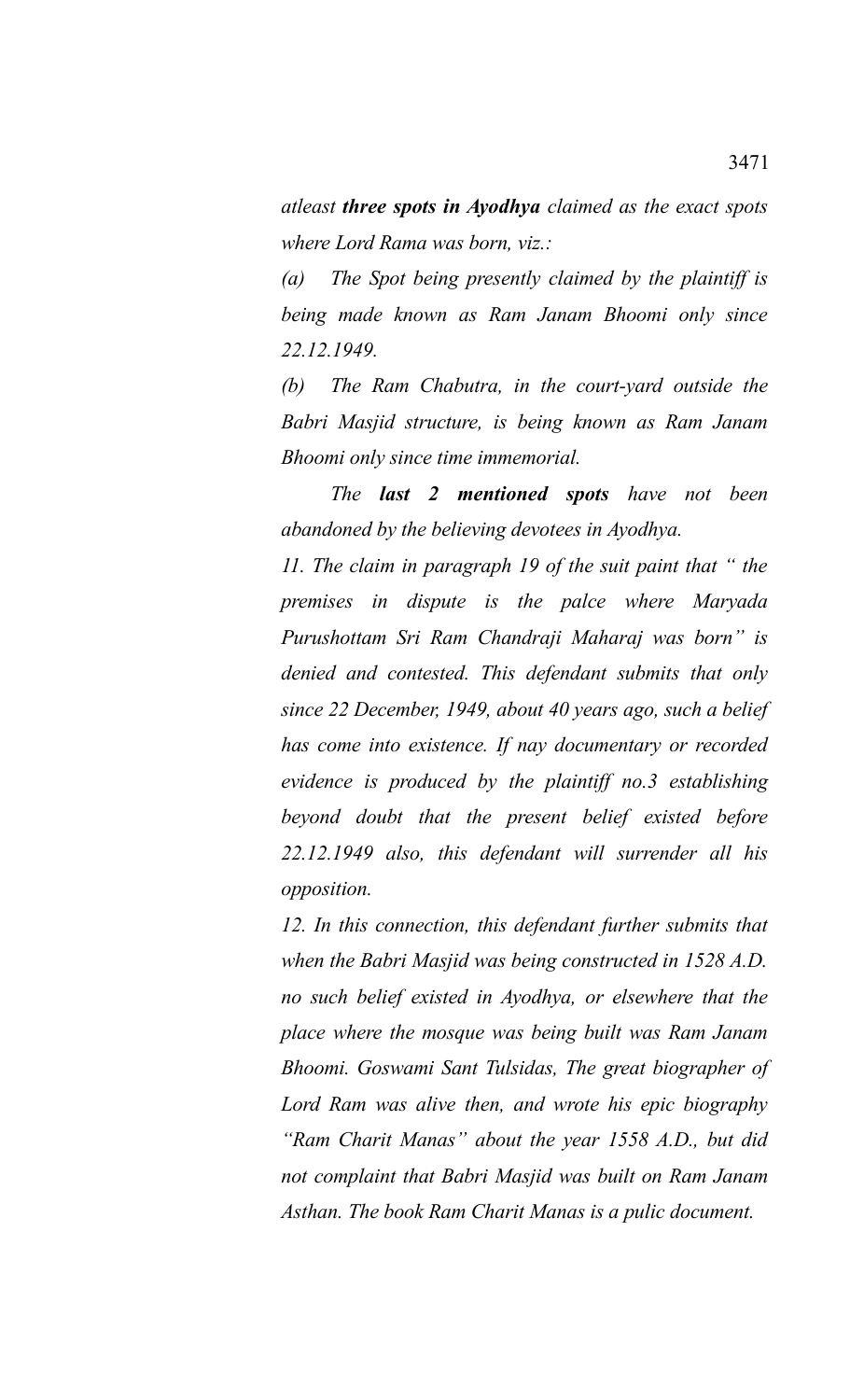*In an earlier period, Valmiki wrote perhaps the first Ramayana. He also did not identify the presently contentious spot as Ram Janam Asthan.*

*In none of the several Ramayans is several languages, the said contentious spot has been mentioned as the place of birth of Lord Ram.* 

*14. Religious sentiments of Plaintiff No. 3 contained in para 22 of the Suit Plaint are respected but the following passage it it is strongly contested :*

*"The place is deity. It as existed in this immovable form through the ages, and has ever been a juridical person. . . . . . Thus Asthan Sri Rama Janam Bhumi is an indestructible and immovable Deity who has continued to exist throughout the ages."*

*Fact of the whole matter is that idea of Rama Janmsthan was first floated by British East India Company's agents in 1855 in order to destabilise the regime of this Defendant's forebear, the King of he realm Wajid Ali Shah. At that time a spot outside the structure of the Babri Masjid, in a corner of the court-yard was claimed as Ram Janam Asthan. But the King settled the dispute by partitioning out the Plot 17 ft. x 12 ft. naming it as Ram Chabutra and by giving it to the Hindus to do "paaths" of Ramayana, peace was then restored.* 

*Again, for the first time on 22.12.1949 the Ram Janam Asthan claim was shifted from Ram Chabutra to right inside the mosque just beneath the main large dome of the Babri Masjid.*

*Earlier than 1855, the undisputed Ram Janm Asthan*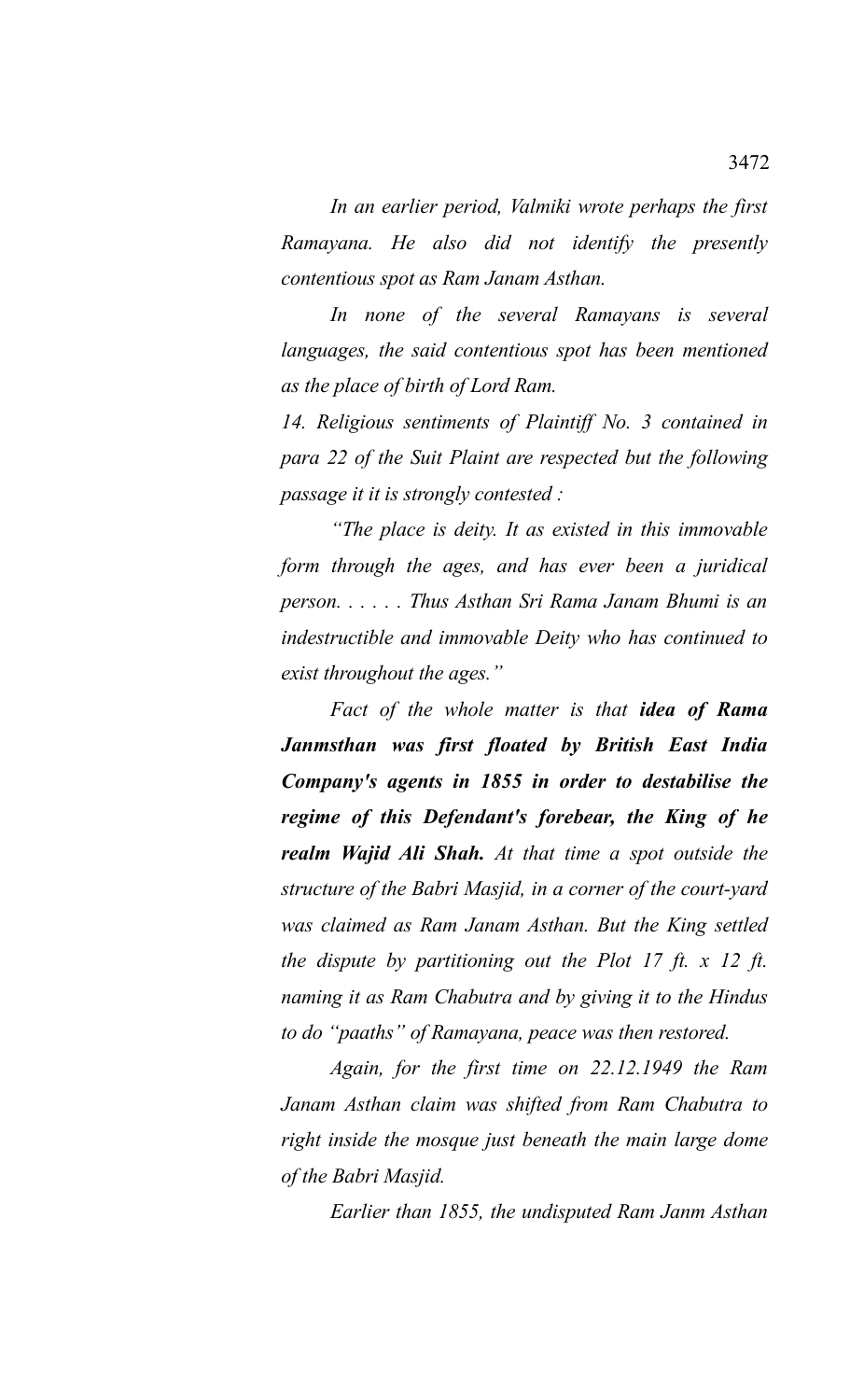*was the old Janam Asthan Sita Rasoi Mandir across the street on a mound facing the Babri Masjid.*

*All the above mentioned three Ram Janam Asthans are now believed to be Lord Rama's probable places of birth, viz. (i) inside the Babri Masjid beneath the main dome since 1949, (ii) at Ram Chabutra in the court-yard of the Babri Masjid since 1855, (iii) at the old Ram Janam Asthan Mandir where Sita Rasoi is also situated, and whose present Mahant is Harihar Das, aged over 100 years.*

*15. That the statements made in the first two sentences of paragraph no. 23 of the Plaint are the most important, and all Muslims of India are wiling to make that as the issue and settle the dispute one way or other at this. Paragraph No. 23 opens thus :*

*"That the books of history and public records of unimpeachable authenticity establish indisputably that there was an ancient temple of Maharaja Vikramaditya's time of Sri Rama Janam Bhumi Ayodhya. That Temple was destroyed partly and an attempt was made to raise a mosque thereat by the force of arms, by Mir Baqia commander of Babar's hordes."*

*The plaintiff No. 3 – Sri Deoko Nandan Agarwal, in a booklet named "Sri Rama Janam Bhumi" published by "Sri Ram Janam Mukti Yagna Samiti", 58 Rajendra Nagar, Lucknow, has written at page 2 as follows :-*

*"That there was an ancient Temple of Maharaja Vikramaditya's time at Sri Rama Janam Bhumi is a fact of history, which is indisputable, although there is some*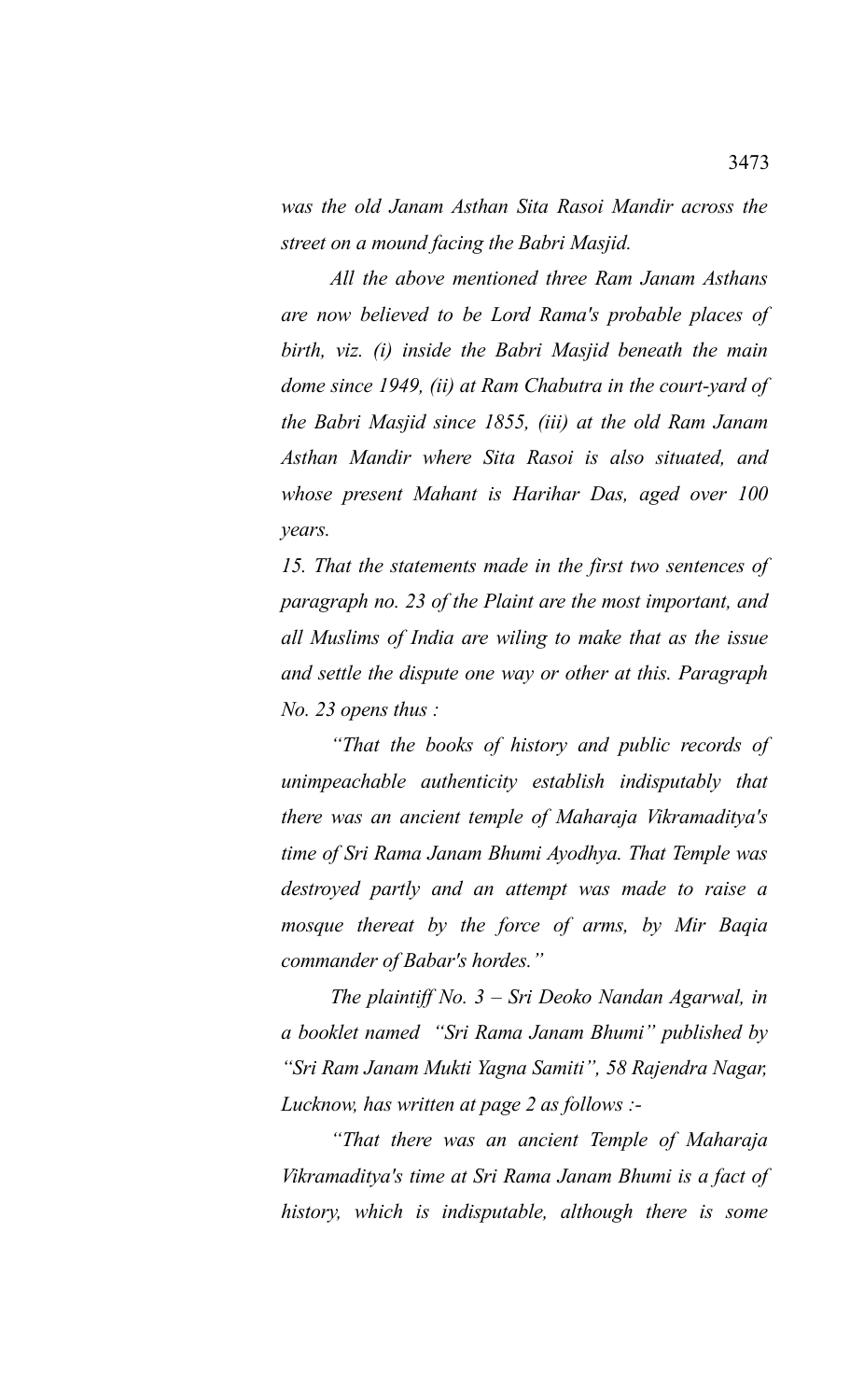*controversy as to which of the Vikramaditya resurrected the place and built the magnificent Temple."* 

*In paragraph no. 23 of the Suit Plaint there is a reference to 1928 Edition of the Fyzabad Gazetteer published by the then British Government in Uttar Pradesh, wherein at page 179 there are stories of Moghul Emperor Babar coming to Ayodhya, halting there for a week, destroying the ancient temple at Janamsthan, and building the Babri mosque on its site the materials of the old destroyed Mandir. But it is the known fact of the history that Emperor Babar never came to Ayodhyan. And that the Babri mosque was built by Mir Baqi and not by Babar has been admitted in the Suit Plaint itself. Further-more, Babar in his Babar-nama, while recording his daily diary, has made no mention of visiting Ayodhya, destroying Mandir or building Mosque there, although in other pages of Babarnama many things adverse are also mentioned.*

*But the Fyzabad Gazetteer of 1877, this Defendant submits, does not contain any mention of destruction of any Mandir and building of Babri or any Masjid on the Mandir land. Of the two Gazetteers, the one contemporary ad more near to the date concerned will have to be relied on.*

*District Gazetteer of the British Government, as is well known, were no works of history. They only reflected the policy of the alien Government to divide the cast population of India by creating conflicts such as the present one, and to perpetuate the minority rule of the foreign imperialist power. This defendant submits that all the aforesaid and other conflicting facts need to be*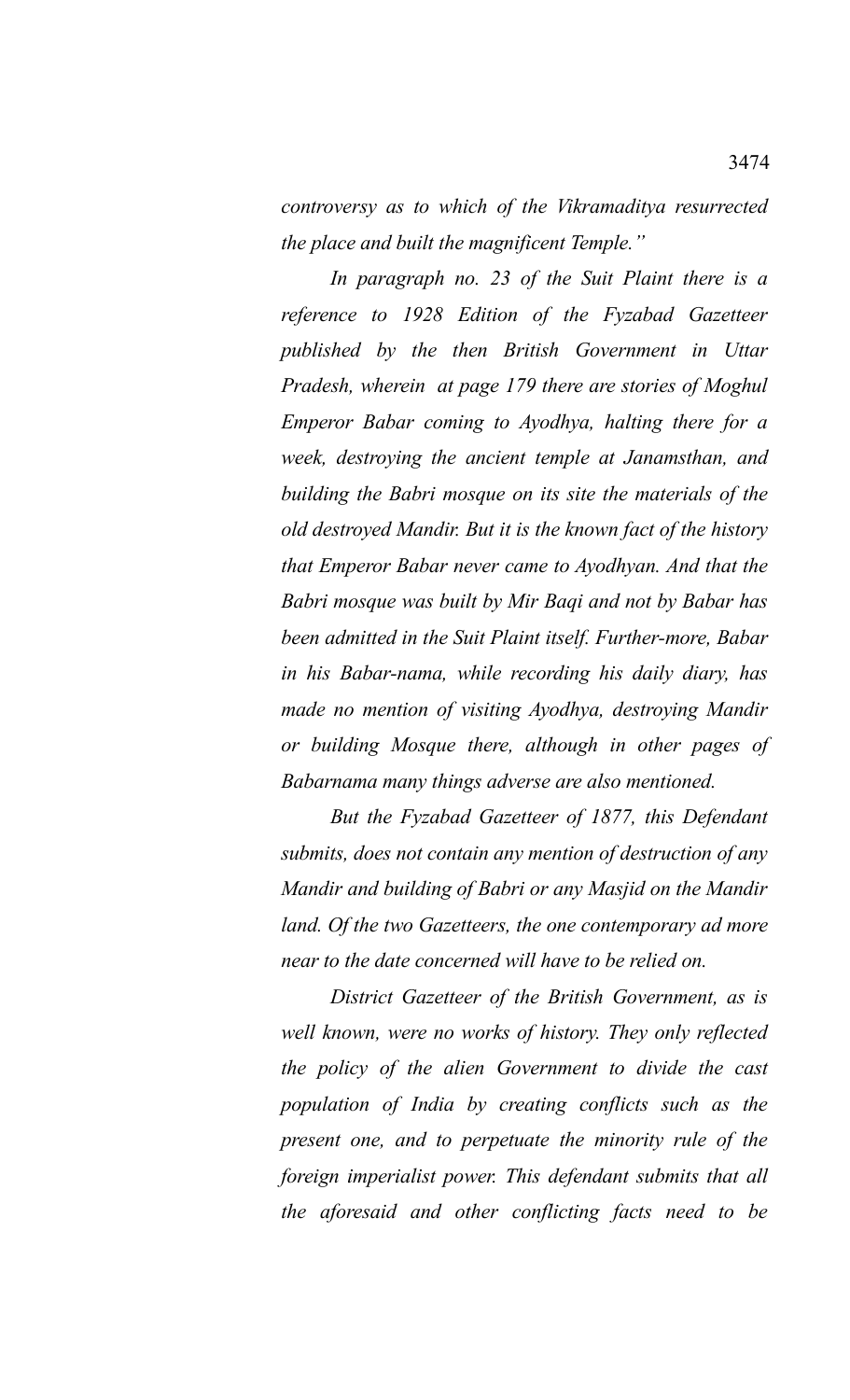*investigated by this Hon'ble Court or by a Commission of Experts of history and archaeology to arrive at the truth.*

*However, after all said and done, it is most respectfully submitted that if only this claim is proved that a Mandir was demolished and Babri Masjid was built on the Mandir land, this defendant and all other Muslims will gladly demolish and shift the mosque, and return the land for building thereon.*

*But if this is not a fact, the Babri Masjid must in all fairness be returned to Muslims.*

*In this connection, the following quotation of Swami Swaroopananda Saraswati, the Shaneracharya of Dwarka Peeth, and published in the national news-paper on 14th May, 1987, is being re-produced below from Qaomi Awaj – Urdu Daily of Lucknow :*

*CONDITION FOR RETURN OF BABRI MASJID TO MUSLIMS:*

*Pune (Maharashtra) 13 May -* 

*Jagadguru Shanakra-charya Swaroopananda Saraswati has proposed that to resolve the Ram Janam Bhumi Babri Masjid table an Authority should be constituted.* 

*Addressing a gathering of the All India Virodhman Asthan Kwasi Jain Shraman Sangh here yesterday he said that if it is proved that Moghul Emperor Babar got the mosque constructed after demolishing Mandir, then surely the Hindus should get the Mandir. But if it is found that Hindu Administrators made the Mandir after destroying the mosque, then the place will have to be made over to*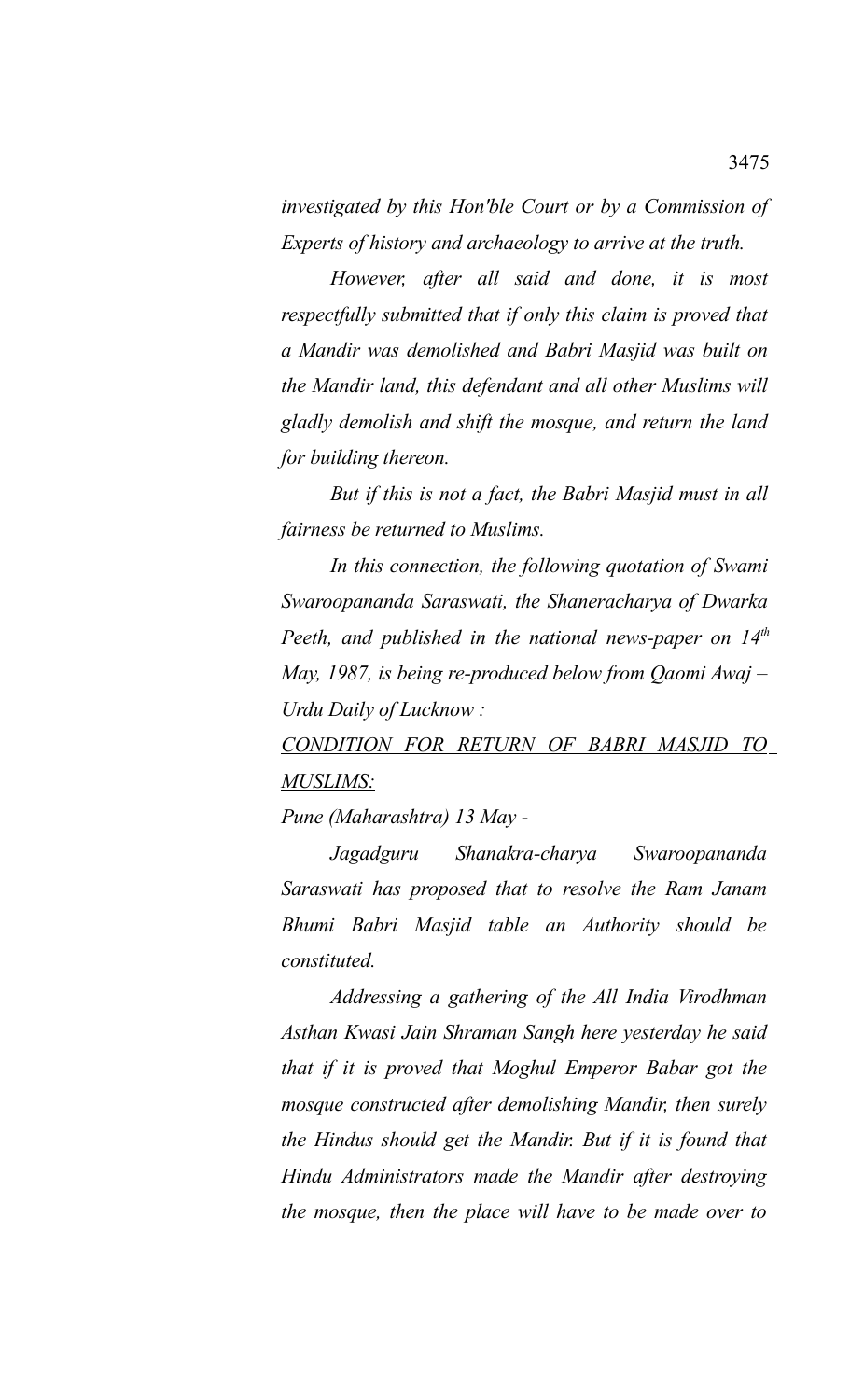*Muslims."*

*In this connection, the celebrates Muslim historian and scholar Maulana Syed Sababuddin Abdur Rahman (since expired) in his welknown treatise "BABRI MASJID" wrote at page 5 at the very beginning of his preface thus : (translation from Urdu)*

*"On behalf of Muslims I also have right to say that if it is proved that Babri Masjid has been built after demolishin Ram Janam Bhoomi Mandir on its place, then such a mosque if built on such an usrped land deserves to be destroyed. No theologean or Aalim can give Fatwa to hold Namaz in it."*

*In the monumental theological work Fatwa-e-Alamgiri, Volume 6 Page 214, the following is the ruling : (translation).* 

*"It is not permissible to built mosque on unlawfully acquired land. There may be many forms of unlawful acquisition. For instance, if some people forcibly take somebody's house (or land) and build a mosque or even Jama Masjid on it, then Namaz in such a mosque will be against Shariat."*

*Other assertions made in paragraph 23 of the Plaint, not specifically dealt with above, are contested and denied. 16. Parts of the contents of paragraph 24 of the Suit Plaint have been answered in para 15 above. This defendant submits that Plaintiff No. 3 is not competent to interpret Koran, Islamic Shariat, and Islamic custom and practices which he has tried to do in sub-paragraphs A, B, C, D, E, F and G of paragraph 24. The interpretations given are*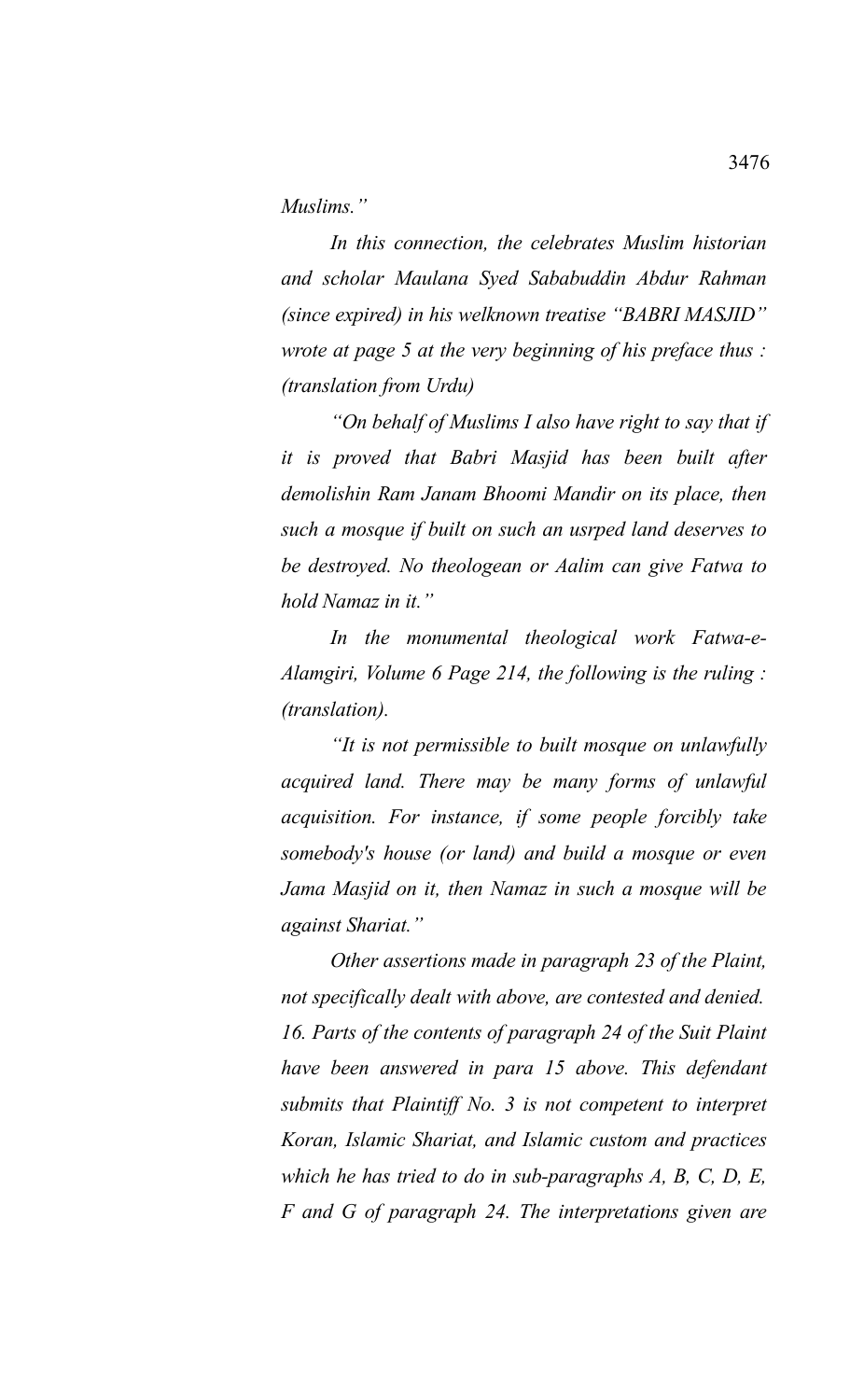*strongly contested. The contentions in the Suit Plaint in this regard are wholly irrelevant with the points at issue. This defendant states :*

*(A) That Emperor Babar or Mir Baqi did not destroy or demolish any Mandir.*

*(B) Emperor Babar or his commander Mir Baqi did not construct the mosque on the land of on the ruins of any Mandir. Mir Baqi built the Babri Masjid on vacant land.*

*(C) Sanctity of Babri Mosque was not affected by the creation of Ram Chabutra on the courtyard, or by the mosque being surrounded by Mandirs.*

*(D) There is no tenet of Islam against existence of a mosque in a noisy place, or in a non-Muslim locality.*

*(E) Minaret is no essential part of a mosque/*

*(F) Non-existence of a water reservoir in it does not make a mosque as no mosque.*

*Finally speaking, if it is not a mosque how it is claimed that mosque was built after destroying the Mandir. 26. That as regards the contents of paragraph 34 and 35 of the Suit Plaint, the answering defendant being a representative of the Shia Muslims of India is deadly against any form of sacrilegious actions. He is of the firm view that no place of worship of any religion should be constructed on the ruins of the destroyed one. The answering defendant firmly believes that the Babri Masjid was certainly not built after destroying the Vikramaditya Mandir or any temple. Yet, at the same time if it is unequivocally proved in this Hon'ble Court in the light of historical archaeological and expert scientific evidence*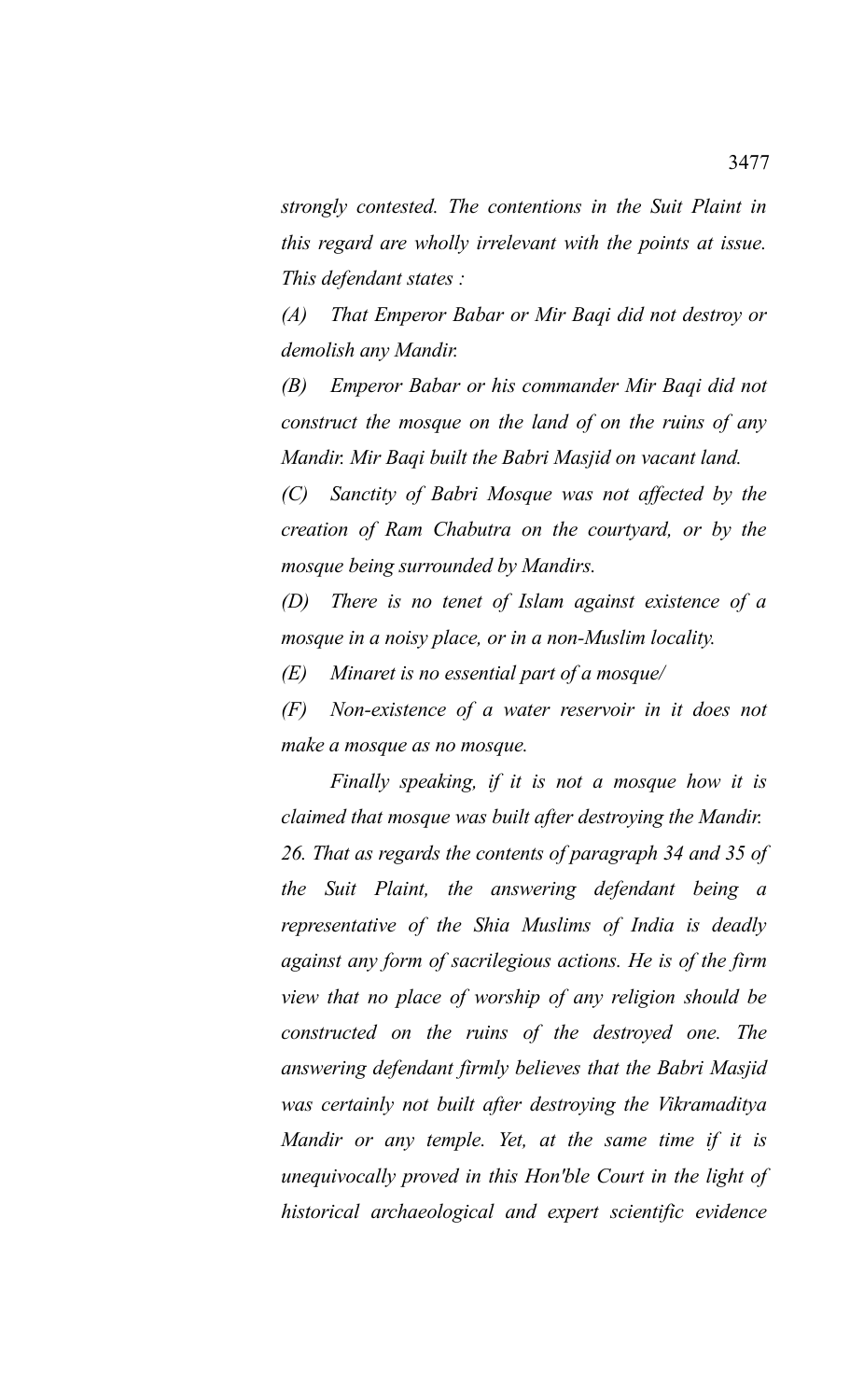*that the Babri masjid was really built after demolishing any Mandir land, only then this defendant will withdraw his opposition.*

*As a further concession to the Plaintiff No. 3 and to the Hindu community of India whose religious sentiments the said Plaintiff and his party are trying to wrongly arouse since last 3 years, this Defendant is prepared to withdraw his opposition also if it is unequivocally proved, in this Hon'ble Court that the belief, of Ram Janam Asthan being at the presently claimed spot inside the Babri Masjid, existed from before the Babri Masjid was built . And that the Babri Masjid was knowingly built n Ram Janam Asthan spot.*

*31. Once it is admitted that a mosque was built hundreds of years ago and was used as such it became Waqf by user, irrespective of the fact whether or not legal formalities for creating a Waqf were observed."*

**3479**. Defendant No.25 (Suit-5) in the written statement dated 16/18 September, 1989, in paras 2, 15, 23, 26, 33 and 34 has said :

*"2. That the contents of para 2 of the plaint are denied. The area and the places indicated in Annexure No. 1, 2 & 3 of the plaint are neither Ram Janam Bhoomi nor Ram Janam Asthan. However, it is evident that there exists a Mosque known as Babri Masjid, the existence of this mosque is established by record, Historic, Judicial and Revenue. The filing of the Suit no. 2 of 1950 are not denied.* 

*15. That the contents of para 15 of the plaint are denied. There is no question of construction of any temple over the*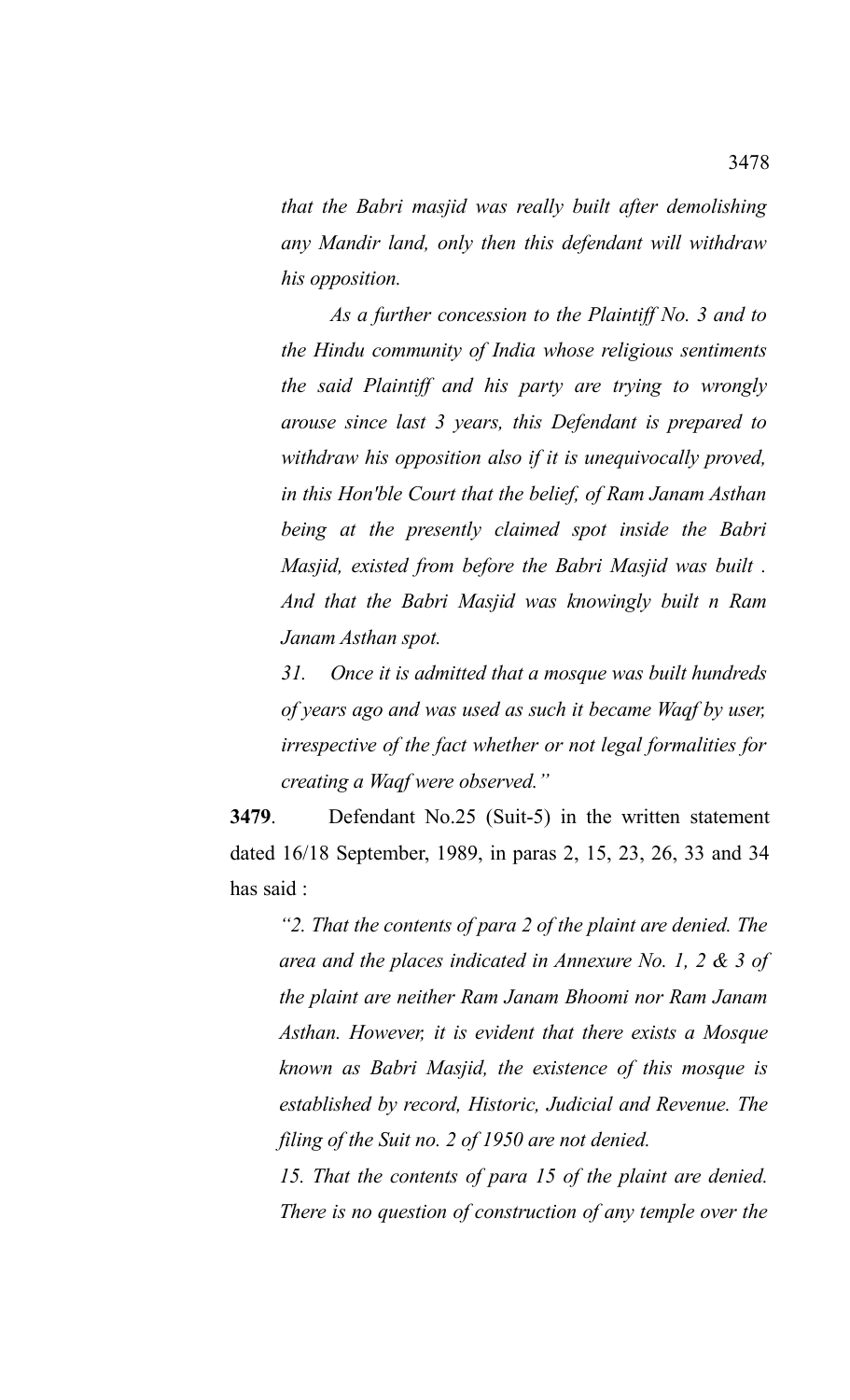*site in question. Answering defendant and his coreligionists have a right to resist any such attempts. The premises is a mosque and Muslims have a right to offer namaz in it. Neither Jagadguru has any right or locus in the matter and nor he can execute any deed legally in respect of the premises in question. The answering defendant is not aware of the religious sect of the so called vairagies of Ayodhya.*

*23. That the contents of para 23 of the plaint are denied. The narration of history in the plaint is false and baseless. No authentic book of history has been referred in the plaint. The premises has always been a mosque since its construction in sixteenth century, it has always been used by the Muslims for offering namaz and for no other purpose. Remark in the gazette is not an authentic record of history. It is only generalised observation, the Gazette also does not make any reference of nay authentic history or record. The pillars are not Kasauti. However, it is not relevant as the fact remains that it is a mosque, and has always been used as mosque and it is wholly incorrect that anybody else other that Muslims worshipped in the building which is called Babri Mashid. The narration of history by the plaintiff is baseless and false. There is no evidence of the demolition of any temple for construction of this mosque.*

*26. That the contents of para 26 of the plaint are vehemently denied. The building known as Babri Masjid has always been in use as a mosque and the Muslims have offered namaz in it since its construction till 22nd*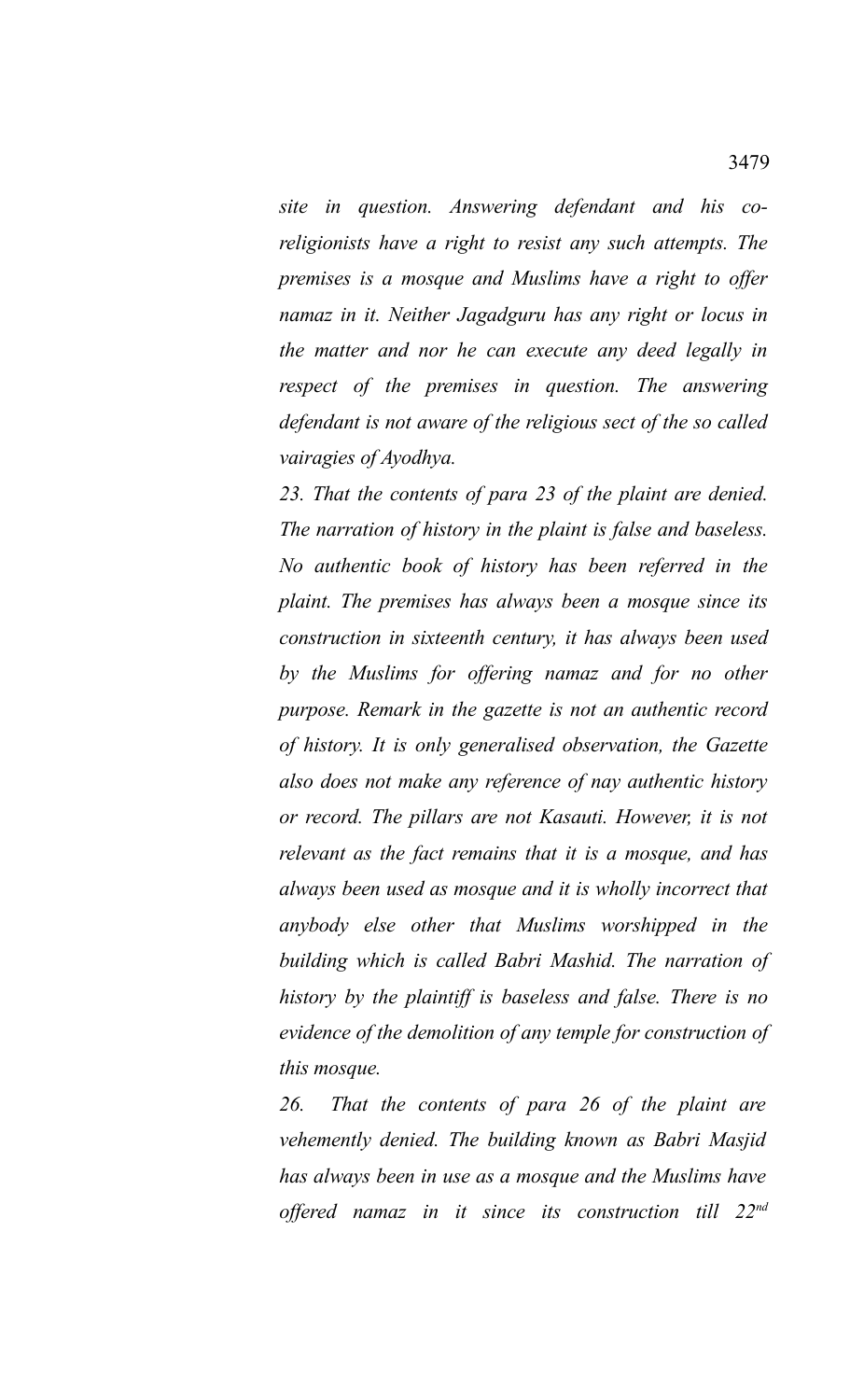*December, 1949. Some of those who offered namaz in it are still available. Some part of the mosque was damaged in the communal riot of 1934 and the same was repaired soon thereafter. The threat contained it the para under reply is most unwarranted. There is no dispute between Shias and Sunnis over the mosque in question. Mosque is vested in almighty and every Muslim (Shia and Sunni) have the right to offer Namaz in nay Masjid. The averment in the para under reply are wholly incorrect and false.*

*33. That the contents of para 33 of the plaint are denied. It may be pointed out that the entire complex belongs to Waqf Babri Masjid, the existence of which cannot be denied.*

*34. That the contents of para 34 of the plaint are vehemently denied. The premises has always been a mosque and it has been used as such and no one can remove the structure."*

**3480**. Voluminous documentary and oral evidence has been adduced, besides referring a plethora of books on the subject of history, religion, culture, archaeology, architecture, gazetteer etc. to prove rival submissions. The learned counsels for the parties however have not specified and identified evidence separately with reference to the above issues. In general they have advanced their submissions referring to the evidence (documentary and oral, as well as the concerned books) the details whereof shall be mentioned later on.

**3481**. Sri Zafaryab Jilani, Mohd. Siddiqui and Syed Anwar Ahmad have appeared and argued for plaintiffs (Suit 4), Sunni Waqf Board and other Muslim defendants in other suits while Sri Ravi Shankar Prasad, Sri P.R. Ganpathy Iyer and K.N.Bhatt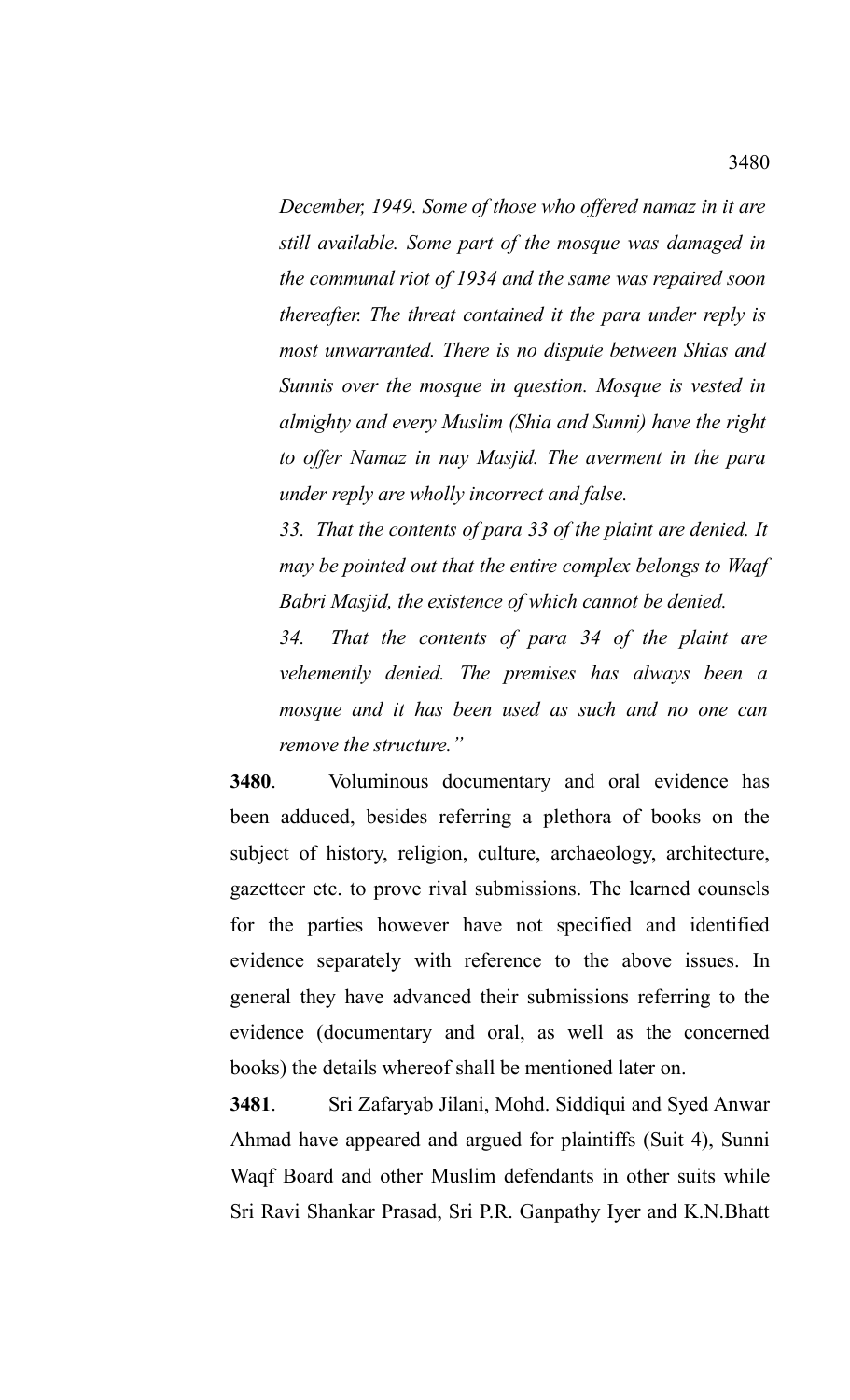(Sr. Advocates), Sri P.N. Mishra, R.L.Verma, Madan Mohan Pandey, Rakesh Pandey, Hari Shankar Jain, Ranjana Agnihotri, A.K.Pandey, Ved Prakash, Tarun Verma and D.P.Gupta Advocates have advanced their submissions for various Hindu Parties.

**3482**. Sri Zafaryab Jilani, Advocate, counsel for the plaintiffs (Suit-4), contended that the published material, which may throw light on the above issues, may be categorized in five:

(i) Books of History;

(ii) Books containing Travellers account;

(iii) Gazetteers (published in pre-independence and postindependence era);

(iv) The religious books;  $\&$ 

(v) Archaeology, Iconography, Architecture and others.

**3483**. In the first category, the books of history, he referred to the following:

(i) "Babar-Nama" by John Leyden and Erskin (Ex. 48, Suit-5 -Paper No. 107C-1/64-68)

(ii) "Babur-Nama (Memoirs of Babur)" by A.S. Beveridge (Ex. 16, Suit-5 -Paper No. 107C1/71-74)

(iii) "Memoirs of Babur" by Lt. Col.F.G. Talbot (Ex. 82, Suit-4 -Paper No. 218 C1/ 1- 20)

(iv) "Mughal Kaleen Bharat-'Babar'1526-1530 A.D." by Syed Athar Abbas Rizvi (Ex. 85, Suit-4-Paper No. 224  $C1/1-62$ 

(v) "Ain-e-Akbari" by Abul Fazal Allami translated in English by Col. H.S. Jarret in 1884 A.D., corrected and further annoted by Sri Jadunath Sarkar first published in 1927 A.D. (Ex. D1, Suit-5-Paper No. 320C1/1-6-; Paper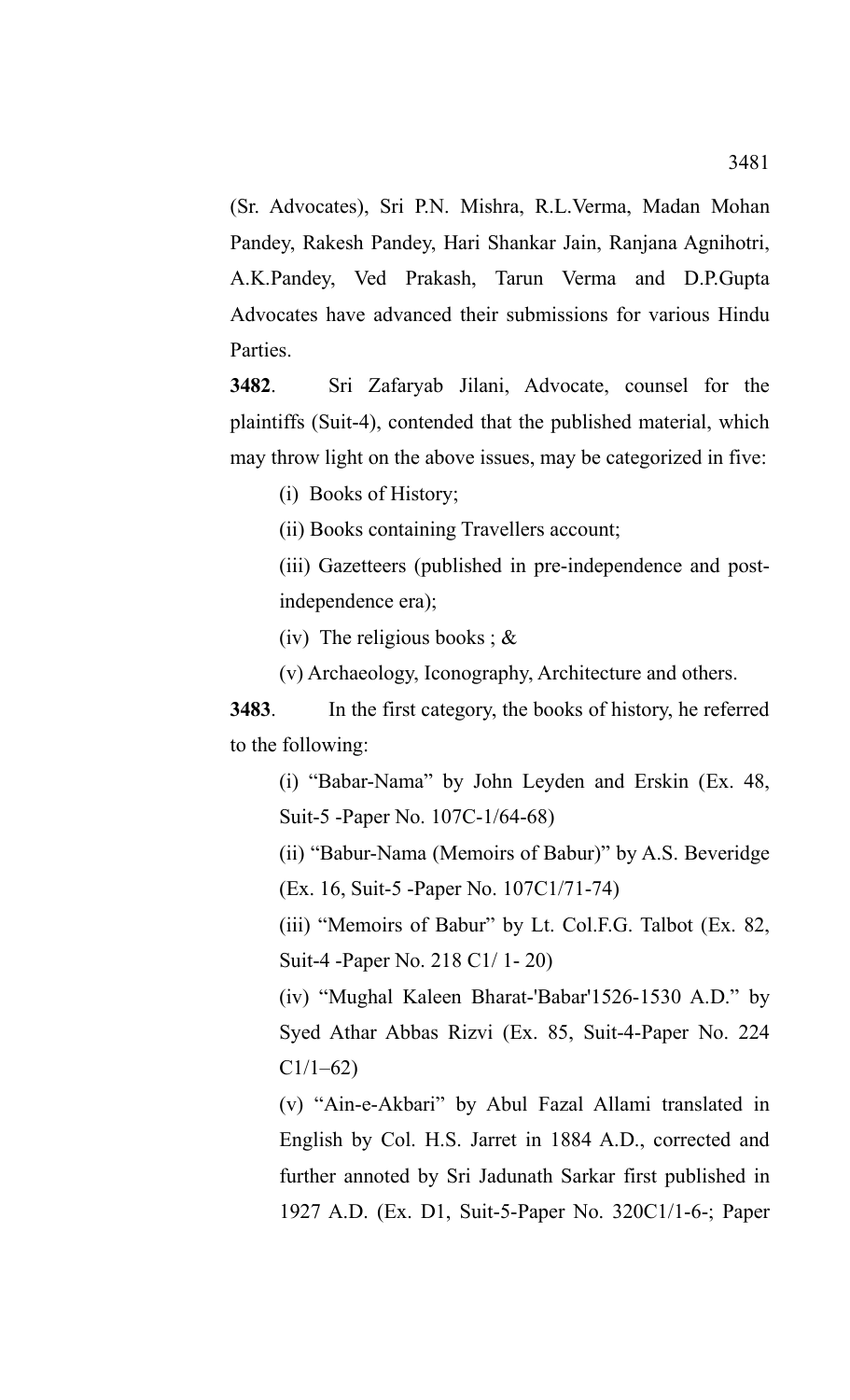No. 321 C1/3)

(vi) "Ayodhya ka Itihas" by Awadhwasi Lala Sitaram published in 1932 A.D. (Ex-50, Suit-5 -Paper No. 107C1/122-129)

(vii) "Sri Ram Janam Bhumi Aitihasik Avam Puratativik Sakshya" by T.P. Verma and S.P.Gupta (Ex. 3, Suit-5- Paper No. 289C1/1)

(viii) "Itihas Me Ramjanambhumi" by Rajendra Singh (published in March, 1991) (Ex. B4, Suit-4-Paper No. 206C1)

(ix) "Ramjanambhumi Ka Rakt Ranjit Itihas" by Pt. Radhey Shyam

(x) "Babur Nama" by Yugjeet Naval Puri published in 1974 (Hindi translation of "Memoirs of Babar" written in english by F.G.Talbot)

(xi) "Ayodhya" by Han's Baker published in 1986.

(xii) "Shri Ramjanambhumi Pramanik Itihas" by Radhey Shyam Shukla (Ex. 24, Suit-5-Paper No. 107C1/154)

(xiii) "Fasana-i-Ibrat" by Rajab Ali Beg Surur

(xiv) "Amir Ali Shaheed Aur Marka-I-Hanuman Garhi" by Shah Mohd. Azmat Ali Alvi Kakorvi

(xv) "Zia-I-Akhtar: by Hazi Mohd. Hasan (1878)

(xvi) "Sri Ramjanambhumi Ka Rakt Ranjit Itihas" by Sri Ram Raksha Tripathi "Nirbheek" (Paper No. 110C1/52- 54)

(xvii) "Sri Ramjanambhumi Ka Rakt Ranjit Itihas" by Ram Gopal Pandey "Sharad" (Paper No. 44 C1/1-8) (xviii) "Society and Culture in Northern India in the  $12<sup>th</sup>$ Century" by B.N.S. Yadav (Paper No. 300 C1/2)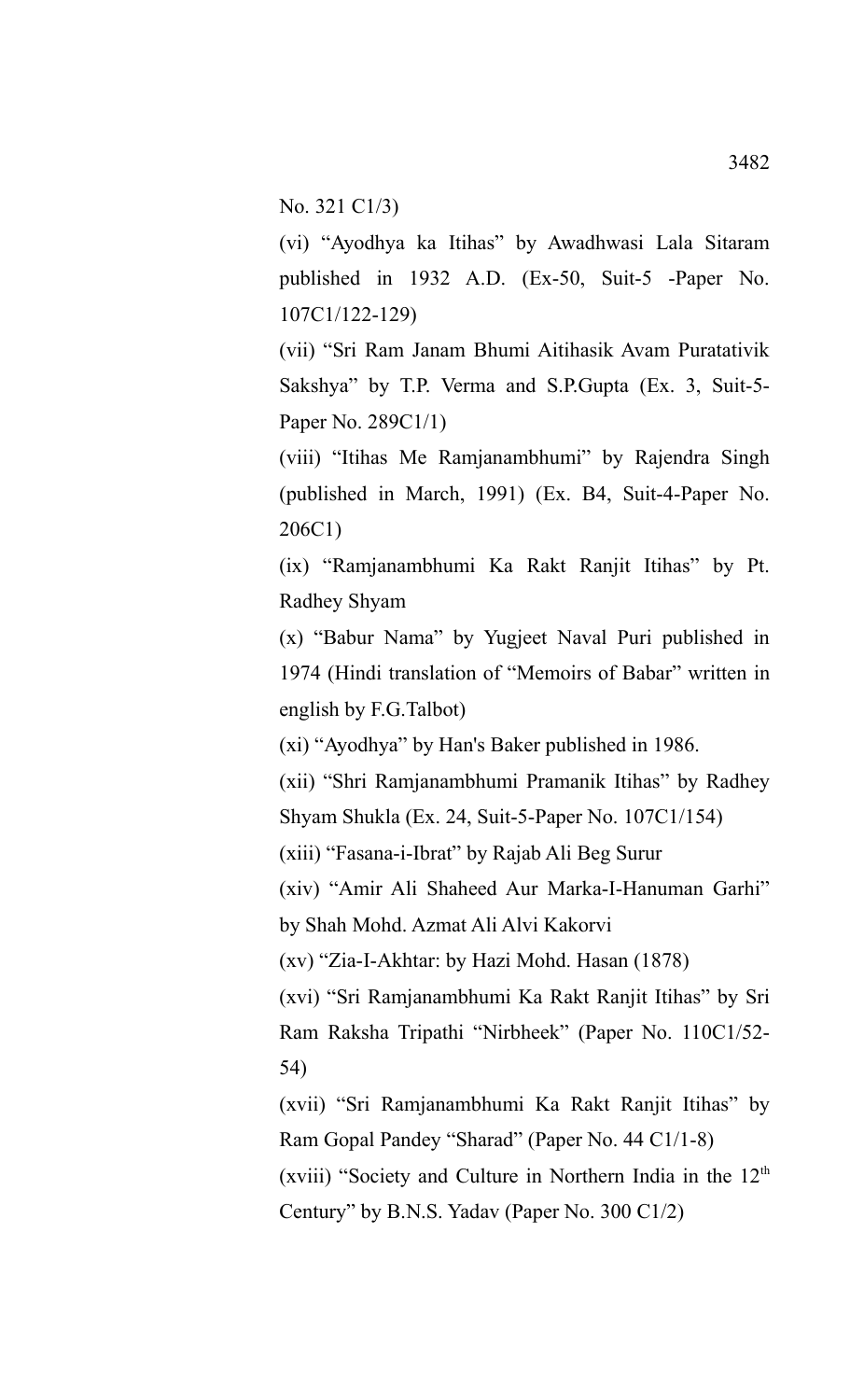(xix) "The History of India As told by its own Historian" Elliot & Dowson (Ex. 87, Suit-4 -Paper No. 242 C1/1-5;

Ex. 89, Suit-4 -Paper No. 246C1/1-7)

(xx) Sharki Architecture (Paper No. 301C1/1)

(xxi) "Mughal Empire in India" by Prof. S.R. Sharma (first published in 1934)

(xxii) "Destruction and Conservation of Cultural Property" (2001) (Paper No. 308C1/1-9)

(xxiii) "The Religious Policy of Mughals" (Paper No. 284 C1/1)

(xxiv) "Historians Report to the Indian Nation" by R.S. Sharma, M. Athar Ali, Suraj Bhan and D.N. Jha (Paper No. 288C1/1; Paper No. 190C2/1-20; Ex. 62, Suit-4-Paper No. 190C2/1-20)

(xxv) "India Distorted - A Study of British Historians on India" Vol. III by S. C. Mittal (Ex. E5, Suit-5-Paper No. 323 C1/1-25)

(xxvi) "The Early History of India" by Vincent A. Smith (Ex. E6, Suit-5-Paper No. 324C1/1-28)

(xxvii) "Journey through the Kingdom of Oudh in 1849- 1850" (Published in 1858) (Paper No. 311 C1/1-10)

(xxviii) "A Clash of Cultures; Oudh, the British and the Mughals" by Michel H. Fisher (Ex. 25, Suit-5-Paper No. 107 C1/155-164)

(xxix) "British Paramountcy and Indian Renaissance" - Part II by Dr. R.C. Majoomdar and others (Ex. D3, Suit-5 -Paper No. 313C1/1-14)

(xxx) "Encyclopedia Britannica" 1976 Edition (Paper No. 107C1/120)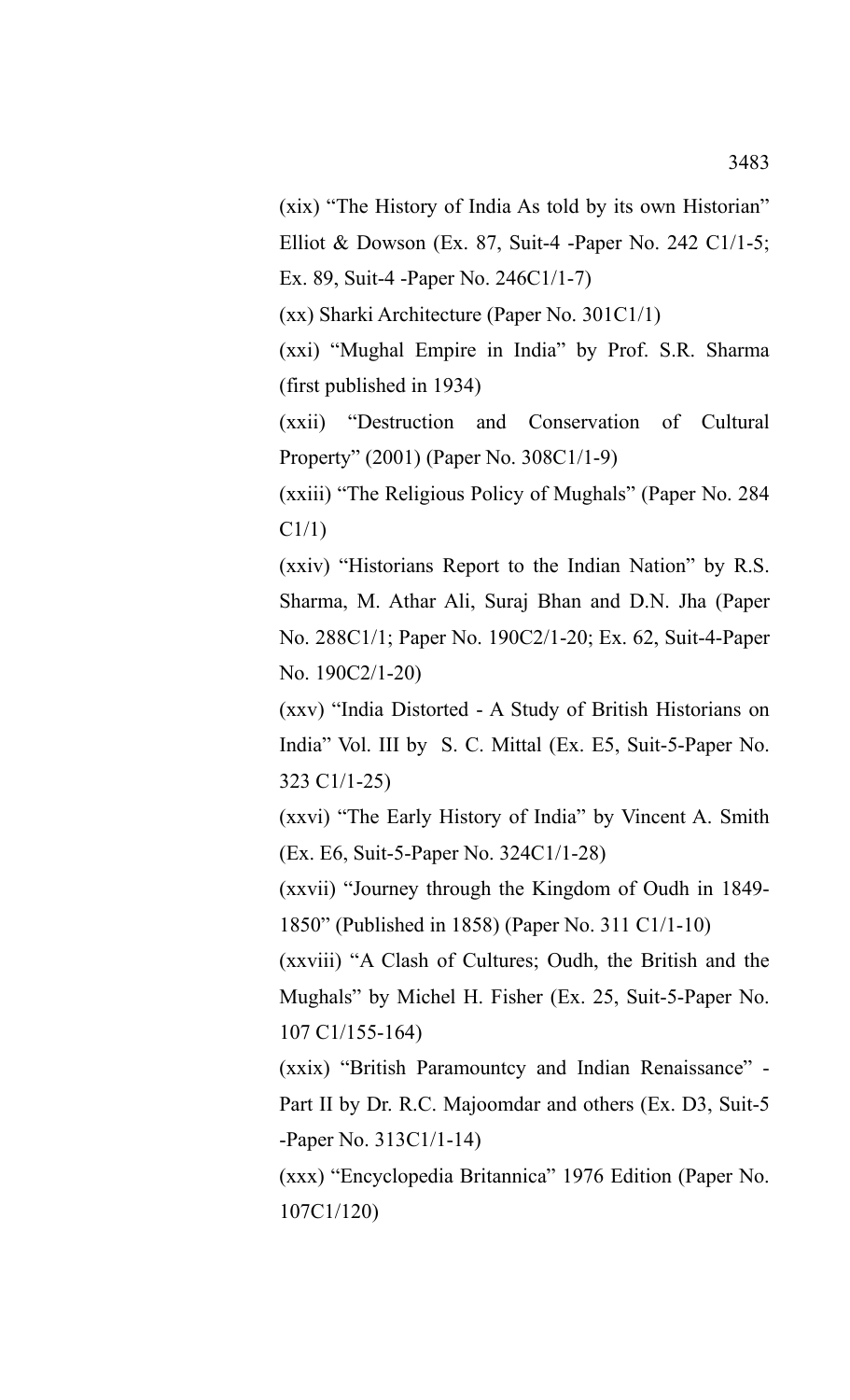(xxxi) "Hindu World-Encyclopedic Survey of Hinduism" by Benjamin Walker (Ex. 4, Suit-5 -Paper No. 310C1/7/1-)

(xxxii) "Babri Masjid Kee Wajyabee Ke Liye" by Mohd. Hashim Ansari (Ex. 37, Suit-5-Paper No. 255C1/2/1-20)

(xxxiii) "Ram Janam Bhumi Ya Babri Masjid-Satya Kya Hai" published by Maktaba Islami Fyzabad (Ex. 41, Suit-5-Paper No. 255C1/12)

(xxxiv) "Ramayana" by Sri Raj Gopala Charya (Paper No. 110C1/60-67)

**3484**. In the category of "Travellers account" he cited "Early Travels in India" edited by "William Foster" (Paper No. 107C1/95-Ex. 19, Suit-5) (The chapter relating to India's travel in 17th Century in 1611 AD by William Finch).

**3485**. In the category of "Gazetteers", Sri Jilani refers to the following :

(i) "The History, Antiquities, Topography and Statistics of Eastern India" by Robort Montgomry Martin (Vol-II) (first published in 1838 AD) (Ex. 20, Suit-5-Paper No. 107 C1/109-110)

(ii) "A Gazetteer of Territories under the Government of East- India Company and of the native States on the Continent of India" (Thornton's Gazetteer "1858 A.D.") Pages No.739 and 740 of the aforesaid Gazetteer have been filed by plaintiffs (Suit-5) as Papers No.107C1/10-11 i.e. Exhibit No.5 (Suit -5) (Register Volume 20 Page 21- 23).

(iii) "Archaeological Survey of India- Four Reports made during the years 1862-63-64-65" by Alexander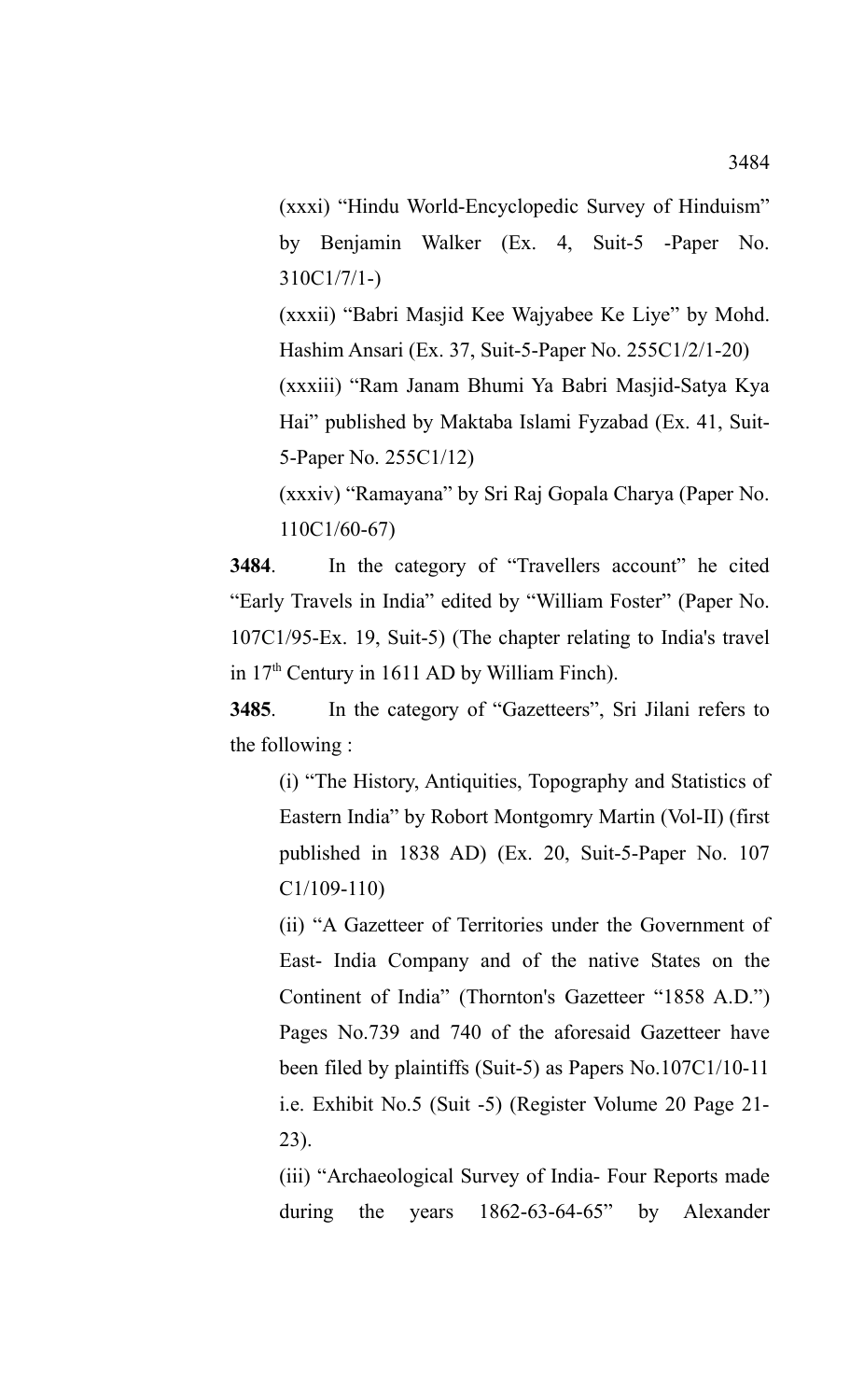Cunningham, Director General of the Archaeological Survey of India (First Published in 1871) (Paper No. 107C1/12-16A i.e. Ex. 6, Suit 5; Paper No. 258C1/1)

(iv) "A Historical Sketch of Tahsil Fyzabad, Zillah Fyzabad" by P.Carenegy (Paper No.107C1-23 i.e. Ex. 49, Suit-5).

(v) Gazetteers of Provinces of Audh by W.C.Benett (Published in 1877 A.D.) (Ex. 7, Suit-5-Paper No. 107C1/25-26)

(vi) "Report on the Settlement of Land Revenue of the Faizabad District" by A.F. Millett (1880 A.D.) ( Ex. 8, Suit-5-Paper No. 107C1/27-30A)

(vii) "The Monumental Antiquities and Inscriptions in the north western provinces and Oudh" by A. Fuhror (Archaeological Survey of North Western Provinces of Oudh) (Published in 1891 A.D.)(Ex. 9, Suit-5-Paper No. 107C1/33)

(viii) "Imperial Gazetteer of India (Provisional Series) (United Provinces of Agra and Oudh)" -Vol-II (published in 1908 A.D.) (Ex. 10, Suit-5-Paper No. 107C1/37-39)

(ix) "Fyzabad Gazetteer being Vol.-XLIII of the District Gazetteers of the United Provinces of Agra and Oudh" by H.R. Nevill (published in 1905 A.D.) (Ex. 11, Suit-5- Paper No. 107C1/42-48)

(x) "Gazetteers of Faizabad" by H.R. Navill (published in 1928 A.D.) (Ex. 12, Suit-5-Paper No. 107C1/49-53)

(xi) "Uttar Pradesh District Gazetteers -Faizabad" by Smt. Esha Basanti Joshi (Published in 1960 A.D.)

**3486**. In the category of "books of religion" he referred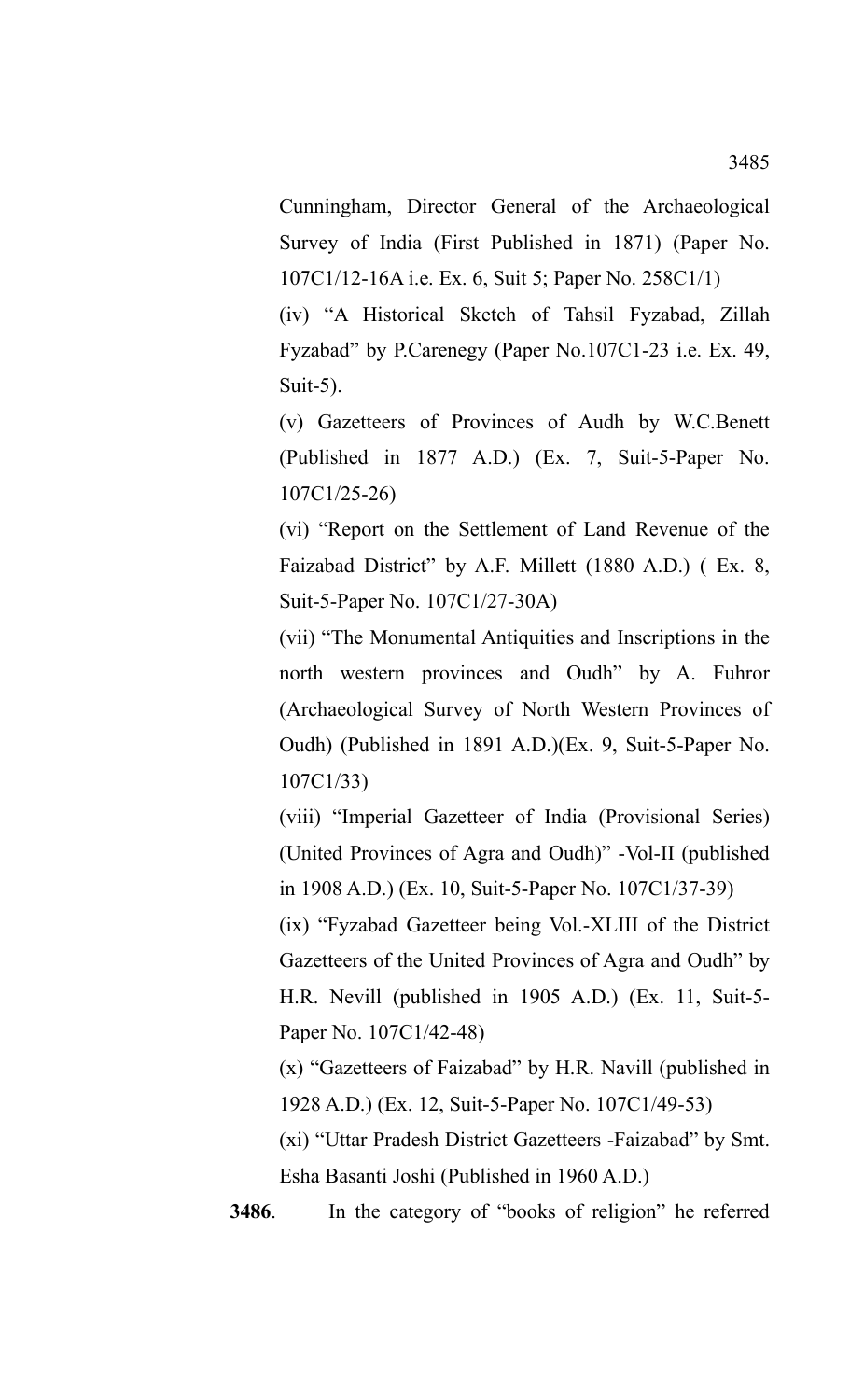to :-

(i) Balmiki "Ramayana" (Ex. J2/1, Suit-4-Paper No. 261C1/1; Ex. J2/2, Suit-4-Paper No. 261C1/2-)

(ii) "Ramcharit Manas" by Goswami Tulsidas (Ex. 42, Suit-5-Paper No. 258C1). Photocopy of the frontispiece and pages no. 921, 927, 940, 941, 946 and 947 from Goswami Tulsidas Krit "Sri Ramcharit Manas" by Pt. Triloki Nath Chaturvedi published by Manas Pratisthan, New Delhi has been filed as Exhibit T4 (Suit-4), register Vol. 18, pages 59-71.

(iii) "Sikh and Sikhism" by W.H. Mc Leod (Ex. 69, Suit-4-Paper No. 210 C1/1-10)

(iv) "Guru Nanak" (1469-1539) (Paper No. 208C1/3)

(v) "Geetawali" by Goswami Tulsi Das (Ex-A9, Suit-4- Paper No. 46C1/1)

**3487**. In the category of books relating to Archeology and others, Sri Jilani refers to the following:

(i) "Stone Inscriptions" (1992 Discovery) (Paper No. 306 C1/2)

(ii) Copper Plate Inscription (Ex. D28, Suit-5-Paper No. 198C2/100; Ex. D29, Suit-5-Paper No. 198C2/107; Ex. D30, Suit-5-Paper No. 198C2/118, Paper No. 198C2/125; and, Ex. 105, Suit-4-Paper No. 196B-C2/27)

**3488**. Sri Jilani submitted that there is no historical event mentioned in any of the books of history etc. that Lord Ram was born at the site in dispute; that there existed a temple at the site in dispute; that it was demolished and thereafter the disputed structure was raised on the disputed site; that it continued to be in the possession of Hindus and the Mohamdamns were ousted;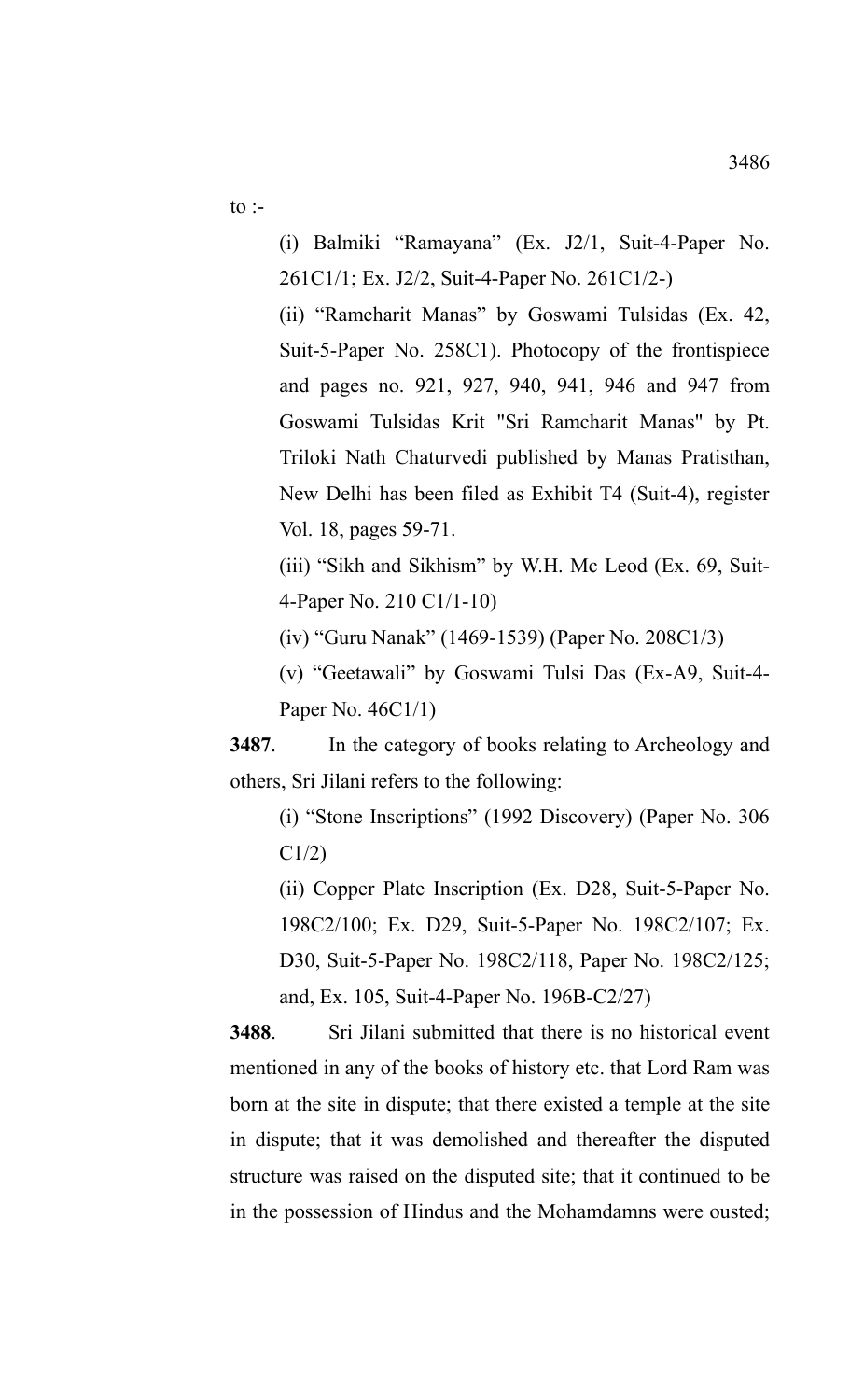that it was not a mosque but a temple; that the Muslims never offered any prayer thereat; or, that there were consistent and frequent battles and wars or other dispute amongst Hindus and Muslims with respect to possession or otherwise over the disputed site etc.. He submitted that in some of the Gazetteers of  $19<sup>th</sup>$  and  $20<sup>th</sup>$  Century, the story of existence of a huge temple at the site in dispute, its demolition at the direction of Babur by his Commander Mir Baqi and construction of a Mosque has been mentioned but that is only hypothetical and refers to no reliable and then existing supporting material to fortify the same. He also took pains in showing different versions in different Gazetteers published from time to time and said that the same are not reliable. In respect to the "stone inscription" alleged to be discovered in December, 1992 (Paper No.306 C-1/2), he submits that in the light of its translation made by Sri K.V. Ramesh, O.P.W. 10, whose expertise on the subject is admitted by the witnesses of both sides, only this much is evident that there existed a Vishnu Hari Temple in  $12<sup>th</sup>$  Century AD at Ayodhya, constructed by Gadhwal Rulers, and the said stone inscription itself is of 1100-1200 AD, but he submits that from the said inscription it cannot be inferred by any means that it was the site in dispute where the said temple existed or that the Lord Ram was born thereat.

**3489**. Coming to the documentary evidence, he placed before us the following exhibits in order to show that the Muslims had continued in possession over the site in dispute and disputed structure at least from 1855 to 1885 and then from 1934 to 1949. Further that in the absence of any otherwise material, there is no reason to doubt the claim of the Muslims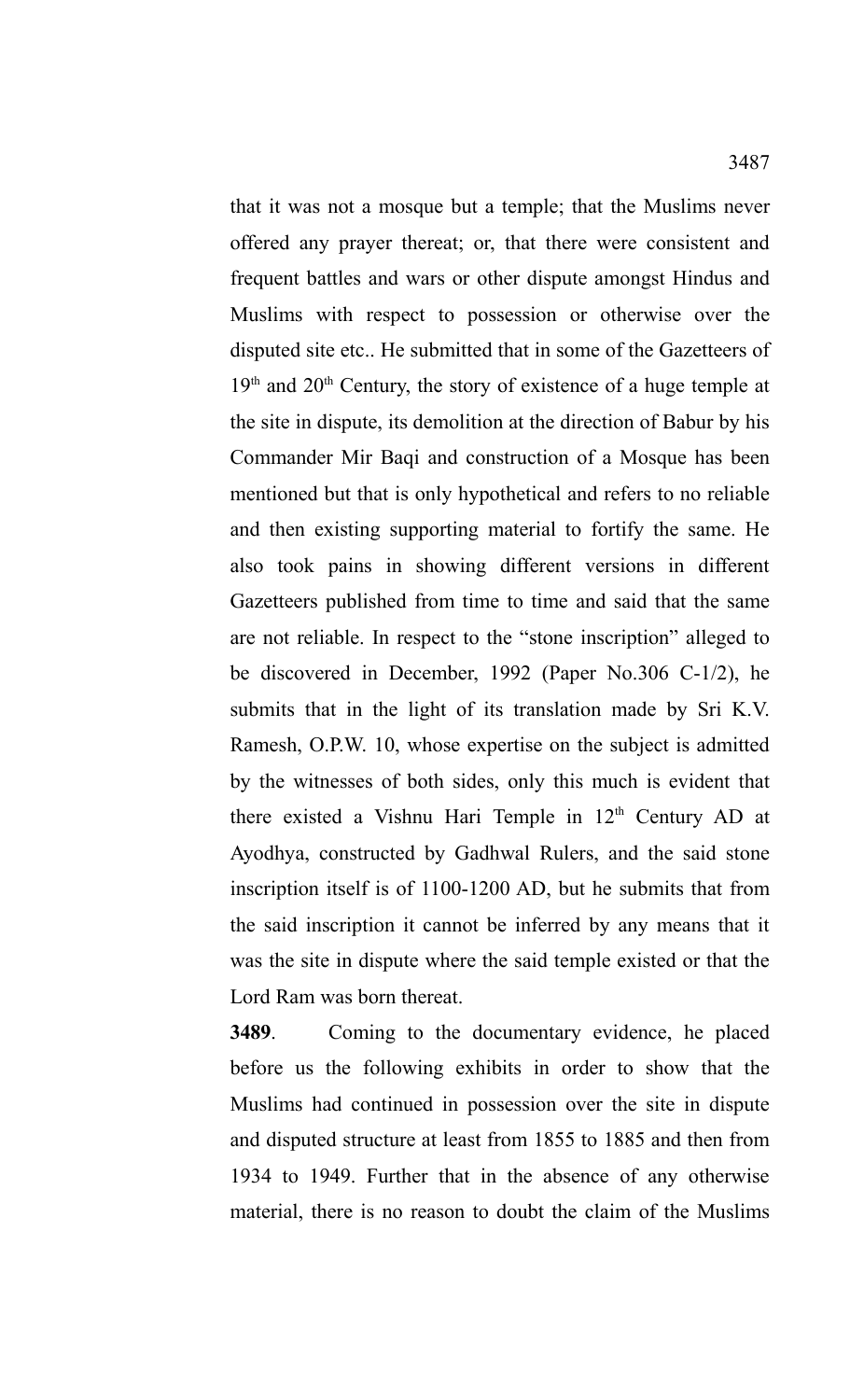that the property in dispute was in continuous possession of Muslims i.e. after the date of its construction till the night of 22/23 December, 1949, when the idols were kept inside the courtyard and Muslim's entry was restricted firstly under the order of the Executive Magistrate and thereafter by the Courts.

**3490**. At this stage we propose to mention only the exhibits number of the documents cited by Sri Jilani and shall deal with the same, in detail, later on. The documents he referred to are Exhibits No. A21, A19, 70, A14, A15, A16, A17, 18, A20, A8, 1306, A72, A68, A7, A4, A5, A33, A60, A66, A65, A42, A55, A56, A63, A64, A57, A58, 59, 19, 20, 21, A70, 22, A69, A13, 29, 26, A20, 24, 18, A22, A23, A24, A25, A26, A27, 15, 16, 30, 34, 27, 28, A2, A6, A49, A43, A51, 44, A45, A50, A48, A53, A46, A47, A52 **(Suit 1)**, 8, 9, 10 **(Suit-3)**, 105, 87, 102, 88, 92, 62, 90, 1, A10, A11, A12, 83, 52, 19, 20, 50, 49, 53, 54, 55, 13, A15, 16, 17, 7, 6, 8, 4, 9, 23, 51, 25, 42, 43, 44, 45, 46, 47, 48, A4, A5, A6 **(Suit-4)** and D28, D29, D30, D5, D36, 49, 132, 91, D36, E5, E6, 25, D3, 21, 4, E4, 37, 38, 39, 40, 41, D35, D34, 005-5-27, 1, 17, 26 **(Suit 5)**.

**3491**. Sri Jilani, thereafter, placed before us the oral deposition of various witnesses and read certain passages to show that the statement given by the witnesses produced by the defendants are not reliable or acceptable and what has been said by the witnesses of plaintiffs (Suit 4) is correct and deserves to be accepted.

**3492**. Broadly, he categorized the witnesses produced on behalf of the Muslim parties as under:-

i. Those, who gave statements to prove that prayer (Namaz) continued to be offered in the disputed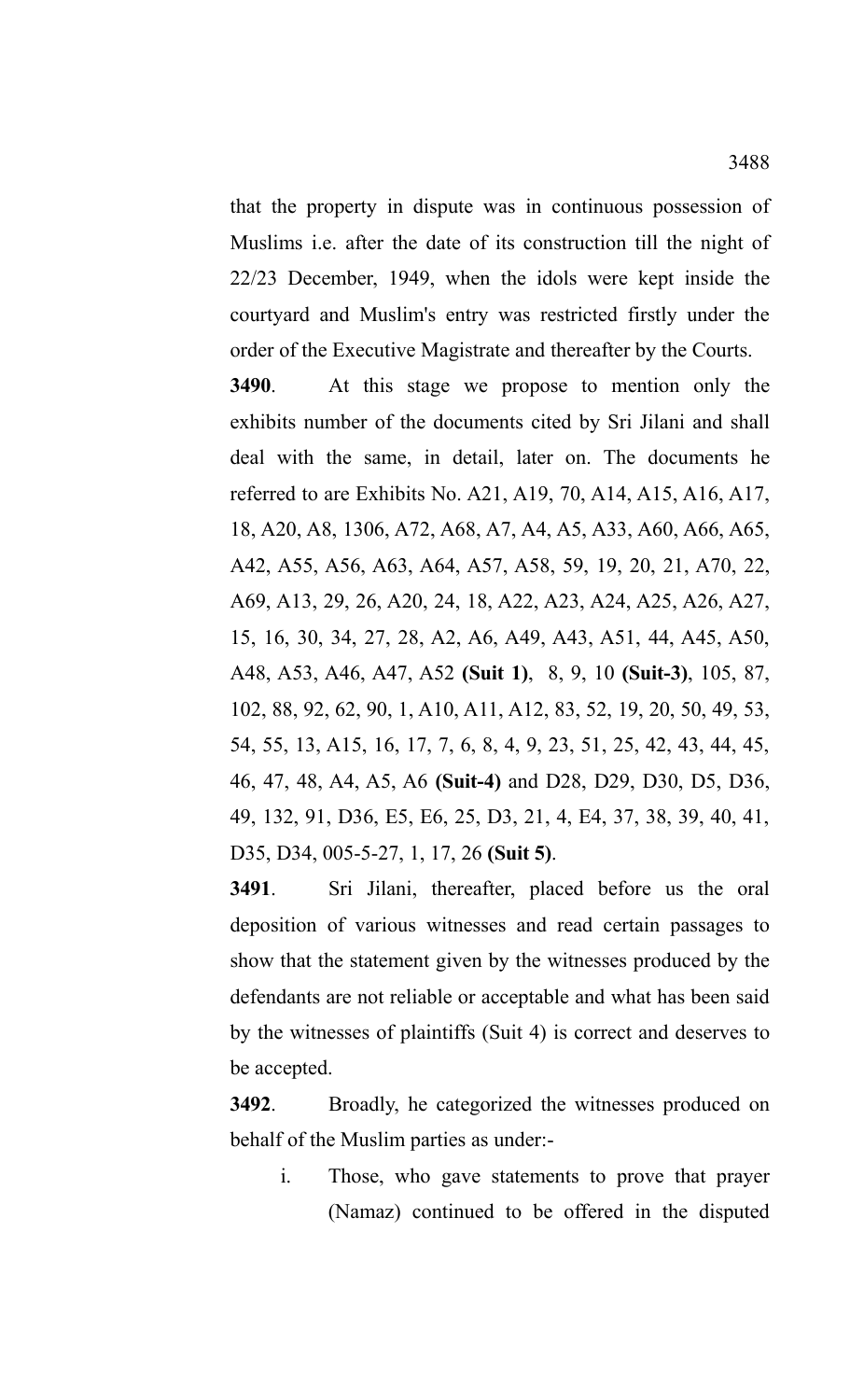building till December, 1949. These are PWs 1-9, 12, 14, 21, 23 and 25.

- ii. The Muslim religious experts deposing about the characteristics of a Mosque to prove that the disputed building was a "Mosque" and was always treated to be a Mosque by all. These are PWs-10, 11, 19, 22 and 26.
- iii. With respect to survey of the site in dispute PW-17 was produced.
- iv. Expert Historians i.e. PWs.13, 15, 16, 18, 20, 24, 27, 28
- v. Expert Archaeologists etc. who assailed the ASI report, i.e., PWs 16, 24, 29, 30, 31, 32.

**3493**. Sri Jilani placed before us ASI report in extentio and sought to argue that it contains numerous operational irregularities and shortcomings, misinterpretation of the artefacts found at the site during the course of excavation, and also shows bias of the members of ASI team, therefore, the conclusion drawn is incorrect and unreliable.

**3494**. He (Sri Jilani) lastly contended that though neither for the purpose of this case he has disputed the faith of Hindus in Lord Ram nor that of Ayodhya as it stands today but still he calls upon this Court to examine that the Indian Vedic Literature and in particular the epic "Ramayana" has been held to be a "myth" containing mythological belief, and therefore to suggest a particular place at Ayodhya as "birth place of Lord Ram" is neither intelligible nor tenable. The vedic literature lacks historicity in view of several historians and cannot be relied on to decide the question about the "place of birth of Lord Ram".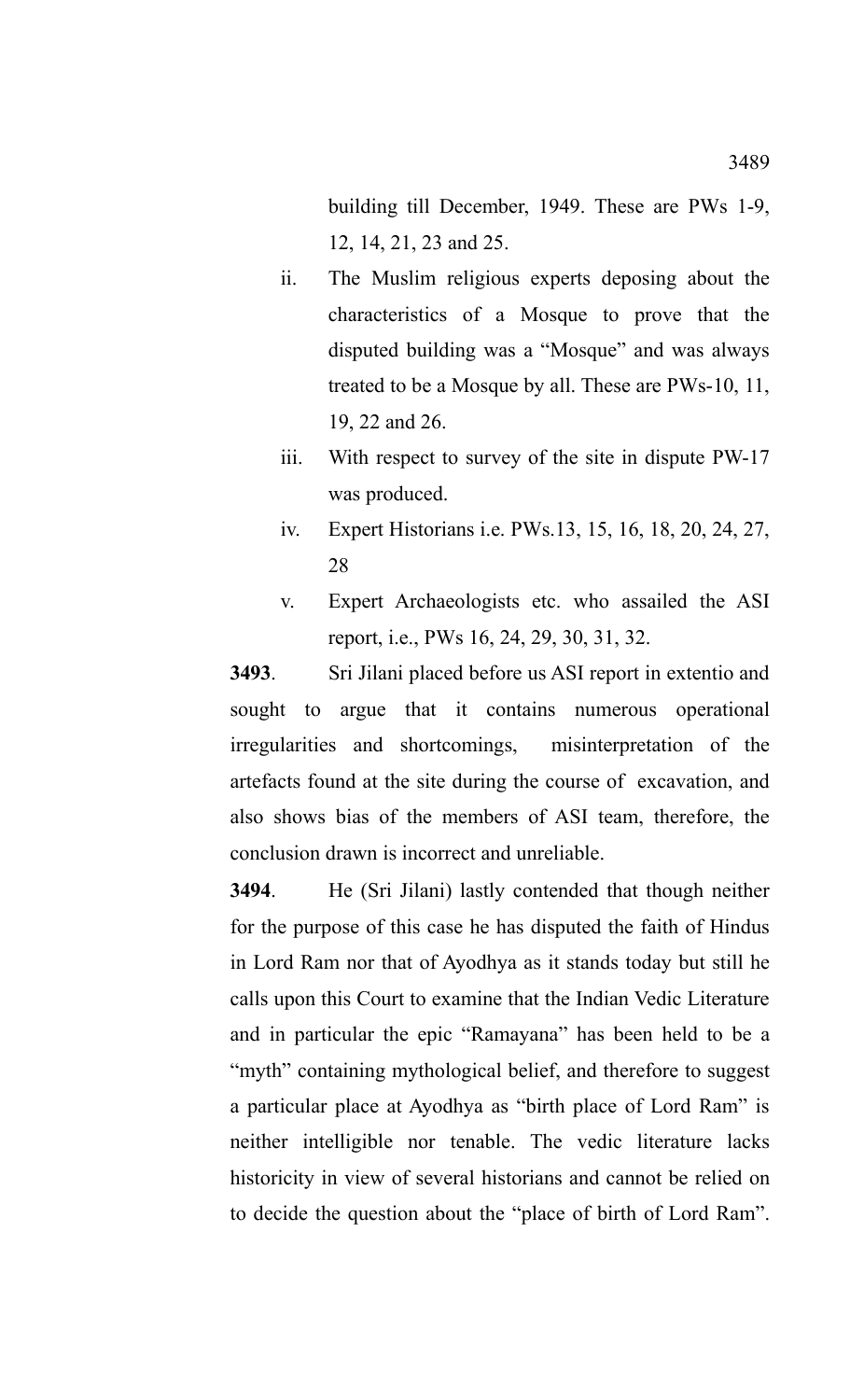The entire city of Ayodhya as per the belief of Hindus, though an extremely pious and sacred place, but in the absence of any positive material, a particular place can not be ascertained as a birth place of Lord Ram. It is not justified on the part of defendants-Hindus to assert their right of worship at a place whereat about 500 years ago a mosque was constructed which had remained in peaceful possession of Muslims throughout.

**3495**. The submissions advanced by Sri Jilani have been adopted by other learned counsels namely Sri Mushtaq Ahmad Siddiqui and Syed Anwar Ahmad, appearing for other Muslims parties.

**3496**. Sri R.L. Verma, Advocate arguing on behalf of defendant no. 3 on the one hand asserted and submits that the site in dispute is the place of extraordinary importance to Hindus since Lord Ram, incarnation of Lord Vishnu, was born in Treta Yug hereat; there was a temple existed at the disputed site which throughout was in possession of Nirmohi Akhara through its Pujaris, Mahant and Sarvarahkar till they were dispossessed under the order dated 29.12.1949 of City Magistrate passed under Section 145 Cr.P.C. appointing a Receiver. He referred to the oral deposition of the witnesses produced on behalf of Nirmohi Akhara to show that prior to  $22/23^{rd}$  December 1949 they were always and throughout performing Puja etc. on the disputed site and it all through remain in their possession. He disputed the very factum of any battle at Ayodhya in 1528 causing any interference in the possession of the alleged temple and construction of mosque by Baber himself or through his agent or any other dispute subsequently also. In the alternative he submits that the disputed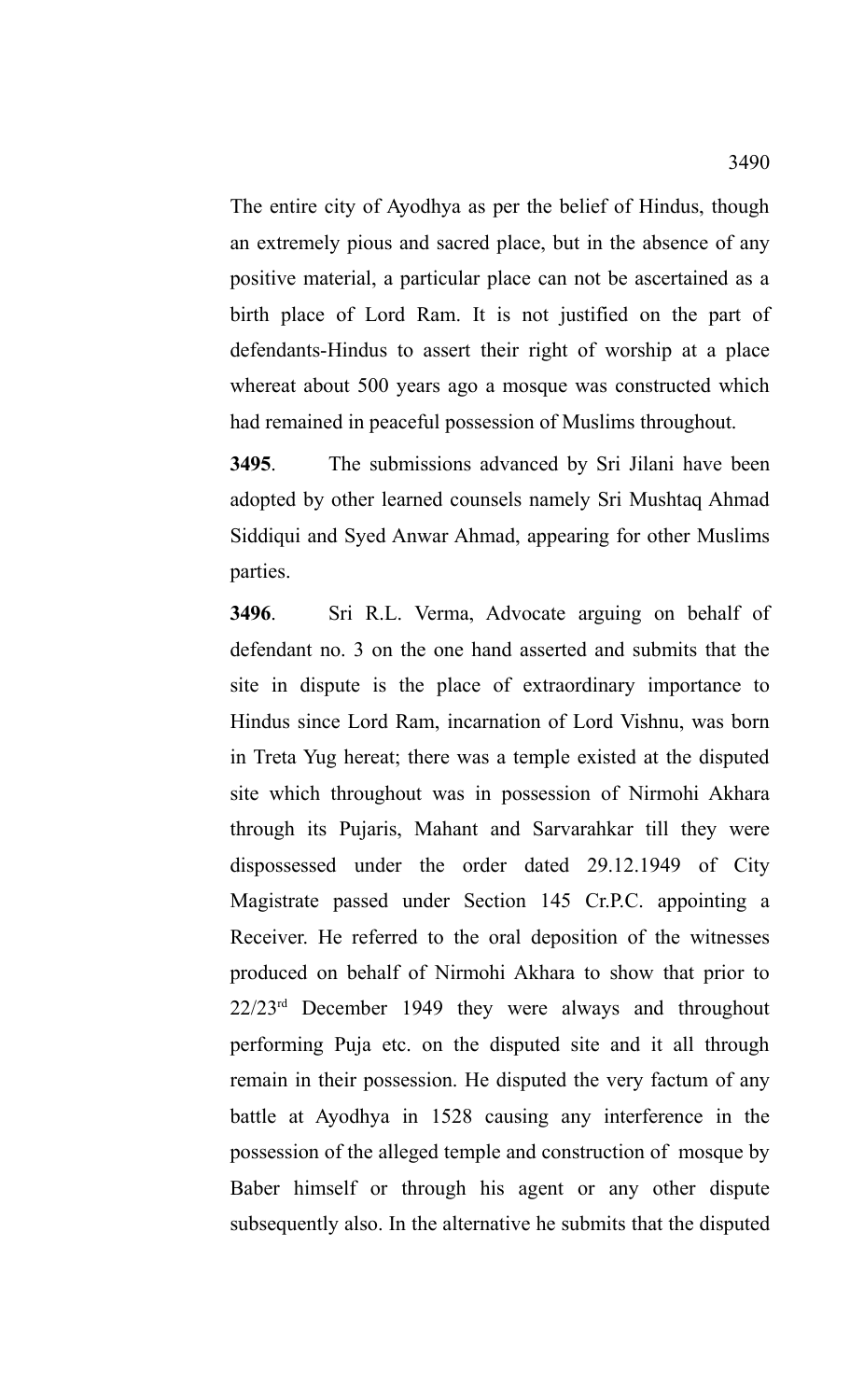site being the birthplace of Lord Ram had a temple constructed thereat, the outer courtyard had a Chabutara (17x21 ft.) on the south eastern side of the disputed building; and Sita Rasoi at the north west side of the said building, as also the place of Bhandara on the eastern side of the disputed site and all were always in possession of Nirmohi Akhara where it performed Puja etc. through its Pujaris and this state of affairs has never been disturbed by the plaintiffs (Suit-4) or any other muslim party at least since 1855-60 AD till December, 1949 and therefore, entitled for restoration of possession of the said property. He also referred to certain documents and in particular the documents pertaining to suit filed by Mahant Raghubar Das in 1885 AD.

**3497**. A large number of books including Gazetteers, Travellers Account of William Finch, Niccolao Manucci, William Irvin, the books written on Babar, Architecture etc. were placed by Sri Mishra before us. He also refers to the muslim religious literature in this regard including Holy Quran; Sahih Bukhari's Hadith; Sahih Muslim; Tirmidhi; Books of Mohammedan Law by Amir Ali, Mulla, Faizi, Baille to show that neither the mosque could have been constructed in the given circumstances at the disputed site nor it is so permissible nor was in accordance with muslim law, therefore, the suggestion that the disputed building was a formerly constructed 'mosque' is absolutely incorrect and contrary to law including Shariyat law. He further submits, referring to various gazetteers and documents on record including Exhibit 17 (Suit-1), Exhibit 18 (Suit-1), Exhibit 20 (Suit-1) and Exhibit 30 (Suit-1) that throughout Hindus have remained in continuous possession and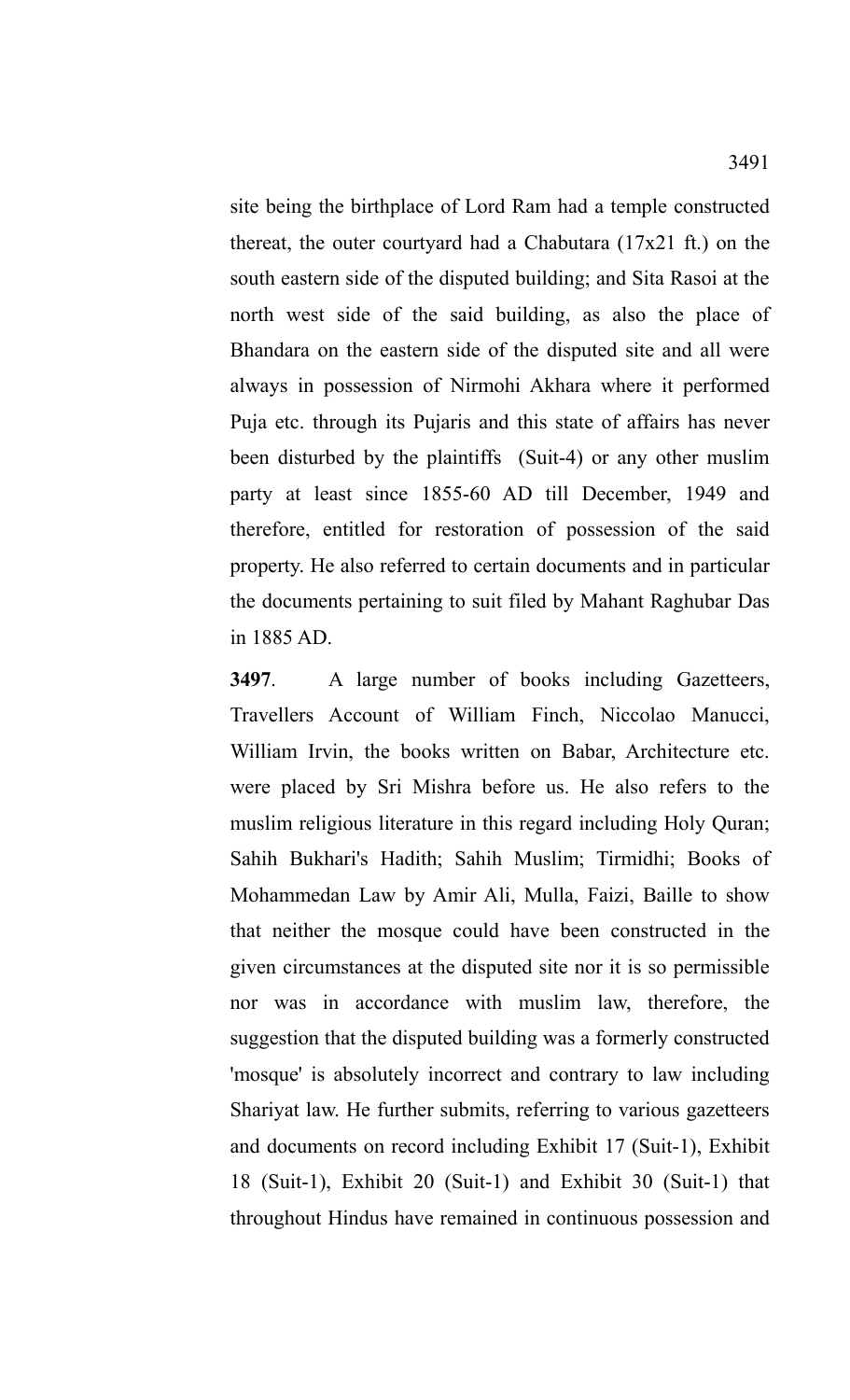doing worship at the place in dispute, there was never a mosque, it was never used as mosque, it was always used as temple by Hindus, possession of muslim, if any, ceased in 1934; and no Namaz ever was offered after 16.12.1949; and, in the circumstances, it cannot be said that the disputed place is not "birthplace of Lord Rama". The building in dispute could not have been said to be a mosque. The books and materials which he referred to, we shall discuss later.

**3498**. Sri Ravi Shankar Prasad, Senior Advocate and Sri Madan Mohan Pandey, Advocate for defendant No.2/1 in Suit-4, firstly sought to concentrate submission on issue 14 (Suit-4) and 22 (Suit-5).

**3499**. According to Sri Ravi Shankar Prasad, Senior Advocate, issue-14 (Suit-4), 22 and 24 (Suit-5) are the issues to establish that the disputed site since ancient and time immemorial has been held and believed to be the place of birth of Lord Rama according to the faith and belief of Hindus, which they worship by tradition, constantly, and this right of Hindus cannot be disturbed at all.

**3500**. With respect to power of King, he referred to **"Yagnovalkyasmriti"** translated by Manmath Nath Dutt Verse 343 and **"Mulla's Hindu Law"** 14th Edn. 1974 Page 84. It is argued that the criminal law immediately comes under the new religious King but civil law continued to be dealt with according to local laws without being changed by the change of Ruler of another religion. It is for this reason that Hindu law was allowed to continue and prosper by Muslims and this practice continued during British regime also. He pointed out that even Britishers only regulated the management of Temple and never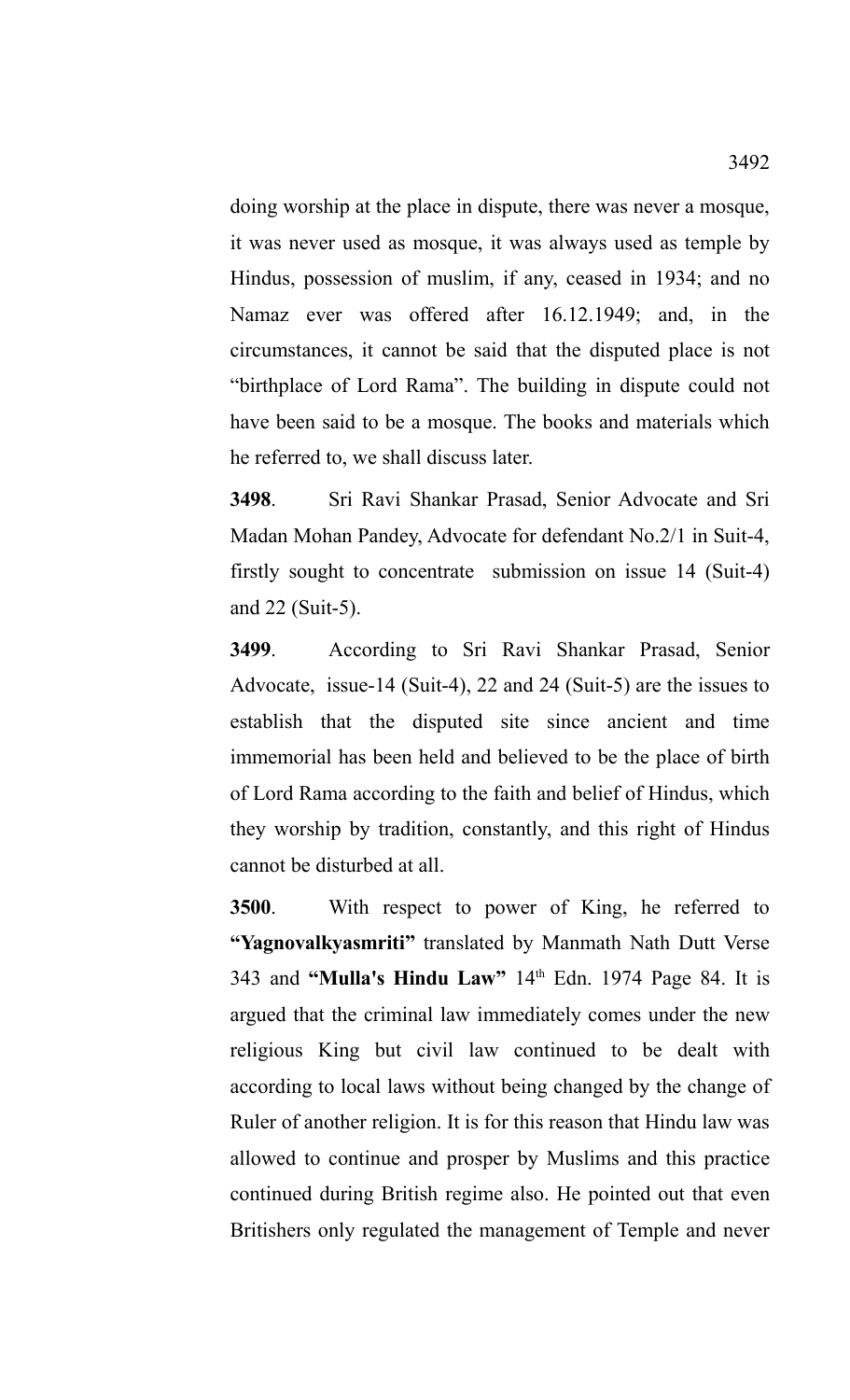dared to replace or alter the deity. Regarding continuance of Hindu law, he also referred to **S. Darshan Lal Vs. Dr. R.E.S. Dalliwall & another AIR 1952 Alld. 825 (para 16); Advocate General of Bombay Vs. Yusuf Alli Ebrahim & others 84 Indian Cases (1921) (Bom.) 759** (para 95-106)**; Jamshedji Cursetjee Tarachand Vs. Soonabai & others 1 Indian Cases (1907) 834 (Bom.)** (para 72, 166-171)**.** In support of the submission that the disputed place has been the birthplace of Lord Ram as per the beliefs, traditions and customs ancient, he refers to **"Valmiki Ramayan"** (translated by Chaturvedi Dwarka Prasad Sharma); **"Bhartiya Sanskriti Ke Char Adhyay"** by Ramdhari Singh Dinkar, First Edn. 1956, reprinted 2009 by Lok Bharti Prakashan; **"Skanda-Purana"** English translation by Dr. G.V. Tagore and, in particular, refers to Section VIII Chapter 10, i.e., Ajodhya Mahata. He says that Purans are 2000 to 3000 years old and Janamsthan itself is a deity. Custom and practice of Hindu religion are to be honoured and fortified his submission by relying on **Rais Ahmad Vs. State of U.P. & others (1999) 6 SCC 391** (para 10). He refers to **"The Bhagvad Gita"** Chapters 6 to 18 by Sri Paramhansa Yoganand and **"Bhagvad Gita As It is"** by A.C. Bhaktivedanta Swami Prabhupad and submits that all these books are admissible in evidence by virtue of Section 57 (13) of the Evidence Act. Thereafter, he refers to travellers' accounts of Tieffenthaler and William Finch, Gazetteer of 1858 by Edward Thornton, P. Karnegy's Settlement Report of 1870 and "**The** New Encyclopaedia Britannica", Vol. 9, 15<sup>th</sup> Edn. Page 916 and Vol. 1 page 751. About legal status of Gazetteers, he submits About the legal status of Gazetteers, he submits that the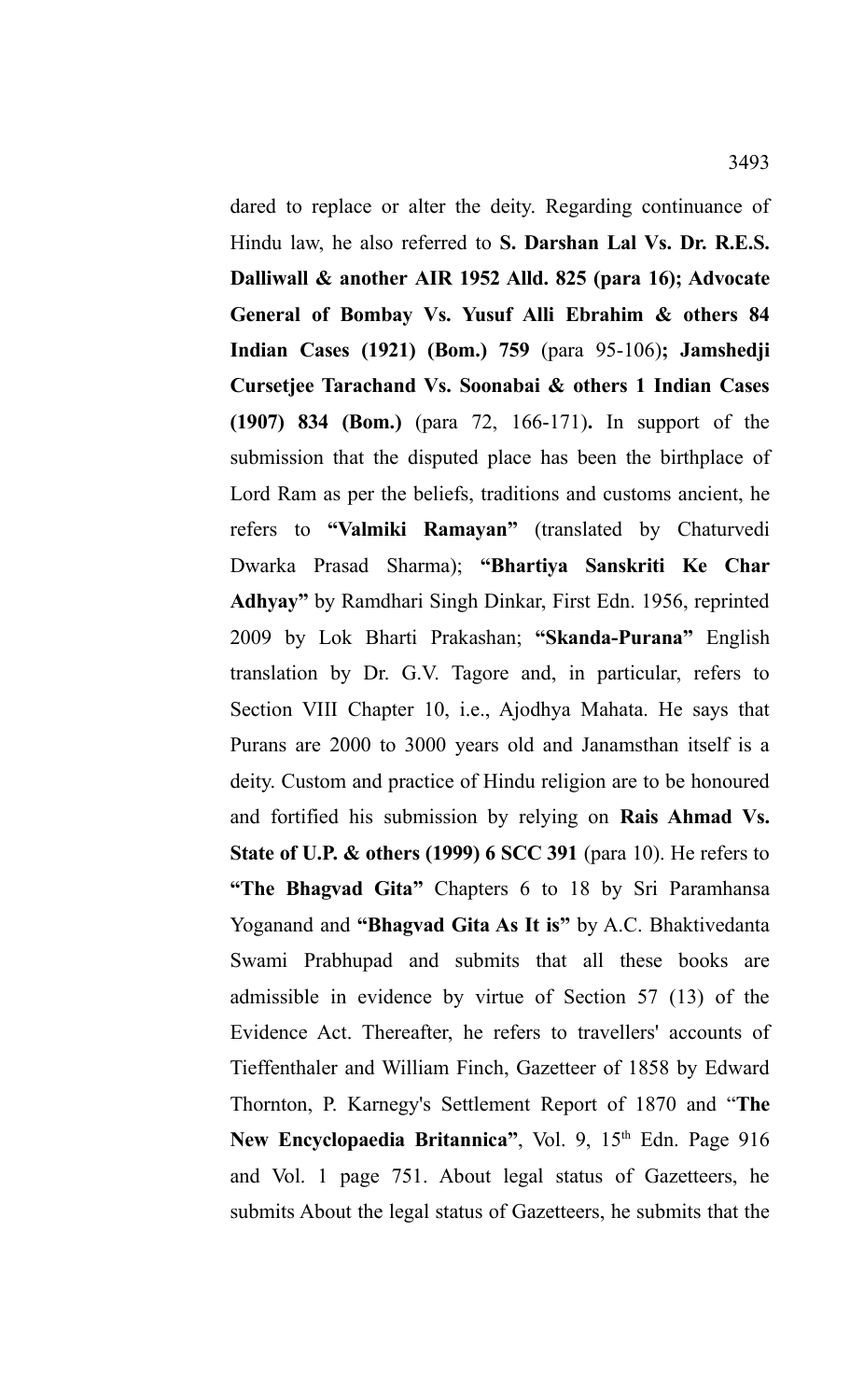same can be relied in evidence and refers to **Vimla Bai Vs. Hiralal Gupta & others** (**1990) 2 SCC 22** (para 4 and 5); **Bala Shankar Maha Shanker Bhattjee & others Vs. Charity Commissioner, Gujarat State 1995 suppl. (1) SCC 485** (para 22) and **Mahant Shri Srinivas Ramanuj Das Vs. Surjanarayan Das & another AIR 1967 SC 256** (para 26). About the faith of Hindus, he also cited the book written by Ranchor Prime titled as **"Hinduism And Ecology Seeds of Truth**" (page 36 and 49). It is argued that there is no other Ayodhya. Janamsthan at Ayodhya was always treated as sacred and except the place in dispute, no other place in Ayodhya from ancient time has been treated as birthplace of Lord Ram. It has been worshipped from generation to generation and, therefore, forms core of belief of Hindus that Lord Ram was borne at the aforesaid site at Ayodhya. He submits that the right of Hindus to worship at such a place is a fundamental right under Article 25 and 26 of the Constitution. The relief sought by plaintiffs (Suit-4) that the disputed building be declared as Mosque, if granted, shall extinguish the right of worship of Hindus and such a prayer cannot be allowed. In this regard, he placed reliance on **Most Rev. P.M.A. Metropolitan & others Vs. Moran Mar Marthoma & another 1995 Supp. (4) SCC 286** (para 43); **Ratilal Panachand Gandhi & others Vs. State of Bombay & others AIR 1954 SC 388** (para 10); **The Commissioner, Hindu Religious Endowments, Madras, Vs. Sri Lakshmindra Thirtha Swamiar of Sri Shirur Mutt AIR 1954 SC 282** (para 17); **Sardar Sarup Singh Vs. State of Punjab AIR 1959 SC 860** (para 7); **Sardar Syedna Taher Saifuddin Saheb Vs. State of**

**Bombay AIR 1962 SC 853** (para 40 and 56); **Bijoe Emmanuel**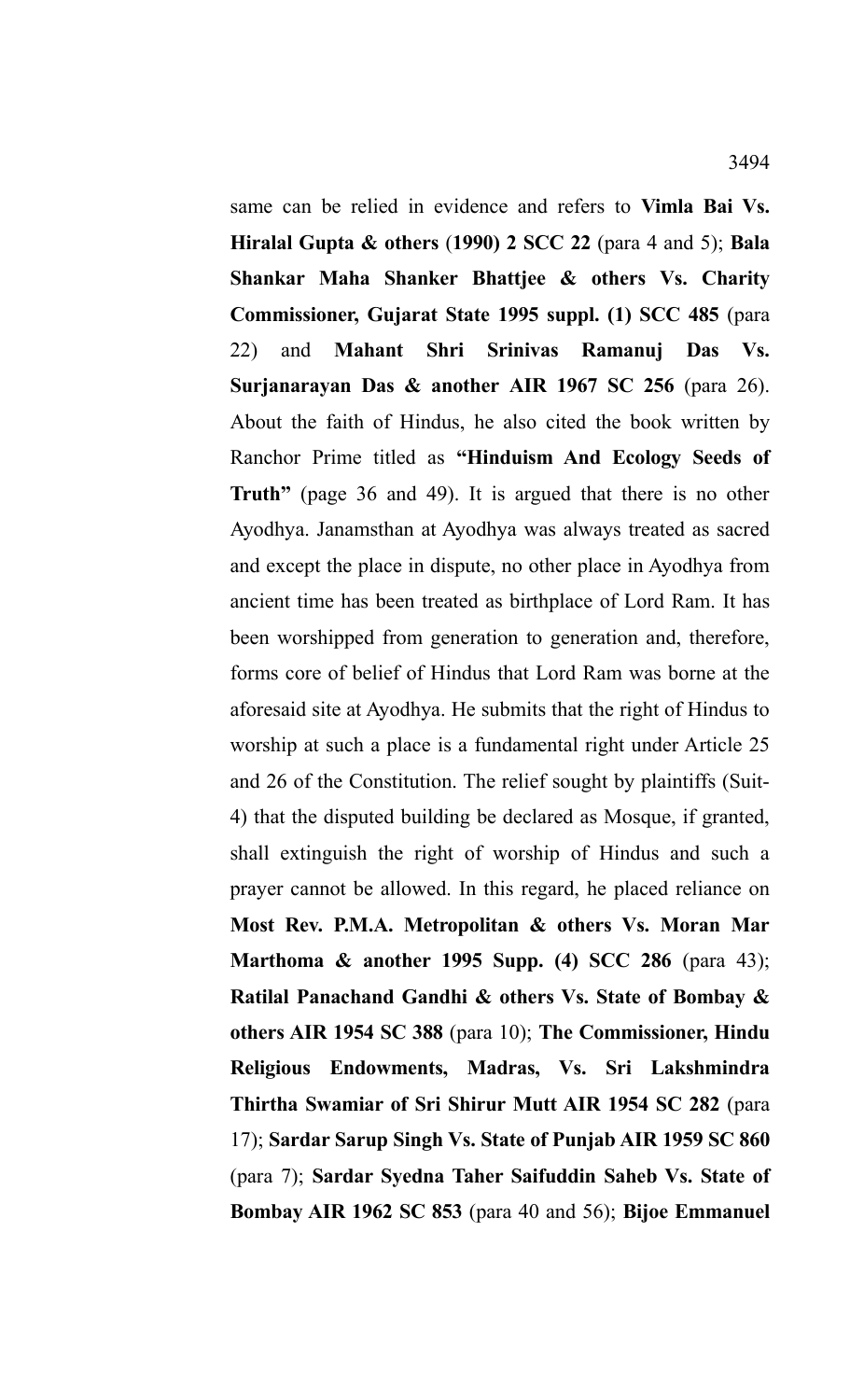## **& others Vs. State of Kerala & others (1986) 3 SCC 615**.

**3501**. Sri Prasad argued that belief of Hindus that Lord Ram as incarnation of Vishnu having born at Ayodhya forms an integral part of Hindu religion which cannot be denied to be practised, observed and performed by them and refers to **Commissioner of Police & others Vs. Acharya Jagadishwarananda Avadhuta & another (2004) 12 SCC 770** (para 9) and **Sri Adi Visheshwara of Kashi Vishwanath Temple, Varanasi (supra)**. In order to show what constitutes public order under Article 25 of the Constitution, he also placed reliance on **Dalbir Singh & others Vs. State of Punjab AIR 1962 SC 1106** (para 8).

**3502**. Next he submits that applying the doctrine of Eminent Domain, the place in dispute, having special significance for Hindus, cannot be touched at all either by any particular person or even by State and the provisions of even acquisition would not apply to it though with respect to the alleged mosque, it has been already held and observed by the Apex Court that the disputed building could not be shown to be of any special significance to Muslims. He refers to **Dr. M. Ismail Faruqui & others Vs. Union of India & others (1994) 6 SCC 360** (para 65, 72, 75 and 96); **Acharya Maharajshri Narendra Prasadji Anandprasadji Maharaj & others Vs. State of Gujarat & others (1975) 1 SCC 11**. The relief sought by the plaintiff (Suit-4) is barred by Section 34 Specific Reliefs Act, 1963 and reliance is placed on **Executive Committee of Vaish Degree College, Shamli & others Vs. Lakshmi Narain & others (1976) 2 SCC 58** (para 20 and 27); **American Express Bank Ltd. Vs. Calcutta Steel Co. & others (1993) 2 SCC 199**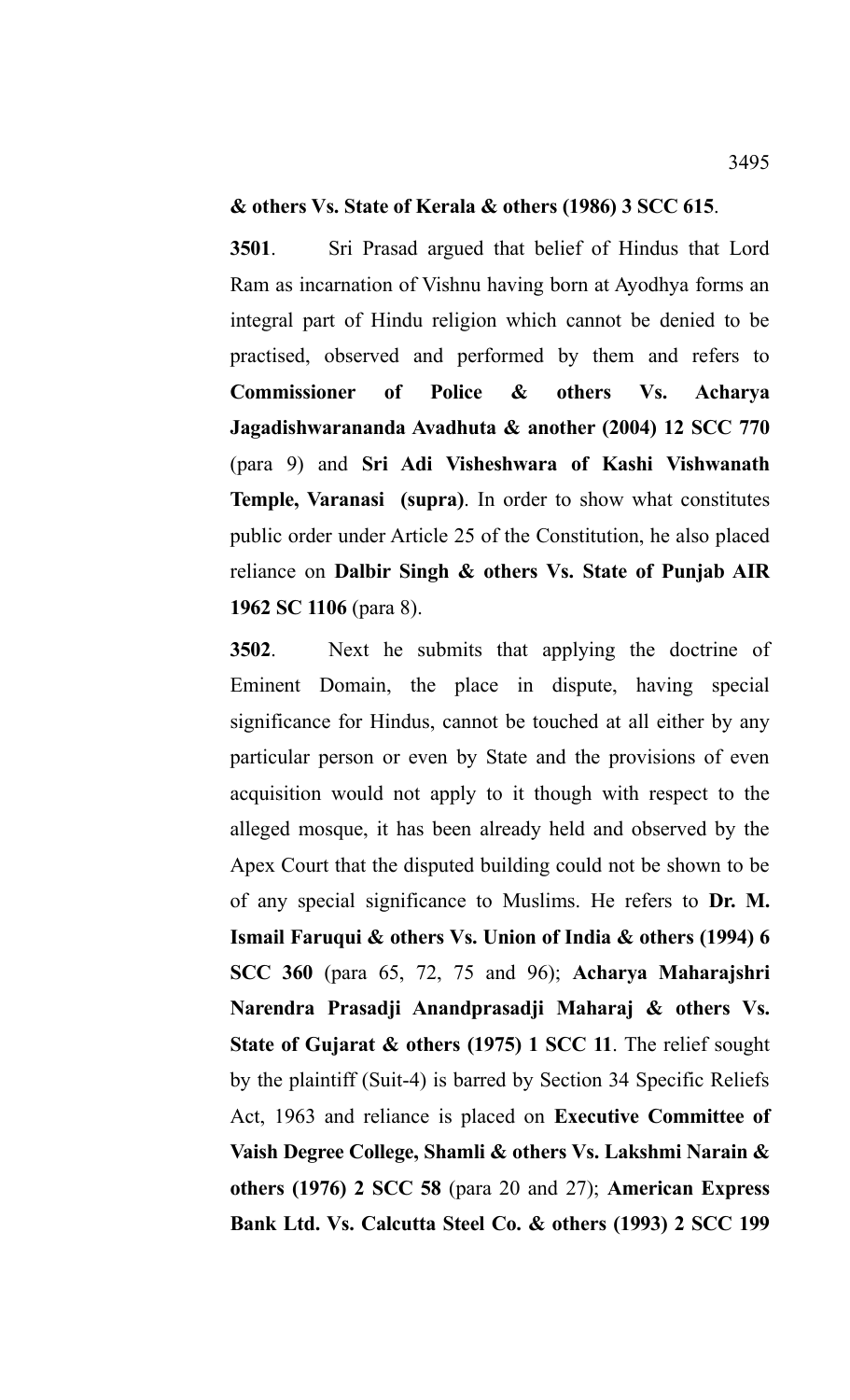(para 22).

**3503**. Lastly he submits that the disputed building in any case could not be a Mosque since its alleged construction, if any, was against the Muslim law or Shariyat. In this regard, he refers to the "Mulla Principles of Mahomedan Law", 19<sup>th</sup> Edn., **"Outlines of Muhammadan Law"** by Asaf A.A. Fyzee, Second Edition 1955, **"Principles and Precedents of Moohummudan Law"** by W.H. Macnaghten (first published 1825); **"The Law Relating to Gifts, Trusts and Testamentary Dispositions among the Mahommedans"** (Tagore Law Lectures-1884) by Syed Ameer Ali; **"A Digest of Moohummudan Law**" by Neil B.E. Baillie; **"The Hedaya"** by Charles Hamilton (edited 1871); **"The History of Islam"** by Akbar Shah Najeebabadi (1922, reprinted in 2000 Vol. One, page 147 to 148) and **"The Holy Quraan"** translated by M.A. Haleem Eliasi.

**3504**. Sri P.R. Ganpathi Iyar, Senior Advocate assisted by Sri Rakesh Pandey appeared on behalf of defendant No.13/1, in addition to what has been argued by Sri Prasad, submitted that the place in dispute has since long been worshipped as place of birth of Lord Ram in tradition uninterruptedly and even if any Muslim ruler has made some construction over it, the worship by Hindus has continued which leads to the conclusion that it is the place which is believed to be the place of birth of Lord Ram. He submits that issue No.11 (Suit-4) and 1 (Suit-1) in the manner they have been framed, needs slight modification and the issues which should be considered by this Court is, whether the property in suit is believed to be the site of Janam Bhumi of Shri Ram Chandra Ji by Hindus. He submits that Hindu scripture also contains the details of time, manner of its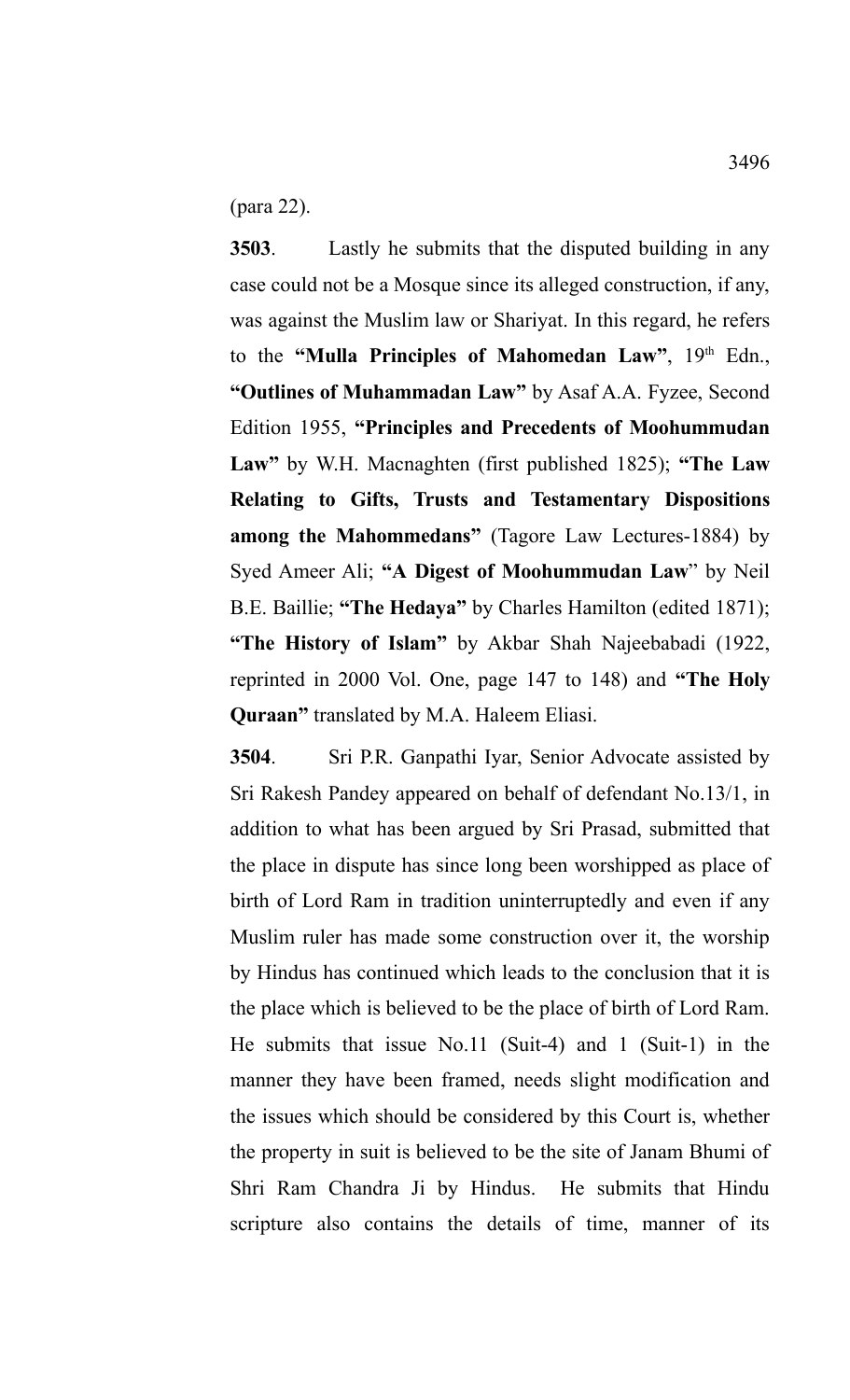calculation etc. and it relates the time of birth of Lord Ram several thousands and lakhs of years back. Hence it is beyond the scope of judicial scrutiny at this stage to find out as to when and where Lord Ram took birth since no evidence direct or indirect in this regard by lapse of time would be expected. He submits that in religious matters, where things proceeds on belief, if such types of issues are raised in respect to other religions also, they shall be felt offended. Hence the same test and sanctity must be extended and applied to the belief of Hindus also. For thousands of years Lord Ram is being worshipped as incarnation of God by Hindus. If it can be shown that for a particular place the Hindu's belief is that it is the site of birth place of Lord Ram and such faith and belief can be shown to have existed for the time immemorial, the Courts must give respect to such belief and must take it correct without entering into correctness of such a belief since that would violate Article 25 of the Constitution of India. He also cited certain authorities in this respect, which have also been referred to by Sri Prasad. We propose to deal with all such authorities at the appropriate stage.

**3505**. Sri Madan Mohan Pandey, Advocate adopted arguments advanced on behalf of Hindu parties with respect to belief about the place in dispute as birth place of Lord Ram and the same stand has been taken by other counsels namely Sri Hari Shankar Jain, Sri Rakesh Pandey etc.

**3506**. Though we have referred to, in total, 13 issues relating to Site as Birthplace etc. but having heard learned counsels for the parties and after perusing the various documents and other material, we find it convenient to deal with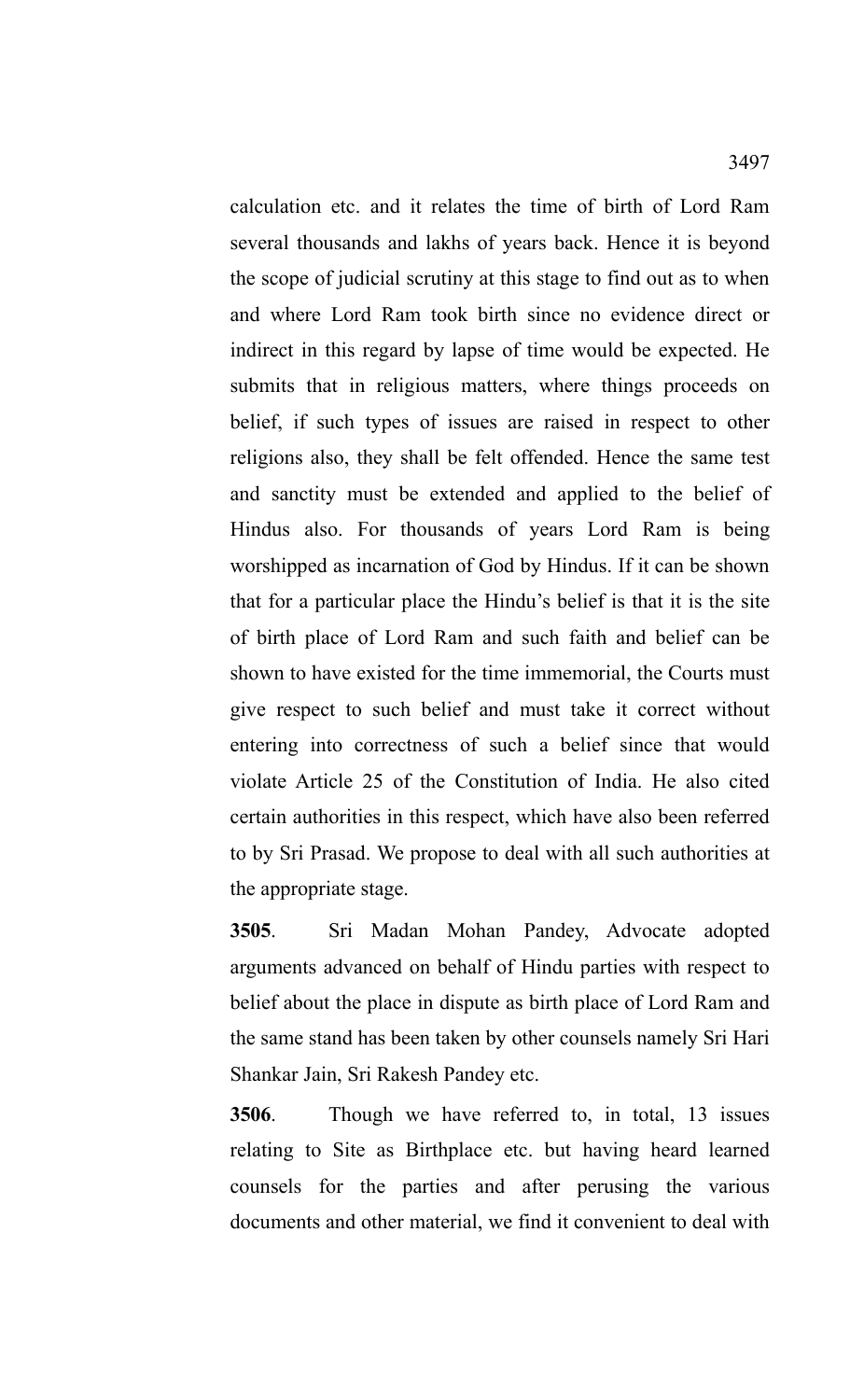the said issues after further sub-categorization or recategorisation as under and thereafter to take up these issues accordingly. The sub-categorisation/recategorisation of only these issues for our consideration and analysis is as under:

(A) Whether a temple existed prior to the disputed building which was demolished and thereafter the disputed building was constructed i.e. **Issues No.1(b) (Suit-4) and 14 (Suit-5).**

(B) The existence of other Hindu religious places making the disputed building landlocked by religious places of Hindus and in this category is **Issue No.19(b) (Suit-4).**

(C) Whether the Hindus had been continuously worshipping at the place in dispute. **Issues No. 13, 14 (Suit 4) and 24 (Suit 5)** come in this category.

(D) The presence of idol in the disputed building i.e. **Issues No.2 (Suit-1) and 5 (Suit-3).**

(E) **Issues No.1 (Suit-1), 11 (Suit 4) and 22 (Suit-5)** relates to the site of birthplace of Shri Ram, believed as such by Hindus by tradition etc.

(F) Others.

**3507**. These issues relate to the religious faith in respect to the place of birth of Lord Rama; determination of the exact place of birth; investigation into history of more than hundreds and thousands centuries; whether there existed a temple/religious structure of Hindus which was demolished to construct the disputed structure over the land in dispute; whether the disputed building was actually constructed. as a mosque by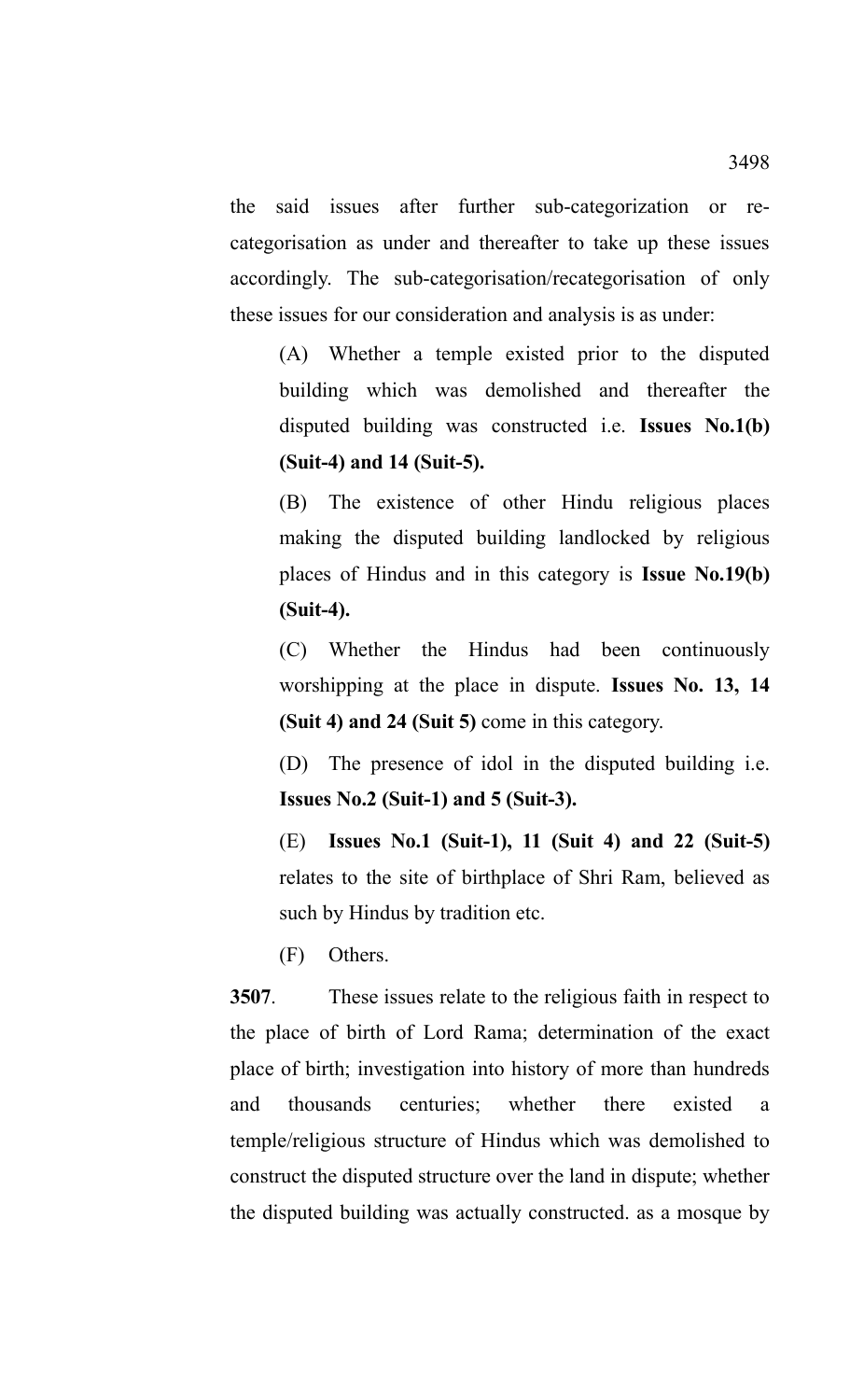Babar or under his dictates by Meer Baqi; and who was/is carrying on religious practices like prayer etc. at the said place for the last more than 500 years etc.

**3508**. The very nature of these questions make it writ large that decision either side is bound to affect the religious sentiments of one or the other community. From the record, we have also seen that the dispute between two communities over the land in question is continuing atleast for more than one and a half century. At times efforts were made to resolve the dispute amicably by pursuing the two communities to arrive at a compromise, honourable and acceptable, to both sides. In the past, sometimes the efforts seemed to be successful but could not resolve permanently since the dispute revived time and again. Some of the questions, we doubt whether would come within the scope of judicial review in a Court of law. On other issues, we have more serious doubt about the availability of relevant material or evidence on the basis whereof a Court of law can record a finding of fact either way. Some individual observations by some persons at some point of time, the traditions and practices followed for a long time, continuous or interrupted, views of the people in the concerned locality, references made by the investigators/historians/visitors in one or the other way etc. whether constitute sufficient evidence for deciding such issues of far reaching consequences conclusively is really a task extremely difficult. The issues are complicated with a wide canvass and also sensitive involving highly versatile sentiments and religious pathos of two major communities of present India. We, therefore, with care, proceed to scrutinize rival claims to find out the truth objectively, dispassionately and